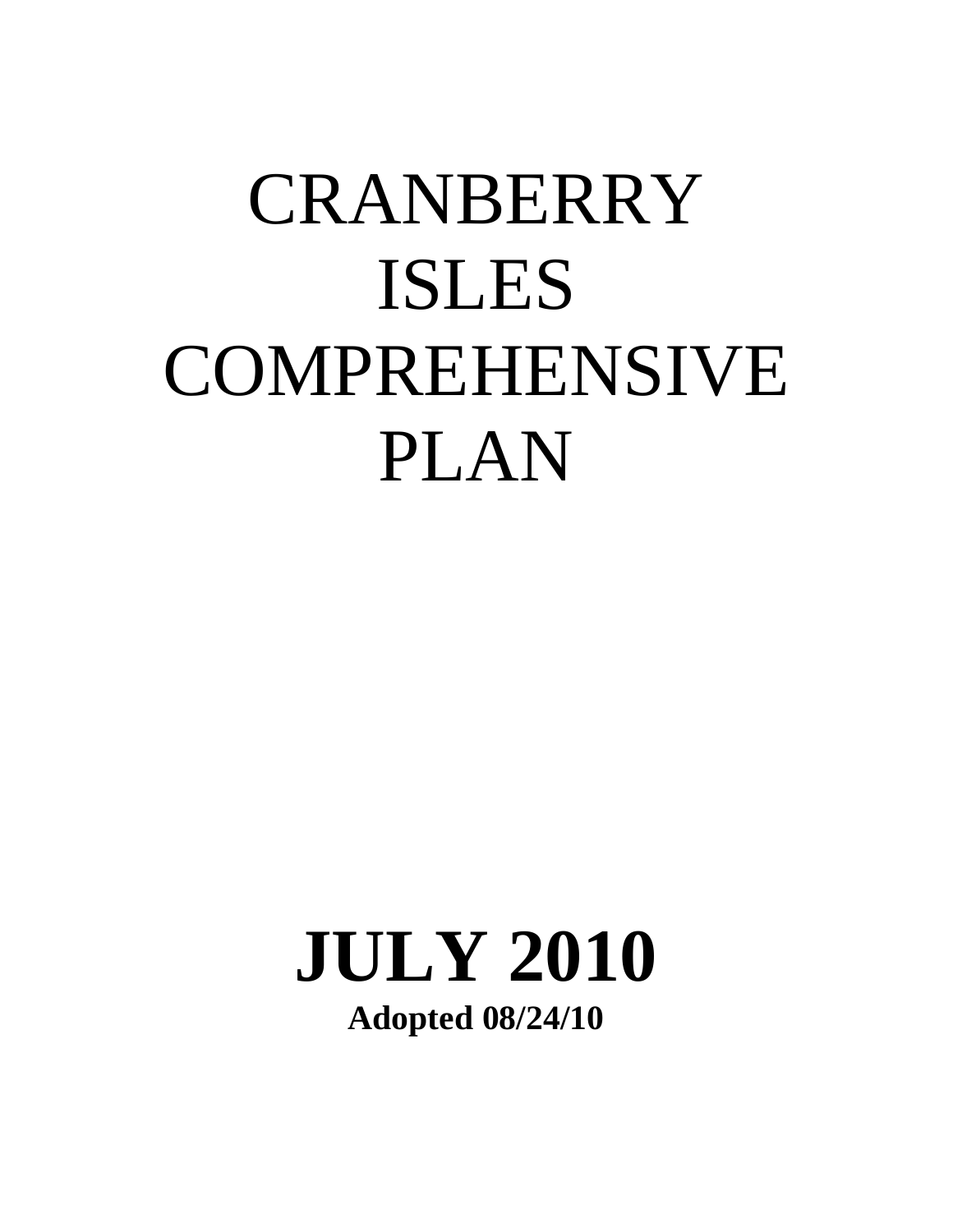## **CRANBERRY ISLES COMPREHENSIVE PLAN July 2010**

Prepared by the Cranberry Isles Comprehensive Planning Committee:

Malcolm Donald Bruce Komusin Dan Lief Erica Merrill Steve Philbrook Lise Pratt Barbara Stainton Cindy Thomas

Assisted by Emily Axelrod and Island Institute Fellows (Cyrus Moulton, Eric Dyer, Eliza Greenman)

*With technical assistance from the*

*Hancock County Planning Commission*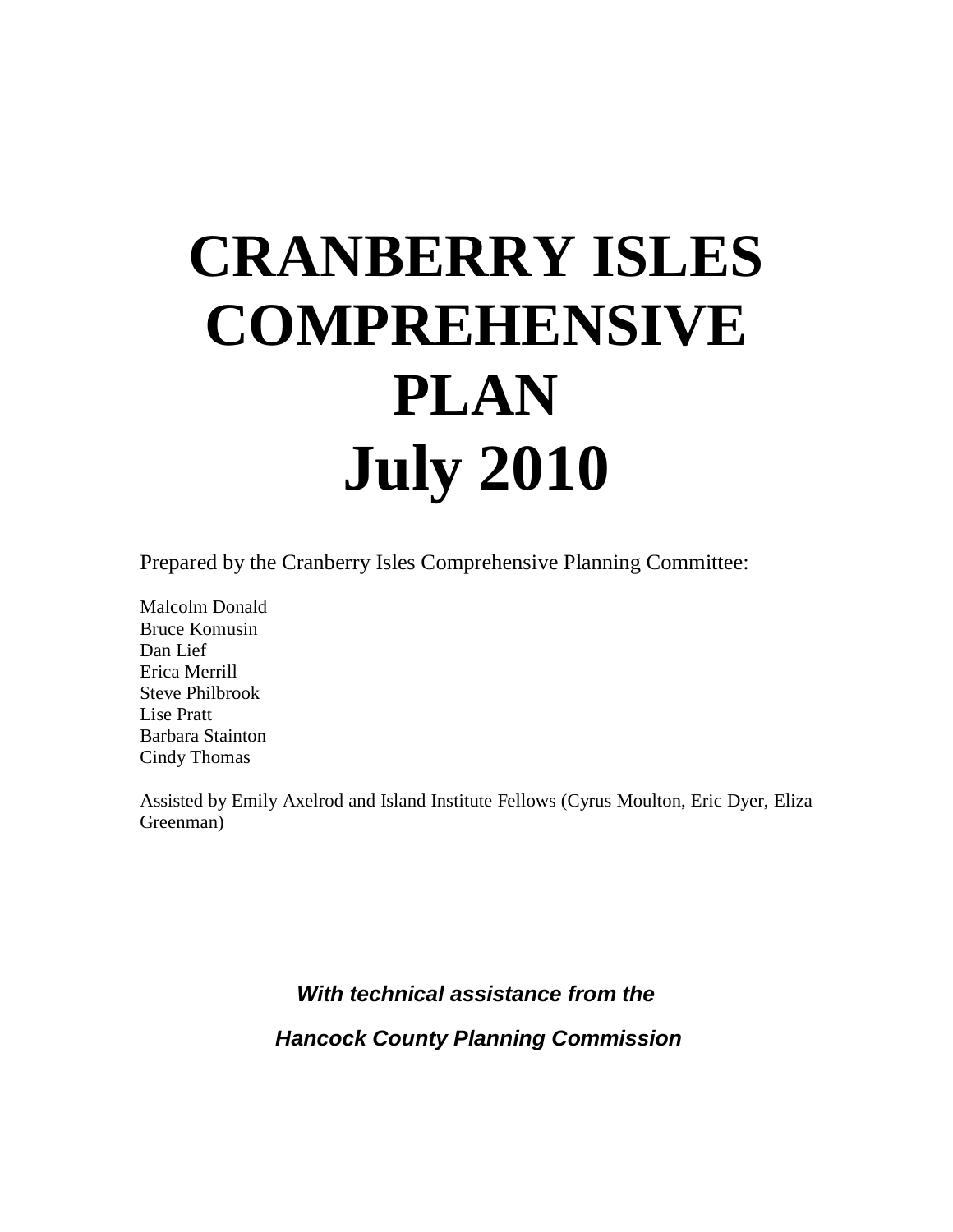| <b>SECTION</b>                                                    | <b>PAGE</b> |
|-------------------------------------------------------------------|-------------|
|                                                                   |             |
| PART I INVENTORY AND ANALYSIS                                     |             |
|                                                                   |             |
|                                                                   |             |
|                                                                   |             |
|                                                                   |             |
|                                                                   |             |
|                                                                   |             |
|                                                                   |             |
|                                                                   |             |
|                                                                   |             |
|                                                                   |             |
|                                                                   |             |
|                                                                   |             |
|                                                                   |             |
|                                                                   |             |
|                                                                   |             |
|                                                                   |             |
|                                                                   |             |
| 6.1.                                                              |             |
|                                                                   |             |
| 6.1.2. General Contracting, Carpentry, Maintenance & Caretaking13 |             |
|                                                                   |             |
|                                                                   |             |
| 6.2.                                                              |             |
| 6.3.                                                              |             |
| 6.4.                                                              |             |
|                                                                   |             |
|                                                                   |             |
|                                                                   |             |
|                                                                   |             |
|                                                                   |             |
|                                                                   |             |
|                                                                   |             |
|                                                                   |             |
| 7.1.                                                              |             |
|                                                                   |             |
|                                                                   |             |
|                                                                   |             |
|                                                                   |             |
|                                                                   |             |
|                                                                   |             |

#### **TABLE OF CONTENTS**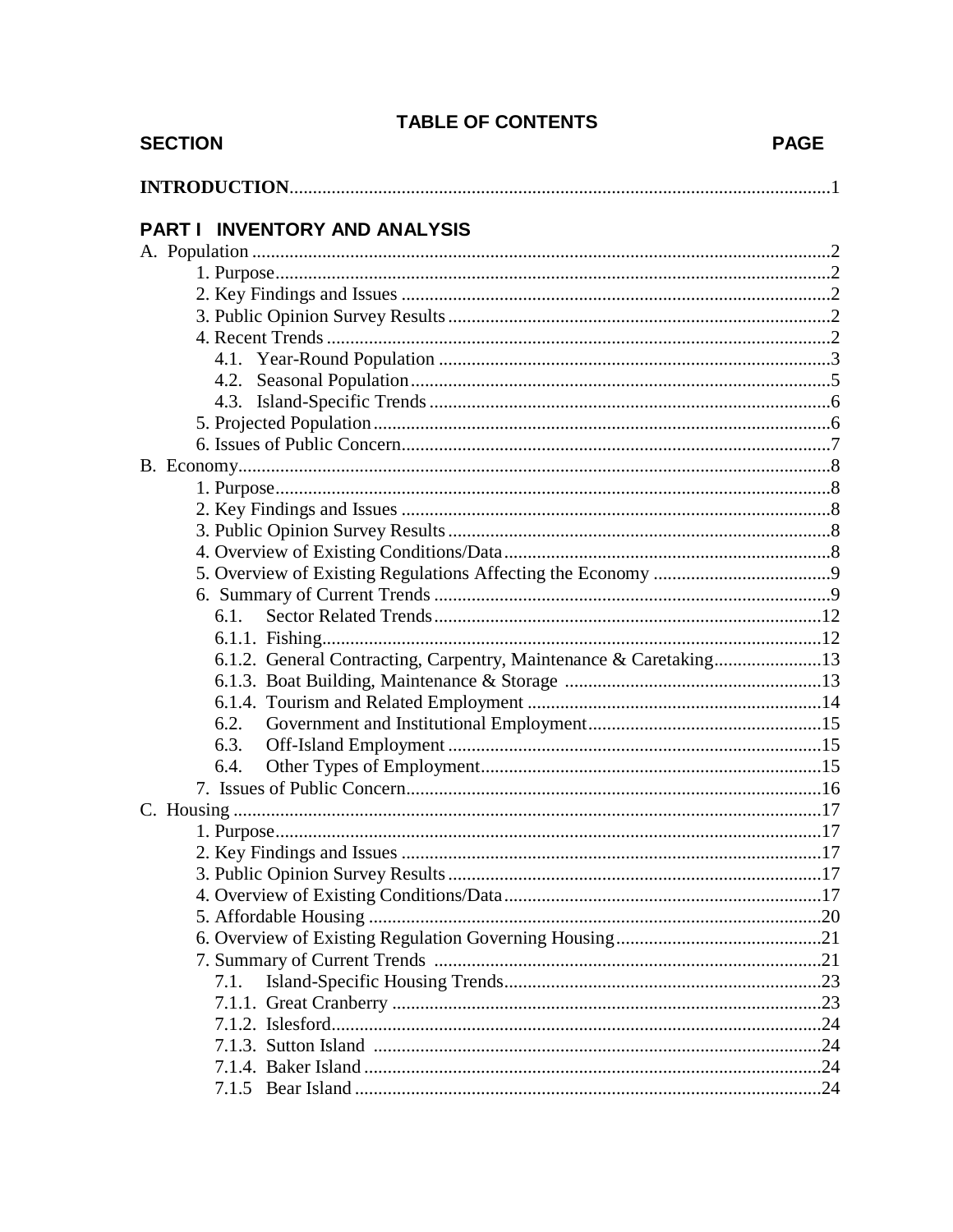| 5. Overview of Existing Regulations Governing Transportation 31                |  |
|--------------------------------------------------------------------------------|--|
|                                                                                |  |
|                                                                                |  |
|                                                                                |  |
|                                                                                |  |
|                                                                                |  |
|                                                                                |  |
|                                                                                |  |
|                                                                                |  |
| 4.1.                                                                           |  |
| 4.2.                                                                           |  |
|                                                                                |  |
|                                                                                |  |
|                                                                                |  |
|                                                                                |  |
|                                                                                |  |
|                                                                                |  |
|                                                                                |  |
| 4.5.                                                                           |  |
| 4.6                                                                            |  |
| 4.7                                                                            |  |
| 4.8                                                                            |  |
| 5. Overview of Existing Regulations Governing Public Facilities and Services41 |  |
| 5.1.                                                                           |  |
| 5.2                                                                            |  |
|                                                                                |  |
|                                                                                |  |
|                                                                                |  |
|                                                                                |  |
|                                                                                |  |
|                                                                                |  |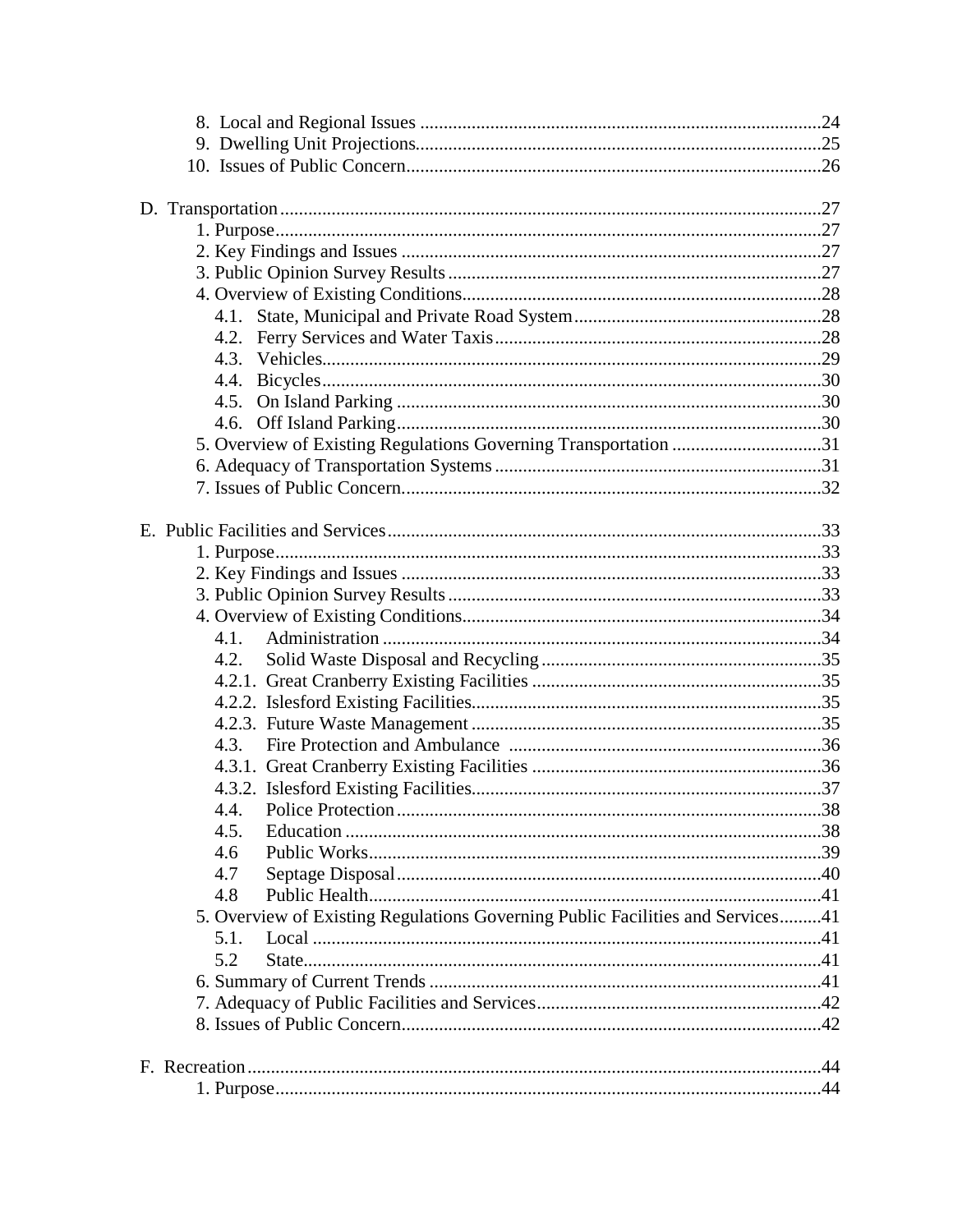| 4.1. |  |
|------|--|
| 4.2. |  |
| 4.3. |  |
| 4.4. |  |
|      |  |
| 5.1. |  |
|      |  |
|      |  |
|      |  |
| 6.1. |  |
|      |  |
|      |  |
|      |  |
|      |  |
|      |  |
|      |  |
|      |  |
|      |  |
|      |  |
|      |  |
|      |  |
|      |  |
|      |  |
|      |  |
|      |  |
|      |  |
|      |  |
|      |  |
|      |  |
|      |  |
|      |  |
|      |  |
|      |  |
|      |  |
|      |  |
|      |  |
|      |  |
|      |  |
|      |  |
|      |  |
|      |  |
|      |  |
|      |  |
|      |  |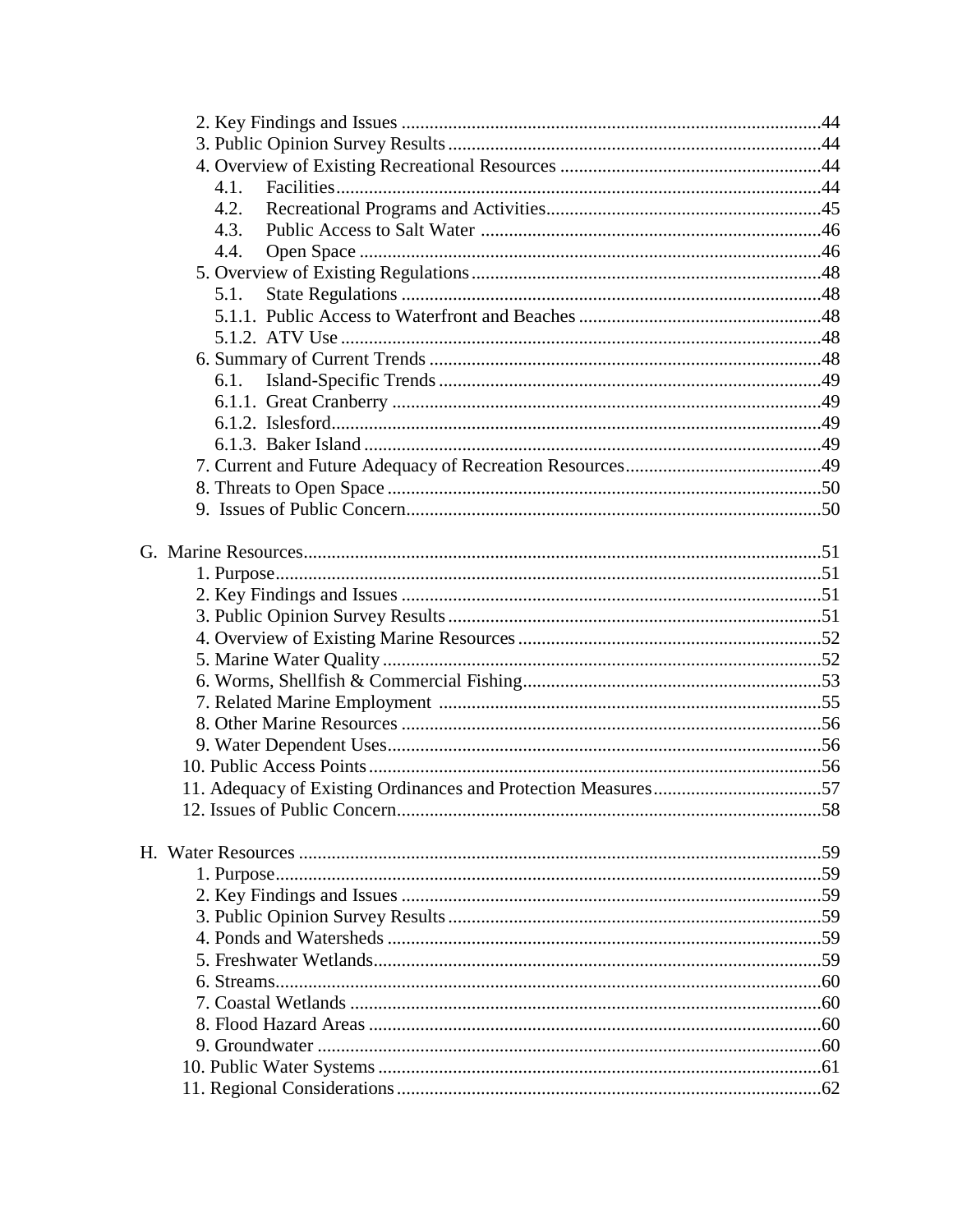| 4.1.                                                                      |  |
|---------------------------------------------------------------------------|--|
| 4.2.                                                                      |  |
| 4.3.                                                                      |  |
| 4.4.                                                                      |  |
| 4.5.                                                                      |  |
|                                                                           |  |
| 5.1.                                                                      |  |
|                                                                           |  |
|                                                                           |  |
| 5.2.                                                                      |  |
|                                                                           |  |
|                                                                           |  |
| 5.3.                                                                      |  |
|                                                                           |  |
|                                                                           |  |
| 6.1.                                                                      |  |
|                                                                           |  |
|                                                                           |  |
|                                                                           |  |
|                                                                           |  |
|                                                                           |  |
|                                                                           |  |
|                                                                           |  |
|                                                                           |  |
|                                                                           |  |
|                                                                           |  |
|                                                                           |  |
|                                                                           |  |
|                                                                           |  |
|                                                                           |  |
| 4.1.                                                                      |  |
| 4.2.                                                                      |  |
| 5. Overview of Regulations Governing Agricultural and Forest Resources 72 |  |
| 5.1                                                                       |  |
|                                                                           |  |
|                                                                           |  |
|                                                                           |  |
|                                                                           |  |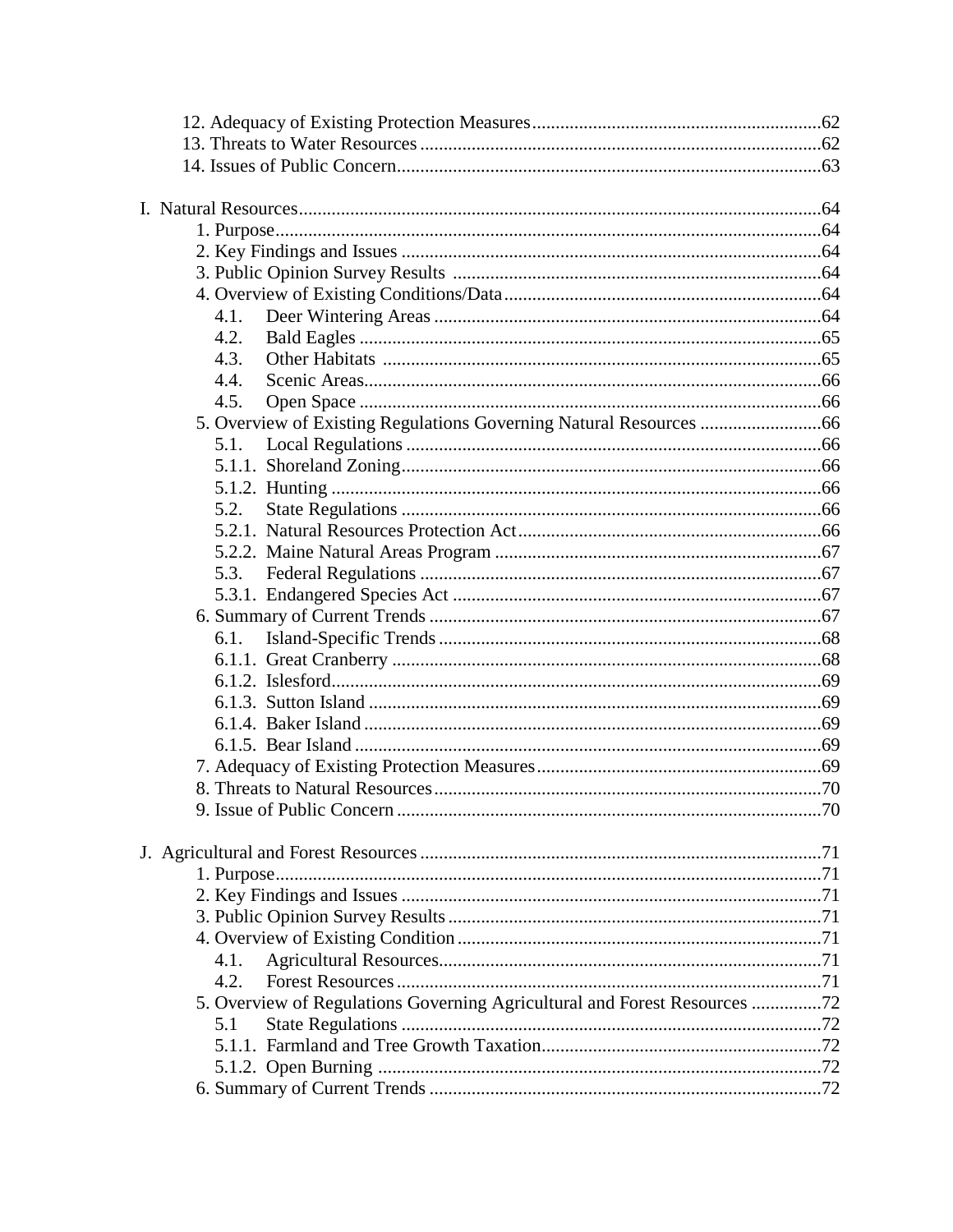| 4.1. |                                                                                  |  |
|------|----------------------------------------------------------------------------------|--|
|      |                                                                                  |  |
|      |                                                                                  |  |
|      |                                                                                  |  |
|      |                                                                                  |  |
|      |                                                                                  |  |
|      |                                                                                  |  |
|      |                                                                                  |  |
|      | 5. Existing Regulations Governing Historic and Archaeological Resources 78       |  |
| 5.1. |                                                                                  |  |
| 5.2. |                                                                                  |  |
| 5.3. |                                                                                  |  |
|      |                                                                                  |  |
|      |                                                                                  |  |
|      |                                                                                  |  |
|      |                                                                                  |  |
|      |                                                                                  |  |
|      |                                                                                  |  |
|      |                                                                                  |  |
|      |                                                                                  |  |
|      |                                                                                  |  |
|      |                                                                                  |  |
| 5.1. |                                                                                  |  |
|      | 5.2. Federal Guidelines and Regulations as they apply to Acadia National Park.82 |  |
|      |                                                                                  |  |
| 6.1. |                                                                                  |  |
| 6.2. |                                                                                  |  |
| 6.3. |                                                                                  |  |
|      |                                                                                  |  |
| 7.1. |                                                                                  |  |
| 7.2. |                                                                                  |  |
| 7.3. |                                                                                  |  |
| 7.4. |                                                                                  |  |
| 7.5. |                                                                                  |  |
|      |                                                                                  |  |
|      |                                                                                  |  |
|      |                                                                                  |  |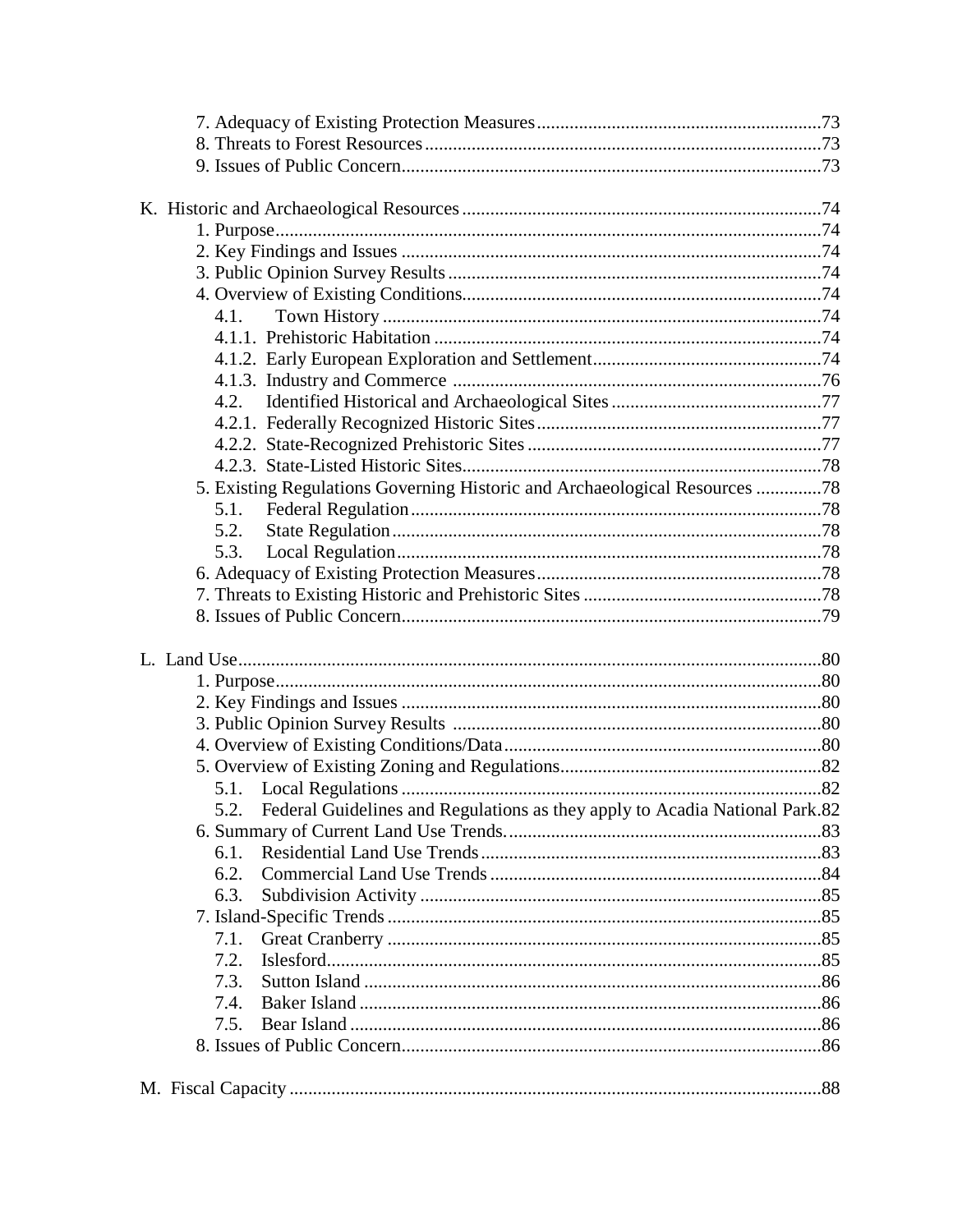| f.             |  |
|----------------|--|
|                |  |
|                |  |
| $\mathbf{1}$ . |  |
|                |  |
|                |  |
|                |  |
|                |  |
|                |  |
|                |  |

#### PART II GOALS AND OBJECTIVES

|              | 102 |
|--------------|-----|
|              |     |
|              |     |
|              |     |
|              |     |
|              |     |
|              |     |
|              |     |
| $\mathbf{F}$ |     |
|              |     |
|              |     |
|              |     |
|              |     |
|              |     |
|              | 127 |
|              |     |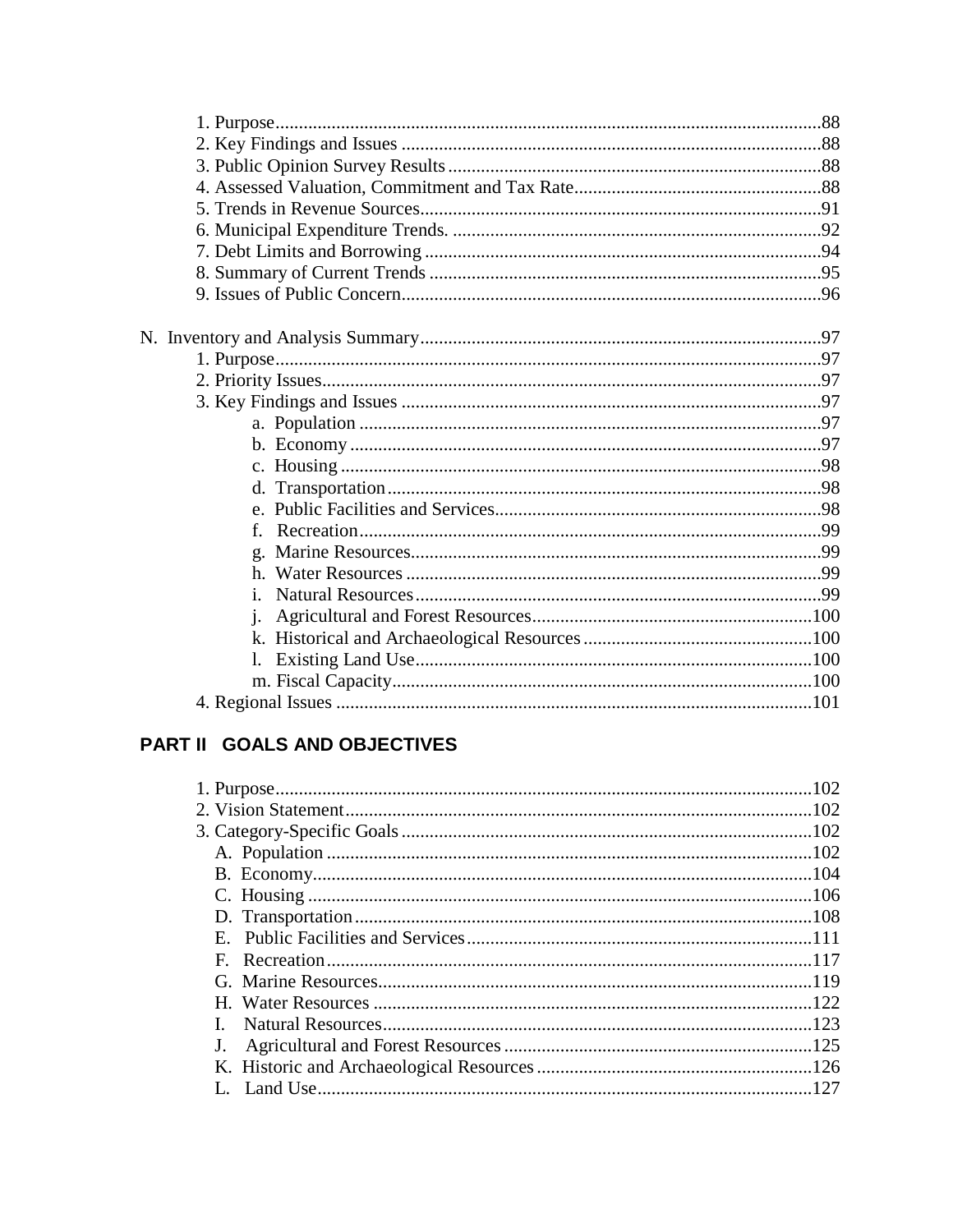#### PART III FUTURE LAND USE

#### 

#### **TABLES AND MAPS Tables:**

#### $Part I$

| A.1            |                                                                      |  |
|----------------|----------------------------------------------------------------------|--|
| A.2            |                                                                      |  |
| A.3            |                                                                      |  |
| B.1            |                                                                      |  |
| B.2            |                                                                      |  |
| B.3            |                                                                      |  |
| C.1            | Estimated Tenure of Occupied Year-Round Housing: 1990 & 2000 18      |  |
| C.2            | Contract Rent of Renter-Occupied Units Trenton/Hancock County 200019 |  |
| C.3            |                                                                      |  |
| C.4            |                                                                      |  |
| C.4A           |                                                                      |  |
| C.5            |                                                                      |  |
| C.6            |                                                                      |  |
| E.1            |                                                                      |  |
| F <sub>1</sub> |                                                                      |  |
| E.2            |                                                                      |  |
| F.3            |                                                                      |  |
| G.1            |                                                                      |  |
| G.2            |                                                                      |  |
| G.3            |                                                                      |  |
| H.1            |                                                                      |  |
| J.1            |                                                                      |  |
| L.1            |                                                                      |  |
| L.2            |                                                                      |  |
| M.1            |                                                                      |  |
| M <sub>2</sub> |                                                                      |  |
| M.3            |                                                                      |  |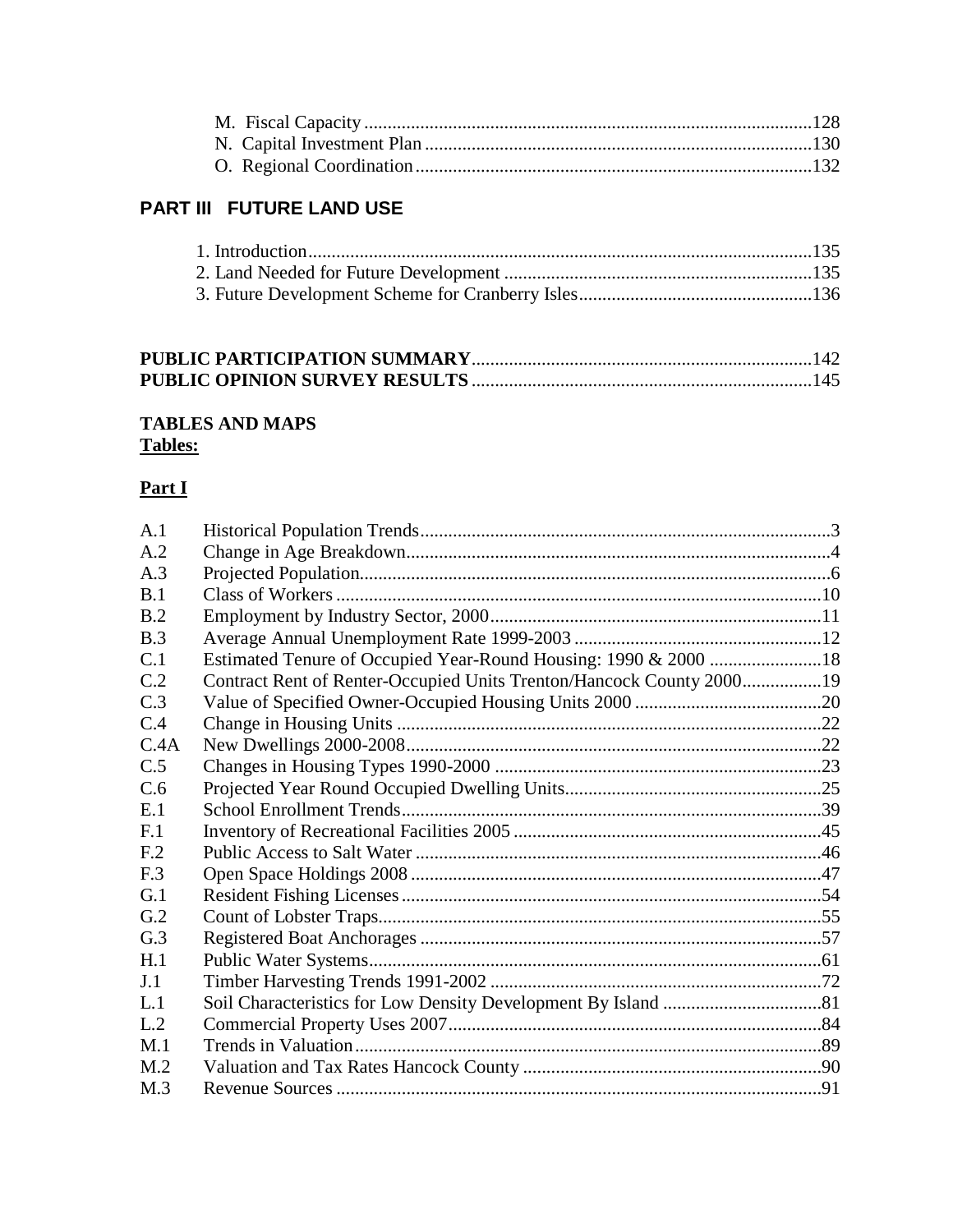| M.4 |  |
|-----|--|
| M.5 |  |
|     |  |
|     |  |
|     |  |

#### **List of Maps**

- 1 Base Map
- 2 Land Use and Ownership
- 2A Current Zoning
- 3 Water, Marine and Natural Resources
- 4 Cultural Resources
- 5 Soil Suitability for Development
- 6 Future Land Use

Maps are available for viewing at the town office and on line at: <http://www.hcpcme.org/cranberryisles/index.htm>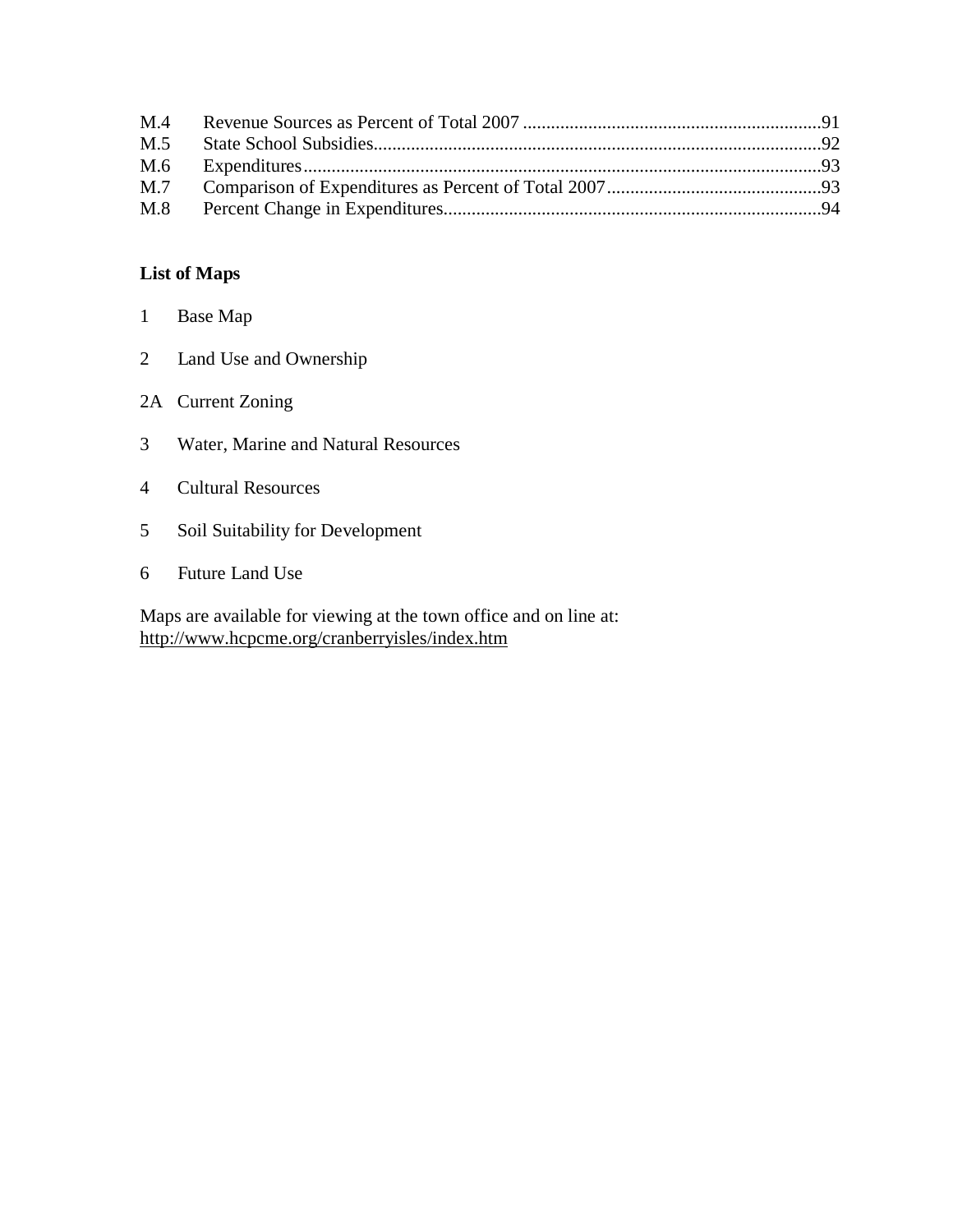#### **INTRODUCTION**

The Cranberry Isles comprehensive plan is an advisory document. It reflects the desired future of the town based on what residents have expressed at public meetings, informal research/outreach, and through a public opinion survey. Overall, it identifies current issues and opportunities that the town faces and discusses what is expected to happen within the next five to ten years.

The plan consists of two major parts. The *Inventory and Analysis* discusses recent trends in the town and projects what may happen in the future. While it discusses some options for the town to consider, **these are not recommendations**. Rather, this section is a reference document that reflects conditions in the town **as of May 2008**. Since all towns change rapidly, some of the information in this section may be out of date by the time the plan is adopted. This is especially the case for the public opinion survey results and data obtained from state and federal sources.

The second part is the *Goals, Policies, Implementation Strategies and Future Land Use Plan*. This section sets specific recommendations for the future of the town. These recommendations are followed by detailed implementation strategies that indicate who will do what and when. The *Future Land Use Plan* presents a vision of how the town should grow.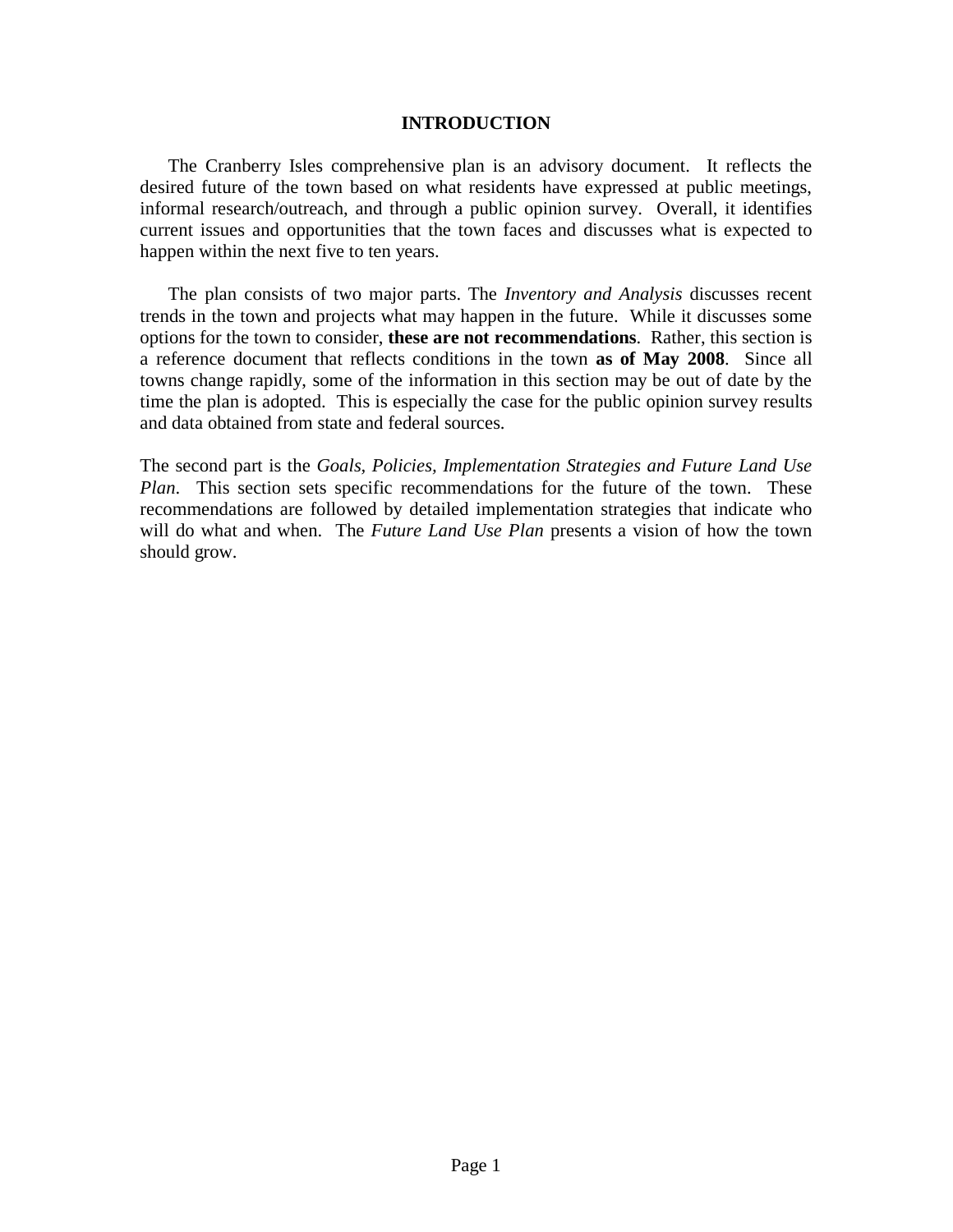#### **I. INVENTORY AND ANALYSIS**

#### **A. POPULATION**

#### **1. Purpose**

Population is one of the most basic components of a comprehensive plan. In order to understand Cranberry Isles' current and future needs, it is important to review population trends. This section aims to accomplish the following:

- a. Review historical and current population trends and patterns; and
- b. Project future population growth.

#### **2. Key Finding and Issues**

Cranberry Isles is one of the few towns in Hancock County to lose year-round population between 1990 and 2000. It has the fifth highest median age in the county and the relatively small number of residents in the 18-44 age range is an ongoing concern. The town's population increases about nine-fold in the summer. Only Islesford and Great Cranberry normally have a year-round population. Preservation of the year-round community is perhaps the major population issue facing the town. A related issue is ensuring that the town has the capacity to absorb its increasing seasonal population.

#### **3. Public Opinion Survey Results**

About fifteen percent of the respondents wanted a year-round population of between 100 and 150 by 2010. About 43 percent wanted between 150 and 200 residents. Twentythree percent wanted a year-round population of over 200.

#### **4. Recent Trends**

In interpreting demographic data in the Cranberry Isles, it is important to bear in mind some special characteristics. First, the population is highly variable on a seasonal basis. This variability makes reliable data collection difficult and means that U.S. Census figures do not convey a complete population report. Population data should therefore be considered in relation to its context and method of collection or estimation. Residents can be counted to the person for most of the year between September and May, but the population during the summer months is much more difficult to tally. The seasonal nature of the population is addressed specifically in Section 4.2 of this chapter.

Another consideration in interpreting demographic data in the Cranberry Isles is the small size of the year-round population. Small changes in population can cause large differences in statistical indicators. In addition, population projection is difficult because historical trends may not be indicators of the future. As above, careful thought should be given when interpreting indicators, particularly rates of change and their implications.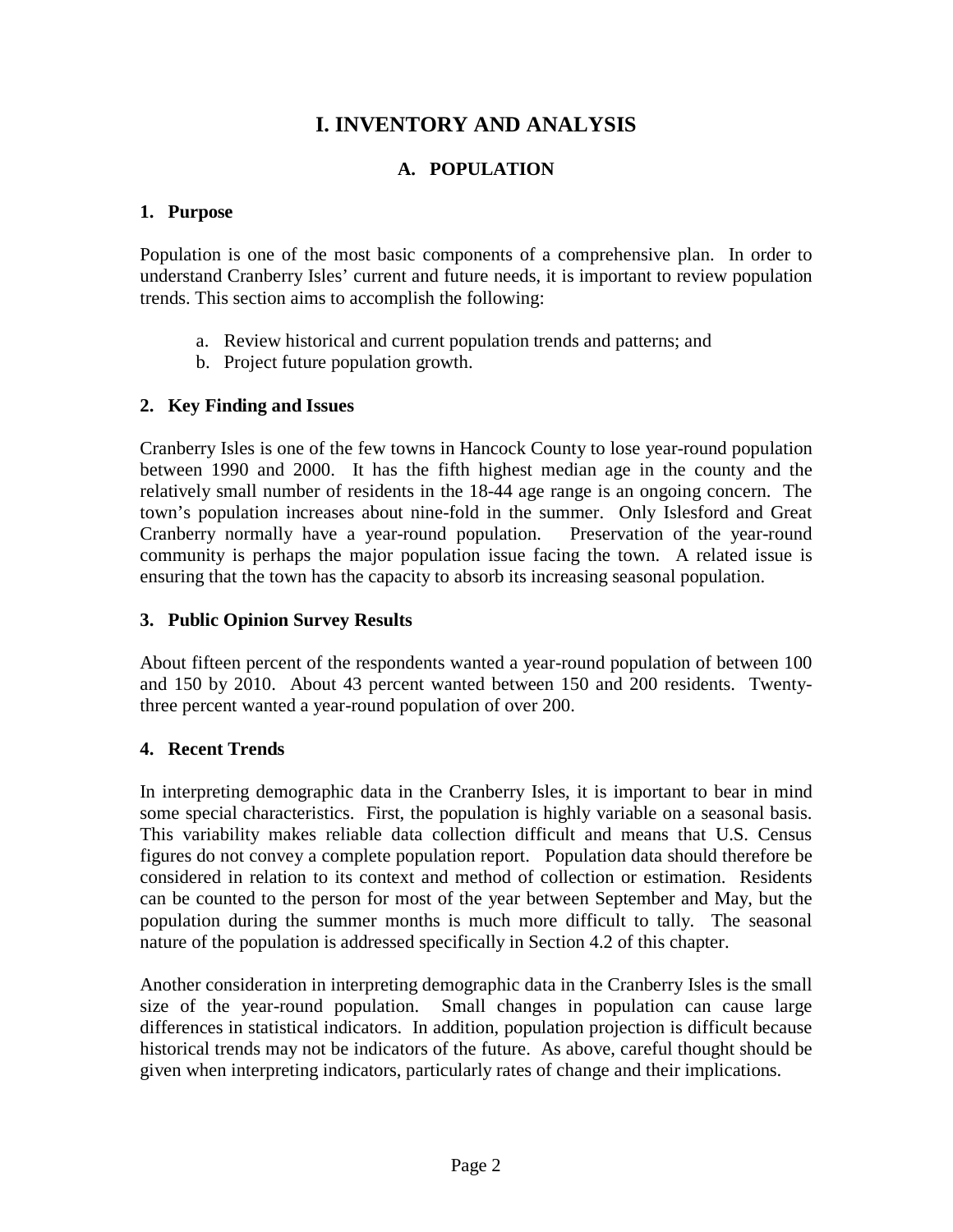#### 4.1. Year-Round Population

Table A.1 shows historical population trends for Cranberry Isles. These figures encompass all five islands, but in recent history there have been year-round communities only on Great Cranberry and Islesford (also called Little Cranberry). The data report a 32% population decline from 1990 to 2000. Furthermore, the 2000 year-round population of 128 is far less than the 399 residents reported in town in 1910. While the town gained population in the 1970s and 1980s, the overall trend has been one of population decline. This is a trend shared with most Maine islands.

The town's median age increased from 35.6 years in 1990 to 45.5 in 2000. This compares to a county-wide increase from 35.8 to 40.7 during the same period. The median age in the Cranberry Isles is thus older than that of the county as a whole. In fact, in 2000 the town had the fifth oldest population of the county.

Local data are available on the estimated populations of each primary island. An informal survey in 2005 estimated 119 year-round residents, 51 on Great Cranberry and 68 on Islesford. This change represents a 7 percent decrease in population from 2000 to 2005. Local data were again collected in 2008 that estimated 127 year-round residents, 48 on Great Cranberry and 79 on Islesford. This would indicate the town's year-round population is about the same in 2008 as it was in 2000, but suggests a declining number on Great Cranberry and an increasing number on Islesford. While no firm data are available, local observers believe that Great Cranberry has a higher median age than Islesford.

| Table A.1                                                              |                   |                       |  |
|------------------------------------------------------------------------|-------------------|-----------------------|--|
| <b>Historical Population Trends, Cranberry Isles: 1900-2005</b>        |                   |                       |  |
| Year                                                                   | <b>Population</b> | <b>Percent Change</b> |  |
| 1900                                                                   | 374               |                       |  |
| 1910                                                                   | 399               | 6.68 %                |  |
| 1920                                                                   | 410               | 2.76 %                |  |
| 1930                                                                   | 349               | $-14.88%$             |  |
| 1940                                                                   | 334               | $-4.30%$              |  |
| 1950                                                                   | 228               | $-31.74%$             |  |
| 1960                                                                   | 181               | $-20.61%$             |  |
| 1970                                                                   | 186               | 2.76 %                |  |
| 1980                                                                   | 201               | 8.06 %                |  |
| 1990                                                                   | 189               | $-5.97%$              |  |
| 2000                                                                   | 128               | $-32.28%$             |  |
| 2005*                                                                  | 119               | $-7.03%$              |  |
| 2008*                                                                  | 127               | 6.72%                 |  |
| <b>SOURCE: U.S. Census</b>                                             |                   |                       |  |
| Indicates data collected by Comprehensive Plan Steering Committee<br>∗ |                   |                       |  |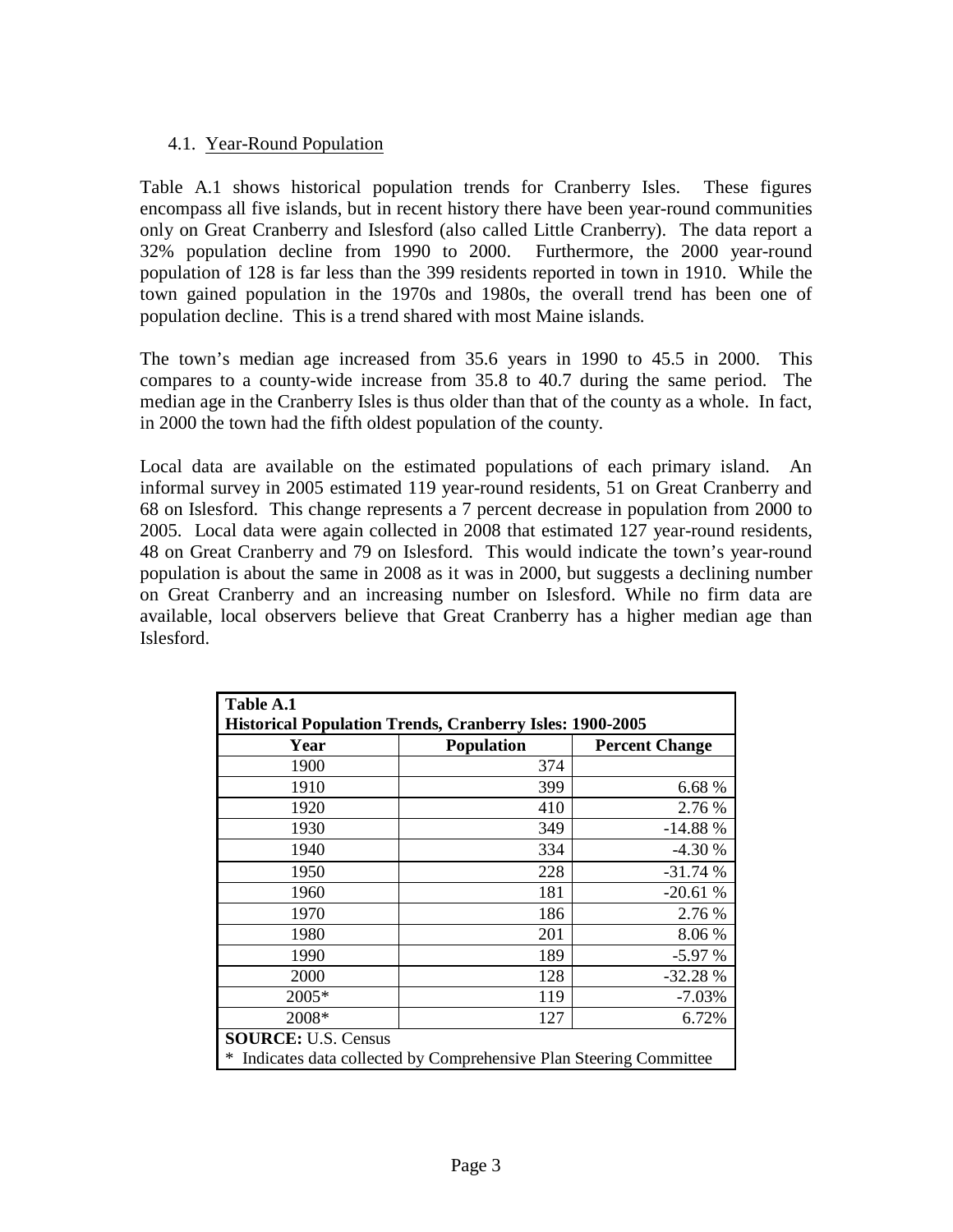As seen in Table A.2, the population of the various age groups changed at different rates between 1990 and 2003. The population of all age groups except those 45-64 years old decreased. The 45-64 age group gained only one person. The greatest numeric decrease (38 persons) was in the 18-44 age group. This is significant since this is the group of prime child-bearing age. Normally, a decrease in this group means that in addition to an immediate decrease in school-age children, further decline is likely to follow. Population projections are discussed below following Table A.2.

| Table A.2                                                                        |               |                |               |         |               |                |  |  |  |
|----------------------------------------------------------------------------------|---------------|----------------|---------------|---------|---------------|----------------|--|--|--|
| <b>Change in Age Breakdown, Year-round Population Cranberry Isles: 1990-2003</b> |               |                |               |         |               |                |  |  |  |
|                                                                                  |               |                |               |         |               | <b>Percent</b> |  |  |  |
| <b>Age Group</b>                                                                 | 1990          | 1990           | 2003          | 2003    | <b>Change</b> | <b>Change</b>  |  |  |  |
|                                                                                  | <b>Number</b> | <b>Percent</b> | <b>Number</b> | Percent | $90 - 03$     | 90-03          |  |  |  |
| $0 - 4$                                                                          | 19            | 10%            | 6             | 5 %     | $-13$         | $-68.4%$       |  |  |  |
| $5-17$                                                                           | 30            | 16%            | 20            | 17 %    | $-10^{-}$     | $-33.3%$       |  |  |  |
| 18-44                                                                            | 71            | 38%            | 33            | 28 %    | $-38$         | $-53.5%$       |  |  |  |
| $45 - 64$                                                                        | 26            | 14%            | 27            | 23 %    |               | 3.8%           |  |  |  |
| <b>65 &amp; over</b>                                                             | 43            | 23%            | 33            | 28 %    | $-10$         | $-23.3%$       |  |  |  |
| <b>Total</b>                                                                     | 189           | 100%           | 119           | 100 %   | -70           | $-37 \%$       |  |  |  |
| <b>SOURCE:</b> U.S. Census and State Planning Office (for 2003)                  |               |                |               |         |               |                |  |  |  |

The average number of persons per household in Cranberry Isles decreased from 2.36 in 1990 to 2.13 in 2000 (based on the total population divided by the number of occupied year-round housing units). During this same period, household sizes in Hancock County decreased from 2.48 to 2.31. The town has a smaller average household size than the county as a whole, and although both are declining, the data show a higher rate of decrease (9.7%) for the Cranberry Isles than for the county (6.9%). Household sizes are important in determining how many homes will be needed for a given level of population. A smaller household size means that more homes will be needed.

There have been changes in other population statistics as well. In 1990 the town had a median household income of \$20,417, which was 81 percent of the county median income of \$25,247. By 2000, Cranberry Isles' median income had increased to \$39,063, which was about 109 percent of the county income of \$35,811. During that period (1990-2000), the gap between town and county income levels was reversed since the town in 2000 had a higher income than the county. The 1990 poverty rate in Cranberry Isles was 20.9 percent compared to 10.0 percent for Hancock County. By 2000, the town poverty rate had decreased to 13.3 percent compared to 7.1 percent for the county. While poverty rates in Cranberry Isles decreased significantly, rates were still well above county levels. It should be noted that poverty rates are based on federal government measures of income and do not reflect the increased cost of living on an island or other local factors that might be relevant. Further, these rates do not reflect unreported income and the town's active informal economy. These topics are discussed in the *Economy* chapter of this plan.

There have been slight shifts in educational attainment levels. In 1990, 79.7 percent of Cranberry Isles residents aged 25 and older had a high school education and 31.3 percent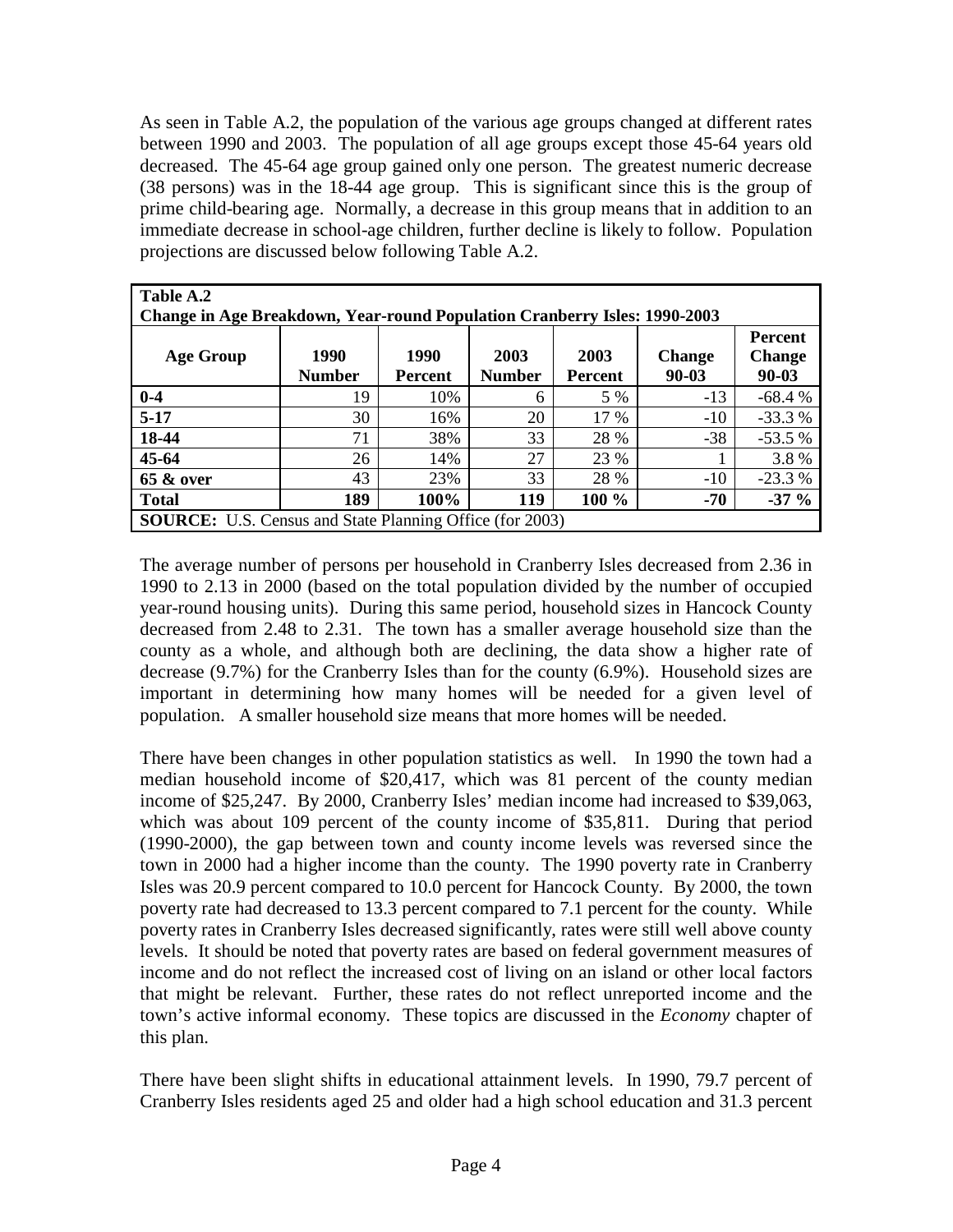had a bachelor's degree. By 2000, 82.4 percent had a high school degree and 29.6 percent had a bachelor's degree. By comparison, Hancock County in 2000 had an 87.8 percent high school education rate and a 27.1 percent bachelor degree rate. While high school completion rates increased, the town still had a lower rate than the county in 2000.

#### 4.2. Seasonal Population

It is very difficult to estimate the town's seasonal population. There are several sources of population that affect seasonal fluctuations. First and foremost is the significant summer resident community, consisting of owners, renters and their guests in seasonal homes. In addition, there are guests of year-round residents, visitors of the Bed  $\&$ Breakfast accommodations and day tourists. Considering each of these sources of seasonal population, a meaningful number for the summer population of the Cranberry Isles can be estimated.

A general estimate of the population residing in seasonal homes can be arrived at by multiplying the total number of seasonal homes by the average household size. Estimating the average household size for a second home is difficult, but it can be argued that it is often larger than that of a year-round home, as seasonal homes tend to be used by families and/or have more visitors. Therefore, an average household size of 3.5 persons for seasonal homes (50 percent more than the 2.13 for year-round homes) will be used. Multiplied by the 277 seasonal homes reported in the 2000 Census, there are approximately 970 persons residing in seasonal homes.

Guests in year-round homes are likely a significant contributor to the seasonal population. Their numbers are also difficult to measure and can only be estimated. It will be assumed that on average each year-round home contains one additional occupant during the summer months. Multiplied by the 67 year-round homes reported in the 2000 Census, there are approximately 67 additional persons residing in year-round homes during the summer months.

The two Bed & Breakfast accommodations on Islesford have a maximum combined capacity of 10 patrons. These facilities are generally at or near capacity throughout the summer months, so it can be estimated that these overnight visitors account for an increase in the seasonal population of up to 10.

Day visitors are the most difficult segment of the seasonal population to count. Their impact is unquestionable however, and any consideration of seasonal population must involve them.

Based on the above estimates, the peak summer resident population is 1,175. This figure combines the year-round population of 128 in the year 2000 and the seasonal population, not including day visitors, of 1,047. These estimates indicate the town's population increases more than nine-fold in the peak summer months.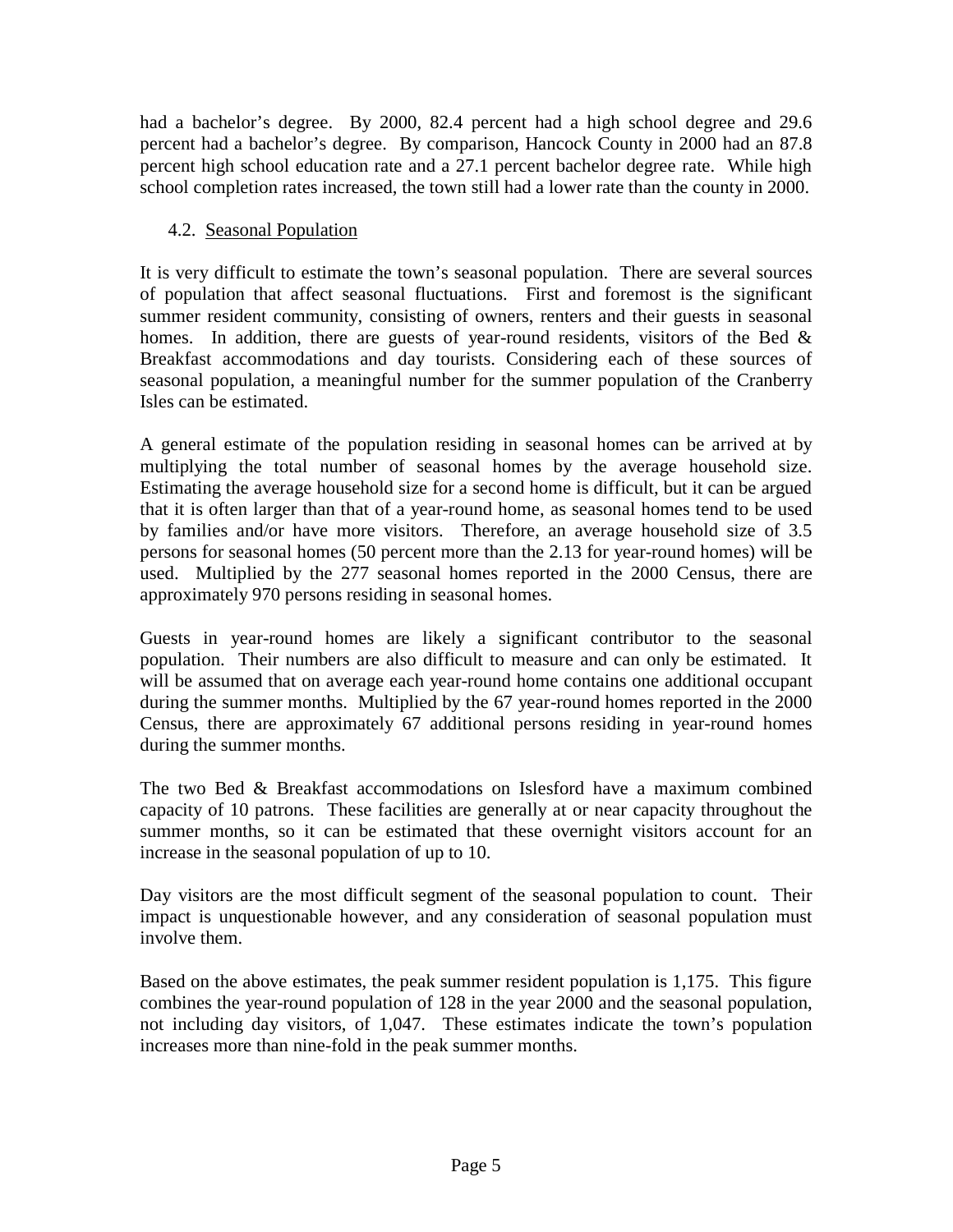#### 4.3. Island-Specific Trends

Although not shown in Census data, the geographic distribution of the population of Cranberry Isles is another important characteristic. The population varies not only by season but also by island. As described in Section 4.1 of this chapter, data collected locally in 2005 showed 43 percent of the year-round population living on Great Cranberry and 57 percent living on Islesford. Data collected locally in 2008 showed 38 percent of the year-round population living on Great Cranberry and 62 percent living on Islesford. These data indicate a 6.7 percent increase in the overall population, but declining numbers living on Great Cranberry and increasing numbers living on Islesford. Baker, Bear, and Sutton remain uninhabited during the off-season.

During the summer months this dynamic is greatly altered, with Sutton Island generating a population approaching one hundred. Bear and Baker remain almost vacant however, sustaining just two families each. Additionally, the populations of Great Cranberry and Islesford reach near equilibrium, as Great Cranberry absorbs a greater percentage of summer residents.

#### **5. Projected Population**

There is no reliable way to project population for a small town such as Cranberry Isles. Some general statistical models can be used, however. The State Planning Office (SPO) has developed year-round population projections for all towns in the state through 2020. The figures for Hancock County and Cranberry Isles are shown in Table A.3. As seen, Hancock County as a whole has considerable growth potential. This is consistent with recent trends of a high in-migration rate. In contrast, Cranberry Isles is projected to lose population. The projected year-round population is 114 for 2015 and 107 by 2020.

Local sentiment, however, is that the State Planning Office projection of a decline in population to 107 year-round residents in 2020 is unreliable and may be incorrect. Local data in 2005 and 2008 do not show a significant decrease from the 2000 Census figures. In fact, population figures for 2008 are higher than those for 2005 and are nearly the same as in 2000. Further, it is generally believed that efforts to attract and retain yearround residents will curb the decline, at least stabilizing and possibly increasing the town's population in the near future.

| Table A.3<br>Projected Population through $20201$                                                                 |                  |     |  |  |  |  |  |  |  |
|-------------------------------------------------------------------------------------------------------------------|------------------|-----|--|--|--|--|--|--|--|
| <b>Unit of Government</b><br>2000<br>2020<br>2015                                                                 |                  |     |  |  |  |  |  |  |  |
| <b>Cranberry Isles</b>                                                                                            | 128              | 114 |  |  |  |  |  |  |  |
| <b>Hancock County</b>                                                                                             | 56,873<br>51,791 |     |  |  |  |  |  |  |  |
| <b>NOTE:</b> refer to text for discussion of limitations of data<br><b>SOURCE:</b> State Planning Office web site |                  |     |  |  |  |  |  |  |  |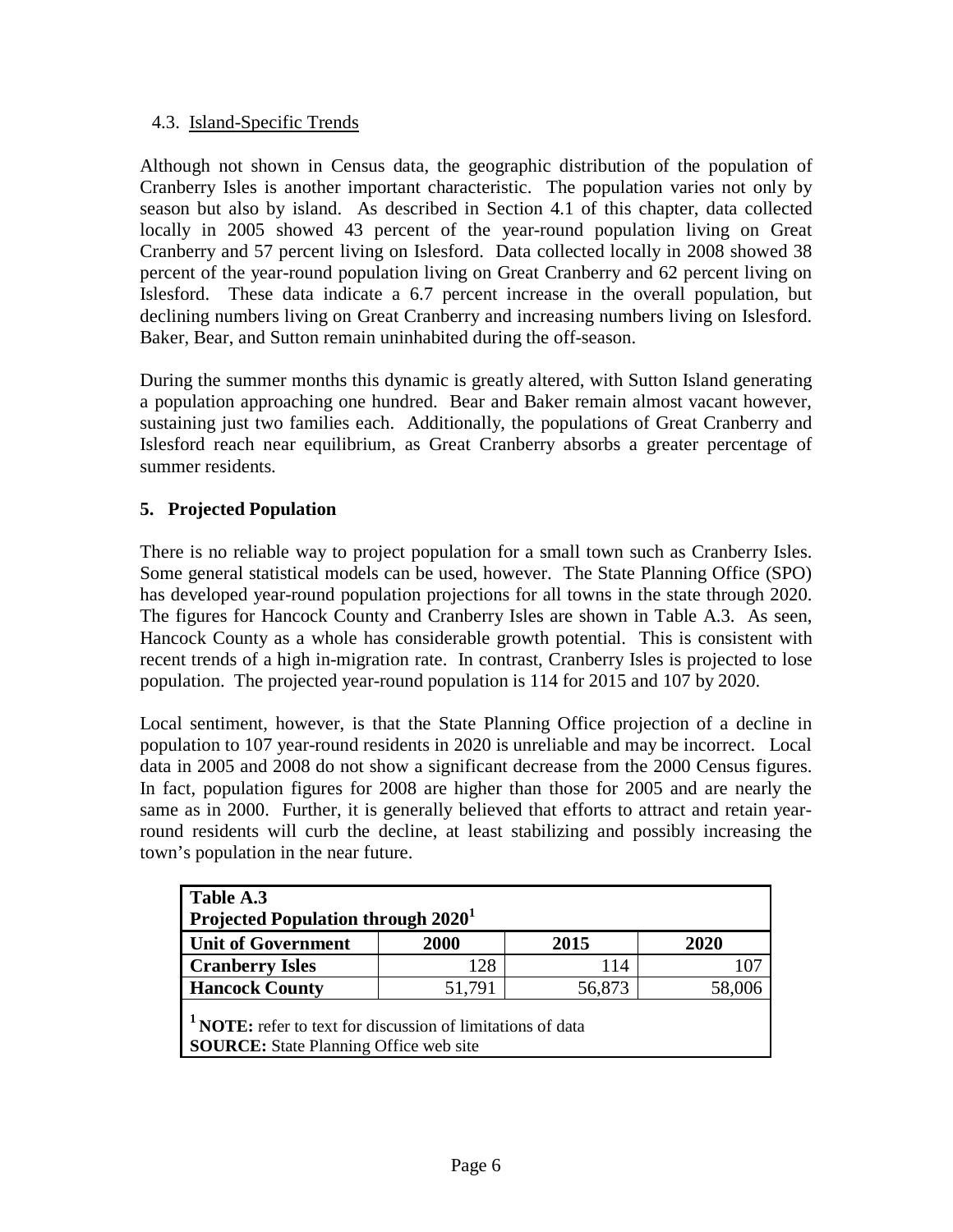#### **6. Issues of Public Concern**

Results of the public opinion survey conducted in conjunction with the development of this plan and other community outreach efforts identified the following issues:

- a. The trend of declining year-round population, particularly when coupled with increase in seasonal population, is not desirable. If unabated, it could lead to the collapse of the year-round community since it could lose the critical mass necessary to support the school and other community functions.
- b. The small number of year-round residents in the 18-44 age group is a concern. Young adults and young families are key to the vitality of the town. They are parents of school children and fill critical volunteer positions in town such as fire & rescue and school committee. This is of particular concern on Great Cranberry where the median age is higher and the school has had zero enrollment since June 2000.
- c. Elderly who have lived their lives on the islands are moving off for better health care, ease of accessing food, and to alleviate added expense of living on the islands.
- d. The dependence on volunteers to perform many community functions is putting an increased strain on the small number of residents.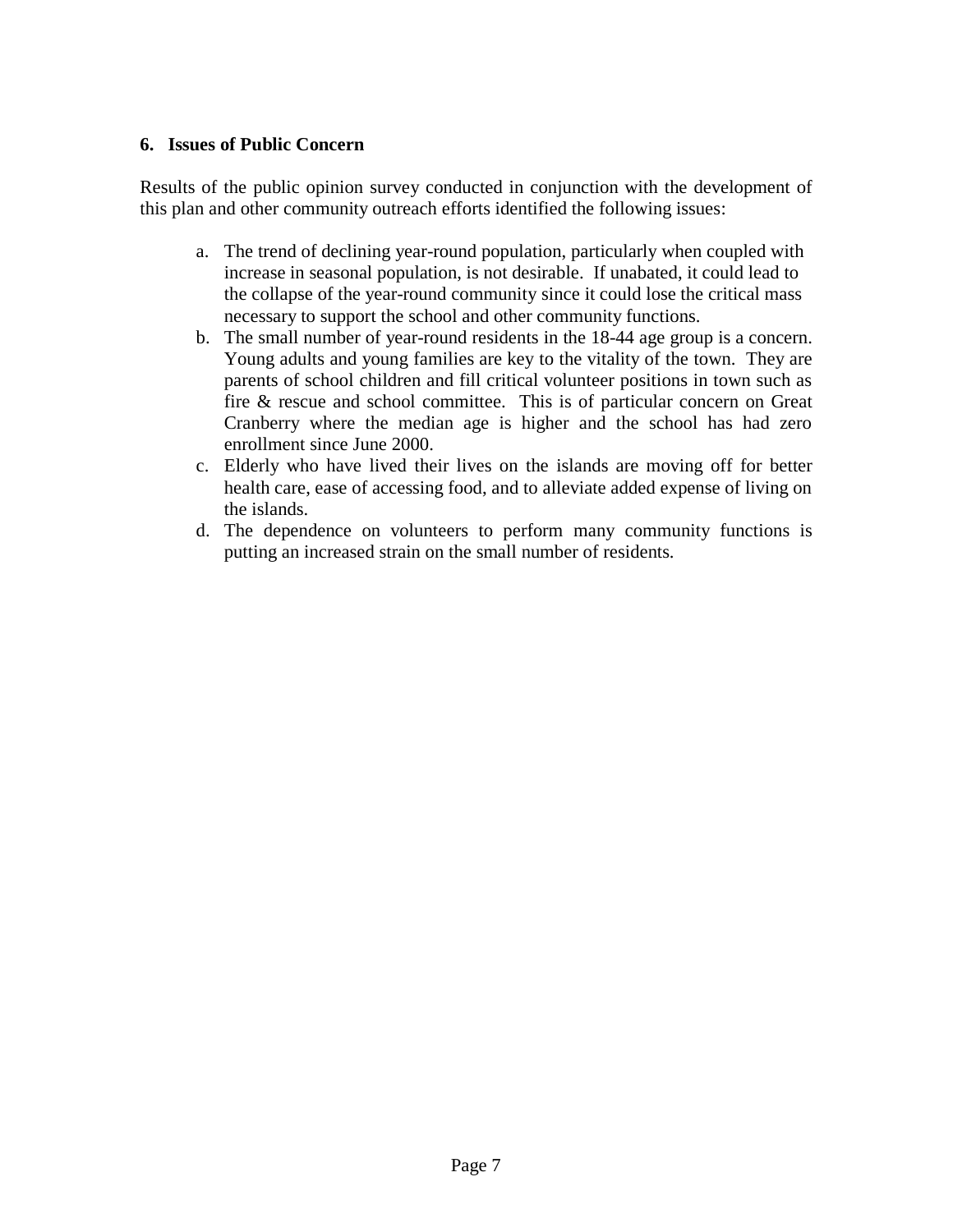#### **B. ECONOMY**

#### **1. Purpose**

An understanding of the economy is important in planning for the future of a town. This section aims to accomplish the following:

- a. Describe current economic conditions;
- b. Summarize recent economic trends; and
- c. Identify current economic issues.

#### **2. Key Findings and Issues**

In 2000, Cranberry Isles had a self-employment rate of 53 percent compared to a 16 percent rate for Hancock County. While the county labor force increased by 19 percent between 1990 and 2000, the labor force for Cranberry Isles decreased by 22 percent (from 79 persons to 62). Approximately 25 people commute from the mainland to the islands year-round. There is also some commuting in the other direction. The ferry service schedule makes commuting difficult.

Major sources of employment on the islands are lobster fishing and boat building. The lobster sector has been vulnerable historically, and a marked decrease in harvests and/or increase in operating costs would have a major impact on the town's economy. There is also employment in building construction, maintenance and property caretaking. Employment opportunities increase in the summer when seasonal businesses are operating. The introduction of high-speed Internet service has facilitated telecommuting. This sector is likely to increase in the next few years.

#### **3. Public Opinion Survey Results**

About 27 percent of the respondents felt that employment opportunities were a problem, and another 27 percent said that they would become a problem in the future. There were many comments about the inadequacy of Internet service. (**NOTE**: the survey was conducted before the upgrading of service in 2007.) Only 22 percent of respondents felt that high speed Internet service was not a problem at that time. There were also many comments that the ferry schedule made commuting to the mainland very difficult.

#### **4. Overview of Existing Conditions/Data**

 $\overline{a}$ 

The Cranberry Isles labor force<sup>[1](#page-17-0)</sup> is defined as residents over the age of 16 who are employed at least part of the year. This definition is further refined to mean those workers represented in the formal economy or those who report their earnings.

<span id="page-17-0"></span><sup>1</sup> Includes residents of town, regardless of where they work; does not include non-residents who work in town.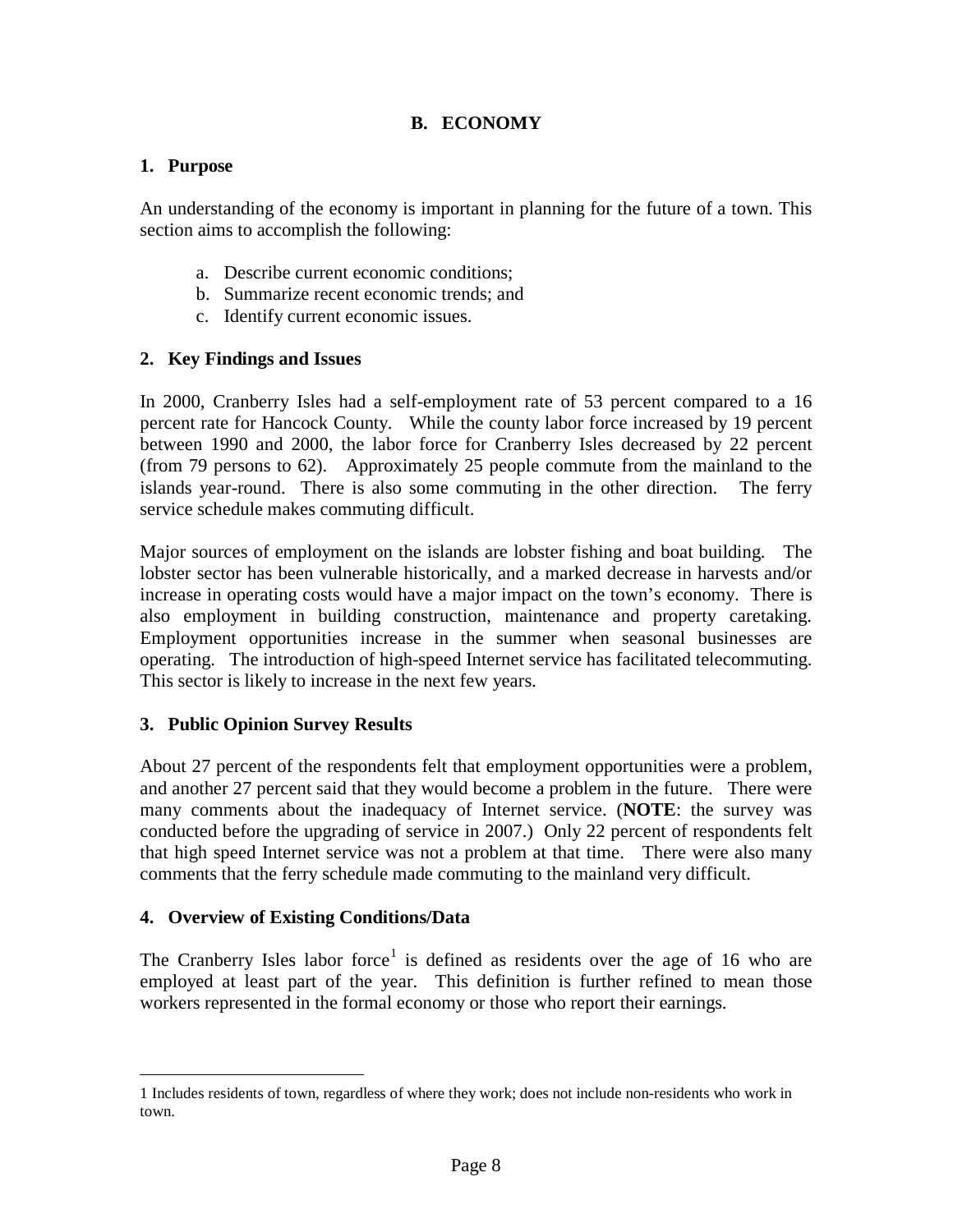The economy of the Cranberry Isles has historically been, and continues to be, largely dependent on fishing, specifically lobstering. Other areas of employment include construction and general contracting; boat building, storage and repair; creation and marketing of artwork; retail and service businesses; caretaking; town administration; education; and freelance and other businesses operating from home offices. The labor force is thus predominantly self-employed, and many of the employment opportunities are seasonal or have seasonal cycles. Many people in the Cranberry Isles work in more than one industry; and many are semi-retired and work only intermittently.

There is a dramatic increase of jobs in the summer, driven by the influx of summer residents and tourists. Overall, however, the Cranberry Isles labor force decreased in size by 22 percent between 1990 and 2000 while that of the county as a whole increased by 19 percent**.** 

Another labor force trend worth noting includes those that do not reside on the Cranberry Isles but travel from off island to work in the town. On a daily basis, up to 25 people, mostly in the construction trade, commute from off-island to work on the islands. Other jobs are often filled by off-island labor, such as sternmen, fishermen's co-operative employees, maintenance positions, and specialty services such as electrical work, plumbing, and painting.

Many of the jobs available on the Cranberry Isles are physically demanding and are in industries that have traditionally employed mostly men. Although the number of women working in lobstering and construction is increasing, it remains low. Overall, there are narrower employment opportunities for women or men who either choose not to or cannot perform physically demanding jobs.

Finally, the informal labor market and economy within the town are significant, with many year-round residents supplementing their incomes through direct trade of goods and services and/or cash payment for goods and services.

#### **5. Overview of Existing Regulations Affecting the Economy**

The lobster fishing industry is governed by both state and federal regulations. The construction industry is governed by building codes and zoning. Other forms of employment (boat building and repair, restaurant, post office, etc.) are governed by their respective codes and regulations, mainly at the state level.

#### **6. Summary of Current Trends**

Table B.1 compares employment by classification between Cranberry Isles and Hancock County for 1990 and 2000. Overall, the Cranberry Isles year-round labor force decreased from 79 persons to 62 persons, a decrease of 22 percent compared to a 19 percent increase for the county. This is indicative of the unique labor market for the islands. The differences between the town and the county are discussed in the following paragraphs.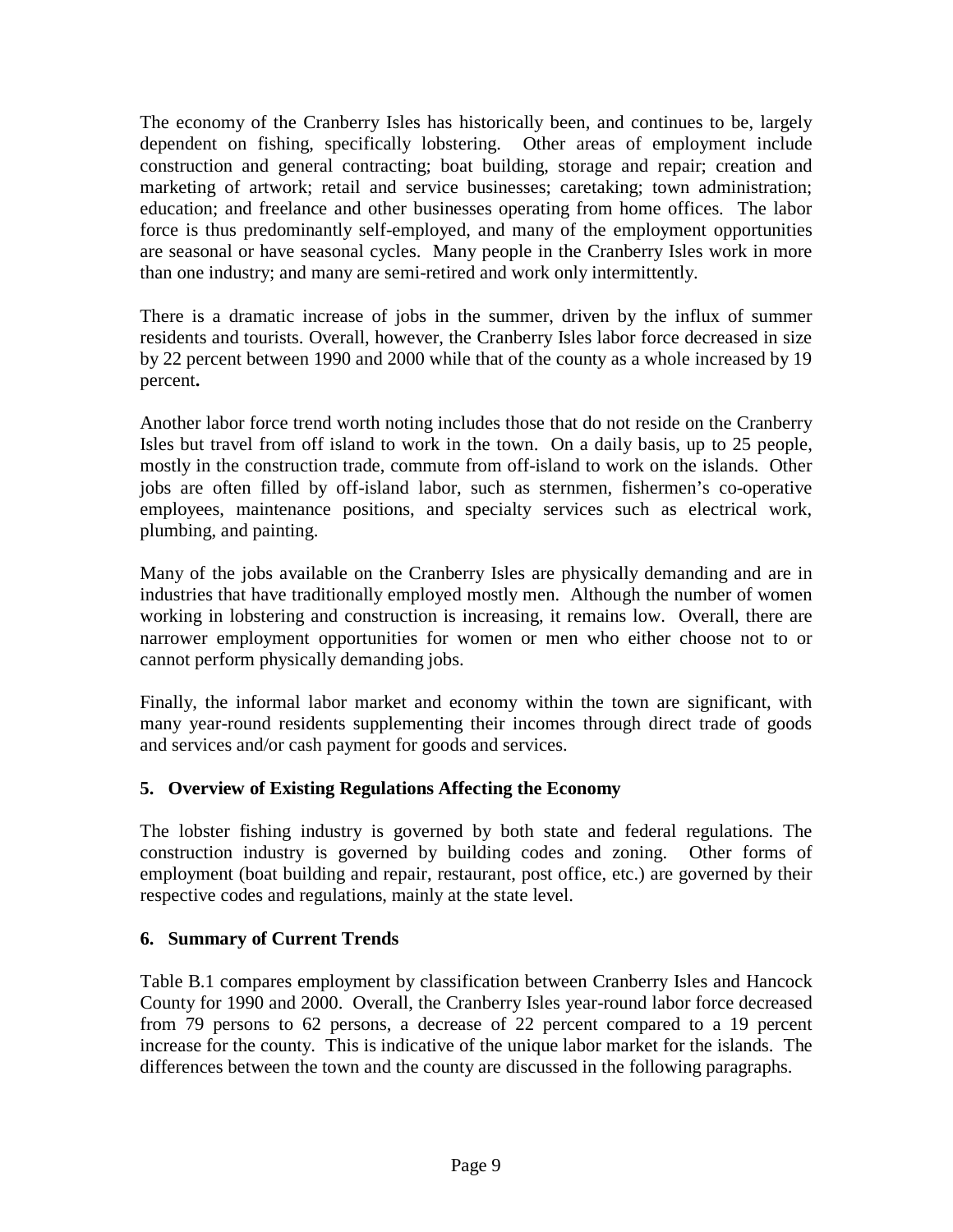One major difference in the year 2000 is the nearly 53.2 percent self-employment rate in Cranberry Isles compared to a 16 percent rate for the county. The high rate of selfemployment is largely attributable to lobster fishing, construction trades, and caretaking. In each of these industries, self-employment is most common. This self-employed figure also includes artists and the semi-retired. The other two island communities in Hancock County also reported high rates of self-employment in 2000. The rates for Frenchboro and Swan's Island were 84.6 percent and 42.4 percent respectively.

| Table B.1                                                  |          |                        |                       |         |  |  |  |  |
|------------------------------------------------------------|----------|------------------------|-----------------------|---------|--|--|--|--|
| Class of Workers, Employed Persons 16 years and over, 2000 |          |                        |                       |         |  |  |  |  |
|                                                            |          | <b>Cranberry Isles</b> | <b>Hancock County</b> |         |  |  |  |  |
|                                                            | Number   | Percent                | Number                | Percent |  |  |  |  |
| Private Wage/Salary                                        | 20       | 32.3%                  | 17,470                | 69.8%   |  |  |  |  |
| Fed/State/Local Gov't                                      | 9        | 14.5%                  | 3,511                 | 14.0%   |  |  |  |  |
| Self-employed                                              | 33       | 53.2%                  | 3,975                 | 15.9%   |  |  |  |  |
| <b>Unpaid Family Member</b>                                | $\Omega$ | $0.0\%$                | 78                    | 0.3%    |  |  |  |  |
| <b>Total</b>                                               | 62       | 100%                   | 25,034                | 100%    |  |  |  |  |
| <b>SOURCE:</b> U.S. Census, 2000, Table DP-3               |          |                        |                       |         |  |  |  |  |
|                                                            |          |                        |                       |         |  |  |  |  |
| Class of Workers, Employed Persons 16 years and over, 1990 |          |                        |                       |         |  |  |  |  |
|                                                            |          | <b>Cranberry Isles</b> | <b>Hancock County</b> |         |  |  |  |  |
|                                                            | Number   | Percent                | Number                | Percent |  |  |  |  |
| Private Wage/Salary                                        | 32       | 40.5%                  | 14,604                | 69.5%   |  |  |  |  |
| Fed/State/Local Gov't                                      | 9        | 11.4%                  | 2,998                 | 14.3%   |  |  |  |  |
| Self-employed                                              | 38       | 48.1%                  | 3,325                 | 15.8%   |  |  |  |  |
| <b>Unpaid Family Member</b>                                | $\Omega$ | 0.0%                   | 73                    | 0.4%    |  |  |  |  |
| <b>Total</b>                                               | 79       | 100%                   | 21,000                | 100%    |  |  |  |  |
| <b>SOURCE:</b> U.S. Census, CPH-L-83, Table 2              |          |                        |                       |         |  |  |  |  |

Table B.2 compares year-round employment by industry sector for Cranberry Isles and Hancock County. This table reports the sector from which Cranberry Isles residents earn their income, whether they work in town or off-island. The highest percentage of jobs (32 percent) is in agriculture, forestry and fishing. Numbers in this sector are primarily attributable to fishing. The proportion of jobs in this sector is far greater than the 5 percent rate for the county as a whole. The construction, manufacturing, and transportation/warehousing/utilities sectors each account for about 10 percent of the jobs.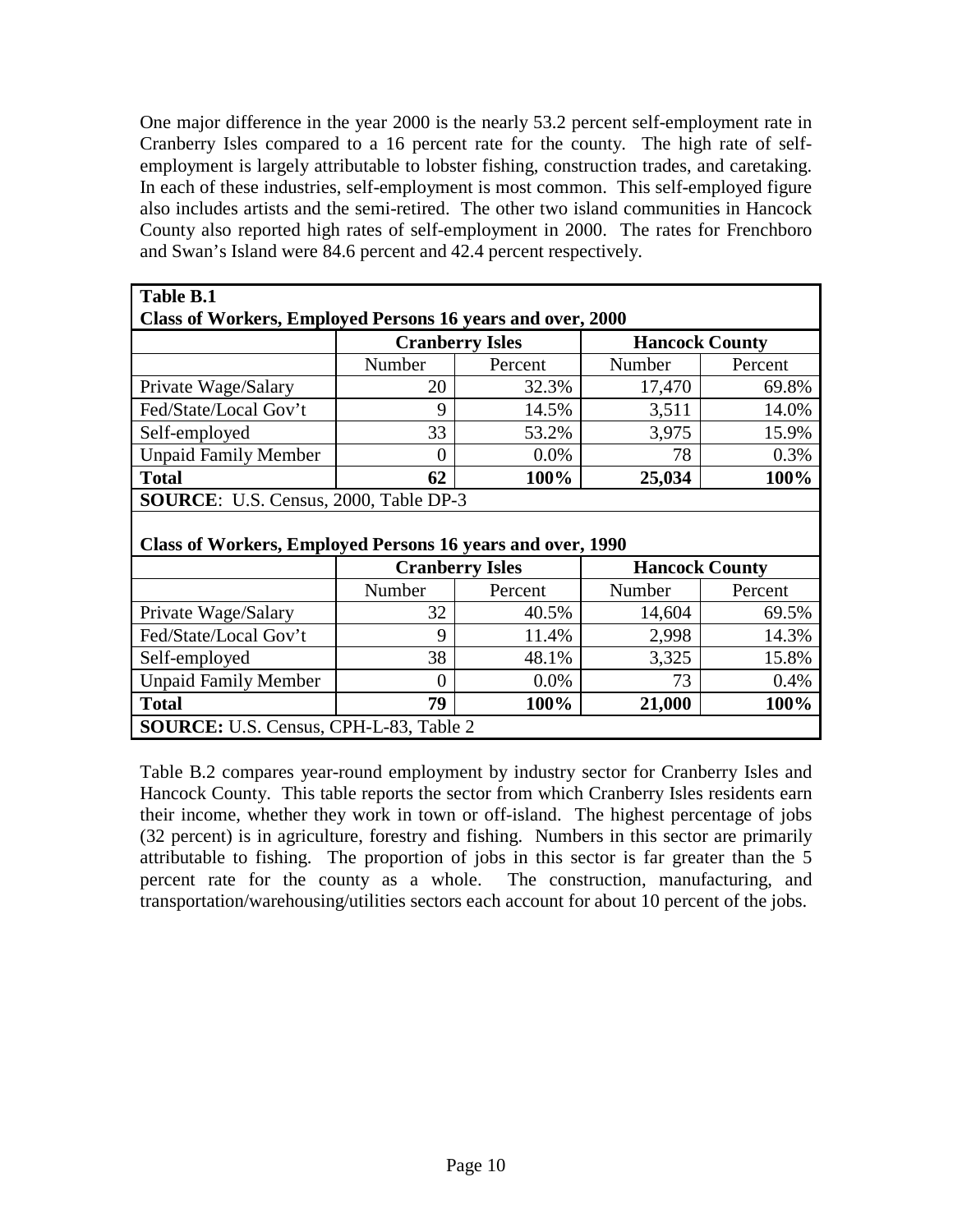| <b>Cranberry Isles</b><br><b>Numbers</b> | Cranberry Isles & Hancock County: Employment by Industry Sector, 2000 | <b>Hancock County</b> |         |
|------------------------------------------|-----------------------------------------------------------------------|-----------------------|---------|
|                                          |                                                                       |                       |         |
|                                          | Percent                                                               | <b>Numbers</b>        | Percent |
| 20                                       | 32.3%                                                                 | 1,315                 | 5.3%    |
| 6                                        | 9.7%                                                                  | 2,524                 | 10.1%   |
| 6                                        | 9.7%                                                                  | 2,369                 | 9.5%    |
| $\overline{2}$                           | 3.2%                                                                  | 575                   | 2.3%    |
| 3                                        | 4.8%                                                                  | 3,057                 | 12.2%   |
| 6                                        | 9.7%                                                                  | 883                   | 3.5%    |
| $\mathbf{1}$                             | 1.6%                                                                  | 644                   | 2.6%    |
| $\overline{2}$                           | 3.2%                                                                  | 1,191                 | 4.8%    |
| 4                                        | 6.5%                                                                  | 2,005                 | 8.0%    |
| $\overline{2}$                           | 3.2%                                                                  | 5,544                 | 22.1%   |
| 5                                        | 8.1%                                                                  | 2,252                 | 9.0%    |
| $\overline{2}$                           | 3.2%                                                                  | 1,672                 | 6.7%    |
| 3                                        | 4.8%                                                                  | 1,003                 | 4.0%    |
| 62                                       | 100%                                                                  | 25,034                | 100.0%  |
|                                          |                                                                       |                       |         |

#### In 2000 Hancock County had a mean commuting time of 22.4 minutes, as compared to 13.4 minutes time for Cranberry Isles. The dependence on ferry service limits the number of people who commute off-island. Of the 62 employed Cranberry Isles residents for whom 2000 Census commuting data are available, 37 worked in Cranberry Isles and 16 worked on Mount Desert Island, with the balance working elsewhere. These data are based on a sample and reflect year-round employment as reported by the U.S. Census.

The Census also reported that 81 people (both residents and non-residents) worked in Cranberry Isles. Apart from the 37 Cranberry Isles residents, the most frequent points of origin of people commuting to the islands to work were Bar Harbor, Mount Desert, Bucksport and Tremont. There were also smaller numbers of commuters from places as far as Franklin, Hancock, Lamoine, Trenton and Sedgwick. These data indicate that the islands are dependent on mainland residents to fill many jobs. There is a third category of worker that includes residents of the Cranberry Isles who move off island during the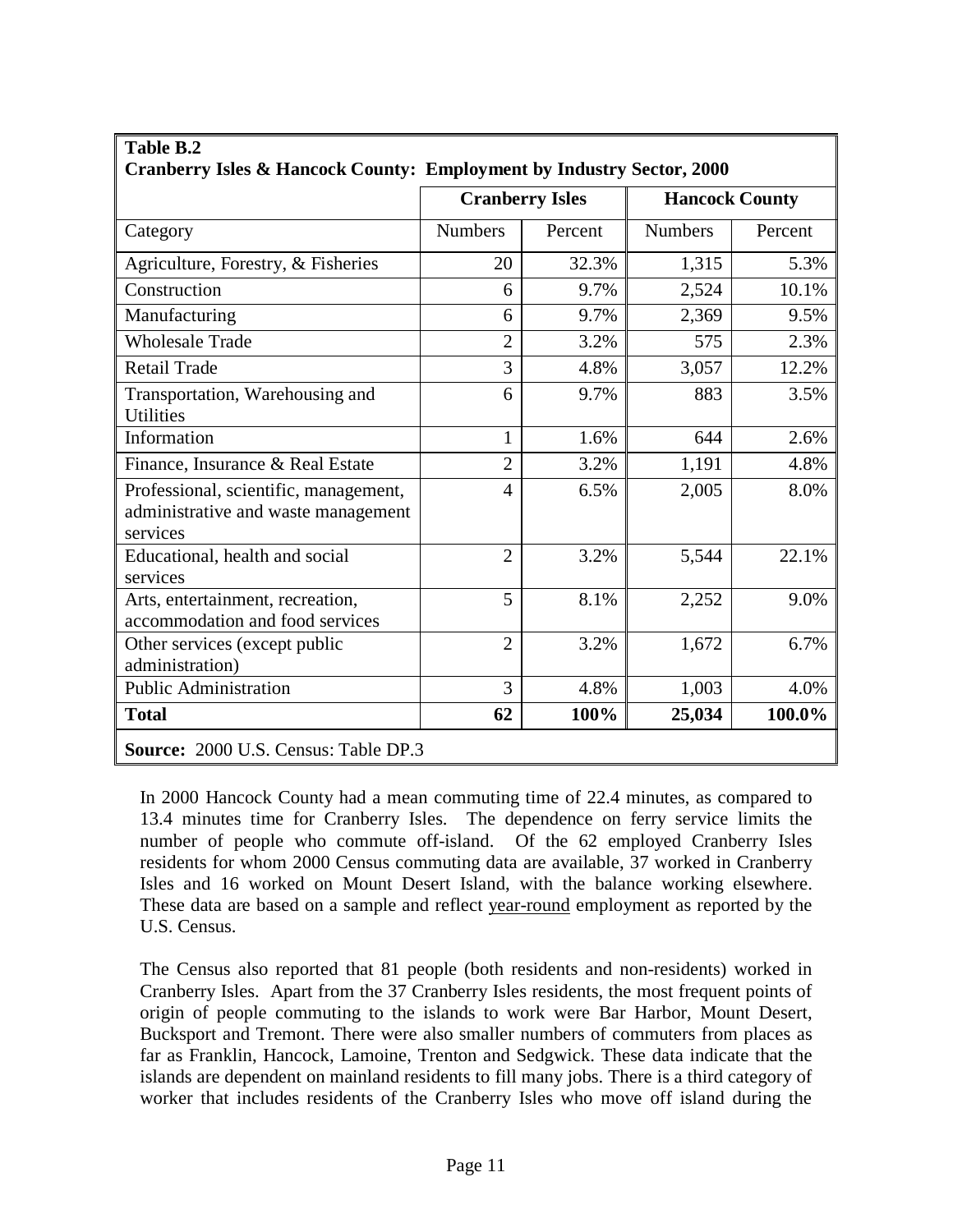school year; one or more members of these families often work on MDI or other nearby locations.

Unemployment rates are shown in Table B.3 for Cranberry Isles and Hancock County. Rates on the islands are well below the county average. These rates reflect average yearround rates. The county and the town continue to have seasonal fluctuations in employment. For example, the Ellsworth-Bar Harbor Labor Market Area had a 7.1 percent unemployment rate in December 2007 compared to a 3.6 percent rate in August 2007. While no detailed seasonal data are available for the Cranberry Isles, local observers note that there are significant fluctuations in employment over the year. There are far more job opportunities in the summer than in the winter. In fact, some summer employers face a labor shortage.

| Table B.3                                                                     |      |      |      |      |      |  |  |  |
|-------------------------------------------------------------------------------|------|------|------|------|------|--|--|--|
| <b>Average Annual Unemployment Rate, 1999-2003</b>                            |      |      |      |      |      |  |  |  |
| <b>Unit of Government</b>                                                     | 1999 | 2000 | 2001 | 2002 | 2003 |  |  |  |
| Cranberry Isles                                                               | 0.8% | 2.3% | 0.8% | 1.1% | 1.1% |  |  |  |
| <b>Hancock County</b>                                                         | 5.3% | 4.4% | 4.5% | 4.4% | 5.1% |  |  |  |
| <b>SOURCE:</b> Maine Department of Labor Maine Civilian Labor Force Estimates |      |      |      |      |      |  |  |  |

#### 6.1. Sector-Related Trends

#### 6.1.1. Fishing

Lobster fishing is the predominant fishing industry in the Cranberry Isles. It has been quite lucrative throughout the 1990s and has provided fishermen and their sternmen with very good incomes. Approximately 17 boats fish lobster from the Cranberry Isles and directly account for roughly 34 jobs, as each boat generally employs one full-time sternman. Of the jobs on these boats, 21 belong to year-round residents of the islands. The majority of the fishing fleet is located in Islesford. Only two boats remain of the fishing fleet from Great Cranberry. Families on Great Cranberry have had few offspring, and those offspring have not become fishermen. Additionally, no one who has moved to that island in recent years has taken up fishing.

There is a Fisherman's Cooperative (known locally as the "Co-op") on Islesford that provides members with access to the waterfront and a place to purchase bait, fuel boats, and store and sell their catch. This has been a successful venture for the Cranberry Isles fishing fleet and has attracted boats out of Southwest Harbor and Northeast Harbor to join. The Co-op employs between two and five people to run its daily operations.

Lobster fishing licenses that had historically been passed down through families are now subject to stricter regulations through the fisheries management at Maine Department of Marine Resources. The limits on the number of licenses available and the number of traps allowed, along with other restrictions, have made it more difficult to obtain new lobster licenses (see *Marine Resources* chapter).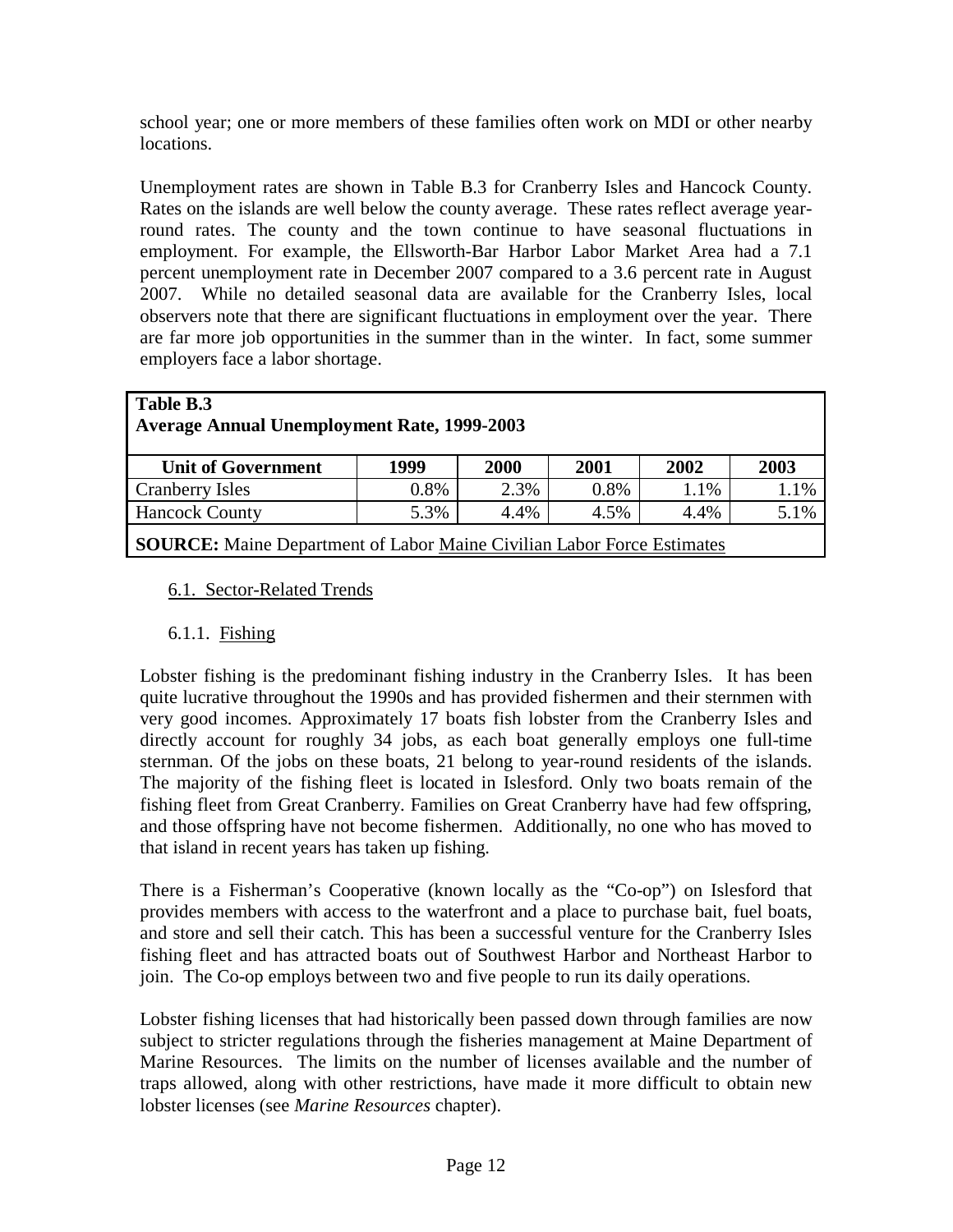Lobster harvesters have adopted practices and restrictions to help ensure the future of their stock. For example, they notch the tails of egg-producing females for identification purposes and to prohibit said females from being legally sold. Also, size limits restrict the harvesting of lobsters that are either too small or too large. The smaller lobsters are left so there will be a supply of mature lobsters in the future. The larger lobsters are protected, as they are the predominant breeding stock. The local lobster stock has been healthy and productive in recent decades, indicating that such self-regulated practices are effective.

Crab by-catch is allowed with a lobster license, but the market for it is small and often unreliable. Halibut, flounder, mackerel, and other fish are caught almost exclusively for personal consumption and have an inconsequential economic impact.

The local fishing economy remains highly dependent upon one species: lobster. This heavy dependence on a single species makes the local fishing economy vulnerable, should there be a marked decline in lobster stock in the future. The sector is also affected by changes in regulations and economic factors, such as market demand (affecting boat price of catch) and the price of fuel, bait and insurance.

#### 6.1.2. General Contracting, Carpentry, Maintenance, and Caretaking

There are a handful of small general contracting and construction businesses on Islesford and Great Cranberry that operate primarily locally. Islesford has at least two such businesses, and several young workers are developing new businesses there. Great Cranberry has two small construction businesses as well.

The presence of a large summer community, over and above the year-round population, increases the demand for workers with skills in carpentry, landscaping, painting, and maintenance of electrical, heating and plumbing systems. In addition, summer homeowners often contract the services of a caretaker with basic skills in all these areas. Caretakers often provide services to more than one family. The workload for caretakers fluctuates seasonally and differs depending on the size of the property and demands of the owners. Caretakers tend to be self-employed, and their income from caretaking often supplements that derived from other work. The demand for these services from summer residents is likely to continue to increase in the future.

Many construction workers commute daily from the mainland to the islands to perform larger construction jobs and more occasionally specialty jobs. Even during the winter, at least 15 laborers commute to the islands from the greater MDI region to perform carpentry, plumbing, and other contracting work.

#### 6.1.3. Boat Building, Maintenance, and Storage

There are several businesses in the Cranberry Isles relating to boat building, maintenance and storage. Two boatyards design and construct custom boats as well as restore older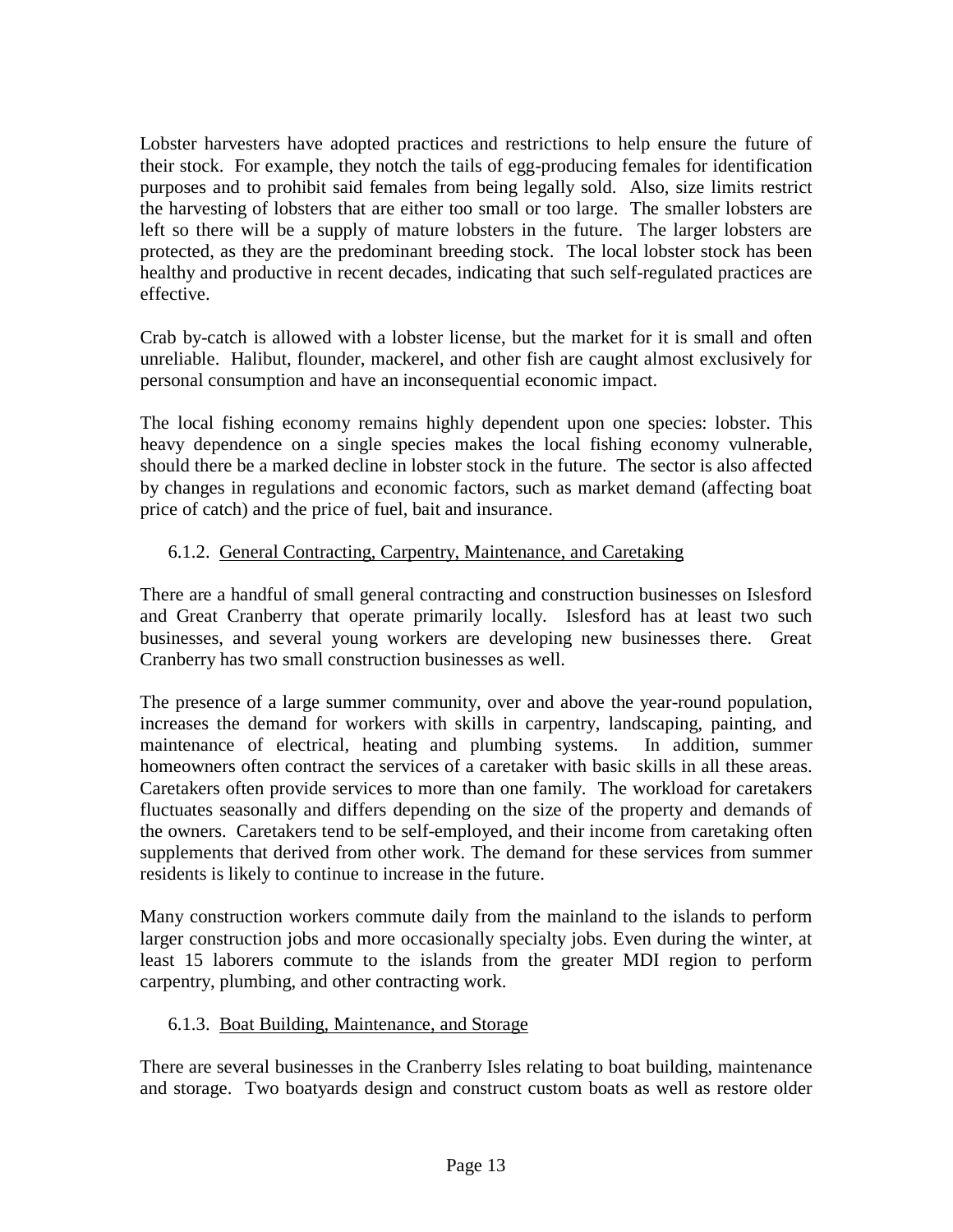models. They also refinish, maintain, and store boats. Both are located on Great Cranberry and each employs approximately 3-5 full-time workers. Boat building is a specialized craft and most positions require considerable training. Boat building is an important component of the Hancock County economy. With the increasing popularity of the region as a vacation and cruising yacht destination, coupled with the presence of a successful local fishing fleet, consumer demand in the boating-related industries is likely to grow as long as the economy and disposable incomes remain robust.

Several smaller independent businesses also store and repair boats. These businesses exist on both Great Cranberry and Islesford. They provide these services for seasonal boats owned by both summer and year-round residents. The year-round ferry service also employs several residents.

In 2006, a boat building school for island and mainland children was established on Islesford, operating in the summer months. This school recognizes the historical importance of boatbuilding to the islands and seeks to train young people in boatbuilding skills and reawaken interest in the industry on the Cranberry Isles.

#### 6.1.4. Tourism and Related Employment

Thousands of people visit the Cranberry Isles each summer, some for upwards of three months and others for a single day. Most day visitors come only for a few hours on a cruise, charter boat, or ferry. These tourists contribute to several businesses on both Islesford and Great Cranberry. There are two Bed & Breakfasts on Islesford, offering accommodations for approximately 8 to 12 guests. There is no Bed & Breakfast operating on Great Cranberry.

There is a restaurant on Islesford that is open for 8 to 10 weeks, from late June to early September, and employs approximately 35 seasonal workers. A seasonal take-out restaurant is scheduled to open in 2008 on Great Cranberry. The short but intense summer season is a major limiting factor in the success of a local restaurant or other business that depends heavily on the patronage of summer residents and tourists. Both Great Cranberry and Islesford have a museum and gift shops that sell local crafts and memorabilia to visitors. Islesford also has a gallery that exhibits work by local island artists as well as works by artists from all over Maine, a pottery shop, and more recently a small store selling artisan sea glass items. These summer businesses employ residents as well as members of the summer community and others from off-island. This category of employment offers significant opportunity for residents for a short period of time.

While there is probably room to expand the tourism industry in the islands, few residents would like the character of the islands to change from fishing village to vacation resort. Any growth in this area would have to take into consideration the limited infrastructure on the islands and the fragile natural environment.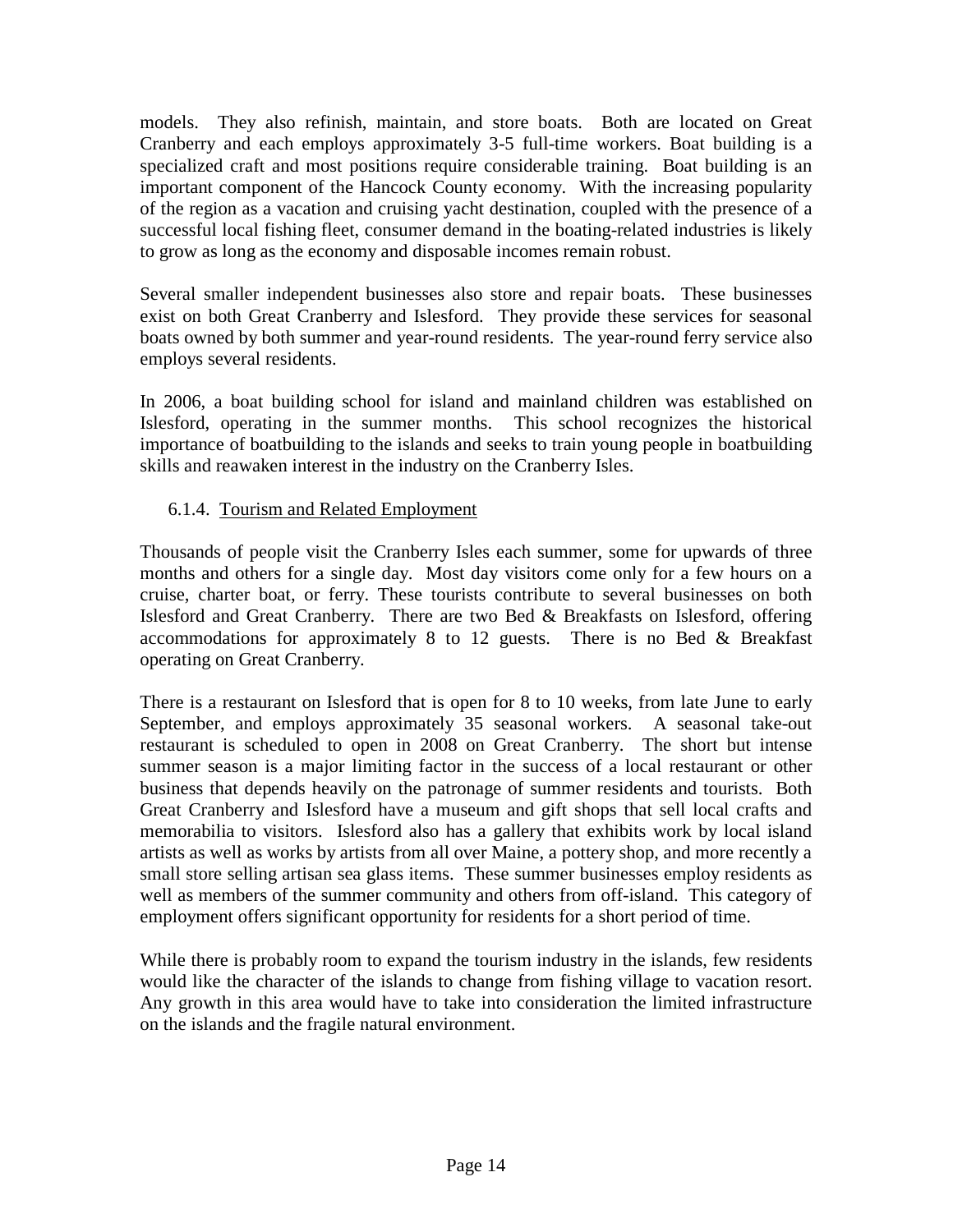#### 6.2. Government and Institutional Employment

There are jobs on both Islesford and Great Cranberry that are related to different branches of government. The federal government, specifically the National Park Service, employs several people to staff the Islesford Historical Museum, a destination for many tourists and visitors. Great Cranberry and Islesford each have a post office and postmasters. The Islesford School currently employs two teachers and two assistants.

The town's municipal offices are located on Islesford and employ one full-time and two part-time workers who are responsible for town business and facilities. The town also contracts with local residents for services such as snowplowing and solid waste management. Since 2002, the Island Institute has placed one or more paid Fellows on the islands, working on various issues related to the economic health of the Cranberry Isles. The public libraries on both Great Cranberry and Islesford employ part-time librarians.

#### 6.3. Off-Island Employment

It is difficult for year-round residents of the Cranberry Isles to commute daily to jobs offisland due to the limited off-season boating schedule. Most island residents who hold jobs on the mainland move off-island for significant periods. Some spend the work week offisland and come home only on the weekends; others move off and work on the mainland while their children are in school; and still others are self-employed, or work part-time, and can schedule their work according to their needs. The number of people who live in the Cranberry Isles but work off-island is difficult to count accurately, as legal residency is often not a reflection of time spent on the island.

#### 6.4. Other Types of Employment

People who are self-employed and can work from their home or people who work on a freelance basis are also major contributors to the economy of the Cranberry Isles. This work encompasses a wide range of fields from artists and writers to medical transcriptionists, web-designers, and others who telecommute and/or work online. This is an area of the economy that promises to grow and is likely to be a major factor in the islands' economic future.

During the summer of 2007, the Selectmen entered into a contract to provide high-speed Internet access to the islands. In 2008, a competitive DSL service was offered on Great Cranberry. It is hoped that residential Internet access will enhance the ability of many professionals and entrepreneurs to work from their homes on the islands and perhaps create new local job opportunities as well. The school and library buildings on both Great Cranberry and Islesford are wired with T-1 cable modems that provide high-speed access and wireless connection. The public library connections provide an opportunity for free Internet access for those residents without service in their homes.

Residents are considering the establishment of a small industrial park on each of the primary islands that would house and facilitate several island businesses. Suggestions for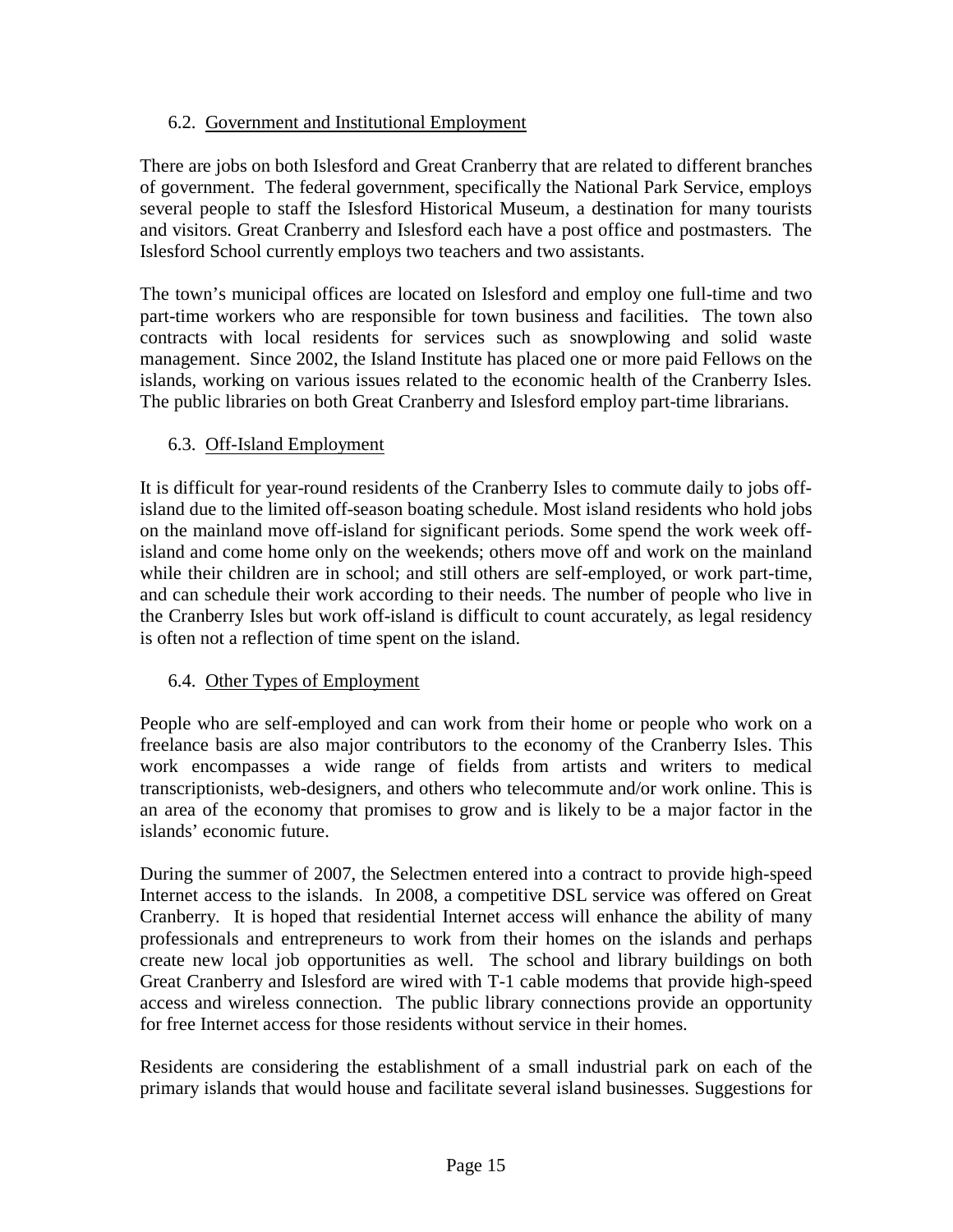businesses that would benefit from such a space include: carpenters and furniture makers; a wood processing business that could produce chips, pellets, heating wood and lumber; a variety of cottage industries; and any other businesses that would use a shared office space. The businesses would run off of clean renewable electricity and would engage in other environmentally sound practices.

#### **7. Issues of Public Concern**

Results of the public opinion survey conducted in conjunction with the development of this plan and other community outreach efforts identified the following issues:

- a. The economy of the Cranberry Isles is highly dependent upon the lobster industry. A serious downward trend in the lobster industry, due to rising costs, additional regulations, declining product demand, or health/volume of stock, would be devastating to the islands' economy.
- b. The current winter ferry schedule makes it difficult for people living on the island to commute to jobs off-island. It also makes it difficult for people living off-island to commute to jobs on the island. Even if the schedule accommodates an off-island resident commuting to the island, there are two other issues: the cost of a round trip boat ticket and the costs associated with extra hours commuting.
- c. The current trend of more houses becoming summer homes could dampen growth of year-round job opportunities.
- d. While there are jobs on the islands, these jobs do not necessarily match the characteristics and skills of the labor force living on the islands.
- e. The cost of doing business on the islands is very high and this will discourage any significant growth in industrial or commercial activity.
- f. It is unrealistic to expect significant growth in jobs associated with fishing, the predominant industry on the islands. This sector is expected to remain stable however.
- g. A large percentage of the jobs on the islands, both year-round and summer, are dependent upon the summer population. Anything that would make these islands less attractive for vacationing and tourism could be detrimental to the islands' economy.
- h. There is a shortage of affordable workforce housing on the islands. This issue is addressed further in the *Housing* chapter of this plan.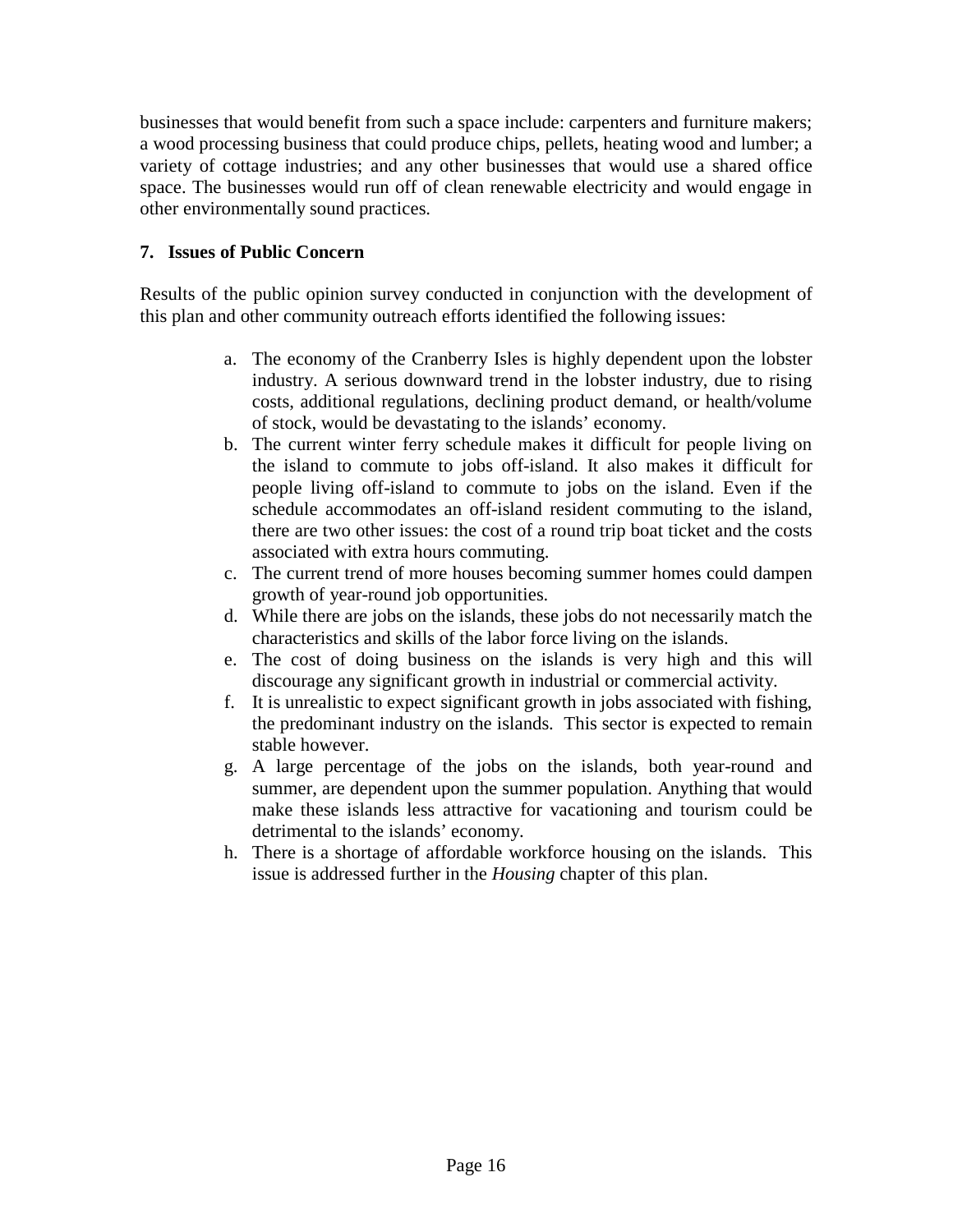#### **C. HOUSING**

#### **1. Purpose**

It is important for a comprehensive plan to have an analysis of the housing market and local and regional housing needs. The health of the local housing market and its relationship to regional market trends are critical to the long-term viability of the islands. This section aims to accomplish the following:

- a. Review housing trends since 1990;
- b. Discuss housing affordability;
- c. Identify major housing issues; and
- d. Project future housing construction trends.

#### **2. Key Findings and Issues**

The number of year-round homes in town decreased between 1990 and 2000, while the number of seasonal homes increased. As of 2000, about 80 percent of the homes in town were seasonal homes. Housing values are almost double the county median while incomes are only 9 percent above county levels. This means that affordable housing is a serious need in town. The town has taken some initial steps to address affordable housing but further efforts are needed. The town is projected to have 396 dwelling units (year-round and seasonal) by 2020 compared to 344 in 2000.

#### **3. Public Opinion Survey Results**

About 25 percent of respondents indicated that affordable housing was presently a problem and another 32 percent felt it would likely become a problem in the future. Sixty-one percent said that they favored ordinances that would create more affordable housing. While 68 percent supported more year-round single-family homes, only fifteen percent wanted to see multi-family units and two percent wanted more mobile homes.

#### **4. Overview of Existing Conditions/Data**

The number of year-round homes in the Cranberry Isles decreased between 1990 and 2000, while the number of second homes increased. This is a result of year-round homes being bought for seasonal use and new construction of seasonal homes. As of 2000, there were 344 dwelling units in Cranberry Isles reported by the U.S. Census. Of these units, only about 20 percent (67 units) were occupied year-round; the remaining 80 percent (277 units) were occupied only during the summer. Local data in 2008 reported 70 yearround dwelling units, an increase of 3 units since 2000. Year-round homes are now far outnumbered by second homes.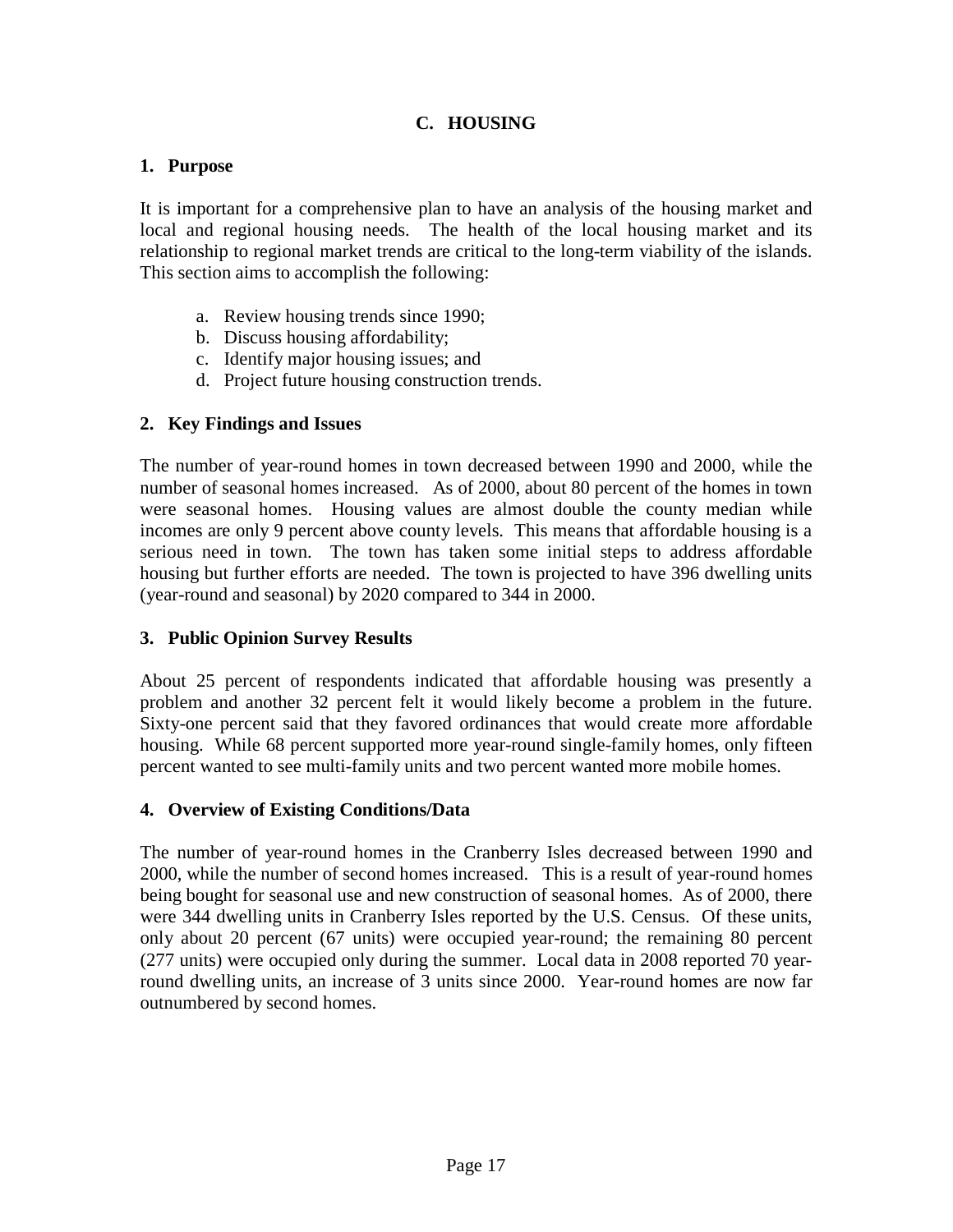The breakdown between rental and owner occupied year-round housing is shown in Table C.1. As of 2000 about 87 percent of year-round homes were owner-occupied and 13 percent were renter-occupied. There is a lower percentage of renter-occupied units in Cranberry Isles than in Hancock County as a whole.

| Table C.1                                 |                                                          |               |                |               |                |                |
|-------------------------------------------|----------------------------------------------------------|---------------|----------------|---------------|----------------|----------------|
|                                           | <b>Estimated Tenure of Occupied Year-round Housing</b>   |               |                |               |                |                |
|                                           | (Does not include seasonal and vacant units)             |               |                |               |                |                |
|                                           | <b>Cranberry Isles and Hancock County: 1990 and 2000</b> |               |                |               |                |                |
|                                           |                                                          | 1990          |                | 2000          |                | 1990-2000      |
| $ \mathbf{T} $                            |                                                          |               | <b>Percent</b> |               | <b>Percent</b> | <b>Percent</b> |
| $ 0\rangle$                               |                                                          | <b>Number</b> | of Total       | <b>Number</b> | of Total       | <b>Change</b>  |
| $ \mathbf{W} $                            | Renter-Occupied                                          | 11            | 13.7%          | 8             | 13.3%          | $-37.5\%$      |
| N                                         | Owner-Occupied                                           | 69            | 86.3%          | 52            | 86.7%          | $-32.7%$       |
|                                           | <b>Total Occupied Units</b>                              | 80            | 100%           | 60            | 100%           | $-33.3%$       |
| $\mathbf C$                               |                                                          |               |                |               |                |                |
| $ 0\rangle$                               |                                                          |               |                |               |                |                |
| U                                         | Renter-Occupied                                          | 4,466         | 24.3%          | 5,414         | 24.3%          | 16.0%          |
| $\overline{\mathbf{N}}$<br>$ \mathbf{T} $ | Owner-Occupied                                           | 13,876        | 75.7%          | 16,550        | 75.7%          | 16.2%          |
| Y                                         | <b>Total Occupied Units</b>                              | 18,342        | 100%           | 21,864        | 100%           | 16.1%          |

**Source:** U.S. Census 1990 CPH-1-21, Tables 10+11, 2000, initial print-outs, specified units only, does **not** include all units.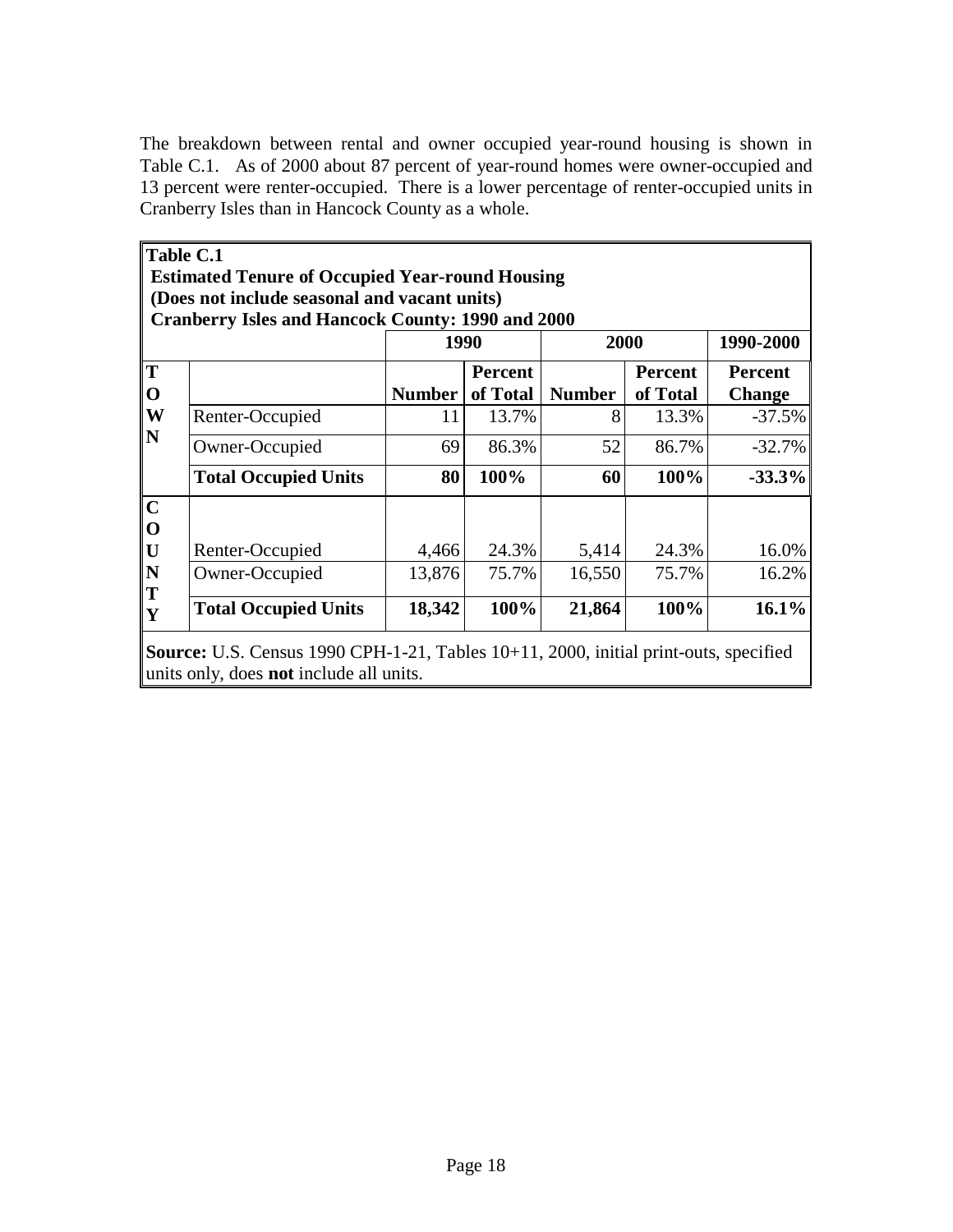The breakdown of (year-round) contract rents is shown in Table C.2. As of 2000, the median monthly rent in Cranberry Isles was \$475, which was 92 percent of the \$514 median for Hancock County. Based on samples, the average 2003 rent in Hancock County (including utilities) was \$726. Comparable data are not available for Cranberry Isles.

|                        | <b>Cranberry Isles</b> |                | <b>Hancock County</b> |                |  |
|------------------------|------------------------|----------------|-----------------------|----------------|--|
| <b>Monthly Rent</b>    | <b>Number</b>          | <b>Percent</b> | <b>Number</b>         | <b>Percent</b> |  |
| Less than \$200        | $\Omega$               | $0.0\%$        | 412                   | 8.2%           |  |
| \$200 to \$299         | $\Omega$               | 0.0%           | 320                   | 6.4%           |  |
| \$300 to \$499         | 3                      | 25.0%          | 1286                  | 25.7%          |  |
| \$500 to \$749         | $\overline{2}$         | 16.7%          | 1753                  | 35.1%          |  |
| \$750 to \$999         | $\Omega$               | 0.0%           | 447                   | 8.9%           |  |
| $$1,000$ or more       | $\theta$               | 0.0%           | 104                   | 2.1%           |  |
| No cash rent           | 7                      | 58.3%          | 676                   | 13.5%          |  |
| <b>Total Specified</b> | 12                     | 100%           | 4,998                 | 100%           |  |
| <b>Median Rent</b>     |                        | \$475          | \$514                 |                |  |

Table C.3 compares the value of owner-occupied (year-round) homes between Cranberry Isles and Hancock County. The median value in Cranberry Isles was \$202,800 in 2000 compared to \$108,600 for Hancock County. Values were almost double the countymedian. Housing prices are discussed further in the section below on affordable housing.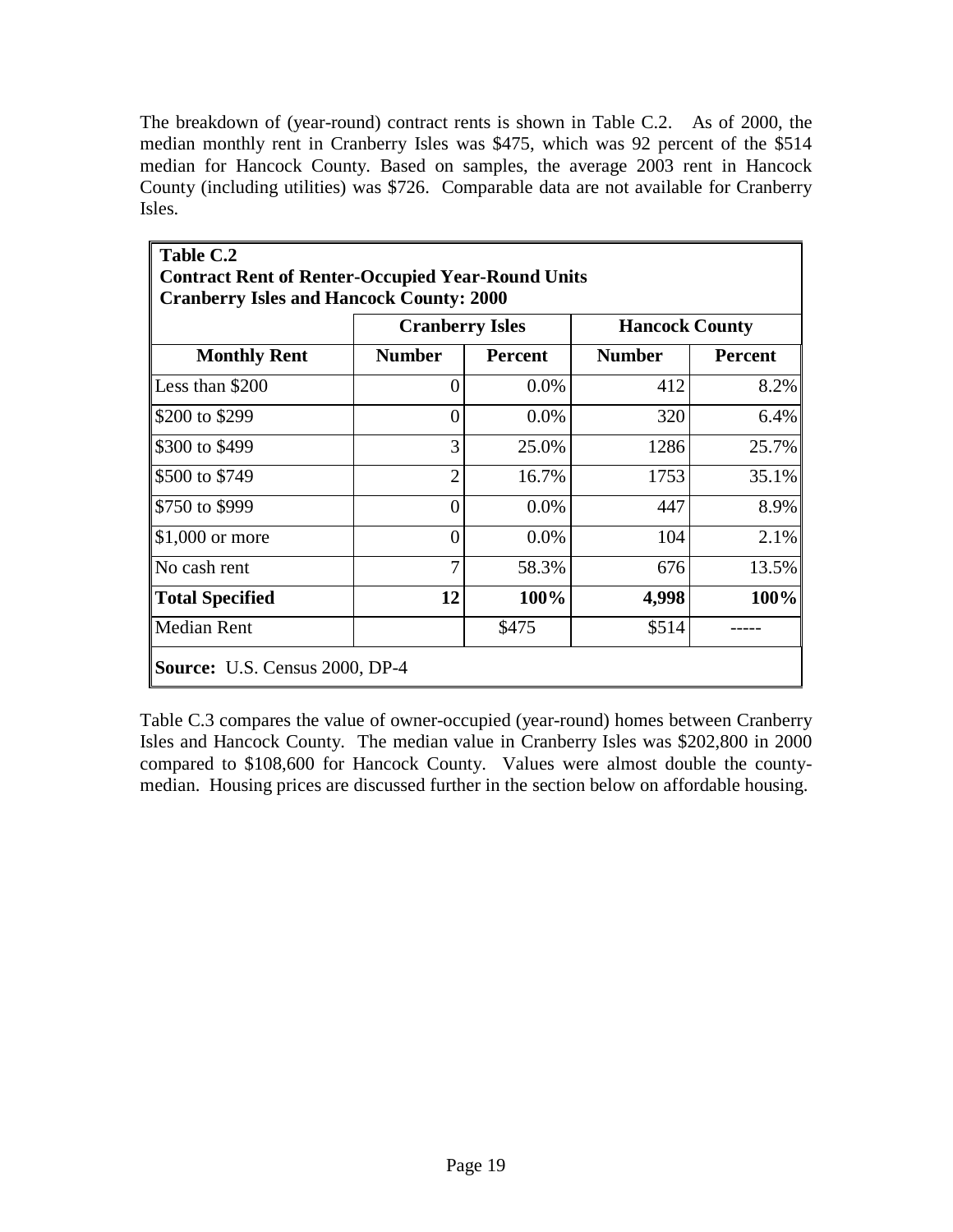|                        | <b>Cranberry Isles</b> |                | <b>Hancock County</b> |                |
|------------------------|------------------------|----------------|-----------------------|----------------|
| <b>Value</b>           | <b>Number</b>          | <b>Percent</b> | <b>Number</b>         | <b>Percent</b> |
| Less than<br>\$50,000  | $\overline{0}$         | 0.0%           | 685                   | 6.4%           |
| \$50,000 to \$99,999   | 7                      | 18.9%          | 4,118                 | 38.2%          |
| \$100,000 to \$149,999 | 3                      | 8.1%           | 2,785                 | 25.8%          |
| \$150,000 to \$199,999 | 8                      | 21.6%          | 1,383                 | 12.8%          |
| \$200,000 to \$299,999 | 17                     | 45.9%          | 1,030                 | 9.6%           |
| \$300,000 to \$499,999 | 1                      | 2.7%           | 510                   | 4.7%           |
| \$500,000 to \$999,999 | $\theta$               | 0.0%           | 190                   | 1.8%           |
| \$1,000,000 or more    | 1                      | 2.7%           | 78                    | 0.7%           |
| <b>Total</b>           | 37                     | 100%           | 10,779                | 100%           |
| Median Value           | \$202,800              |                | \$108,600             |                |

#### **5. Affordable Housing**

Under the State's comprehensive planning process, towns must assess their affordable housing needs. This involves comparing housing prices to household incomes and determining if there are sufficient opportunities for home purchase and rentals. The Maine State Housing Authority (MSHA) has data on housing prices.

MSHA uses an affordable housing index to compare median household incomes to median sales prices. An index of 1.00 or more indicates that incomes are sufficient to purchase the median-priced home. While no town-specific data are available for the Cranberry Isles, the Ellsworth-MDI housing market had an index of 0.73 in 2003. The median 2003 sales price in the housing market was \$165,500, which would require a median income of \$53,984 to be affordable. The actual median household income in 2003 for the housing market was reported to be \$39,564. The Cranberry Isles housing market is likely to be far tighter than the area as a whole. Housing values in town far exceed the county median and the 2000 median household income was only 9 percent more than the county level.

According to MSHA data, there were two family households in town in 2003 whose incomes qualified them for *Section 8* housing renter assistance. The term *Section 8* refers to households entitled to rental assistance from the federal government due to low income. As of 2003, no *Section 8* units were listed by MSHA in town that met this need.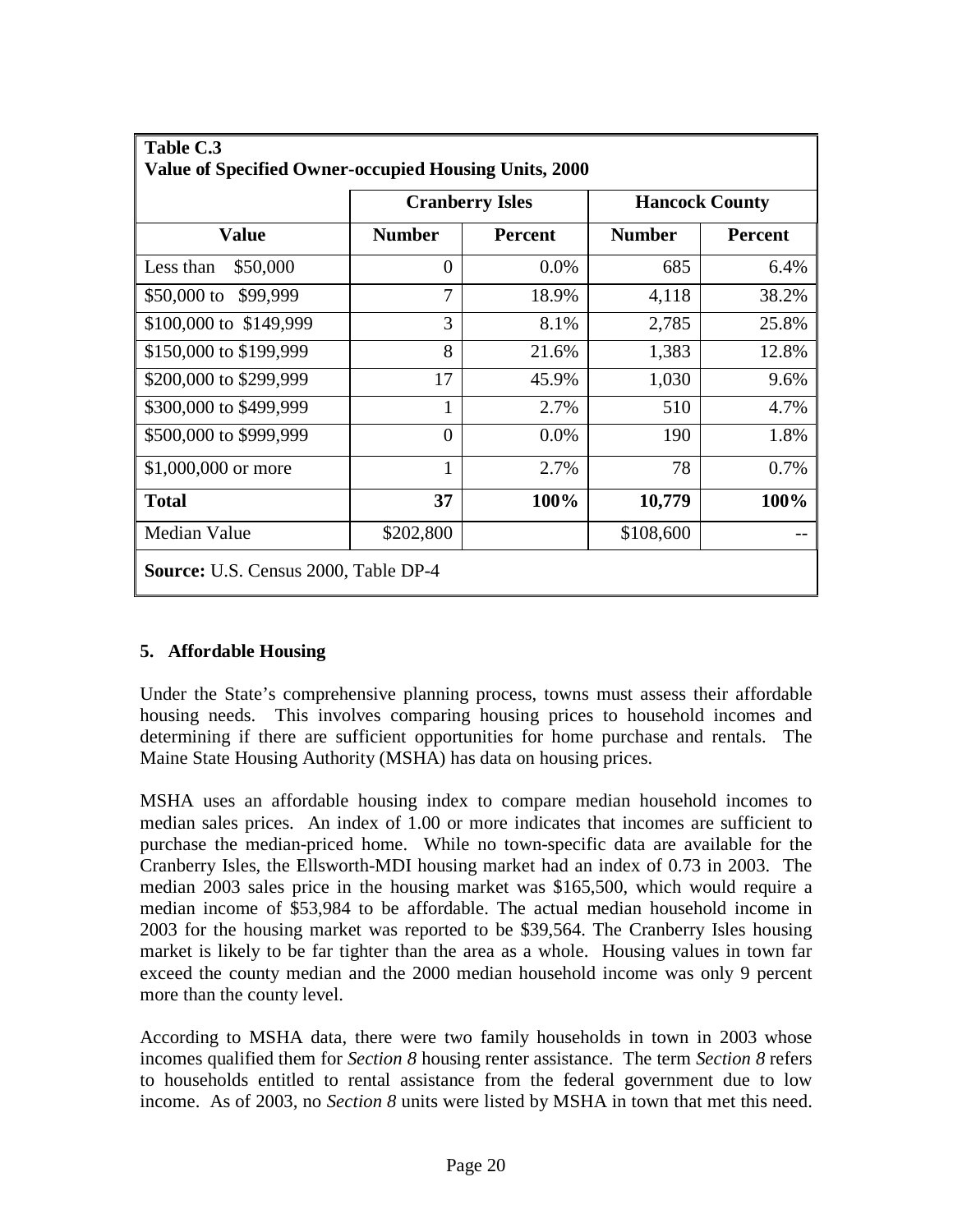These same data indicate that there was one *Section 8* eligible senior household and that there were no *Section 8* units of senior citizen housing in town. However, there are three units owned by the Cranberry Isles Realty Trust that are available for rent.

The Cranberry Isles Realty Trust (CIRT) was formed in 1996 with the support and encouragement of the town to support the vitality of the year-round community by providing affordable housing. This  $501(c)(3)$  non-profit organization was formed in response to the rising values of Cranberry Island real estate and the increasing number of properties being sold as second homes. These two factors were contributing to the decrease in properties within the financial reach of many wanting to live in the Cranberry Isles year-round.

CIRT currently owns two houses on Great Cranberry and one house on Islesford. The organization received a Community Development Block Grant award of \$300,000 that was used to buy and rehabilitate one small house on Great Cranberry, move a donated house to town-owned land on Great Cranberry, and put a prefabricated house on townowned land on Islesford. As of May 2008, two of the three houses were occupied. Because CIRT accepted federal HUD funds to help purchase the three properties, the organization is bound by the income guidelines stipulated by the government for affordable housing.

Affordable housing for year-round residents is particularly challenging in the market conditions of the Cranberry Isles. Entry-level homes are beyond the financial reach of those on entry-level incomes. However, the entry-level incomes exceed the maximum allowed to be eligible for CIRT home occupancy. Therefore, many lower-income adults and families search for affordable housing, while at the same time the CIRT houses may be vacant because no local candidates qualify.

#### **6. Overview of Existing Regulations Governing Housing**

Town land use ordinances that affect housing are addressed in the *Land Use* chapter of this plan. There are income-related occupancy restrictions for the three affordable housing units owned and rented by the Cranberry Isles Realty Trust (CIRT). In accepting HUD funds to help purchase their three properties, they must abide by the income guidelines stipulated by the government for affordable housing. The HUD HOME Program income limits are calculated using the same methodology used for calculating the income limits for the *Section 8* program. These limits are updated yearly.

#### **7. Summary of Current Trends**

Table C.4 shows there was a nearly 6 percent increase in the total number of dwelling units (year-round and seasonal) in Cranberry Isles between 1990 and 2000. The number of year-round units decreased by about 26 percent (24 units) between 1990 and 2000. There was an 18 percent increase (43 units) in the number of second homes. Local data collected in 2008 indicate 70 year-round dwellings in the town. This change represents a 4 percent increase (3 units) from 2000 to 2008 (see Table C.4.A). In recent years, several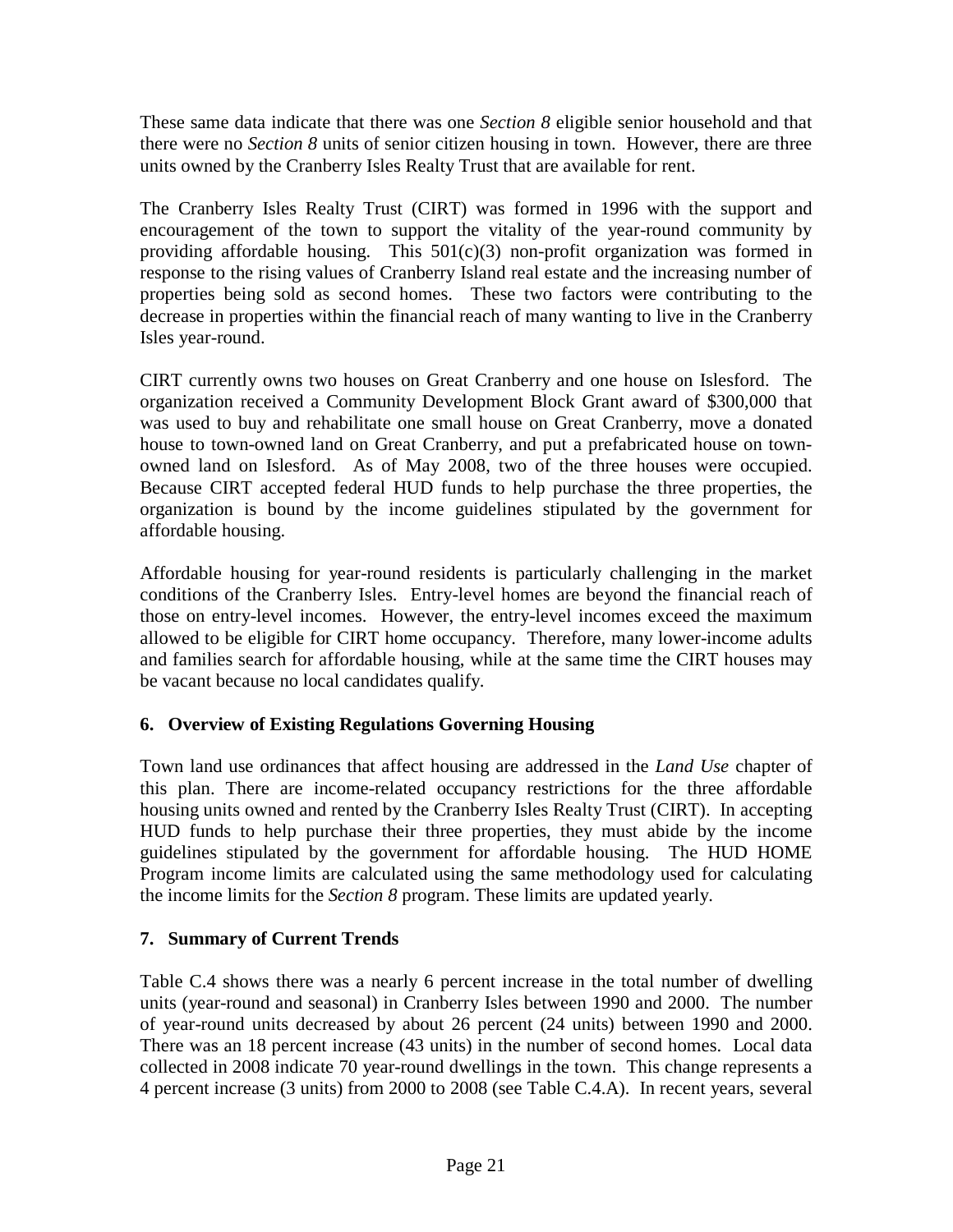| year-round houses in the Cranberry Isles have been sold to owners planning to occupy |  |  |  |  |  |
|--------------------------------------------------------------------------------------|--|--|--|--|--|
| them only seasonally.                                                                |  |  |  |  |  |
|                                                                                      |  |  |  |  |  |
| $\mathbf{m}$ $\mathbf{m}$ $\alpha$ $\mathbf{m}$                                      |  |  |  |  |  |

| Table C.4                                                                                                                           |     |      |       |          |  |  |  |  |  |
|-------------------------------------------------------------------------------------------------------------------------------------|-----|------|-------|----------|--|--|--|--|--|
| <b>Change in Housing Units, Cranberry Isles: 1990-2000</b><br>1990<br>2000<br><b>Change</b><br><b>Percent Change</b><br><b>Type</b> |     |      |       |          |  |  |  |  |  |
| Year-round                                                                                                                          | 91  |      | $-24$ | $-26.4%$ |  |  |  |  |  |
| Seasonal                                                                                                                            | 234 | 2.77 | 43    | 18.4%    |  |  |  |  |  |
| <b>Total</b>                                                                                                                        | 325 | 344  | 19    | 5.8%     |  |  |  |  |  |
| <b>SOURCE:</b> U.S. Census                                                                                                          |     |      |       |          |  |  |  |  |  |

| Table C.4A<br><b>New Dwellings, Cranberry Isles: 2000-2008</b> |                  |                                                                                    |                |                                                              |  |  |  |  |  |
|----------------------------------------------------------------|------------------|------------------------------------------------------------------------------------|----------------|--------------------------------------------------------------|--|--|--|--|--|
| Year                                                           | <b>Islesford</b> | <b>Great Cranberry</b>                                                             | <b>Total</b>   | <b>Year-round</b><br><b>Dwellings</b><br>(included in total) |  |  |  |  |  |
| 2000                                                           | 0                | 3                                                                                  | 3              |                                                              |  |  |  |  |  |
| 2001                                                           | $\mathfrak{D}$   | 0                                                                                  | $\overline{c}$ |                                                              |  |  |  |  |  |
| 2002                                                           |                  | $\overline{2}$                                                                     | 3              |                                                              |  |  |  |  |  |
| 2003                                                           |                  | 0                                                                                  |                |                                                              |  |  |  |  |  |
| 2004                                                           |                  | 0                                                                                  |                |                                                              |  |  |  |  |  |
| 2005                                                           |                  | 0                                                                                  |                |                                                              |  |  |  |  |  |
| 2006                                                           |                  | ∩                                                                                  |                |                                                              |  |  |  |  |  |
| 2007                                                           |                  |                                                                                    |                |                                                              |  |  |  |  |  |
| 2008                                                           |                  |                                                                                    |                |                                                              |  |  |  |  |  |
| <b>Total</b>                                                   |                  | 6                                                                                  | 13             | 3                                                            |  |  |  |  |  |
|                                                                |                  | <b>SOURCE:</b> Compiled by Comprehensive Plan Committee, based on Code Enforcement |                |                                                              |  |  |  |  |  |

Officer building permit records.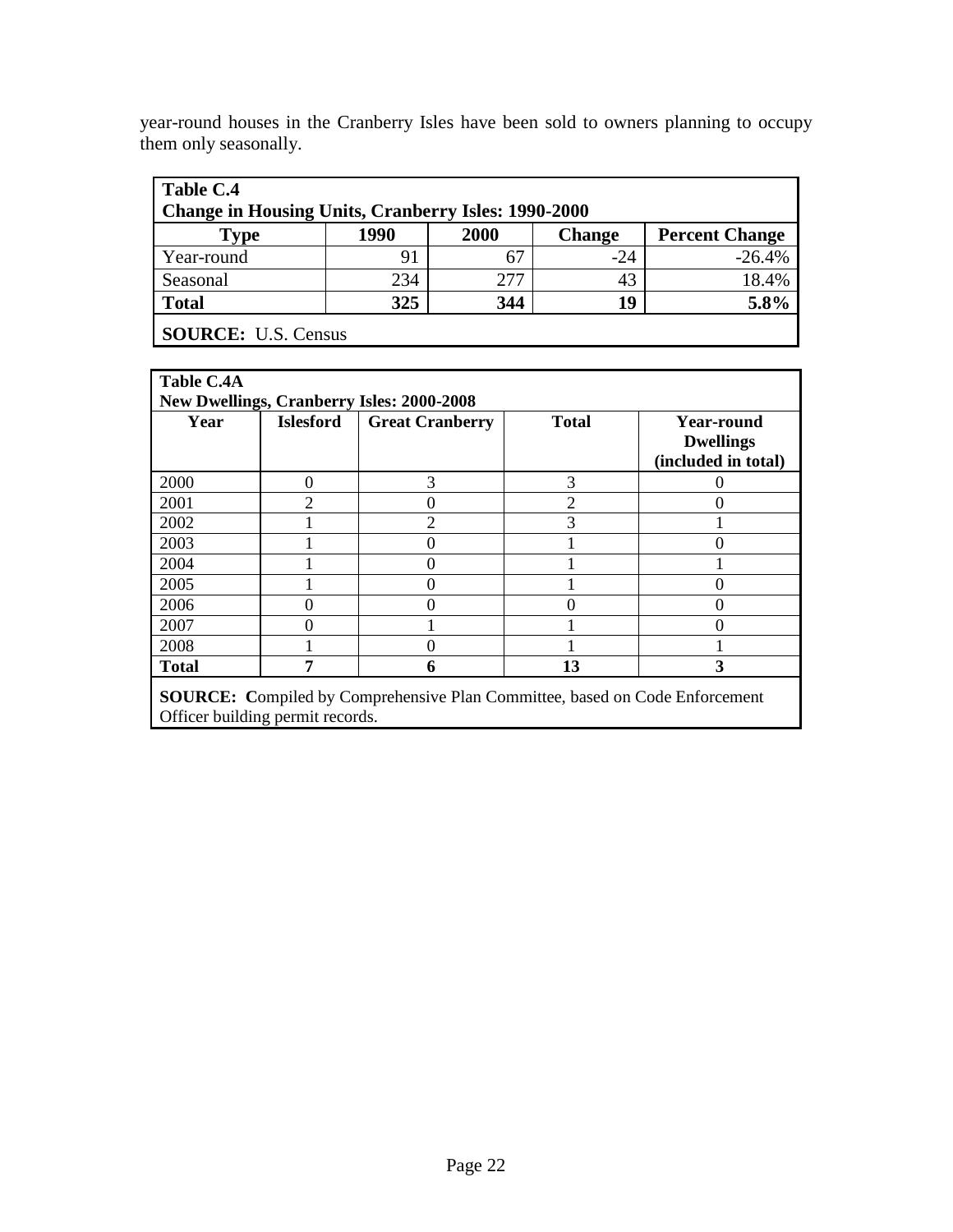Table C.5 shows the breakdown among various housing types. From 1990 to 2000 there was a nearly 9 percent increase in the number of single-family homes. Two multifamily/duplex units were added to the housing stock. The U.S. Census data show that there was a decrease of five units in the number of mobile homes. This is most likely due either to the Census using a different definition of mobile homes in the year 2000 or to a counting error rather than an actual decline.

| Table C.5<br>Change in Housing Types, Cranberry Isles: 1990 – 2000         |                                                                                                                       |         |               |                |                          |  |  |  |  |
|----------------------------------------------------------------------------|-----------------------------------------------------------------------------------------------------------------------|---------|---------------|----------------|--------------------------|--|--|--|--|
|                                                                            | 1990                                                                                                                  |         | 2000          |                |                          |  |  |  |  |
| <b>Type</b>                                                                | <b>Number</b>                                                                                                         | Percent | <b>Number</b> | <b>Percent</b> | Percent<br><b>Change</b> |  |  |  |  |
| Single family                                                              | 316                                                                                                                   | 97.2%   | 343           | 97.7%          | 8.5%                     |  |  |  |  |
| Duplex/Multi-family                                                        |                                                                                                                       | $0.0\%$ | 2             | $0.6\%$        |                          |  |  |  |  |
| <b>Mobile Homes</b>                                                        | 9                                                                                                                     | 2.8%    | 4             | 1.1%           | $-55.6%$                 |  |  |  |  |
| Boat/RV/Van                                                                |                                                                                                                       | $0.0\%$ | $\mathcal{D}$ | $0.6\%$        |                          |  |  |  |  |
| <b>Total</b>                                                               | 325                                                                                                                   | 100%    | 351           | 100%           | 8%                       |  |  |  |  |
| ond $C_6$ show 244 total units as reported by US Cansus 2000. Table $DD_1$ | <b>SOURCE: U.S. Census</b><br><b>Note:</b> Source of 2000 figures is US Census, Table DP-4. This chapter's Tables C.4 |         |               |                |                          |  |  |  |  |

and C.6 show 344 total units, as reported by US Census 2000, Table DP-1. The discrepancy in number of units is because 2000 Census data in Table DP-1 are derived from the official count from the short form whereas the data in Table DP-4 are derived from a sample based count from the long form.

The number of year-round rental units in Cranberry Isles decreased from 11 to 8 between 1990 and 2000 (see Table C.1). This may be due to the overall decline in the year-round population combined with the high demand for seasonal rentals. Property owners may be reluctant to rent homes on a year-round basis if they can earn more renting the units on a short-term seasonal basis. Additionally, as the homes suitable for year-round occupancy are sold to summer residents, the year-round rental stock is reduced.

#### 7.1. Island-Specific Housing Trends

Local data from 2005 reported that there were a total of 70 existing year-round dwelling units in the town, with the same number (35) on Great Cranberry and Islesford. Local data collected in 2008 indicated no change from 2005. The 2008 local data for housing units and populations of the two islands (Great Cranberry 48; Islesford 79) shows an average household size of 1.37 on Great Cranberry as compared to 2.26 on Islesford.

#### 7.1.1. Great Cranberry

Great Cranberry is one of the two islands in the town with a year-round community. Great Cranberry has a higher median age and a correspondingly smaller average household size than Islesford. This suggests that more homes here than usual may be put on the market in the near future. As the largest island in the town, Great Cranberry also has the most undeveloped land.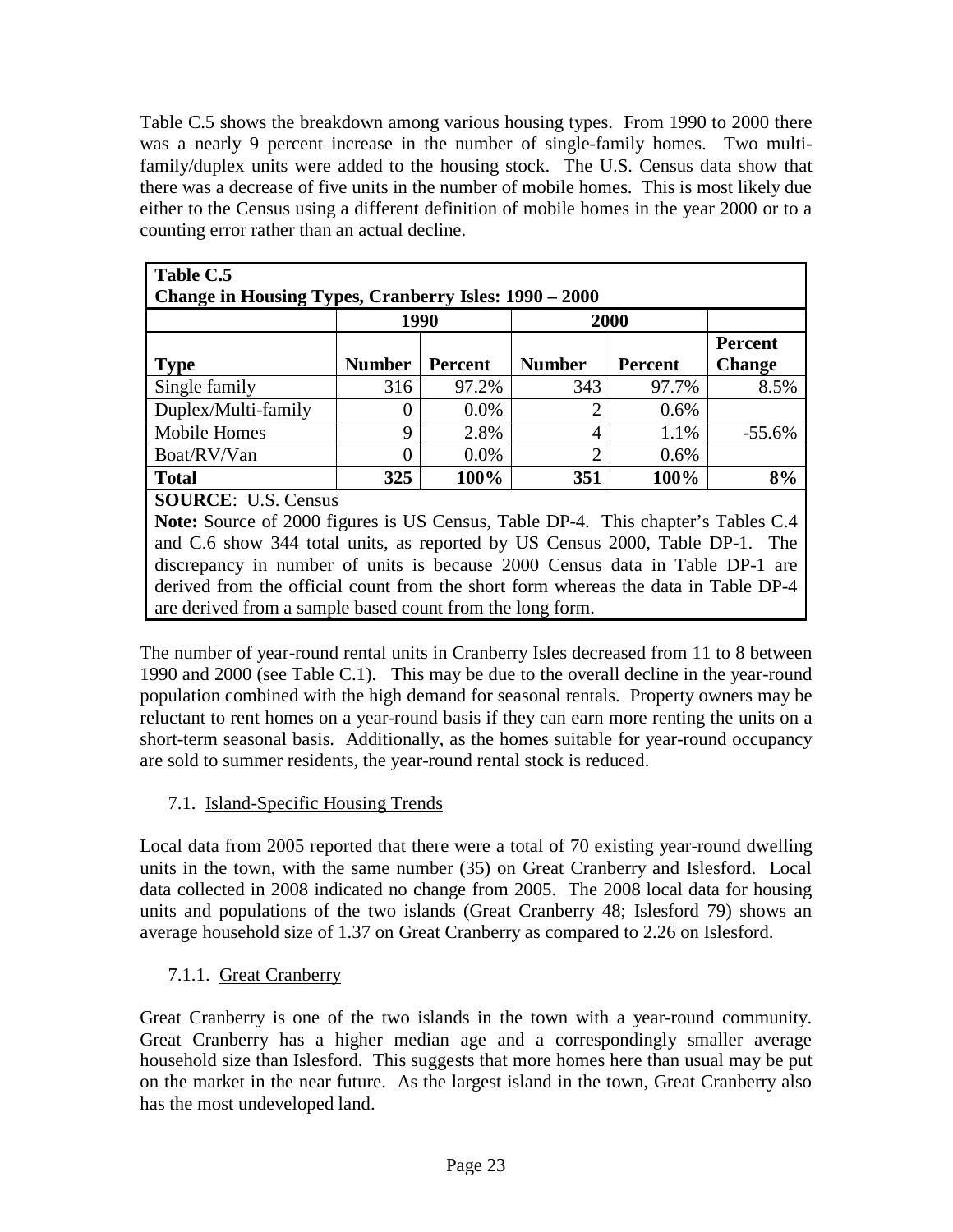#### 7.1.2. Islesford

Islesford also has a year-round community. Islesford is smaller than Great Cranberry in acreage, but is more densely developed so less land is available for new housing. Islesford has a larger average household size than Great Cranberry, due to the presence of more families with young children. Several young adults and families have moved to the island as year-round residents in recent years.

#### 7.1.3. Sutton Island

There are 26 seasonal houses on Sutton Island. Due to deed restrictions and conservation easements that restrict further development, few, if any, new homes are likely to be built on Sutton.

#### 7.1.4. Baker Island

There are two privately owned seasonal dwellings on Baker Island, on land totaling 2.24 acres. The rest of the land is owned by the National Park Service and is part of Acadia National Park.

#### 7.1.5. Bear Island

The Bear Island Lighthouse, owned by the National Park Service, and another residence are the only dwellings on the island. The lighthouse is in a long-term seasonal lease to tenants who maintain the historic property.

#### **8. Local and Regional Issues**

The high cost of housing relative to income is the major housing issue facing the town. A related issue is the large number of seasonal homes. Cranberry Isles residents are clearly affected by regional housing trends. Real estate prices and rents have been increasing throughout Hancock County, but particularly in the Mount Desert area, even in the face of a market downturn in many corners of the country. The high price of land, the added expense of construction on an island, and a market driven by seasonal-home buyers, make purchasing vacant land and constructing a new home in the Cranberry Isles very costly.

The high price of housing on nearby mainland towns makes it harder for families who may want to find temporary housing during the school year or seek work near the island. The tight MDI housing market also affects the town's labor market, since people who might consider working on the islands have few housing options within an easy commuting distance from the ferry.

Standard approaches to subsidized housing do not apply well here, since most people living on the islands must earn more than the income limits to afford the higher expenses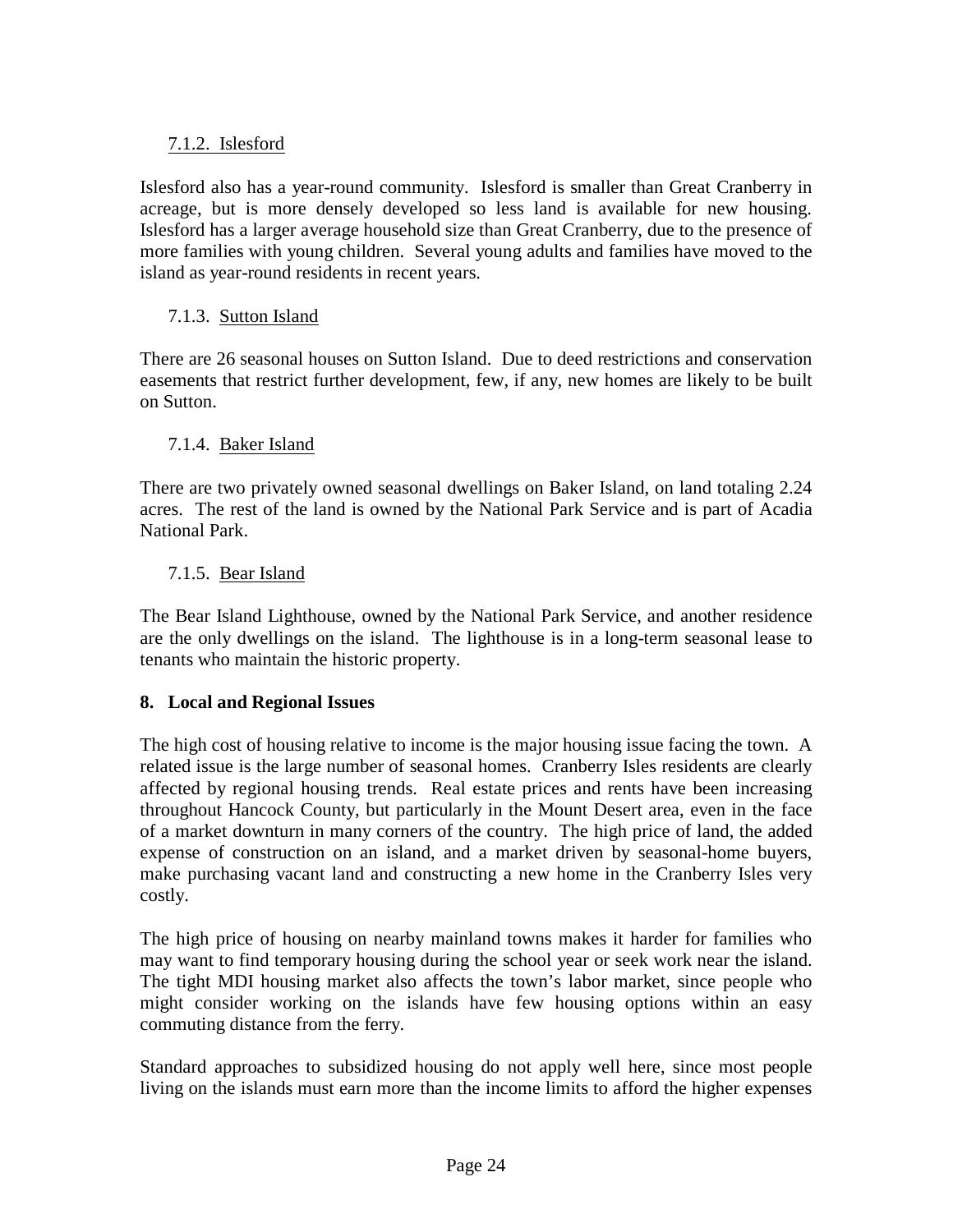associated with living on an island. Even middle-income households may have trouble buying their first home due to the high cost of housing.

The town and its residents are taking actions to make their homes and buildings more energy efficient. In March 2008, the Cranberry Isles Sustainability Initiative began conducting a study to determine the current energy usage on the islands and to create a plan for using energy more efficiently.

#### **9. Dwelling Unit Projections**

It is possible to estimate the number of year-round homes that will be needed by dividing the projected household population by the projected household size. The *Population* chapter projected a year-round population of 107 for Cranberry Isles by 2020. Given the household size of 2.13, there would be a total of 50 year-round, occupied dwelling units in town by 2020 (see Table C.6). This would represent an actual decrease from 2000.

| Table C.6<br><b>Projected Dwelling Units, Cranberry Isles</b>                                                                                        |       |      |
|------------------------------------------------------------------------------------------------------------------------------------------------------|-------|------|
|                                                                                                                                                      | 2000* | 2020 |
| Projected Population Residing in<br>Households                                                                                                       | 128   | 107  |
| Projected Household Size                                                                                                                             | 2.13  | 2.13 |
| Projected Occupied Dwelling Units                                                                                                                    | 60    | 50   |
| Total dwelling units (year-round $\&$<br>seasonal)                                                                                                   | 344   | 396  |
| <b>*Note:</b> 2000 figures are actual numbers from the U.S. Census, Table DP-1.<br><b>Source:</b> Analysis by the Hancock County Planning Commission |       |      |

However, there are some factors that may lead to more homes being built than these projections would indicate. First, household sizes are likely to decrease as the population ages. Second, some homes may be vacant for at least part of the year. Given past trends, further seasonal home construction can be anticipated. Also, should the desired increase in year-round population be realized, more year-round units would be needed.

These factors mean that the rate of overall housing construction is likely to be faster than projected in Table C.6. To allow for such unknowns, a 15 percent increase in all dwellings (year-round and seasonal) from 2000 to 2020 will be used elsewhere in this plan. According to these projections, there will be 396 dwelling units in town in 2020 compared to 344 in 2000.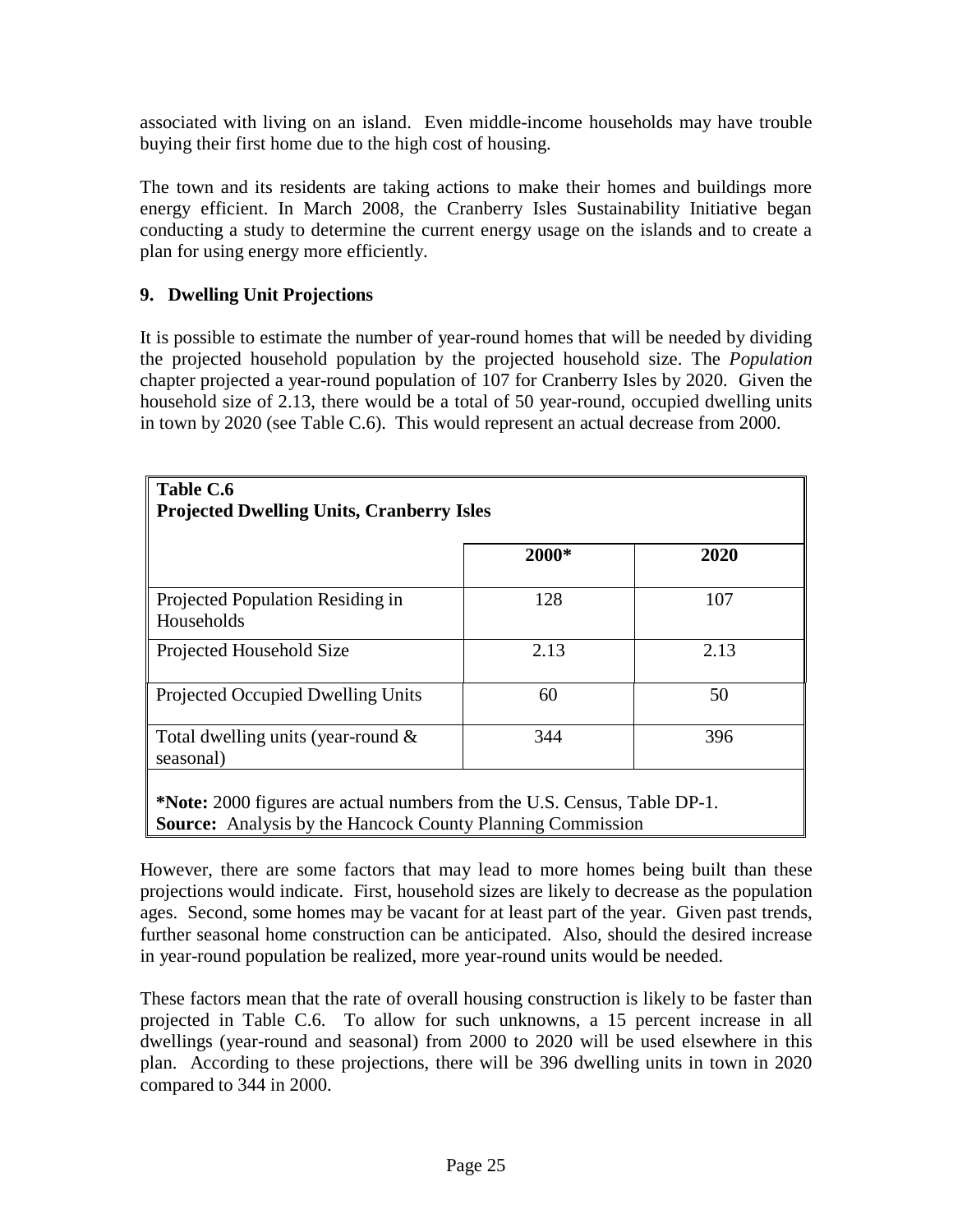#### **10. Issues of Public Concern**

Results of the public opinion survey conducted in conjunction with the development of this plan and other community outreach efforts identified the following issues.

- a. The affordability of housing for year-round residents, particularly for young adults and families, is a concern.
- b. Availability of land for developing affordable housing is uncertain.
- c. The declining availability of rental units is a concern. For people who are considering a move to the community, renting makes sense. The rental market is informal and often not advertised, so it is often accessible only through word of mouth and personal referral.
- d. The high cost of entry-level homes and home construction make it difficult for newcomers to enter the housing market, even those with median household incomes.
- e. The carrying capacity of the islands re: quality and quantity of fresh water supply is unclear. Without more data and further analysis, it is difficult to determine responsible building parameters.
- f. Existing building ordinances may not adequately protect the rural character of the community; there is a concern that additional measures may be needed to protect open spaces and natural resources in any future development.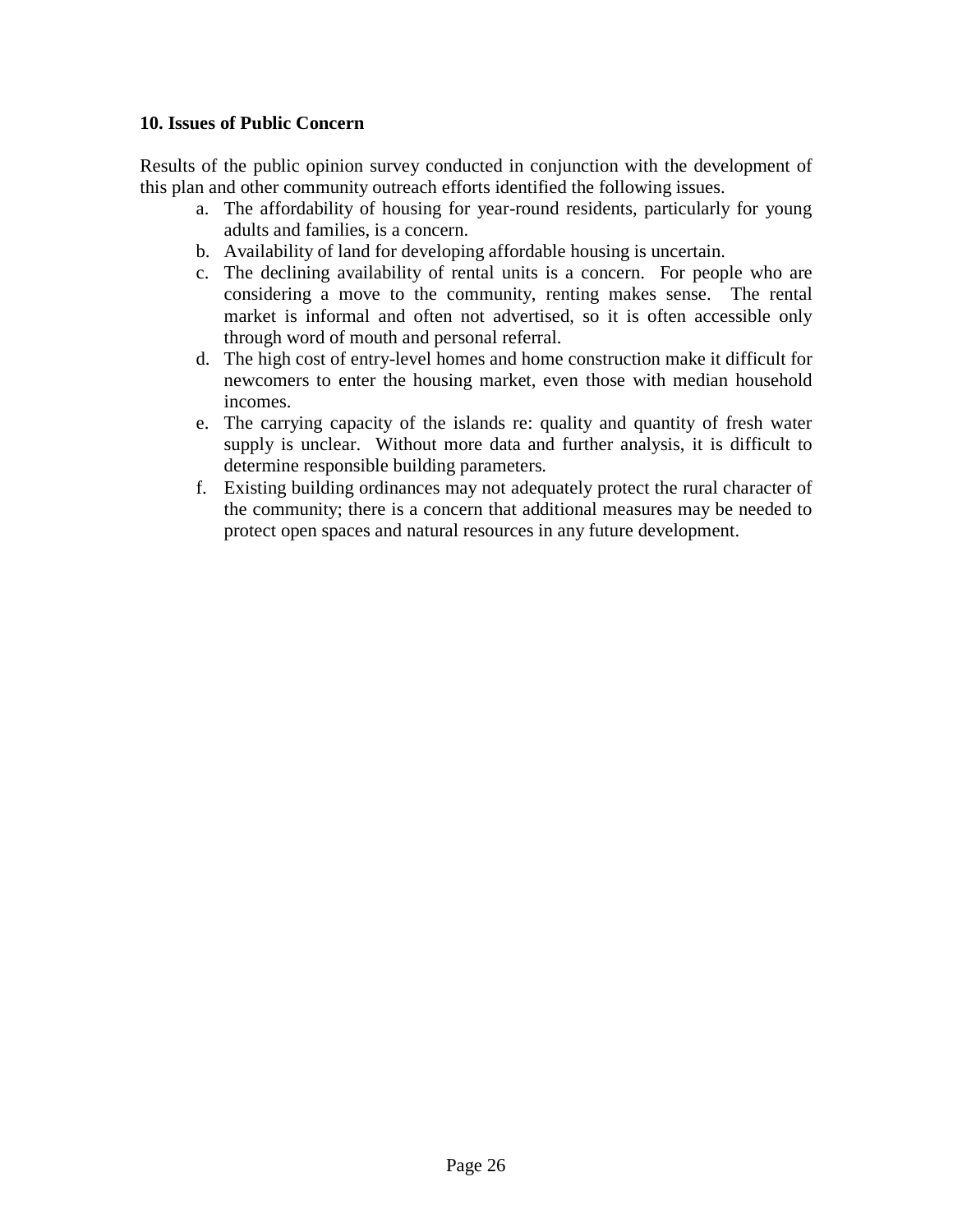# **D. TRANSPORTATION**

#### **1. Purpose**

This section aims to accomplish the following:

- a. Describe the extent and status of the town's transportation systems including: roadways, ferry service, docks, and parking;
- b. Identify the condition, capacity, and use of those systems;
- c. Assess the adequacy of those systems in handling current use demands; and
- d. Assess the adequacy of those systems in accommodating the demands generated by projected changes in population and development.

#### **2. Key Findings and Issues**

The town roadway system consists of about six and a half miles of paved and gravel roads on Great Cranberry and Islesford. There is relatively little traffic and speed limits are low. However, heavy loads and equipment have caused road deterioration and damage. Both islands have experienced an increasing number of vehicles, causing congestion issues and safety concerns in the parking areas and on the roadways. Parking facilities (both on-island and off-island) are at or near capacity.

Ferry service is a critical component of the Cranberry Isles' transportation systems. The reduced schedule during the off-season and winter months does not accommodate daily commuting for residents to either jobs or schools on the mainland. This is a major transportation issue that has a significant impact on the town's population and economy. (See the *Population* and *Economy* chapters.) A Transportation Committee was formed in 2008 to make recommendations regarding the expansion of year-round ferry service.

Transportation facilities are discussed in the *Public Facilities and Services* chapter. Information about the town's marine infrastructure (docks, floats, ramps) can be found in the *Public Facilities and Services* and *Marine Resources* chapters.

#### **3. Public Opinion Survey Results**

Sixty percent of respondents rated the ferry service as satisfactory, but many were concerned about the limitations of the ferry service schedule in the winter, both to the mainland and between islands. It was suggested the town consider supporting a municipal commuter boat year round. Forty percent of the respondents indicated that the number of motor vehicles on the islands needed "immediate attention." Many respondents added comments complaining about abandoned vehicles and the increasing number of cars on the islands. Several respondents suggested limiting the number of cars per family or disallowing permanent vehicles for summer residents.

There were many comments about vehicles being driven at unsafe speeds and the need for better enforcement of traffic laws. There was concern expressed about the safety of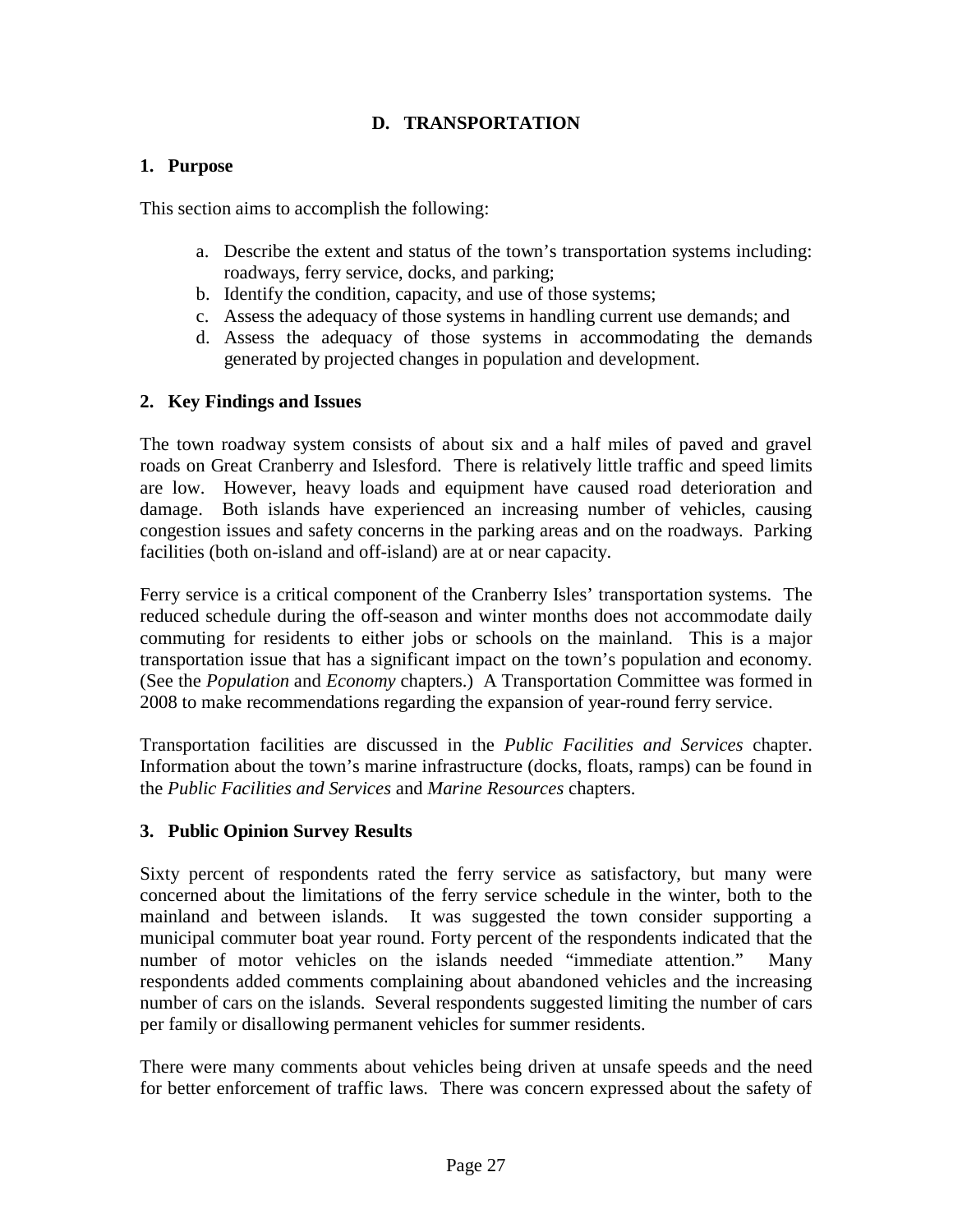children, pedestrians and bicyclists. About 57 percent rated town road maintenance as "satisfactory" and off-island town parking had a 65 percent satisfactory rating. Residents were concerned about vehicle parking in public areas on the islands and suggested that the town start ticketing vehicles that remain unmoved for more than 2 weeks. Some suggested collecting a disposal fee for abandoned vehicles removed by the town.

# **4. Overview of Existing Conditions**

## 4.1. State, Municipal, and Private Road System

There are no state roads on the islands. According to a 2005 report (*TCI Roads – 5 Year Plan*) the town maintains a total of 5.47 miles of paved roads and 1.07 miles of gravel roads on Great Cranberry and Islesford combined. This does not include the private roads on these two islands. The roads vary in condition from very poor to excellent. Heavy loads and equipment on the roads have contributed to the frequency and severity of potholes and surface damage. More information about the condition and maintenance of the road system can be found in the *Public Facilities and Services* chapter.

Sutton, Bear, and Baker Islands have no roads. There are town pedestrian trails on Sutton. Ground transportation on these islands relies on paths and remains largely pedestrian, sometimes aided by hand carts. This is unlikely to change in the future.

The Maine Department of Transportation (MDOT) does not have any recent traffic counts for locations on the Cranberry Isles. On a relative scale, volumes are likely to be low, especially in the off-season. However, over the past 20 years the rate of vehicle use on the islands, particularly in the summer, has increased sharply, resulting in a number of issues and concerns.

# 4.2. Ferry Services and Water Taxis

There are no roads or bridges between the islands of the Cranberry Isles or from any of the islands to the mainland. Ferry service, therefore, is a critical and integral component of the town's transportation system. The Beal & Bunker mail boat ferry, with year-round service from Northeast Harbor (NEH), and the Cranberry Cove ferry, with seasonal service from Manset/Southwest Harbor (SWH), are the only public conveyances from the mainland to the islands. These services are privately owned and operated, and they receive no federal, state or local subsidy. Residents and visitors alike depend upon these boats for mail service, delivery of food and other essentials, as well as for passenger transportation to and from the mainland. These ferries do not transport vehicles. Vehicles and other large items are transported to the islands by barge, owned and operated privately. There is also privately operated water taxi service available during the summer months.

Both ferry services operate full schedules during the summer season. Beal & Bunker offers at least six daily runs to/from NEH; Cranberry Cove offers six daily runs and a night boat several days a week to/from Manset/SWH. The runs routinely service Great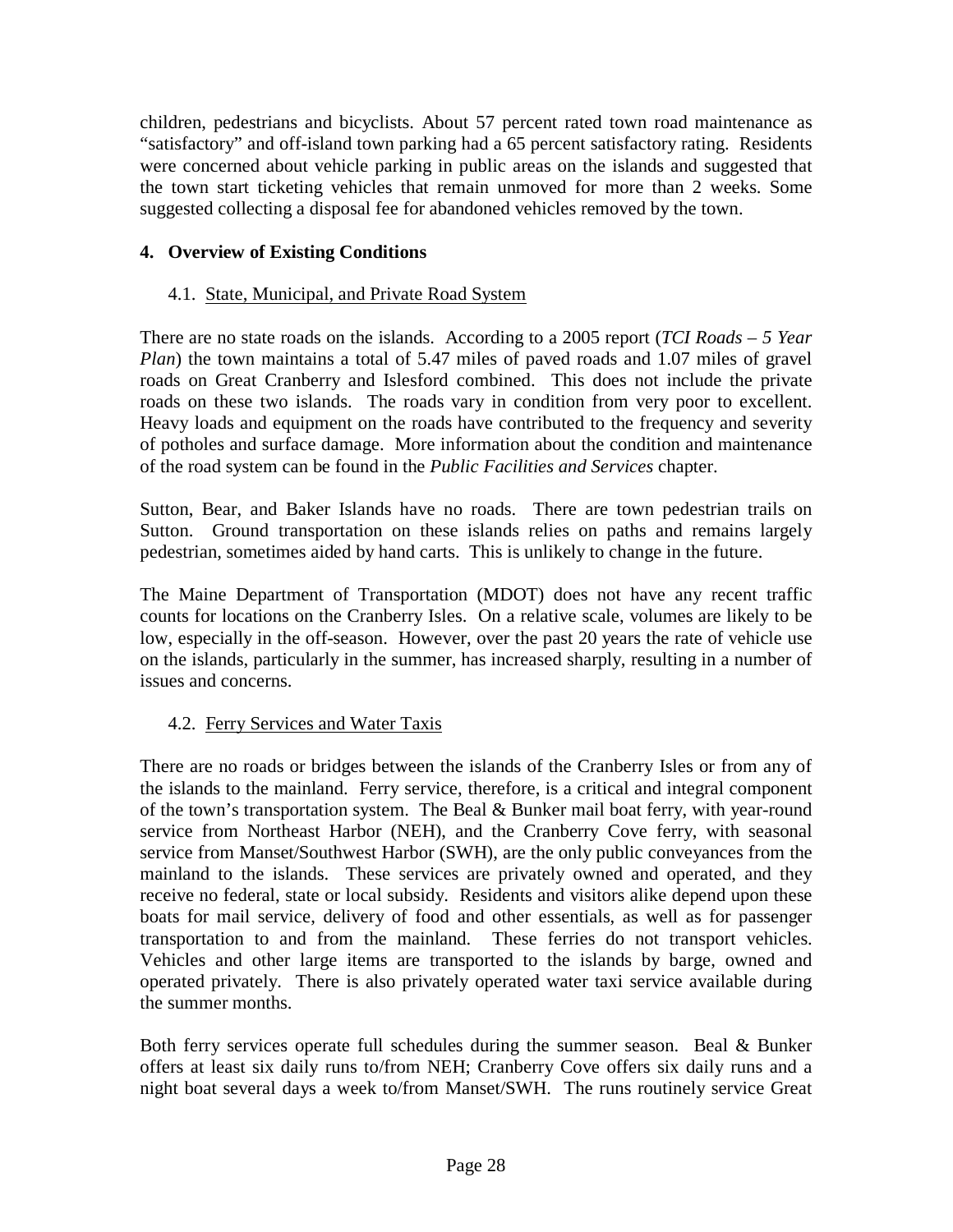Cranberry and Islesford, but stop at Sutton upon request. The off-season schedules for these two ferries reduce the number of daily runs. From October 15 to May 15, Beal  $\&$ Bunker is the only ferry servicing the islands; during this period, it offers just three runs a day and continues as mail boat. This limited schedule poses significant challenges for those wishing to work off-island or for those needing to go off-island for medical appointments, grocery and retail shopping, social occasions and related reasons. It also precludes the possibility of a high school student commuting from the islands. For instance, the earliest boat departs Islesford at 8:15 AM and the last boat departs NEH for Islesford at 3:30 PM; the trip between Islesford and NEH takes 30 to 45 minutes. There are times of exceptionally inclement weather when the boats do not run for safety reasons. The minimal winter schedule is perceived by residents as a constraint on economic growth and contributes significantly to the isolation of the islands in winter.

In 2008 the selectmen appointed a Transportation Committee to assess the need for expanded year-round ferry service and to explore various options to meet that need. Options might include seeking local or state subsidy support of the current independent service or offering town owned and operated service.

# 4.3. Vehicles

Both the use and number of vehicles on the two primary islands has increased. While there was once an average of one vehicle per household, many households now have two or three vehicles. The barges used to transport vehicles to the islands have become more weather-resistant, and there are no longer residents offering local taxi service. These two factors have contributed to the increased number of vehicles being transported to the islands for personal use. The rising number of mainland-based contractors working on the islands has resulted in more business-related vehicles as well. Many island residents, such as fishermen and contractors, require ongoing use of trucks or cars for their livelihoods. Others need them primarily in the winter months or during inclement weather. For many summer residents, cars and trucks are a convenient but not necessary form of transportation.

On Islesford and Great Cranberry, the use of golf carts as primary transportation is increasing, particularly during the summer months. Electric vehicles and ATVs are also in limited use. There have been regulatory and enforcement issues relating to the lawful operation of golf carts and ATVs on town roads. All town roads on the two primary islands are posted ATV-access routes. ATVs are prohibited on ecologically sensitive areas, such as wetlands and beaches.

The increased vehicular traffic poses safety issues for all those sharing the road, including pedestrians and bicyclists, and even children at play. Since state law does not require safety inspections of island vehicles, many vehicles on Great Cranberry and Islesford town roads do not meet safe operating standards. This is seen primarily as a safety issue, but there is also concern that any resulting noise and pollution from exhaust or leaking fluids pose environmental and health hazards.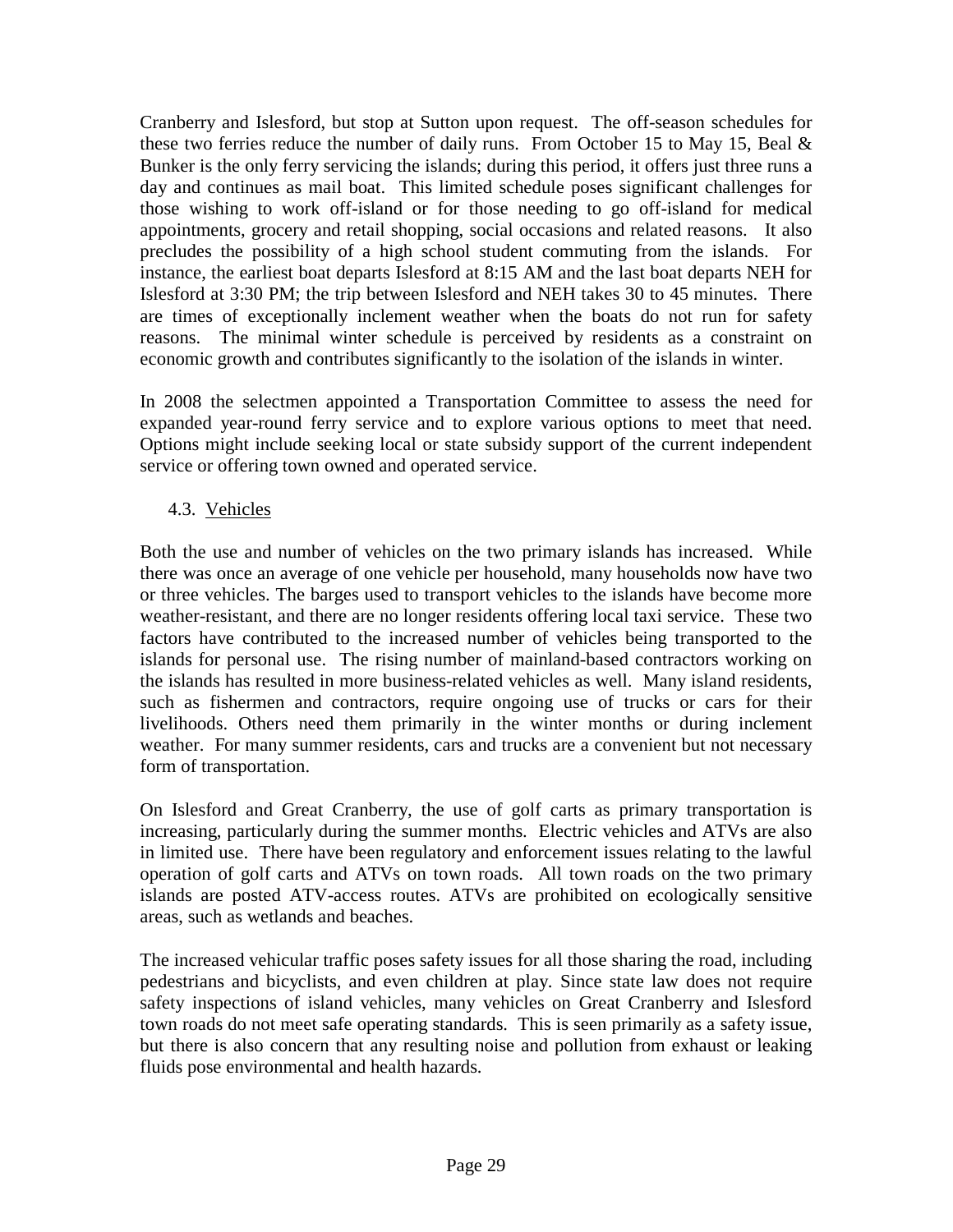There is a fee to bring a vehicle onto the islands; the fee is returned when the vehicle is sold or removed. The ordinance imposing this fee was intended to discourage people from bringing additional vehicles onto the islands and/or as an incentive to remove outof-service vehicles from the islands. However, the ordinance has been inconsistently enforced and its intended affect has been muted. The presence of derelict vehicles adversely affects the aesthetics of the inhabited islands and likely contributes to soil and groundwater contamination. Periodically in recent years, Islesford residents have independently organized the removal of derelict vehicles from their island. Ongoing enforcement of existing regulations is considered key to resolving many vehicle related problems.

# 4.4. Bicycles

Bicycles have long been a popular and reliable method of locomotion on both Islesford and Great Cranberry, the only two islands with paved roads. The small size of the islands, and relatively quiet roads have made biking an efficient way of moving around. Many residents appreciate the opportunity to leave their cars on the mainland and get around by bike. In addition, some tourists come to the islands with bicycles to travel the roads and take advantage of the views and picnic areas on different parts of the islands.

There is no registration required for bicycles on the islands. Anecdotal evidence would suggest that the use of bicycles is increasing on Islesford, but not on Great Cranberry where distances are somewhat greater. There are bike racks at both primary islands' town landings.

# 4.5. On Island Parking

Both of the primary islands have parking lots at their respective town landings. Great Cranberry has 45 spaces at its landing and Islesford has 25 spaces. The number of cars actually parked in these lots varies seasonally but often exceeds these numbers. On Islesford in recent years, there has been increasing encroachment beyond the lot boundaries and onto abutting land. The Great Cranberry lot is much more defined than that on Islesford, so capacity is better controlled. At any given time, these lots contain several underutilized vehicles belonging to summer and year-round residents as well as mainland-based contractors. In addition, vehicles are often parked at the landings for extended periods of time, resulting in overcrowded lots and/or encroachment on adjacent land. On-island parking congestion is in large part seasonal. Many residents would like additional efforts made to better organize the lots and to enforce parking limitations in these areas.

# 4.6. Off Island Parking

As an island community with no scheduled car ferry service, Cranberry Isles residents and visitors depend heavily on mainland parking and docking facilities. The town owns 128 spaces at its Manset/Southwest Harbor facility and leases 174 spaces in Northeast Harbor (123 spaces in the main lot; 51 spaces in the Joy Road lot). Residents pay \$265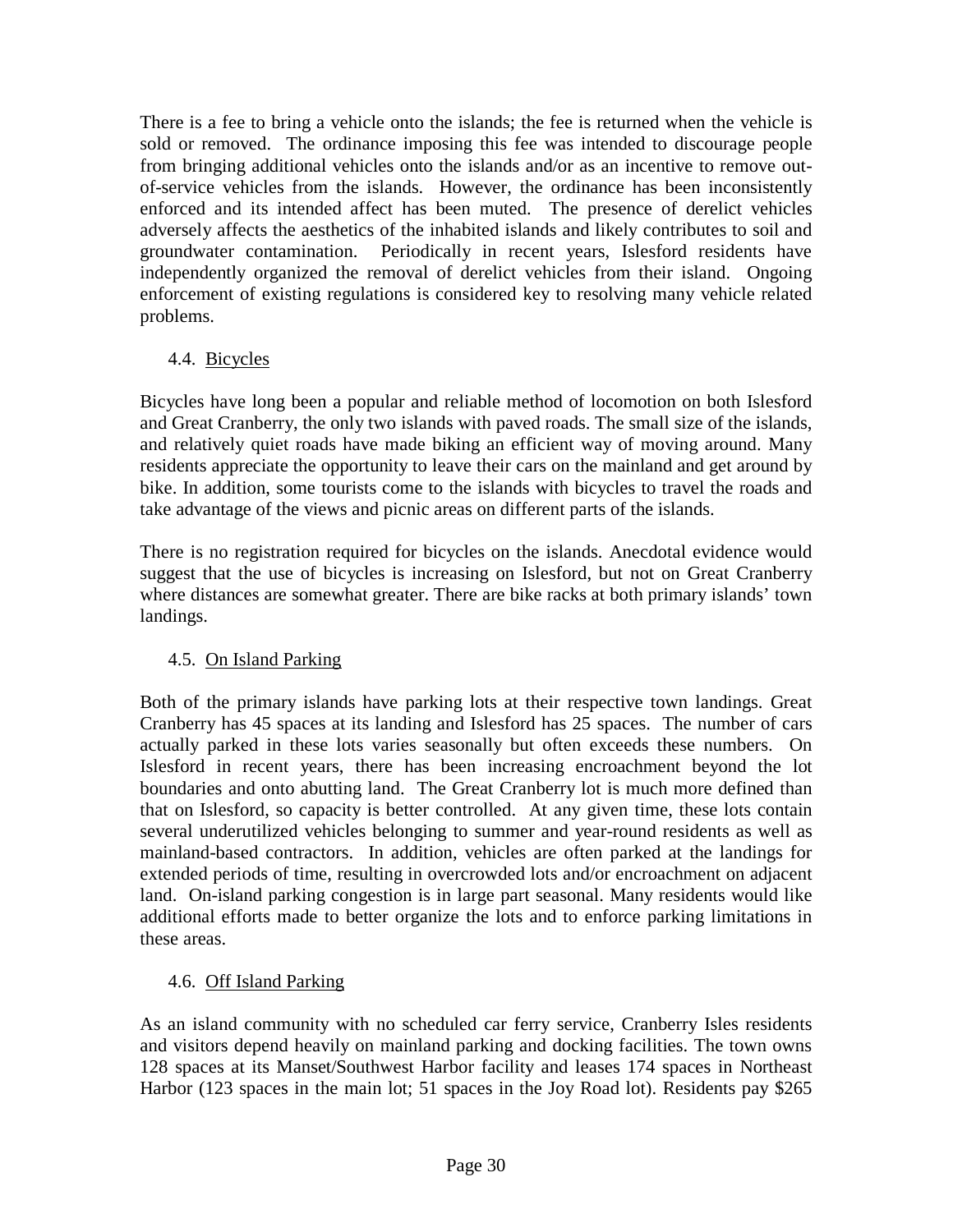(2008) per year to lease these spaces from May 15 to October 15; they apply annually by completing and submitting a questionnaire. Assignments are prioritized through a point system, based on a variety of factors such as residency status and amount of time spent on the islands. From October 15 to May 15, mainland parking is available to Cranberry Isles residents in Northeast Harbor; the ferry service to Manset does not operate during this period.

# **5. Overview of Existing Regulations Governing Transportation**

There is a Vehicle Waste Disposal Fee Ordinance imposing a \$250 vehicle importation fee payable to the town for every vehicle brought to the islands; the fee is returned when the vehicle is sold or removed from the islands. All vehicles brought onto the islands must be registered; proof of insurance is required for registration. State law does not require safety inspections of island vehicles. However, owners of vehicles or boats must pay annual excise tax to the town.

Vehicles parked on the mainland in spaces owned or leased by the town must show a current parking sticker, available annually through application and payment of fee. Current stickers, available annually for a fee, are required for boats tied up at the town's Manset/SWH facility floats.

A town ordinance, enacted in October 2007, as well as state law regulate the operation of ATVs (all terrain vehicles) in the Cranberry Isles. Regulations affecting off-road use are discussed in the *Recreation* chapter. ATVs may be on the extreme right of a public way of a municipality if the town has designated the public way as an ATV-access route. Before designating a public way as an ATV-access route, the municipality needs to determine that ATV travel may be conducted safely and will not interfere with vehicular traffic.

### **6. Adequacy of Transportation Systems**

Ferry services from Northeast Harbor and Manset/Southwest Harbor from mid-May to mid-October to Great Cranberry, Islesford and Sutton are meeting current demand in terms of capacity and schedule. However, there is increased interest in exploring and pursuing options for adding runs to and from the mainland during the rest of the year. Additional runs early and late in the day would provide new opportunities for employment and education on the mainland while maintaining residency on the islands.

No new municipal road construction is anticipated. Expansion of the road system to accommodate future development is likely to be primarily accomplished through private roads.

Due to the increased number of vehicles on the primary islands, parking capacity at the town docks is not always adequate. Vehicles are often parked at the docks for extended periods of time, putting pressure on the supply of available spaces for short-term parking. Adequate parking on the mainland has been temporarily addressed with the town's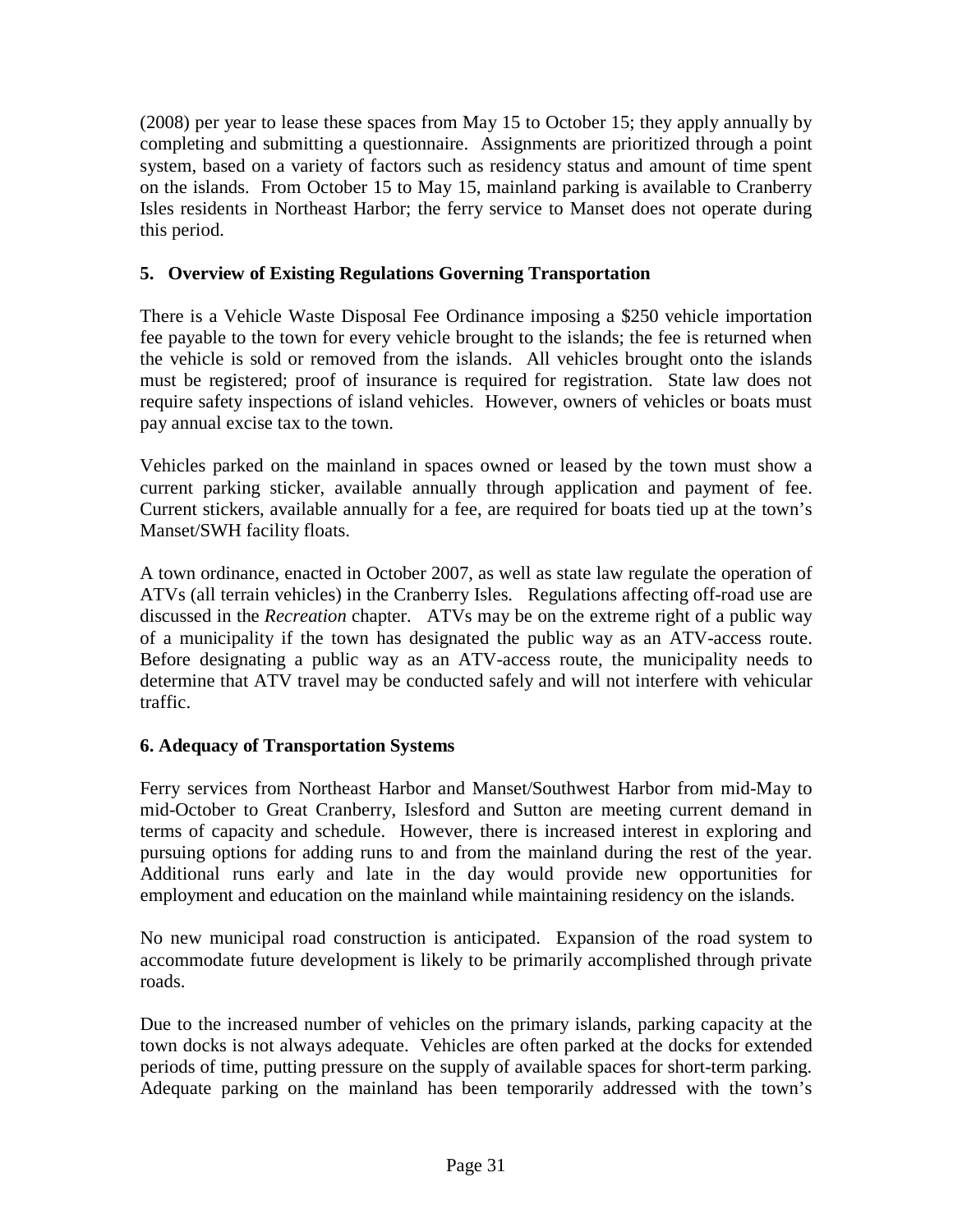acquisition of property in Manset/Southwest Harbor (SWH). However, all parking facilities (both on-island and off-island) are at or near capacity during the summer months. With the projected increase in the seasonal population and the accompanying projected increase in the number of vehicles, the town should anticipate the need for facility expansion and/or new policies.

# **7. Issues of Public Concern**

Results of the public opinion survey conducted in conjunction with the development of this plan and other community outreach efforts identified the following issues:

- a. Existing year-round ferry schedule does not accommodate commuting to jobs or schools on mainland.
- b. Cost of ferry travel between the islands and to/from the mainland should be more affordable for year-round residents.
- c. Parking areas at landings of the primary islands are often overcrowded.
- d. Out-of-service vehicles are often abandoned and not removed from islands.
- e. There have been enforcement issues such as compliance with vehicle waste disposal ordinance, speed limits on roads and anchorages, and ATVs operation in environmentally fragile areas such as wetlands and beaches.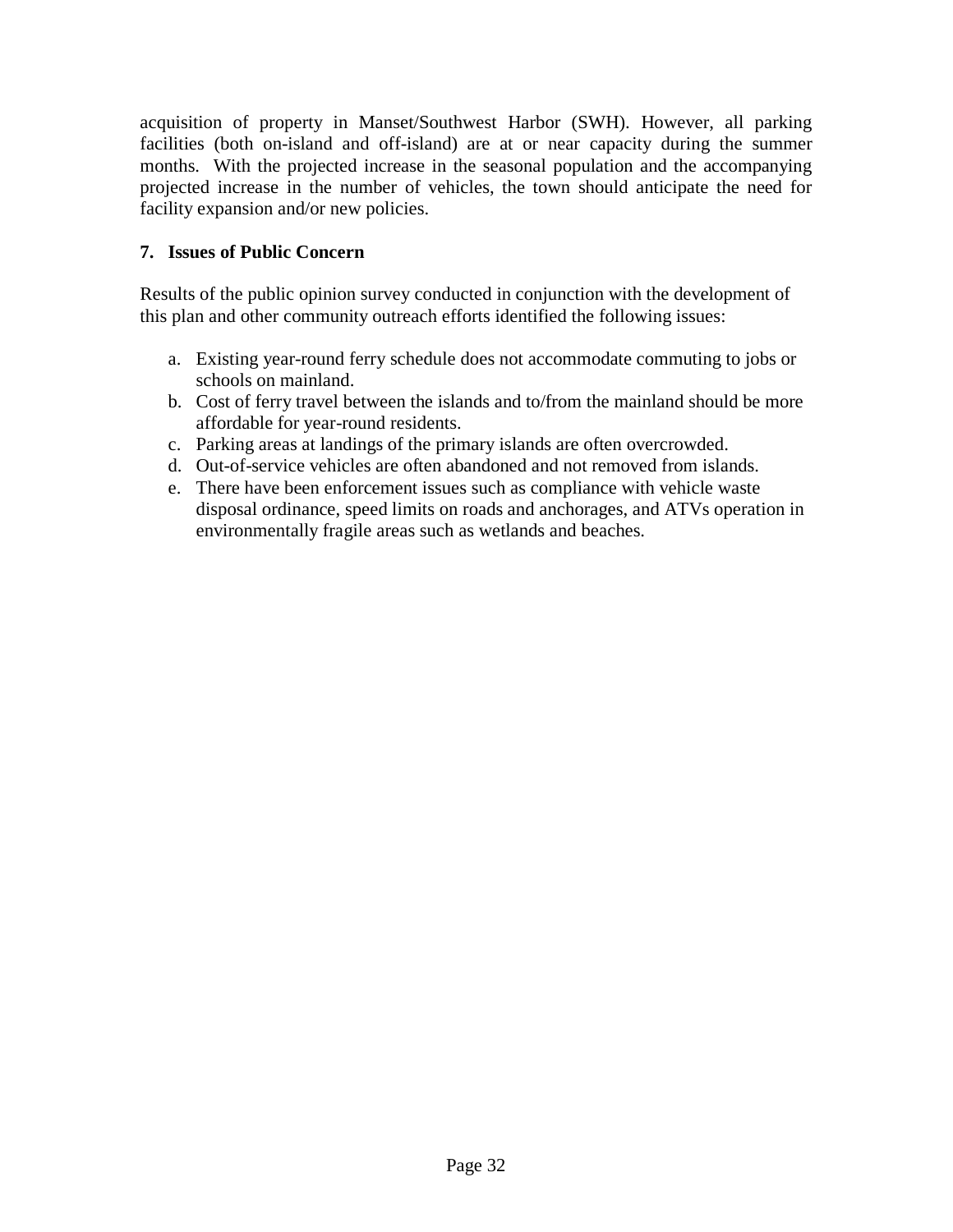### **E. PUBLIC FACILITIES and SERVICES**

#### **1. Purpose**

A thorough understanding of a town's public facilities and services is necessary to determine any current constraints to growth and identify any growth-related problems that the town is likely to face in the future. A plan should also identify likely future capital improvements. Specifically, this section aims to accomplish the following:

- a. Identify and describe public facilities and services in the Cranberry Isles; and
- b. Assess the adequacy of these services to handle current and projected demands.

### **2. Key Findings and Issues**

Unlike many other small towns that can centralize operations, Cranberry Isles is a town of five islands, and often there is a need for duplicate facilities and services on individual islands, adding considerably to the per capita cost. Cranberry Isles has made many recent improvements in public facilities and services, but some challenges remain. Town staff has increased, while the administrative offices operate in a leased building that has limited potential for expansion. The net amount of solid waste being barged from the town's two transfer stations is an ongoing concern, while efforts continue to improve sorting and increase recycling capacity. Fire protection and emergency response on the islands face special challenges. This has become a larger issue in recent years due to reduced availability and the rising cost of fire insurance. The supervision and maintenance of the town's marine infrastructure, public roadways and parking facilities has become more demanding and expensive.

A major challenge facing the Cranberry Isles school system is sustaining the K-8 schools. The Islesford School had 13 students during the 2007-2008 school year. The Longfellow School on Great Cranberry has not had students since 2000. Student enrollment has ranged from 9 to 16 over the past ten years. Attracting and retaining young families as year-round residents, as well as expanding year-round ferry service, are key in achieving sustainable enrollment figures. (See *Population* and *Transportation* chapters.) The cost of education is discussed in the *Fiscal Capacity* chapter.

### **3. Public Opinion Survey Results**

The highest "satisfactory" ratings were for public schools (65 percent), road maintenance (57 percent) and building code enforcement (56 percent). Police protection received a 51 percent rating and emergency medical response was rated satisfactory by 46 percent of respondents. Other ratings included law/ordinance enforcement (45 percent), fire protection (42 percent) and solid waste disposal (35 percent). (Note: There have been improvements in fire protection and emergency medical response as well as in solid waste disposal since the survey was conducted in 2005.) There were numerous written comments about inadequate law enforcement, fire protection and mosquito control.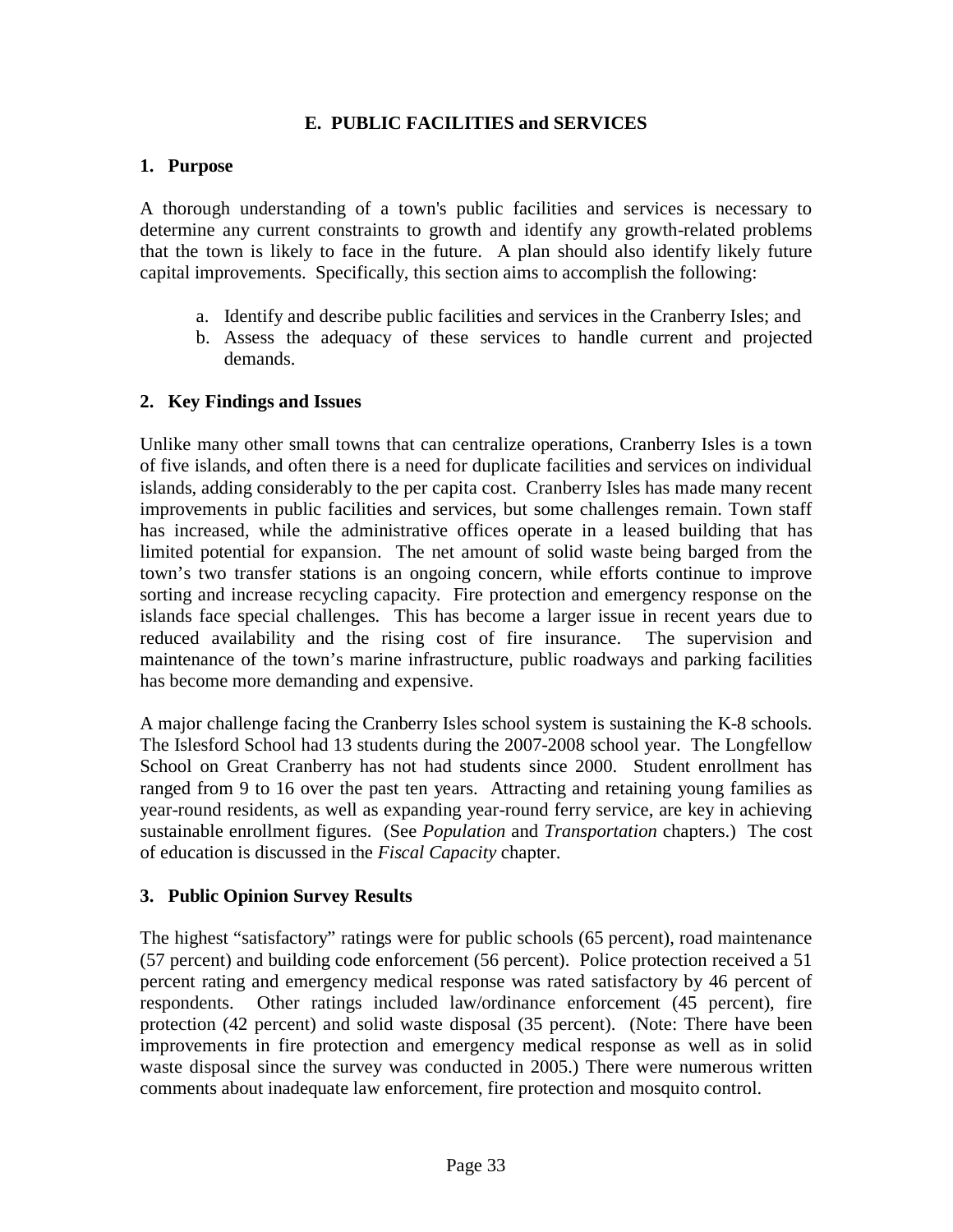## **4. Overview of Existing Conditions**

#### 4.1. Administration

The town administrative office operates out of a leased building centrally located on Islesford. It moved there in 2005, representing a significant change, as for decades previously the home of the town clerk had served this function. The town office facility is considered currently adequate, but has very limited potential for expansion should the need arise. The town has been unable to secure a long-term lease or to acquire the building. Exploratory discussions have taken place and preliminary plans have been developed in the event the current facility is no longer suitable or the owner does not extend the lease in the future.

The town of Cranberry Isles operates under a town meeting form of government with a board of selectmen (BOS) consisting of three elected officials. The BOS are assisted in their duties and responsibilities by municipal staff and volunteers. Municipal staff includes a facilities supervisor, town clerk and deputy town clerk. The facilities supervisor is primarily responsible for public works, overseeing the maintenance and operation of most town facilities and services and coordinating capital improvement projects. The facilities supervisor and deputy town clerk were new part-time positions created by the voters at the 2004 annual town meeting. In 2007 the facilities supervisor position became full-time.

In 2004 a volunteer Municipal Facilities Commission (MFC) was formed to assist the selectmen with issues related to the management of the town's facilities and services. In 2002 the town had acquired property in Manset/Southwest Harbor for mainland parking and commuter ferry service. Soon thereafter, the town purchased an abutting property for protection. These combined acquisitions resulted in not only greatly expanded infrastructure, but also new duties and responsibilities such as leasing properties and managing complex and relatively substantial debt service. The MFC was instrumental in transitioning the town's administration of its facilities and services from one largely assumed by the BOS without assistance to one supervised by a full-time town employee reporting to the BOS. In 2007 the role of the MFC as well as its name were changed. The group is now the Municipal Advisory Commission (MAC) and serves as a resource to town officials and staff for expertise, research and guidance on a broad range of topics.

There are other town positions and committees, mostly volunteer, which contribute to public facilities and services. These include the Harbor Committee and Harbor Masters, the School Committee, and the Acadia Disposal District Representative.

Currently the town provides facilities and services in the following areas: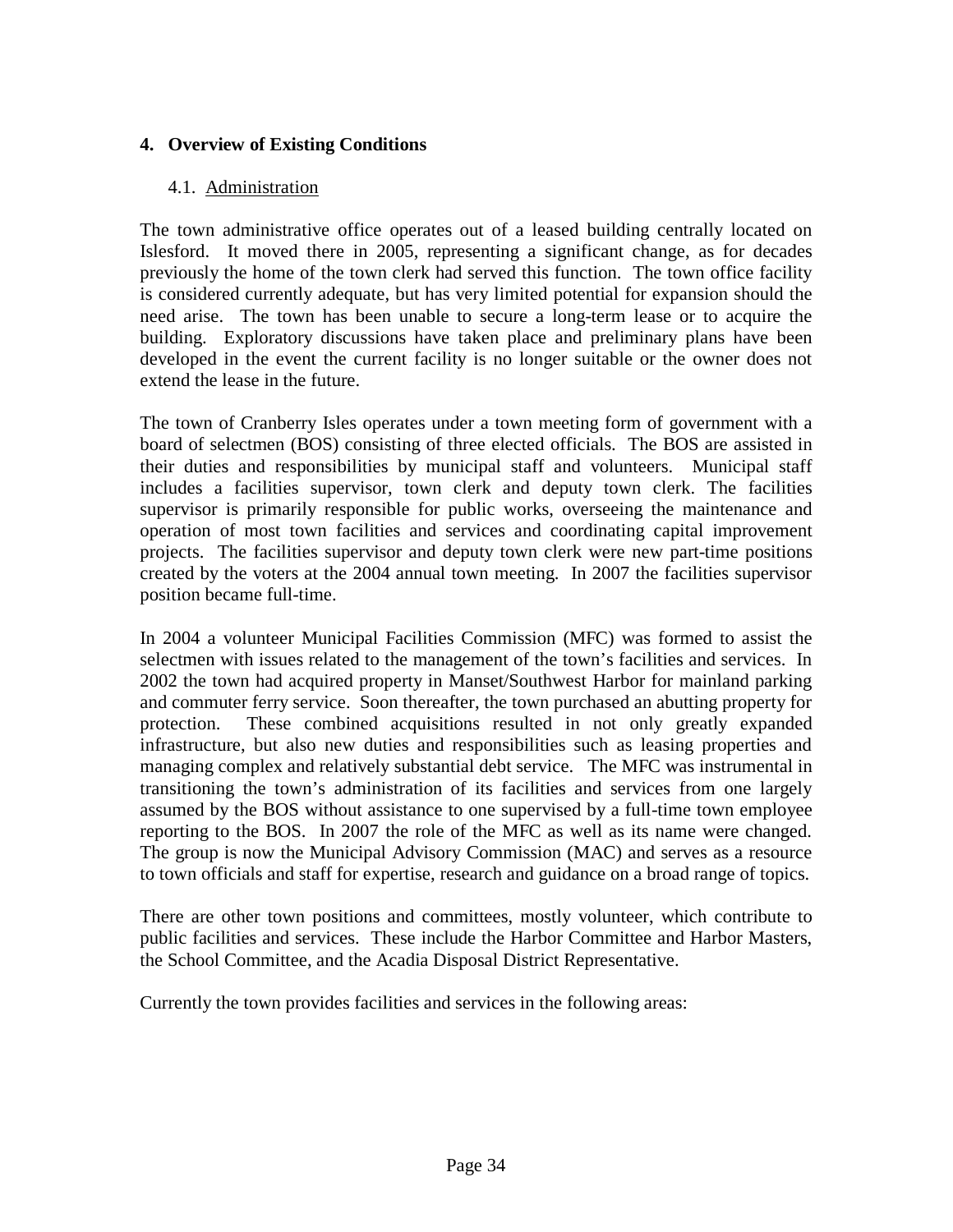### 4.2. Solid Waste Disposal and Recycling

In 2004 the town entered into a nine-year contract for solid waste removal with a local private contractor. This contract called for the establishment of two transfer stations, one on each primary island. Each station needed to be approved by the Maine Department of Environmental Protection (DEP). Solid waste was required to be compacted on-site and then removed by the contractor to the mainland. The transfer stations are now fully operational and are equipped with compactors for solid waste and bins for recycled material. The transfer station on Great Cranberry started full operations with a compactor in 2006; the Islesford facility followed suit in 2008. Food waste is recycled through composting; residents have acquired or have built compost bins. The Cranberry Isles is a member of the Acadia Disposal District.

Residents of Sutton, Bear, and Baker Islands discard all wastes by composting or by removal to the mainland by private boat or ferry service. Historically, the town has contracted with a private service provider to remove waste from Sutton Island during the summer months when the island is inhabited.

### 4.2.1. Great Cranberry Existing Facilities

The drop-off area for materials on Great Cranberry is located in the gravel pit on town land. A building has been constructed at this site to house the compacting equipment. A larger fenced-in area surrounds the building, and provides space for storing waste and recycled materials until they are shipped away by barge. Ownership and maintenance responsibilities of the facility and all equipment will revert to the town at the end of the contract period identified above.

### 4.2.2. Islesford Existing Facilities

There is a transfer and recycling center on Islesford located on town land. The site is fenced and houses several storage containers. Ownership and maintenance responsibilities of the facility and all equipment will revert to the town at the end of the contract period identified above.

#### 4.2.3. Future Waste Management

Waste management is an ongoing issue for the town. New challenges and solutions arise regularly; both a temporary solution and a long-term plan appropriate for the islands need to be developed. Committee work done in consultation with the BOS reached some preliminary conclusions, including the following:

- Waste management must deal efficiently with a resident population that spikes and peaks in the summer to about nine times its winter level.
- Food waste must be kept out of the MSW (Municipal Solid Waste) stream.
- Construction waste must be kept out of the stream.
- A more sophisticated recycling program would benefit the effort.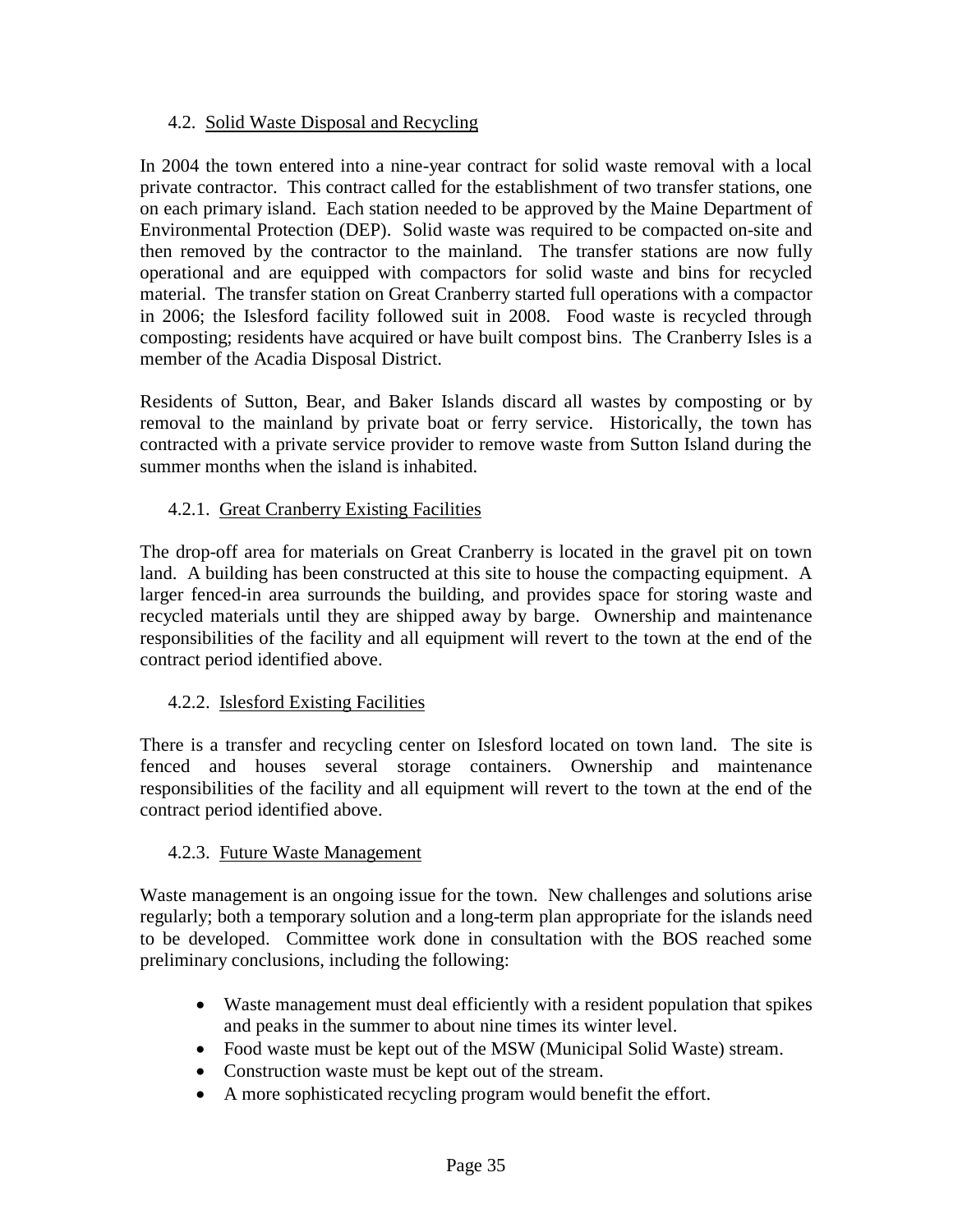- Open dumpsters and an unsupervised transfer station are not acceptable.
- Roadside pickup is needed for many residents and helpful to all.
- Household hazardous waste and universal waste (such as mercury containing items and computers) need to be separated from other forms of waste.

# 4.3. Fire Protection and Ambulance

Fire protection is provided by a volunteer association on Great Cranberry and by a separate volunteer department on Islesford. There are two EMTs (Emergency Medical Technicians) and two First Responders on Islesford; there is one EMT and one First Responder on Great Cranberry. These numbers are accurate as of May 2008 but change regularly. Funding for the volunteer organizations is provided by the town, but private contributions are still important for major capital improvements or acquisitions. There is no paid staff and neither association foresees hiring a paid firefighter or individuals to respond to medical emergencies.

Both fire organizations are rated class 10 by the Insurance Services Office (ISO); class 10 is ISO's lowest rating. With a class 9 or a class 8-B rating, homeowners insurance would be more widely available and at significantly lower premiums. Both organizations have plans to lower their ratings through improved equipment and training. The Islesford volunteer fire department believes that it has done what is necessary for a class 9 rating and that a new tanker will allow progress to a class 8-B. The ability to move at least 4,500 gallons is a requirement of a class 8-B rating (a tanker plus two attack pumpers for example).

Island volunteers are summoned to fires and emergencies through the Hancock County 911 system. On Islesford, 911 dispatchers page EMTs and other volunteers carrying pagers or handheld radios. On Great Cranberry, 911 dispatchers notify volunteers by telephone. Fire horns are also employed but do not have sufficient range for communitywide alert.

Fire service has always been limited on Sutton, Baker and Bear Islands where there are no year-round residents. The Homeowners Association on Sutton Island provides some fire protection, and programs are in place to provide extinguishers where requested. The National Park Service is responsible for fires on a majority of Baker and Bear Islands. Rescue services in emergency situations on these three islands have traditionally been provided by the Coast Guard, private boats or the local ferry service. Very little change is anticipated with respect to public facilities and services on Baker, Bear, and Sutton Islands.

# 4.3.1. Great Cranberry Existing Facilities

The firehouse is a 2,578 square-foot facility on the main road approximately one mile from the dock. It was built in 1949 and has a 1,298 square-foot meeting room and a 1,280 square-foot vehicle storage area capable of parking three vehicles. The volunteer association owns three attack pumpers (1964 GMC, 1972 Chevrolet; 1981 International)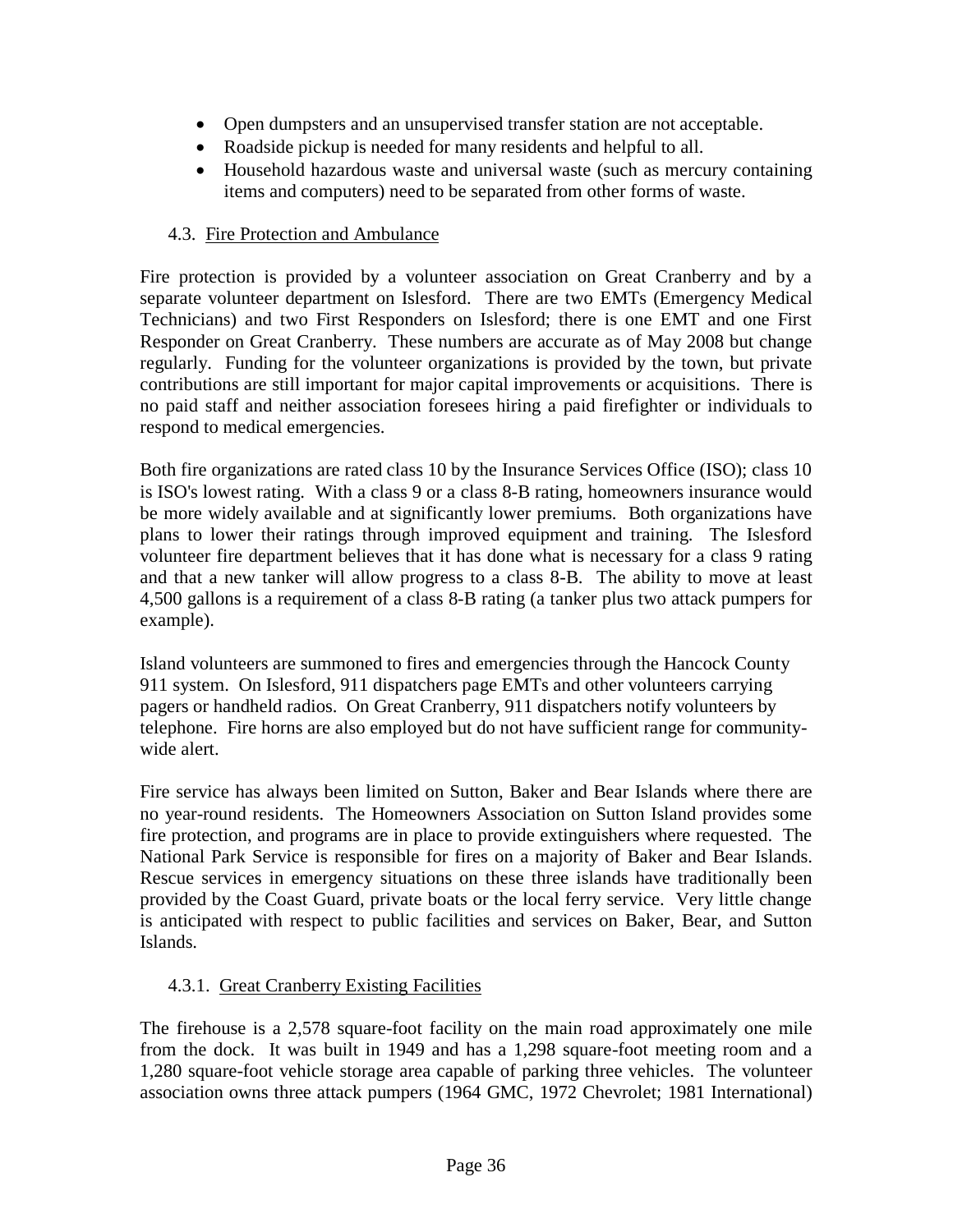and a 1976 Ford box van ambulance. The ambulance and two pumpers are kept in the firehouse. One pumper is kept outside; it must be drained in winter to prevent freezing. The building and all equipment are leased to and maintained by the town.

The association also operates the ambulance service. The service averages one call every other month. The average response time to a call is five minutes. For the most remote part of the island, the response time may be ten minutes. However, many of the seasonal homes are accessible only by narrow and winding dirt roads. Access to some homes is difficult during the winter and spring.

Due to the distance from the mainland, mutual aid arrangements are very difficult to implement. However, Great Cranberry can get personnel backup from the other islands that comprise the town. The association participates in the Hancock County Firefighters Association, a group that meets monthly and is an excellent source of valuable information and technical assistance.

There is a fire pond on Cranberry Road centrally located on the island (just past Dog Point Road) and a dry hydrant at the farthest point from the dock. The association would like to develop another fire pond on Dog Point Road. The association can pump water directly from the ocean in areas where access is good.

# 4.3.2. Islesford Existing Facilities

The Islesford volunteer fire department has two attack pumpers: 1978 Pierce with a 1000 gallon-per-minute (gpm) pump and a 1000-gallon tank; 1972 Howe with a 1250-gpm pump and a 1000-gallon tank. It also has a 3000-gallon portable tank. One truck is kept in the firehouse next to the school and one in the town garage. There is room for one more truck in the town garage. State of the art turnout gear was purchased in 2005. In 2006 Islesford acquired a fully equipped box van ambulance.

The department is a member of the Hancock County Firefighters Association. It is also working with the Coast Guard to put a program together that would quickly transport qualified personnel with more practical experience and equipped with SCBA's (Self-Contained Breathing Apparatus) and thermal cameras.

The department also joined Hancock County Radio Communications, which serves as a dispatch for 911 Service. It is now equipped with radios and pagers and is in direct contact with the dispatchers in the event of a 911 call. In the event of a medical emergency, LifeFlight helicopter service and Northeast Harbor Ambulance Service (Town of Mount Desert) will be automatically notified and be on call. The radios allow them to speak directly to LifeFlight personnel, Southwest Harbor Fire Department, Mount Desert Fire Department, the Coast Guard, the ambulance service, and emergency room physicians.

The firehouse has been equipped with a radio base set and telephone for fire scene coordinators to use in an emergency. In preparation for use of the LifeFlight helicopter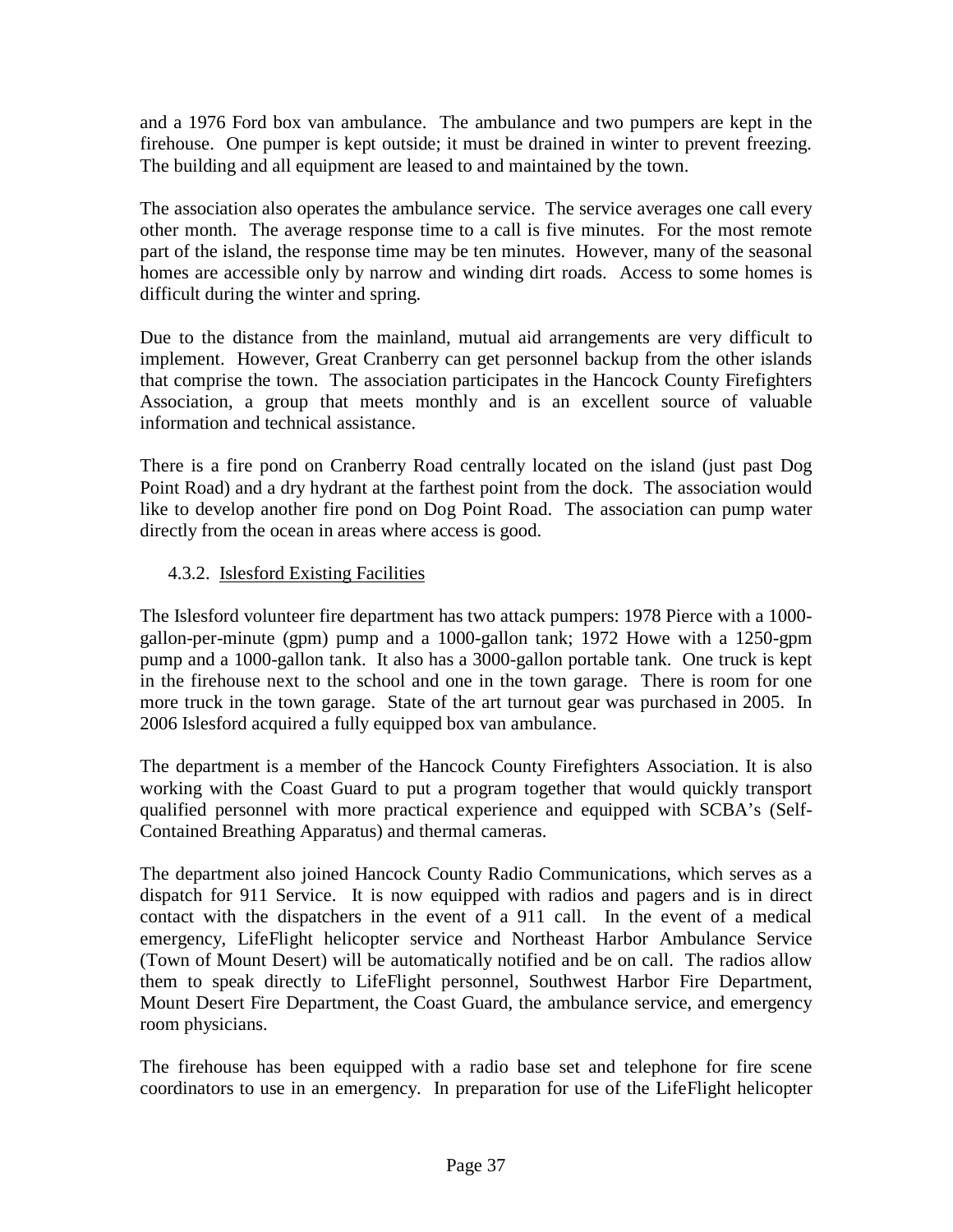services, the association has taken a ground safety user course and purchased strobe lights to set up a landing site at night, on the town field, if necessary.

Training is offered annually and may include: 1) Instruction on the use of SCBAs; 2) First Responder courses to be given on-island; 3) CPR (Cardiopulmonary Resuscitation) and AED (Automated External Defibrillator) classes; and 4) public fire safety classes for residents on the use of fire extinguishers. A 2,500-gallon tanker truck is the next major expenditure for the department, scheduled to occur in 2008.

# 4.4. Police Protection

The town does not have a police department. Police services are provided as needed by the Hancock County Sheriff's Department. However, the sheriff's department does not have a boat and response time often exceeds one hour. The Coast Guard is available for emergency situations. Additionally, there are two local constables, one on Great Cranberry and one on Islesford, to address immediate issues and assist the sheriff and Coast Guard as needed. Adding local police protection has been proposed in recent years but has been defeated by the voters.

# 4.5. Education

Cranberry Isles is part of School Union 98. $<sup>2</sup>$  $<sup>2</sup>$  $<sup>2</sup>$  Other participating towns include the Mount</sup> Desert Island communities (Bar Harbor, Somesville, Mount Desert, Southwest Harbor, Tremont), Frenchboro and Swan's Island. Cranberry Isles provides K-8 education on Islesford. The Longfellow School on Great Cranberry has had no students enrolled since 2000. However, the town annually votes to keep the school open and un-staffed, not only because of the difficulty of re-opening a closed school, but also in hopes that the possibility of an active school will draw young families to the island. There is no high school on the islands. The town pays tuition for its high school students both to Mount Desert Island High School in Bar Harbor and other public or private schools in and out of state. The tuition amount per pupil is set by the state each year. The town also pays a \$25 per diem boarding supplement for students living away from their island home.

<span id="page-47-0"></span><sup>&</sup>lt;sup>2</sup> As of July 1, 2009, Union 98 will no longer exist and the Cranberry Isles will be part of AOS 91 to comply with the Governor's school consolidation plan. AOS 91 participating communities will be the same as Union 98, plus Trenton.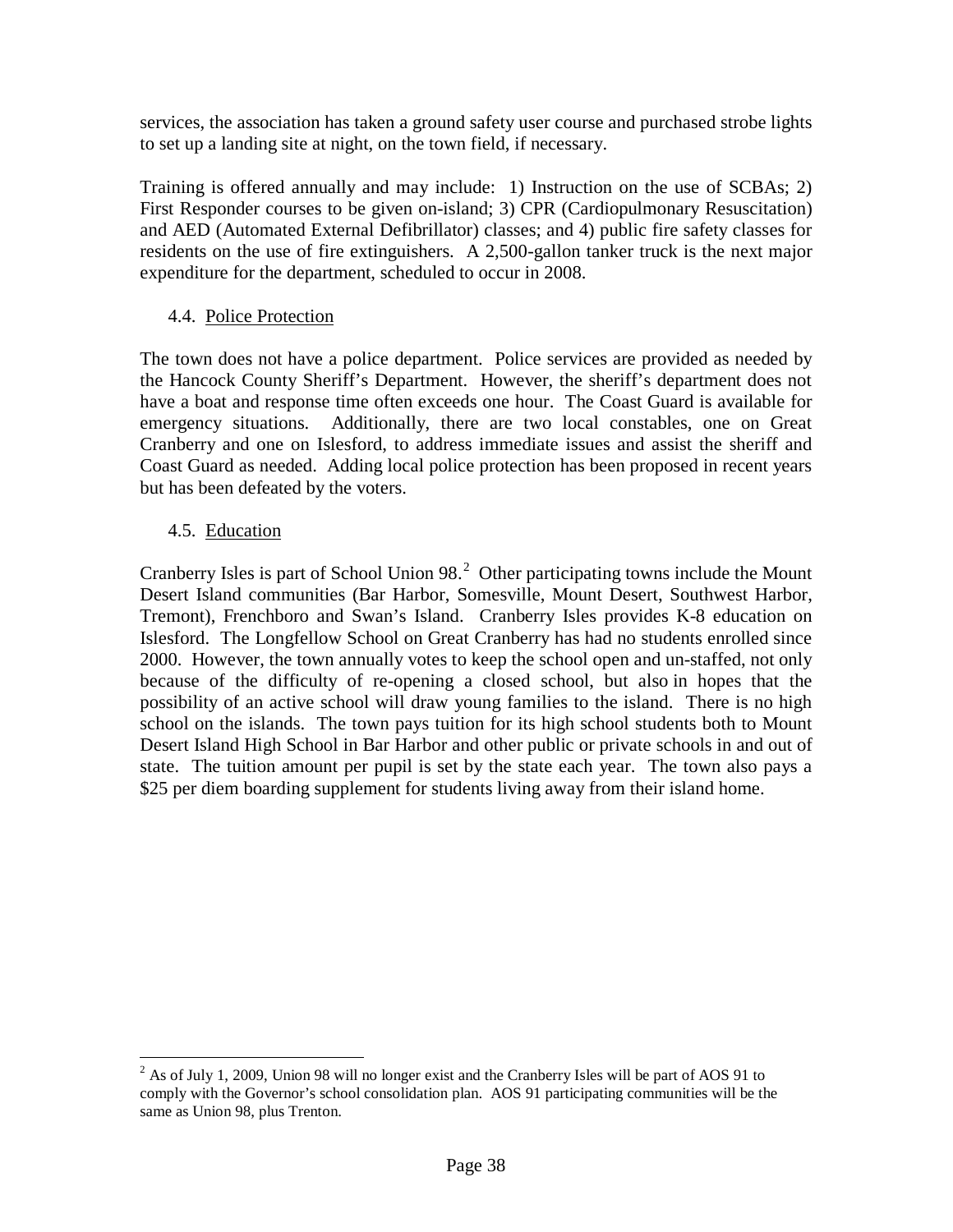| Table E.1                                                                |       |          |  |  |
|--------------------------------------------------------------------------|-------|----------|--|--|
| <b>School Enrollment Trends *</b><br><b>Cranberry Isles K-8 students</b> |       |          |  |  |
| Year                                                                     | $K-8$ | 3yr Avg. |  |  |
| 1990                                                                     | 29    |          |  |  |
| 1991                                                                     | 31    | 31       |  |  |
| 1992                                                                     | 31    |          |  |  |
| 1993                                                                     | 31    |          |  |  |
| 1994                                                                     | 26    | 28       |  |  |
| 1995                                                                     | 27    |          |  |  |
| 1996                                                                     | 22    |          |  |  |
| 1997                                                                     | 21    | 19.3     |  |  |
| 1998                                                                     | 15    |          |  |  |
| 1999                                                                     | 15    |          |  |  |
| 2000                                                                     | 12    | 13       |  |  |
| 2001                                                                     | 12    |          |  |  |
| 2002                                                                     | 14    |          |  |  |
| 2003                                                                     | 11    | 11.3     |  |  |
| 2004                                                                     | 9     |          |  |  |
| 2005                                                                     | 16    |          |  |  |
| 2006                                                                     | 16    | 15       |  |  |
| 2007                                                                     | 13    |          |  |  |
| Source: School Union 98                                                  |       |          |  |  |
| *As of Oct. 1 of the school year                                         |       |          |  |  |

In the fall of 2007, the Islesford School had 13 students. Historical enrollment data are shown in Table E.1. The 3-year average figures show a steady decline from 1990 to 2004. Even with the increase in K-8 enrollment since 2004, the number of students has ranged from 9 to 16 in the past 10 years.

The Islesford School has two classrooms of about 600 square-feet each plus a kitchen and testing area. The school system also owns a teacher's apartment above the school. The currently out-of-service Longfellow School includes a nearly 1,500 squarefoot gymnasium and a reading room.

There are two full-time teachers and a full-time educational technician at the Islesford School. Parttime personnel include a music teacher, special education teacher, art teacher, foreign language teacher and principal, most of whom serve one day a week. There is also a part-time guidance counselor.

During the 2007-2008 school year, the Cranberry Isles also had seven high school students. Five of these attended Mount Desert High School, one attended public school outside Union 98, and one attended private school. Since high school students are unable to commute to the mainland for classes, their families often choose to move off-island.

Alternatives include separating the family, enrolling in private school, or having their high school student live with a host family during the school week.

The total local share of the education budget for 2007-2008 was \$388,413. This includes an appropriation of \$315,880 and a carryover of \$72,533. There was also a state subsidy of \$6,000, which accounts for 1.5 percent of the total (local and state combined) budget of \$394,413. The local share of K-12 education costs amounted to \$19,421 per pupil (based on \$388,413 divided by 20 students). Education costs are also discussed in the *Fiscal Capacity* chapter.

### 4.6. Public Works

The town's facilities supervisor works with the selectmen and Municipal Advisory Commission (MAC) members to manage public works operations. Public works projects are ongoing and include capital improvements as well as regular maintenance. These are most commonly administered on a contractual basis, although the facilities supervisor performs minor repairs. Capacity building in the area of public works is ongoing and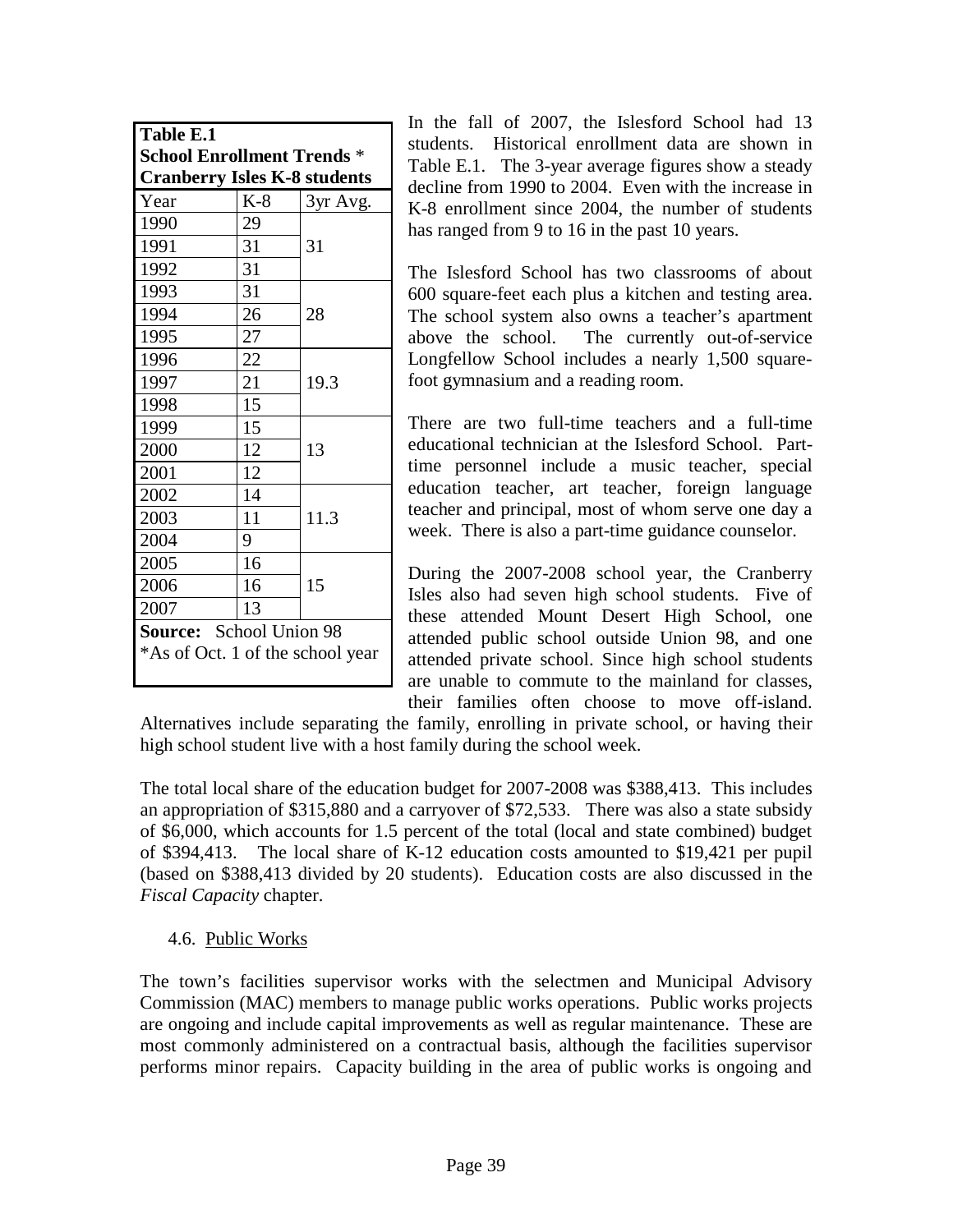further improvements are anticipated. One major element yet to be achieved is the development of a capital improvement plan.

The town maintains and repairs its paved and gravel roads. This work is accomplished almost exclusively through contractors, as the town does not own any of the necessary equipment. With only about 6.5 miles of municipal road, the town does not anticipate the need or have any plans to invest in such equipment. As mentioned earlier in the *Transportation* chapter, town roads vary in condition from very poor to excellent. Pothole filling, ditch work, and sectional paving occur regularly. A report (*TCI Roads – 5 Year Plan*) was prepared in 2005 by an engineering firm that includes a recommended schedule for road maintenance. Roadwork is far more expensive on the islands than on the mainland. It requires special heavy equipment and materials that must be barged over, and the relatively diminutive scale of the projects brings very high per mile costs. Asphalt paving is very expensive, and alternative methods and materials have been investigated in recent years.

Snow plowing and sanding the roads is also a municipal responsibility. The town owns a 1990 GMC truck used exclusively for snow plowing on Islesford. Old equipment contributes significantly to the cost of snow removal and the purchase of new equipment is planned for 2008. Facilities for plowing and sanding equipment will be adequate with the additional garage facility and salt/sand shed planned for construction on Islesford in 2008. Snow plowing and sanding on Great Cranberry is done on a contractual basis.

The town owns and maintains a pier with associated floats and gangways as well as moorings for floats and boats at Great Cranberry, Islesford, Sutton, and Manset harbors. It also owns and maintains boat ramps at Great Cranberry, Islesford and Manset. The maintenance and annual care of these marine facilities are almost exclusively performed through multi-year contracts. The town has little capacity to handle the heavy floats and docks. Capital improvement projects involving dock and ramp construction or major repair require the services of engineers. These projects are contracted out to specialists with the heavy equipment needed for such work, such as barges and cranes. (The condition and adequacy of the town's marine infrastructure are discussed in the *Marine Resources* chapter.)

Uncommon to many municipalities, the Cranberry Isles owns and operates a parking and intermodal transportation facility in another town. The facility is located on the mainland at Manset in Southwest Harbor. At this site, the town manages a 128-space parking lot, commercial rental property, storage units and apartment space.

# 4.7. Septage Disposal

Septage (the residue) pumped from septic tanks is hauled to the mainland in a tank truck and disposed of at a state-approved site. The town has a contract with the hauler stipulated that disposal occurs at a licensed facility. No problems are foreseen with the current arrangements.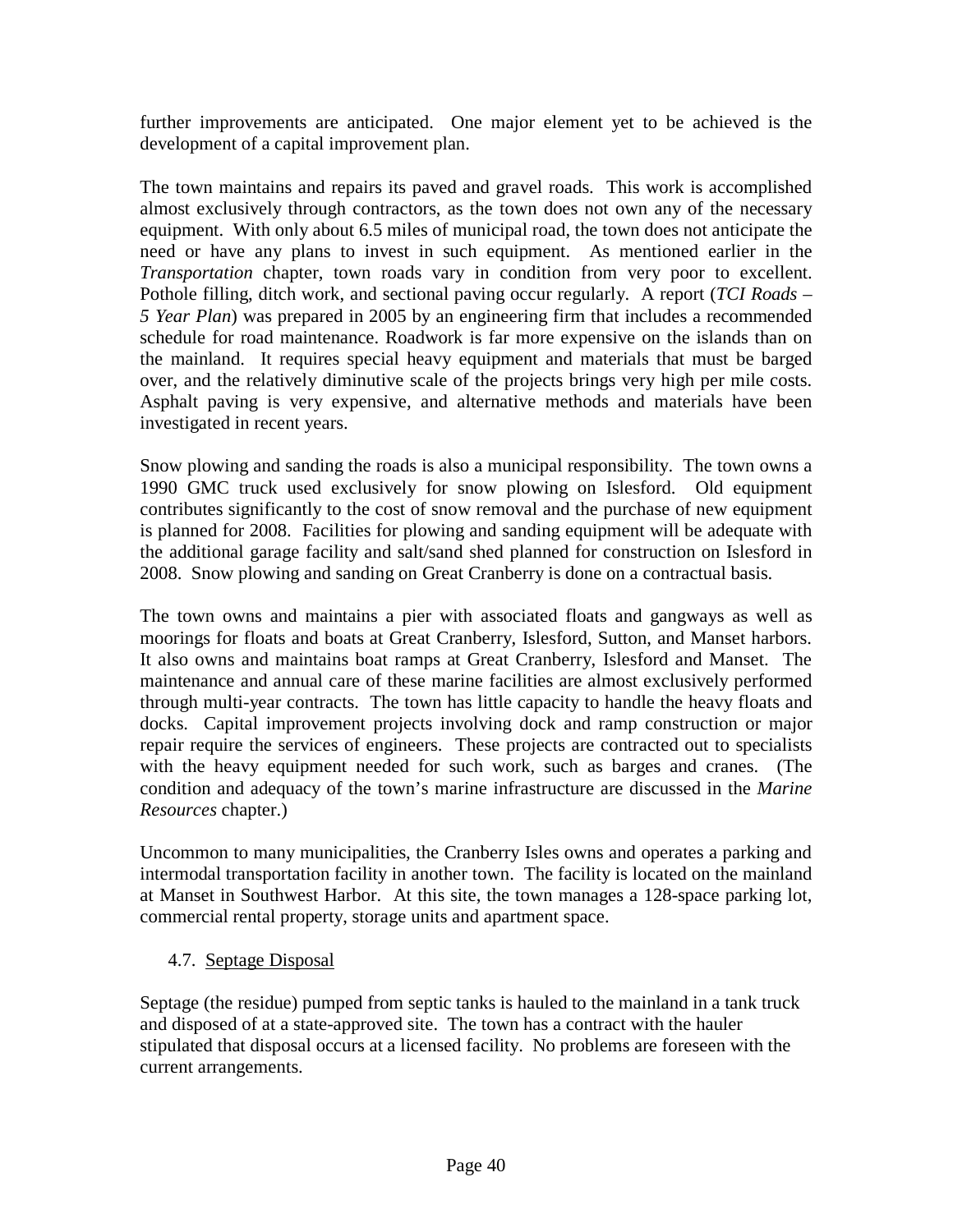### 4.8. Public Health

The town has a public health officer. No public health problems have been identified or are foreseen.

# **5. Overview of Existing Regulations Governing Public Facilities and Services**

# 5.1. Local

Current regulations governing public facilities and services at the local level include parking requirements on-island and at mainland sites (discussed in the *Transportation* chapter), guidelines for trash disposal and recycling at town facilities, and a Harbor Management Ordinance adopted in March 2007. Guidelines are also in place for the use of the town gravel pit on Great Cranberry.

# 5.2. State

The state of Maine prohibits the open burning of trash. Licensing requirements for town waste disposal facilities are ongoing and supervised by the Maine DEP.

# **6. Summary of Current Trends**

Public facilities have both improved and expanded in recent years. The most notable changes are attributable to the town's acquisition of a property in Manset/Southwest Harbor, offering another marine access point on the mainland and additional off-island parking capacity. The supervision and maintenance of the town's extensive marine infrastructure and public roadways have become more demanding.

The addition of municipal employees has helped manage the swelling workload and ease the administrative burden of selectmen and volunteers. The formation of the Municipal Advisory Commission (MAC) has given the selectmen another resource. Improved computing capacity and the installation of high-speed Internet service in the town office have raised productivity and enhanced municipal services. The town is relying more on modern equipment and working toward digital access to records and information.

Managing waste disposal on the islands has become much more difficult and expensive since the state ban on burning. However, great progress has been made with the installation of transfer stations on both primary islands. More attention is being paid to the sorting and proper handling of trash; hazardous waste needs special care and consideration. After peaking in 2005, town expenses relating to solid waste began to decline. Further streamlining has been achieved now that both islands are under one contract. The net amount of waste being removed from the islands continues to decrease. The use of trash compactors will reduce costs significantly over the long-term. Improved recycling capacity, including equipment for glass, metal, and cardboard compaction, will also lower costs. Residents and town officials alike are supportive of efforts to curb the amount of solid waste and expand recycling.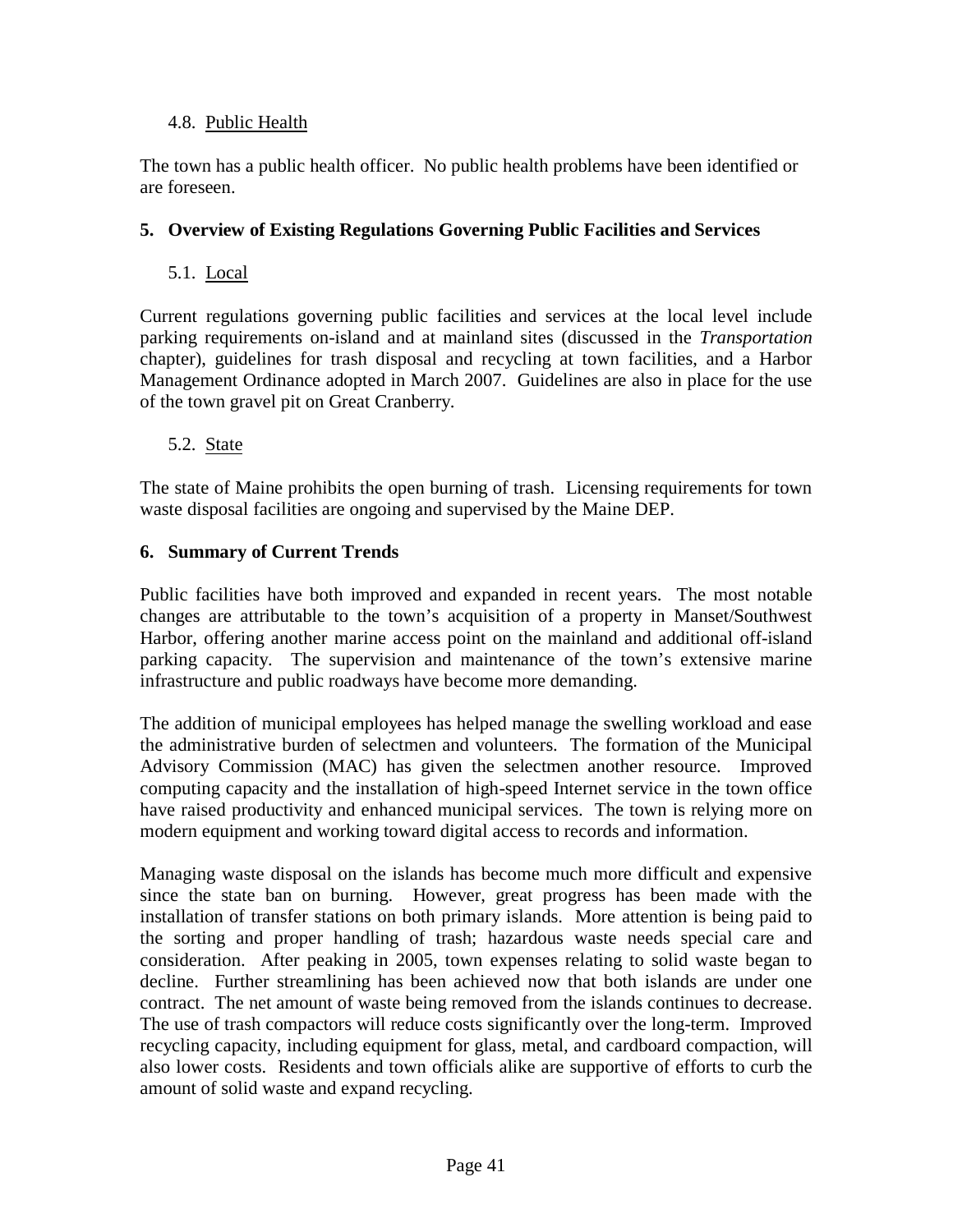Fire insurance can be more difficult to secure and more expensive for residents of the islands. Insurance companies are demanding better training and equipment for volunteer fire departments. Progress toward obtaining a lower insurance rating has been slower on Great Cranberry than on Islesford. An emergency management plan has been developed by the town and will direct future changes to the fire and ambulance services. An older population demographic has been increasing the needs for reliable ambulance services. In recent years there have been increased requests for police protection, particularly during the summer months. The expense of paying for this service, however, has caused voters to reject proposals at town meeting.

Education costs, both as a percentage of the town budget and on a per student basis, are very high and continue to rise. However, voters continue to support these costs, understanding the special circumstances that drive them and how important it is to keep the K-8 schools on the islands. Although enrollment trends and population projections indicate a decline, the community anticipates enrollment levels to stabilize. Young families with high school students continue to move off-island.

# **7. Adequacy of Public Facilities and Services**

One issue facing the town is securing a long-term arrangement for the town office building, which is presently rented. The town's administrative offices are currently adequate, but the building offers limited potential for expansion and is not handicapped accessible. Facilities for solid waste removal are adequate, but additional capacity for recycling would enhance efforts to reduce the volume of solid waste and associated costs.

To maintain adequate service, the volunteer fire departments will need to continue ongoing training for fire fighting and emergency response. Fire fighting and ambulance vehicles and equipment must also be regularly updated. Fire and rescue vehicles require heated garage facilities. Great Cranberry would benefit from improvements qualifying it for a lower insurance rating. The current arrangement for police protection on the islands has been adequate, with few exceptions.

The town's K-8 school facilities could accommodate more students than they are currently servicing. There are no major deficiencies, although indoor physical education activities currently take place in a community building. The public works facilities and equipment are adequate considering most of the projects are achieved through contractors. However, the challenge of managing and maintaining adequate facilities and services on several individual islands and the mainland will continue to add considerably to the time and expense the town must be prepared to invest.

### **8. Issues of Public Concern**

Results of the public opinion survey conducted in conjunction with the development of this plan and other community outreach efforts identified the following issues: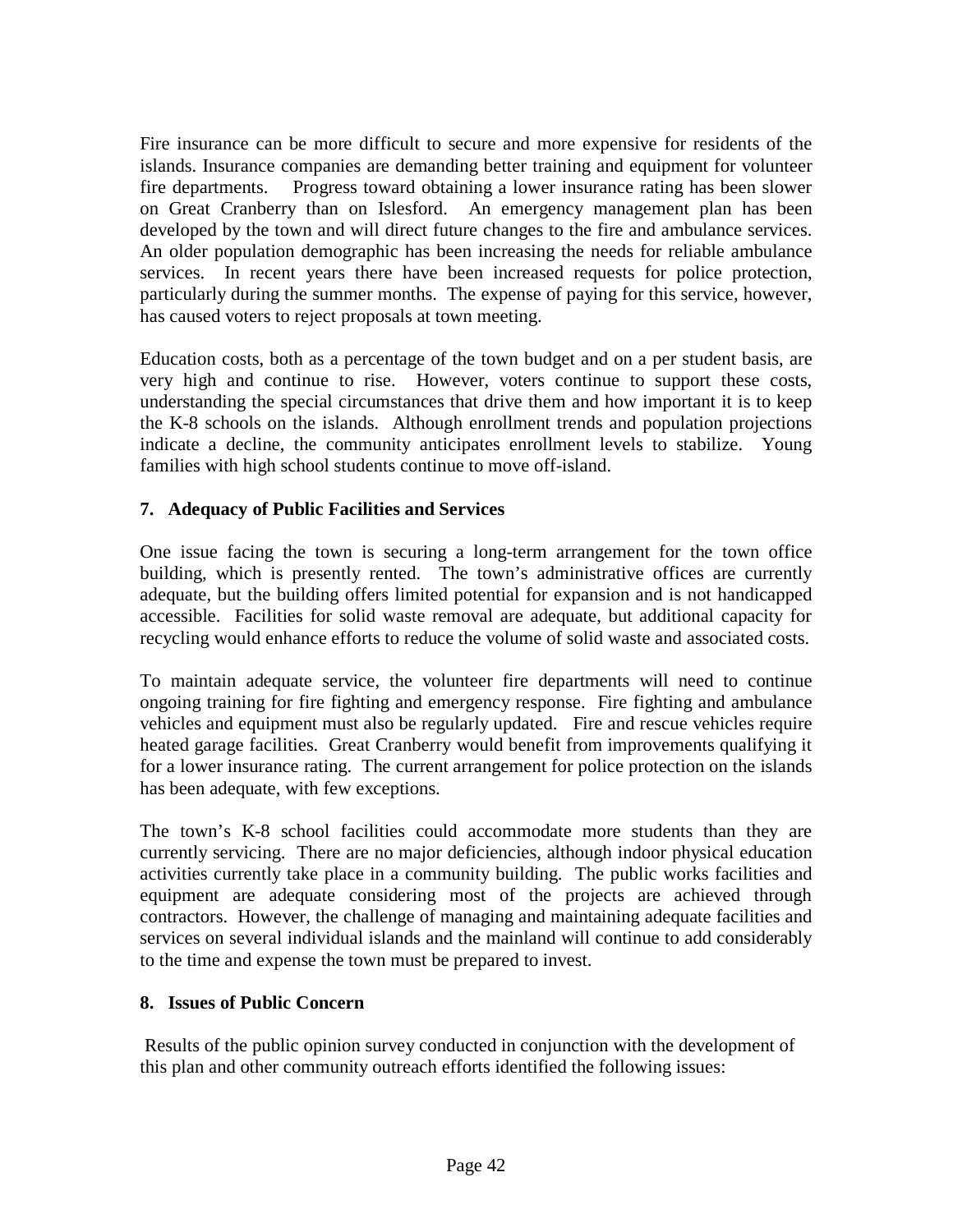- a. Additional fire protection/rescue equipment and training are needed to ensure access to affordable fire insurance and to provide adequate emergency services.
- b. The maintenance of the road system is much more expensive on the islands than on the mainland.
- c. Heavy equipment traveling on the roads has caused damage.
- d. The amount of solid waste needs to level off or decrease through additional recycling or less packaging brought to the islands through bulk purchases.
- e. Keeping the island schools (K-8) not only open but also strong is critical to yearround community.
- f. Additional police presence may be needed to provide adequate public safety protection; the extent of the local constables' authority is unclear.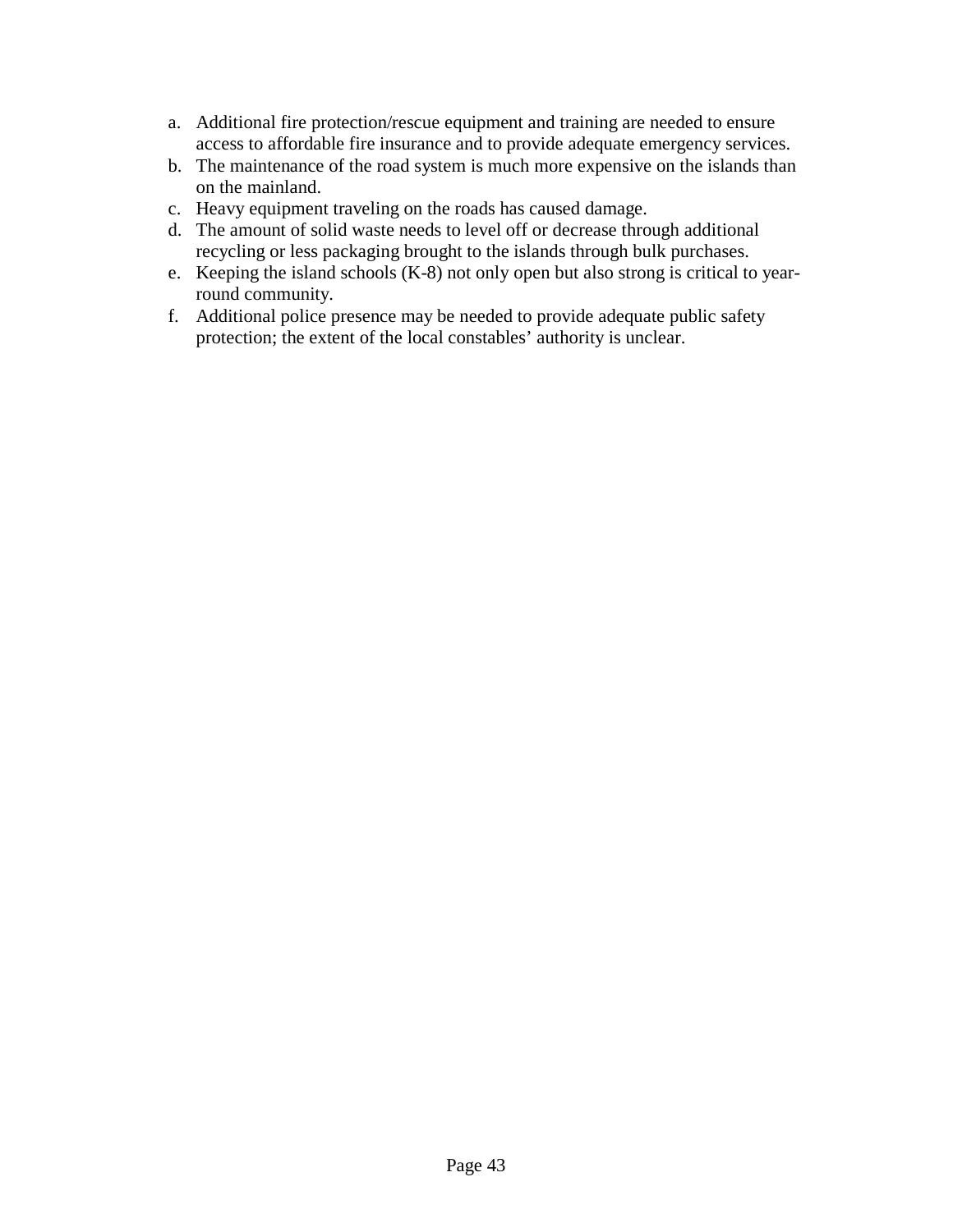# **F. RECREATION**

#### **1. Purpose**

A comprehensive plan should contain an inventory of current recreational facilities and needs in a community and determine what may be needed in the future. This section aims to accomplish the following:

- a. Describe current recreational resources in Cranberry Isles;
- b. Assess the current and future adequacy of these resources; and
- c. Predict whether the availability of open space areas for public recreation and access will be threatened by future growth and development.

#### **2. Key Findings and Issues**

The schools, town fields, and community organizations offer an assortment of outdoor and indoor recreation facilities. There are a variety of social events and programs for all ages year-round. About 19 percent of the total land area of 2,045 acres of the five major islands is in some form of protected open space. Perhaps the major recreation issue facing the town is maintaining public access to the shore. Protecting open areas is also an ongoing concern.

#### **3. Public Opinion Survey Results**

Seventy-one percent of the respondents rated public access to the shore as satisfactory. About 65 percent supported measures to protect open land and 62 percent supported the preservation of scenic views. The survey asked no specific questions on recreational programs and facilities.

#### **4. Overview of Existing Recreational Resources**

Residents and visitors of the Cranberry Isles participate in a variety of recreational activities, enjoying the open spaces and scenic beauty of the islands. Much of this activity, such as hiking, biking, boating, swimming, and fishing, takes place predominantly in the summer months. For a town as small as Cranberry Isles, the recreational opportunities are quite extensive.

#### 4.1. Facilities

Cranberry Isles' outdoor recreational facilities are summarized in Table F.1. Maintenance of individual sites is the responsibility of the owner. Both the Great Cranberry and Islesford School playgrounds contain basketball courts, swing sets and children's playground equipment. The Islesford facility is used mostly by students and children during the school year, but it is enjoyed by the community at large during the summer. The Great Cranberry facility is used predominantly during the summer.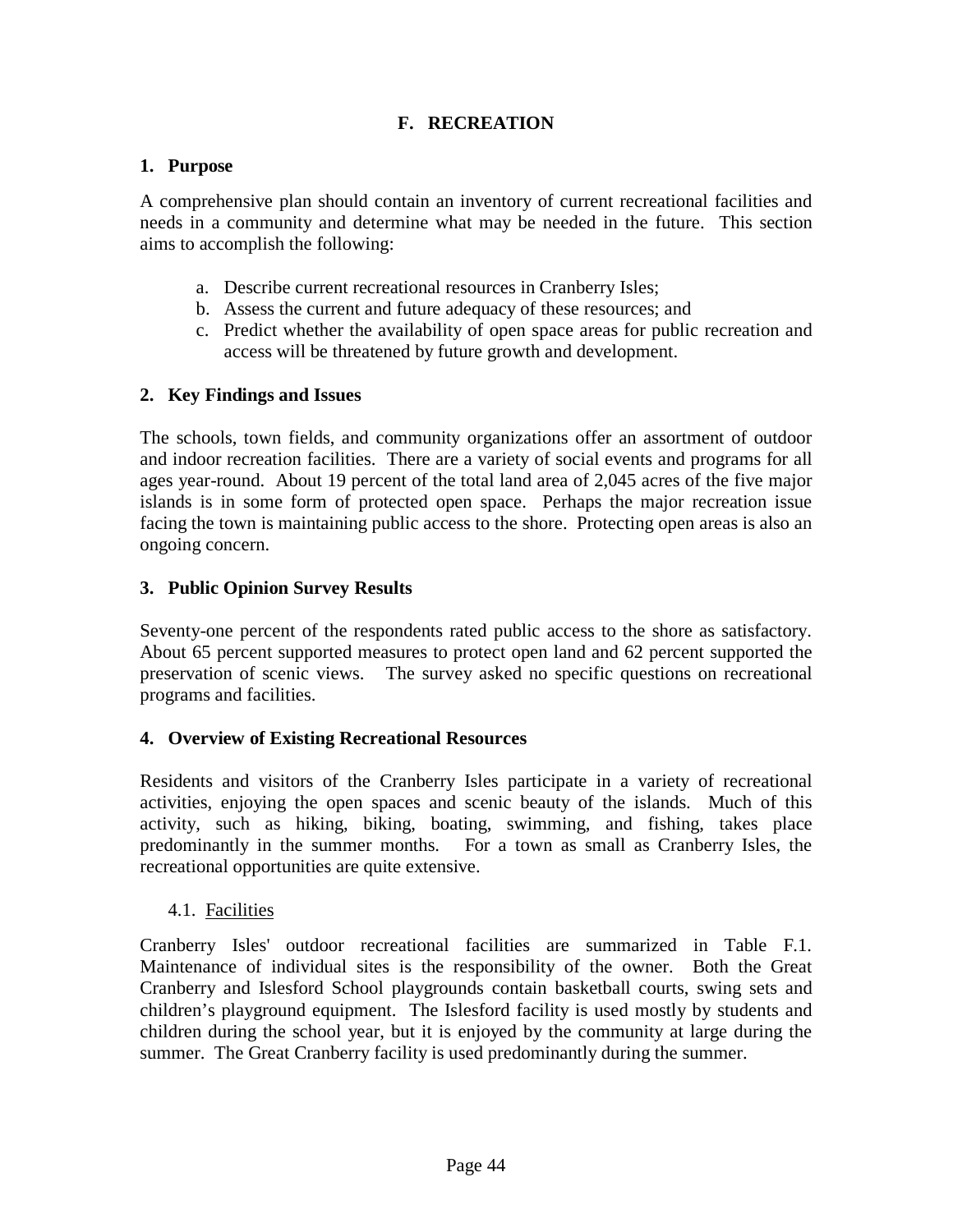Hadlock Park is a small parcel on Islesford with a fence and benches overlooking the water. The ball field on Great Cranberry and Hadlock Field on Islesford are used for community activities such as softball, soccer, picnics, weddings and other events.

| Table F.1                                                         |                      |                        |  |  |  |
|-------------------------------------------------------------------|----------------------|------------------------|--|--|--|
| <b>Inventory of Recreational Facilities, Cranberry Isles 2005</b> |                      |                        |  |  |  |
|                                                                   |                      |                        |  |  |  |
| <b>Type of Facility</b>                                           | Owner                | <b>Acreage of Site</b> |  |  |  |
| Hadlock Field, Islesford                                          | Town                 | 3.25                   |  |  |  |
| (Map 22, lot 6)                                                   |                      |                        |  |  |  |
| Hadlock Park, Islesford                                           | Town                 | 0.26                   |  |  |  |
| (Map 19, lot 5)                                                   |                      |                        |  |  |  |
| <b>Ball field, Great Cranberry</b>                                | <b>CI</b> Ladies Aid | 3.14                   |  |  |  |
| (Map 13, lot 6)                                                   |                      |                        |  |  |  |
| School Playground, Great Cranberry                                | Town/School          | $1.7$ (approx)         |  |  |  |
| (Map 13, lot 11)                                                  | Committee            |                        |  |  |  |
| School Playground, Islesford                                      | Town/School          | 0.5                    |  |  |  |
| (Map 23, lot 31)                                                  | Committee            |                        |  |  |  |
| <b>SOURCE:</b> Comprehensive Plan Steering Committee, 2005        |                      |                        |  |  |  |

In addition to the public facilities listed in Table F.1, island residents and their guests have access to trails, beaches and tidal zones for hiking, swimming, picnicking, and enjoying the beauty of the area.

### 4.2. Recreational Programs and Activities

The Cranberry Isles Ladies Aid Society, The Great Cranberry Island Historical Society, and the Islesford Neighborhood House Association are community organizations that serve Great Cranberry and Islesford. They maintain buildings used for public events and meetings. Each building has a full-service kitchen, dining facilities, and space for community meetings and activities. The Cranberry House, owned and operated by the Great Cranberry Island Historical Society, has a take-out restaurant. The board of each organization consists of both year-round and seasonal residents. There are social activities such as movie nights, harvest suppers, plays and fairs.

On Great Cranberry, the second floor of the school (not operating) is used as a community fitness center. Exercise equipment is available, along with training as required. Free weights, aerobic machines, and space for yoga and other activities are among the amenities offered. The facility is run by the Cranberry Island Futures Group and is open to summer and year-round residents.

There are also private recreational clubs on each island. The Little Cranberry Yacht Club (Islesford) has summer youth sailing and rowing programs and also sponsors sailboat races and social events during the summer. The Cranberry Island Tennis Club (Great Cranberry) has a hard court and offers youth tennis lessons and hosts an annual tournament each August. Working with the school on Islesford, private residents have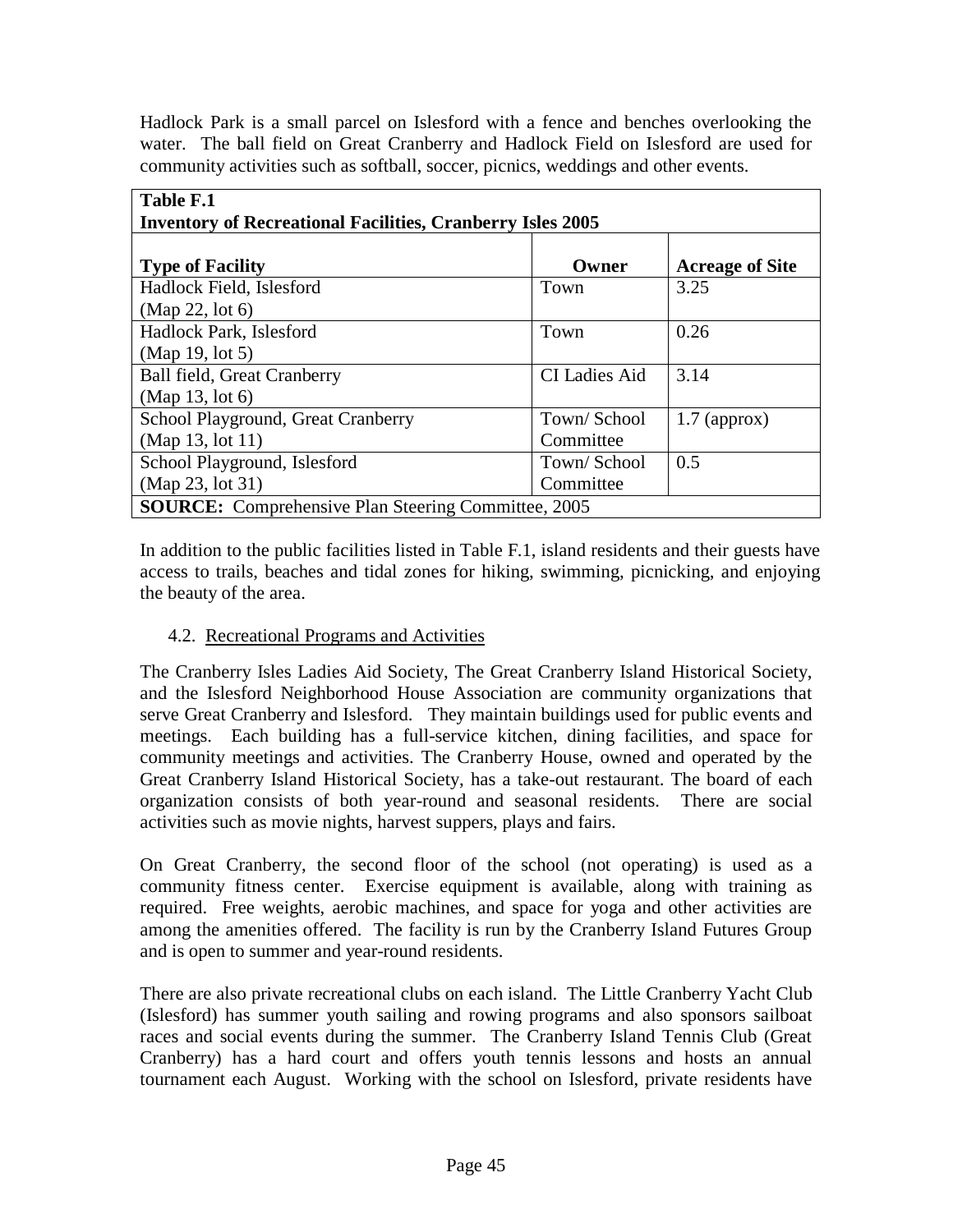sponsored a youth track team that competes in the fall and spring with schools from Mount Desert Island (MDI).

# 4.3. Public Access to Salt Water

There are several access points to the ocean other than the docks mentioned in the *Marine Resources* chapter that are used primarily for recreational purposes (Table F.2). Many of these are located at the terminus of town roads and are the same width as the town roads.

| Table F.2                                                   |                    |                  |                          |                       |  |
|-------------------------------------------------------------|--------------------|------------------|--------------------------|-----------------------|--|
| <b>Public Access to Salt Water, Town of Cranberry Isles</b> |                    |                  |                          |                       |  |
| <b>Name of Access Point</b>                                 | <b>Type of</b>     | Location         | Acreage                  | <b>Shore frontage</b> |  |
|                                                             | <b>Facility</b>    |                  | of Site                  |                       |  |
| End of North Woods Road                                     | R.O.W.             | Islesford        |                          |                       |  |
| Islesford Museum & Blue                                     | Historical         | Islesford        |                          | 210 feet              |  |
| Duck                                                        | building           |                  |                          |                       |  |
|                                                             | /museum            |                  |                          |                       |  |
| <b>Bunkers Head Cove</b>                                    | R.O.W.             | <b>Islesford</b> |                          | 56 feet               |  |
| End of Eagle Point Road                                     | <b>Public Road</b> | Islesford        | 22 feet (width of road)  |                       |  |
| End of Mosswood Road                                        | Public Road        | Islesford        | 22 feet (width of road)  |                       |  |
| End of Bar Road                                             | Public Road        | Islesford        | 22 feet (width of road)  |                       |  |
| End of Main Road                                            | Public Road        | Islesford        | 22 feet (width of road)  |                       |  |
| End of The Lane                                             | <b>Public Road</b> | Great            | width of road turnaround |                       |  |
|                                                             |                    | Cranberry        |                          |                       |  |
| Thrumbcap                                                   | R.O.W.             | Great            |                          |                       |  |
|                                                             |                    | Cranberry        |                          |                       |  |
| <b>End of Mink Brook Road</b>                               | R.O.W.             | Great            |                          |                       |  |
|                                                             |                    | Cranberry        |                          |                       |  |
| <b>Cranberry House Trail</b>                                | R.O.W.             | Great            |                          |                       |  |
|                                                             |                    | Cranberry        |                          |                       |  |
| <b>SOURCE:</b> Comprehensive Plan Steering Committee, 2008  |                    |                  |                          |                       |  |

### 4.4. Open Space

There are several parcels in the Cranberry Isles designated as open space. Some are owned by the town or federal government and have deeds restricting use; others are privately owned and enrolled in the state's open space program or are bound by special easements. These parcels amount to about 395 acres and constitute approximately 19 percent of the estimated 2,045 acres combined total land area of the five major islands. The largest parcel is on Baker Island and owned by Acadia National Park. These parcels are summarized in Table F.3. Listing in this table does **not** necessarily mean a property is open for general public access. Some sites have restrictions that limit public use. (For more on acreage with conservation easements see the *Land Use* chapter.)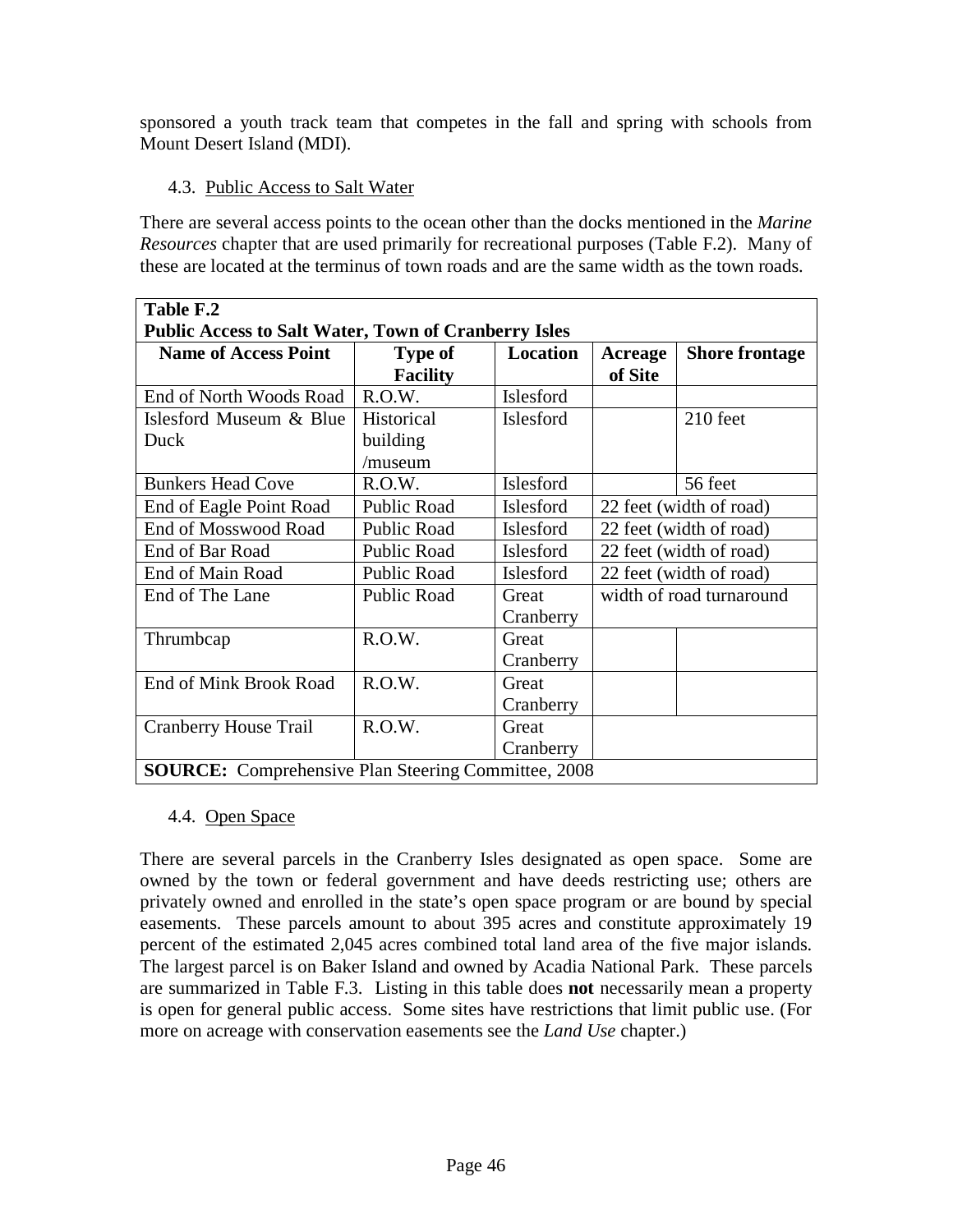| Table F.3                                                                                                                                                                                              |                                                                                                                       |                     |                           |                                                                   |
|--------------------------------------------------------------------------------------------------------------------------------------------------------------------------------------------------------|-----------------------------------------------------------------------------------------------------------------------|---------------------|---------------------------|-------------------------------------------------------------------|
| <b>Name of Facility</b>                                                                                                                                                                                | <b>Open Space Holdings, Cranberry Isles 2008</b><br><b>Type of Facility</b>                                           | <b>Location</b>     | <b>Acreage</b><br>of Site | <b>Shore Frontage</b>                                             |
| Hadlock Field                                                                                                                                                                                          | Town field (picnic site, ball<br>field) as well as access to<br>town dock                                             | Islesford           | 3.25<br>acres             | 135 feet                                                          |
| <b>Hadlock Park</b>                                                                                                                                                                                    | Park                                                                                                                  | Islesford           | .26 acres                 | 140 ft (tax map)<br>184 ft (deed<br>which would<br>include lot 4) |
| <b>Dudman Property</b>                                                                                                                                                                                 | Open space adjoining<br>Hadlock Field (conserving<br>scenic resources; enhancing<br>public recreation)                | Islesford           | 1.26<br>acres             | 120 feet                                                          |
| <b>Merrill Property</b>                                                                                                                                                                                | Open Space (conserving<br>Islesford scenic resources;<br>enhancing public recreation;<br>preserving wildlife/habitat) | Islesford           | 104.8<br>acres            | Unlisted                                                          |
| Town Dock and<br><b>Boat Ramp</b>                                                                                                                                                                      | Waterfront access                                                                                                     | Great<br>Cranberry  | .5 acres                  | approx 95 feet                                                    |
| <b>Jackson Property</b>                                                                                                                                                                                | Open Space                                                                                                            | Great<br>Cranberry  | 64 acres                  | Unlisted                                                          |
| <b>Murray Property</b>                                                                                                                                                                                 | Open Space (conserving<br>scenic resources)                                                                           | Great<br>Cranberry  | 6.03<br>acres             | 4900 feet                                                         |
| <b>Roberts Property</b>                                                                                                                                                                                | Open Space                                                                                                            | Great<br>Cranberry  | 25 acres                  | 1200 feet                                                         |
| <b>Seimer Property</b>                                                                                                                                                                                 | Open Space (conserving<br>scenic resources)                                                                           | Great<br>Cranberry  | 6.36<br>acres             | 645 feet                                                          |
| <b>Donald Property</b>                                                                                                                                                                                 | Open Space (conserving<br>scenic resources)                                                                           | Great<br>Cranberry  | 9.8 acres                 | 1035 feet                                                         |
| Acadia National<br>Park                                                                                                                                                                                | Park land                                                                                                             | <b>Baker Island</b> | 161.3<br>acres            | Unlisted                                                          |
| <b>Acadia National</b><br>Park                                                                                                                                                                         | Park land                                                                                                             | Bear Island         | 2.0                       | Unlisted                                                          |
| <b>Total:</b>                                                                                                                                                                                          |                                                                                                                       |                     | 394.56                    |                                                                   |
| <b>SOURCE:</b> Comprehensive Plan Steering Committee. Please note that this list is subject to change<br>and some properties may have been overlooked. Listing on this table does not necessarily mean |                                                                                                                       |                     |                           |                                                                   |

that it is available for public access.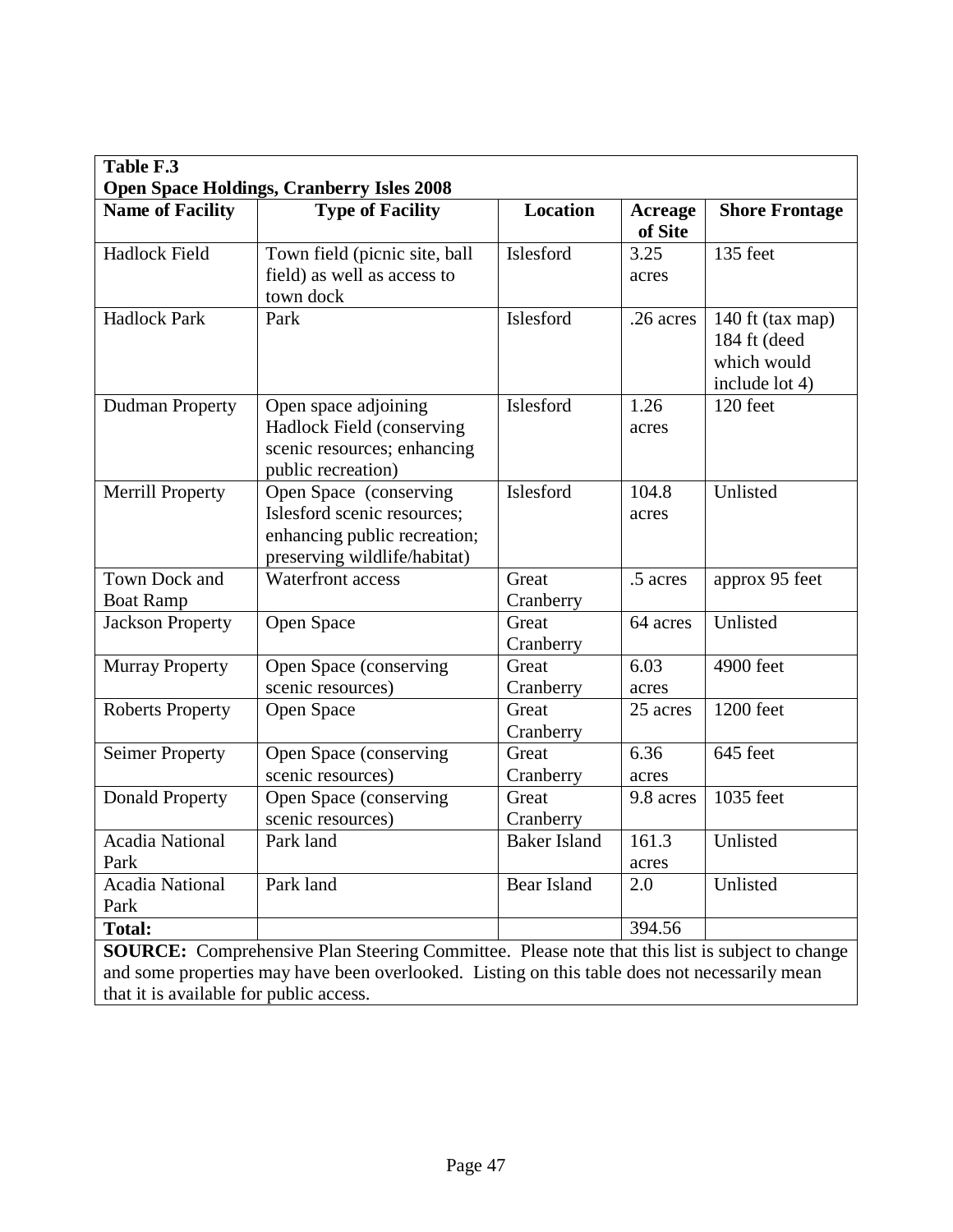## **5. Overview of Existing Regulations**

# 5.1. State Regulations

## 5.1.1. Public Access to Waterfront and Beaches

State of Maine law states all coastline is open to the public for "fishing, fowling, or navigational purposes." The State courts have upheld the rights of property owners with shore frontage who do not want the public walking across their beach for any other purpose than these specific activities.

# 5.1.2. ATV Use

A town ordinance is in effect and the 2007 Maine ATV Law (Title 12, Chapter 933) applies on the Cranberry Isles. The state law includes many regulations relating to operating ATVs, including registration, age and safety requirements, as well as locations where ATVs are allowed to operate. According to Maine ATV Law (§13157-A, 1-A): " A person may not operate an ATV on the land of another without permission of landowner or lessee. According to §13157-A, 27A: A person may not operate an ATV:

- 1) On a salt marsh, inter-tidal zone, marine sand beach, sand dune or any cemetery, burial place or burying ground; or
- 2) When the ground is not frozen and sufficiently covered with snow to prevent direct damage to the vegetation: … on a freshwater marsh or bog, river, stream, great pond, non-forested wetland or vernal pool.

The above provisions do not apply to a trail designated for ATV use by the Department of Conservation. Nor do they apply to a person accessing land for maintenance or inspection purposes with the landowner's permission.

### **6. Summary of Current Trends**

Generations of residents and visitors of the Cranberry Isles have enjoyed a variety of recreational activities. They have also benefited from the resources of Acadia National Park within the town and on MDI. The town has modestly invested in recreational development over the years, but the need for more town-sponsored recreational opportunities is not a major concern. Attention is on maintenance of and improvements to existing facilities. There are some organized activities, such as Little League, often found in larger communities that are not offered in the Cranberry Isles. But the town works with private citizens and makes a concerted effort to accommodate youth access to these activities on the mainland.

The increased number of ATVs on Great Cranberry and Islesford in recent years has raised a variety of issues pertaining to their use. The operation of ATVs on public ways is discussed in the *Transportation* chapter. The recreational use of ATVs as off-road vehicles has routinely occurred in prohibited areas, such as salt marshes and beaches, and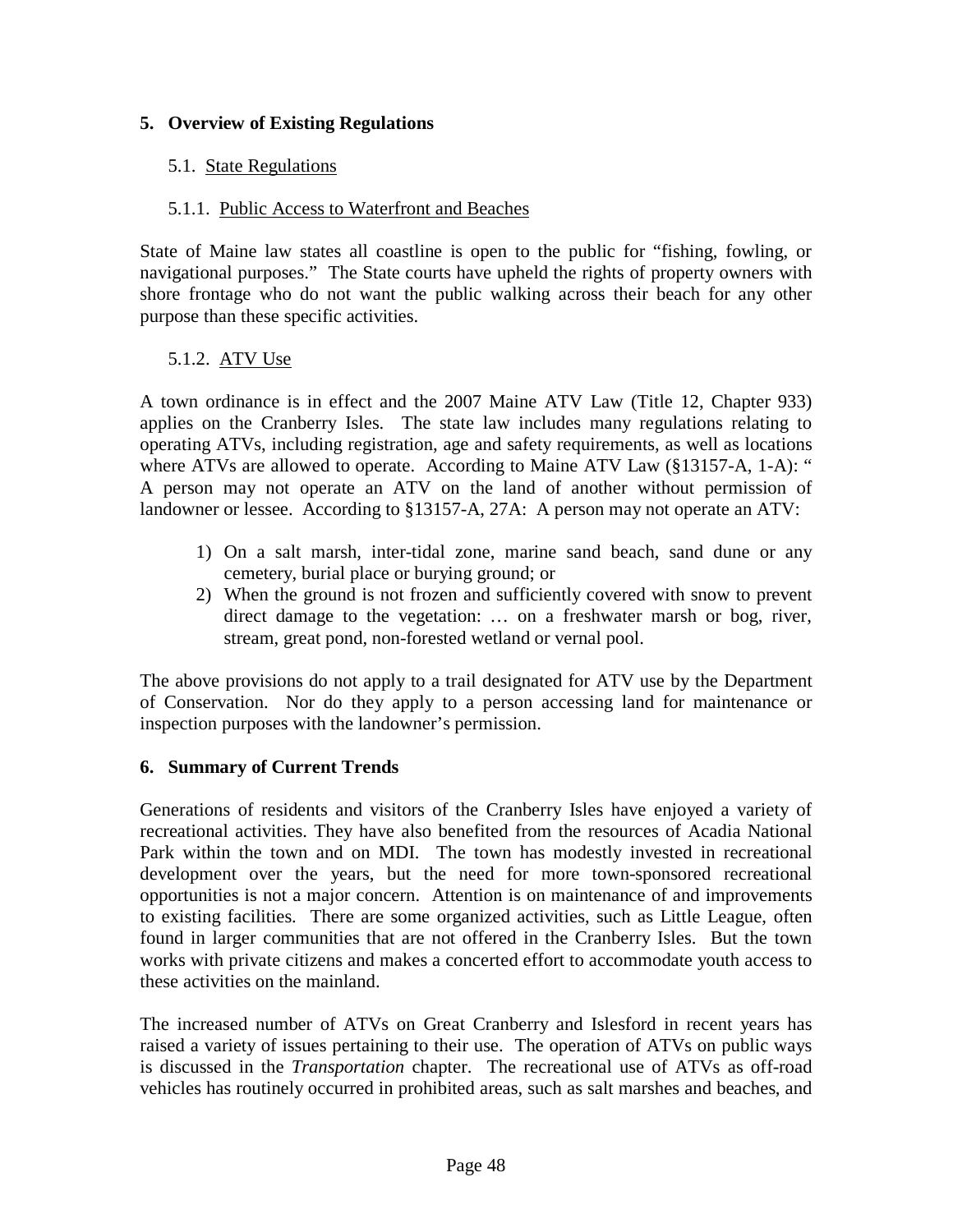on private property without permission. This unlawful use threatens the ecological health of the town's recreational resources.

# 6.1. Island-Specific Trends

# 6.1.1. Great Cranberry

On Great Cranberry, the number of conflicts between residents wanting access to beaches and private property owners has increased. Traditionally, islanders have enjoyed access to the beaches for walking and hiking. But now some landowners are prohibiting people from walking across their beaches. The increasing numbers day-trippers coming to the islands and walking around the shoreline has likely contributed to this trend, as landowners seek to retain a level of privacy and mitigate liability issues.

The Cranberry House Trail, set to open in the summer of 2008, will dramatically increase access to the trail system that now serves the Jackson Property on Great Cranberry (see Table F.3 above).

# 6.1.2. Islesford

Through its deed to the town, Hadlock Field on Islesford is designated for recreational use. However, in recent years this land has been used for storing fishing gear and has been infringed upon by vehicles for additional parking. In addition, occasionally motorists have driven over the field to access Sand Beach Road from the town landing parking area. These practices undermine the intent and value of the property for recreational use. There are plans to grade and re-seed Hadlock Field in the fall of 2008, to address concerns that its current condition is inadequate for its use as a community sports field and that its rough surface poses safety issues for players.

# 6.1.3. Baker Island

Baker Island contains a significant amount of Acadia National Park land and therefore attracts hikers and picnickers coming by private or hired boat. There are no town moorings, only a few private moorings and a beach landing area.

### **7. Current and Future Adequacy of Recreational Resources**

There are no major deficiencies in the town's recreational resources. There is no specific need anticipated for more recreational facilities than what the town and various community organizations currently provide. There are adequate public access points to the ocean, although some are better known and more heavily used than others. Open space for public use is adequate currently, but may not be in the future without additional protection efforts.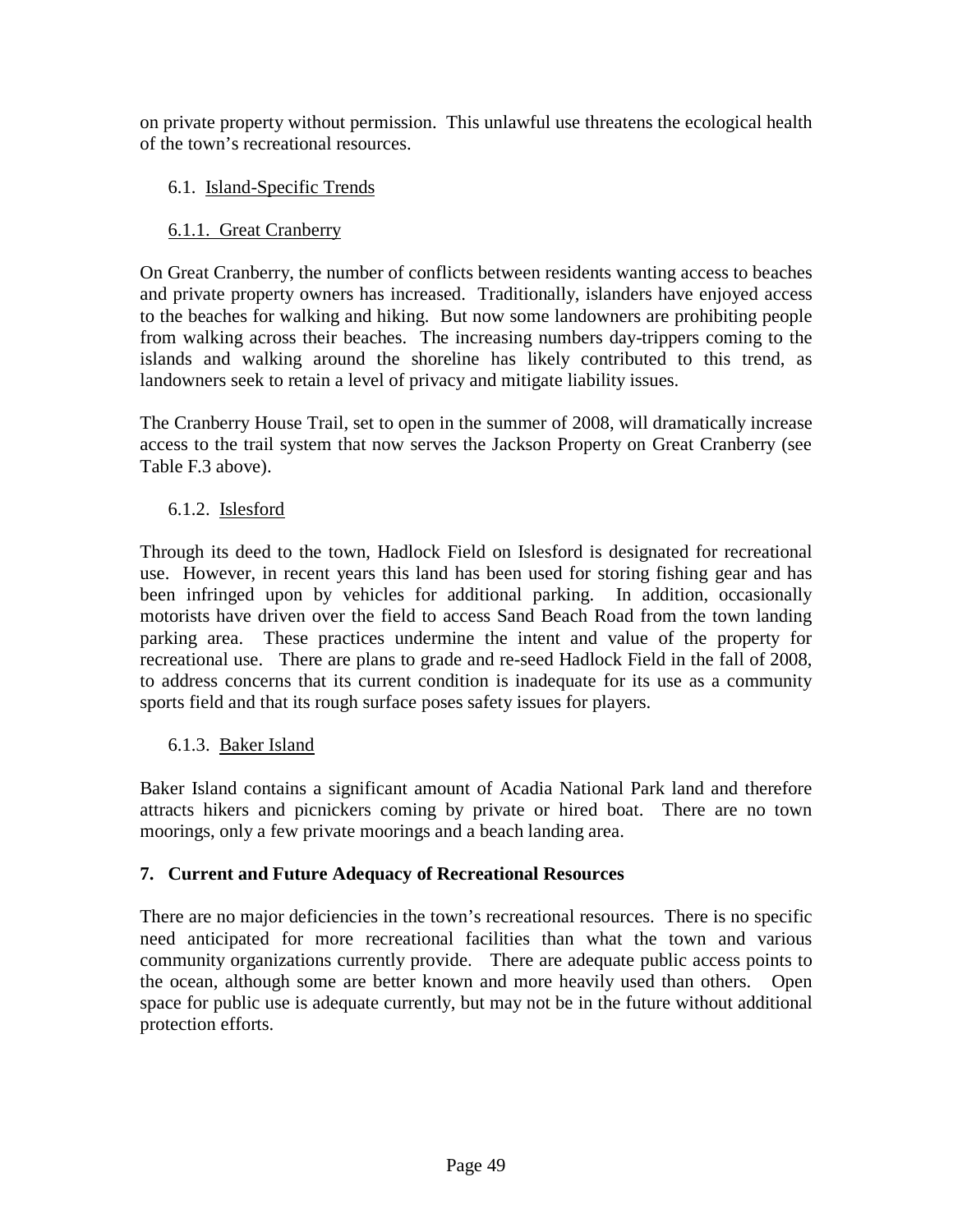## **8. Threats to Open Space**

While some areas of privately owned land are protected as open space and available for public access, there are other privately owned but unprotected parcels that residents and non-residents currently access for recreational use. If these parcels are developed, public access may be restricted. This would reduce the amount of land currently enjoyed for recreational purposes. As mentioned above, state law limits public access to private inter-tidal property. The need for further clarification and improved communication about public access points may become more acute as land ownership changes and the more informal access points are restricted from general public use.

In addition, as property taxes increase, property owners will be under more pressure to sell or subdivide their land. This will not only reduce the amount of open space, but will also mean more people will be using the existing recreational resources.

### **9. Issues of Public Concern**

Results of the public opinion survey conducted in conjunction with the development of this plan and other community outreach efforts identified the following issues:

- a. Although the survey results indicate general satisfaction with the level of public access to the shore, there is increased tension around this access and private property owner rights.
- b. The open spaces and the scenic beauty of the area are highly valued, but there is no local land use ordinance in place to protect them, and there is widespread concern about possible development on open land.
- c. The use of ATVs on beaches and wetland will cause environmental and aesthetic damage. Relevant existing regulations should be enforced.
- d. The intended recreational use of Hadlock Field should be honored, and some current practices curbed; some work should be done to address the field area's uneven surface, which poses some safety issues.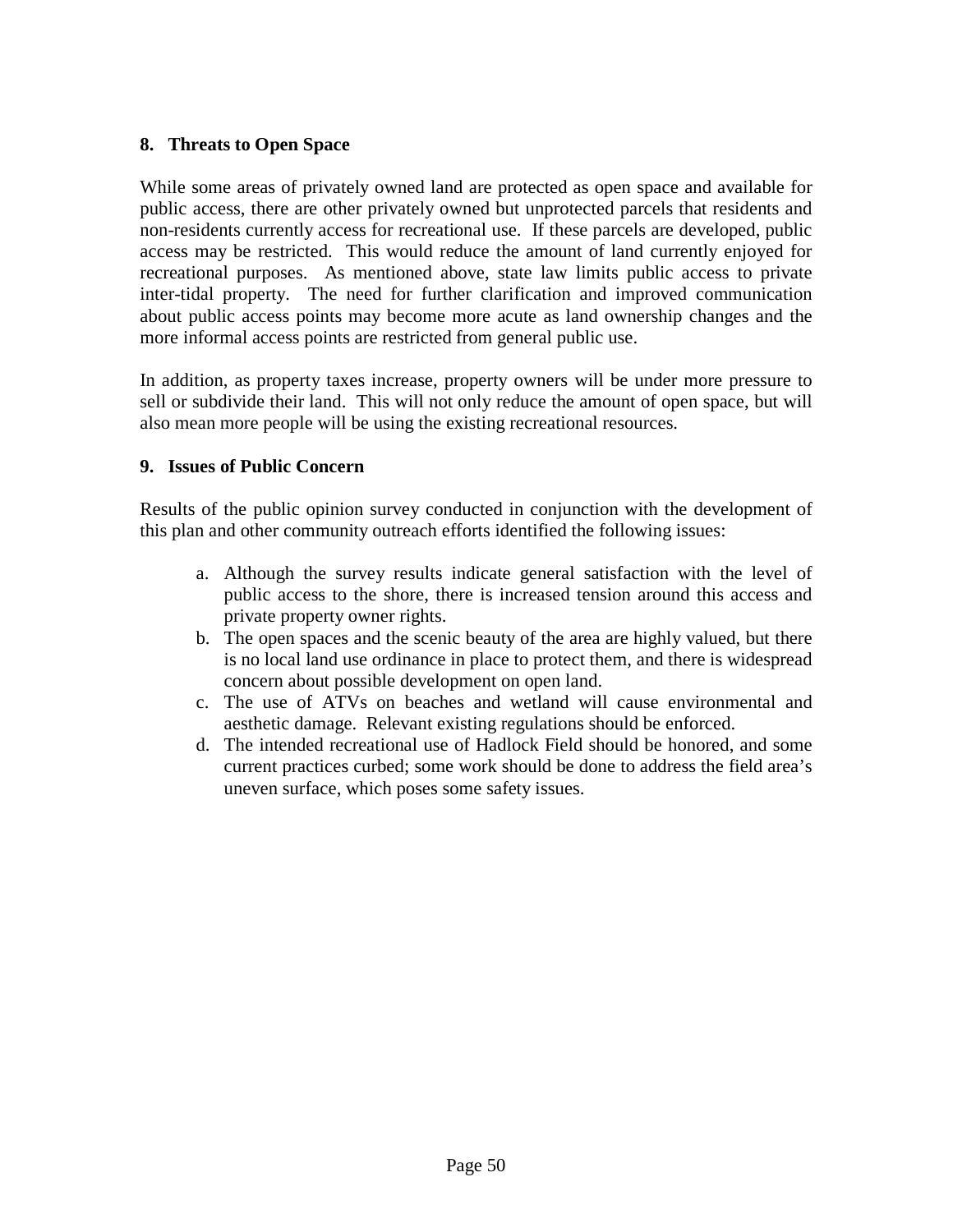# **G. MARINE RESOURCES**

#### **1. Purpose**

An understanding of marine resources is an essential element of a comprehensive plan for any coastal community in Maine. It is particularly important in the case of Cranberry Isles since so many of its residents depend on marine resources for a living. This section aims to accomplish the following:

- a. Describe Cranberry Isles marine resource areas, harbors, and water-dependent uses in terms of access, uses and importance to the economy of the town and the region;
- b. Assess the adequacy of existing harbor facilities and public access points to handle current use demands;
- c. Predict whether harbor improvements will be needed to adequately accommodate the use demands of the projected population;
- d. Predict whether the viability or productivity of marine resource areas, commercial fishing and other important water-dependent uses will be threatened by the impacts of growth and development; and
- e. Assess the effectiveness of existing measures to protect and preserve marine resource areas and important water-dependent uses.

#### **2. Key Findings and Issues**

The Town's marine resources are central to the prosperity, values, and quality of life in this island community. The harbors and harbor facilities serve as critical public gateways between the islands within the town and between the islands and the mainland. The two most predominant industries in town, lobster fishing and boat building, are marine dependent.

With summer visitation on the rise, the town is likely to face increased demands on its marine facilities and resources. It is important to ensure that not only the high quality of the surrounding marine waters remains protected from contamination, but also that harbor facilities are maintained at a high level and that the water dependent use zoning standards are adequate and enforced.

### **3. Public Opinion Survey Results**

About 71 percent of respondents rated public access to the shore as satisfactory and municipal docking facilities received a 70 percent rating. Sixty-two percent gave harbor management a favorable rating. About 82 percent favored the town adopting ordinances that promoted the protection and restoration of shellfish areas and 75 percent supported measures to protect against converting shorefront commercial properties to residential uses. There were written comments about the need for better enforcement of docking rules and more finger floats.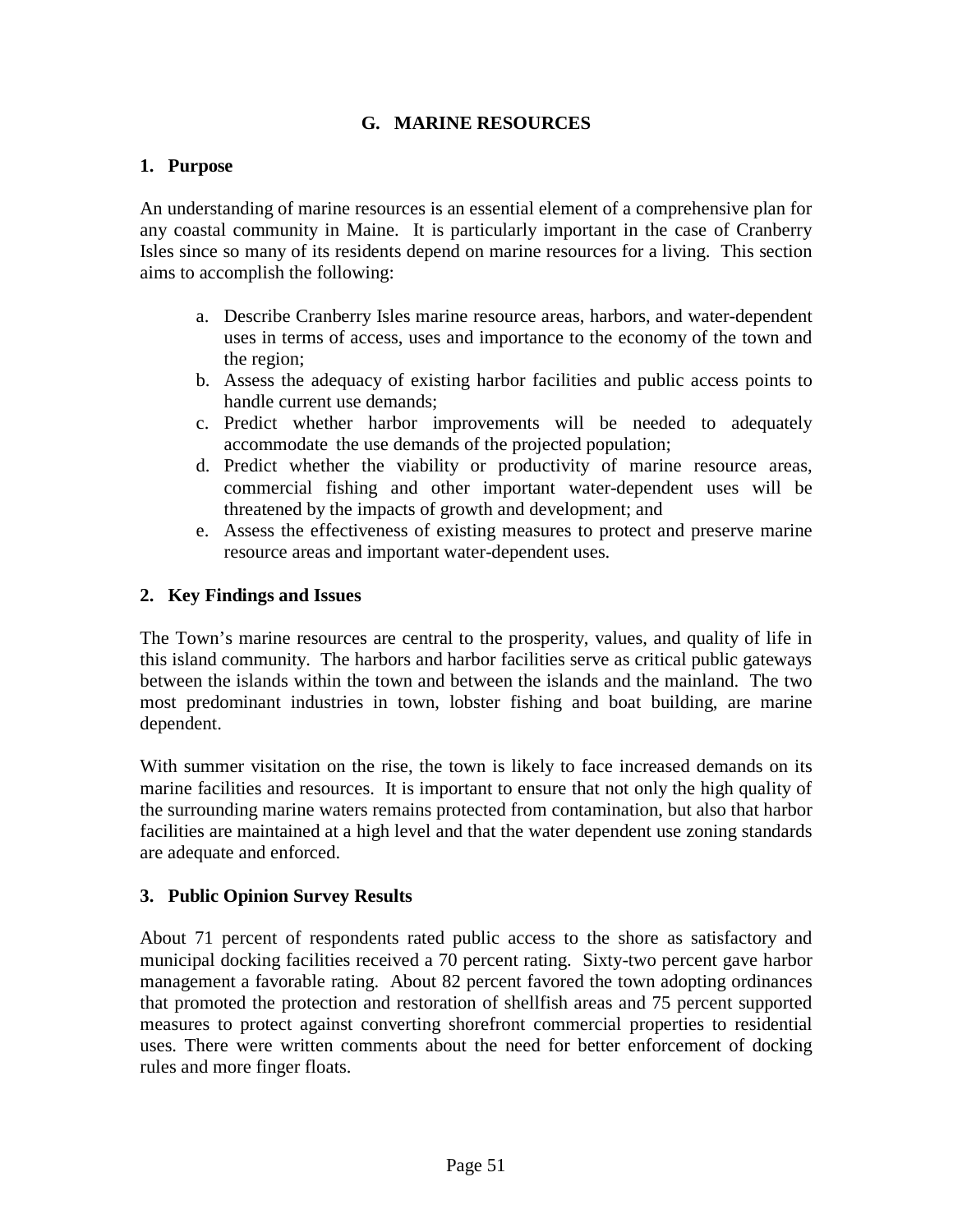#### **4. Overview of Existing Marine Resources**

The town's harbor facilities are currently adequate in terms of capacity, despite some congestion during summer months, but their periodic maintenance and repair is a significant budget item. With projected increases in seasonal residency and visitation, it is likely that expanded capacity will be needed at some future date. There is some interest in exploring the possibility of keeping the Manset/Southwest Harbor facility open year-round. During the off-season, due to weather conditions, all town floats are removed from the water and boats land alongside the piers. The harbor management ordinance has addressed some of the issues around mooring placement and float management, but enforcement continues to be an issue.

The harbors and harbor facilities are critical marine resources in this community of five islands. Transport between the islands and to/from the mainland is only possibly by boat, since there are no bridges. As a result, the Town's waterfront infrastructure is heavily used, particularly in the summer when the population increases by nine-fold, not including the substantial flow of day visitors. During the summer months, the primary harbors of Islesford and Great Cranberry contain a total of approximately 240 moorings; approximately 80 additional moorings are in other locations (Sutton, Bear, Baker, the Pool at Great Cranberry, and north shore of Islesford).

On Great Cranberry, Islesford, Sutton, and in Manset, the town owns and maintains a single pier with associated floats and gangways. Additionally the town owns and maintains single boat ramps as well as moorings for floats and/or boats at Great Cranberry, Islesford, and Manset. Most of this marine infrastructure is in good condition. The Great Cranberry and Islesford docks were renovated in 2002 and 2003, respectively. However major repair to the municipal pier on Great Cranberry is scheduled for 2008, and the town-owned boat ramps in Islesford and Great Cranberry will need to be replaced by 2010. There are no plans to repair or replace the ramp in Manset, as it is rarely used and redundant in that harbor location. (Marine infrastructure is also discussed in *Public Facilities and Services* chapter.)

The scheduled ferry services carry passengers and small freight items only. Therefore any larger items, including vehicles and construction materials and supplies, must be transported to the islands by barges that use the municipal ramps.

### **5. Marine Water Quality**

The quality of the Cranberry Isles' marine waters is very high. The waters around Baker Island are classified as S-A (see Map 3), the highest classification under Maine DEP standards for estuarine and marine waters. This classification is applied to waters that are outstanding natural resources and should be preserved because of their ecological, social, scenic, economic or recreational importance. These waters are suitable for recreation in and on the water, fishing, aquaculture, propagation and harvesting of shellfish, navigation and as a habitat for fish and other estuarine and marine life. The habitat must be characterized as free-flowing and natural. Direct discharge of pollutants is prohibited,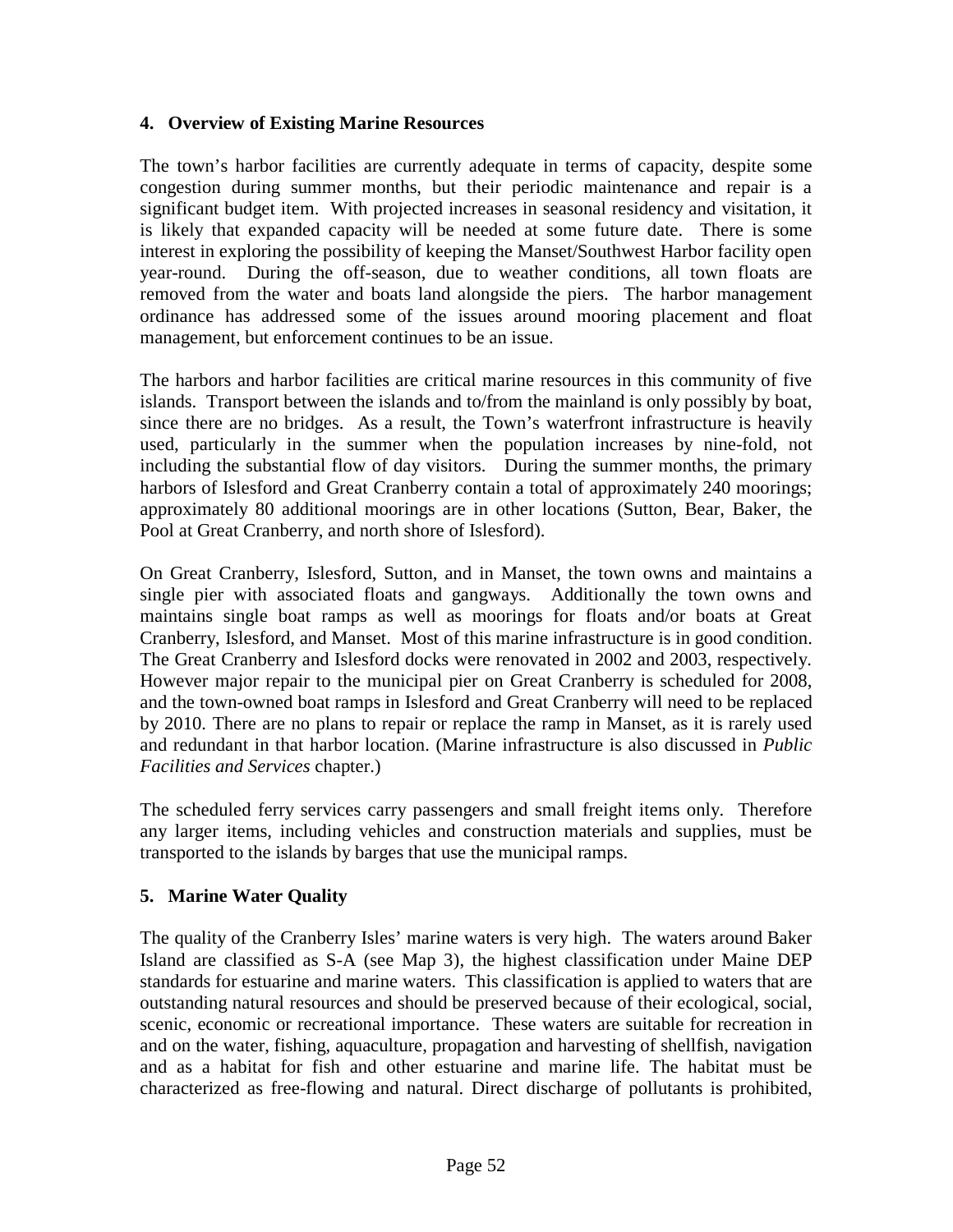except storm water discharges that are in compliance with state and local requirements and discharges of approved aquatic pesticides.

The remaining marine waters around the Cranberry Isles are classified S-B. This is the second highest classification. It is applied to waters that are suitable for recreation in and on the water, fishing, aquaculture, the propagation or harvesting of shellfish, industrial process and cooling water supply, hydroelectric power generation, navigation and as a habitat for fish and other estuarine and marine life. The habitat must be characterized as unimpaired. Discharges that would cause adverse impact to estuarine and marine life or cause the Maine Department of Marine Resources (DMR) to close shellfish areas are prohibited. (Source: Maine Revised Statutes, 38 MRSA 465-B)

Areas within the S-B classified waters surrounding the islands are often closed to shellfish harvesting.<sup>[3](#page-62-0)</sup> Open and closed areas change periodically. Maine DMR maintains a current inventory of bacterial closures due to pollution as well as closures due to paralytic shellfish poisoning (Red Tide). The DMR posting of bacterial closures dated January 2008 lists seven prohibited areas in the Cranberry Isles, including all waters surrounding Sutton, three areas off Islesford, and three areas off Great Cranberry; there were no prohibited areas off Baker Island. Red Tide can also cause periodic closures throughout the year. Red Tide indicates that shellfish contain a high level of toxins caused by a certain type of algae bloom. Consumption of shellfish during a Red Tide can cause paralytic shellfish poisoning (PSP).

The contamination and subsequent closure of shellfish grounds is often due to overboard discharges. There are eleven licensed overboard discharges on the islands. While there is no evidence of contamination from these discharges, it is important that they continue to be monitored. The town has worked with the Maine DEP in the past to address malfunctioning discharges. Limited DEP funds are available to assist in the construction of replacement systems.

### **6. Worms, Shellfish and Commercial Fishing**

While no firm numbers are available, there are a limited number of bloodworms and sandworms in the Great Cranberry Pool but they are not harvested. Sea urchins are harvested on the outside shores of the islands but at a volume far less than in the past. As mentioned above, there are limited areas where bivalve shellfish (such as clam and mussel) harvesting is permitted. No data are available on volumes of shellfish harvested locally, but a total of 30 recreational shellfish licenses were issued in 2003 and 17 licenses were issued in 2007. According to Maine DMR data, the town is not undertaking any seeding activities or any other clam flat management ventures.

The islands have a thriving commercial fishing sector that is focused almost exclusively on lobster. Due to economic factors, there is little incentive to pursue other fish. As seen in Table G.1, there were a total of 16 commercial fishing licenses issued in 2002, the last year for which data are readily available. This compares to 13 in both 1998 and 2001.

<span id="page-62-0"></span> $3$  Shellfish in this context means clams, quahogs, oysters and mussels; it does not include lobster.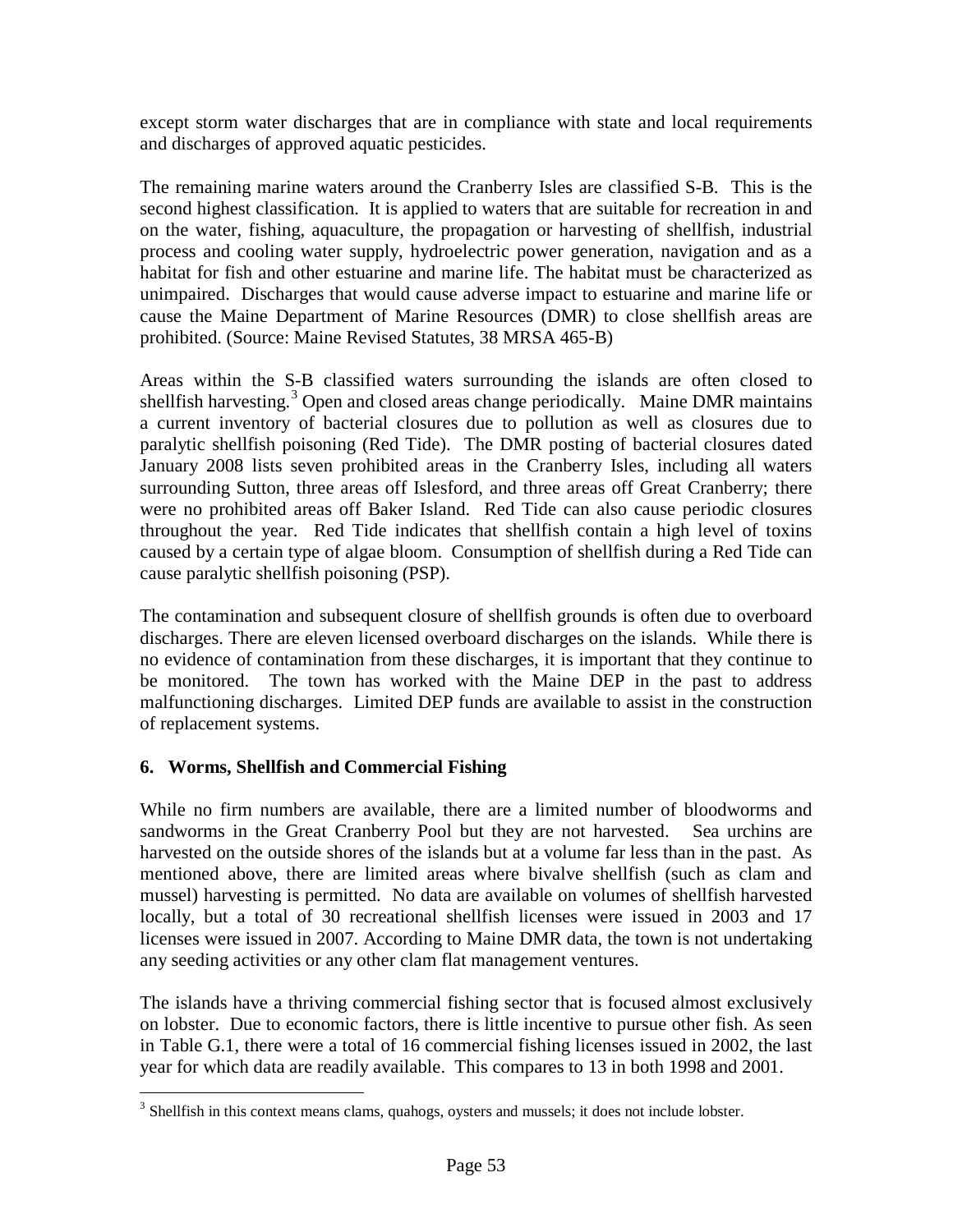It must be stressed that license counts by Maine DMR are based on place of residence of the licensee, which is not necessarily where the license holder fishes. Some nonresidents fish adjacent to the islands and some residents fish elsewhere. Local observers report that there are many non-resident license holders that fish in the area.

| Table G.1                                           |                |                  |                  |                |                |
|-----------------------------------------------------|----------------|------------------|------------------|----------------|----------------|
| <b>Resident Fishing Licenses, Cranberry Isles</b>   |                |                  |                  |                |                |
|                                                     | 1998           | 1999             | 2000             | 2001           | 2002           |
| Commercial                                          | $\overline{2}$ | 1                | 1                | 1              | $\overline{0}$ |
| Fishing Single                                      |                |                  |                  |                |                |
| Operator                                            |                |                  |                  |                |                |
| Elver-Dip Net                                       | $\mathbf{1}$   | $\boldsymbol{0}$ | $\mathbf{1}$     | $\overline{0}$ | $\overline{0}$ |
|                                                     |                |                  |                  |                |                |
| Green Crab                                          | $\overline{0}$ | $\overline{0}$   | $\overline{0}$   | $\mathbf{1}$   | $\mathbf{1}$   |
| Lobster/Crab                                        | $\overline{0}$ | $\overline{0}$   | $\overline{0}$   | $\mathbf{1}$   | $\mathbf{1}$   |
| Apprentice                                          |                |                  |                  |                |                |
| Lobster/Crab                                        | 3              | $\overline{4}$   | $\overline{4}$   | $\overline{4}$ | 3              |
| Class 1                                             |                |                  |                  |                |                |
| Lobster/Crab                                        | $\overline{2}$ | $\overline{2}$   | $\overline{2}$   | $\overline{2}$ | $\overline{2}$ |
| Class 2                                             |                |                  |                  |                |                |
| Lobster/Crab                                        | $\mathbf{1}$   | $\mathbf{1}$     | $\mathbf{1}$     | $\overline{2}$ | $\overline{7}$ |
| Non                                                 |                |                  |                  |                |                |
| Commercial                                          |                |                  |                  |                |                |
| Lobster/Crab                                        | 1              | 1                | $\mathbf{1}$     | $\overline{0}$ | 1              |
| over age 70                                         |                |                  |                  |                |                |
| Lobster/Crab                                        | $\mathbf{1}$   | $\overline{0}$   | $\overline{0}$   | $\overline{0}$ | $\overline{0}$ |
| Under Age 18                                        |                |                  |                  |                |                |
| Retail Seafood                                      | 1              | $\overline{0}$   | $\boldsymbol{0}$ | $\overline{2}$ | $\mathbf{1}$   |
| Scallop<br>Non                                      | $\mathbf{1}$   | $\overline{0}$   | $\overline{0}$   | $\overline{0}$ | $\overline{0}$ |
| Commercial                                          |                |                  |                  |                |                |
| <b>Totals</b>                                       | 13             | 9                | 10               | 13             | 16             |
| <b>SOURCE:</b> Maine Department of Marine Resources |                |                  |                  |                |                |

There is a Fishermen's Cooperative (the "Co-op") on Islesford that provides members with access to the waterfront and a place to purchase bait, fuel boats, and store and sell their catch (see the *Economy* chapter). As seen in Table G.2, the town has an active lobster harvest. The total number of trap tags varied between 2,355 and 3,155 during the 1998 to 2002 period.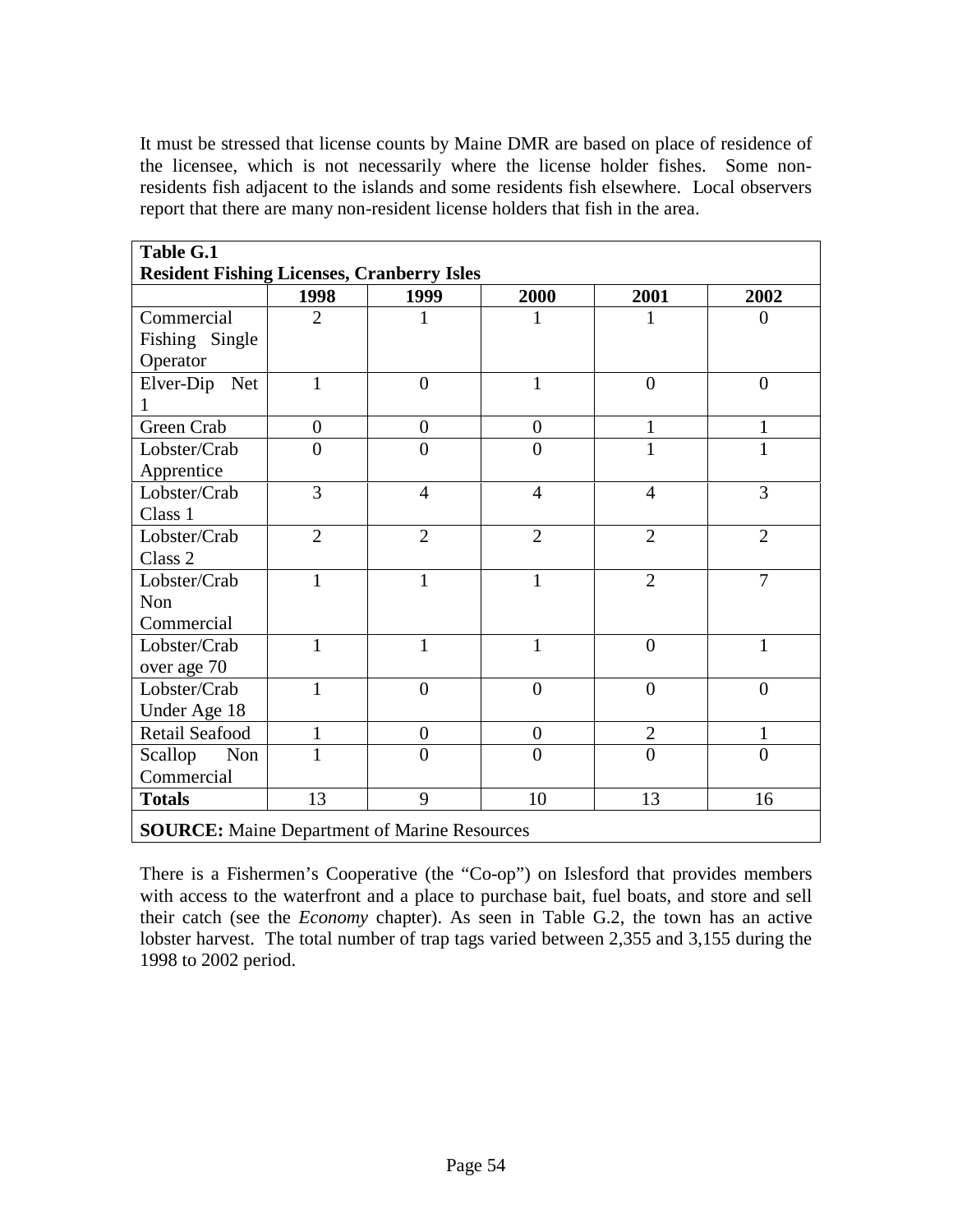| Table G.2<br><b>Count of Lobster Traps Fished by Cranberry Isles Residents</b> |      |      |      |      |      |
|--------------------------------------------------------------------------------|------|------|------|------|------|
|                                                                                | 1998 | 1999 | 2000 | 2001 | 2002 |
| <b>Total Trap</b><br>Tags                                                      | 2805 | 2805 | 2605 | 2355 | 3155 |
| <b>SOURCE:</b> Maine Department of Marine Resources                            |      |      |      |      |      |

As of 2007, there is a limit of 800 tags per lobster harvester. In that year, according to the Co-op, there were thirteen people fishing with 800 tags, twelve with a least 600 tags and four students with 150 tags. As a low estimate, there are probably 13,000-15,000 traps in Cranberry Isles' water. Over the 25-year period from 1980 to 2005, the number of fishermen on Islesford stayed relatively steady, increasing somewhat during the latter part of that period with the better catches. During the same 25-year period, the number of fishermen from Great Cranberry selling at the Co-op dropped from ten to two.

As with all marine resource-based jobs, lobster fishing is subject to seasonal and annual fluctuations, in part due to changes in the lobster populations, their migratory behavior, and harvesting regulations. (Economic factors are discussed in the *Economy* chapter.) However, in 2007 the State of Maine experienced a nearly 23% decrease in total poundage<sup>[4](#page-64-0)</sup>, illustrating the volatile nature of this fishery. Maine DMR has published a Bureau of Resource Management 2007 Research Plan and has been conducting a Lobster Program. In addition to lobster landings statistics, the Lobster Program has been collecting statistical information on the commercial and natural population of lobsters along the Maine coast for 30 years. It is responsible for numerous studies pertaining to the lobster industry as well as some information on crabs.

The high volume of lobster fishing puts pressure on the areas where traps can be stored. Most of the resident fishermen store their traps on private property. Others store their traps on Co-op or town property. In considering any additional land use regulations, the town should ensure adequate allowances for storing traps.

There is a limited market for crabs. Most fishermen treat crabs as by-catch and throw them back. However, the Co-op buys one species of crab. Removing the meat from the crabs is a time consuming task, repetitious and often physically debilitating over time. Many consider it not worth the effort to pursue commercially.

### **7. Related Marine Employment**

As mentioned in the *Economy* chapter, a significant number of employment opportunities in the Cranberry Isles are marine related, such as lobster fishing and boat building. Lobster fishing, largely based on Islesford and locally connected through the Co-op, is among the most lucrative work available on the islands. If lobster landings fall

<span id="page-64-0"></span> <sup>4</sup> According to preliminary numbers released by the State and reported by Portland Press Herald February 21, 2008.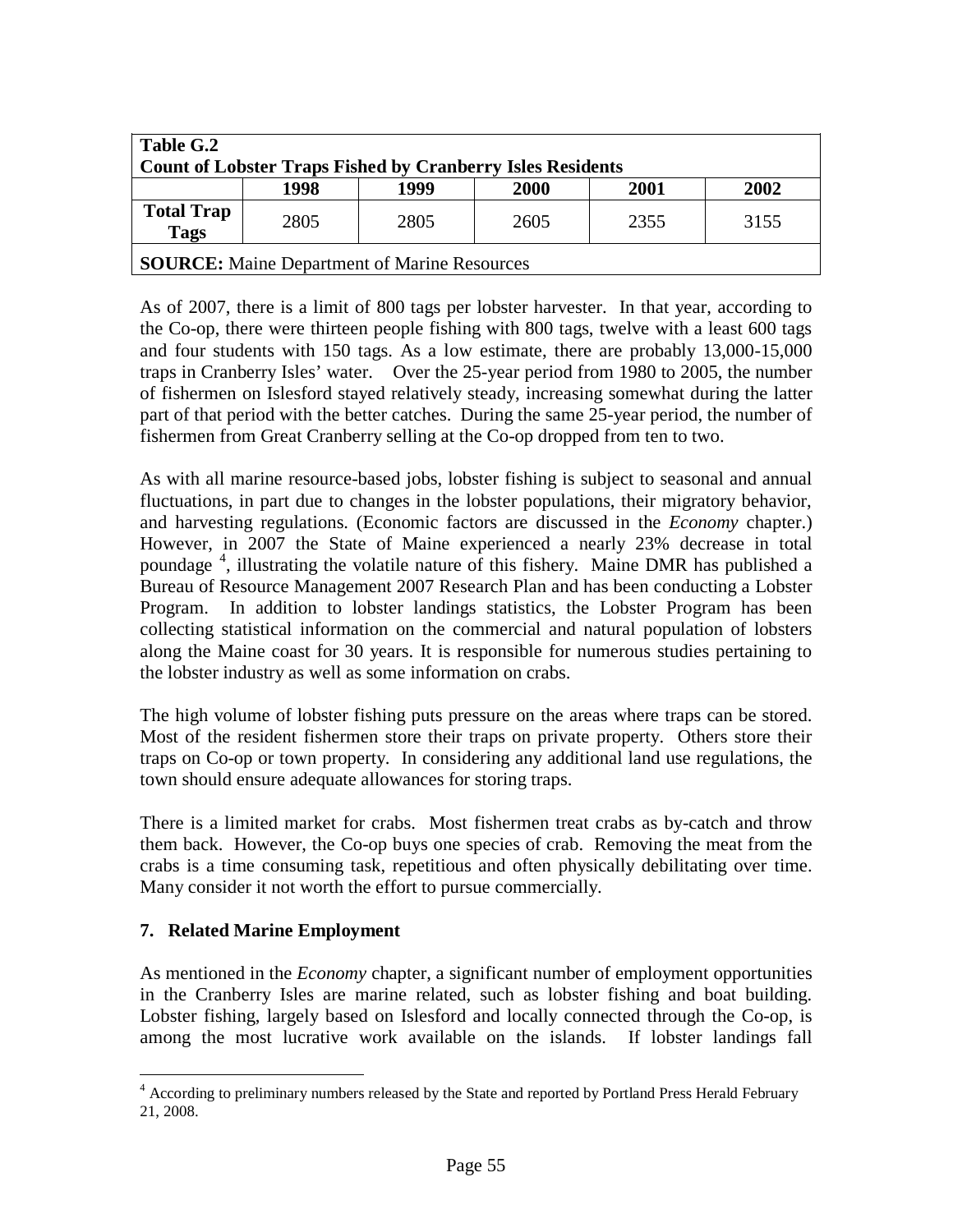considerably in the future, it would pose serious economic issues for the town. Boat building, including repair and storage, is the major marine-based activity on Great Cranberry with three businesses operating year-round. Other sources of marine related employment include the ferry services, tourist boat excursions, and recreational boating.

# **8. Other Marine Resources**

The estuarine and marine waters of Cranberry Isles are considered critical habitat for marine life. These waters serve as important feeding and breeding grounds for waterfowl as well as critical habitat for the beginning of the marine food chain such as worms. Further information on wildlife is provided in the *Natural Resources* chapter.

# **9. Water Dependent Uses**

Water dependent uses are defined by the State of Maine<sup>[5](#page-65-0)</sup> as "those that require direct" access to or location in coastal waters and which therefore cannot be located away from these waters." Those uses include, but are not limited to, commercial and recreational fishing and boating facilities, finfish and shellfish processing storage and retail and wholesale marketing facilities, waterfront dock and port facilities, shipyards and some boat building facilities, marinas, navigation aids, basins and channels, and certain industrial uses. Water dependent uses on the Cranberry Isles include boatyards (boat construction, storage and repair), the Islesford Fishermen's Co-op, the town docks on Islesford, Great Cranberry and Sutton Islands and the ramps on Islesford and Great Cranberry.

### **10. Public Access Points**

Public access points include the town docks and floats on Islesford, Great Cranberry and Sutton Island. The Sutton dock is accessible only seasonally. There are also public launch ramps on Great Cranberry and Islesford. In addition, the town owns property in Manset/Southwest Harbor that includes docking facilities and a launch ramp. The Manset facilities are open from mid-May to mid-October only and the ramp is functional to half-tide conditions only. Pedestrian access points are addressed in the *Recreation*  chapter. The Town also manages three parking lots near access points on the mainland. Dock-related parking issues are discussed in the *Transportation* chapter.

Boat anchorages are shown on Table G.3. As seen, the numbers have fluctuated in recent years, but there are not enough data to denote any trends. These figures do not necessarily represent all anchorages. According to town records, there are 181 registered boats; this number includes the 17 boats documented through the U.S. Coast Guard. These data do not reflect boats moored in the town's harbors that are registered elsewhere. In addition, these data do not include human or wind-powered vessels such as rowboats and sailboats. The town is in the process of developing a mooring plan in compliance with the Harbor Management Ordinance adopted in March 2007.

<span id="page-65-0"></span> <sup>5</sup> Maine 2008 Planning and Land Use Laws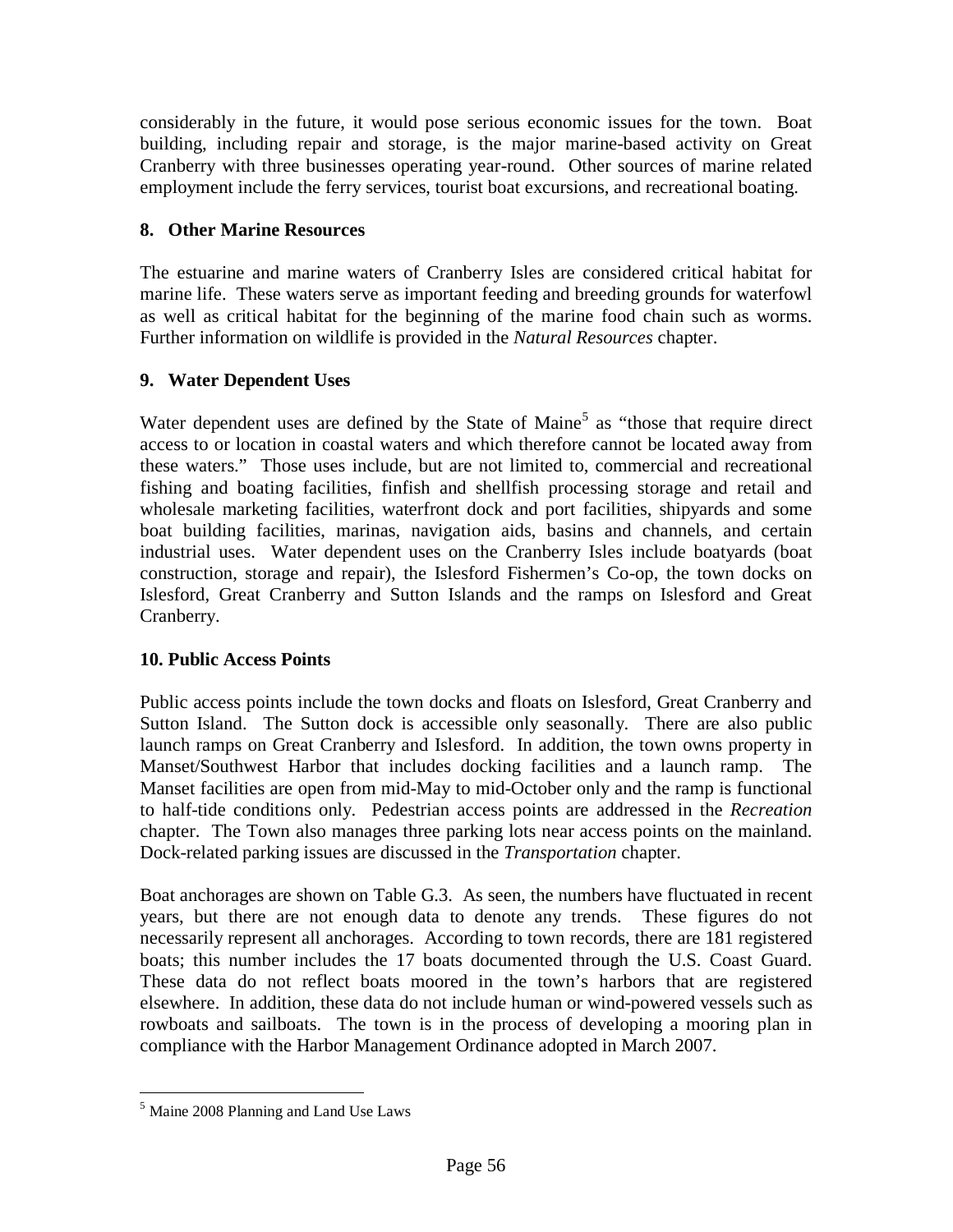| Table G.3                                             |      |                |      |  |  |
|-------------------------------------------------------|------|----------------|------|--|--|
| Registered Boat Anchorages, Cranberry Isles 2002-2004 |      |                |      |  |  |
| <b>Boat Length (ft)</b>                               | 2002 | 2003           | 2004 |  |  |
| 16                                                    |      |                |      |  |  |
| 17                                                    |      |                |      |  |  |
| 19                                                    |      |                |      |  |  |
| 20                                                    | 2    | $\mathfrak{D}$ |      |  |  |
| 21                                                    |      |                |      |  |  |
| 22                                                    |      |                |      |  |  |
| 35                                                    |      |                |      |  |  |
| 36                                                    | 3    | 3              | ി    |  |  |
| 38                                                    |      |                |      |  |  |
| <b>Total</b>                                          | 13   | 14             |      |  |  |
| <b>SOURCE:</b> Maine Department of Marine Resources   |      |                |      |  |  |

### **11. Adequacy of Existing Ordinances and Protection Measures**

The protection of marine resources is imperative to the community's future and supported by the residents. The town has several ordinances that directly or indirectly address the protection of marine resources. These include the Harbor Management Ordinance, the Shoreland Zoning Ordinance, the Site Plan Review Ordinance, and the Shellfish Ordinance as well as the Subdivision Regulations.

A comprehensive Harbor Management Ordinance was adopted by the town in March 2007. This ordinance contains several articles establishing provisions for the safe and orderly operation of the waters, harbors, wharves, docks, piers, floats, lobster cars, ramps, moorings and mooring spaces. It addresses some of the harbor management issues in anticipation of increased use and demand in the future. How to effectively enforce the provisions of this ordinance poses a challenge and is under debate. The town has two Harbor Masters, one on Great Cranberry and one on Islesford, and a Harbor Committee.

The Shoreland Zoning Ordinance offers protection to water-dependent uses through its Water-Dependent Commercial Residential zone. This zone does not allow uses such as non-marine commercial, institutional, and restaurants. There have been cases where uses have been allowed in this zone that appear inconsistent with its intent. The zoning standards need to be reviewed to assure that their intent is preserved. Marine resources within this zone may be threatened with further development if measures for protection are not more strictly enforced or become more restrictive.

The Site Plan Review standards require that development meet provisions regarding stormwater runoff, lighting, landscaping and harmonious relationship to the landscape. The Subdivision Regulations generally follow state guidelines. The standards require a one-acre minimum lot size and road frontage requirements. While highly general, these standards help mitigate the impact of new development throughout town, including the shore and marine resources.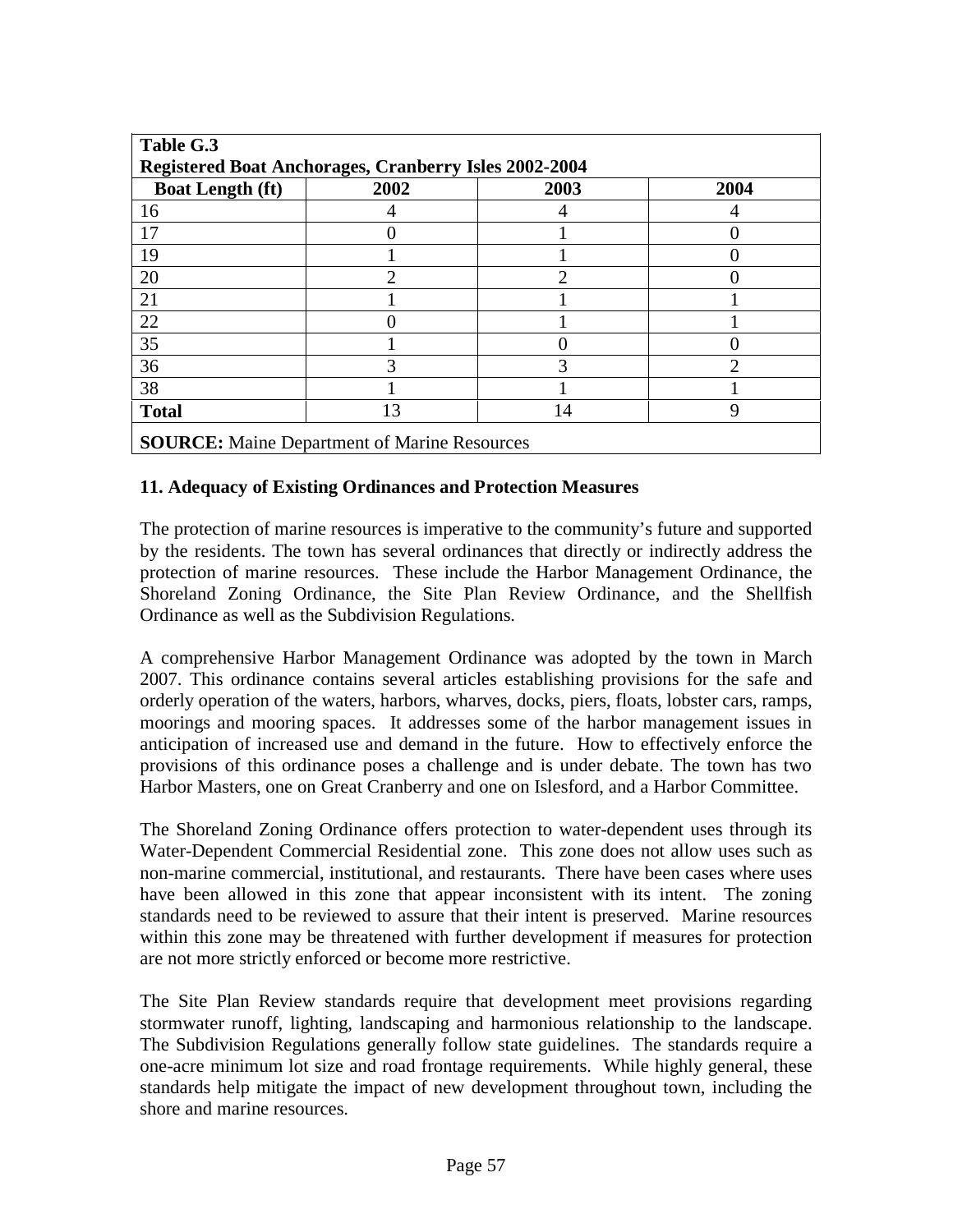The town also has a Shellfish Conservation Ordinance that requires recreational licenses for the harvesting of clams. According to data from the Maine Department of Marine Resources, enforcement of the ordinance has been rated as "satisfactory." The town has a Shellfish Warden and a Shellfish Committee. Marine resources are also protected and regulated by state and federal agencies, such as the Maine Department of Marine Resources and the National Marine Fisheries Service.

#### **12. Issues of Public Concern**

Results of the public opinion survey conducted in conjunction with the development of this plan and other community outreach efforts identified the following issues:

- a. The effective management of the town's harbors and harbor facilities may require hiring a harbor master, at least during the summer months, to enforce provisions of the harbor ordinance.
- b. Any threat to the lobster stock has a direct impact on a staple of the town's economy.
- c. The conversion of boathouses to residences in the Water-Dependent Commercial Residential zone (within Shoreland Zone) is a concern.
- d. Dock facilities at public access points can be difficult for elderly or handicapped to manage without assistance.
- e. Heavy use of the many harbor facilities and public access points means managing and maintaining them is time consuming and expensive.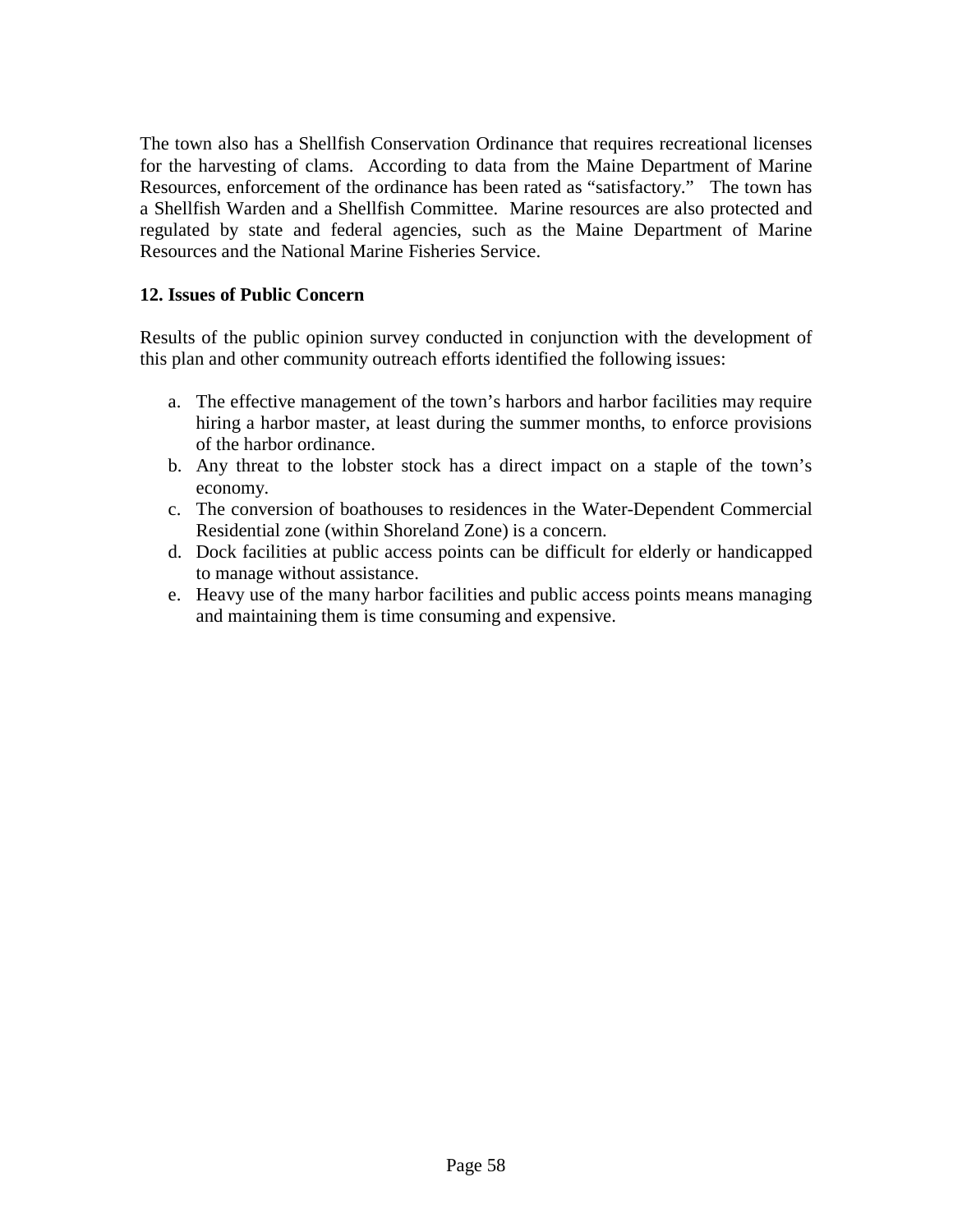# **H. WATER RESOURCES**

## **1. Purpose**

This section aims to accomplish the following:

- a. Describe the characteristics, uses, and quality of Cranberry Isles significant water resources:
- b. Predict whether the quantity or quality of significant water resources will be threatened by the impacts of future growth and development; and
- c. Assess the effectiveness of existing measures to protect and preserve significant water resources.

# **2. Key Findings and Issues**

The primary water resource issue facing Cranberry Isles is the adequacy of groundwater supplies. Continued home building and increased per capita use could threaten the water table and supplies to private homes. There is also the threat of contamination from failing septic systems, abandoned motor vehicles, marine-related activities, and other sources. There is a great deal of uncertainty about the sources, quantity, and quality of the groundwater available on the islands; additional research is needed to provide a basis for possible additional regulation.

# **3. Public Opinion Survey Results**

About 63 percent rated drinking water as satisfactory. About 82 percent supported enacting ordinances that protect aquifers and 73 percent favored wetland protection measures.

### **4. Ponds and Watersheds**

There are no great ponds (naturally occurring freshwater lakes of ten or more acres) in Cranberry Isles. All watersheds drain directly into salt water. As seen in Map 3, there are many small watersheds in town.

### **5. Freshwater Wetlands**

Freshwater wetlands are shown on Map 3. The largest wetland is on Great Cranberry and is known locally as the Heath. It encompasses about one-fifth of the island. It serves as the major freshwater supply for island wildlife. There is another, smaller wetland located east of the Heath. The wetlands located on Little Cranberry are all brackish marsh. Most of the wetlands on the islands are non-forested. Additionally the islands are spotted with many vernal pools and seasonal wetlands. The town gravel pits are prime examples, though woodland sites also exist, including a number of "mosquito ditches."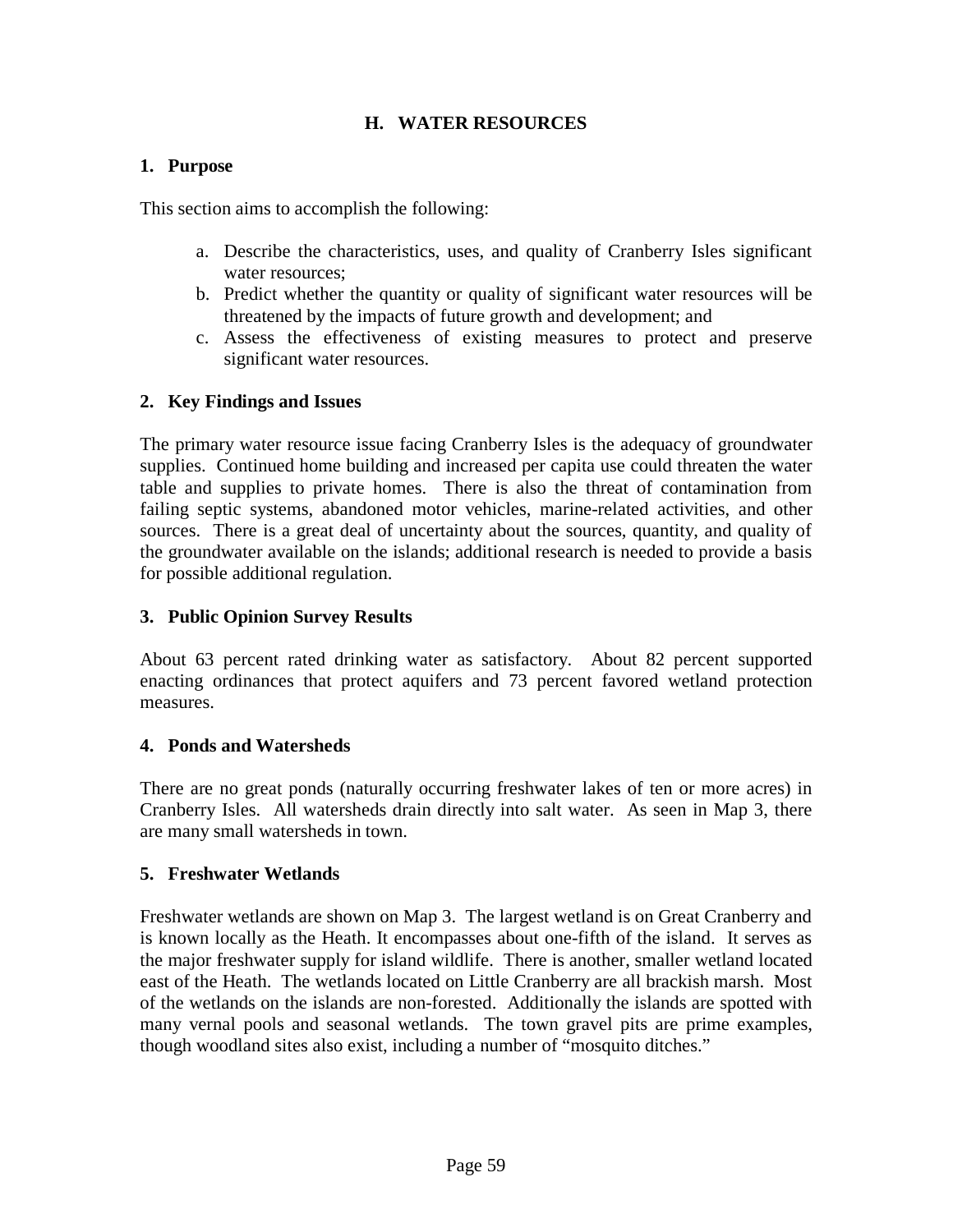Wetlands are important for several reasons. First, they serve as an area of replenishment of groundwater supplies. Second, they catch storm water runoff and help avoid flooding problems since they act as part of nature's drainage system. Third, they are an important wildlife habitat.

# **6. Streams**

The only streams in town are small and seasonal. These streams generally run dry during the summer.

# **7. Coastal Wetlands**

Coastal (saltwater) wetlands are shown on Map 3. These wetlands are very important as spawning grounds for marine life and waterfowl. The larger wetlands are sometimes used for recreational purposes. It is important to monitor wetlands use to ensure that long-term, adverse impacts are minimized. The islands' natural resources are addressed at greater length in the *Natural Resources* chapter.

# **8. Flood Hazard Areas**

Areas subject to flooding are shown on Map 3. The town participates in the National Flood Insurance Program (NFIP). This program provides flood hazard insurance for property owners in flood-prone areas. In 2006 the town enacted a Floodplain Management Ordinance to meet Federal requirements.

As of 2002, only twelve properties were covered by flood insurance policies. Since properties built before enactment of the ordinance and without mortgages may not have flood insurance, there may be some additional properties in the flood plain. There have been only two claims for damage between 1989 and 2004. The total value of claims during this time was \$1,541.

### **9. Groundwater**

Groundwater is defined as subsurface water found in the saturated soils and water bearing bedrock of the earth's surface. Its upper level, which rises and falls seasonally, is called the water table. A bedrock aquifer is a rock formation that contains recoverable volumes of groundwater. All groundwater is important to a community as a source of drinking water, and aquifers are especially important, while also especially vulnerable to pollution from surface and subsurface sites. Groundwater supply is a critical issue in an island community.

State mapping of aquifers for Cranberry Isles is incomplete. It is limited to Great Cranberry, the northern part of Islesford, and Sutton and Bear Islands; no aquifers are shown for these areas. However, according to the Maine Geological Survey there are some bedrock wells with high groundwater yield (between 50 and 100 gallons per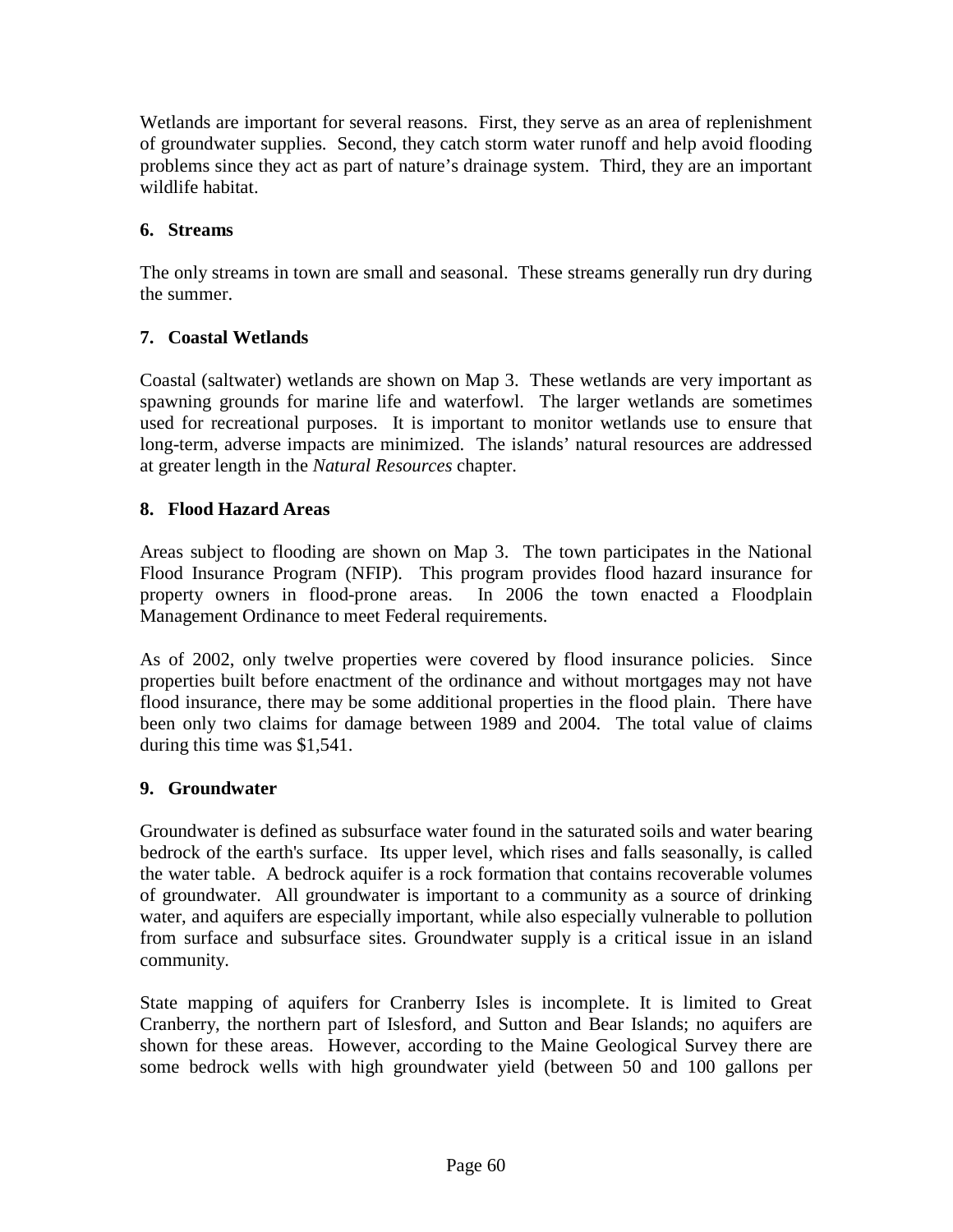minute) on both Great Cranberry and Islesford. Most households require a yield of between one to two gallons per minute.

While these high yields may create the impression that groundwater supplies are adequate, some residents have expressed concern over the long-term viability of groundwater supply. There have been anecdotal reports that water is often hard and has high iron content. This is a particular problem on portions of Great Cranberry, such as the northeast side of the Main Road between the Lane and Dog Point Roads.

There have been cases of saltwater intrusion between Great Head and Spurling Point on Great Cranberry. Some wells on Islesford have also been subject to saltwater intrusion. More study is needed to locate aquifers, quantify the amount of water available, determine how much land should be left open to achieve adequate recharge, and to identify any threats to the groundwater purity.

### **10. Public Water Systems**

Public water systems are defined as those that serve a given number of the general public even if they are not publicly owned. They may be as large as a system serving a neighborhood or as small as one serving a restaurant. These systems are subject to various state regulations and reporting requirements. According to data from the Maine Drinking Water Program, there are two public water systems in Cranberry Isles. They are summarized on Table H.1 and shown on Map 3. The map shows the "public water supply source water protection area." This area is defined as the "area that contributes recharge water to a surface water intake or public water supply well."

Operators of these systems, per state law, must be notified of land use decisions that could affect the source water protection area. This allows the operators to participate in the municipal decision making process and helps reduce the risk of contamination to public water supplies. It is important to monitor development around the wells that serve these two systems. Particular attention should be paid to those wells with high risk factors. Presently, neither of the two systems rank as high risk assessment. This means that the islands' public water systems face no immediate operational problems.

| Table H.1<br><b>Public Water Systems, Cranberry Isles</b> |                                  |                                                             |  |  |
|-----------------------------------------------------------|----------------------------------|-------------------------------------------------------------|--|--|
| State ID $#$                                              | <b>System Name/Owner</b>         | <b>Risk Assessment</b><br>based on well type<br>and geology |  |  |
| 2592101                                                   | <b>Islesford Dock Restaurant</b> | Moderate                                                    |  |  |
| 98581101                                                  | U.S. NPS Islesford Museum        | Moderate                                                    |  |  |
| <b>SOURCE:</b> Maine Drinking Water Program, April 2004   |                                  |                                                             |  |  |

In addition to these state-recognized systems, there are several cases of households sharing wells. While not included in the state data, there is also a water system that serves a group of summer homes on Sutton Island.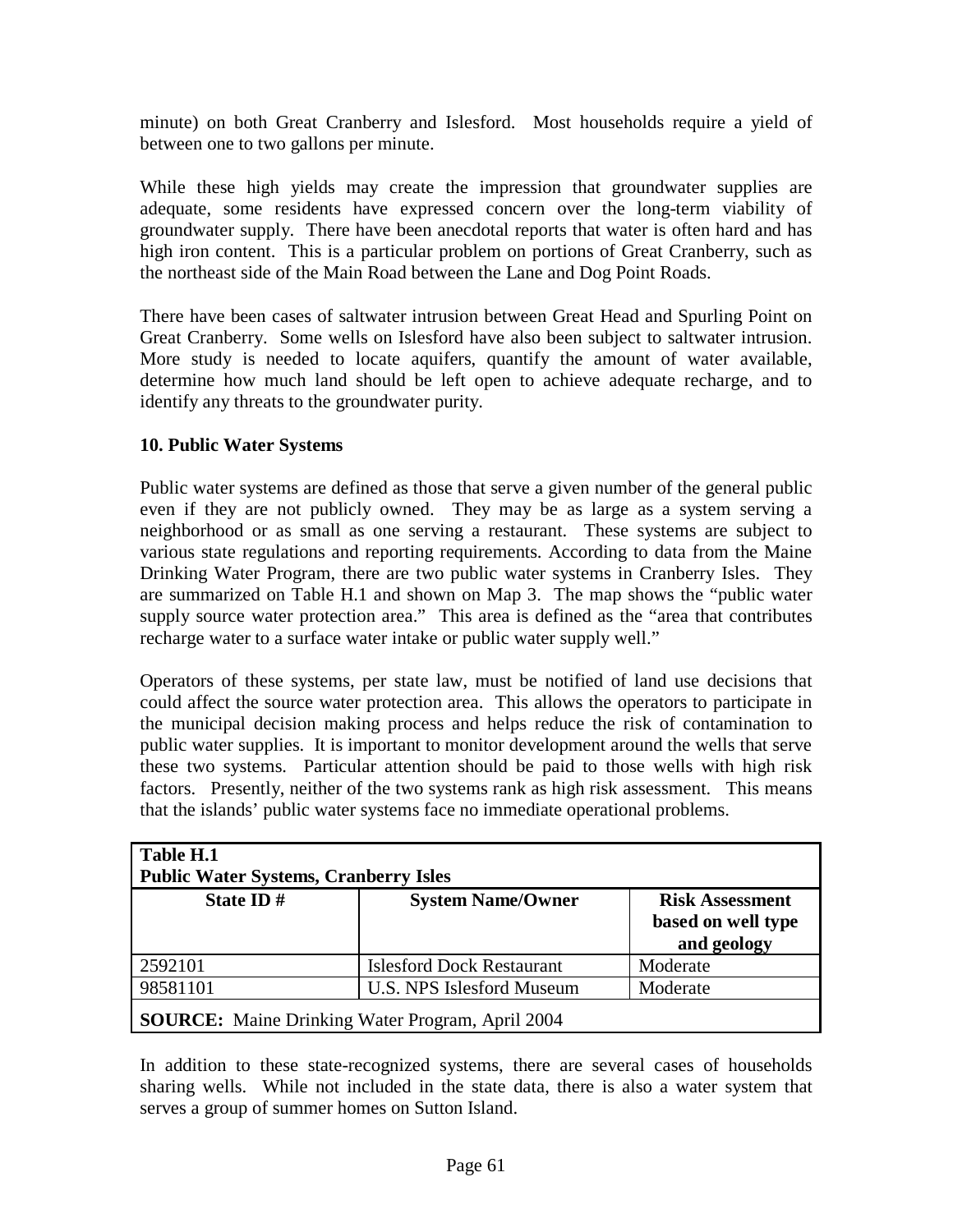# **11. Regional Considerations**

As an island community, there are few regional water resource issues. There is anecdotal information that the earthquakes of recent years may have cracked well casings, causing contamination of wells on the islands.

## **12. Adequacy of Existing Protection Measures**

The town largely follows state minimum guidelines for its shoreland zoning standards. These provide some protection for development in the shoreland. Given the volume of development that has taken place in the shoreland, the town may want to explore stricter shoreland standards such as greater side setbacks, minimum lot sizes and road frontage requirements. Such measures would help limit the density of shorefront development and help to protect water resources by allowing sufficient open area to ensure recharge of the aquifer, and by avoiding unsupportable demand on water supply.

The town has a floodplain ordinance, last updated in 2006. This ordinance establishes floodplain management measures for the town, allowing the town to participate in the National Flood Insurance Program. This ordinance requires that a Flood Hazard Development Permit be obtained from the Code Enforcement Officer before any construction begins within the Flood Hazard Area (see Map 3).

The town has the least control over development in areas not subject to shoreland zoning. While there is a state-mandated minimum lot size law of 20,000 square feet in most cases for all land, this may be insufficient for many areas on the islands. The town may want to enact additional standards for inland areas due to potential threats to groundwater supplies. These standards are particularly important for lots that are not subject to subdivision review. Subdivision standards presently require a larger lot size than the state minimum lot size.

### **13. Threats to Water Resources**

Continued building of homes on the islands risks depleting the water table. While no firm data are available, it appears that per capita water use on the islands is increasing. Many people who have lived in areas with public water supply are often not accustomed to conserving water and may use more water for showers, clothes washing and similar domestic activities than long-time island residents and visitors.

Another threat is the risk of failing septic systems, resulting in toxic chemicals leaching into the soil and contaminating groundwater. The town has been gradually addressing its failing systems and overboard discharge problems through the DEP Small Community Grant and Overboard Discharge programs. As is discussed in the *Land Use* chapter, the islands soils are generally ill-suited for septic systems. While there is little commercial development on the islands, one potential threat is localized contamination from abandoned vehicles and on-shore marine-related operations due to seeping oil and other contaminants.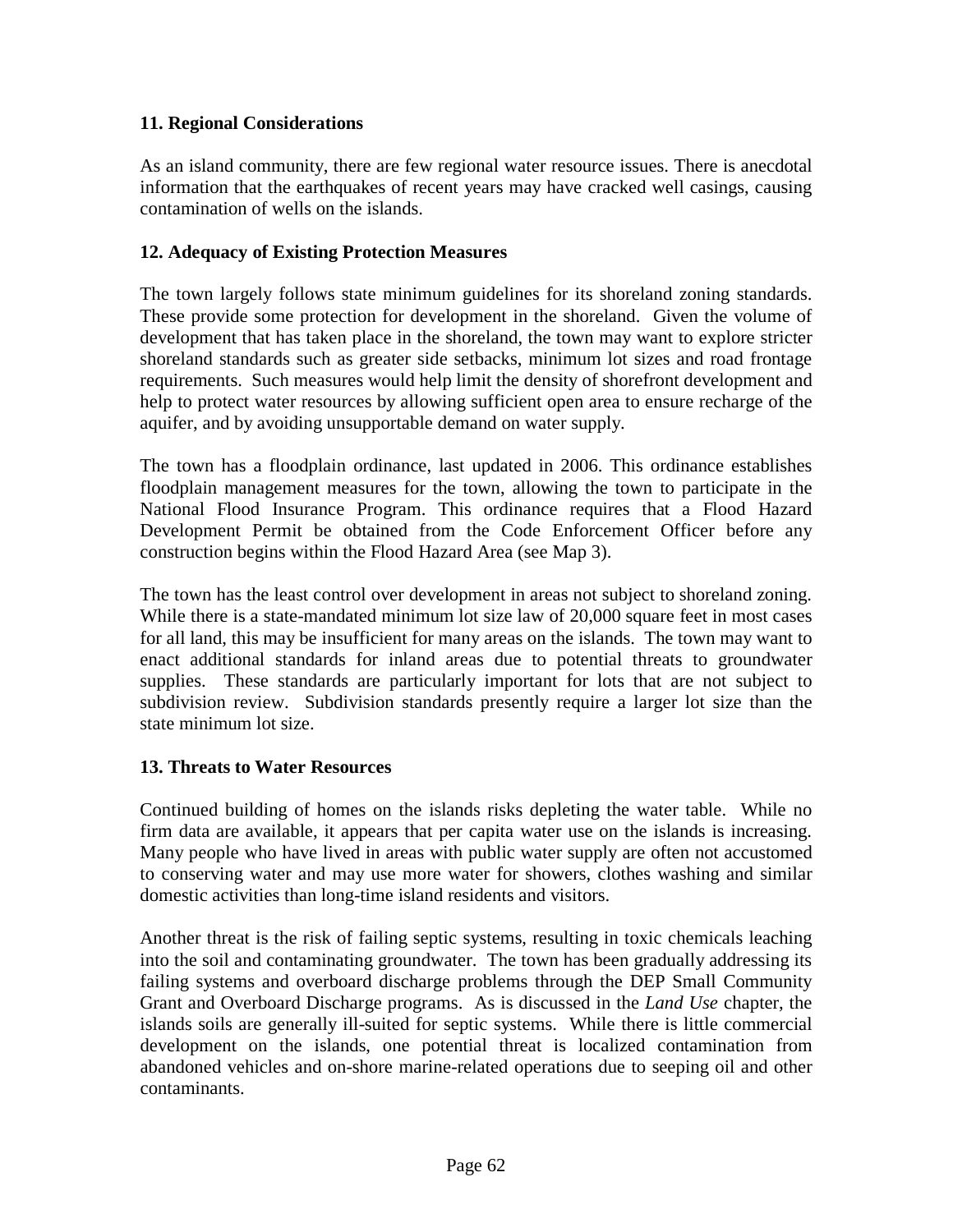## **14. Issues of Public Concern**

Results of the public opinion survey conducted in conjunction with the development of this plan and other community outreach efforts identified the following issues:

- a. The town cannot rely on anecdotal reports to adequately assess the water supply. A survey and hydrology study is needed to determine more accurately the source, quality, and quantity of the water supply.
- b. Annual water testing by homeowners should be encouraged so that contamination or saltwater intrusion is detected early before causing health issues.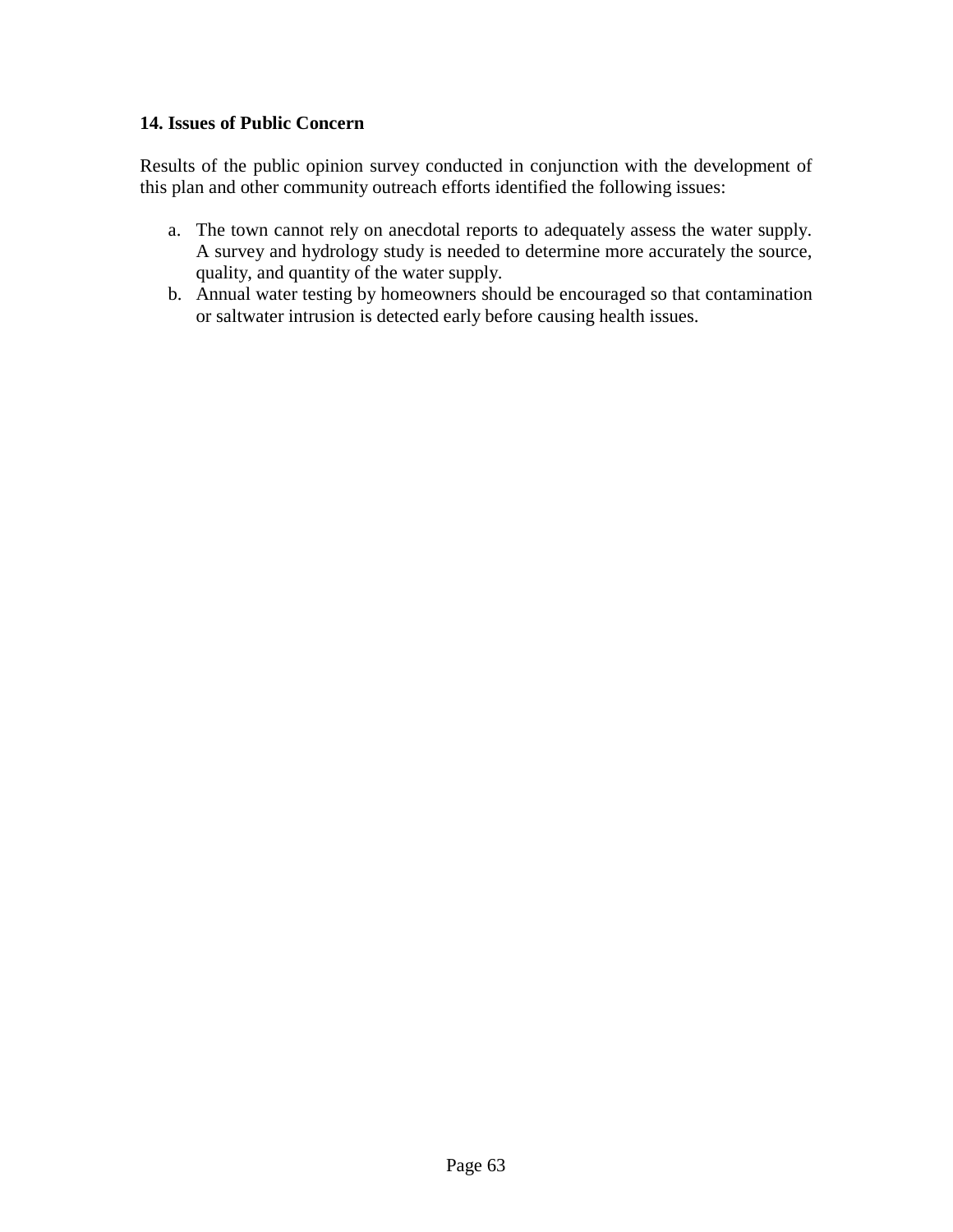# **I. NATURAL RESOURCES**

# **1. Purpose**

This section aims to accomplish the following:

- a. Describe Cranberry Isles' critical natural resources in terms of their extent, characteristics, and significance;
- b. Predict whether the existence, physical integrity, or quality of critical natural resources will be threatened by current trends including the impacts of future growth and development; and
- c. Assess the effectiveness of existing measures to protect and preserve critical natural resources.

# **2. Key Findings and Issues**

The town hosts bald eagle habitats on both Great Cranberry and Islesford. There are also several areas of waterfowl and shorebird habitat. The mudflats, aquatic beds and eelgrass are also important habitat areas. The town also has countless scenic views. Natural resource issues include control of the deer and mosquito populations and more general threats to the islands' fragile environment.

# **3. Public Opinion Survey Results**

About 74 percent supported the town undertaking measures to protect wildlife habitat and 62 percent favored measures to protect scenic views. There were numerous complaints about mosquitoes; only 37 percent rated current mosquito protection measures as satisfactory.

# **4. Overview of Existing Conditions/ Data**

The town has many significant natural resources, including important shorebird and migratory waterfowl habitat as well as mudflats, aquatic beds and eelgrass beds. The town also has significant scenic views looking towards Acadia National Park and the outer islands, as well as open lands and marshes which provide habitat to a wide variety of flora and fauna.

# 4.1. Deer Wintering Areas

Maine Department of Inland Fisheries and Wildlife (MDIFW) data indicate that there are no state-recognized deer wintering areas in town. In response to public complaints about the high number of deer on the islands and related health concerns, since 2000 the town has been allowed by the state to conduct depredation hunts. Deer hunting is mostly confined to Great Cranberry and Islesford and is not allowed on Acadia National Park property. According to the National Park Service, there is no need for deer herd management on park properties in town.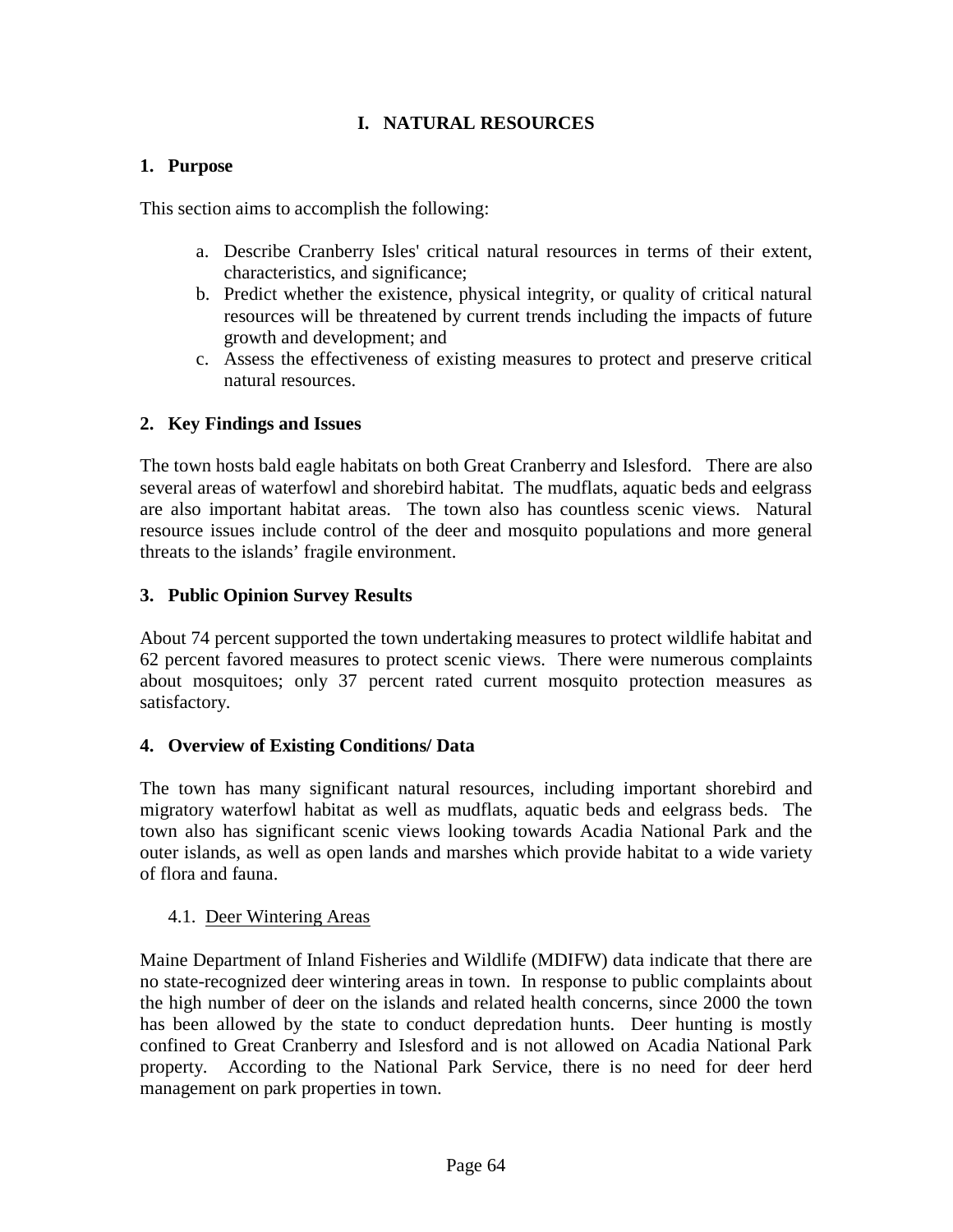## 4.2. Bald Eagles

Map 3 shows that there are two areas of bald eagle essential habitat, one on Islesford and one on Great Cranberry. Bald eagle sites have been found within these designated nest areas within a three-year period and may occur again. While once an endangered species, bald eagles were reclassified as a "threatened" species in 1995. This is a less restrictive classification. The species has been gradually recovering statewide. Maps of the areas are available through the Maine Department of Inland Fisheries and Wildlife (MDIFW) *Beginning with Habitat Program*. These data are summarized on the maps that accompany this comprehensive plan.

#### 4.3. Other Habitats

The town's other habitats, supporting a variety of waterfowl, flora and fauna, are shown on Map 3. Notable are the large areas of waterfowl and shorebird habitat protected by the Natural Resources Protection Act (NRPA). There are osprey nests and areas of heron habitat on at least two of the islands. The town also has many valuable marine habitats, including aquatic beds, areas of eelgrass, and mudflats that serve as spawning grounds and habitats for a variety of marine species. [See also references to wetlands in the *Water Resources* chapter.]

The shorebird and marine habitats generally occur either off-shore or in areas protected by shoreland zoning. However, pollution and disruption from on-shore activities, including run-off, can threaten these resources. The protection of these habitats is critical to ensuring the diversity of marine life and wildlife in the area.

According to the 1981 *Land Use Data Base*, there were several species of rare or threatened plants growing in the Cranberry Isles at that time. According to the MDIFW, the early 1980s was the last time that University of Maine Researchers had conducted a thorough analysis of the town's rare or threatened plants. Those found on Great Cranberry included moonwart (Botrychium lunaria), beachead iris (Iris hookeri) and blinks (Mortia lamprosperna). Dragon's mouth (Arethusa bulbosa) is indigenous to Islesford and baked apple-berry (Rubus chamaemous) is indigenous to both islands.

According to data provided by the MDIFW in 2008, the Great Cranberry Island Heath is considered a Coastal Plateau Bog Ecosystem in "outstanding" condition. Its condition makes it one of the best examples of this ecosystem type in Maine. It has "abundant" baked apple-berry, black crowberry (Empetrum nigrum) and lawns of deer hair sedge (Trichophorum cespistosum). Common juniper and islands of black spruce are locally abundant in the bog. Only a small, central area of the bog is raised and it features wooded shrub-heath dominated by black spruce, dwarf huckleberry and peat moss.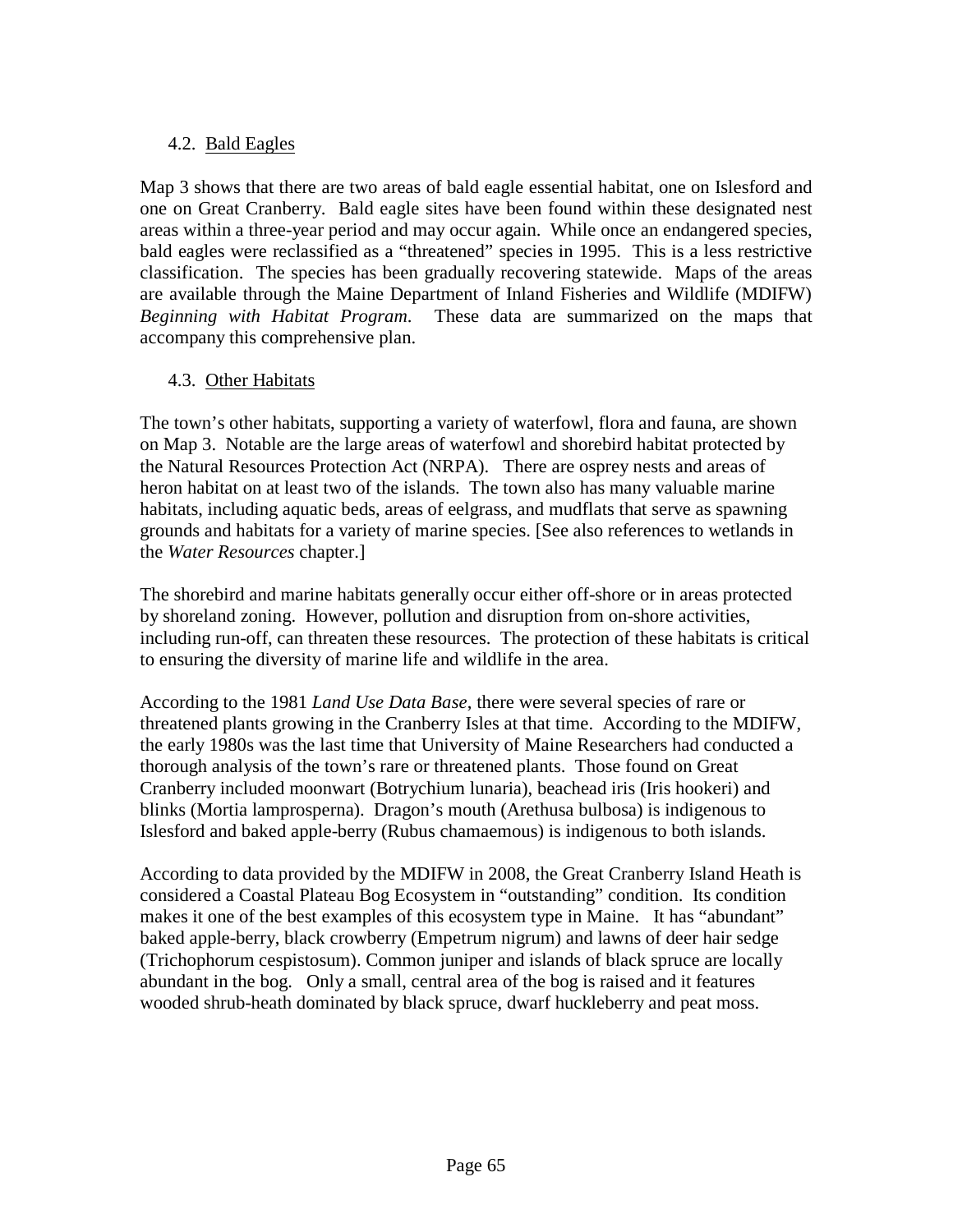# 4.4. Scenic Areas

As a town composed of various islands, Cranberry Isles has an unusually diverse array of scenic views. From many points on the islands, there are sweeping views of the other islands and nearby mainland. The shorefront also offers a range of views. The town has not officially designated any areas as scenic.

# 4.5. Open Space

The islands have historically enjoyed relatively large amounts of undeveloped areas that have served as habitat for birds, animals, and plants and have provided open space for enjoyment by visitors and residents. Some of that open space is in public ownership (e.g. town fields, cemeteries, etc.) and some is not suitable for development because of wetlands or other characteristics. However, a great deal of land that is currently open is in private ownership and could be developed. (See also discussion of open space in the *Recreation* and *Natural Resource* chapters.)

# **5. Overview of Existing Regulations Governing Natural Resources**

# 5.1. Local Regulations

# 5.1.1. Shoreland Zoning

The town's Shoreland Zoning protects many of the important shorebird habitats from development. However, there is currently no inland zoning, so natural resources outside the shoreland zone are not protected from the impact of development.

# 5.1.2. Hunting

A deer depredation hunt was conducted in 2000, and at the annual Town Meeting that year the State granted island voters the ability to authorize hunting without legislative approval. In 2001, the town of Cranberry Isles approved hunting with all the same regulations as on the mainland, with the exception that hunters could use only shotguns loaded with buckshot. Archery is allowed.

# 5.2. State Regulations

# 5.2.1. Natural Resources Protection Act

Waterfowl habitats and other wetland areas are protected by the Natural Resources Protection Act (NRPA). Under this law (38 MRSA 480-A S), permits are required for construction, dredging and related activities in habitat designated for waterfowl. The Maine Department of Inland Fisheries and Wildlife (MDIFW) urges towns to contact a regional wildlife biologist for assistance if a development application is proposed in or near these sites.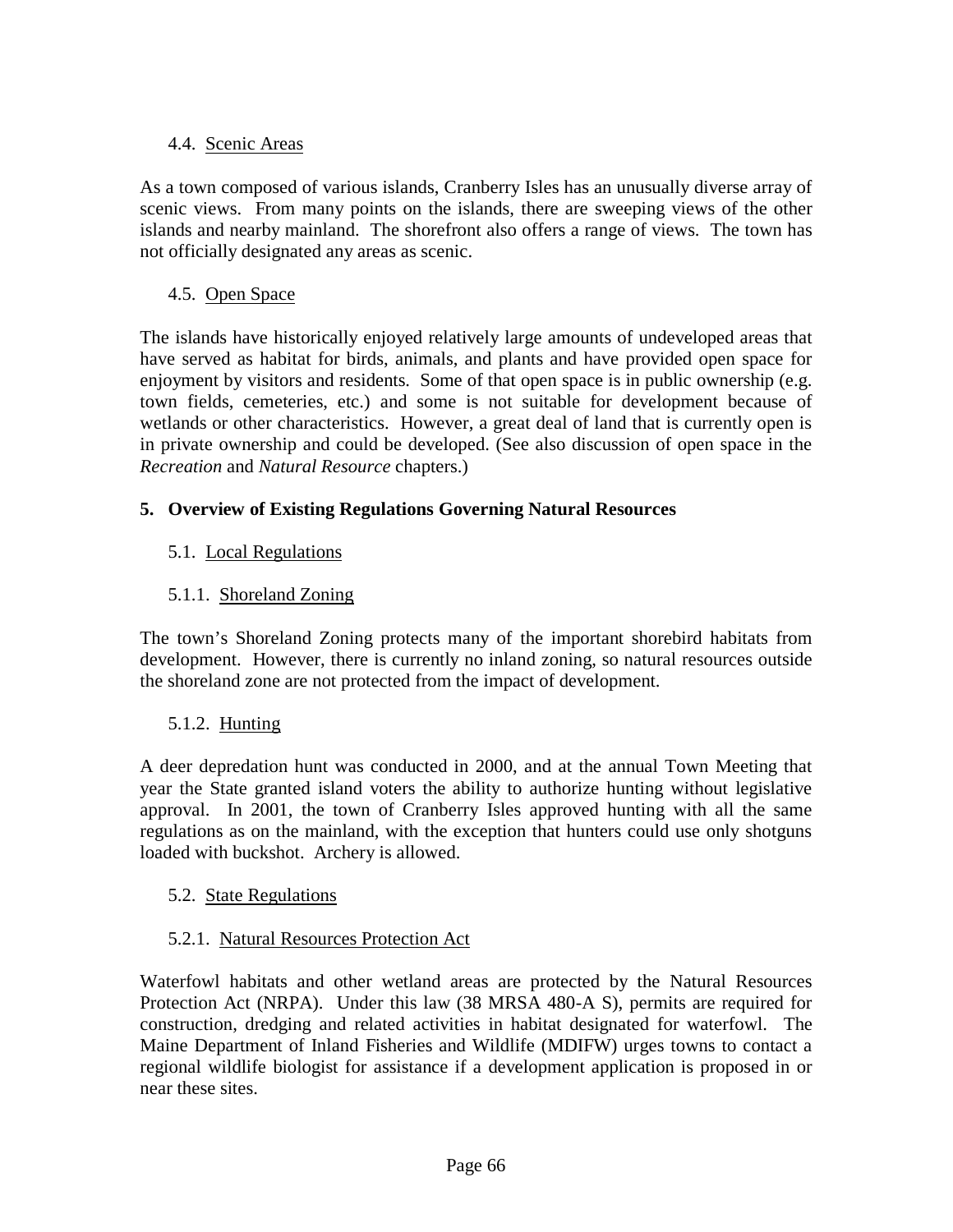The NRPA state website states "*protected natural resources"* are coastal sand dune systems, coastal wetlands, significant wildlife habitat, fragile mountain areas, freshwater wetlands, great ponds and rivers, streams or brooks." A permit is required when an "activity" will be:

--Located in, on or over any protected natural resource, or

--Located adjacent to (A) a coastal wetland, great pond, river, stream or brook or significant wildlife habitat contained within a freshwater wetland, or (B) certain freshwater wetlands.

An "activity" is (A) dredging, bulldozing, removing or displacing soil, sand, vegetation or other materials; (B) draining or otherwise dewatering; (C) filling, including adding sand or other material to a sand dune; or (D) any construction, repair or alteration of any permanent structure.

# 5.2.2. Maine Natural Areas Program

Maine Natural Areas Program recommends that bald eagle habitats be protected within one-quarter mile of the nests. Modification of the habitat should not occur unless approved by a regional state wildlife biologist and a consulting forester. This program serves as a source of information on Maine's significant natural resources, but does not have the force of law. Legal protections are offered by the Department of Environmental Protection, Maine Department of Inland Fisheries and Wildlife, or Federal Endangered Species Act.

# 5.3. Federal Regulations

# 5.3.1. Endangered Species Act

Federal and state legislation protect endangered species through the Endangered Species Act. Formerly protected as an endangered species, the bald eagle has regained its population level significantly enough to be reclassified as a threatened species.

# **6. Summary of Current Trends**

The natural resources of the Cranberry Isles and the Acadia region have always been integral to quality of life on the Cranberry Isles. Residents and visitors alike are attracted to the region because of its natural beauty, and the local and regional economy depends heavily on the area's natural resources and their continued health. Within the last few decades, the federal and state governments have enacted legislation designed to protect natural resources.

Echoing the global trend toward increased advocacy for environmental protection measures, local interest and support has grown for responsible stewardship of the area's natural resources. Residents have developed a higher level of appreciation for the value of the town's natural resources and the need for measures to protect them. Natural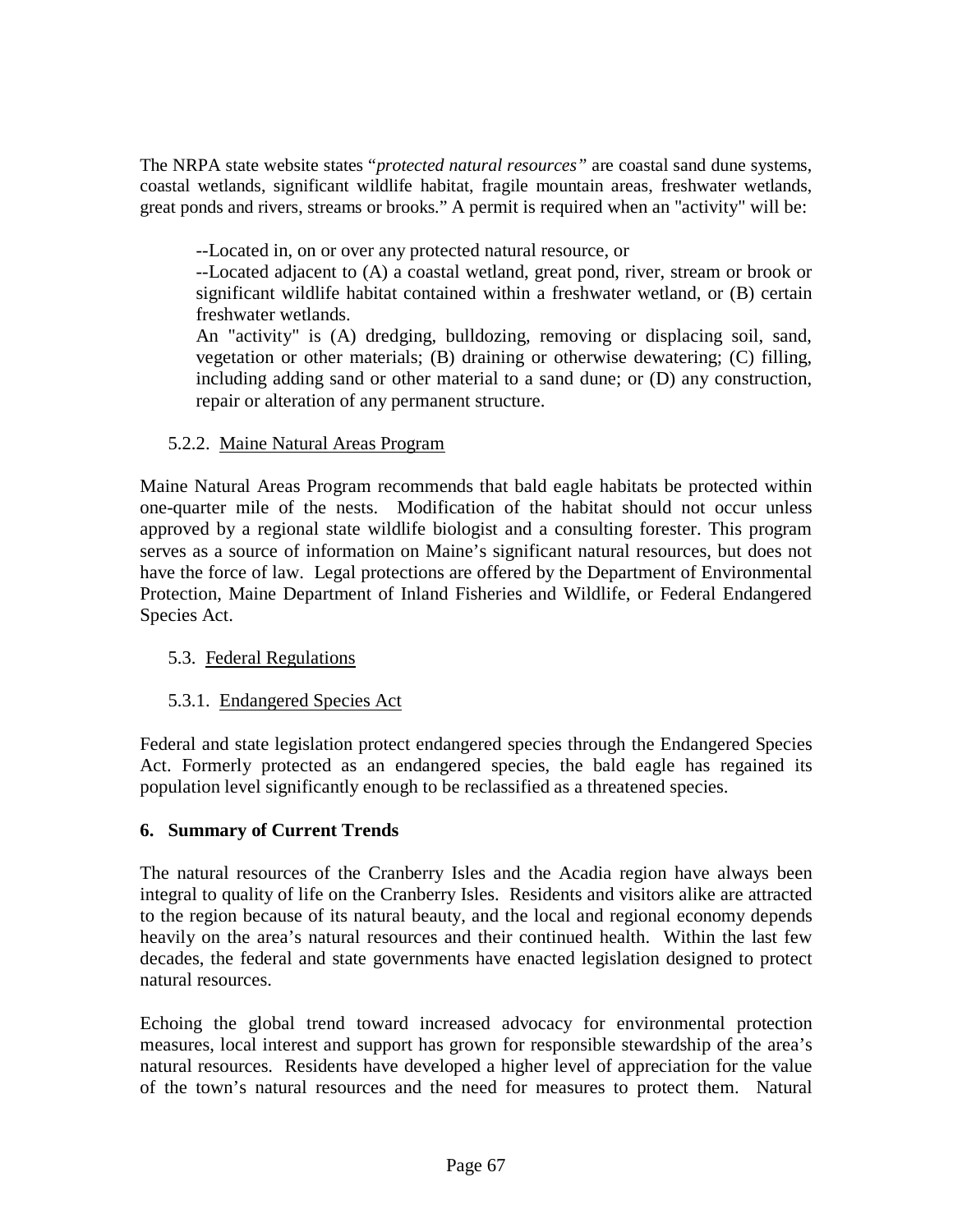resources have become generally accepted as an asset inherently linked not only to the town's economy, but also to the quality of life and community values.

The Cranberry Isles Sustainability Initiative was formed in the fall of 2007 to ensure a healthy future for the Town's community and environment. The Initiative holds monthly meetings to discuss ideas, promotes projects such as an energy study and implements solutions such as encouraging the town to procure clean power for municipal needs.

The protection of natural resources through conservation easements and other instruments restricting development has become increasingly common, although such easements are voluntarily initiated by private landowners. Several private properties containing critical habitat areas have attached conservation easements held by Acadia National Park or Maine Coast Heritage Trust; others are enrolled in the state's Open Space program [see *Recreation* chapter].

The population of browsing deer has a direct impact on the regeneration of vegetation and trees [see *Agriculture and Forest Resources* chapter.] The deer population appears to be cyclical. Periodic hunts reduce the herds, and then the deer repopulate to the point where the residents consider them a nuisance and health hazard. There is an ongoing concern about deer ticks on the island and associated threat of Lyme disease.

The mosquito population is an ongoing issue as both a nuisance and health concern, as increasing numbers of illnesses are associated with mosquitoes, such as equine encephalitis and West Nile virus. Various control measures have been considered, but most are either impractical, environmentally unsound, or bring undesirable consequences. Mosquitoes and lobsters are biologically closely related, so any chemical harmful to the mosquito population is likely to also be harmful to the lobster population.

# 6.1. Island -Specific Trends

6.1.1. Great Cranberry

The Pool on Great Cranberry contains extensive mudflats, eelgrass beds, and aquatic beds that make it a prime shorebird habitat as well as important habitat for mollusks and other marine creatures. The Pool was once the main harbor for Great Cranberry, but due to its tide-limited access, the town dock was moved to Spurling Cove. The Pool has since considerably filled in with silt.

Great Cranberry contains several parcels of land already held in conservation easements, and owners of a few other parcels are considering easements. Until recently, the more rural, low-density parcels on Great Cranberry have served to protect many of the island's natural resources. But with increased pressures from development, some of the larger parcels of land are now being subdivided. The Heath, (see Section 4.3) a large wetland comprising almost a third of the island, is an important natural resource that is unlikely to be developed in the future.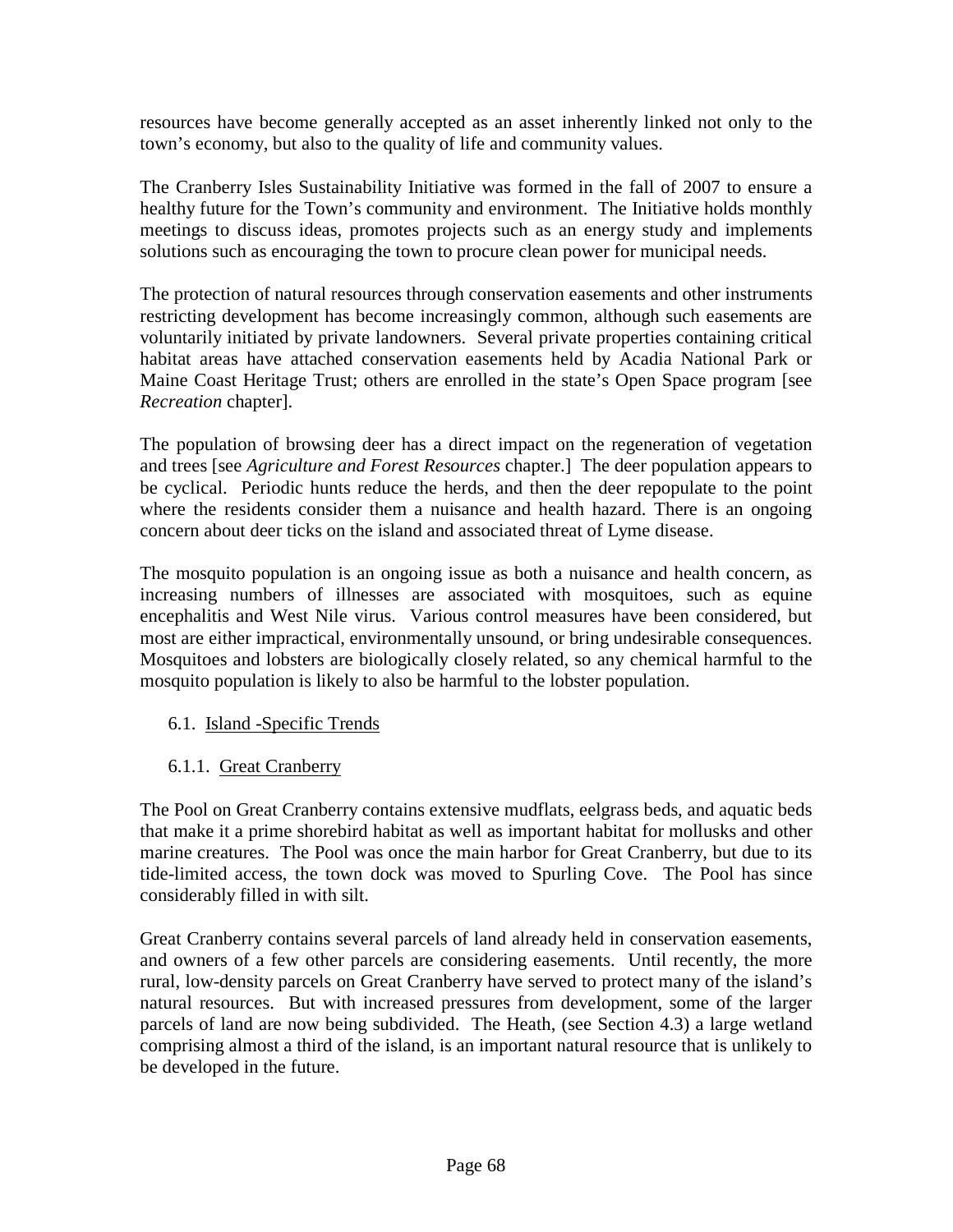#### 6.1.2. Islesford

The marsh on Islesford, 104.8 acres that contains important waterfowl and marine habitat on the east side of the island, is currently enrolled in the State's open space program. This parcel is significant for several reasons. It buffers the old Coast Guard Station property that accesses the state-identified shorebird habitat between Islesford and Baker Island; it contains the Bald Eagle nesting site; and it offers superb views toward Mount Desert Island. There are also small clam flats on Islesford (see *Marine Resources* chapter).

There is a smaller wetlands area on the west side of the island, behind Sand Beach. This area has also historically been a fertile environment for marine life and shorebirds as well as plants that thrive in this fragile ecosystem. There has been recent concern about the health of this wetland area due to recent road and culvert reconstruction, which appears to have decreased the refill capacity of this small marsh at high tide.

# 6.1.3. Sutton Island

Sutton Island has historically been characterized by large lots, and much less dense development than Great Cranberry or Islesford. Much of Sutton is in some form of conservation easement, which limits development and protects the natural resources of the island. However, there are seven state-identified overboard discharges operating on the island, which is more than on any of the other islands.

# 6.1.4. Baker Island

Baker Island is largely in public ownership as part of Acadia National Park. It contains only two seasonal residences and receives limited boat traffic from picnickers and hikers by private boat. Shorebird habitat exists between Baker and Islesford, consisting mainly of rocks and mudflats that are exposed at low tide and submerged at high tide. Acadia National Park currently owns 161.3 of the island's 163.7 acres. The island is thus protected by all rules and regulations pertaining to national park property.

# 6.1.5. Bear Island

Bear Island is seasonally occupied by two residences, which both use overboard discharges.

# **7. Adequacy of Existing Protection Measures**

There are no local ordinances protecting natural resources outside the shoreland zone.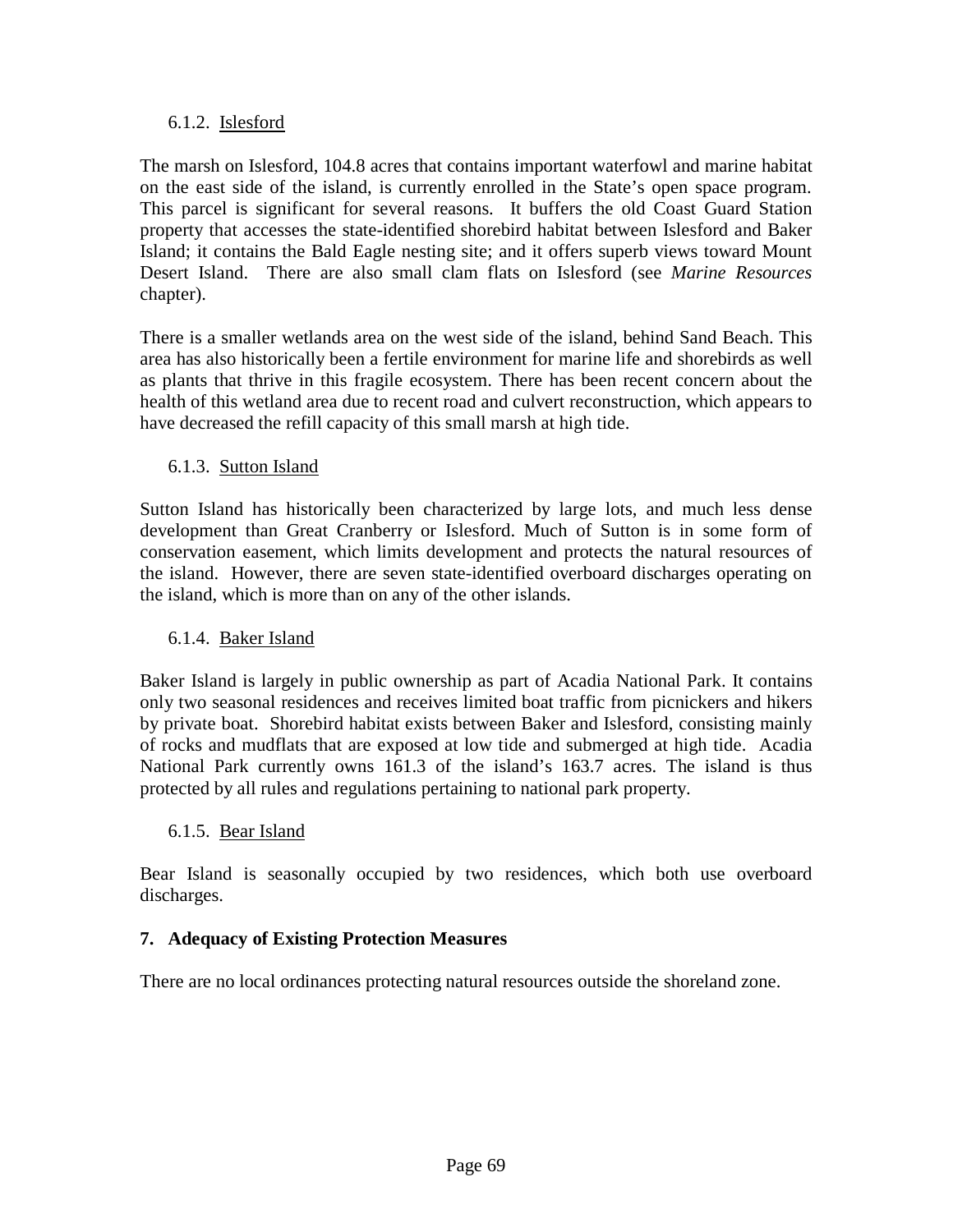#### **8. Threats to Natural Resources**

The increasing development pressure could threaten the town's natural resources, particularly those not within the shoreland zone. This would include the impact from interior parcels being subdivided and developed. Inconsistent interpretation and/or enforcement of the Shoreland Zoning Ordinance could also threaten natural resources.

#### **9. Issues of Public Concern**

The issues relating to natural resources are interwoven with those of other chapters, most predominantly *Land Use*, *Housing* and *Economy*. Results of the public opinion survey conducted in conjunction with the development of this plan and other community outreach efforts identified the following issues:

- a. Mosquitoes have been a serious problem on the islands, raising not only a nuisance factor, but also potentially serious health concerns. However, abatement measures must be considered in the context of goals and policies for the island's natural resources.
- b. Control of the deer population is an ongoing concern.
- c. Residents soundly support the protection of natural resources and scenic views, but they also want to see growth in the year-round community. They recognize that both the year-round and seasonal economies depend heavily on the health and diversity of the area's natural resources. The challenge, then, is to ensure measures are in place that will adequately respond to the pressures of future development while protecting valuable habitats, ecosystems, and scenic views.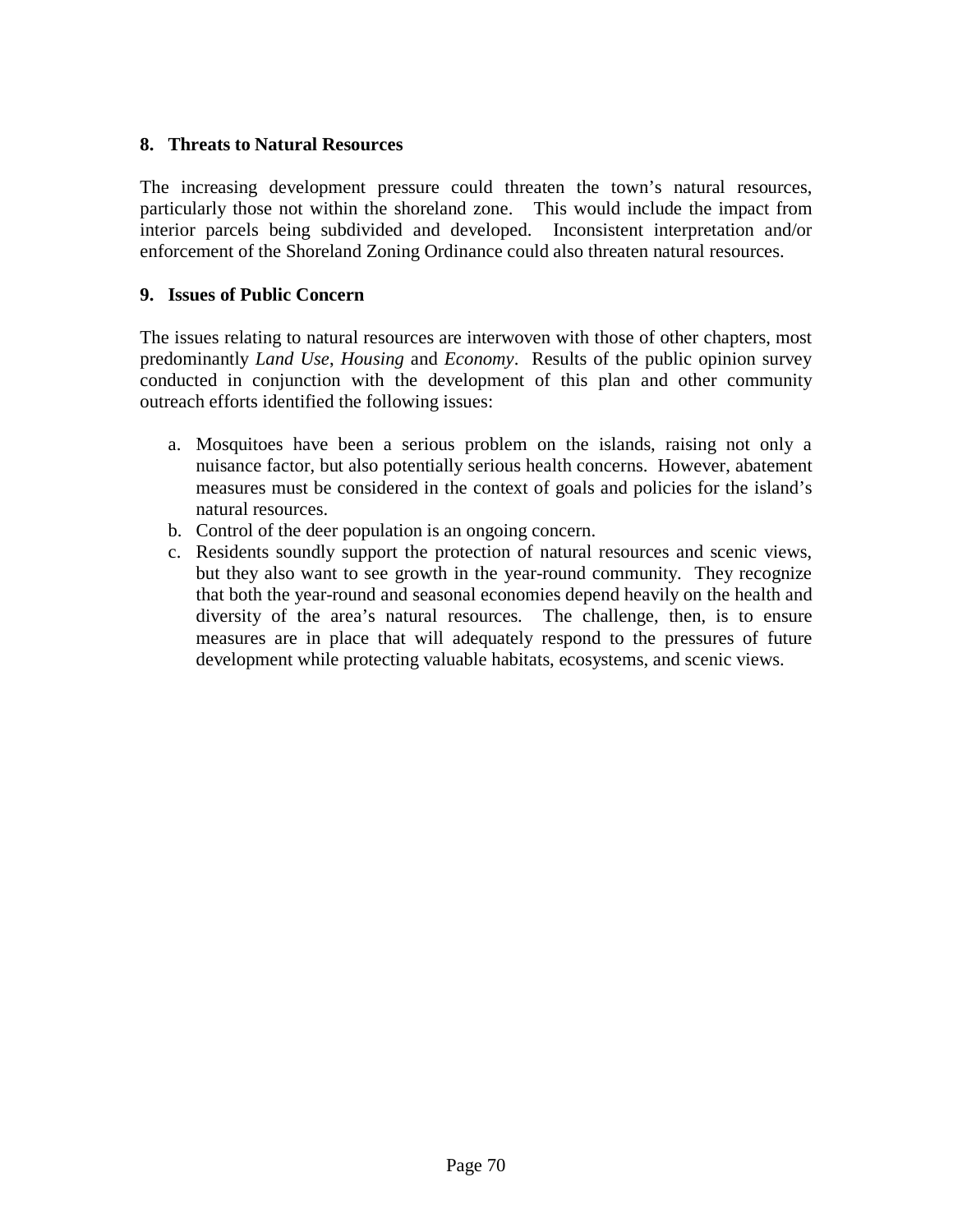# **J. AGRICULTURAL and FOREST RESOURCES**

# **1. Purpose**

This section aims to accomplish the following:

- a. Describe the extent of Cranberry Isles' farms and forest lands;
- b. Predict whether the viability of these resources will be threatened by the impacts of growth and development; and
- c. Assess the effectiveness of existing measures to protect and preserve important farm and forest resources.

# **2. Key Findings and Issues**

There is virtually no large-scale commercial agricultural activity on the islands and very limited forestry. No land is held as either the farm or tree growth areas for purposes of taxation. The major forestry issue in town is the threat of forest fires, which can spread rapidly in an island environment. Another issue is the poor condition of many forested areas due to even-aged stands, limited management and deer browsing.

# **3. Public Opinion Survey Results**

There were no specific questions about agricultural and forestry resources. There were some comments about tree blow downs and the risk of forest fires.

# **4. Overview of Existing Conditions**

# 4.1. Agricultural Resources

According to the Natural Resources Conservation Service, there are no prime agricultural soils on the islands, i.e. soils deemed best suited for farming. There are 100 acres of "additional farmland of statewide importance" on Great Cranberry and 94 acres on Islesford. This classification indicates that these soils may have some suitability for farming. However, these soils are on many privately owned parcels, and it must be stressed that this classification refers to soils, not actual use of the land.

According to state records, there is no land held under the farmland taxation classification. Between 1997 and 2002 there was one 100-acre parcel under the open space taxation classification (see *Recreation* chapter).

# 4.2. Forest Resources

Roughly three-quarters of the Cranberry Isles is forested. The forests contain both boreal coniferous trees – fir, spruce and pine; and broad-leaf deciduous trees – beech maple and oak. Coniferous (softwood) trees are found in much greater abundance than deciduous (hardwood) trees. Hardwood trees are found only in small quantities and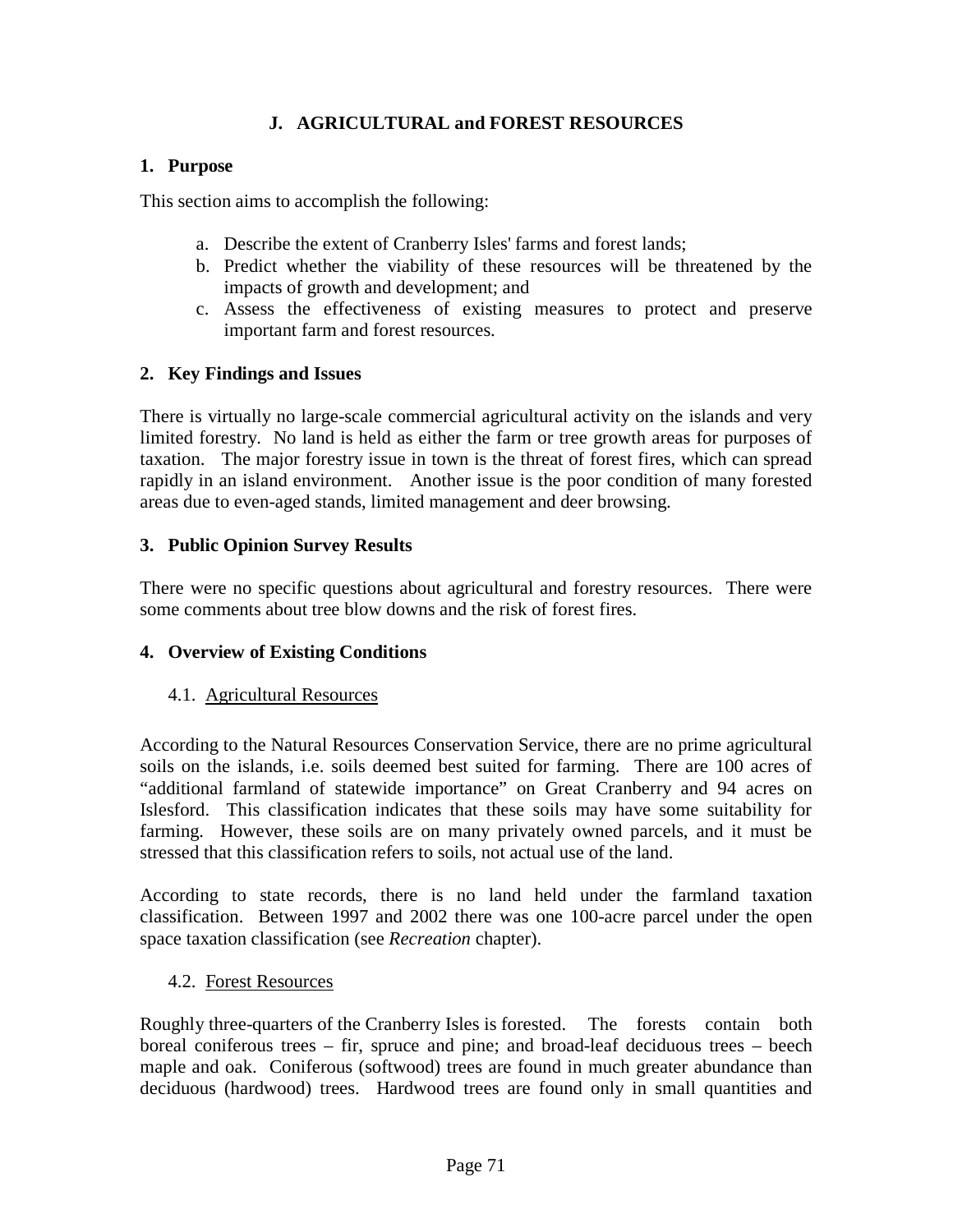mostly in mixed wood stands. On Islesford and Great Cranberry, there are also numerous Norway maples lining the streets. This invasive species is spreading throughout the more populated areas of the islands. Both Islesford and Great Cranberry also have wetland areas referred to as "heaths," which contain American Larch or "hackmatack." There is a ring of white spruce along the shore on both islands.

There is no major forest activity on the islands. As seen in Table J.1, between 1997 and 2002, no land was held in the tree growth classification. Between 1991 and 2002, Maine Forest Service records show that there was no timber harvesting activity subject to state reporting. The cost of hauling timber off-island limits the market for forest products even if timber were to be harvested. There are, however, some harvesters who cater to the island timber market.

| Table J.1<br><b>Timber Harvesting Trends for Cranberry Isles, 1991-2002</b> |                                             |                                                                |                                            |                                         |                                        |                                               |  |  |  |
|-----------------------------------------------------------------------------|---------------------------------------------|----------------------------------------------------------------|--------------------------------------------|-----------------------------------------|----------------------------------------|-----------------------------------------------|--|--|--|
| Years                                                                       | <b>Selection</b><br><b>Harvest</b><br>Acres | <b>Shelterwood</b><br><b>Harvest</b><br>Acres                  | <b>Clearcut</b><br><b>Harvest</b><br>Acres | <b>Total</b><br><b>Harvest</b><br>Acres | <b>Change of</b><br>Land Use,<br>Acres | Number of<br><b>Timber</b><br><b>Harvests</b> |  |  |  |
| 1991-                                                                       |                                             | O                                                              |                                            |                                         |                                        |                                               |  |  |  |
| 2002                                                                        |                                             |                                                                |                                            |                                         |                                        |                                               |  |  |  |
| <b>Totals</b>                                                               |                                             |                                                                |                                            |                                         |                                        |                                               |  |  |  |
| $n/a$ : not available                                                       |                                             |                                                                |                                            |                                         |                                        |                                               |  |  |  |
|                                                                             |                                             | <b>Source:</b> Maine Forest Service year-end landowner reports |                                            |                                         |                                        |                                               |  |  |  |

# **5. Overview of Regulations Governing Agricultural and Forest Resources**

# 5.1. State Regulations

# 5.1.1. Farmland and Tree Growth Taxation

Through state programs, a lower property tax rate is available to farmers who meet certain qualifications and agree to keep their land as farmland. The discounted rate is based on the land's value at its current use as farmland rather than at its highest and best use. Similarly, woodlot owners can have their land designated for Tree Growth for a break in taxes.

# 5.1.2. Open Burning

Burning of wood brush is permitted, with approval from local fire officials.

# **6. Summary of Current Trends**

While much of the islands were once cleared pasture and cropland, many of these areas have long since been re-populated with trees. Apart from home gardens, there is virtually no farming left today. The town's soils are generally not well-suited for agriculture.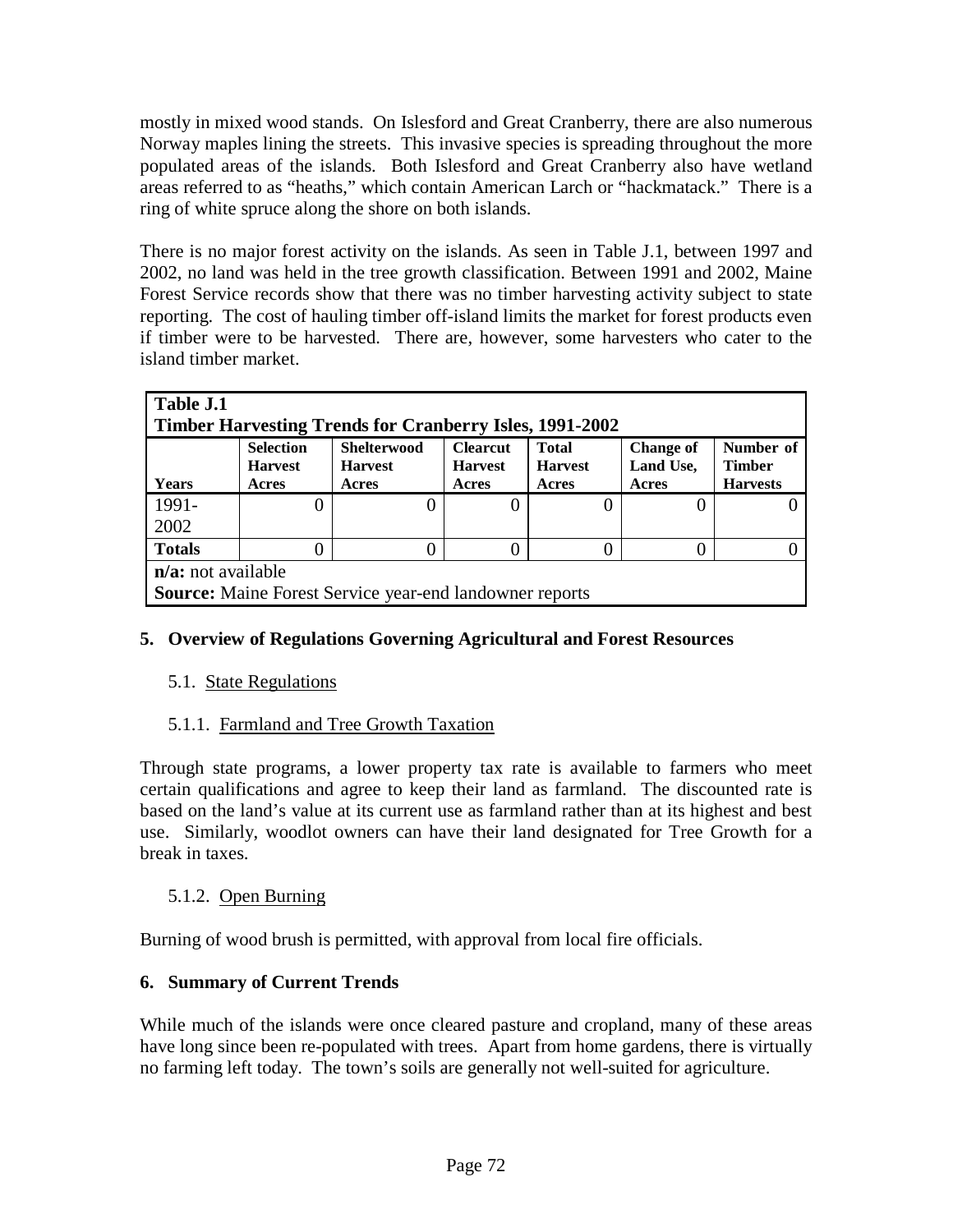Most forest stands are thick and overgrown; they often consist of even-aged trees. Blow downs are frequent. Several landowners have begun thinning the forest on their land in recent years. Most tree cutting is done to harvest firewood, to mitigate the threat of blowdowns or fire, and to protect views. Some select cutting has been done to harvest timber for local building projects. These activities have had little overall effect on the forests on the island.

The large deer herd on the islands has a detrimental effect on the regeneration of trees, particularly hardwoods and balsam fir. The town is now open to hunting, but hunting is mostly confined to Great Cranberry and Islesford and deer remain a problem on Sutton, Bear and Baker Islands.

# **7. Adequacy of Existing Protection Measures**

Given the lack of forest and agriculture activity, existing measures protecting the town's agricultural and forest resources are adequate.

# **8. Threats to Forest Resources**

There is little management of the town's forested areas, leaving considerable density and deadwood, conditions conducive to forest fires spreading quickly. The shallow root systems of the trees make the forested areas particularly vulnerable to blow-downs, also increasing the risk of spreading fire.

# **9. Issues of Public Concern**

Perhaps the major forest issue facing the town is the risk of forest fires. This is a particular problem since the town's fire department has a limited capacity and cannot rely on mutual aid from adjoining towns. The major forest fire threat is the risk of house and structural fires spreading to overgrown and crowded forests or dry grassy areas.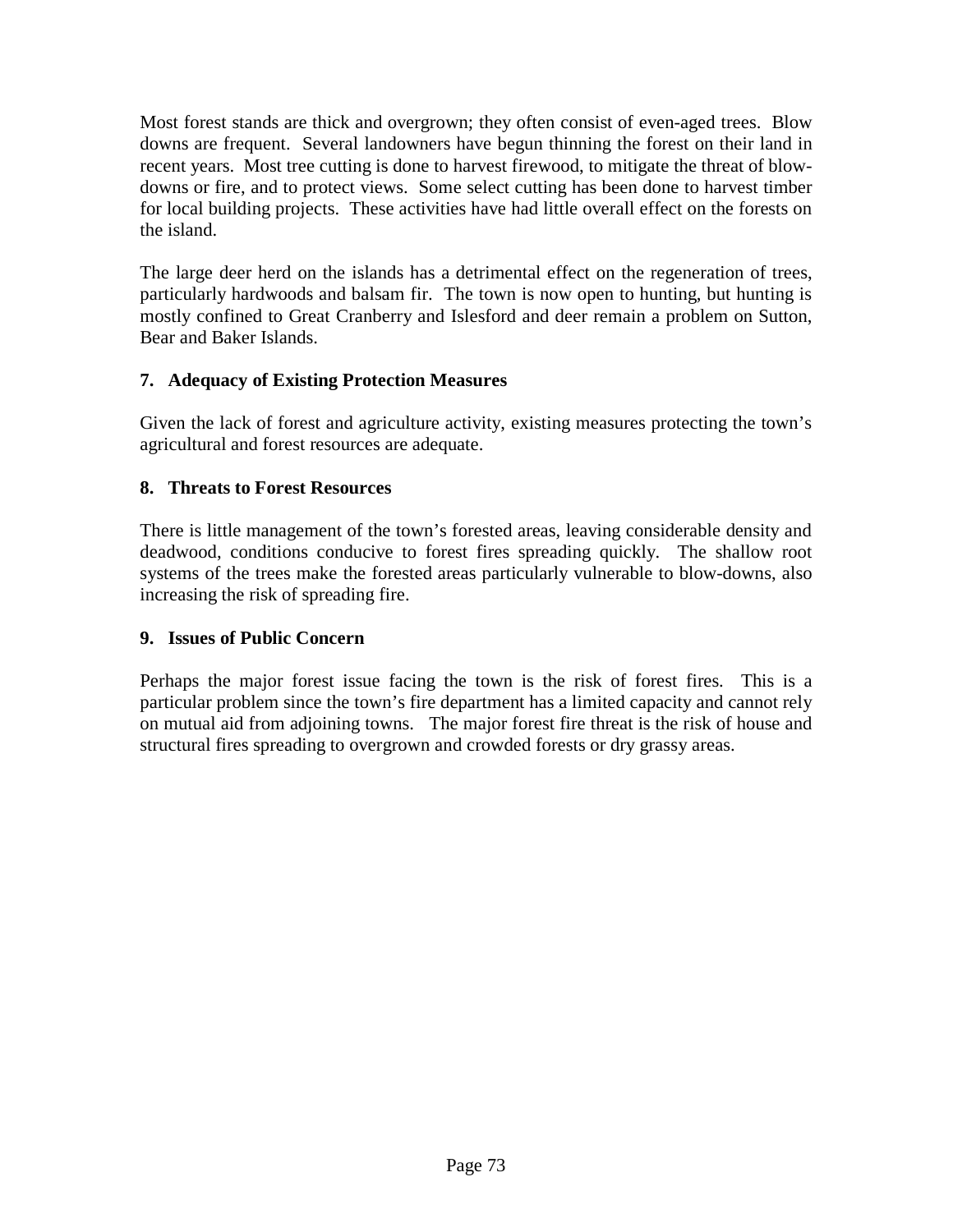# **K. HISTORIC and ARCHAEOLOGICAL RESOURCES**

# **1. Purpose**

This section aims to accomplish the following:

- a. Outline the history of the town of Cranberry Isles;
- b. Identify and profile the historic and archaeological resources of Cranberry Isles in terms of their type and significance;
- c. Assess current trends, and particularly future threats to the existence and integrity of those resources; and
- d. Assess the effectiveness of existing measures to protect and preserve those resources.

# **2. Key Findings and Issues**

The town has twelve known prehistoric archaeological sites, which are all Native American shell middens. Only three buildings are presently on the National Register of Historic Places. Given the islands rich history and many buildings of interest, it is likely that other sites would be eligible for Register listing.

# **3. Public Opinion Survey Results**

There were no specific questions or comments pertaining to historical and archaeological resources.

# **4. Overview of Existing Conditions**

# 4.1. Town History (Adapted from 1981 *Land Use Data Base for Cranberry Isles*)

# 4.1.1. Prehistoric Habitation

Long before European discovery and settlement of the Maine coast, various Indian groups inhabited the area. Archeological excavations in this region suggest that a nonagricultural tribe, referred to as the Red Paint People or the Moorehead people, frequented the region as long as 5,000 years ago. These Indians followed seasonal fluctuations in food supply, hunting seal and porpoise for food and oil and catching fish and shellfish along the coast. It is possible that an even earlier prehistoric Indian group may have inhabited the region shortly after the end of the last ice age.

Since 2000 B.C., Algonquin Indians moved in from the south and west, forming the Abnaki group (Indian for "living at the sunrise"). The Abnakis pursued a semiagricultural, semi-hunting and gathering livelihood, wintering on the coast and summering inland. Abnaki progeny of historic times, known today as Penobscots and Passamaquoddies, probably reversed this pattern, wintering inland and summering along the coast. This change may have occurred partly as a result of European exploration and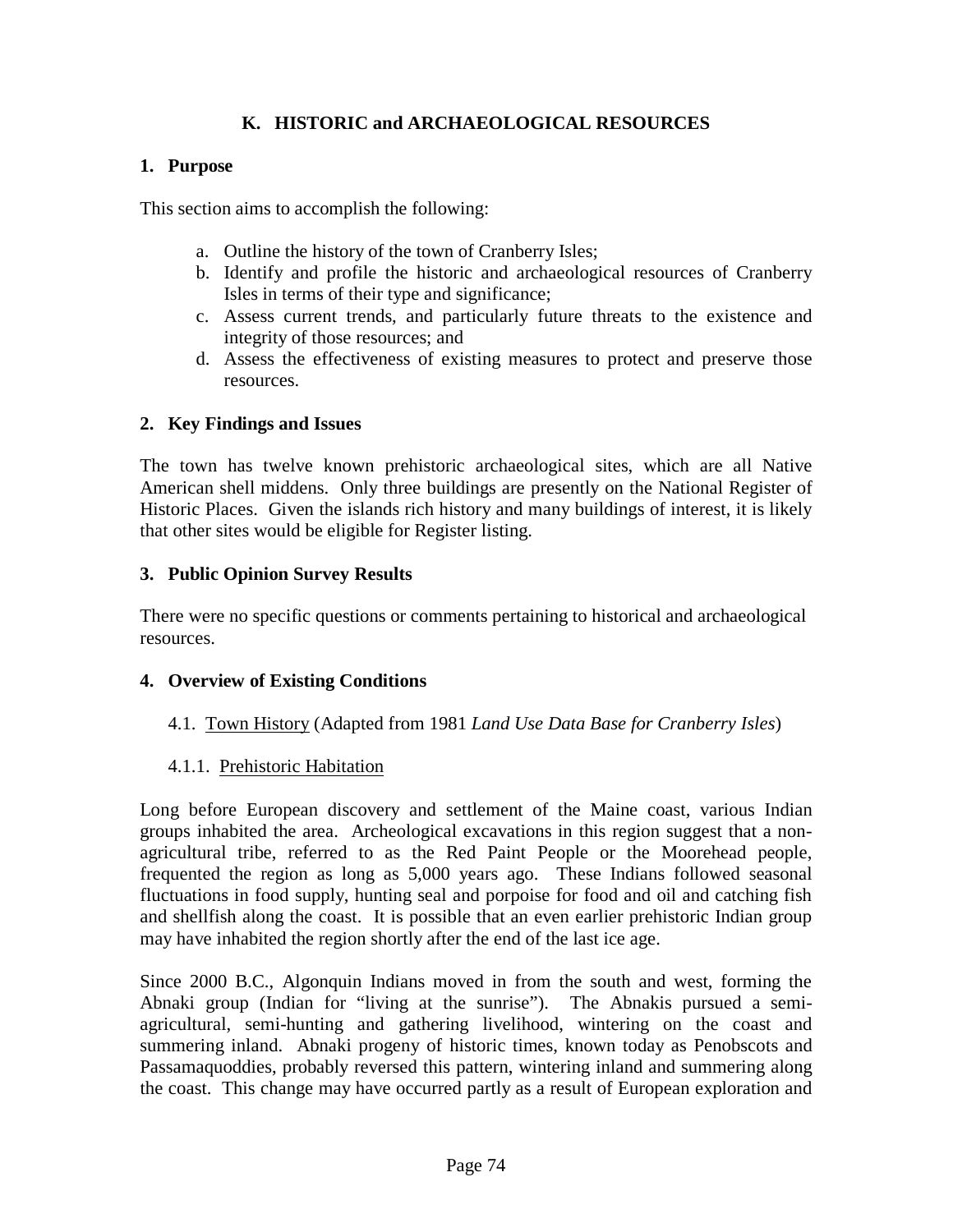the subsequent demand for furs, which necessitated that the Indians hunt inland in the wintertime to supply the fur traders. These tribes summered along the coast as recently as the late 1800's.

# 4.1.2. Early European Exploration and Settlement

Although their visits have not been documented, northern European fishermen probably visited the region prior to the 1500's. Temporary settlements may have been made along the coast by these fishermen. Explorers of the 15th and 16th centuries, notably Cabot for England, Verrazano and Thevet for France, and others sailing for Portugal and Spain, sailed along Maine's coast, making claims for their respective countries. A Spanish map dated 1529 identifies a "Rio de Montanas", or River of Mountains, believed to be Somes Sound.

Several explorers of the 17th century appear to have visited, mapped and occasionally settled in the Frenchman Bay Region. French geographer Samuel de Champlain visited and mapped the region in 1604 as a member of the expedition of Sieur de Monts. The previous year King Henry IV had granted Sieur de Monts the area known as Acadia, basing the grant on previous claims by French explorers.

In 1603 British explorer Martin Pring, followed in 1605 by Captain George Weymouth, visited the area which had not been claimed previously by both French and English explorers. All of the coast east of Penobscot Bay was contested by both British and French throughout the years of the French and Indian Wars, from the early 1600's to the mid-1700's, when the kings of both countries granting lands to their subjects. In 1606 King James I of England granted to The Virginia Company territory which included the area that French King Henry IV had granted to de Monts three years earlier. A shortlived settlement of French Jesuit priests was located at Saint Sauveur near Fernald's Point in 1613. Within weeks of its establishment, it was destroyed by Sam Argall and a British fishing party from the Jamestown Colony, under orders from the Colony's governor to destroy any French settlements.

In 1612 Sir Robert Mansell purchased Mount Desert Island under King James I of England's patent. Still claiming the island for the French, the King of France in 1688 ceded the island to Sieur de Cadillac. Then, with the end of the French and Indian Wars in 1759, the Massachusetts Bay Colony granted title to the island to its governor, Sir Francis Bernard.

Following the War of the Revolution and Governor Bernard's loss of title to Mount Desert Island by confiscation, Barthelemy de Gregoire claimed the entire island in right of his wife Maria T., a granddaughter of Cadillac. In a post-war settlement in 1787, the Massachusetts Legislature gave Madame de Gregoire title to the eastern side of Mount Desert; including the islands that now comprise the Town of Cranberry Isles. The western side of Mount Desert was deeded to the son of Governor Bernard.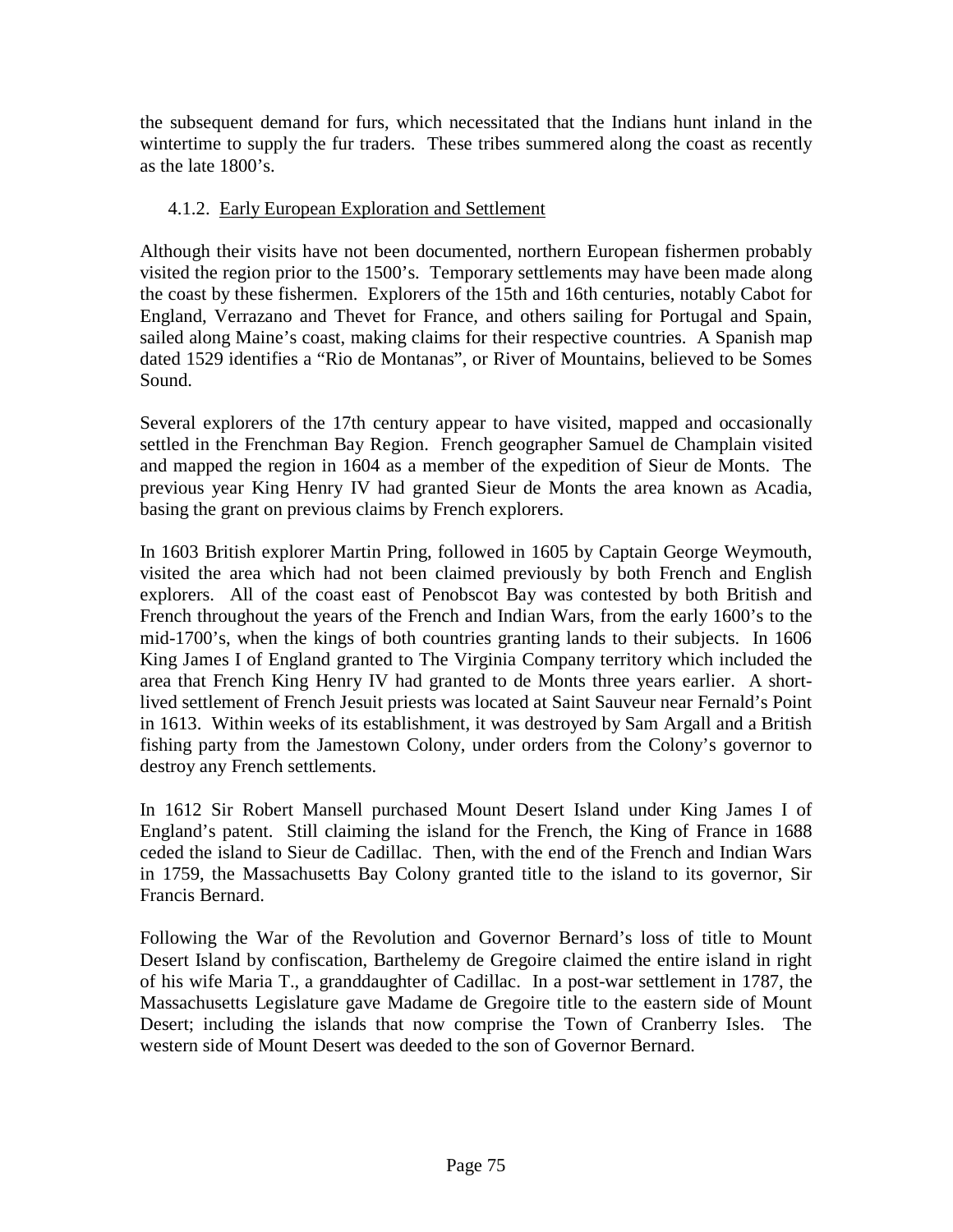On August 4, 1792, Mme. de Gregoire sold 23,121 acres of land to Henry Jackson of Boston. Included within this parcel were the whole of Baker, Sutton, and Bear Islands, 73 acres on Little Cranberry, and 490 acres on Great Cranberry. On July 9, 1796, Jackson sold his claim to William Bingham, a Philadelphia businessman, who by the early 1800's owned thousands of acres in northern and eastern Hancock County. Mme. de Gregoire made six other land transactions during 1792; three 100-acre parcels were deeded to Benjamin Spurling, Aaron Bunker and Margaret Stanley on Great Cranberry, and three 100-acre parcels were deeded to Samuel Sewall (in his capacity as executor of the estate of Jonathan Stanley, Sr.), Jonathan Stanley, Jr. and William Nickels on Little Cranberry.

Although the Cranberry Isles were first settled in 1762 by fishermen from Marblehead, Ipswich and Gloucester, Massachusetts, the town was not incorporated until March 16, 1830. Prior to incorporation as the eighteenth Hancock County town, the five islands which comprise the town as we know it today were included within the boundaries of their parent town, Mount Desert.

# 4.1.3. Industry and Commerce

Like most other coastal towns in Hancock County, Cranberry Isles has historically depended on the sea for its livelihood. Permanent settlers of the 18th and 19th centuries were required to be self-sufficient. Lands were cleared to provide areas for growing subsistence crops, and grazing cattle and sheep. Lumber for homes and boats was milled in Somesville and brought to the islands by boat.

Despite the Embargo Acts of 1807 and 1813, schooner trade documented during the early 1800's was a major source of employment for the island dwellers. Enoch Spurling, one of the first three selectmen of the town of Cranberry Isles, held substantial interest in vessel property. Many of the vessels built in the Mount Desert region were built by Mr. Spurling and his associates. Others were purchased in Massachusetts and brought to Cranberry Isles where they were manned by townsmen. Enoch Spurling, a master mariner himself, made many voyages to Europe and the West Indies. Perhaps one of the most successful schooner voyages to originate from Cranberry Isles was that made by Samuel Hadlock in 1807. At that time, he transported 131 tons of fish caught on the Grand Banks to Porto in Portugal. Rather than bring the fish home to cure, Hadlock and his crew split and dried them on the rocks at Labrador. In spite of attempts by English and French warships to prevent American vessels from engaging in trans-Atlantic trade, Hadlock made his way to Iberia and back. In 1848, the largest vessel ever to be constructed in the Mount Desert region was built on Little Cranberry Island and named for Samuel Hadlock.

General business on the islands around the year 1870 is described as predominantly fishing related. There were said to be approximately 15 smoke houses on Great Cranberry and somewhere around 38 on all the islands combined. Herring was the most popular type of fish to be cured, although cod, hake, and haddock were also used. The herring were caught around the shores by nets and were said to be larger than those taken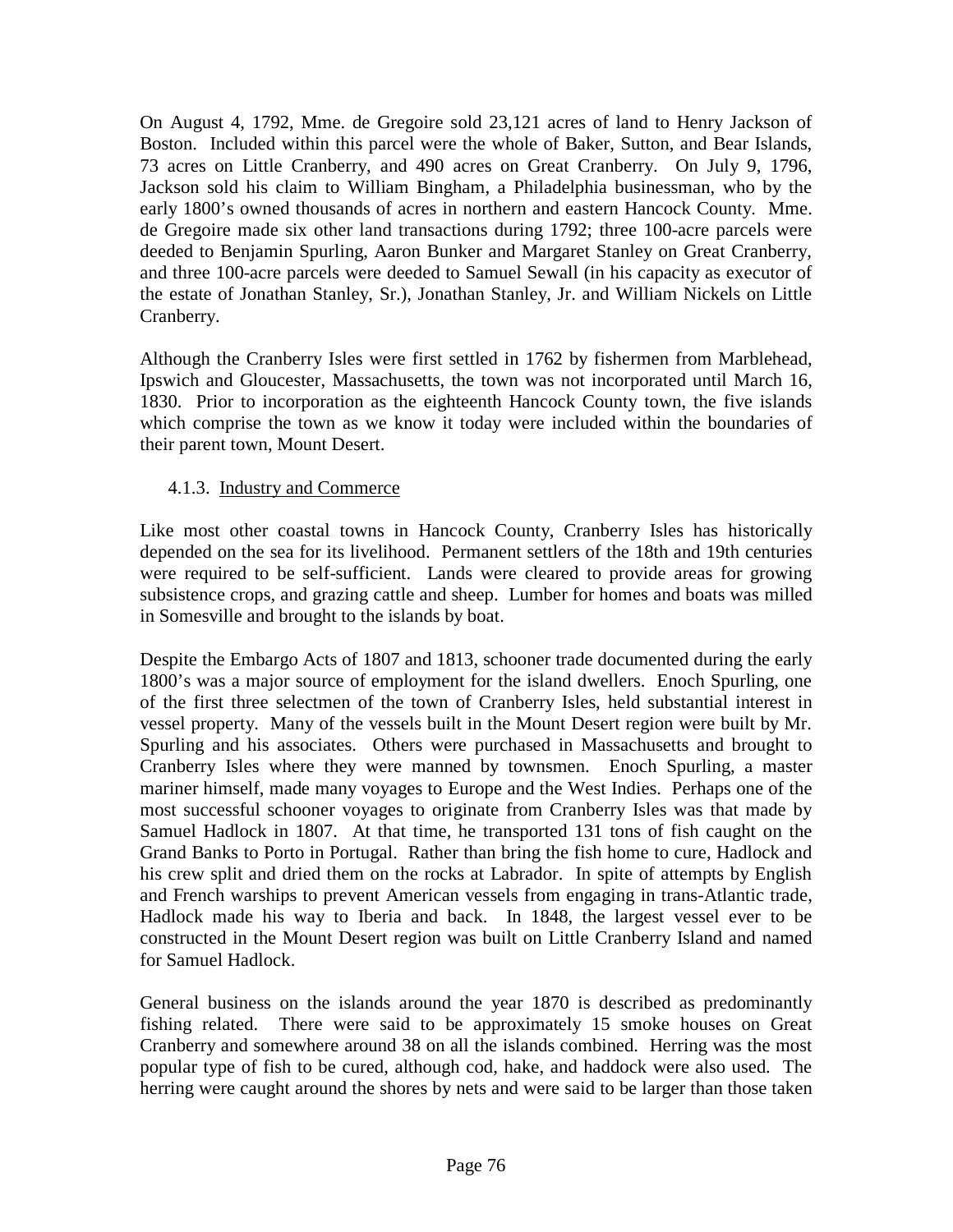by weir, but not as large as the Magdalen herring. Also located on Great Cranberry was a store owned by Holden and Richardson. The store catered to the needs of fishermen, providing them with necessary goods and wares as well as buying and curing fish of all kinds. The fish yard owned by W.E. and G. Hadlock located on Little Cranberry was known as the largest in the area. They bought and cured fish from local fishermen and also fished their own fleet of vessels.

Two hotels were built on Islesford in the later 1880s and early 1890s as seasonal visitors discovered Cranberry Isles. The year 1912 saw a building boom. Land on the northern shore of Little Cranberry, once owned by the Hadlock family, was prime seasonal development property. As the demand for property by would-be summer residents increased, so did the value of the land. This new summer population also added a new element to the economy. Not only did the construction business boom, but now there was a need for boarding houses and people to care for summer cottages and boats.

# 4.2. Identified Historic and Archaeological Sites

# 4.2.1. Federally Recognized Historic Sites

There are three properties listed on the National Register of Historic Places. These are the Islesford Historical Museum and Blue Duck Ships Store, and the Baker Island and Bear Island Light Stations. All three properties are owned by Acadia National Park. The MHPC indicates that a comprehensive above-ground survey needs to be conducted in order to identify other properties that may be eligible for listing. Source: www.nps.gov/nr/

# 4.2.2. State-Recognized Prehistoric Sites

The information presented in this section comes from the Maine Historic Preservation Commission (MHPC) (www.maine.gov.mhpc). The town has twelve known prehistoric archaeological sites, which are all Native American shell middens, along the shoreline. The term "prehistoric" refers to sites that predate written history (i.e., the arrival of Europeans in North America). According to the MHPC, at least three of these sites are significant and probably are eligible for listing in the National Register of Historic Places. An intensive level survey at several of the known sites would be necessary to determine if the sites are indeed eligible.

Given nearly 250 years of settlement by people of European descent plus thousands of years of Native American occupation, there are likely many sites of interest and value which have not yet been discovered or excavated, and which would be eligible for additional protection. Approximate locations of major sites are shown on Map 4. In some cases, the exact location is kept confidential to protect sites from vandalism.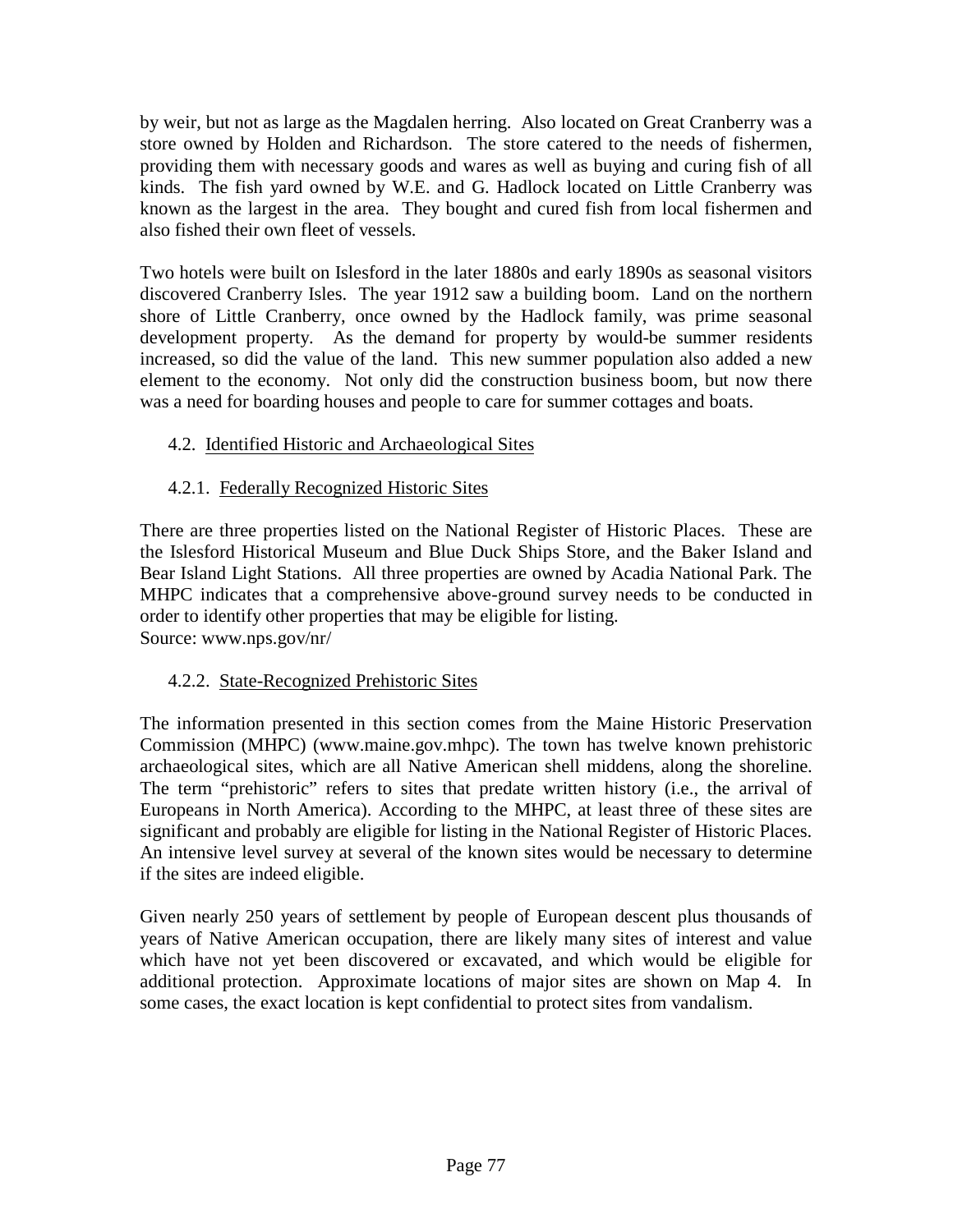# 4.2.3 State-Listed Historic Sites

The MHPC reports that historic archaeological sites include 32 shipwrecks and the American Store <sup>[6](#page-87-0)</sup> and Blue Duck sites. The agency indicates that no professional historic archaeological survey has been conducted to date on the Cranberry Isles. It suggests that future such field work could focus on sites relating to the earliest English settlement of the islands in the mid- $18<sup>th</sup>$  century.

# **5. Existing Regulations Governing Historic and Archaeological Resources**

# 5.1. Federal Regulation

Although three island properties are listed on the National Register, it is important to understand that listing does not restrict what an owner may do to a property. It does offer greater protection for a property that may otherwise be demolished through state and federal action.

# 5.2. State Regulation

There are numerous state laws, as well as various regulations and agreements that govern the treatment of historic and archaeological resources in Maine. Such laws are generally restricted to protecting cultural resources that may be threatened by Federal and/or state funded or permitted projects, and do not provide the level of protection afforded by municipal historic preservation ordinances or zoning.

# 5.3 Local Regulation

The town has no specific ordinance measures or protection programs in place, although it is eligible to adopt an ordinance relating to preservation.

# **6. Adequacy of Existing Protection Measures**

Apart from properties owned by Acadia National Park, there is little formal protection of existing sites of pre-historic and historic interest. Additional survey and archaeological work would have to be undertaken to identify those sites (and structures), and applications would be required to afford them additional protection. The town has no specific ordinance measures or protection programs in place.

# **7. Threats to Historic and Prehistoric Sites**

Perhaps the major threat is that a site may be inadvertently damaged through the land development process since the planning board may not be aware that the site exists. A related threat is that the planning board lacks detailed guidelines to use in protecting sites of interest.

<span id="page-87-0"></span><sup>&</sup>lt;sup>6</sup> Comprehensive Planning Steering Committee was unable to identify this site.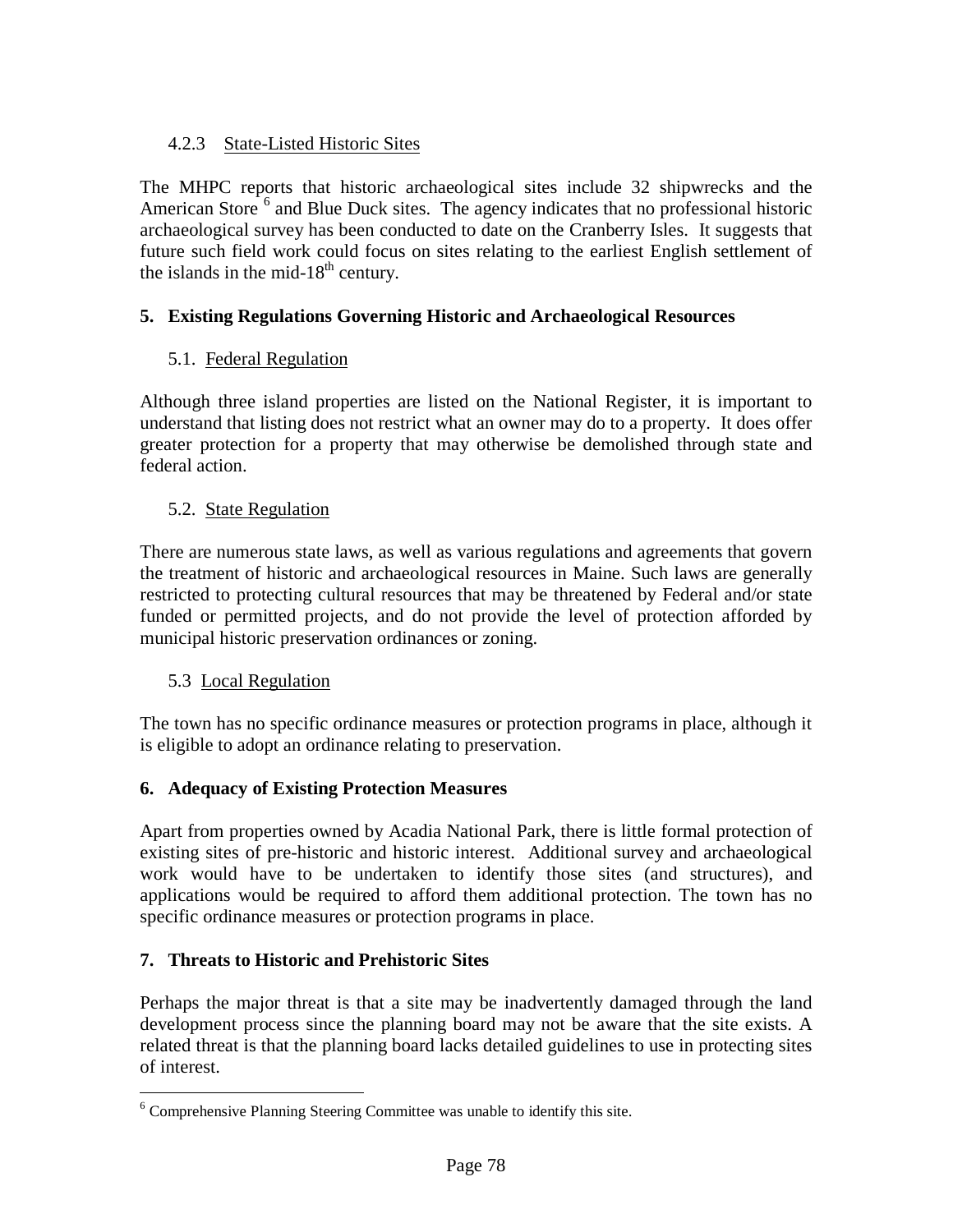#### **8. Issues of Public Concern**

Community outreach efforts identified public concern relating to the protection of the shell middens on Fish Point (Great Cranberry) and the preservation of the town's historic cemeteries.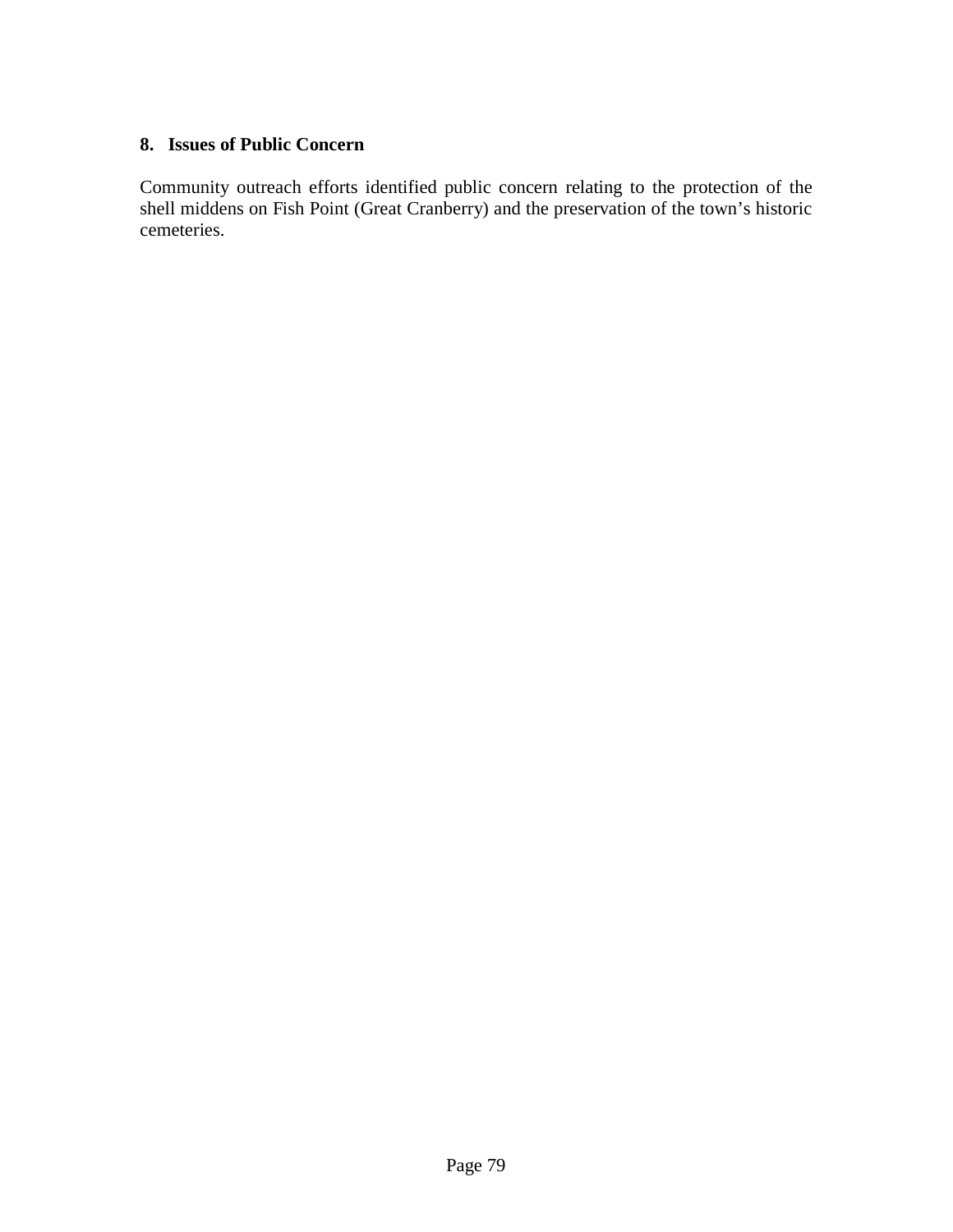# **L. LAND USE**

# **1. Purpose**

This section aims to accomplish the following:

- a. Identify and understand the uses of land throughout Cranberry Isles in terms of the amounts and location of land generally devoted to the following land use classifications: residential, open space and marine-dependent uses;
- b. Identify and understand changes in Cranberry Isles' land use patterns and how they might impact future land use patterns;
- c. Consider input from the community to establish goals for future land use on Cranberry Isles; and in that context, to
- d. Identify land areas suitable and unsuitable as the primary locations for future growth and development.

# **2. Key Findings and Issues**

With five primary islands, Cranberry Isles faces a unique set of land development challenges. Due to generally poor soils and its dependence on individual septic systems for waste disposal, the town has a very limited capacity to absorb new development. Also, significant acreage is constrained from future development through deed restrictions and conservation easements. At the same time, it has become a popular place for seasonal homes, which now outnumber year-round homes by nearly a three to one margin.

# **3. Public Opinion Survey Results**

About 42 percent of respondents felt that current "development of inland land" was satisfactory. Sixty-five percent favored measures to protect undeveloped land. There were many comments about appreciating the slow pace of life, beauty and rural atmosphere. While some expressed concern about inadequacy of zoning and other land use regulations, others were opposed to additional land use controls.

# **4. Overview of Existing Conditions/ Data**

Cranberry Isles consists of five primary islands for a total land area of 2,057 acres. Great Cranberry (1,080 acres) is the largest followed by Islesford (also known as Little Cranberry) with 515 acres. The three other islands are Sutton (272 acres), Baker (164 acres) and Bear (16 acres) which all have summer residents. There are also two uninhabited smaller islands: Green Nubble (four acres) and Crow (six acres). While a few residents on Sutton extend the summer season into October or November, only Great Cranberry and Islesford have year-round residents.

The topography of the islands can be characterized as flat to gently rolling. There are only four areas where elevations exceed 80 feet above sea level: two on Sutton Island and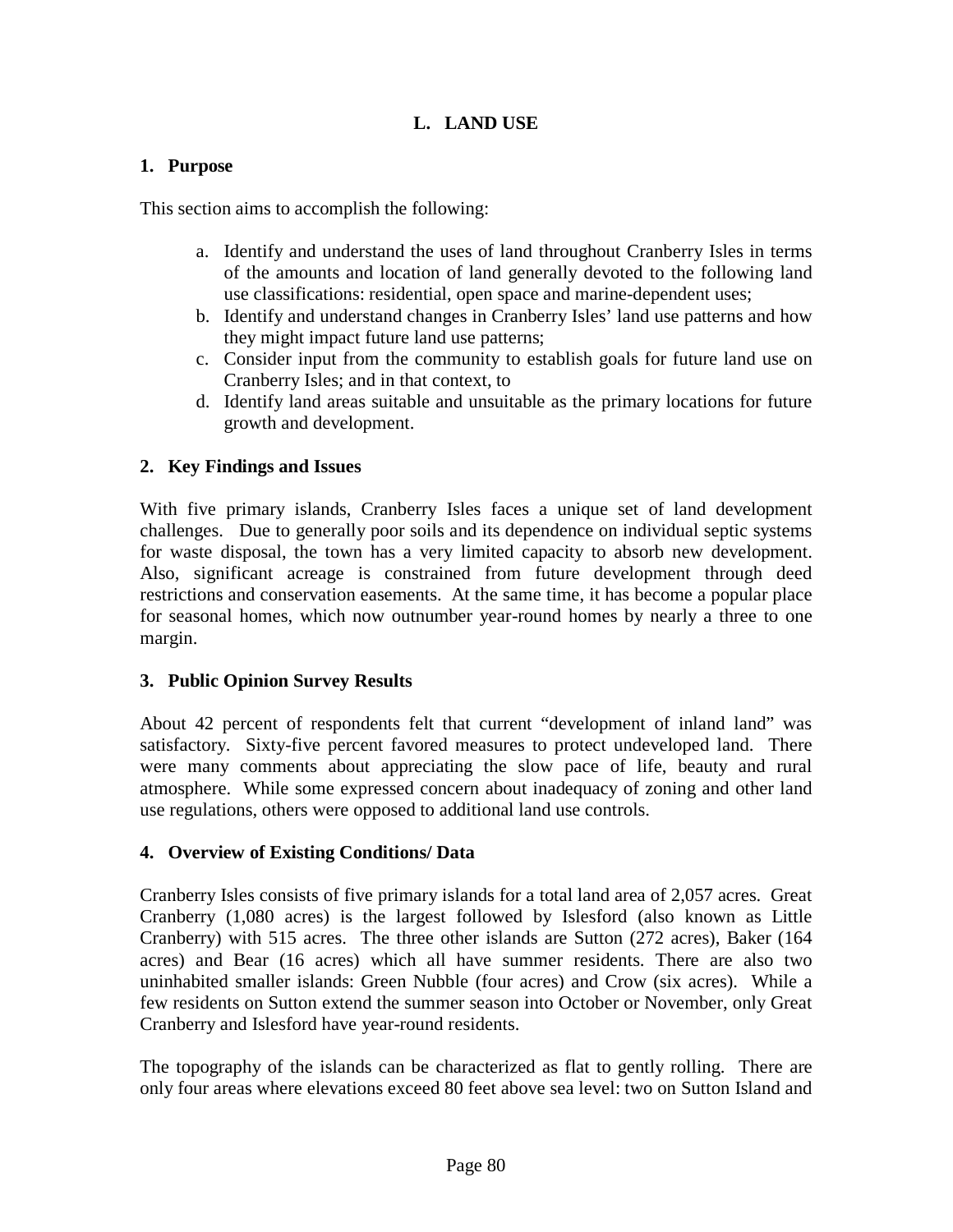one each on Baker and Bear Islands. The highest elevations on Great Cranberry and Islesford range from 60 to 80 feet. The majority of land, however, does not exceed 20 feet in elevation. This means that high elevations and steep slopes are generally not a constraint to development.

One major constraint to development is poor soils. Overall, the soils throughout the Cranberry Isles, as analyzed by the USDA Natural Resource Conservation Service, are not particularly good for even low density residential development. About 80 percent of soils in town have a "very low potential" for low density residential development and another 7 percent have "low potential." Low density residential development ratings are based on the potential for homes on individual lots to support well and septic systems. The normal minimum for such a lot is between 0.5 to one acre.

| Table L.1                                              |                                                         |                |                |                  |                         |                  |                |                  |  |
|--------------------------------------------------------|---------------------------------------------------------|----------------|----------------|------------------|-------------------------|------------------|----------------|------------------|--|
|                                                        | <b>Cranberry Isles Soils Characteristics (in acres)</b> |                |                |                  |                         |                  |                |                  |  |
| <b>Potential for Low Density Development by Island</b> |                                                         |                |                |                  |                         |                  |                |                  |  |
| Rating                                                 | <b>Baker</b>                                            | <b>Bear</b>    | <b>Crow</b>    | <b>Great</b>     | <b>Green</b>            | <b>Islesford</b> | <b>Sutton</b>  | <b>Cranberry</b> |  |
|                                                        | <b>Island</b>                                           | <b>Island</b>  | <b>Island</b>  | <b>Cranberry</b> | <b>Nubble</b>           |                  | <b>Island</b>  | <b>Isles</b>     |  |
|                                                        |                                                         |                |                | <b>Island</b>    | <b>Island</b>           |                  |                | <b>Totals</b>    |  |
| <b>Not Rated</b>                                       | $\overline{0}$                                          | $\overline{0}$ | $\overline{0}$ | $\overline{7}$   | $\theta$                | $\overline{0}$   | $\overline{0}$ | 7                |  |
| Percent                                                | $0\%$                                                   | $0\%$          | $0\%$          | 0.6%             | $0\%$                   | $0\%$            | $0\%$          | 0.3%             |  |
| Very High                                              | $\Omega$                                                | $\theta$       | $\Omega$       | 88               | $\theta$                | 70               | $\Omega$       | 158              |  |
| Percent                                                | $0\%$                                                   | $0\%$          | $0\%$          | 8.1%             | $0\%$                   | 14%              | $0\%$          | 7.9%             |  |
| High                                                   | $\overline{0}$                                          | $\overline{0}$ | $\Omega$       | 36               | $\Omega$                | $\theta$         | $\overline{0}$ | 36               |  |
| Percent                                                | $0\%$                                                   | $0\%$          | $0\%$          | 3.4%             | $0\%$                   | $0\%$            | $0\%$          | 1.8%             |  |
| Medium                                                 | $\Omega$                                                | $\theta$       | $\Omega$       | 12               | $\overline{0}$          | 24               | $\Omega$       | 36               |  |
| Percent                                                | $0\%$                                                   | $0\%$          | $0\%$          | 1.1%             | $0\%$                   | 4.8%             | $0\%$          | 1.8%             |  |
| Low                                                    | 62                                                      | $\overline{0}$ | $\Omega$       | 52               | $\Omega$                | 14               | 21             | 149              |  |
| Percent                                                | 41.3%                                                   | $0\%$          | $0\%$          | 4.8%             | $0\%$                   | 2.8%             | 8.5%           | 7.4%             |  |
| Very Low                                               | 88                                                      | 18             | 6              | 889              | $\overline{4}$          | 393              | 225            | 1623             |  |
| Percent                                                | 58.7%                                                   | 100%           | 100%           | 82%              | 100%                    | 78.4%            | 91.5%          | 80.8%            |  |
|                                                        |                                                         |                |                |                  |                         |                  |                |                  |  |
| <b>Total</b>                                           | 150                                                     | 18             | 6              | 1084             | $\overline{\mathbf{4}}$ | 501              | 246            | 2009             |  |
| Acres                                                  |                                                         |                |                |                  |                         |                  |                |                  |  |

**SOURCE:** Natural Resource Conservation Service data as compiled by the Hancock County Planning Commission 11/29/04.

N.B. Discrepancy between the acreage reported in Table L.1 and in first paragraph of this chapter is due to different calculation methods.

Table L.1 above rates the characteristics of soils in terms of their ability to accommodate septic systems. The soils mapping (see Map #5) is generalized and individual site evaluations must be used to determine the suitability of an individual parcel. Advances in septic system technology may make it possible to build homes on more marginal soil in the future.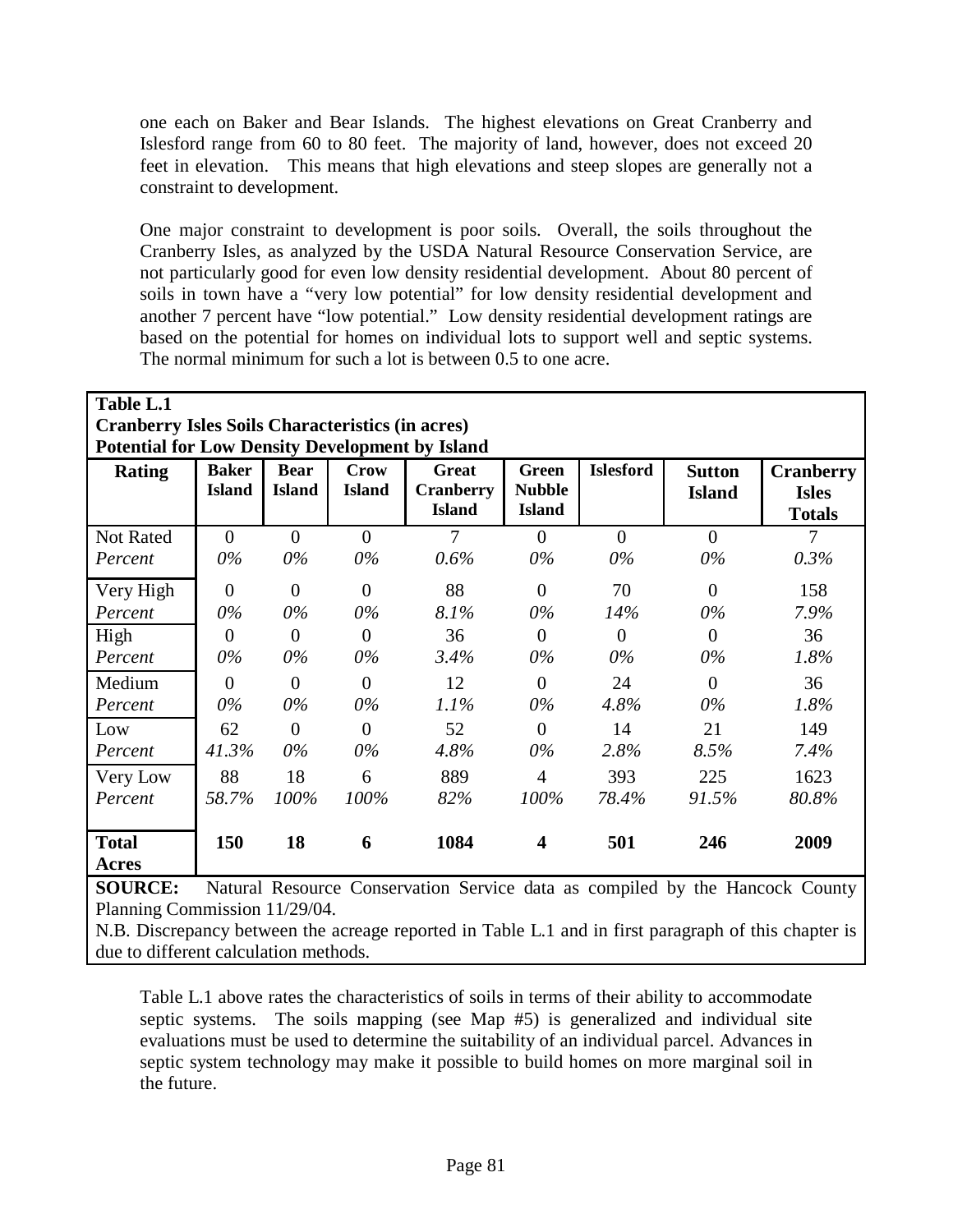Another potential constraint on development is the limited availability of safe drinking (potable) water to serve additional households. To date, no conclusive scientific research has been conducted identifying the extent of the aquifers from which the islands draw. However, anecdotal reports indicate that some areas of the islands have experienced problems with water quality in recent years. For further detail, see the *Water Resources* chapter.

# **5. Overview of Existing Zoning and Regulations**

# 5.1. Local Regulations

Cranberry Isles does not have town-wide zoning. There are four ordinances that relate to the shoreland zone, site plan review, subdivision, and building notification. Except for the areas covered by the shoreland zoning ordinance, there are no further restrictions other than those mandated by state statutes. The remaining existing local land use regulations are outlined below; complete information on all ordinances is available through the town office.

The site plan review ordinance was last amended in 1987. It applies to multi-family and non-residential uses, not to single-family residential uses. As written, the site plan review ordinance mostly provides a checklist of necessary application materials and a fairly general standard to guide the planning board in its review. The ordinance lists performance standards but few ways to evaluate them. Furthermore, since the majority of building in town is for residential structures, the ordinance is generally not applicable.

The subdivision ordinance was adopted in 1988 and distinguishes between requirements for major subdivisions (consisting of 4 or more lots) and minor subdivisions (less than 4 lots). Many of the standards are now out of date and the performance standards are quite general. The requirements for a minor subdivision are generally non-restrictive, and the ordinance mostly provides a checklist of requirements for submitting an application. The ordinance has provisions for the planning board to request open space for recreation or for the protection of historical or archaeological sites. However, these must be in accordance with those needs identified in the comprehensive plan.

The building notification ordinance was enacted in 1989. It requires that a notice be filed with the town clerk before construction is begun on any structure, defined as "a building, buildings or portions thereof, constructed with a fixed location on or in the ground." This notice must include a sketch showing location and layout of proposed structure(s) and the estimated cost of the proposed structure, including labor costs.

# 5.2. Federal Guidelines and Regulations (as they apply to national park properties)

**Acadia National Park:** The Town of Cranberry Isles has several parcels that are located within the boundaries of Acadia National Park, including portions of Sutton Island and Islesford and all of Baker and Bear Islands. As will be discussed below, there are still some privately owned parcels within the park boundaries (see *Recreation* chapter and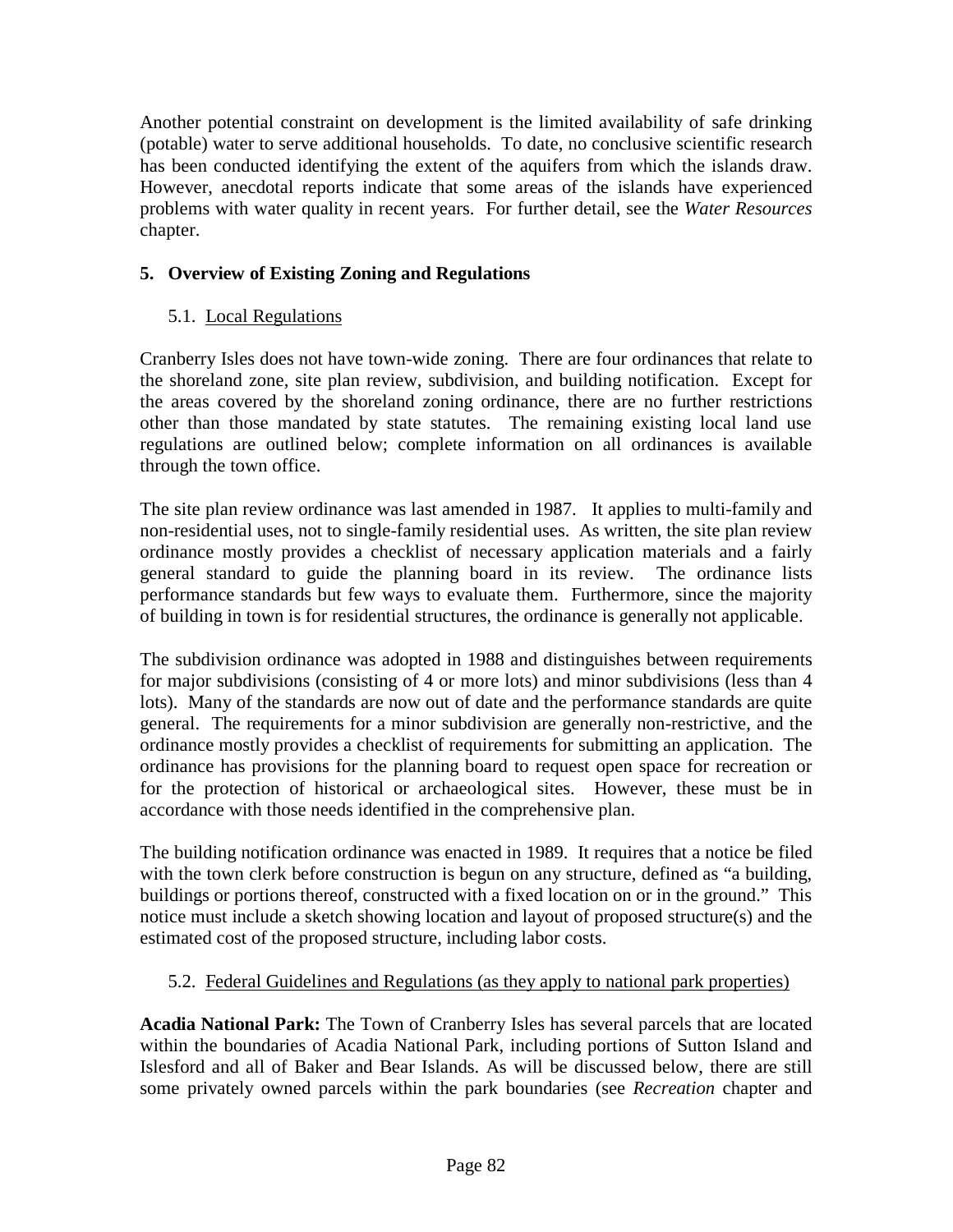below for more information on specific parcels). According to the Acadia National Park Revised Land Protection Plan from June 2004, parcels within the fee boundaries of Acadia National Park, including parcels with conservation easements with the Park, must follow certain guidelines for development.

The development of undeveloped tracts within the boundary of Acadia National Park after November 1, 1985, is considered by the Park to be detrimental, and the Park reserves the right under P.L. 99-420 to seek to acquire lands without the consent of the owner. In addition, the clearing of vegetation or alteration to the surface of the property will be considered compatible only for the maintenance and operation of roads and foot trails existing as of November 1, 1985 and the gathering of dead wood. Any cutting of live, standing trees must be approved by the Park Superintendent.

Developed parcels are also subject to strict guidelines. Both the reconstruction of existing buildings and new construction (either additions to the principle structure or accessory structures) must be limited to a total maximum increase of 25 percent of the square footage of the principal structure as it existed as of November 1, 1985 and may not exceed 32 feet in height. The construction of "reasonable support development" such as roads, water and sewage treatment systems, docks and small parking areas are considered compatible if they are essential to the support and maintenance of the property.

In addition, there are certain requirements for the screening of properties and the use of natural, or natural-looking, non-reflective materials for the exterior of buildings. All proposed development must also be reviewed by the Park Superintendent.

# **6. Summary of Current Land Use Trends**

Traditionally, the majority of year-round development has occurred along the public roads on Great Cranberry and on Islesford. Seasonal homes were built closer to the shoreland in areas where year-round road access and shelter from winter storms were less important or unnecessary. As more seasonal homes have been built in recent years, the majority of development has occurred on the shoreline. In addition to newly built seasonal homes, a number of former year-round residences have been converted to seasonal use. As mentioned in the *Housing* chapter, seasonal homes outnumber yearround homes by almost three to one. They are now the primary residential land use in town.

# 6.1. Residential Land Use Trends

As discussed in the *Population* and *Housing* chapters, a relatively slow rate of growth is projected for the town. That projection would suggest that about 104 acres are likely to be developed between 2000 and 2020. This is based upon an average of two acres per new residential unit and 52 units being built. Given recent trends, most new residential construction is likely to be seasonal homes.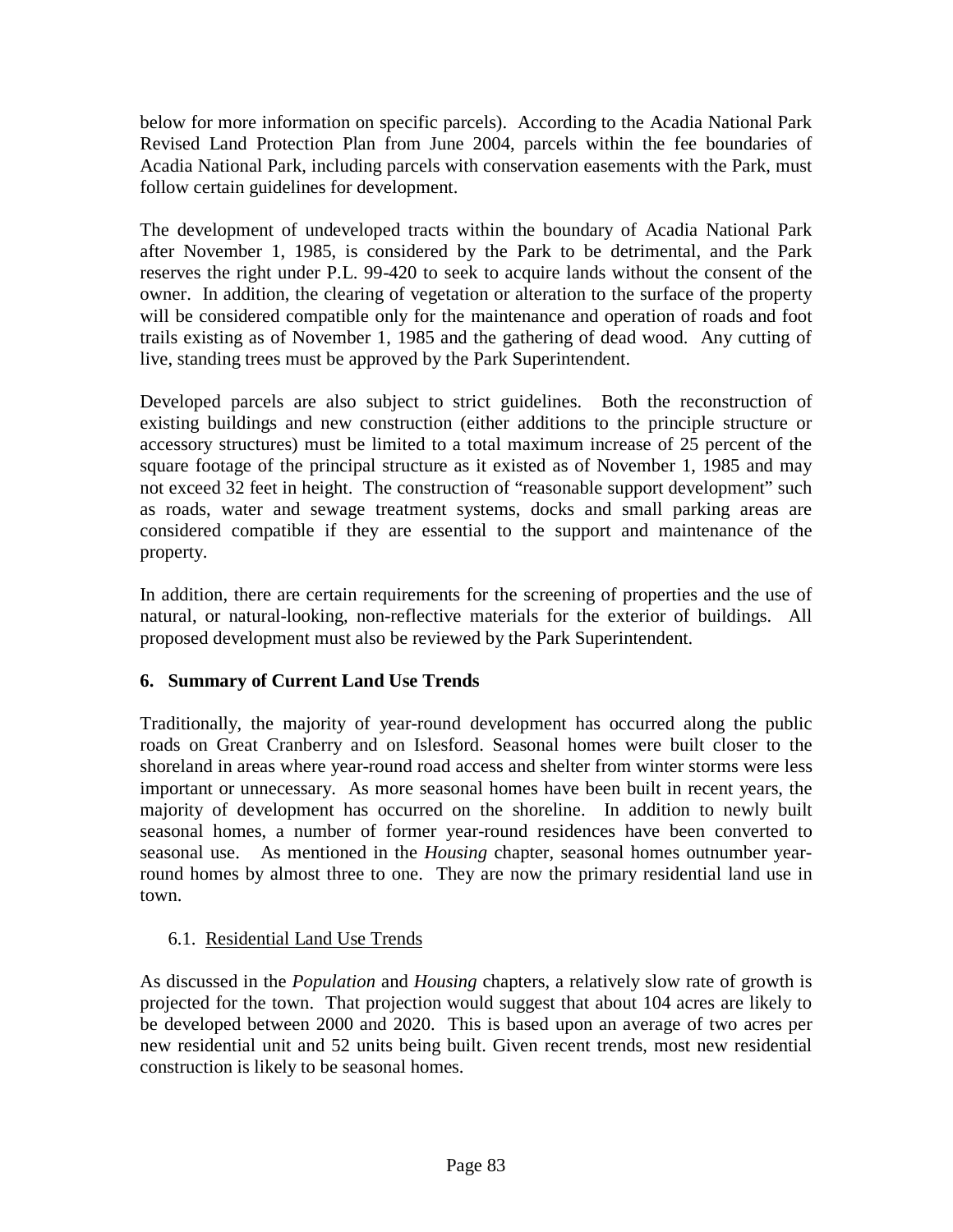Citizens have expressed concern that the islands might already be approaching their carrying capacity. While the islands face some development constraints, growth is likely to continue. The high value of land means that landowners are more willing to invest in the improvements necessary to develop a parcel previously thought unsuitable for development.

# 6.2. Commercial Land Use Trends

The islands have seen little commercial development, and, in fact, the recent trend has been toward fewer commercial uses in town. Table L.2 describes current commercial land uses in the Cranberry Isles. With the exception of two new commercial docks, no new commercial properties have been added in the last ten years.

| Table L.2                | Town of Cranberry Isles Commercial Property Uses, 2007 |                 |                            |                                                  |  |  |
|--------------------------|--------------------------------------------------------|-----------------|----------------------------|--------------------------------------------------|--|--|
| Category                 | <b>Name</b>                                            | <b>Location</b> | <b>Year-round/Seasonal</b> | <b>Acreage</b>                                   |  |  |
| Boatbuilding/<br>Storage | <b>Cranberry Island</b><br>Boatyard                    | <b>GCI</b>      | Year-round                 | .93                                              |  |  |
|                          | Southwest Boat and<br>Marine                           | GCI             | Year-round                 | $\cdot$ 3                                        |  |  |
|                          | Newman and Gray<br>Boatyard                            | GCI             | Year-round                 | .86                                              |  |  |
| Restaurant               | IDR Inc.                                               | <b>LCI</b>      | Seasonal                   | .9                                               |  |  |
| B & B                    | <b>Braided Rug</b>                                     | LCI             | Year-round                 | .77                                              |  |  |
| Retail                   | <b>Cranberry General</b><br><b>Store</b>               | GCI             | Year-round                 | Commercial<br>building on<br>Town land           |  |  |
|                          | <b>Islesford Store</b>                                 | <b>LCI</b>      | Year-round                 | Commercial<br>Building on<br>Residential<br>land |  |  |
|                          | Whale's Rib Gifts                                      | <b>GCI</b>      | Seasonal                   | Commercial<br>building on<br>Residential<br>land |  |  |
| Fisheries                | Islesford<br>Fisherman's Co-op                         | <b>LCI</b>      | Year-round                 | .9                                               |  |  |

Table L.2 is not intended to include all island businesses; it omits island businesses that do not involve significant land. It is also important to note that a large percentage of people on the Cranberry Isles are self-employed and work out of their homes or in shops on their property. For this reason, many residences could be considered to have a home occupation.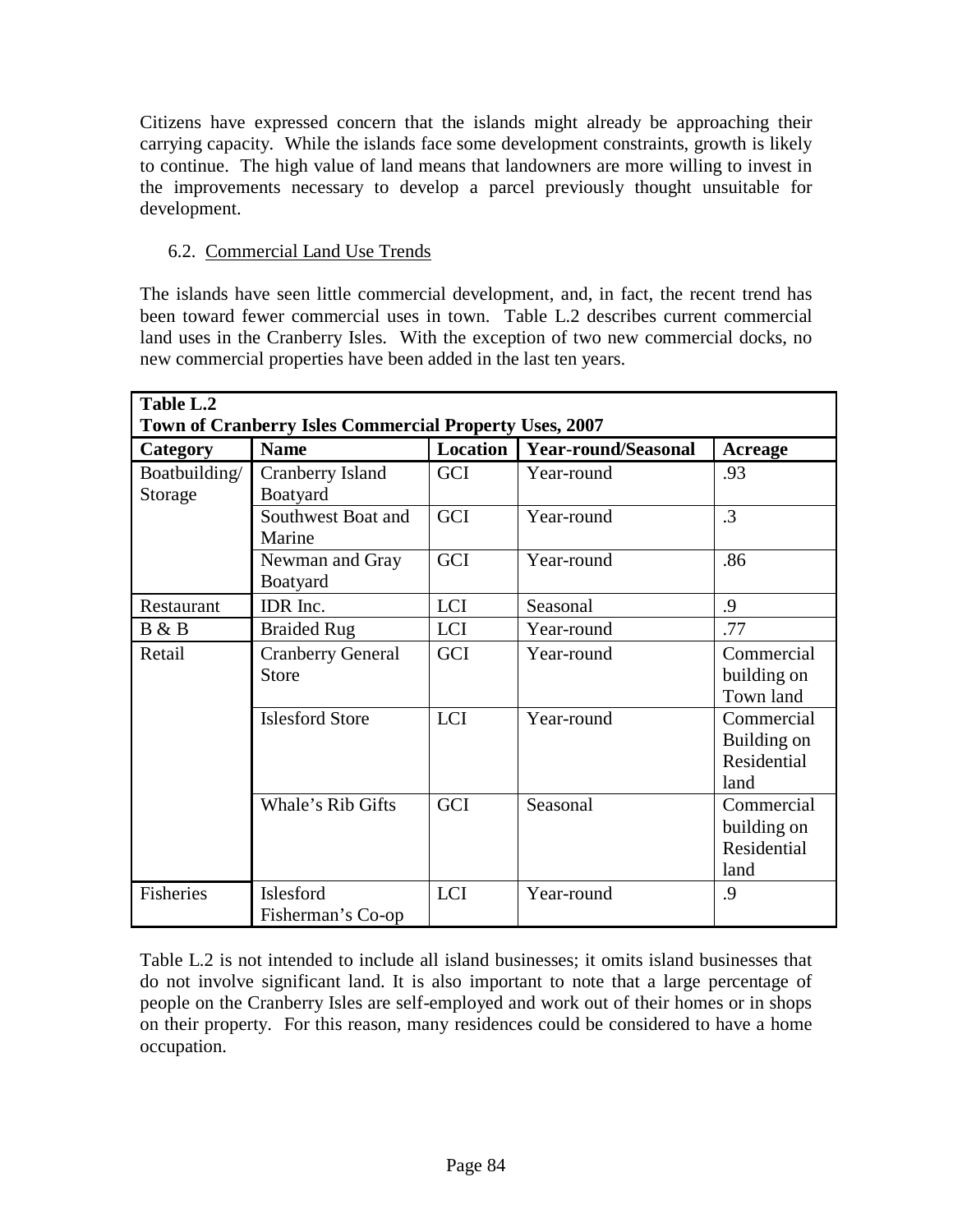#### 6.3. Subdivision Activity

While there has been relatively little subdivision activity on the islands, increased property values and higher taxes have created new incentives for people to consider subdividing. There have been several cases where families have subdivided land amongst themselves, and other cases where families are looking to sell off pieces of their property for economic reasons. The need to review the adequacy of current subdivision regulations is apparent.

# **7. Island-Specific Trends**

# 7.1. Great Cranberry

As of 2005, there were 35 year-round units on Great Cranberry (not including year-round rental units) and 95 seasonal units for a total of 130 units. Even if an average of two acres per unit is assumed, residential uses amount to only 260 acres (or about onequarter) of the 1,080 acres of land area. The highest concentrations of population and dwellings are located along the main road from the town dock to the gravel pit. Public and private side roads are generally sparsely populated, with the exception of Dog Point Road and The Lane. Seasonal residences and new homes have tended to be developed along the shore and year-round homes continue to be converted to seasonal use.

Great Cranberry has some relatively large tracts of land that are undeveloped or very minimally developed. (See Map #2) This is particularly the case on the back shore and the far end of the island away from the town dock. These parcels of land are owned predominantly by summer residents; several (totaling more than 200 acres) are subject to terms of conservation easements. In addition, the Heath (see the *Water Resources* chapter), covering approximately 200 acres, is unsuitable for building. These 400 acres represent about 37 percent of the island's total land area. As seen in Table L.1, 82 percent of the soils on Great Cranberry are ranked as having a very low potential for development. Areas with a very low potential, while frequently developable with modern technology, are not likely to experience the same level of development as areas with good soils.

# 7.2. Islesford

As of 2005, there were 35 year-round (not including year-round rental units) and 91 seasonal units for a total of 126 units. Islesford has a more compact layout than Great Cranberry and has a more traditional town-center type development. The island has more side streets and several of them connect. This creates a village-like feel. The average lot size is much smaller than on Great Cranberry, with many houses on lots of one acre or less. Assuming an average of one acre per unit, residential uses account for 126 acres of the total 515 acres. Residential uses account for about one-quarter of all land area.

The remaining three-quarters of the land area remains undeveloped. There is one large (104.8 acres) privately owned parcel, largely wetlands, which is enrolled in the State's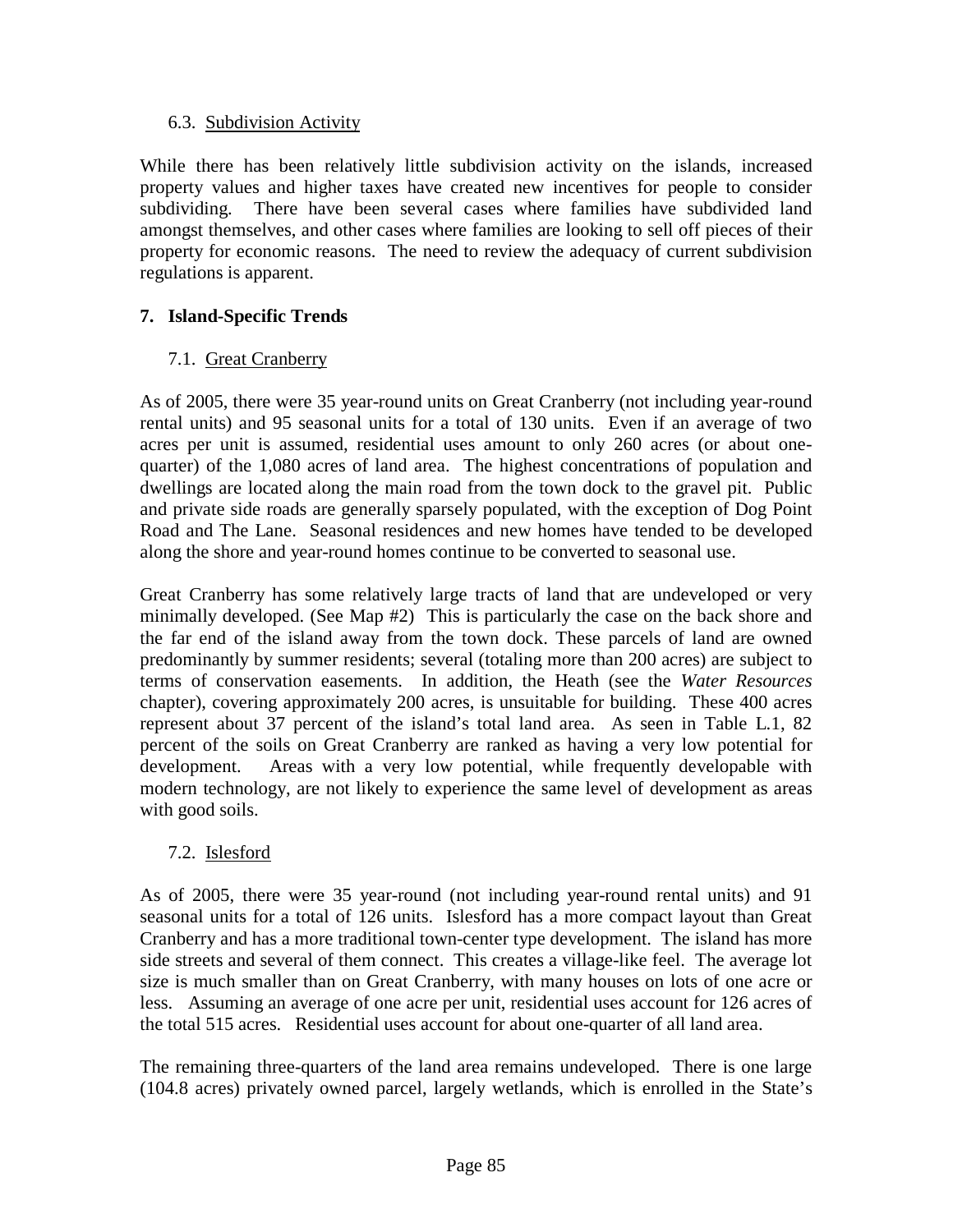open space program, as well as other undeveloped parcels (see *Recreation* chapter). As on Great Cranberry, much of the undeveloped land is wetlands and therefore unsuitable for building (see Map 3). In addition to the areas of wetland, 78 percent of Islesford is comprised of soils with a very low potential for development.

# 7.3. Sutton Island

Sutton Island is a seasonal community. As of 2008 there were 26 seasonal units and a water company. About 75 percent of the island's acreage is held in some form of conservation easement. The restrictions of the easements mean that the island is generally well protected from future development.

# 7.4. Baker Island

All of Baker Island lies within the boundaries of Acadia National Park. The National Park Service (NPS) currently owns 161.3 of the island's 163.[7](#page-95-0) acres  $\frac{7}{1}$ . There are four inholdings that the NPS may seek to acquire: three privately owned parcels (2.34 acres total), two of which contain seasonal dwellings, and the U.S. Coast Guard light station tower (0.02 acre). There is also a small cemetery (0.03 acres) on the island, which the NPS will not acquire. As mentioned earlier in this chapter, specific NPS guidelines and regulations apply within park boundaries; due to these restrictions, it is very unlikely that the island will face any future development.

# 7.5. Bear Island

All of Bear Island is located within the boundaries of Acadia National Park and the NPS currently owns 2.0 of the island's 15.6 acres. The NPS owns the Bear Island lighthouse, which is under a long-term lease to a private party who occupies (on a seasonal basis) and maintains the historic structures. As is the case with Baker Island, NPS may seek to acquire the privately owned portion and NPS restrictions make it very unlikely that any future development will occur.

# **8. Issues of Public Concern**

Results of the public opinion survey conducted in conjunction with the development of this plan and other community outreach efforts identified the following issues:

- a. The challenge of balancing the competing needs and interests relating to land use, particularly those supporting a thriving year-round community and those supporting the preservation of the community's current rural character and open spaces;
- b. The recent increase in subdivision activity and development of otherwise undeveloped land, and the related implications;

<span id="page-95-0"></span> $<sup>7</sup>$  Some land within the boundaries is privately owned.</sup>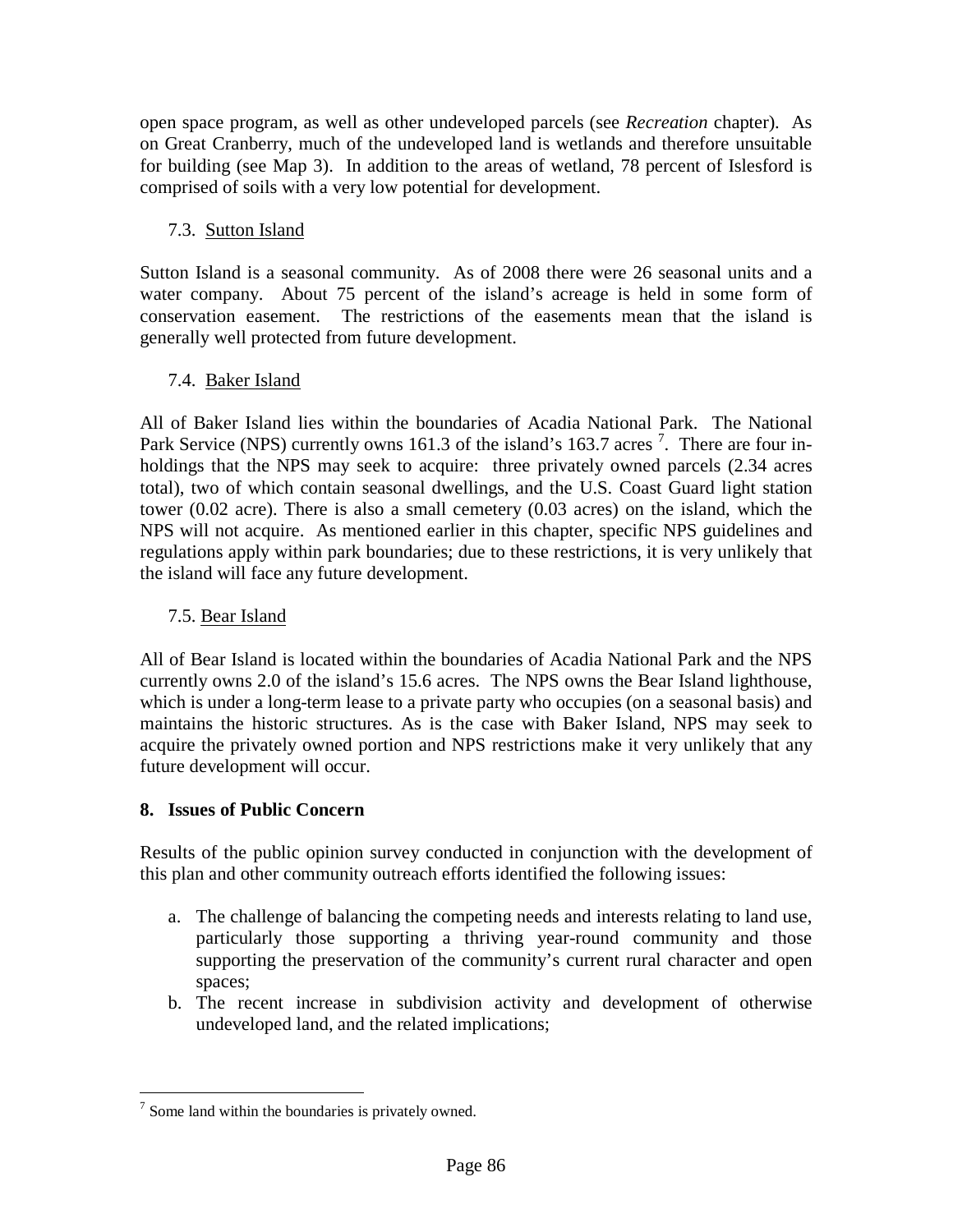- c. The possibility that further residential and commercial development on the islands may spoil the natural beauty of the Cranberry Isles and may negatively impact the quality of life and character of the community;
- d. The increase in the number and percent of seasonal dwellings over year-round residences: this trend is from both new construction and the changed use of yearround homes, former businesses, and boathouses into seasonal homes;
- e. The lack of scientific data and professional advice regarding carrying capacity of the islands, most particularly as it relates to soils and water supply;
- f. Adequacy and/or relevance of existing ordinances, and their enforcement, in light of current land use trends;
- g. The intensity of land use as a community issue, based on the strong sense of private ownership and limited acreage suitable for building.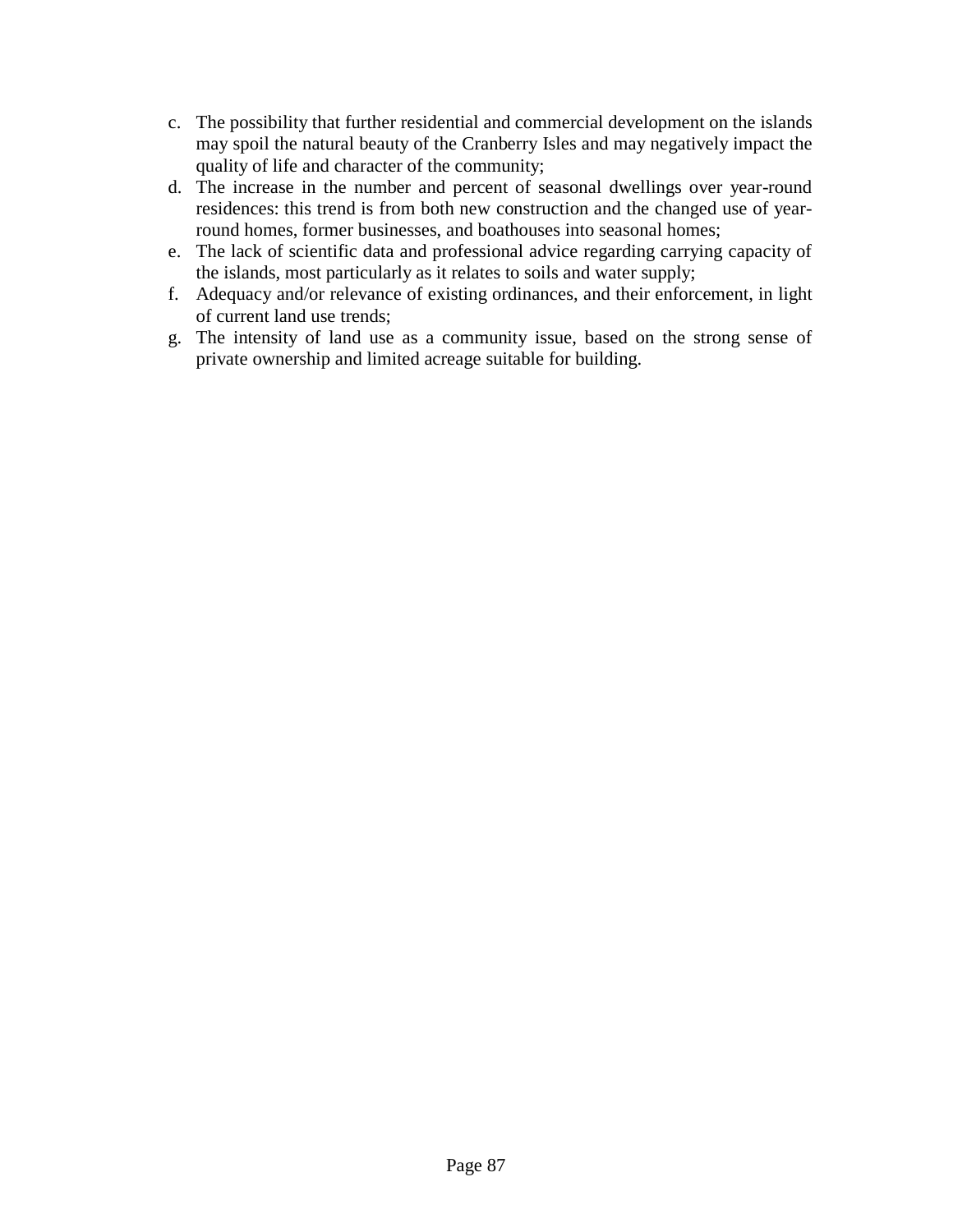# **M. FISCAL CAPACITY**

#### **1. Purpose**

It is important to understand a municipality's financial capacity to meet existing needs and fund new facilities and services related to anticipated growth and development. This section aims to accomplish the following:

- a. Discuss Cranberry Isles' fiscal conditions;
- b. Assess recent revenue and expenditure trends; and
- c. Discuss likely future trends.

#### **2. Key Findings and Issues**

Over the ten-year period 1998 to 2007, the Cranberry Isles' property tax commitment increased by 162 percent while the state equalized valuation increased 159 percent. This means valuations have nearly kept pace with revenue raised through local real and personal property tax. There has been relatively moderate property development over this period, so the increase in valuation is largely attributable to the real estate market. Therefore, even though the tax rate over this same ten-year period has been relatively stable, most property owners experienced significantly higher property tax bills. About 86 percent of local revenue in 2007 came from the property tax. State support for the schools amounted to about 1.7 percent of the total school budget.

While all categories of expenditures have increased from 2000 to 2007, the most significant change was in debt service. In 2003, the town financed approximately \$2.6 million through two bonds and one loan. At that time, this represented about two percent of valuation, well below state limits. No additional borrowing has occurred, although the voters have authorized up to \$335,000 in additional loans. Assessments and Debt Service increased 778 percent (from \$43,052 to \$378,078). Other categories of notable growth in terms of dollars include General Government and Protection; however, in terms of percent of total budget these categories have remained relatively unchanged. As is discussed in the *Capital Investment Plan*, the town faces several potential capital projects that involve assuming more indebtedness and/or securing grant funds.

#### **3. Public Opinion Survey Results**

There were no specific questions about the town's tax rates or fiscal capacity. There were some comments about high property taxes being a problem.

#### **4. Assessed Valuation, Commitment and Tax Rate**

The town's ability to raise taxes depends largely on the total value of all property in town. Historical data of valuations (local and state equalized), tax commitments, and tax rates for Cranberry Isles is shown in Table M.1. Over the ten year period between 1998 and 2007, the total valuation in town increased by about 159 percent (from \$73.8 million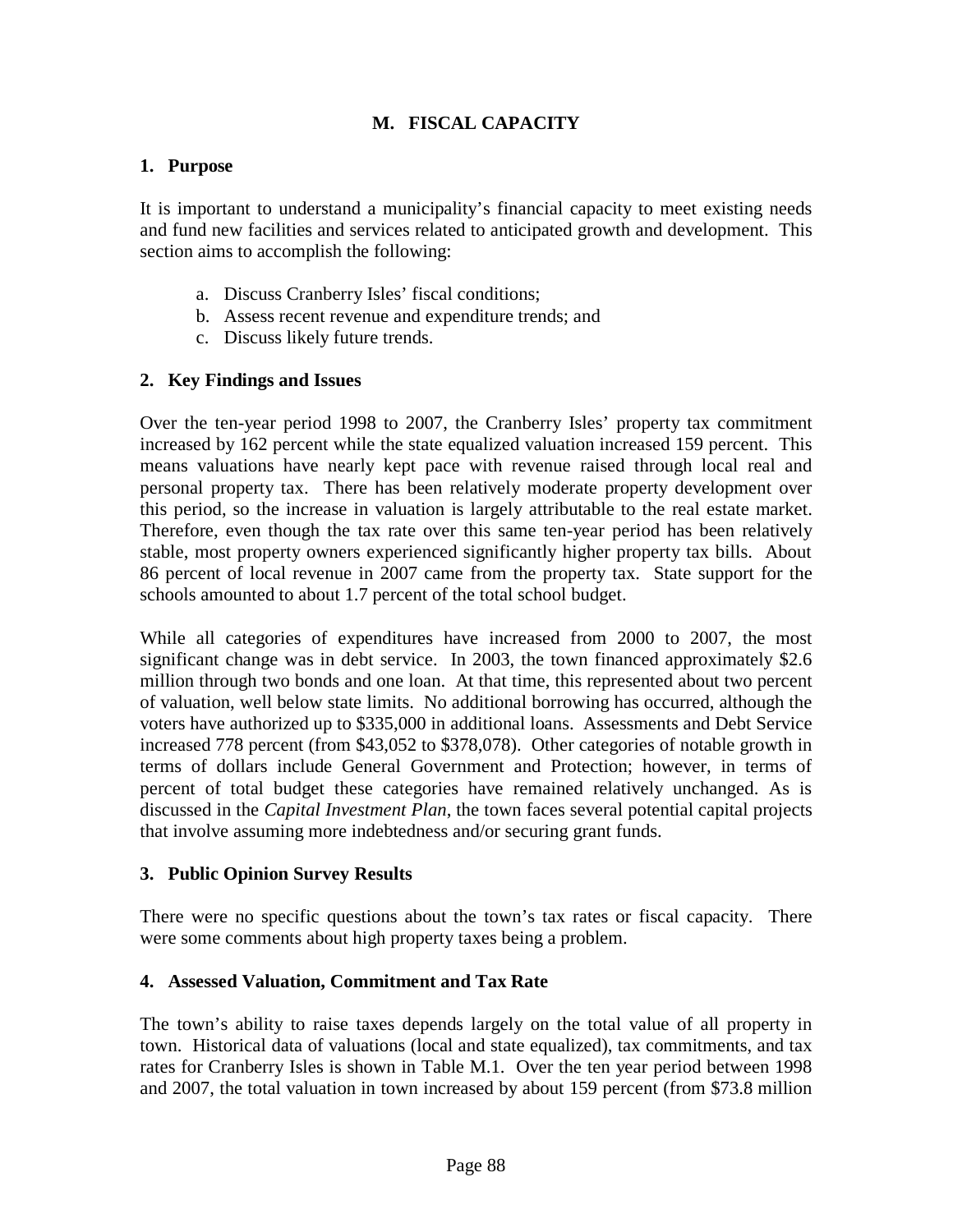to \$190.95 million). Adjusted for inflation, this is an increase of about 101 percent. Expressed another way, the valuation in 2007 was 2.59 times that in 1998. Over the same period (1998-2007), the town's property tax commitment increased by about 162 percent (104 percent adjusted for inflation). The tax rate in 2007 (6.90 per \$1,000 of valuation) was neither the highest (8.00) nor the lowest (5.30) since 1998.

| <b>Table M.1</b>          |                                                                                                                                           |              |          |      |                                                                     |            |  |  |
|---------------------------|-------------------------------------------------------------------------------------------------------------------------------------------|--------------|----------|------|---------------------------------------------------------------------|------------|--|--|
|                           |                                                                                                                                           |              |          |      | Trends in Valuation, Commitment & Tax Rate, Town of Cranberry Isles |            |  |  |
| Year                      | Local                                                                                                                                     | <b>State</b> | Annual   | Tax  | Property Tax                                                        | Annual     |  |  |
|                           | Valuation                                                                                                                                 | Valuation    | Change   | Rate | Commitment                                                          | Change in  |  |  |
|                           | $($ \$)                                                                                                                                   | $($ \$)      | in Value |      | \$)                                                                 | Commitment |  |  |
|                           |                                                                                                                                           |              | (State)  |      |                                                                     |            |  |  |
| 1997                      | 75,153,800                                                                                                                                | 71,350,000   | .63%     | 5.70 | 427,876                                                             | 2.56%      |  |  |
| 1998                      | 75,682,000                                                                                                                                | 73,800,000   | 3.43%    | 5.70 | 428,399                                                             | 0.12%      |  |  |
| 1999                      | 80,527,400                                                                                                                                | 75,900,000   | 2.85%    | 5.30 | 423,990                                                             | $-1.03%$   |  |  |
| 2000                      | 80,799,000                                                                                                                                | 78,850,000   | 3.89%    | 5.30 | 428,235                                                             | 1.00%      |  |  |
| 2001                      | 82,110,400                                                                                                                                | 89,750,000   | 13.82%   | 7.30 | 599,406                                                             | 39.97%     |  |  |
| 2002                      | 82,937,000                                                                                                                                | 102,100,000  | 13.76%   | 8.00 | 663,496                                                             | 10.69%     |  |  |
| 2003                      | 160,835,600                                                                                                                               | 120,750,000  | 18.27%   | 6.20 | 997,181                                                             | 50.29%     |  |  |
| 2004                      | 162,006,100                                                                                                                               | 129,900,000  | 7.58%    | 6.60 | 1,069,240                                                           | 7.23%      |  |  |
| 2005                      | 160,732,700                                                                                                                               | 155,900,000  | 20.02%   | 6.90 | 1,109,056                                                           | 3.72%      |  |  |
| 2006                      | 162,370,900                                                                                                                               | 172,250,000  | 10.49%   | 6.90 | 1,120,359                                                           | 1.02%      |  |  |
| 2007                      | 162,852,530                                                                                                                               | 190,950,000  | 10.86%   | 6.90 | 1,123,682                                                           | .30%       |  |  |
| 2008                      |                                                                                                                                           | 200,250,000  |          |      |                                                                     |            |  |  |
| Percent change 1998-2007: |                                                                                                                                           |              | 158.74%  |      | 162.30%                                                             |            |  |  |
| Percent change 1998-2007  |                                                                                                                                           |              | 100.99%  |      | 103.75%                                                             |            |  |  |
|                           | adjusted for inflation:                                                                                                                   |              |          |      |                                                                     |            |  |  |
|                           |                                                                                                                                           |              |          |      |                                                                     |            |  |  |
|                           | Sources: Municipal Valuation Return Statistical Summary, Maine Revenue Service,<br>Property Tax Division and Cranberry Isles town reports |              |          |      |                                                                     |            |  |  |

Although the commitments (revenues raised through property tax) have increased significantly in the Cranberry Isles over the past decade (162%), the increase in property valuation has nearly kept up (159%). This has allowed the tax rate (mil rate) to remain fairly stable over this period. The increase in valuation has largely been linked to the real estate market and not to new development. This means that, in most cases, property owners have seen their tax bills increase roughly at the same rate as the commitments.

According to state records, in 2007 the Cranberry Isles property valuation was \$162,852,530: \$162,797,130 real estate (land and buildings) plus \$55,400 personal property. Total value of exempt property was \$155,500 (\$70,000 benevolent/charitable; \$40,000 parsonage; \$45,500 veteran). Land in open space preservation (106 acres) was valued at \$567,200; there were no lands listed for tree growth or farmland.

Table M.2 lists local valuations (total real and personal property) and tax rates for towns in Hancock County in 2006 and 2007. In 2007, Cranberry Isles ranks sixteenth (ascending) in valuation and seventh (ascending) in tax rate.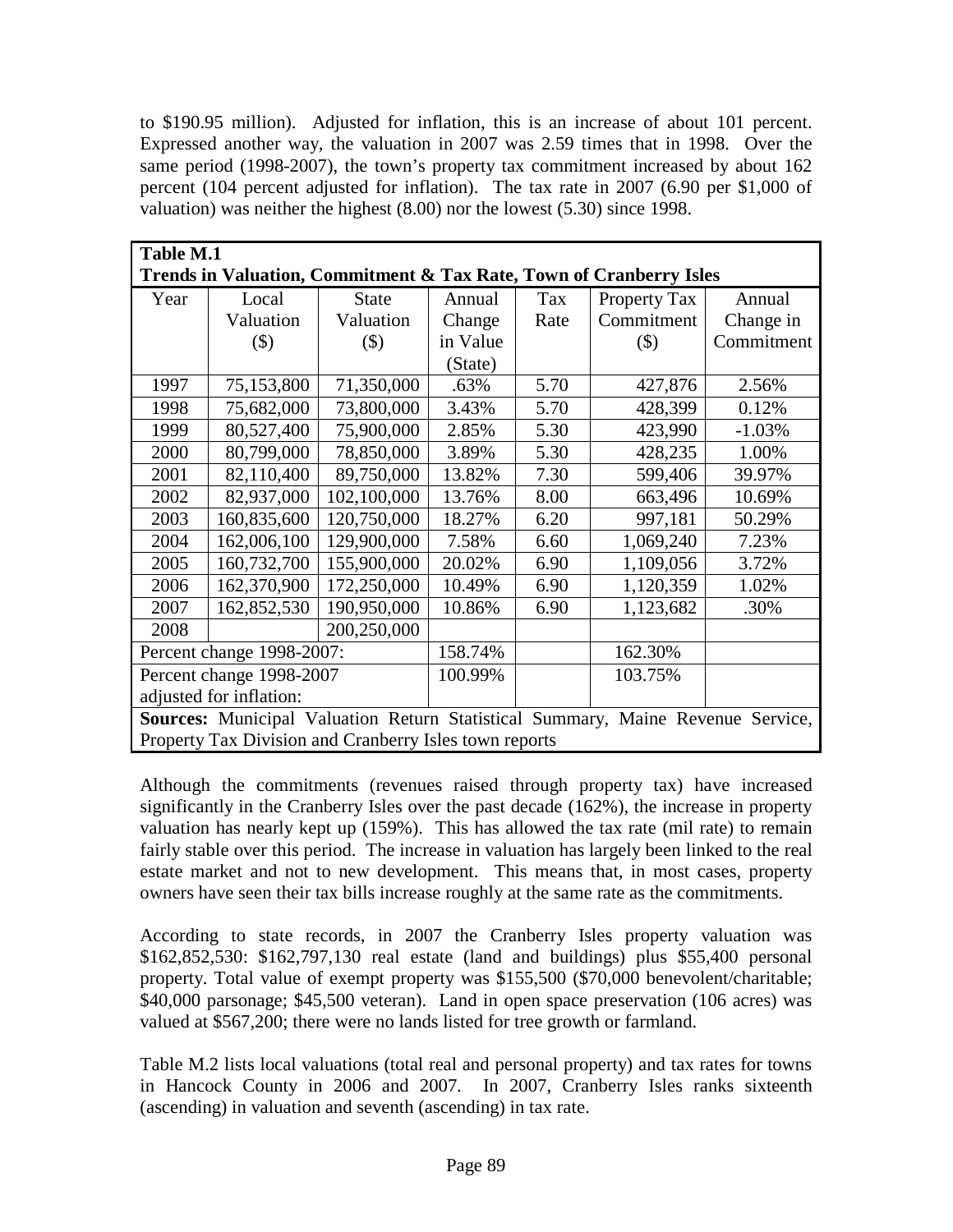| <b>Town</b><br>Amherst | <b>Valuation</b> | <b>Tax Rate</b> |                  |                 |
|------------------------|------------------|-----------------|------------------|-----------------|
|                        |                  |                 | <b>Valuation</b> | <b>Tax Rate</b> |
|                        | 17,825,900       | 9.50            | 18,588,700       | 10.10           |
| Aurora                 | 13,604,000       | 13.90           | 13,954,100       | 12.90           |
| <b>Bar Harbor</b>      | 1,371,689,210    | 8.50            | 1,369,309,590    | 8.77            |
| <b>Blue Hill</b>       | 395,914,525      | 11.00           | 400,220,775      | 11.25           |
| <b>Brooklin</b>        | 320,798,100      | 6.10            | 325,336,400      | 6.20            |
| <b>Brooksville</b>     | 473,549,300      | 3.85            | 476,451,100      | 3.90            |
| <b>Bucksport</b>       | 658,606,100      | 13.80           | 660,168,430      | 13.80           |
| Castine                | 350,230,000      | 6.20            | 350, 305, 700    | 6.60            |
| <b>CRANBERRY ISLES</b> | 162,370,900      | 6.90            | 162,852,530      | 6.90            |
| Dedham                 | 176,436,465      | 13.63           | 184,349,760      | 13.50           |
| Deer Isle              | 193,854,070      | 18.55           | 197,275,570      | 18.90           |
| Eastbrook              | 36,490,477       | 18.25           | 40,555,437       | 17.60           |
| Ellsworth              | 640,925,069      | 17.55           | 994,399,550      | 13.15           |
| Franklin               | 74,481,771       | 13.50           | 79,448,751       | 14.00           |
| Frenchboro             | 8,272,270        | 21.05           | 12,648,491       | 16.15           |
| Gouldsboro             | 394,222,346      | 7.60            | 397,599,626      | 7.40            |
| <b>Great Pond</b>      | 13,680,000       | 11.10           | 11,901,600       | 14.00           |
| Hancock                | 170,757,120      | 12.50           | 343,792,830      | 7.40            |
| Lamoine                | 233,724,100      | 7.00            | 237,391,900      | 7.00            |
| Mariaville             | 71,110,300       | 8.30            | 72,198,500       | 10.00           |
| <b>Mount Desert</b>    | 714,919,116      | 14.15           | 1,981,551,045    | 5.35            |
| Orland                 | 171,590,155      | 11.60           | 181,035,005      | 12.00           |
| Osborn                 | 8,786,200        | 15.50           | 8,655,100        | 16.50           |
| Otis                   | 125, 112, 165    | 7.47            | 126,922,104      | 7.47            |
| Penobscot              | 102,234,556      | 12.25           | 104,250,404      | 13.10           |
| Sedgwick               | 95,352,784       | 18.50           | 224,370,943      | 7.49            |
| Sorrento               | 79,228,900       | 7.30            | 78,875,300       | 6.60            |
| Southwest Harbor       | 348,709,657      | 17.30           | 779,884,670      | 7.95            |
| Stonington             | 202,027,263      | 12.45           | 203,894,099      | 12.31           |
| Sullivan               | 176,293,900      | 7.95            | 178,920,600      | 7.70            |
| Surry                  | 208, 201, 962    | 11.50           | 341,206,283      | 7.20            |
| Swan's Island          | 90,174,499       | 13.50           | 91,691,140       | 14.50           |
| Tremont                | 471,825,300      | 7.90            | 482,378,000      | 7.90            |
| Trenton                | 255,516,688      | 10.90           | 261,836,288      | 11.00           |
| Verona                 | 35,499,680       | 12.00           | 50,854,270       | 8.00            |
| Waltham                | 20,275,793       | 11.90           | 21,671,834       | 13.50           |
| Winter Harbor          | 142,027,100      | 6.10            | 145,594,950      | 6.49            |

# **Table M.2**

**Note:** A significant change from 2006 to 2007 indicates a revaluation likely occurred.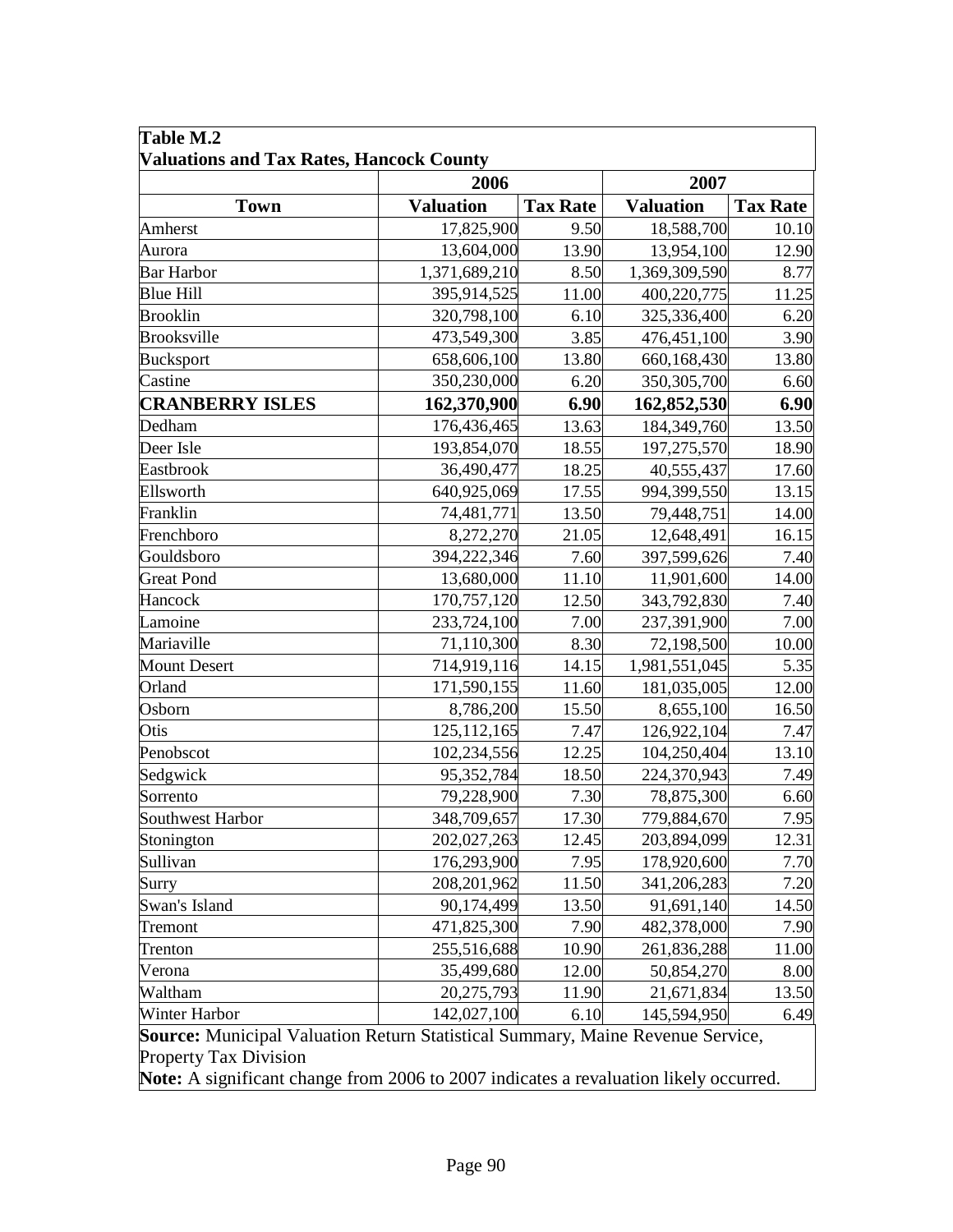# **5. Trends in Revenue Sources**

The town's revenue sources from 2000 to 2007 are shown in Table M.3

| Table M.3                               |         |         |                 |         |                   |           |                     |           |
|-----------------------------------------|---------|---------|-----------------|---------|-------------------|-----------|---------------------|-----------|
| <b>Revenue Sources, Cranberry Isles</b> |         |         |                 |         |                   |           |                     |           |
|                                         | 2000    | 2001    | 2002            | 2003    | 2004              | 2005      | 2006                | 2007      |
| <b>REVENUE SOURCES</b>                  |         |         |                 |         |                   |           |                     |           |
| <b>Property Taxes</b>                   | 409,448 | 609,175 | 665,796         | 949,351 | 1,057,353         | 1,078,837 | 1,131,989           | 1,099,508 |
| <b>Auto Excise Taxes</b>                | 17,583  | 20,812  | 22,191          | 20,050  | 24,585            | 26,960    | 26,020              | 29,791    |
| <b>Boat Excise Taxes</b>                | 4,316   | 4,497   | 4,323           | 4,594   | 4,576             | 4,435     | 4,680               | 5,295     |
| <b>State Revenue Sharing</b>            | 5,185   | 4,001   | 3,089           | 3,181   | 3,848             | 4,177     | 3,686               | 4,453     |
| <b>Homestead Exemption</b>              | 1,874   | 3,422   | 2,140           | 2,604   | 2,086             |           |                     |           |
| Miscellaneous Earnings                  | 4,179   | 2,080   | 1,040           | 563     | 7,643             | 4,121     | 11,111              | 12,670    |
| <b>Interest Earned</b>                  | 3,276   | 2,048   | 7,885           | 3,256   | 3,558             | 11,676    | 15,785              | 11,951    |
| Interest on Delinquent                  |         |         |                 |         |                   |           |                     |           |
| Taxes                                   | 451     | 965     | 948             | 226     | 830               | 1,647     |                     |           |
| Rent & Parking Fees                     |         |         |                 |         | 105,436           | 103,284   | 118,535             | 115,299   |
| <b>Grant Funds</b>                      |         |         | 12,000          |         | 123,350           | 18,600    |                     |           |
| <b>Total Revenues</b>                   | 446,312 |         | 647,000 719,411 |         | 983,826 1,333,264 |           | 1,253,737 1,311,805 | 1,278,967 |
| <b>SOURCE:</b> Town reports             |         |         |                 |         |                   |           |                     |           |

As illustrated in Table M.4 the primary source of revenue is property taxes (86 percent). Auto and boat excise taxes account for a combined total of less than three percent. The town's tax base is therefore deeply rooted in property values. Rent and parking fees, collected from leases on Manset properties and mainland parking permits, account for nine percent of revenue. Each of the other sources accounts for one percent or less of total revenues.

| Table M.4<br><b>Revenue Sources as Percent of Total, Cranberry Isles 2007</b> |               |                         |  |  |  |
|-------------------------------------------------------------------------------|---------------|-------------------------|--|--|--|
| <b>Source</b>                                                                 | <b>Amount</b> | <b>Percent of Total</b> |  |  |  |
| <b>Property Taxes</b>                                                         | \$1,099508    | 85.97%                  |  |  |  |
| <b>Auto Excise Taxes</b>                                                      | \$29,791      | 2.33%                   |  |  |  |
| <b>Boat Excise Taxes</b>                                                      | \$5,295       | 0.41%                   |  |  |  |
| <b>State Revenue Sharing</b>                                                  | 4,453         | 0.35%                   |  |  |  |
| Miscellaneous Earnings                                                        | \$12,670      | 1.00%                   |  |  |  |
| <b>Interest Earned</b>                                                        | 11,951        | 0.93%                   |  |  |  |
| <b>Rent and Parking Fees</b>                                                  | \$115,299     | 9.01%                   |  |  |  |
| <b>Total</b>                                                                  | \$1,278,967   | 100.0%                  |  |  |  |
| <b>SOURCE:</b> Town reports                                                   |               |                         |  |  |  |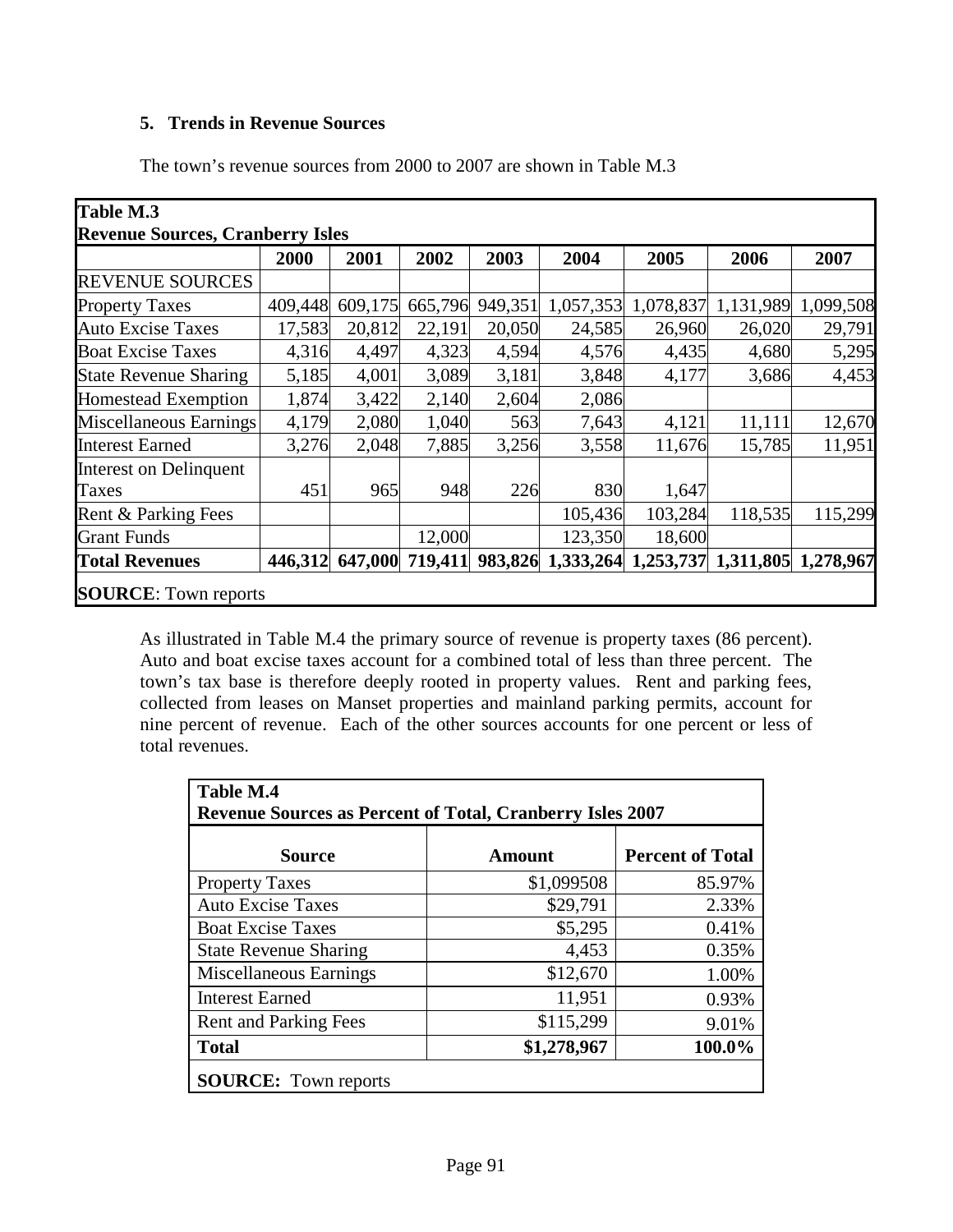The town depends heavily on local revenue to pay for education costs. The state subsidy for education typically accounts for only about one or two percent of total costs (see Table M.5). Its high property valuation means that Cranberry Isles qualifies only for minimal state education funding. The town share of K-12 education costs amounted to \$19,421 per pupil in 2007-2008. (The schools and education costs are also discussed in the *Public Facilities and Services* chapter.)

| Table M.5 | <b>State School Subsidies, Cranberry Isles</b> |                                         |                                  |  |
|-----------|------------------------------------------------|-----------------------------------------|----------------------------------|--|
| Year      | <b>State Subsidy</b><br><b>Received</b>        | <b>Total Education</b><br>Appropriation | <b>State Percent</b><br>of Total |  |
| 1994-1995 | \$4,000                                        | \$260,793                               | 1.5%                             |  |
| 1995-1996 | \$4,500                                        | \$259,743                               | 1.7%                             |  |
| 1996-1997 | \$4,000                                        | \$287,521                               | 1.4%                             |  |
| 1997-1998 | \$5,000                                        | \$284,572                               | 1.8%                             |  |
| 1998-1999 | \$5,000                                        | \$305,307                               | 1.6%                             |  |
| 1999-2000 | \$4,100                                        | \$288,604                               | 1.4%                             |  |
| 2000-2001 | \$7,473                                        | \$345,024                               | 2.2%                             |  |
| 2001-2002 | \$7,663                                        | \$344,792                               | 2.2%                             |  |
| 2002-2003 | \$7,500                                        | \$345,738                               | 2.2%                             |  |
| 2003-2004 | \$5,500                                        | \$294,104                               | 1.9%                             |  |
| 2004-2005 | \$5,500                                        | \$303,800                               | 1.8%                             |  |
| 2005-2006 | \$20,000                                       | \$347,936                               | 5.7%                             |  |
| 2006-2007 | \$6,400                                        | \$380,141                               | 1.7%                             |  |
|           | <b>SOURCE:</b> Cranberry Isles town office     |                                         |                                  |  |

# **6. Municipal Expenditure Trends**

Expenditures between 2000 and 2007 for specific categories are shown in Table M.6. Protection includes fire and police; Health & Sanitation includes waste disposal; and Highway & Bridges includes transportation facilities such as roads, docks, floats and ramps. Significant fluctuations and increases are evident in nearly all categories; comparing any two years may not be representative of overall trends.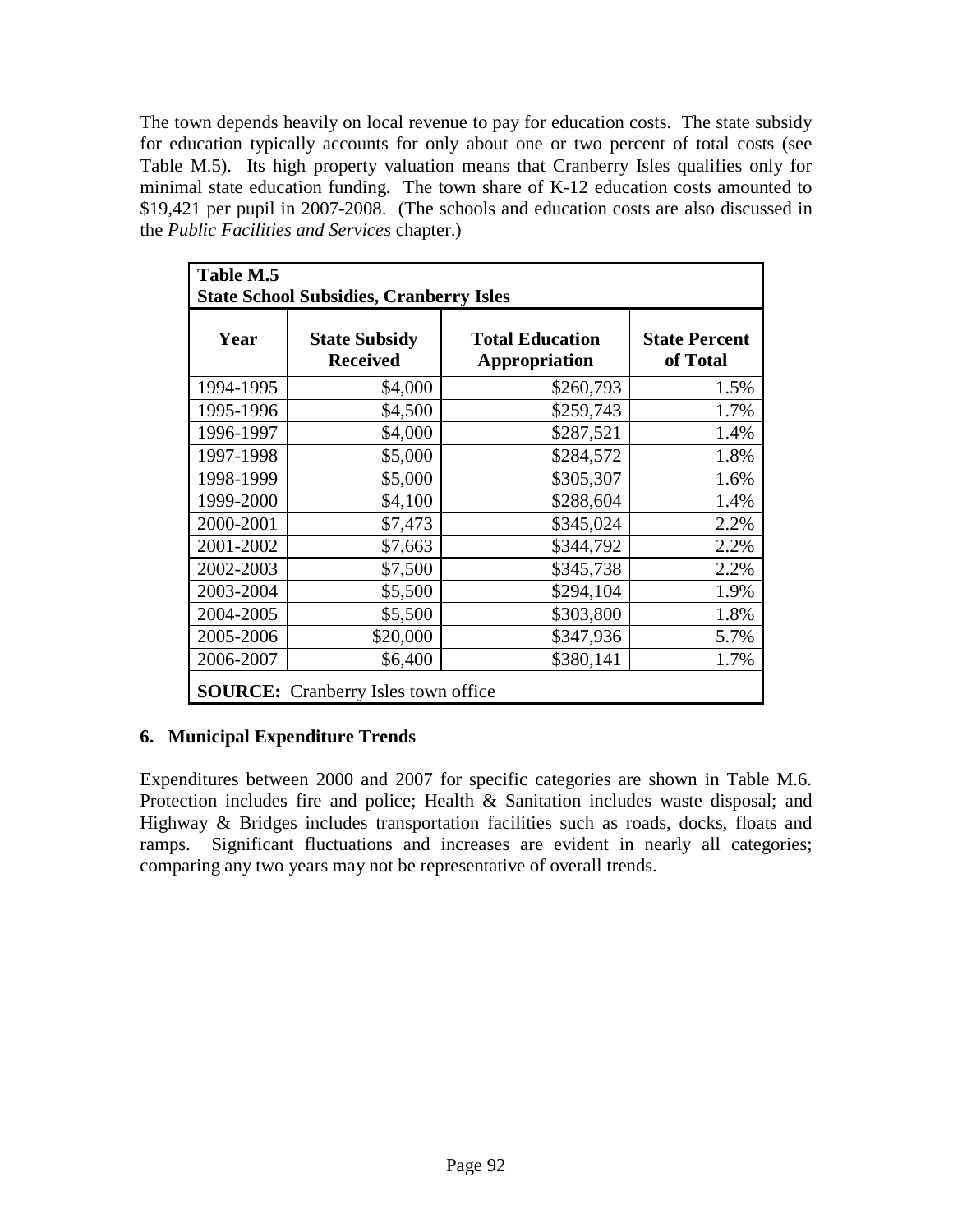|                           | 2000    | 2001    | 2002    | 2003            | 2004                                                                    | 2005    | 2006    | 2007    |
|---------------------------|---------|---------|---------|-----------------|-------------------------------------------------------------------------|---------|---------|---------|
| <b>General Government</b> | 61,523  | 61,218  | 67,959  | 82,278          | 155,597                                                                 | 201,255 | 210,948 | 181,832 |
| Protection                | 17,883  | 21,208  | 24,693  | 28,224          | 52,261                                                                  | 39,797  | 58,068  | 50,644  |
| Health & Sanitation       | 58,475  | 100,042 | 108,216 | 145,114         | 164,028                                                                 | 195,078 | 165,663 | 132,882 |
| Highway & Bridges         | 111,997 | 118,596 |         | 306,036 240,856 | 273,919                                                                 | 170,988 | 233,218 | 243,285 |
| Education                 | 173,065 | 215,130 | 228,248 | 228,321         | 250,535                                                                 | 227,576 | 228,299 | 306,424 |
| Unclassified              | 21,726  | 11,641  | 11,005  | 12,481          | 20,832                                                                  | 27,182  | 29,000  | 39,000  |
| Assessments $&$           |         |         |         |                 |                                                                         |         |         |         |
| Debt Service              | 43,052  | 60,263  | 136,151 | 257,304         | 353,841                                                                 | 411,568 | 348,647 | 378,078 |
| <b>Total Expenditures</b> |         |         |         |                 | 487,721 588,098 882,308 994,578 1,271,013 1,273,442 1,273,843 1,332,145 |         |         |         |

Table M.7 compares each expenditure category as a percent of the total in 2000 to 2007. Education has moved from the highest category in 2000 (35.5%) to second highest in 2007 (23%). Assessments and Debt Service replaced Education as the highest percentage category, rising from 8.8 percent in 2000 to 28.4 percent in 2007.

| Table M.7                                                                           |                |                                 |                |                                 |  |  |  |
|-------------------------------------------------------------------------------------|----------------|---------------------------------|----------------|---------------------------------|--|--|--|
| <b>Comparison of Expenditures as Percent of Total</b><br>2000-2007, Cranberry Isles |                |                                 |                |                                 |  |  |  |
| <b>Item</b>                                                                         | Amount<br>2000 | <b>Percent of Total</b><br>2000 | Amount<br>2007 | <b>Percent of Total</b><br>2007 |  |  |  |
| General                                                                             | \$61,523       | 12.6%                           | \$181,832      | 13.6%                           |  |  |  |
| Government                                                                          |                |                                 |                |                                 |  |  |  |
| Protection                                                                          | \$17,883       | 3.7%                            | \$50,644       | 3.8%                            |  |  |  |
| Health and                                                                          | \$58,475       | 12.0%                           | \$132,882      | 10.0%                           |  |  |  |
| Sanitation                                                                          |                |                                 |                |                                 |  |  |  |
| Highways and                                                                        | \$111,997      | 23.0%                           | \$243,285      | 18.3%                           |  |  |  |
| <b>Bridges</b>                                                                      |                |                                 |                |                                 |  |  |  |
| Education                                                                           | \$173,065      | 35.5%                           | \$306,424      | 23.0%                           |  |  |  |
| Unclassified                                                                        | \$21,726       | 4.4%                            | \$39,000       | 2.9%                            |  |  |  |
| Assessments and                                                                     | \$43,052       | 8.8%                            | \$378,078      | 28.4%                           |  |  |  |
| Debt Service                                                                        |                |                                 |                |                                 |  |  |  |
| <b>Total</b>                                                                        | \$487,721      | 100%                            | \$1,332,145    | 100%                            |  |  |  |
| <b>SOURCE:</b> Town reports                                                         |                |                                 |                |                                 |  |  |  |

Table M.8 shows the percent change in expenditures by category from 2000 to 2007. Overall, expenditures increased 173 percent (121 percent adjusted for inflation). The greatest increase is in Assessments & Debt Service, largely due to the Manset facility purchase, and wharf improvements. (Further discussion on debt service below.) The next highest categories are General Government and Protection. The increase in General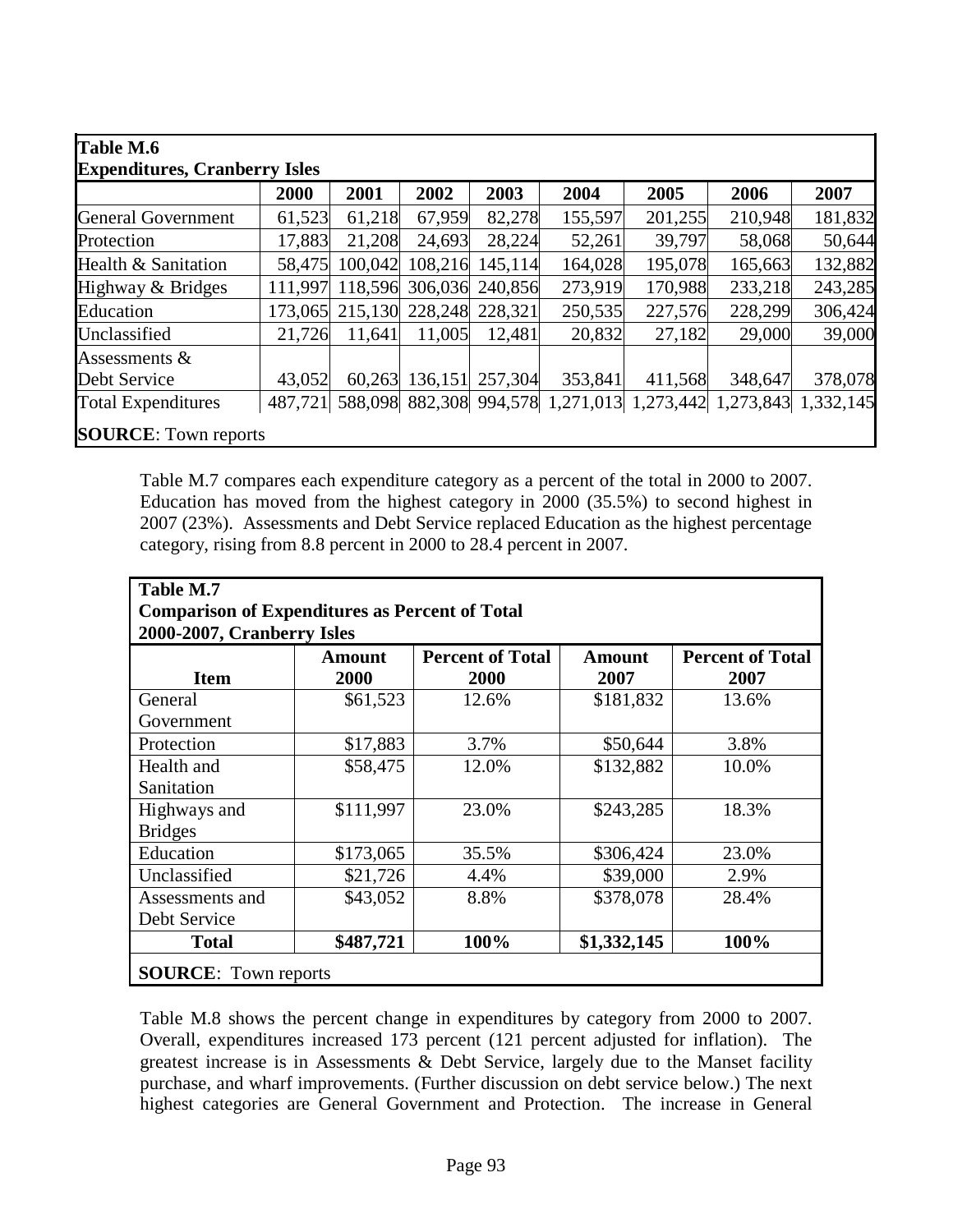Government since 2000 is primarily attributable to the addition of a town office facility and town employees as well as updated equipment and technology. The change in Protection reflects the town's increased support of the volunteer fire departments. Changes in the Health  $\&$  Sanitation figures are attributable to facilities and services associated with solid waste removal. As shown in Table M.6, these expenses spiked in 2005 and were lower in 2007. Solid waste costs are expected to remain at around 2007 levels for several years. Highways & Bridges, the transportation facilities and services associated with roadways and marine infrastructure, are expected to continue to be major budget items. Refer to Table M.6 more detail on these trends.

| <b>Item</b>                     | Amount<br>2000 | Amount<br>2007 | <b>Percent</b><br><b>Change</b> | % Change<br><b>Adjusted for</b><br><b>Inflation</b> |  |
|---------------------------------|----------------|----------------|---------------------------------|-----------------------------------------------------|--|
| General<br>Government           | \$61,523       | \$181,832      | 196%                            | 140%                                                |  |
| Protection                      | \$17,883       | \$50,644       | 183%                            | 130%                                                |  |
| Health and<br>Sanitation        | \$58,475       | \$132,882      | 127%                            | 84%                                                 |  |
| Highways and<br><b>Bridges</b>  | \$111,997      | \$243,285      | 117%                            | 76%                                                 |  |
| Education                       | \$173,065      | \$306,424      | 77%                             | 44%                                                 |  |
| Unclassified                    | \$21,726       | \$39,000       | 80%                             | 46%                                                 |  |
| Assessments and<br>Debt Service | \$43,052       | \$378,078      | 778%                            | 612%                                                |  |
| <b>Total</b>                    | \$487,721      | \$1,332,145    | 173%                            | 121%                                                |  |

# **7. Debt Limits and Borrowing**

The town entered 2008 with \$2,077,515 (principal) in long-term debt. Sources of this debt include two bonds and one loan. The two bonds totaling \$2.4 million were secured in 2003 with Maine Municipal Bond Bank for the inter-modal transportation facility in Manset. One is a 20-year tax-exempt bond; the other is a 20-year taxable bond. Also in 2003, the town secured a \$190,000 five-year loan from Bar Harbor Bank and Trust to finance repair of the pier on Great Cranberry. A \$300,000 five-year loan secured in 2002 to finance wharf construction on Islesford was retired in 2007. The voters have authorized the town to borrow up to \$90,000 for a fire truck and \$245,000 for a municipal garage, but these loans have not been secured.

The town borrowed a total of nearly \$2.6 million in 2003, as described above. At that time, the town had a valuation of \$120.7 million, so the debt amounted to approximately two percent of valuation. All other debt has been retired. Under state law, towns may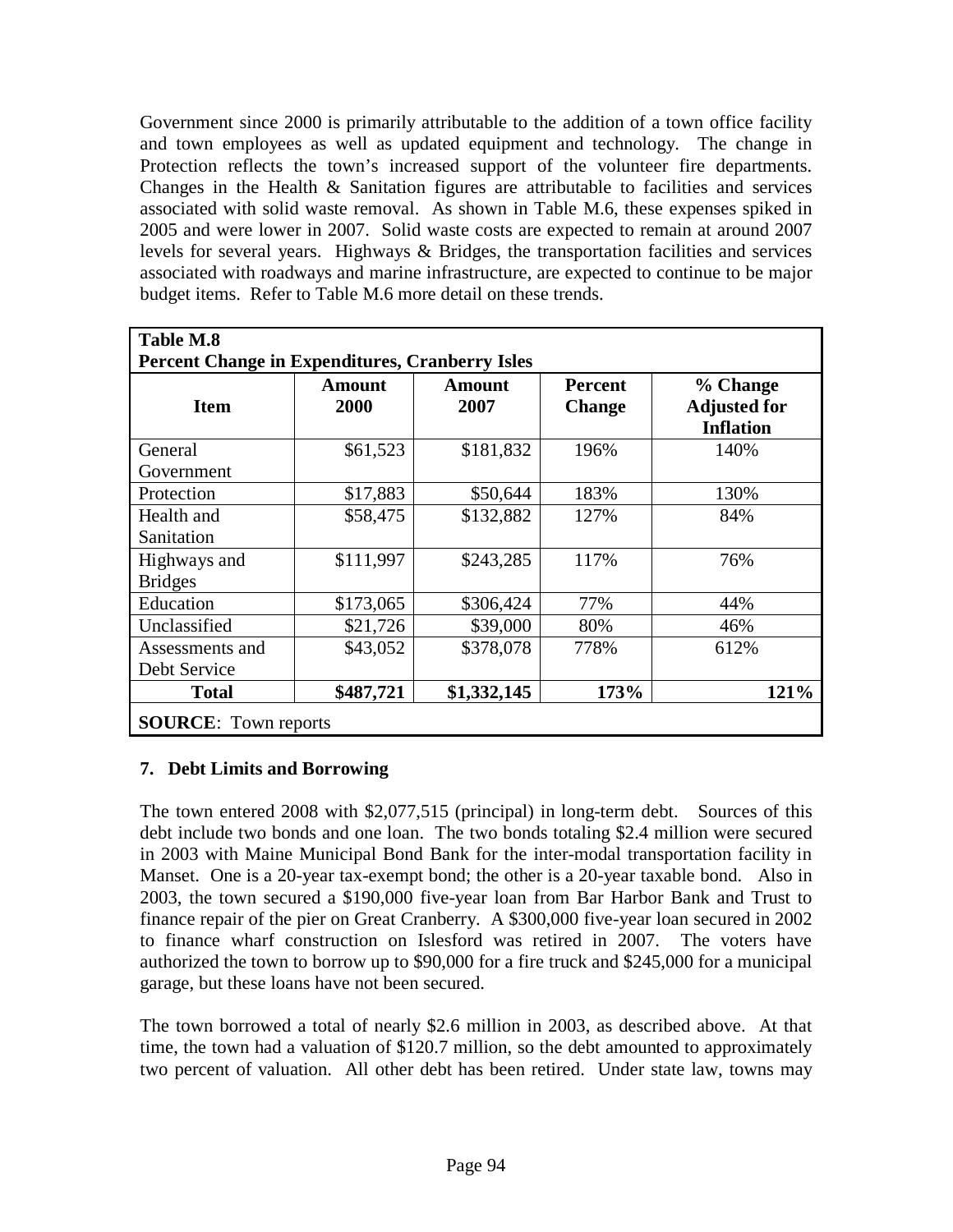borrow up to 15 percent of their valuation (7.5 percent for schools and 7.5 percent for other sources). This means the town's debt is well within state limits.

# **8. Summary of Current Trends**

In 2005 the Municipal Facilities Commission (now the Municipal Advisory Commission) formed a budget committee to work with the selectmen and town staff in preparing the annual budget. One major objective was to minimize both fluctuations and increases in taxes through a closer scrutiny of actual expenditures in recent past years as well as a more detailed discussion of the town's current and future needs. This coordinated effort has proven to be highly successful and is expected to continue. There is a concerted effort to participate in more long-term planning. MAC members will assist in the preparation of a capital improvement plan, integrating it with the continuing development of a 5-year budget. Additional goals include exploring restructuring debt with the help of an independent auditor and enhancing the town's accounting practices.

The town has converted its budget and accounting to an electronic database within a software system. This software was developed for use by town governments and enables the town to record and track with great detail monetary expenditures and activity in various accounts. Property assessments will also be recorded in this system, making them more readily accessible.

Revaluation of property town-wide is scheduled for 2009–2010 and may alter the tax rate (mil rate) and distribution of the tax burden. A likely result of revaluation is an overall increase in the value of property, with a slightly higher increase for coastal property owners. The mil rate will adjust down if the valuation increases at a higher rate than the tax commitment. However, revenue from property tax is anticipated to continue to grow.

Due to the town's high valuation, the prospects for significant state property tax relief are limited. Some additional revenue could be realized from excise taxes, ramp fees, or landing fees with stricter enforcement and/or new policies.

As mentioned in the *Public Facilities and Services* chapter, there are several capital projects and major ongoing maintenance and service expenditures that will affect future municipal budgets. These include the marine infrastructure (e.g. docks, floats, ramps), the roads and parking areas, and municipal facilities and equipment. Costs associated with other potential needs (e.g. expanded ferry service, affordable housing, elder care) and initiatives (e.g. economic development, sustainability efforts) also bring budgetary considerations. In planning for the future, the town should also consider the need for constructing a town office building or expanding the Manset property to a year-round facility, two major capital projects. This means that long-term capital investment and budget planning is particularly important, as it can smooth out major expenditures through intelligent budgeting and borrowing. The town will also continue to investigate sources of grant funds supporting capital projects.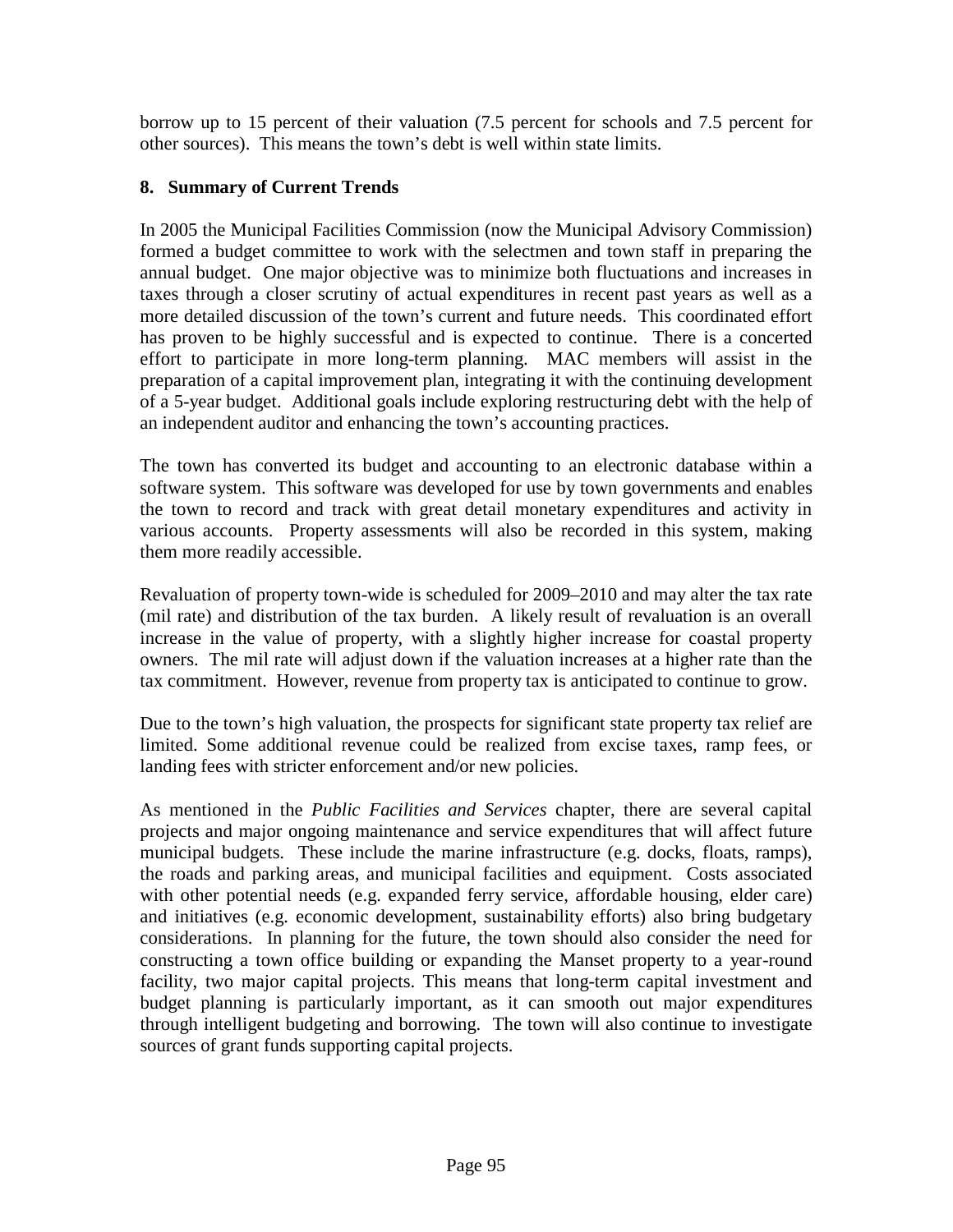#### **9. Issues of Public Concern**

Results of the public opinion survey conducted in conjunction with the development of this plan and other community outreach efforts identified the following issues:

- a. The town has limited sources of revenue beyond the property tax.
- b. Property taxes are high and continue to rise.
- c. There is a need for more long-term fiscal planning, coordinating the budget with forecasts for future capital improvement needs and major operational expenses.
- d. The benefits of state and federal grants should be weighed with the cost of applying and reporting as well as potential loss of local control.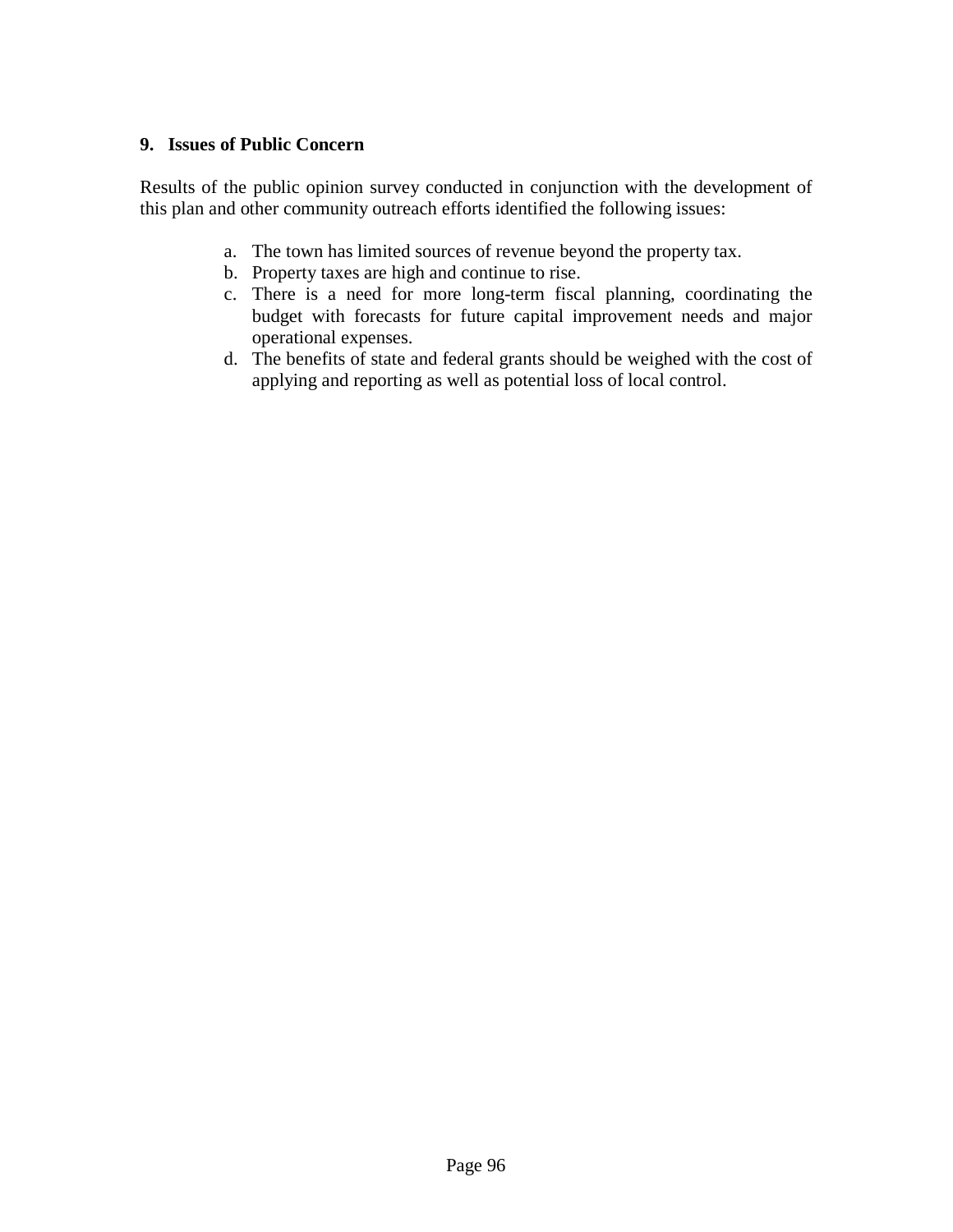# **N. INVENTORY AND ANALYSIS SUMMARY**

# **1. Purpose**

This chapter is a summary of the Inventory and Analysis section of the comprehensive plan. It summarizes the key issues Cranberry Isles faces and serves as the major focus of the *Goals and Objectives*. The first part of the chapter identifies the most pressing issues. The second part summarizes each chapter. These summaries are taken verbatim from the *Key Issues and Findings* section of each individual chapter. The third part identifies the major regional issues in the greater Mount Desert Island and Hancock County area.

# **2. Priority Issues**

The community of Cranberry Isles that has been known by generations of year-round and seasonal residents is changing. Perhaps the most pressing issue is that the town risks losing its identity as a year-round community. It is difficult for younger families to move to or remain on the islands. They face challenges due to the high cost of housing, a ferry schedule that makes commuting to jobs on the mainland difficult and, for those who are unable to undertake intense physical labor, few well-paying job opportunities. Limited enrollment poses ongoing challenges to maintaining island schools.

# **3. Key Findings and Issues**

# **A. Population**

Cranberry Isles is one of the few towns in Hancock County to lose year-round population between 1990 and 2000. It has the fifth highest median age in the county, and the relatively small number of residents in the 18-44 age range is an ongoing concern. The town's population increases about nine-fold in the summer. Only Islesford and Great Cranberry normally have a year-round population. Preservation of the year-round community is perhaps the major population issue facing the town. A related issue is ensuring that the town has the capacity to absorb its increasing seasonal population.

# **B. Economy**

In 2000, Cranberry Isles had a self-employment rate of 53 percent compared to a 16 percent rate for Hancock County. While the county labor force increased by 19 percent between 1990 and 2000, the labor force for Cranberry Isles decreased by 22 percent (from 79 persons to 62). Approximately 25 people commute from the mainland to the islands year-round. There is also some commuting in the other direction. The ferry service schedule makes commuting difficult.

Major sources of employment on the islands are lobster fishing and boat building. The lobster sector has been vulnerable historically, and a marked decrease in harvests and/or increase in operating costs would have a major impact on the town's economy. There is also employment in building construction, maintenance and property caretaking.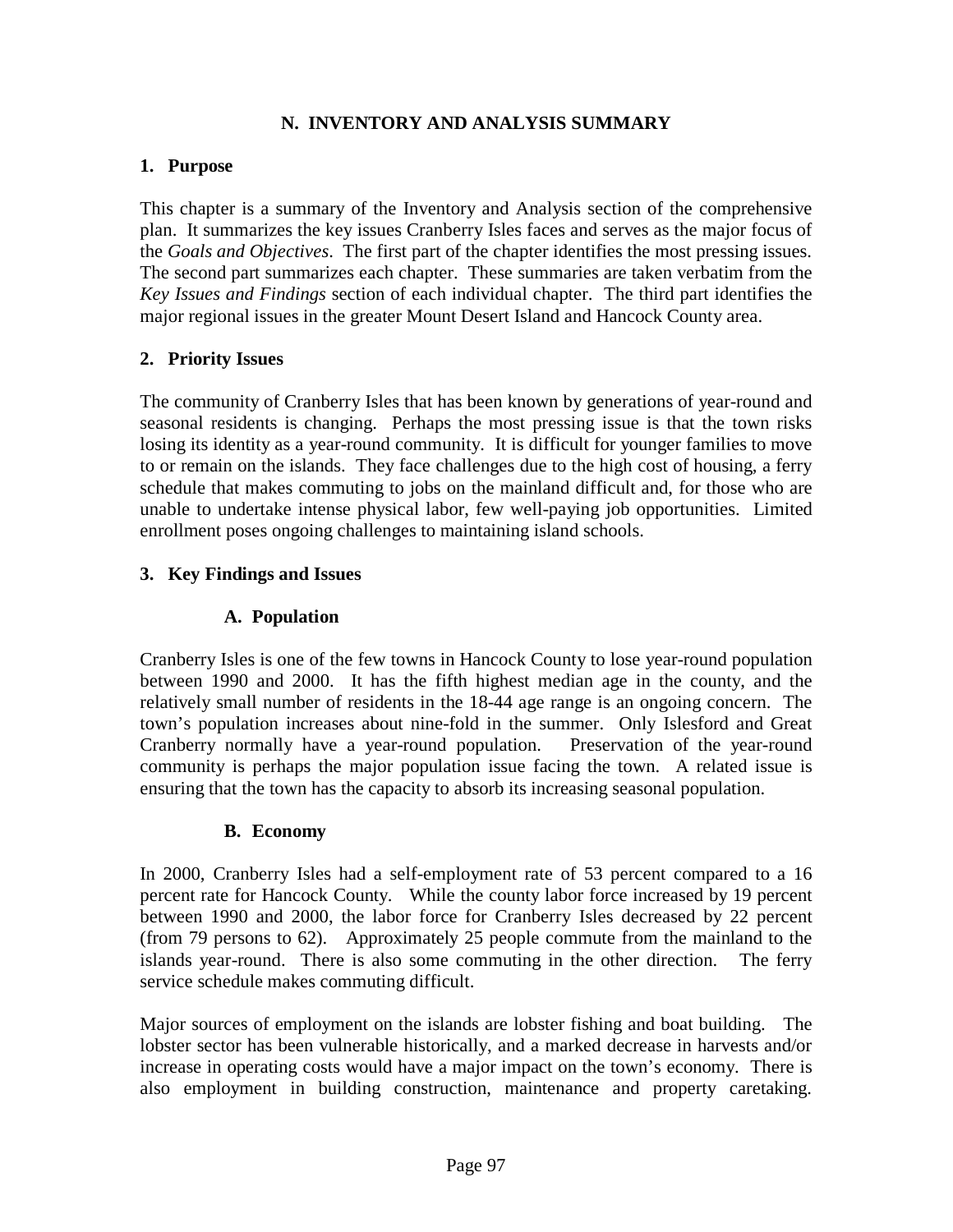Employment opportunities increase in the summer when seasonal businesses are operating. The introduction of high-speed Internet service has facilitated telecommuting. This sector is likely to increase in the next few years.

# **C. Housing**

The number of year-round homes in town decreased between 1990 and 2000, while the number of seasonal homes increased. As of 2000, about 80 percent of the homes in town were seasonal homes. Housing values are almost double the county median while incomes are only 9 percent above county levels. This means that affordable housing is a serious need in town. The town has taken some initial steps to address affordable housing but further efforts are needed. The town is projected to have 396 dwelling units (year-round and seasonal) by 2020 compared to 344 in 2000.

# **D. Transportation**

The town roadway system consists of about six and a half miles of paved and gravel roads on Great Cranberry and Islesford. There is relatively little traffic and speed limits are low. However, heavy loads and equipment have caused road deterioration and damage. Both islands have experienced an increasing number of vehicles, causing congestion issues and safety concerns in the parking areas and on the roadways. Parking facilities (both on-island and off-island) are at or near capacity. Expansion options and/or new policies relating to parking should be considered to meet future needs based on the projected increase in demand during the summer months.

Ferry service is a critical component of the Cranberry Isles' transportation systems. The reduced schedule during the off-season and winter months does not accommodate daily commuting for residents to either jobs or schools on the mainland. This is a major transportation issue that has a significant impact on the town's population and economy. A Transportation Committee was formed in 2008 to make recommendations regarding the expansion of year-round ferry service.

# **E. Public Facilities and Services**

Unlike many other small towns that can centralize operations, Cranberry Isles is a town of five islands, and often there is a need for duplicate facilities and services on individual islands, adding considerably to the per capita cost. Cranberry Isles has made many recent improvements in public facilities and services, but some challenges remain. Town staff has increased, while the administrative offices operate in a leased building that has limited potential for expansion. The net amount of solid waste being barged from the town's two transfer stations is increasing. Meanwhile more attention is being paid to improving sorting and to increasing recycling capacity. Fire protection and emergency response on the islands faces special challenges. This has become a larger issue in recent years due to reduced availability and the rising cost of fire insurance. The supervision and maintenance of the town's marine infrastructure, public roadways and parking facilities has become more demanding and expensive.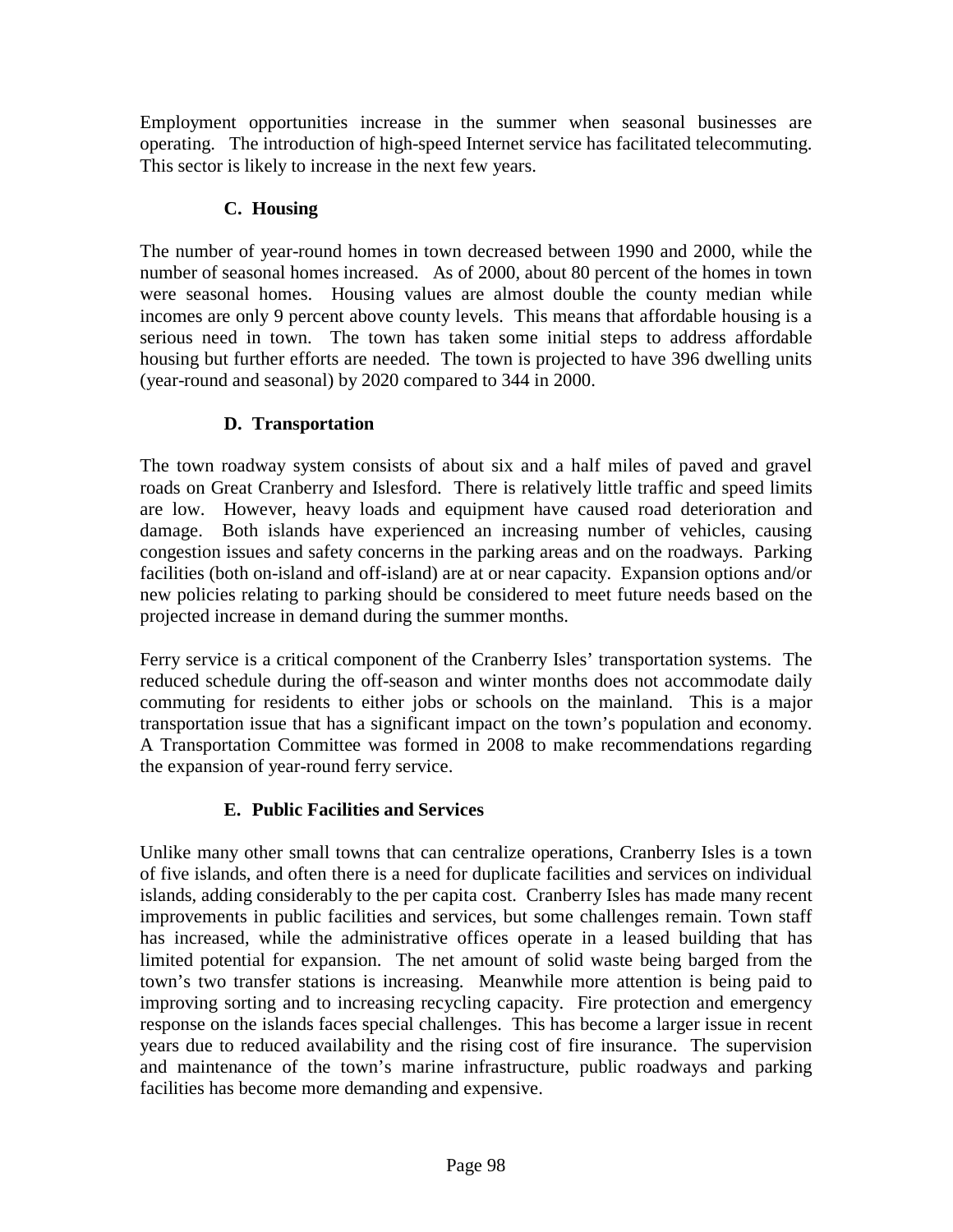A major challenge facing the Cranberry Isles school system is sustaining the K-8 schools. The Islesford School had 13 students during the 2007-2008 school year. The Longfellow School on Great Cranberry has not had students since 2000. Student enrollment has ranged from 9 to 16 over the past ten years. Attracting and retaining young families as year-round residents, as well as expanding year-round ferry service, are key in achieving sustainable enrollment figures.

# **F. Recreation**

The schools, town fields, and community organizations offer an assortment of outdoor and indoor recreation facilities. There are a variety of social events and programs for all ages year-round. About 19 percent of the total land area of 2,045 acres of the five major islands is in some form of protected open space. Perhaps the major recreation issue facing the town is maintaining public access to the shore. Protecting open areas is also an ongoing concern.

# **G. Marine Resources**

The Town's marine resources are central to the prosperity, values, and quality of life in this island community. The harbors and harbor facilities serve as critical public gateways between the islands within the town and between the islands and the mainland. The two most predominant industries in town, lobster fishing and boat building, are marine dependent.

With summer visitation on the rise, the town is likely to face increased demands on its marine facilities and resources. It is important to ensure that not only the high quality of the surrounding marine waters remains protected from contamination, but also that harbor facilities are maintained at a high level and that the water dependent use zoning standards are adequate and enforced.

## **H. Water Resources**

The primary water resource issue facing Cranberry Isles is the adequacy of groundwater supplies. Continued home building and increased per capita use could threaten the water table and supplies to private homes. There is also the threat of contamination from failing septic systems, abandoned motor vehicles, marine-related activities, and other sources. There is a great deal of uncertainty about the sources, quantity, and quality of the groundwater available on the islands; additional research is needed to provide a basis for possible additional regulation.

## **I. Natural Resources**

The town hosts bald eagle habitats on both Great Cranberry and Islesford. There are also several areas of waterfowl and shorebird habitat. The mudflats, aquatic beds and eelgrass are also important habitat areas. The town also has countless scenic views. Natural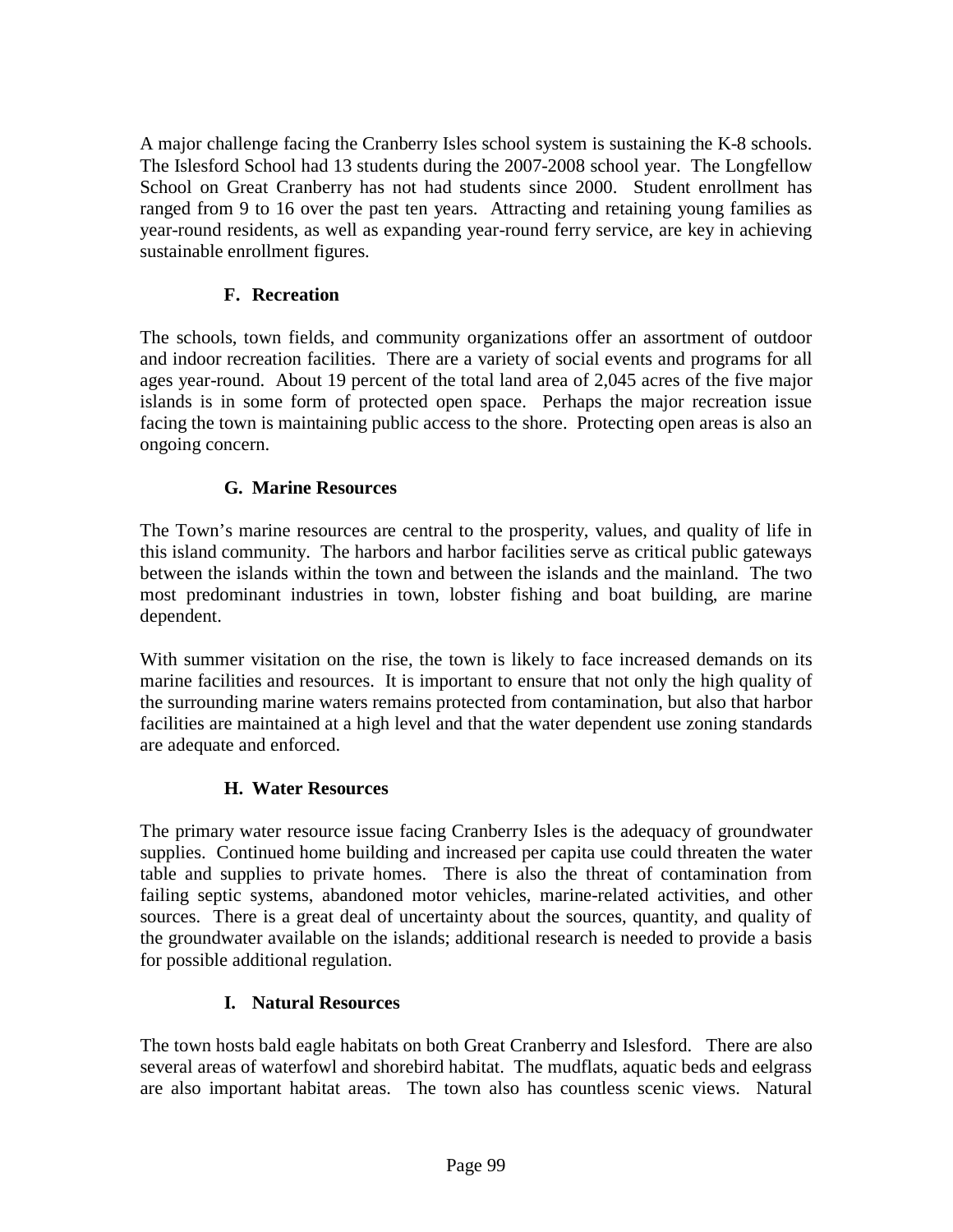resource issues include control of the deer and mosquito populations and more general threats to the islands' fragile environment.

# **J. Agricultural and Forest Resources**

There is virtually no large-scale commercial agricultural activity on the islands and very limited forestry. No land is held as either the farm or tree growth areas for purposes of taxation. The major forestry issue in town is the threat of forest fires, which can spread rapidly in an island environment. Another issue is the poor condition of many forested areas due to even-aged stands, limited management and deer browsing.

# **K. Historical and Archaeological Resources**

The town has twelve known prehistoric archaeological sites, which are all Native American shell middens. Only three buildings are presently on the National Register of Historic Places. Given the islands rich history and many buildings of interest, it is likely that other sites would be eligible for Register listing.

# **L. Existing Land Use**

With five primary islands, Cranberry Isles faces a unique set of land development challenges. Due to generally poor soils and its dependence on individual septic systems for waste disposal, the town has a very limited capacity to absorb new development. Also, significant acreage is constrained from future development through deed restrictions and conservation easements. At the same time, it has become a popular place for second homes, which now outnumber year-round homes by nearly a three to one margin.

# **M. Fiscal Capacity**

Over the ten-year period 1998 to 2007, the Cranberry Isles' property tax commitment increased by 162 percent while the state equalized valuation increased 159 percent. This means valuations have nearly kept pace with revenue raised through local real and personal property tax. There has been relatively moderate property development over this period, so the increase in valuation is largely attributable to the real estate market. Therefore, even though the tax rate over this same ten-year period has been relatively stable, most property owners experienced significantly higher property tax bills. About 86 percent of local revenue in 2007 came from the property tax. State support for the schools amounted to about 1.7 percent of the total school budget.

While all categories of expenditures have increased from 2000 to 2007, the most significant change was in debt service. In 2003, the town financed approximately \$2.6 million through two bonds and one loan. At that time, this represented about two percent of valuation, well below state limits. No additional borrowing has occurred, although the voters have authorized up to \$335,000 in additional loans. Assessments and Debt Service increased 778 percent (from \$43,052 to \$378,078). Other categories of notable growth in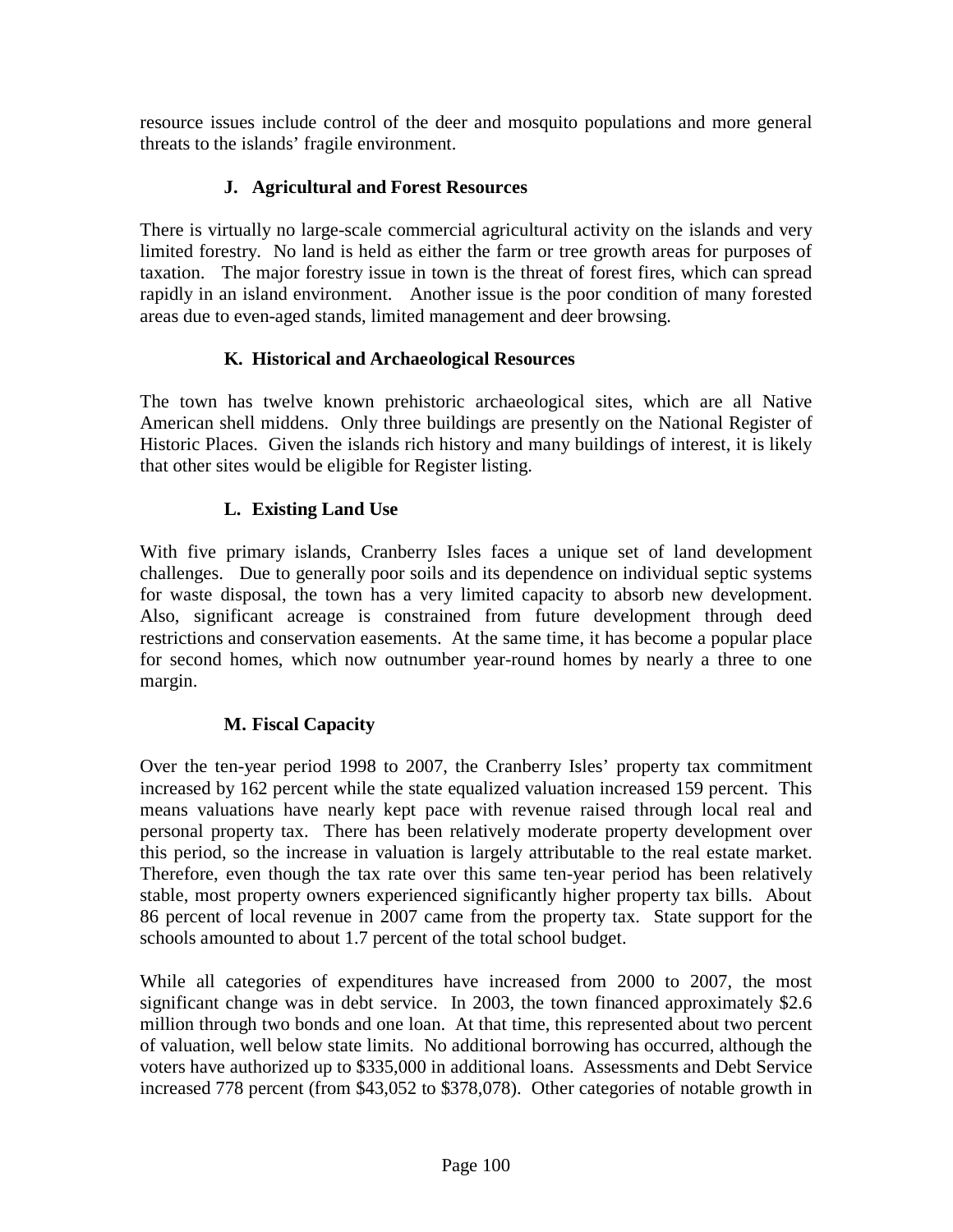terms of dollars include General Government and Protection; however, in terms of percent of total budget these categories have remained relatively unchanged. As is discussed in the *Capital Investment Plan*, the town faces several potential capital projects that involve assuming more indebtedness and/or securing grant funds.

# **4. Regional Issues**

As an island community, Cranberry Isles is affected by what happens on nearby mainland communities. Traffic congestion is a major issue since it makes it harder for islanders to reach various parts of the region and travel delays increase the risk of missing ferry connections. Island families are also dependent on the mainland for high school education. Sustaining the area economy and protecting marine resources both require a regional approach.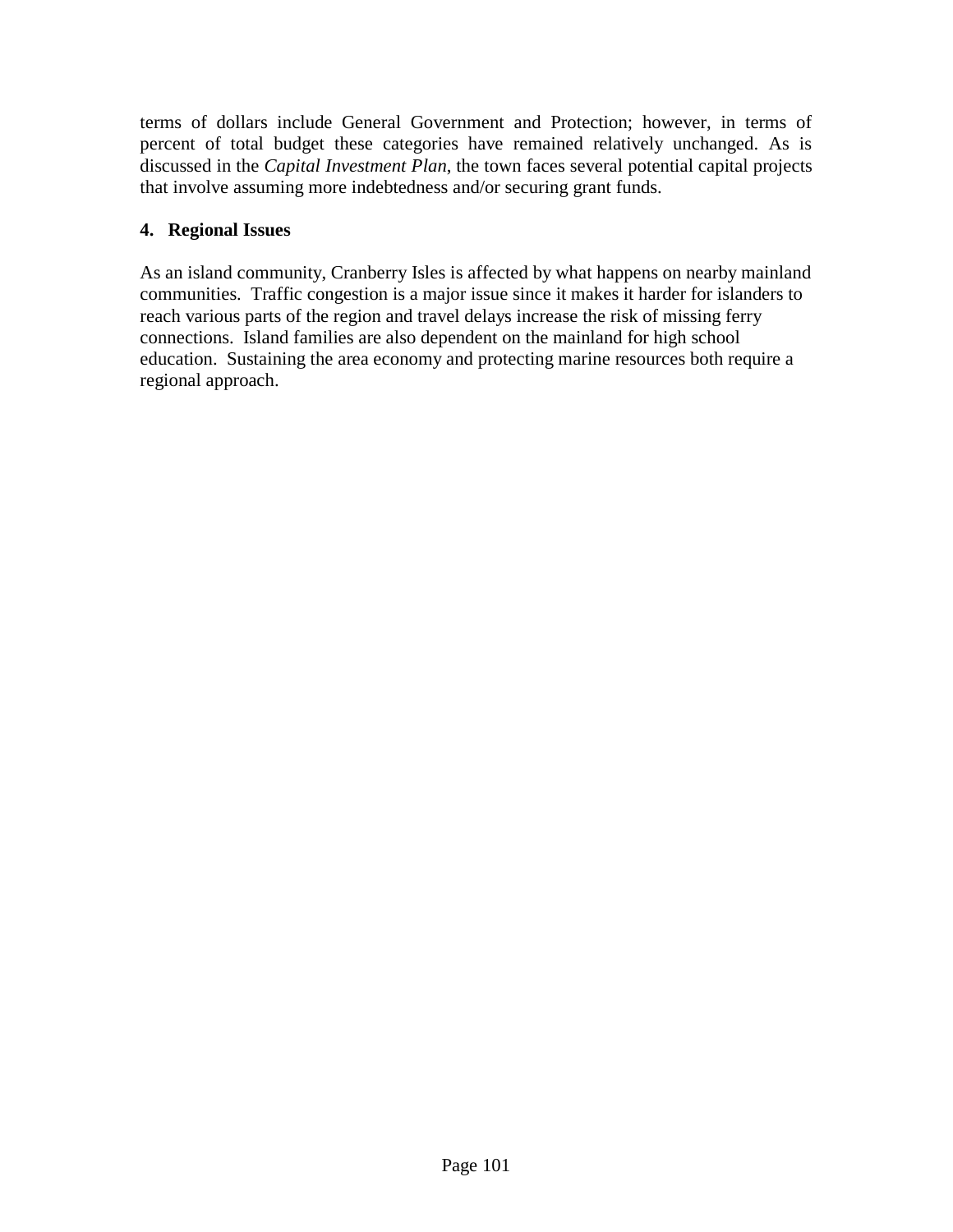# **II. GOALS, OBJECTIVES AND IMPLEMENTATION STRATEGIES**

### **1. Purpose**

This section presents goals and objectives for the town of Cranberry Isles. Goals are general statements for the town's future and are followed by more specific objectives, which sometimes recommend specific actions and/or implementation strategies. These goals and objectives are presented by categories that correlate to the Inventory and Analysis chapters. As will be seen, they are often interrelated. While this plan contains some highly specific recommendations, residents are reminded that planning is an ongoing process, and that periodic updating of these goals will be required to keep them relevant.

#### **2. Vision Statement**

Cranberry Isles aims to grow and prosper while fostering its values and unique character as an island community. The town is committed to sustaining a balance between a viable year-round and seasonal community and to supporting the traditional island way of life. This will involve ensuring adequate and diverse year-round job opportunities and housing options as well as developing and/or improving the public services, facilities and transportation system necessary to support a viable year-round community. It will also require protecting the town's natural resources, open space, and remote areas to ensure the quality of island life is preserved, the supply of fresh water is sufficient, and the fishing community and other marine-dependent sectors remain strong. The town is committed to realizing this vision with an ethic of social responsibility and in a manner that contributes to the environmental sustainability of the islands.

## **3. Category-Specific Goals**

## **A. Population**

Summary of Goals: Cranberry Isles is committed to supporting a strong year-round population, maintaining a population composed of all age groups, and sustaining its seasonal population.

*Goals and Strategies:*

- 1. Stabilize and grow the number of year-round residents in the Cranberry Isles, while achieving a healthy balance with the seasonal population.
	- a. Support measures that provide housing options for a variety of income levels.
	- b. Place high priority on continued excellence in island schools and continued improvements to educational programs and facilities.
	- c. Support measures that enhance and expand the viable options for employment and year-round residency on the islands, such as changes/expansion in ferry service schedules and continued improvement in Internet access.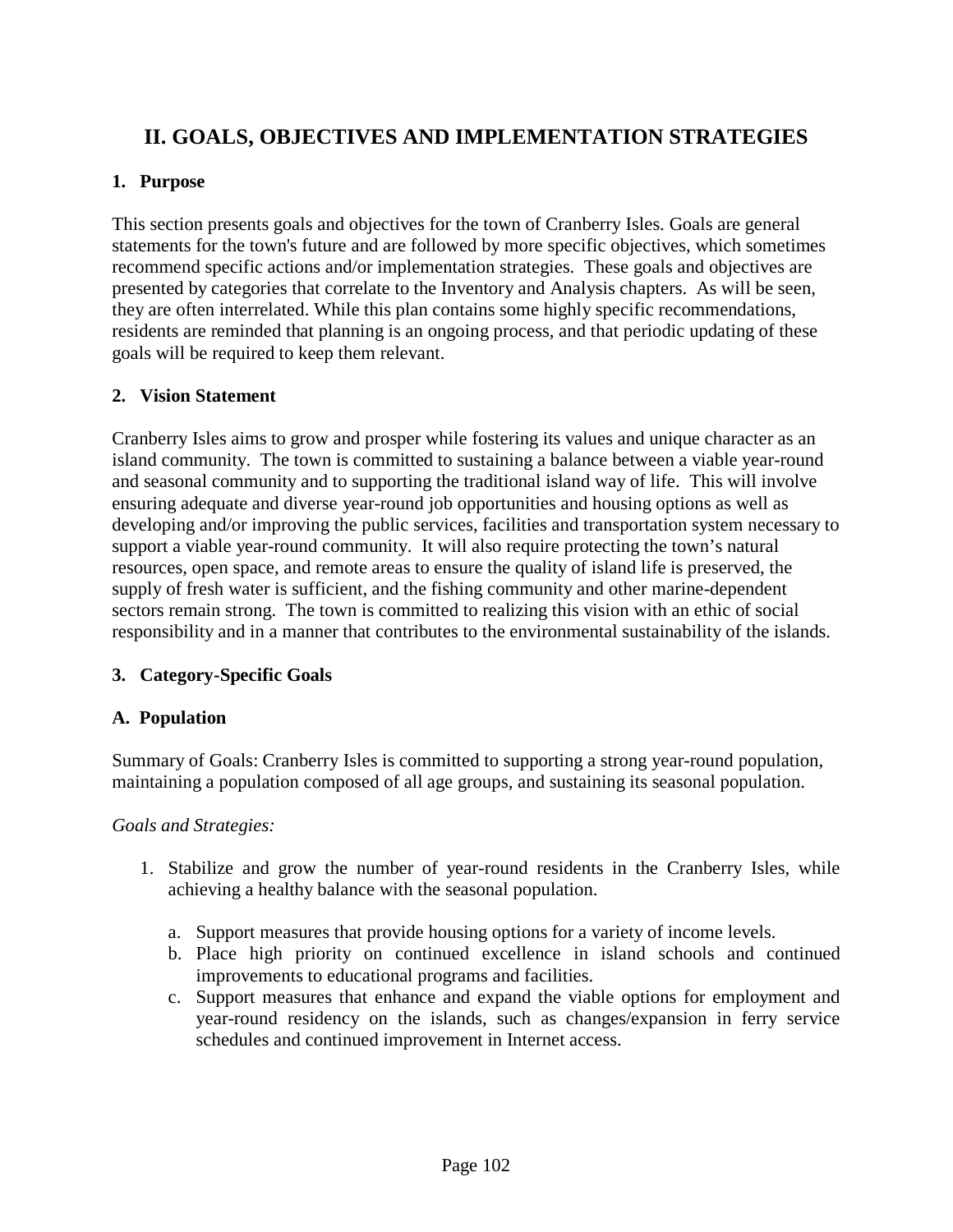- d. Protect the islands' natural resources through ongoing conservation efforts, programs that protect threatened resources, and by placing emphasis on sustainable practices in all aspects of island life.
- e. Support social, cultural and recreational activities that enhance the quality of life for all residents.

| <b>Implementation Strategy:</b> These are addressed throughout the Goals and |
|------------------------------------------------------------------------------|
| Objectives section.                                                          |
| <b>Responsibility:</b> Identified under other goals                          |
| <b>Time Frame: Ongoing</b>                                                   |

- 2. Increase the number/percentage of year-round residents in the 18-44 age group (those of prime child-bearing age).
	- a. Support measures that foster family life and make the islands attractive to young families with children, such as, but not limited to: maintaining the quality of the schools on both primary islands, enhancing cultural opportunities and resources, providing employment opportunity and ensuring housing options for a variety of incomes.

| <b>Implementation Strategy:</b> Same as A.1, a-e. |
|---------------------------------------------------|
| <b>Responsibility:</b> Same as A.1, a-e.          |
| <b>Time Frame:</b> Same as A.1, a-e.              |

3. Address the needs of the elderly so that they are more likely to remain in residency on the islands.

**Implementation Strategy:** Town continues to work with groups such as Healthy Acadia, Washington Hancock Community Agency, Seacoast Mission, and the MDI hospital in conducting a needs assessment for the town's elderly population. This assessment would focus on what actions or services are necessary in order to keep the elderly in their own homes as long as possible. These steps may include, but are not limited to, assuring that there are opportunities for home-based care. **Responsibility:** Select board appoints committee

**Time Frame:** 2010 committee appointed; 2011 assessment

4. Seek out information, ideas, and resources from other island communities and non-profit groups that support sustaining the year-round population.

**Implementation Strategy:** Town continues to exchange ideas and information with other Maine island communities and organizations. The town also welcomes the resources of the Island Institute's fellowship program and other available resources. **Responsibility:** Select board and other relevant committees **Time Frame:** Ongoing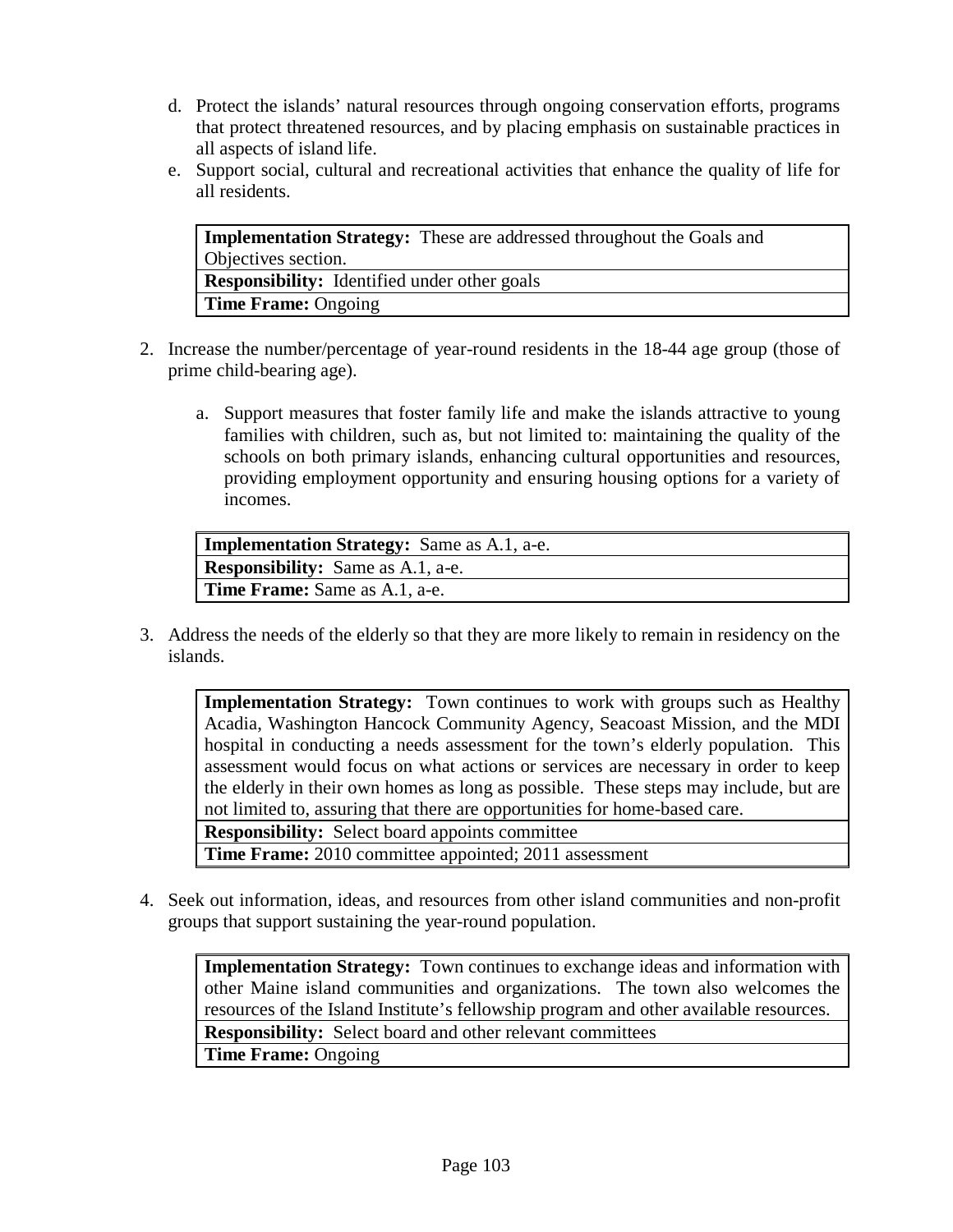# **B. Economy**

*Summary of Goals:* Cranberry Isles seeks to grow its economy, support the growth of yearround jobs, and make it possible for residents to access employment off-island. It also seeks to preserve its seasonal sources of employment and to encourage home-based businesses, microbusinesses and local entrepreneurial activities.

#### *Goals/Strategies:*

- 1. Increase the number of year-round and seasonal jobs on the Cranberry Isles.
	- a. Support measures that promote local economic development and initiatives, particularly those that are environmentally sustainable and/or provide efficiencies to small business and the self-employed;

**Implementation Strategy:** Create an economic development committee that, with help from the Hancock County Planning Commission (HCPC), seeks Community Development Block Grant (CDBG) funds or comparable sources of funding for an economic development strategy. This strategy will identify technical assistance and funding resources for small business assistance including, but not limited to, shared work space, revolving loan funds, incubator without walls, Eastern Maine Development Corporation and the Small Business Development Center. **Responsibility:** Select board appoints economic development committee that works

with HCPC to seek the grant and oversee the development of the strategy. **Time Frame:** 2009 committee appointed; 2010-2011 strategy completed

- b. Promote marine-related industries and tourism ventures that support the goals of environmental sustainability and natural resource protection; and
- c. Support the fishing industry on the islands through measures that help retain the historic number of fishing licenses and make operations affordable.

**Implementation Strategy:** (b & c) These will be addressed through the economic development strategy and working with the Maine Department of Marine Resources to address fishing license matters.

**Responsibility:** Economic Development Committee **Time Frame:** 2010-2011

- 2. Increase the balance and diversification of employment sectors represented in the Cranberry Isles.
	- a. Work to improve the winter ferry schedule to facilitate commuting to and from the islands;

**Implementation Strategy:** Continue to investigate changes in ferry service and schedule to facilitate commuting between the islands and the mainland. **Responsibility:** Transportation committee and select board **Time Frame:** 2009-2010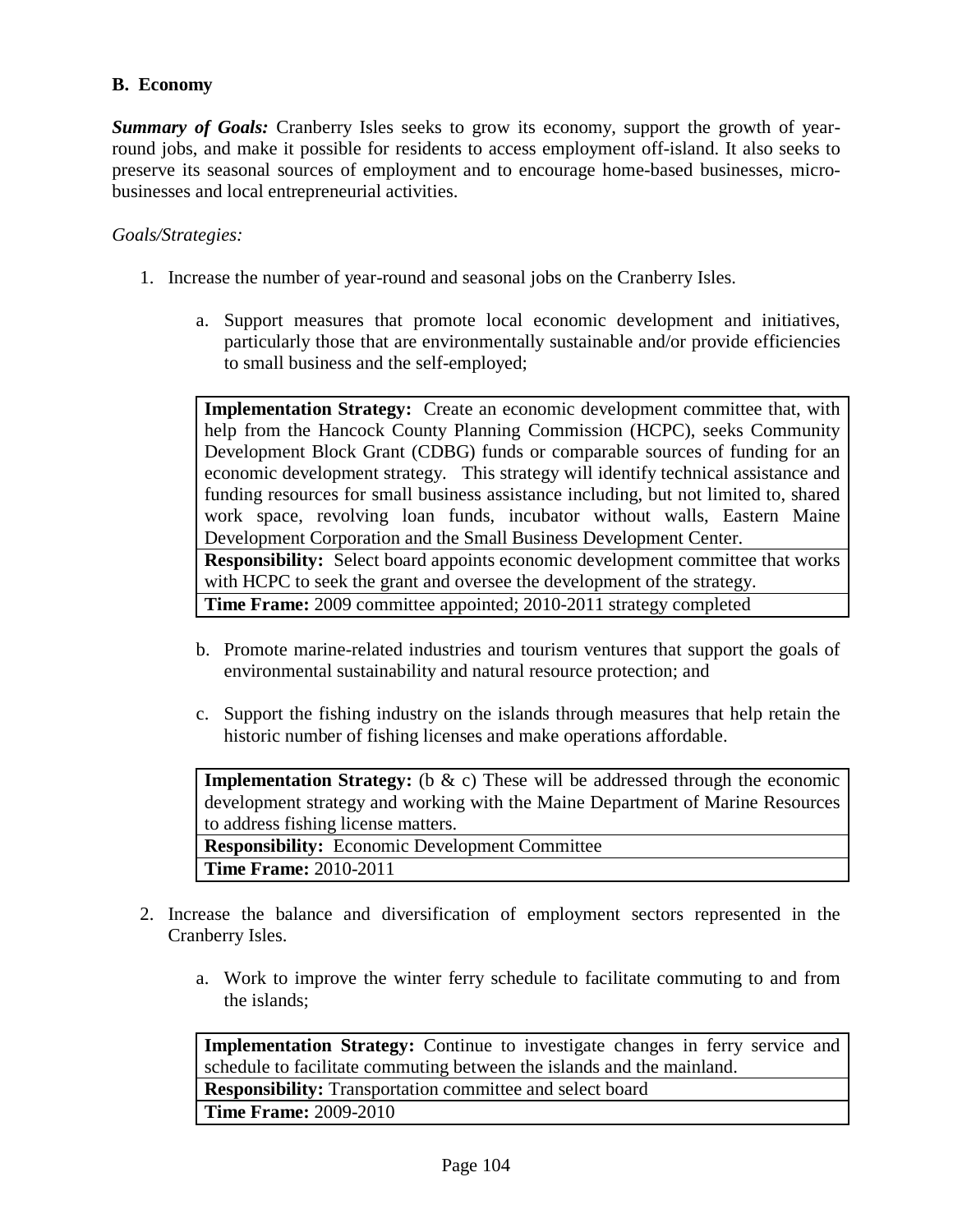b. Explore economic incentives for new businesses and small businesses gaining efficiencies through cooperative efforts;

**Implementation Strategy:** The economic development committee meets with the various economic development groups identified Goal B.1.a to determine what incentives are most suited for conditions in town.

**Responsibility:** Economic development committee in conjunction with existing and potential business owners.

**Time Frame:** 2010-2011

c. Promote economic development in sectors that are consistent with the goals of long-term environmental sustainability on the islands;

**Implementation Strategy:** This will be addressed in the economic development strategy and also in the land use ordinance that contains environmental protection standards.

**Responsibility:** Same as 2.b.

d. Continue to ensure access to high-speed Internet and other technologies that facilitate business opportunities on the islands; and

**Implementation Strategy:** The quality and speed of service is periodically reviewed by the select board, and updated as necessary to provide an effective service in the long term.

**Responsibility:** Select board

**Time Frame:** Next review 2011-2012 unless there is a disruption of service. In the interim, the town remains in contact with county-wide and state-wide groups overseeing Internet service issues.

e. Support measures that minimize the impact and maximize the revenues from tourism. Communicate effectively with day visitors about island policies and public access routes. Explore measures to capture tourist related revenues for upkeep of island facilities and infrastructure utilized by tour boats and tourists.

**Implementation Strategy:** Ensure that signage at town docks adequately informs visitors of town policies. Also place this information at departure points on the mainland and on the ferry schedules.

**Responsibility:** Select board or designee **Time Frame:** Initiate 2010; then ongoing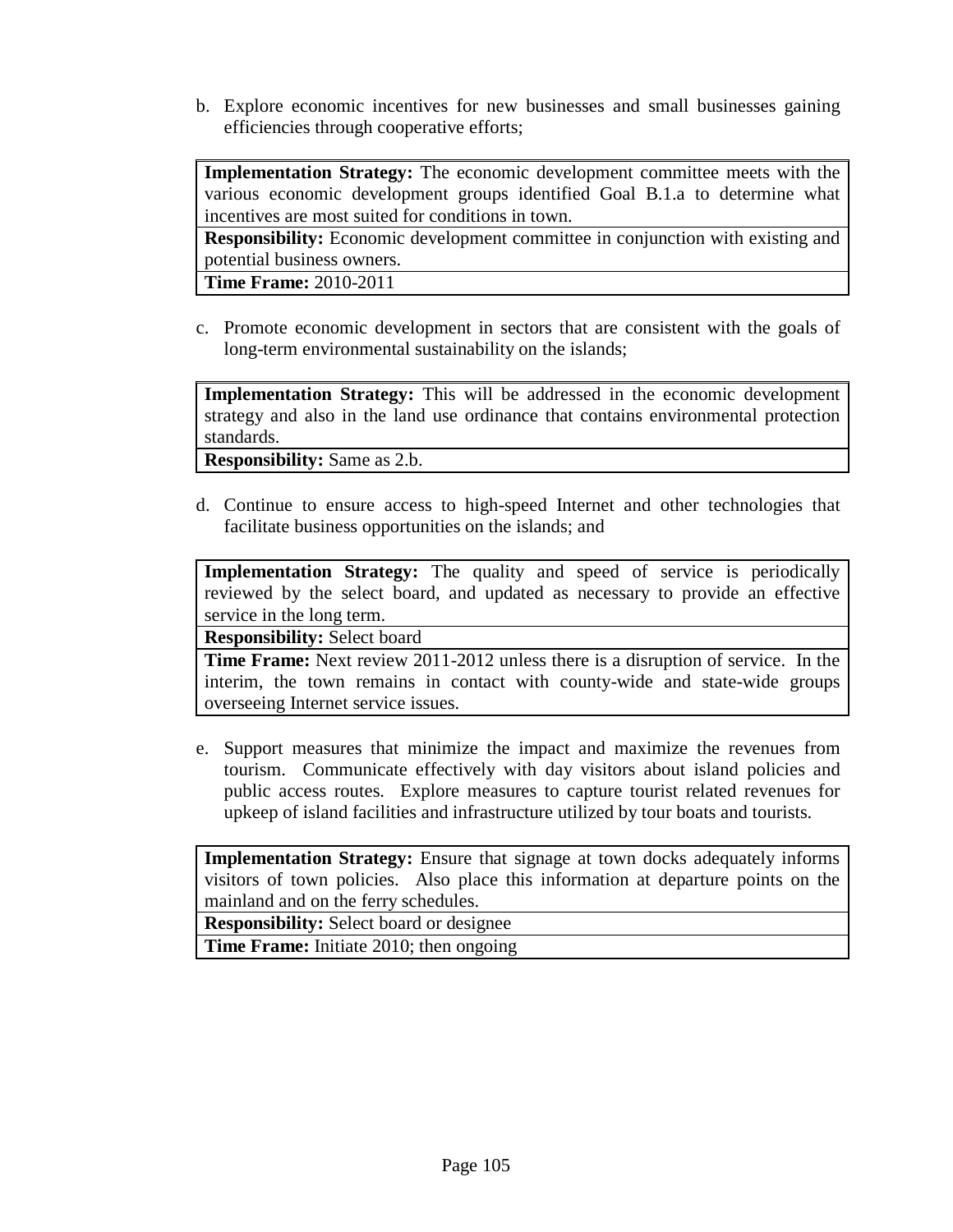# **C. Housing**

*Summary of Goals:* Cranberry Isles seeks to have a diversity of safe, energy-efficient and sustainable housing stock that provides the opportunity for people of all income levels and ages to live in the town year-round. The goal is to have 10 percent of new housing affordable to households earning 120 percent or less of the county-median income and for new housing to be built utilizing modern technologies for energy efficiency.

#### *Goals and Strategies:*

- 1. Maintain adequate housing stock to support the year-round community.
	- a. Seek housing rehabilitation funds from sources such as, but not limited to, Washington Hancock Community Agency, Community Development Block Grant program, Maine Housing and USDA Rural Development. Information on these funds shall be made available to improve substandard homes of incomeeligible year-round residents;

**Implementation Strategy:** Town contacts these agencies and, when proven competitive, applies for these funds. Town communicates relevant information to residents re: eligibility and funding assistance to individual applicants.

**Responsibility:** Select board with assistance from the Hancock County Planning Commission.

**Time Frame:** Initial contact 2010-2011

b. Allow accessory apartments (also known as in-law apartments or accessory dwelling units) in all zones with no change in lot size requirements from those required for single unit dwellings if water supply, waste water disposal conditions, and state shoreland zoning requirements allow;

**Implementation Strategy:** These standards will be incorporated into the proposed land use regulations. **Responsibility:** Planning board or designated subcommittee. **Time Frame:** 2011-2012

c. Allow multifamily housing (three or more units) in a portion of the designated growth areas under conditions that reflect soil and water supply limitations, public safety and small town character. This will involve ensuring that all units built are accessible to safety vehicles, meet all fire codes and reflect the current ability of the fire department to fight fires (in terms of training, staffing and equipment). Standards would also address height limitations, vegetative buffers and setbacks from surrounding properties, as well as sustainability goals recently adopted by the select board; and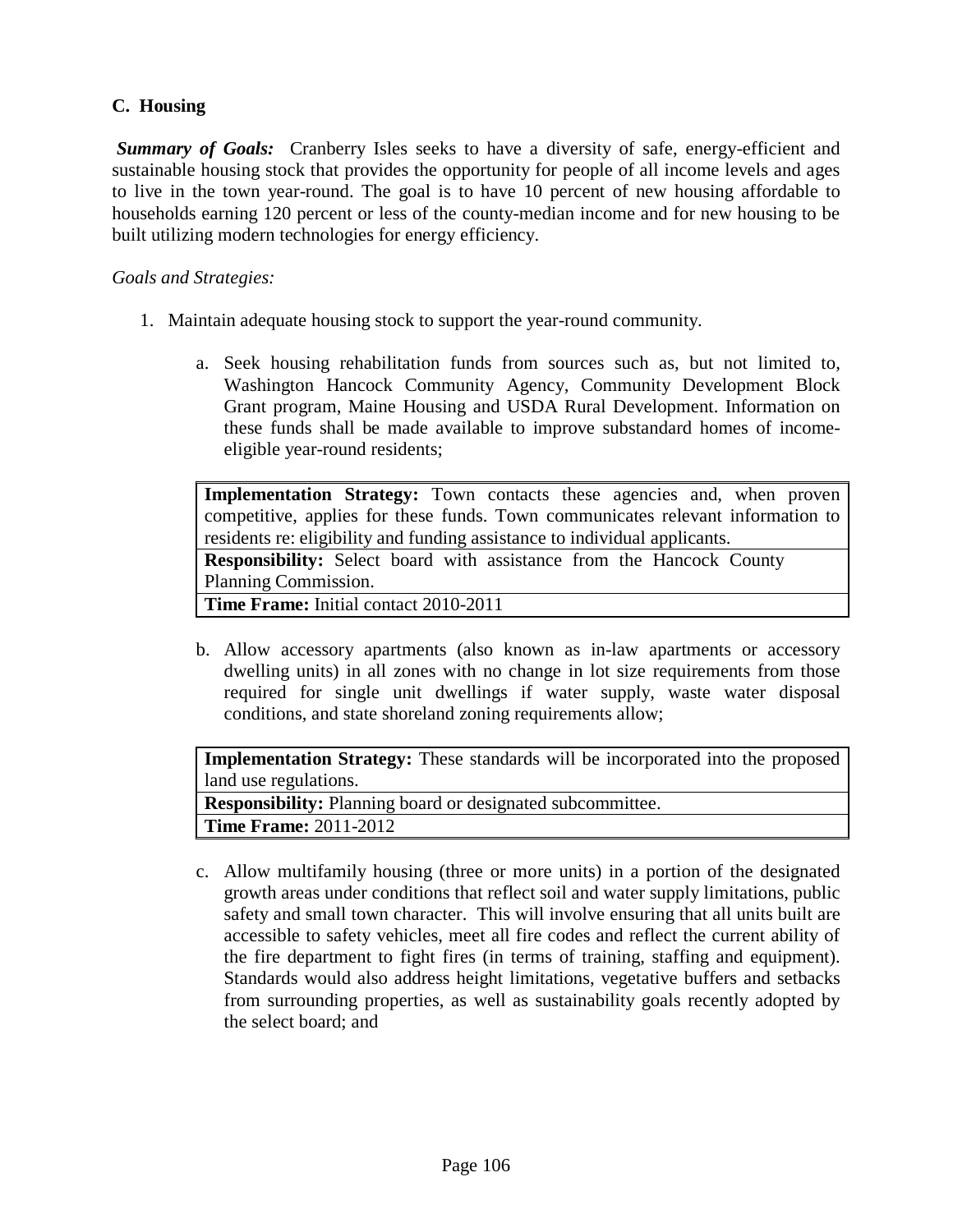**Implementation Strategy:** These standards will be incorporated into the proposed town-wide land use regulations. The town would also enact building code standards for multifamily units. (See also the Future Land Use Plan). **Responsibility:** Planning board or designated subcommittee.

**Time Frame:** 2011-2012

d. Encourage energy efficiency and green building standards for all new construction and major rehabilitation ventures. Explore economic incentives for use of LEED-designated materials and building practices.

**Implementation Strategy:** Planning board obtains relevant information from sources such as Maine State Housing and makes information available at the town office for prospective builders. Town works to incorporate green building standards into applicable codes.

**Responsibility:** Planning board **Time Frame:** 2011-2012

- 2. Increase opportunities for affordable housing, particularly for young adults and families wanting to live year-round in the Cranberry Isles.
	- a. Support the efforts of Cranberry Isles Realty Trust (CIRT) and other programs that seek to provide new affordable year-round housing opportunities for all age groups on the islands;

**Implementation Strategy:** CIRT informs select board about its goals and programs; together they explore strategies for town to support these goals and programs.

**Responsibility:** CIRT and select board

**Time Frame:** Ongoing

b. Endorse town-sponsored incentives to increase stock of affordable housing units.

**Implementation Strategy:** Research strategies adopted by other municipalities and CIRT supported efforts. These may include, but are not limited to, donation of townheld land for affordable housing.

**Responsibility:** CIRT

**Time Frame:** Ongoing

3. Ensure that new housing and other new development will not threaten the long-term viability of water quality and supply on the islands.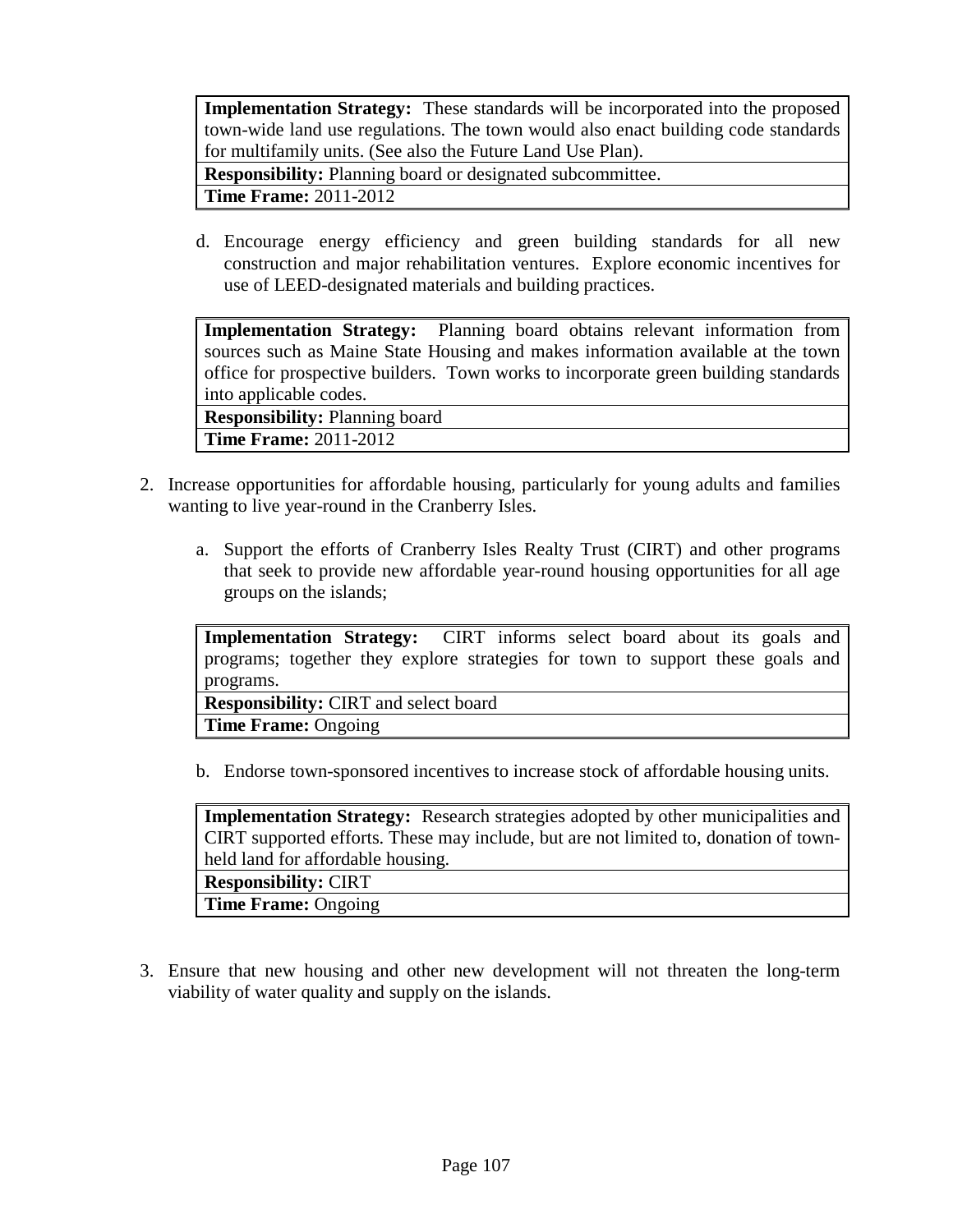| <b>Implementation Strategy:</b> Conduct a town-wide water survey and hydrology study |
|--------------------------------------------------------------------------------------|
| to measure and assess the water supply and demand. (This strategy was initiated in   |
| 2008 by members of the comprehensive plan steering committee and Municipal           |
| Advisory Commission (MAC).                                                           |
| <b>Responsibility:</b> Planning board and select board                               |
| <b>Time Frame: 2011</b>                                                              |

#### **D. Transportation**

*Summary of Goals:* Cranberry Isles seeks to have a transportation system that promotes the costeffective, energy-efficient, safe and efficient movement of goods, people and services between the islands and to/from the mainland. The town also seeks to regulate the quantity and condition of motor vehicles operating on the islands.

#### *Goals and Strategies:*

- 1. Improve ferry service between the islands and from the islands to the mainland to enable off-island employment and inter-island movement year round.
	- a. Explore options for commuter boats that operate on a year-round basis, allowing residents to access employment and other services on the mainland and allowing students to access sports and other extra-curricular activities on the mainland; and
	- b. Advocate reduced ferry fares for residents traveling island to island.



- 2. Work to reduce the number and use of motorized vehicles on the islands and beyond. Promote safe and environmentally sound alternatives.
	- a. Explore the potential for an island-based minibus or shared taxi service;
	- b. Investigate the feasibility of a shared vehicle/golf cart model on the islands;

**Implementation Strategy:** (a & b) Select board extends transportation committee's role and scope of work to include land transportation issues. Transportation committee explores the feasibility of options on the islands and mainland. **Responsibility:** Transportation committee **Time Frame:** 2010-2011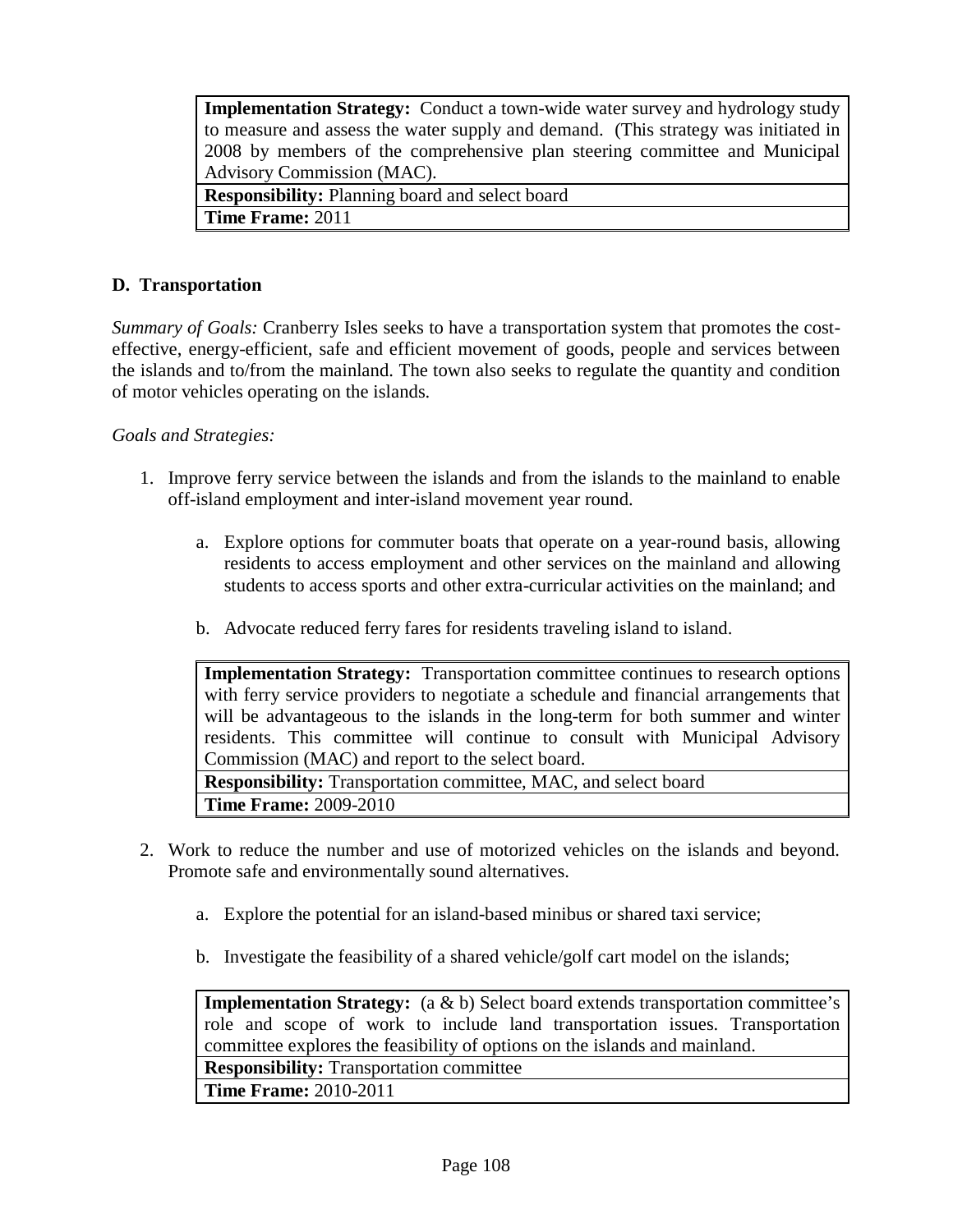c. Cooperate with MDI towns in retaining and possibly expanding the Island Explorer bus service;

**Implementation Strategy:** Transportation committee continues to work with towns on MDI to evaluate current service and determines what, if any, expansions are feasible.

**Responsibility:** Transportation committee **Time Frame:** 2010-2011

d. Encourage the use of alternative vehicles such as electric cars, golf carts etc. for use on the islands. Explore incentives for use of such vehicles on the islands; and

**Implementation Strategy:** Transportation committee explores options by contacting various groups in other communities that have implemented such measures.

**Responsibility:** Transportation committee

**Time Frame:** 2011-2012

e. Cooperate with county-wide ventures to develop park and ride lots, vanpooling and similar ride-sharing measures on the mainland.

**Implementation Strategy:** Transportation committee continues to work with towns on MDI, Hancock County Planning Commission and Maine Department of Transportation to assure that Cranberry Isles' needs and interests are reflected in county-wide planning ventures.

**Responsibility:** Transportation committee

**Time Frame:** When these ventures take place, all towns will be notified.

- 3. Ensure that vehicles operating on town roads meet noise, safety and emission regulations and have minimal impact on the environment.
	- a. Continue to require registration of vehicles brought onto the islands;
	- b. Enforce speed limits on town roads, especially during warmer months when number of pedestrians and children on roads increases;
	- c. Enforce existing regulations prohibiting the operation of motorized vehicles in ecologically fragile areas, such as beaches, wetlands, and intertidal zones; and
	- d. Continue the removal of derelict vehicles, especially where they pose a threat to groundwater.

**Implementation Strategy:** This is a continuation of existing policy and also of state and federal regulations protecting fragile ecological environments. If enforcement not successful through local community effort, this will be accomplished through an expansion of constable's powers.

**Responsibility:** Constables and select board

**Time Frame:** Ongoing

- 4. Continue to undertake measures to ensure adequate and environmentally sound parking, both on the islands and at mainland docking facilities.
	- a. Inform public about current parking policies and procedures;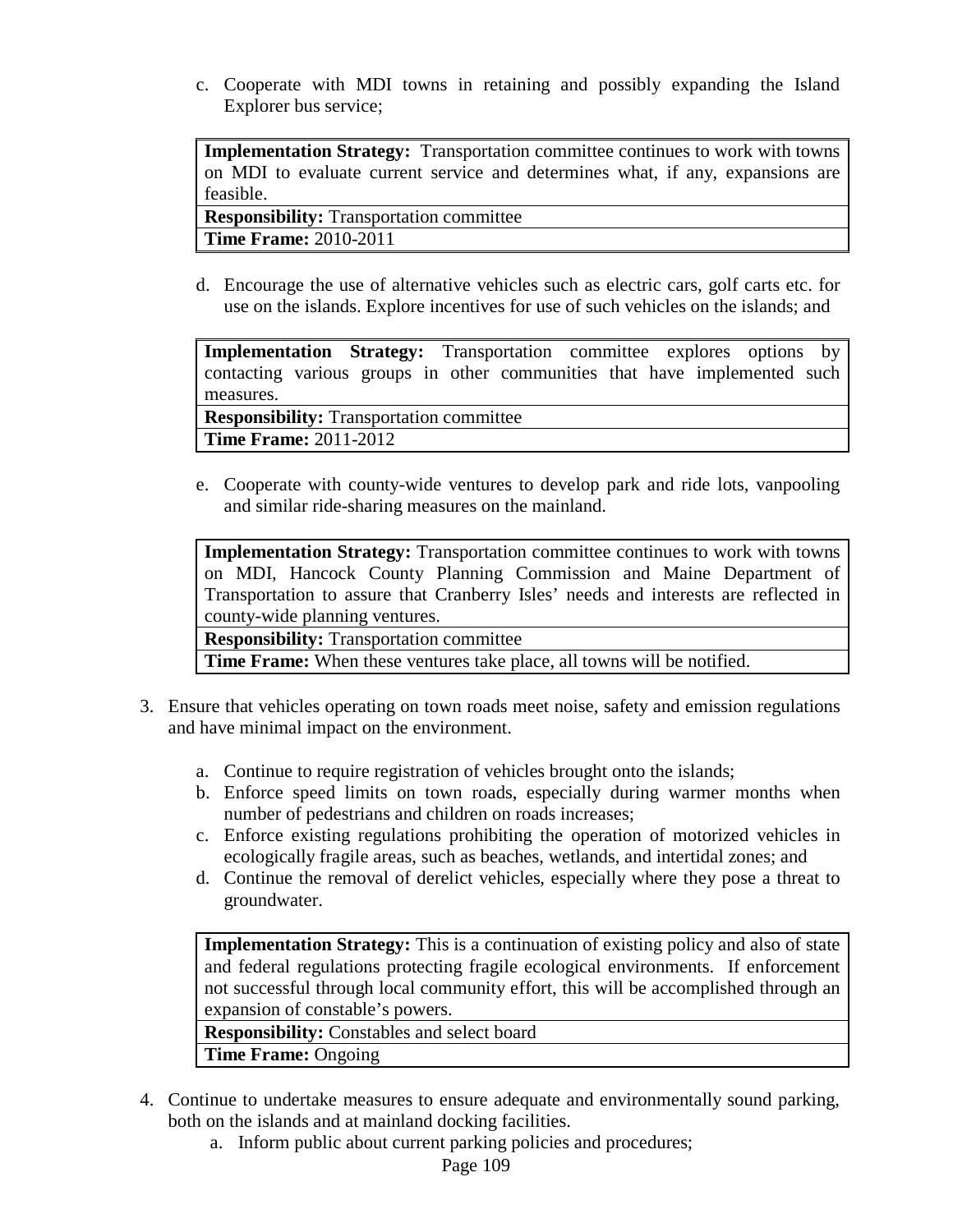b. Enforce parking limitations at town docks, through notification, ticketing, and removal when necessary.

**Implementation Strategy:** (a & b) Select board oversees dissemination of information and enforcement of regulations, including notification of violations. **Responsibility:** Select board **Time Frame:** Ongoing

c. Review town-controlled mainland parking arrangements annually to determine if additional improvements are needed. List any needed improvements in the capital improvement plan; and

**Implementation Strategy:** Facilities supervisor, with assistance from MAC, monitors existing arrangements and makes recommendations to BOS for needed improvements.

**Responsibility:** Facilities supervisor, Municipal Advisory Commission (MAC) and select board

**Time Frame:** Annually

d. Design any new or expanded parking facilities to meet stormwater runoff standards and protect marine water quality.

**Implementation Strategy:** Facilities supervisor contacts Maine DEP to obtain recommendations on the most recent best management practices for stormwater runoff. These practices serve as the guidelines for standards incorporated into municipal ordinances.

**Responsibility:** Facilities supervisor, MAC and BOS recommend standards; planning board incorporates into land use ordinances. **Time Frame:** 2010-2011

- 5. Promote safe and efficient operation of bicycles.
	- a. Install bike racks at public places around the islands; and

**Implementation Strategy:** Facilities supervisor identifies potential locations and recommends that funds for racks be included in the municipal budget. **Responsibility:** Facilities supervisor **Time Frame:** 2009-2010

b. Promote bicycle safety courses in the schools;

**Implementation Strategy:** School committee determines if such courses are presently offered and, if not, encourages that they be offered. **Responsibility:** School committee **Time Frame:** Ongoing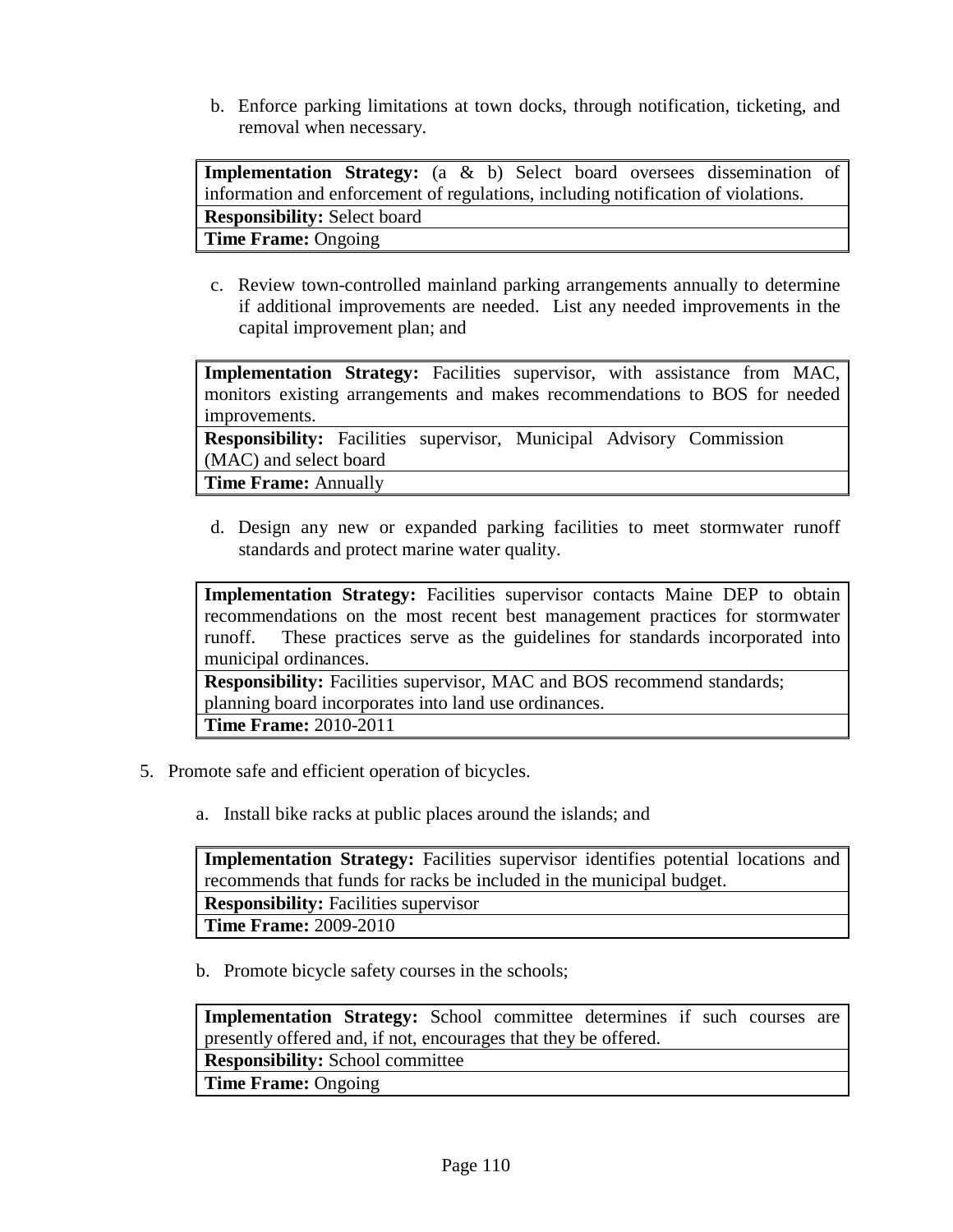## **E. Public Facilities and Services**

*Summary of Goals:* Cranberry Isles seeks to maintain and improve town facilities and services in a cost-efficient and sustainable manner that anticipates the growth and development of the town while also being fiscally responsible and mindful of the impact on property taxes.

#### *Goals and Strategies:*

- 1. Maintain town infrastructure, including piers, floats, ramps and roads at a safe and effective level.
	- a. Empower the Municipal Advisory Commission (MAC) to create and maintain a town capital improvement plan; and

**Implementation Strategy:** MAC, with assistance from facilities supervisor and town treasurer, contacts all departments and other town-funded entities to develop a six-year schedule of capital improvements and funding sources. This schedule is updated annually.

**Responsibility:** MAC **Time Frame:** Annually

b. Seek federal and state funding for repairs to piers, floats, ramps, seawalls, and landings, as well as town roads.

| Implementation Strategy: Facilities supervisor, with assistance from MAC,          |  |  |  |  |
|------------------------------------------------------------------------------------|--|--|--|--|
| contacts various funding agencies to ascertain what sources are available. This is |  |  |  |  |
| done in conjunction with the Hancock County Planning Commission.                   |  |  |  |  |
| <b>Responsibility:</b> Facilities supervisor and MAC                               |  |  |  |  |
| <b>Time Frame: Ongoing</b>                                                         |  |  |  |  |

2. Town government and administration: Cranberry Isles aims to maintain and, if necessary, expand measures that support a responsible, efficient and effective town government. This shall be accomplished through the following steps:

a. Provide the town government with adequate technical support and other resources to update town records and computerize permitting and tax procedures;

**Implementation Strategy:** These items are included in the annual operational budget of the town.

- b. Work toward the development of a municipally owned town office that meets all federal requirements for handicapped accessibility and meets the highest LEED standards;
- c. Consider feasibility of offering town office services periodically (weekly/monthly) on Great Cranberry (or Islesford if town office is relocated to Great Cranberry);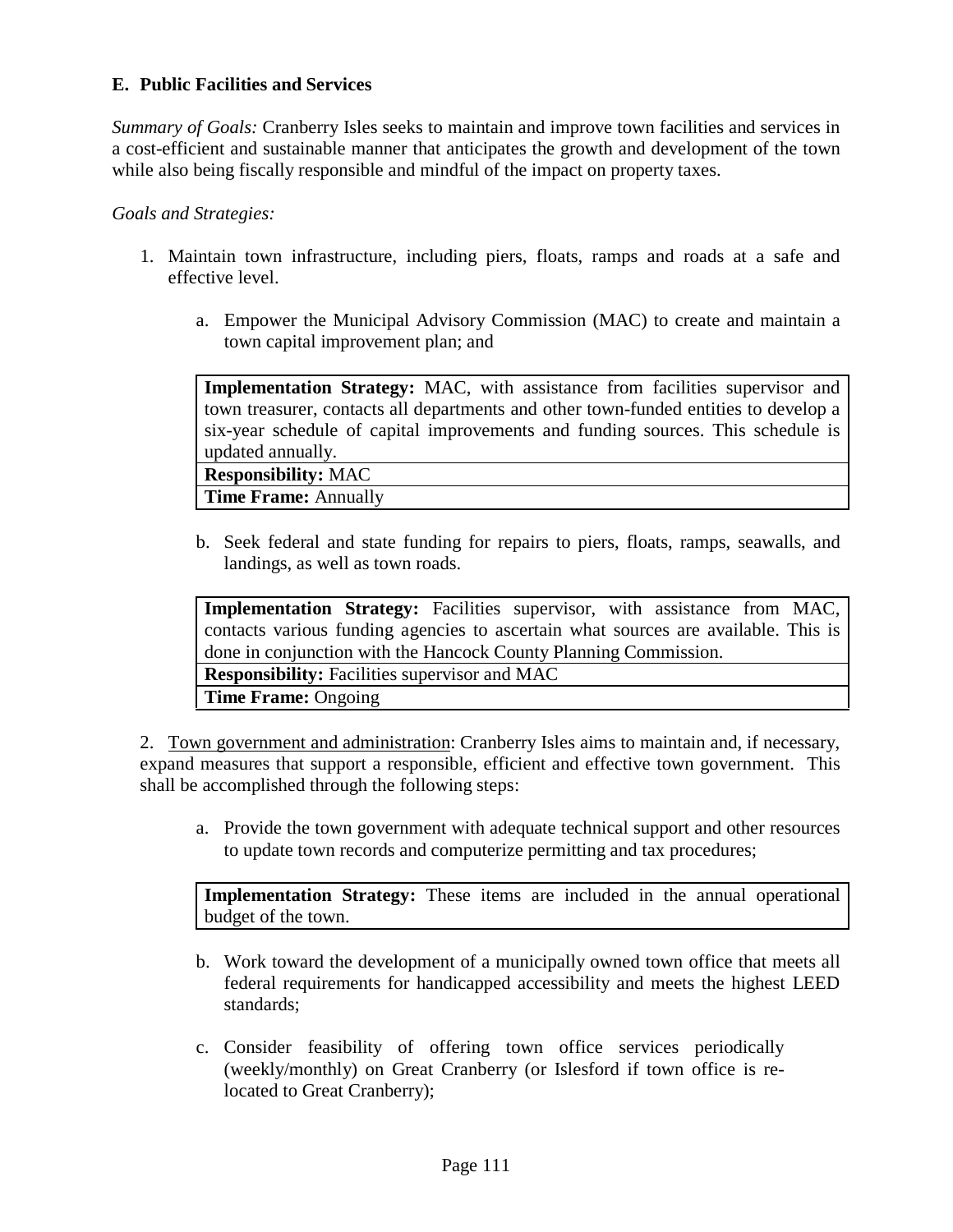| <b>Implementation Strategy:</b> ( $\mathbf{b} \& \mathbf{c}$ ) MAC explores possible sites and, if proven cost- |
|-----------------------------------------------------------------------------------------------------------------|
| effective, recommends establishment of a capital reserve account for eventual                                   |
| construction of a town office on one of the primary islands with options for                                    |
| alternative space on the other primary island.                                                                  |
| <b>Responsibility: MAC</b>                                                                                      |
| Time Frame: 2010                                                                                                |

d. Assess safety, accessibility, and environmental impact of all municipal capital improvement projects; adopt LEED building practices in maintaining, constructing or renovating town facilities; and.

**Implementation Strategy:** MAC and/or sustainability committee researches standards and drafts recommended guidelines for the town to use. **Responsibility:** MAC and sustainability committee **Time Frame:** 2012-2013

e. Town will continue to explore options for regional sharing of services;

**Implementation Strategy:** MAC and/or select board continue working with Acadia Disposal District, mainland school officials and others **Responsibility:** MAC and select board **Time Frame:** ongoing

- 3. Solid waste and recycling: The plan recommends that it be town policy to maintain and expand its comprehensive recycling and solid waste management program with emphasis on environmental sustainability. This shall be accomplished through the following steps:
	- a. Continue to support and expand recycling efforts across the islands by ensuring adequate facilities, public education and enforcement;
		- i. Facilities: Ensure that recycling containers are adequate to promote material separation so that the highest possible recycling rate is achieved.
		- ii. Public Education: Develop pamphlets that explain current town recycling policy and post signs at both transfer stations explaining these policies.
		- iii. Enforcement: Ensure that both transfer stations are adequately fenced to minimize after hours disposal and that illegal dumping of materials is prosecuted.

**Implementation Strategy:** Select board, with assistance from MAC and Acadia Disposal District Representative, works with technical assistance providers such as the Hancock County Planning Commission, Maine State Planning Office in developing appropriate policies and procedures. They also coordinate their efforts with the Acadia Disposal District.

**Responsibility:** Select board

**Time Frame:** 2012-2013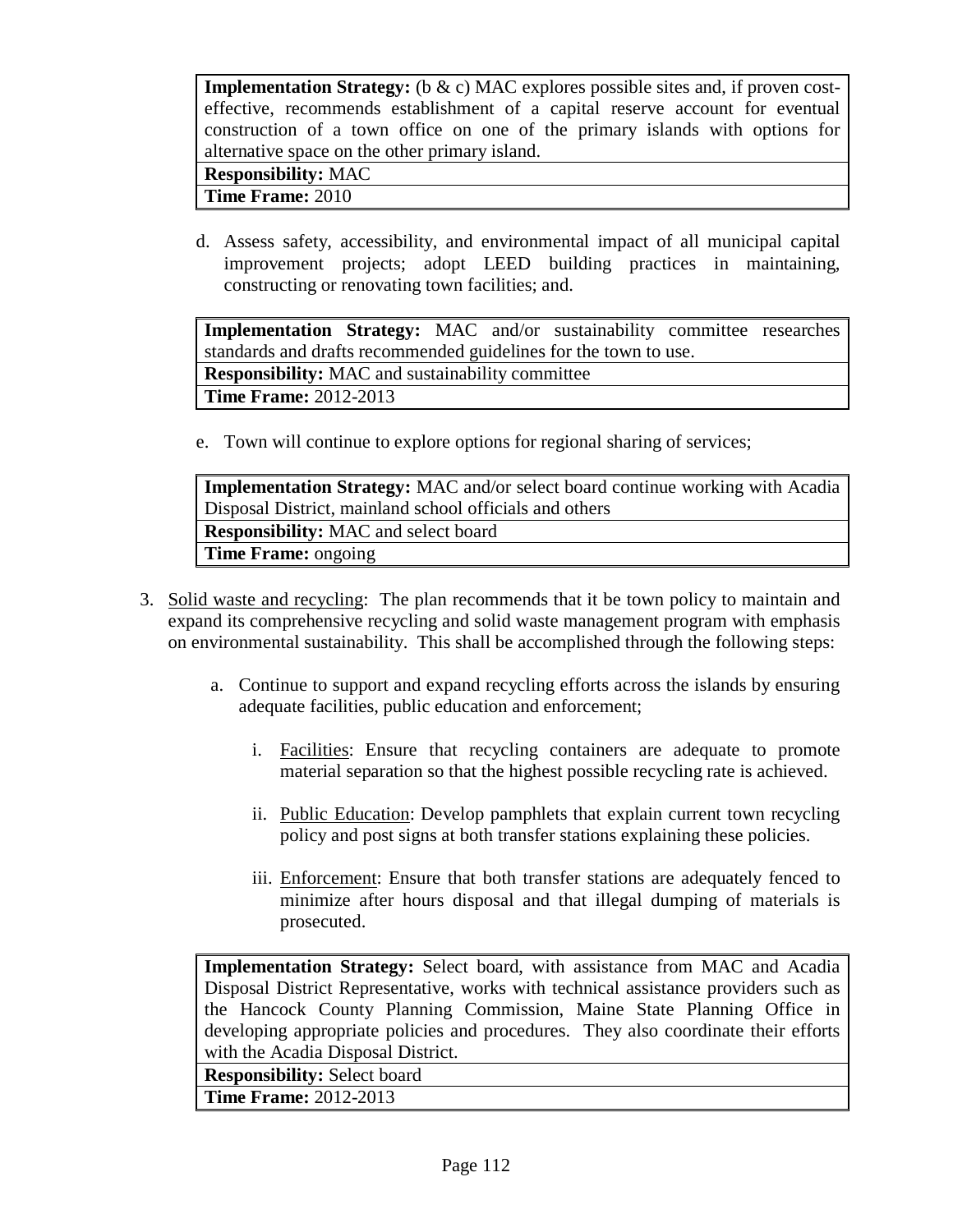b. Periodically review the current system of trash disposal and removal on the islands to ascertain if any changes are needed in contractual arrangements;

**Implementation Strategy:** Facilities supervisor, with assistance from MAC, select board, and Acadia District Representative, monitors costs and compares those costs to what other towns are paying. **Responsibility:** Facilities supervisor

**Time Frame:** Every two years

c. Promote the environmentally sound management of construction and demolition debris (CDD). This will involve strict adherence to DEP regulations as well as chipping clean wood and recycling other materials whenever economically feasible. Overall town policy will be to minimize the amount of CDD that is buried in landfills on or off the islands and to introduce fees for such disposal;

**Implementation Strategy:** Select board works with technical assistance providers, such as the Hancock County Planning Commission and Maine State Planning Office in developing appropriate policies and procedures. The committee also coordinates its efforts with the Acadia Disposal District.

**Responsibility:** Select board

**Time Frame:** 2012-2013

d. Continue working toward regular and effective disposal of household hazardous waste and universal waste;

**Implementation Strategy:** The town participates in annual collections sponsored by entities such as the Acadia Disposal District and the Hancock County Planning Commission and supports efforts, if proven cost-effective and practical to create a permanent collection facility in Eastern Maine.

**Responsibility:** Select board

**Time Frame:** Ongoing

e. Continue to promote backyard composting of yard and leaf waste and preconsumer vegetable food waste. If feasible, develop a small-scale yard and leaf waste composting site at the transfer stations; and

**Implementation Strategy:** The town sponsors the periodic bulk sale of compost bins by entities such as the Hancock County Planning Commission. It also promotes backyard composting workshops sponsored by University of Maine Cooperative Extension. It assesses the feasibility of a yard and leaf waste composting site at the transfer station.

**Responsibility:** Sustainability committee

**Time Frame:** Ongoing for bin sales and workshops; 2011 for yard and leaf waste.

f. Explore potential local uses of material recycled on the islands (e.g., finely crushed glass used for sub-base aggregate in roads).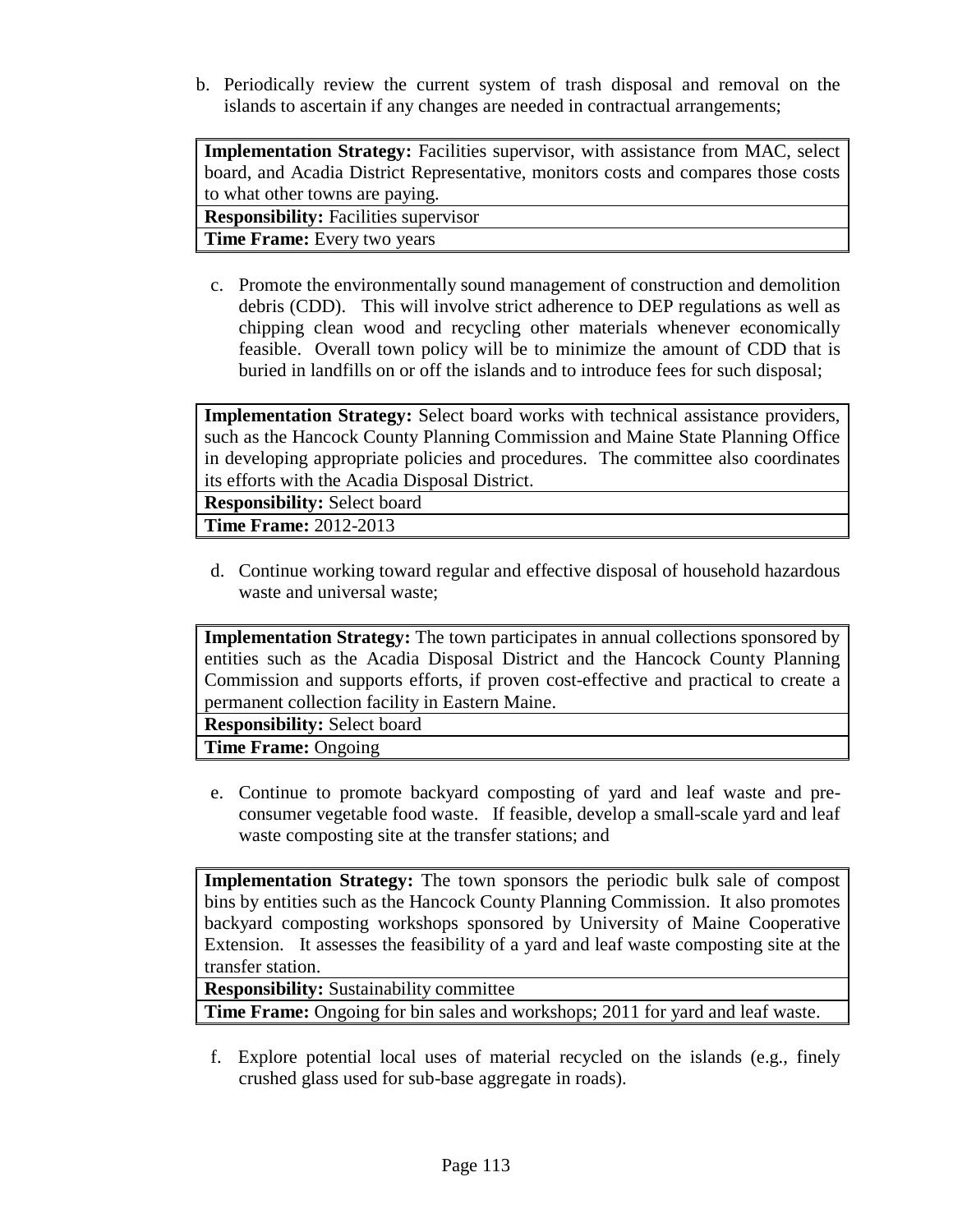**Implementation Strategy:** Sustainability committee and MAC work with solid waste technical assistance providers such as the State Planning Office. **Responsibility:** Sustainability committee and MAC **Time Frame:** 2010-2013

4. Fire protection and ambulance service: It is town policy to provide residents with an adequate level of fire protection, ambulance and other emergency-related services. Progress toward this goal shall be measured in part by achieving a favorable Insurance Services Office fire insurance rating. This shall be accomplished through the following measures:

a. Continue to support training opportunities that allow firefighting personnel and emergency responders to meet state certification requirements;

**Implementation Strategy:** Fire department members and first responders regularly attend training sessions on the mainland or elsewhere. Select board considers pay for training time; town budget is adjusted accordingly.

**Responsibility:** Fire department with support from the select board.

**Time Frame:** Ongoing

b. Include necessary firefighting and first responder vehicles/equipment in the capital improvement plan;

**Implementation Strategy:** This is a continuation of current policy.

c. Ensure adequate access to all buildings for fire and other emergency vehicles. Support housing standards that set height restrictions and minimum setbacks compatible with fire safety standards.

**Implementation Strategy:** This will be addressed through land use ordinance revisions.

**Responsibility:** Planning board or its designee **Time Frame:** Ongoing

d. Continue to educate residents about the 911 emergency response system and about other aspects of emergency response on the islands;

**Implementation Strategy:** Brief educational material is included in sources such as the annual town report and is circulated through public notices and general mailing to all residents annually in early summer.

**Responsibility:** Fire department/first responders

**Time Frame:** Initial 2009-2010; then ongoing

e. Support the construction of adequate indoor storage facilities for emergency vehicles;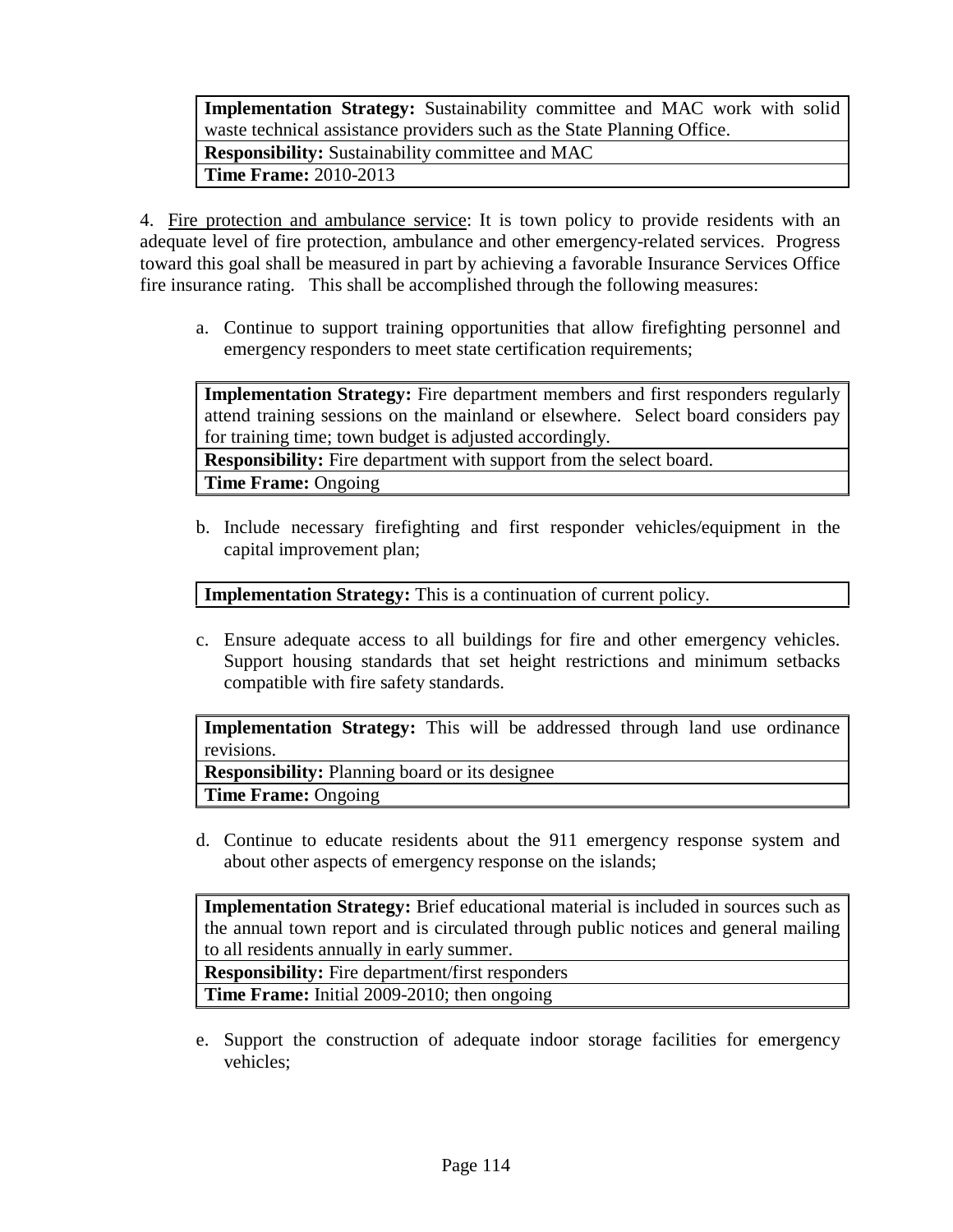**Implementation Strategy:** Capital reserve accounts are included in the capital improvement plan.

f. Ensure that the horn system can be heard at all locations on the respective islands or replace it with a more efficient notification system;

**Implementation Strategy:** Fire department explores additional locations. **Responsibility:** Fire department **Time Frame:** 2010

g. Build fire ponds and install dry hydrants in areas where access to water for firefighting is limited;

**Implementation Strategy:** Fire department recommends locations. Site plan review and subdivision ordinances are amended to give planning board authority to require on-site provision of water (through dry hydrants, fire ponds, cisterns or similar measures) for fire fighting purposes.

**Responsibility:** Fire department (for recommended locations); planning board (for ordinance provisions)

**Time Frame:** 2010

h. Encourage the removal of dry brush and dead trees and limbs from wooded areas and within 50 feet of buildings; and

**Implementation Strategy:** This is stressed in fire prevention education efforts. **Responsibility:** Fire department **Time Frame:** Ongoing

i. Require sprinklers in all new commercial and multi-family construction and instituting a town-wide monitoring system.

**Implementation Strategy:** Town enacts multifamily/commercial building code. **Responsibility:** Fire department recommends code to select board; select board puts it on town meeting warrant. **Time Frame:** Ongoing

5. Police Protection: The plan recommends that current police protection arrangements continue and that the select board work with the County Sheriff's Department and the Maine State Police to improve response time to emergencies.

**Implementation Strategy:** This is a continuation of current arrangements.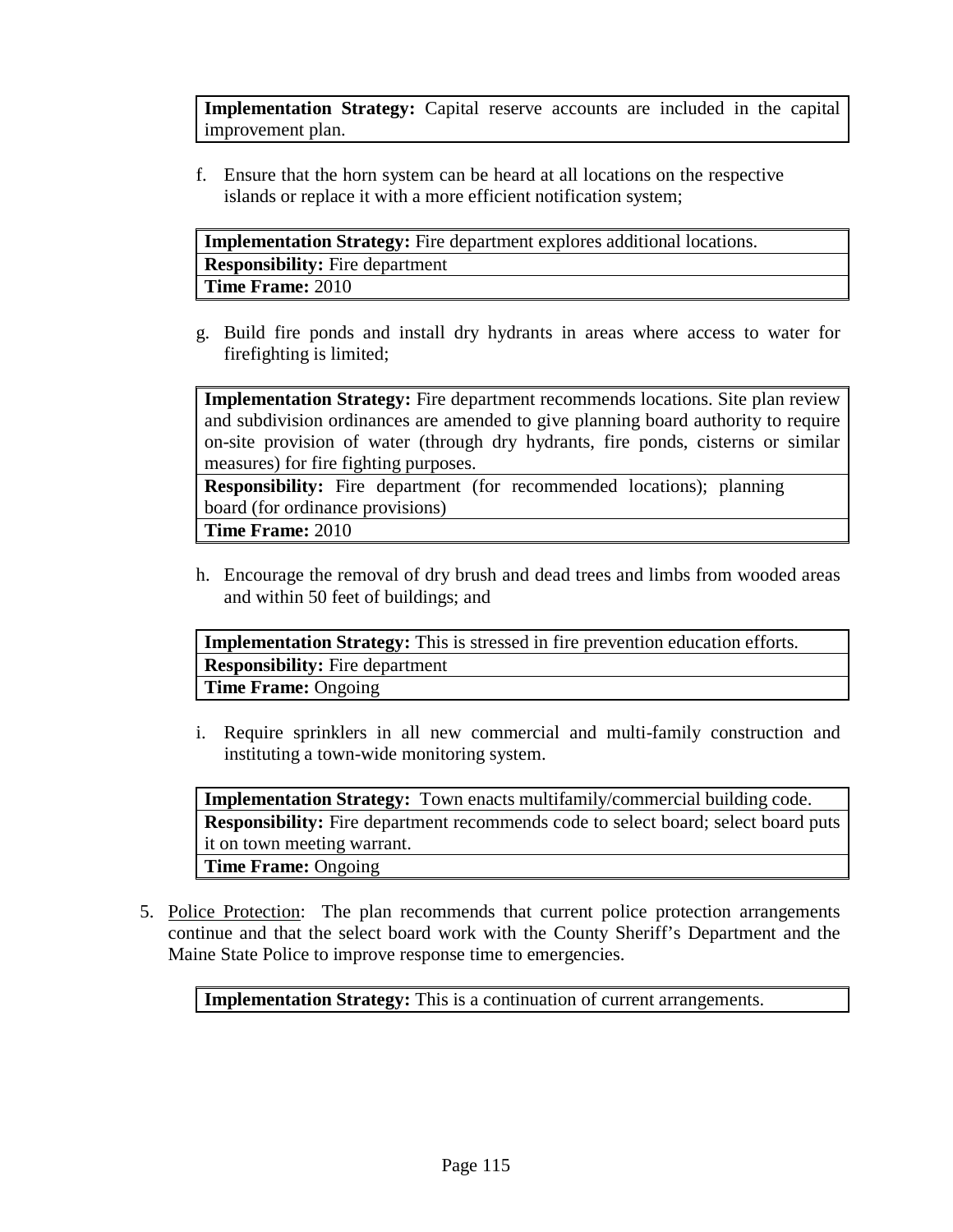- 6. Education: The plan views the island schools as the most essential institution of island life. The plan supports sustaining a strong elementary school education program on both primary islands and maintaining close links with complementary educational and extracurricular activities on nearby mainland towns. This shall be accomplished through the following measures:
	- a. Keep both schools (Islesford and Great Cranberry) officially open and resume classes on Great Cranberry as soon as a viable enrollment threshold is reached;

#### **Implementation Strategy:** This is a continuation of current arrangements.

b. Support ferry schedule changes that allow high school students to commute to class and access extra-curricular activities on the mainland and facilitate the travel of K-8 students to mainland activities;

**Implementation Strategy:** See Transportation goal D.1.

c. Support professional development for island teachers, including networking opportunities with other teachers on Maine's outer islands;

**Implementation Strategy:** Ensure that teachers are given the resources and time to participate in relevant professional development activities, including those with counterparts from other islands.

**Responsibility:** School committee

**Time Frame:** Ongoing

d. Offer K-8 extra-curricular activities, such as music and sports, on the islands; to the extent possible, include mainland and outer island students in these activities;

**Implementation Strategy:** School committee requests that funds for this purpose be put in annual school budget.

**Responsibility:** School committee

**Time Frame:** Ongoing

e. Retain the current teacher housing on Islesford and pursue options for additional units in the town; and

**Implementation Strategy:** School committee assesses the need for additional teacher/staff housing and recommends its creation if necessary. Expenditures will be included in the capital improvement plan. **Responsibility:** School committee **Time Frame:** 2010

f. Ensure that school buildings are safe and well-maintained; explore physical improvements that would enhance instruction.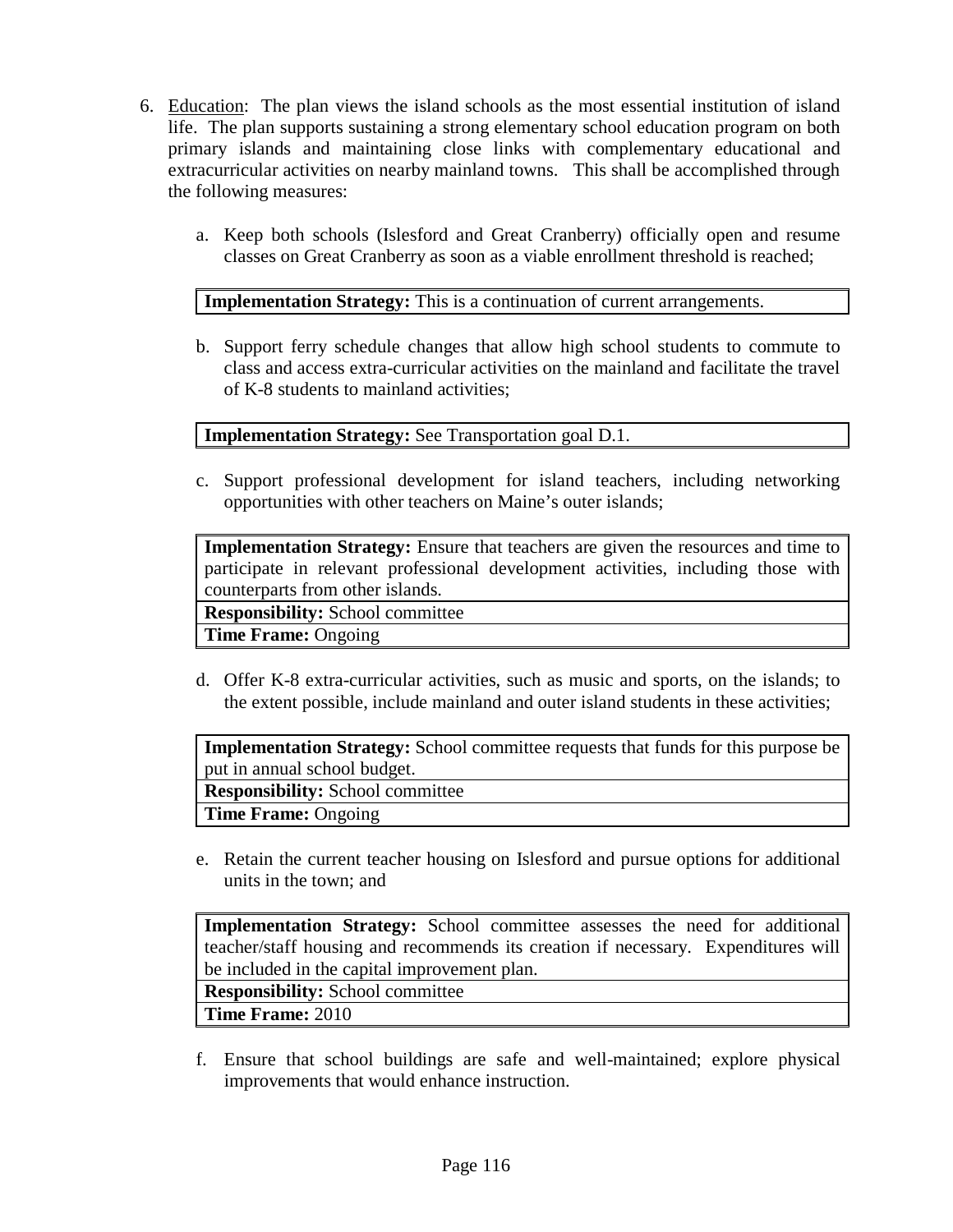| Implementation Strategy: School committee assesses current use of building |
|----------------------------------------------------------------------------|
| space, including school basement area, and recommends improvements.        |
| Expenditures will be included in the capital improvement plan.             |
| <b>Responsibility:</b> School committee                                    |
| <b>Time Frame: 2010</b>                                                    |

- 7. Public Works: The plan supports continuation of current public works arrangements and the regular replacement of capital equipment needed for the safe and efficient operation of maintenance and related functions.
	- a. Work toward improving accessibility and safety of all public facilities.

**Implementation Strategy:** This is a continuation of current arrangements. The specific schedule of expenditures is included in the capital improvement plan.

8. Postal Service: The plan supports retention of post offices on both primary islands.

**Implementation Strategy:** Select board works with the U.S. Postal Service to determine what steps, if any, are necessary to keep both post offices open. **Responsibility:** Select board **Time Frame:** Ongoing

#### **F. Recreation**

*Summary of Goals:* Cranberry Isles wishes to provide a range of recreation programs and facilities that recognize the limitations of the municipal budget. It also aims to ensure that there is adequate, protected open space in town for the enjoyment of all residents.

#### *Goals and Strategies:*

- 1. Open Space: Protect the open spaces and scenic beauty of the area for continued recreational use and enjoyment through the following measures:
	- a. Ensure that existing and future conservation easements and similar restrictions that promote the preservation of open space are enforced;

**Implementation Strategy:** Planning board retains a local record of all conservation easements placed on developments it reviews. It also asks that land trusts and others involved in placing easements keep the town informed. **Responsibility:** Planning board **Time Frame:** Ongoing

b. Work with area land trusts to include key scenic areas as priority targets for voluntary scenic easements; consider town incentives for landowners to include public access in easement;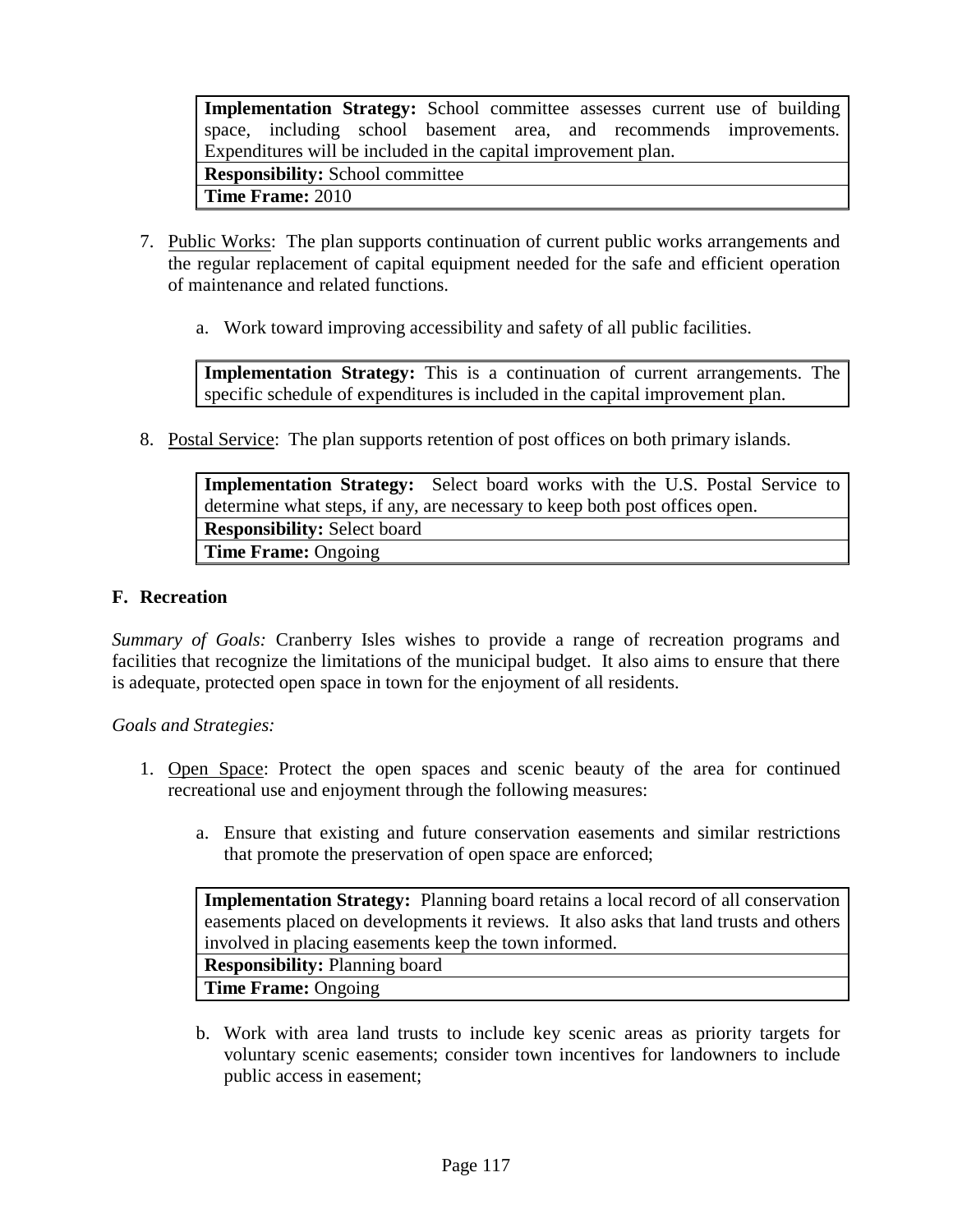**Implementation Strategy:** Comprehensive plan steering committee shares the list of key scenic areas with local land trusts.

**Responsibility:** Comprehensive plan steering committee

**Time Frame:** 2010-2011

c. Protect the natural ecosystems of the Cranberry Isles to ensure their health and viability as a recreational resource; and

**Implementation Strategy:** Disseminate information to residents and visitors re: respecting fragile natural features. Regulations on access by vehicles are enforced. **Responsibility:** Sustainability committee with assistance from MAC (for information); law enforcement officers (for enforcement) **Time Frame:** Ongoing

d. Seek access to additional open space for recreational purposes.

**Implementation Strategy:** Work with local land trusts and property owners to encourage public access to at least some of the conservation protected land. **Responsibility:** Select board or its designee **Time Frame:** Ongoing

- 2. Public Access: The plan supports retaining current public access points to the shore and assessing if new points are needed. This shall be accomplished through the following measures:
	- a. Ensure that public access points are well identified and the boundaries with private property are clearly marked;

**Implementation Strategy:** Funds for this purpose are included in the town operating budget. The facilities supervisor sees the work is completed. **Responsibility:** Facilities supervisor **Time Frame:** 2012-2013

b. Enforce existing regulations prohibiting the operation of ATV's and other motorized vehicles in ecologically fragile areas such as beaches, marshes, wetlands, and inter-tidal zones;

**Implementation Strategy:** This is a continuation of current policy.

c. Determine if additional right-of-ways exist that would enhance public access to the shore; and

**Implementation Strategy:** Select board seeks Right-of-Way Discovery Grants from the State Planning Office to investigate any potential access points. **Responsibility:** Select board

**Time Frame:** When the funds become available and there is a potential site in town.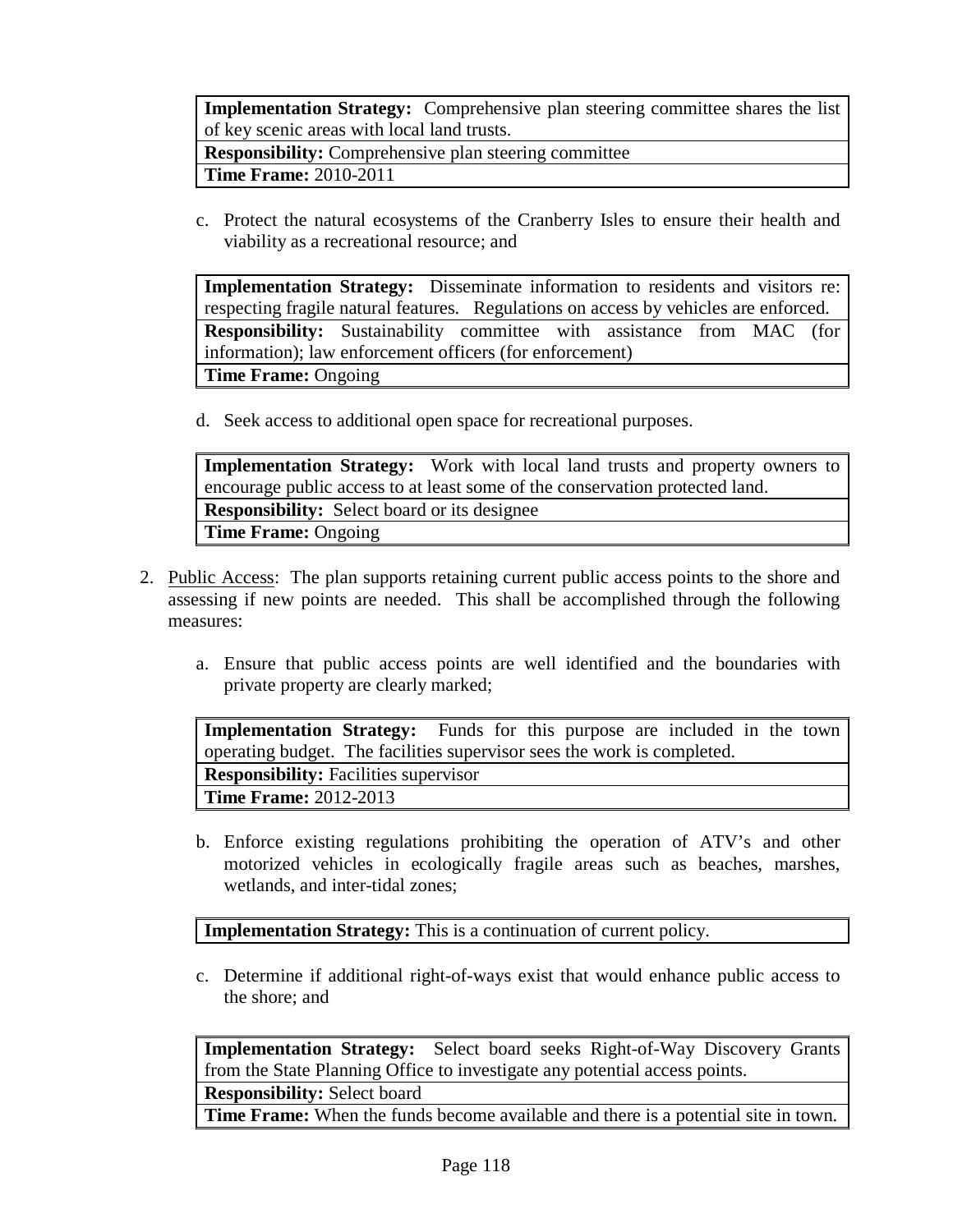d. Educate landowners about the tax advantages of granting public access easements across their properties.

**Implementation Strategy:** Informational material on the program is made available at the town office. **Responsibility:** Town office staff **Time Frame:** Ongoing

- 3. Town Recreational Facilities: The plan supports the following measures to ensure the protection and development of town recreational facilities for the use and enjoyment of all:
	- a. Maintain/improve the condition and availability of town fields on both islands for public recreational use;

**Implementation Strategy:** This is accomplished through a combination of privately raised funds and the annual operations budget of the town.

b. Ensure that playgrounds remain open, welcoming and free of hazards; and

**Implementation Strategy:** This is accomplished through regular maintenance as provided for in the annual operations budget of the town and through notification of violators.

c. Investigate the development of improved indoor recreational facilities for yearround use.

**Implementation Strategy:** Select board appoints committee with representatives from the school committee and MAC to work with facilities supervisor in assessing needs and making recommendations.

**Responsibility:** Select board, facilities supervisor and appointees **Time Frame:** 2013-2014

#### **G. Marine Resources**

*Summary of Goals:* As an island community, the protection and enhancement of Cranberry Isles marine resources is essential to maintain the community's way of life. This includes practicing responsible environmental stewardship in all town affairs, particularly with regard to marine resources. The town wishes to manage its marine resources in a manner that ensures that they can be used and enjoyed by all residents and taxpayers while also protected from any threats to their long-term viability. Preservation of the marine environment and fishing community are among the town's top priorities.

*Goals and Strategies:*

1. Minimize any threats to marine water quality and upgrade current conditions in the town's harbors through the following measures: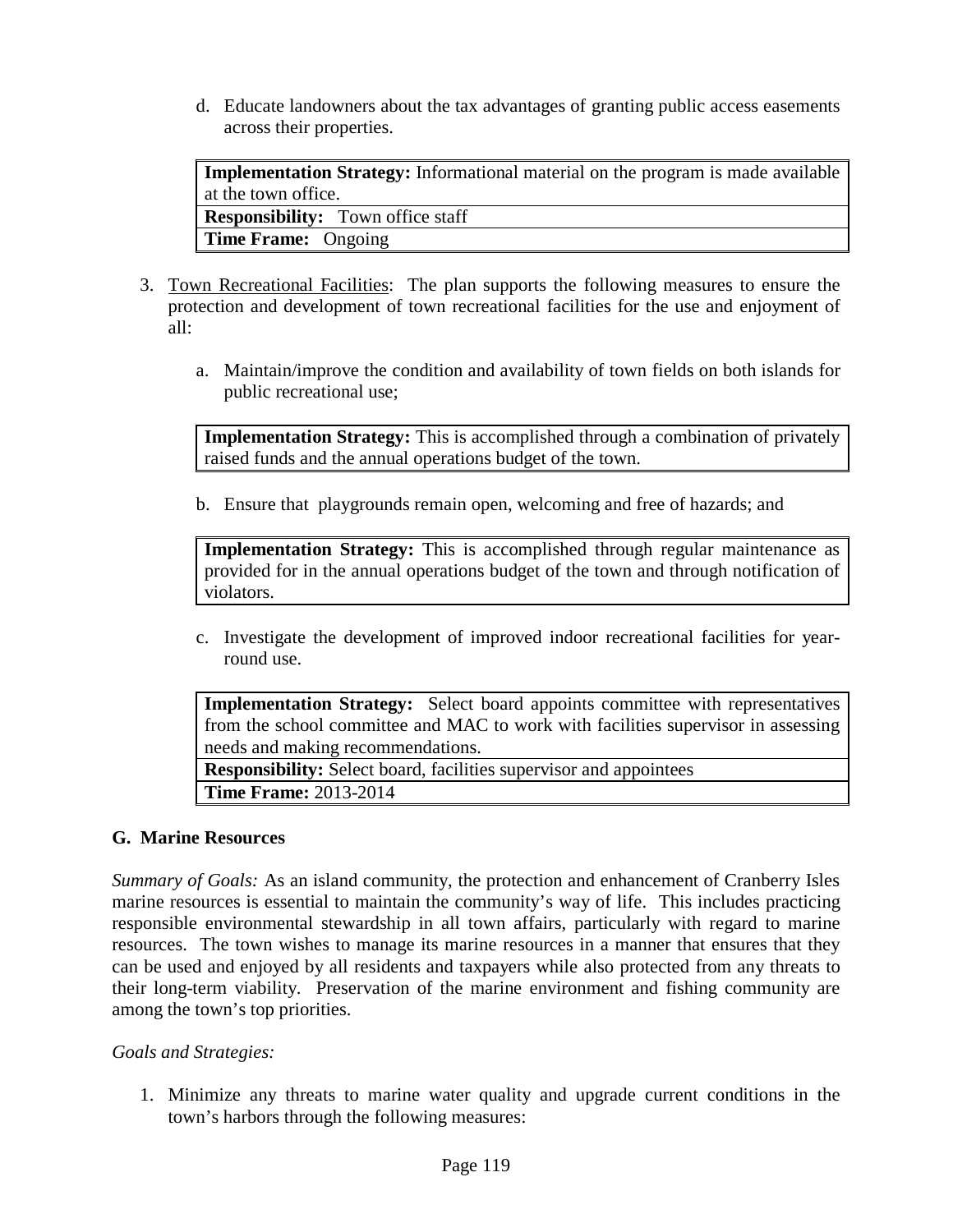a. Enforce existing policies and regulations that protect the harbors and waters of the islands from dumping, runoff, and other sources of pollution;

**Implementation Strategy:** Select board seeks assistance from harbor committee and shellfish committee to assess need for increased enforcement and includes needed funds in the town budget.

**Responsibility:** Select board, harbor committee, shellfish committee **Time Frame:** 2010-2011

b. Support ongoing review and improvements to the March 2007 Harbor Ordinance, which addresses the docking of boats and parking of vehicles at town docks;

| Implementation Strategy: Harbor committee oversees enforcement and |  |  |  |
|--------------------------------------------------------------------|--|--|--|
| periodically reviews effectiveness of current harbor ordinance.    |  |  |  |
| <b>Responsibility:</b> Harbor committee                            |  |  |  |
| <b>Time Frame: 2010-2011</b>                                       |  |  |  |

c. Enforce existing laws and regulations regarding the management and protection of marine resources in the town, especially shellfish areas. Support pollution elimination efforts that would result in the re-opening and seeding of areas closed to shell fishing.

**Implementation Strategy:** Shellfish committee determines if town requires services of a shellfish warden. The committee works with the Maine Department of Marine Resources in shellfish flat re-opening efforts.

**Responsibility:** Shellfish committee

**Time Frame:** 2010 for warden; ongoing

d. Ensure that any insect or pest control methods used on the islands do not have a detrimental effect on marine resources or marine life;

**Implementation Strategy:** For town-sponsored operations (such as maintaining town properties) this will be part of the "green" development and maintenance policies. Information on environmentally sound practices will be communicated to community members.

**Responsibility:** Facilities supervisor **Time Frame:** Ongoing

e. Ensure that future development does not detract from, infringe upon, pollute or threaten the local or regional marine resources. Promote regulation that sufficiently protects marine water quality and that considers storm water runoff, extent of impervious surface and all other non-point sources of pollution;

**Implementation Strategy:** This will be addressed through the land use ordinance drafting process.

f. Monitor the functioning of all licensed overboard discharges to assure that they meet all DEP standards; and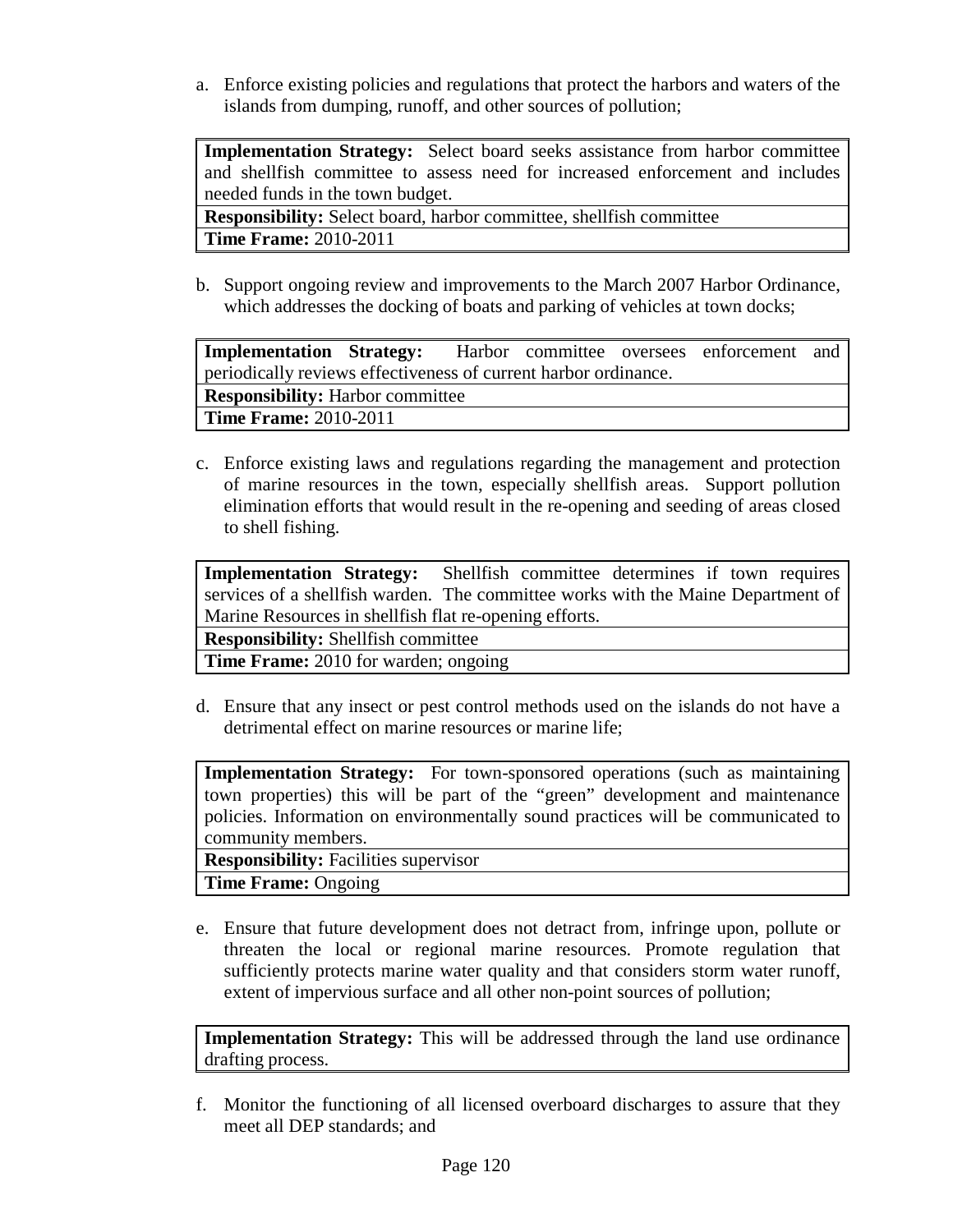**Implementation Strategy:** Local plumbing inspector contacts the DEP for direction on how to best monitor the licensed discharges.

**Responsibility:** Local plumbing inspector

**Time Frame:** Ongoing

g. Support measures that reduce the pollution of marine waters, such as the use of electric outboard motors and inform harbor users of Department of Marine Resources Clean Boatyard and Marina Program.

| <b>Implementation Strategy:</b> Informational materials are placed at counters at the |  |  |  |  |  |
|---------------------------------------------------------------------------------------|--|--|--|--|--|
| town office and distributed to the harbor committee                                   |  |  |  |  |  |
| <b>Responsibility:</b> MAC and Harbor Committee                                       |  |  |  |  |  |
| <b>Time Frame: 2011-2012</b>                                                          |  |  |  |  |  |

- 2. Actively preserve the working waterfront through the following measures:
	- a. Review and, if necessary, revise the water-dependent use provisions in the shoreland zoning ordinance to ensure that they are adequate to prevent conversions to other uses;

**Implementation Strategy:** This will be addressed through the shoreland zoning ordinance revision process.

b. Assess the facility and infrastructure needs of the fishing communities and provide town grant sponsorship for relevant improvement ventures;

**Implementation Strategy:** Select board meets with harbor committee, fishermen's coop and other representatives of fishing interests to offer grant sponsorship. **Responsibility:** Select board takes lead. **Time Frame:** 2010-2011

c. Support regional efforts to diversify the marine economy and promote the development and marketing of new marine-based ventures that operate in an environmentally sustainable manner; and

**Implementation Strategy:** Economic development committee (see Goal B.1) monitors potential opportunities with technical assistance from organizations such as Coastal Enterprises, Maine Dept of Economic and Community Development, and Eastern Maine Development Corp.

**Responsibility:** Economic development committee takes lead. **Time Frame:** 2012-2013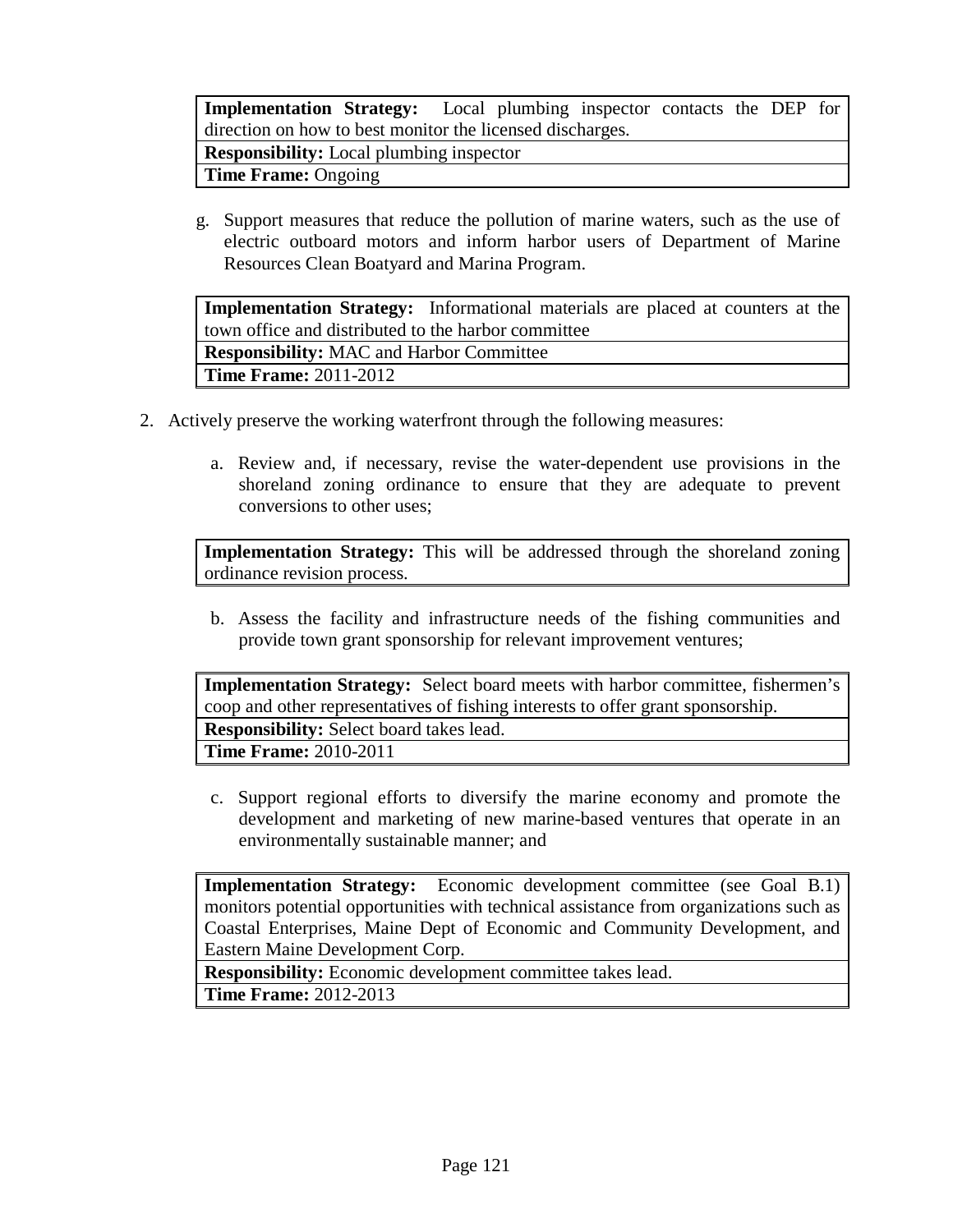d. Inform owners of eligible properties of their right to request current use taxation for water dependent uses.

| <b>Implementation Strategy:</b> Informational material on the program is made available |
|-----------------------------------------------------------------------------------------|
| at the town office.                                                                     |
| <b>Responsibility:</b> Town office staff                                                |
| <b>Time Frame:</b> Ongoing                                                              |

#### **H. Water Resources**

*Summary of Goals:* Cranberry Isles seeks to maintain and, where needed, restore the quality of its ground and surface water resources in a manner that respects the fragile nature of its water supply.

#### *Goals and Strategies:*

- 1. Protect the quality and quantity of fresh water on the islands to ensure long-term support of residential and commercial uses:
	- a. Undertake a study to determine the quantity and quality of fresh water resources on the islands and to identify threats to the long-term safety of the water resource. The study should:
		- i. Determine the quantity of fresh groundwater available to the islands;
		- ii. Identify any threats to groundwater quality;
		- iii. Establish a plan and enforcement measures to see that hazardous sites are cleaned up;
		- iv. Establish policies regarding the management and protection of our water resources;
		- v. Consider rainwater collection devices for use on the islands, and
		- vi. Ensure that future development does not detract from, infringe upon, pollute or threaten local water resources.

**Implementation Strategy:** MAC contacts the Maine Geological Survey for guidance in determining parameters and likely cost of a study. Funds are included in the municipal budget, an oversight committee is formed, a request for proposals is issued and a consultant is hired. (See housing goal C.3.) **Responsibility:** MAC

**Time Frame:** 2010

2. Ensure that public policy and infrastructure improvements respect and protect the quality of wetland and marsh areas on the islands.

**Implementation Strategy:** As part of the town "green" development policy, town assures that all state-mandated protection measures are followed rigorously during town-sponsored construction projects.

**Responsibility:** Code enforcement officer

**Time Frame:** Ongoing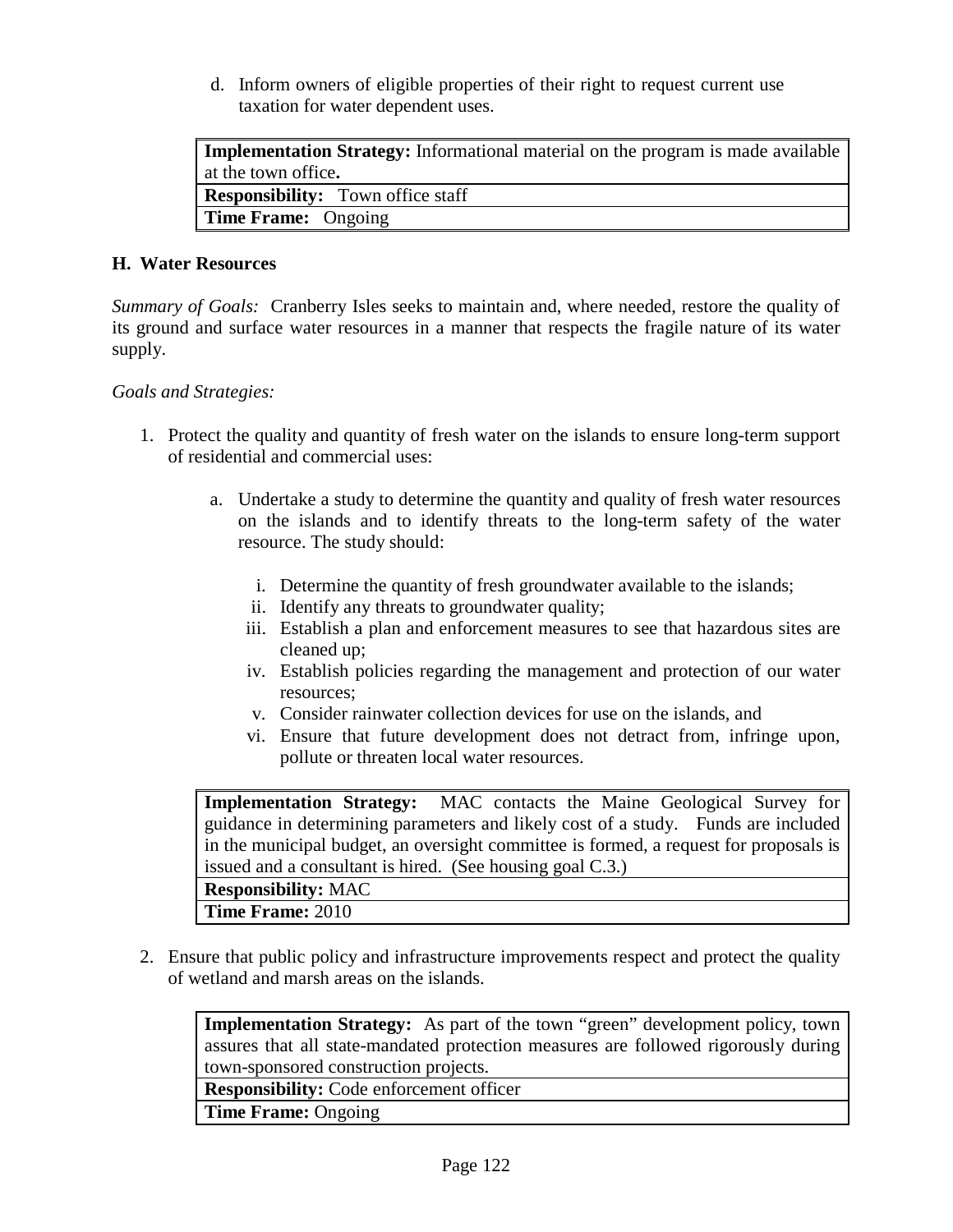3. Ensure that road construction/repair and culvert installation/replacement does not interfere with natural drainage patterns of marsh and wetland areas on the islands.

**Implementation Strategy:** Facilities supervisor contacts Maine DOT Local Roads Center and Hancock County Soil and Water Conservation District for examples of environmentally sensitive road construction policies. These are incorporated into the "green" development policy. **Responsibility:** Facilities supervisor **Time Frame:** 2011-2012

4. Ensure that future development protects the integrity and health of marsh areas on the islands; review current Resource Protection zoning and ensure that it is consistent with DEP guidelines.

**Implementation Strategy:** This will be addressed through the land use ordinance drafting process.

5. Require that all subdivision and site plan review applicants demonstrate that their developments will not have an adverse off-site impact on groundwater quality and quantity. The planning board will be given the authority to require a groundwater impact study from the applicant and the authority to require that this study by reviewed by a second consultant of the board's choosing at the applicant's expense.

**Implementation Strategy:** This will be addressed through the land use ordinance drafting process.

6. Promote water conservation measures as needed through public education and design of town facilities.

**Implementation Strategy:** Disseminate information re: vulnerability of water table to community members. As part of the town "green" development policy, town installs low water use plumbing in all new of expanded town facilities. **Responsibility:** Sustainability committee for water use education; facilities supervisor for low water use plumbing **Time Frame:** 2011-2012

## **I. Natural Resources**

*Summary of Goals:* Recognizing their integral and pivotal role in the overall quality of island life and economic base, the plan strongly supports the protection and enhancement of the town's natural and scenic resources. The plan also recognizes many threats to the future of the islands' natural resources, including the loss of open space due to unplanned growth, local sources of contamination, regional air and water pollution, and the effects of global climate change.

## *Goals and Strategies:*

1. Continue all town policies that protect the natural environment of the town including recycling, reductions in energy use, use of sustainable energy sources, incentives for sustainable building practices, etc.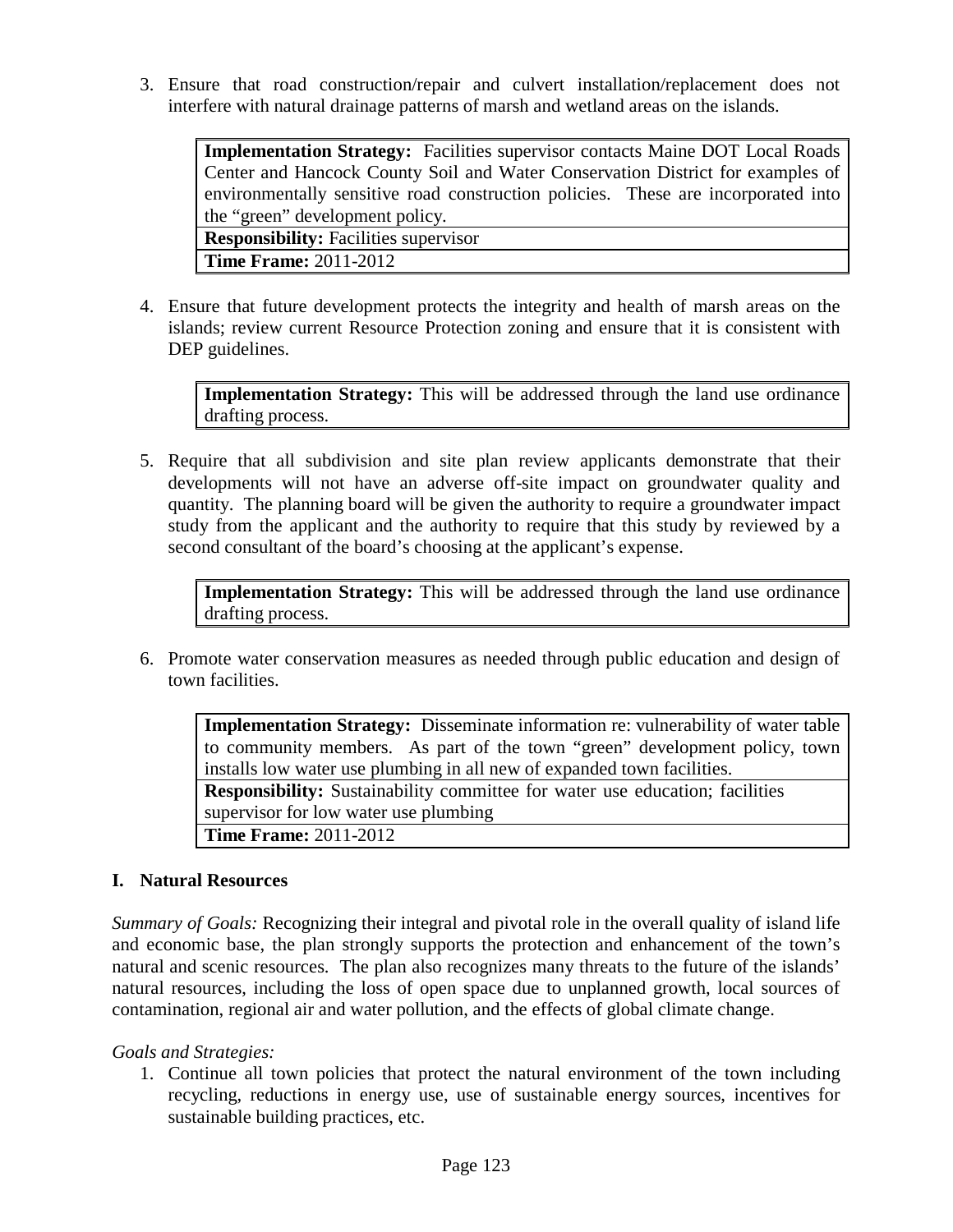a. Support the efforts of the Sustainability Committee and introduce additional policies and regulations geared toward sustainable practices as they become feasible.

**Implementation Strategy:** This is addressed throughout the plan.

2. Periodically update the inventory of local wildlife, including flora and fauna, and note any threatened or endangered species; ensure that they enjoy adequate protection by relevant state, federal and local laws.

**Implementation Strategy:** Planning board contacts Maine Department of Inland Fisheries and Wildlife for updated Beginning with Habitat data for placement on a map for use in reviewing development applications. **Responsibility:** Planning board

**Time Frame:** 2013-2014

3. Include concentrations of rare natural features in areas designated as rural in the future land use plan.

**Implementation Strategy:** This will be addressed through the Future Land Use Plan.

- 4. The plan recommends that the town expand its mosquito control measures in a manner that protects the natural environment and ecosystems. Specific steps will involve:
	- a. Regular maintenance of town-owned drainage ditches and other sources of stagnant water;
	- b. Providing informational brochures to residents on how to manage stagnant water and other mosquito breeding areas on their property; and
	- c. Working with state officials to develop environmentally sound measures to manage mosquitoes.

**Implementation Strategy:** (a) Removal of areas that collect stagnant water is a priority in all road maintenance plans; (b) Select board contacts agencies such as Hancock County Soil and Water Conservation District, University of Maine Cooperative Extension and Maine Bureau of Health, Division of Disease Control to determine what brochures are available, distributes relevant brochures to residents, and includes a summary of this information in the welcoming packet; and (c) Select board contacts Maine Bureau of Health, Division of Disease Control to learn what other resources are available. **Responsibility:** Select board

**Time Frame:** 2009

5. Continue to allow hunting on the islands in order to keep the deer population under control.

**Implementation Strategy:** This is a continuation of current policy.

6. Amend the subdivision and site plan review standards to require applications to include a natural resource assessment depicting all resources present on the development plans. To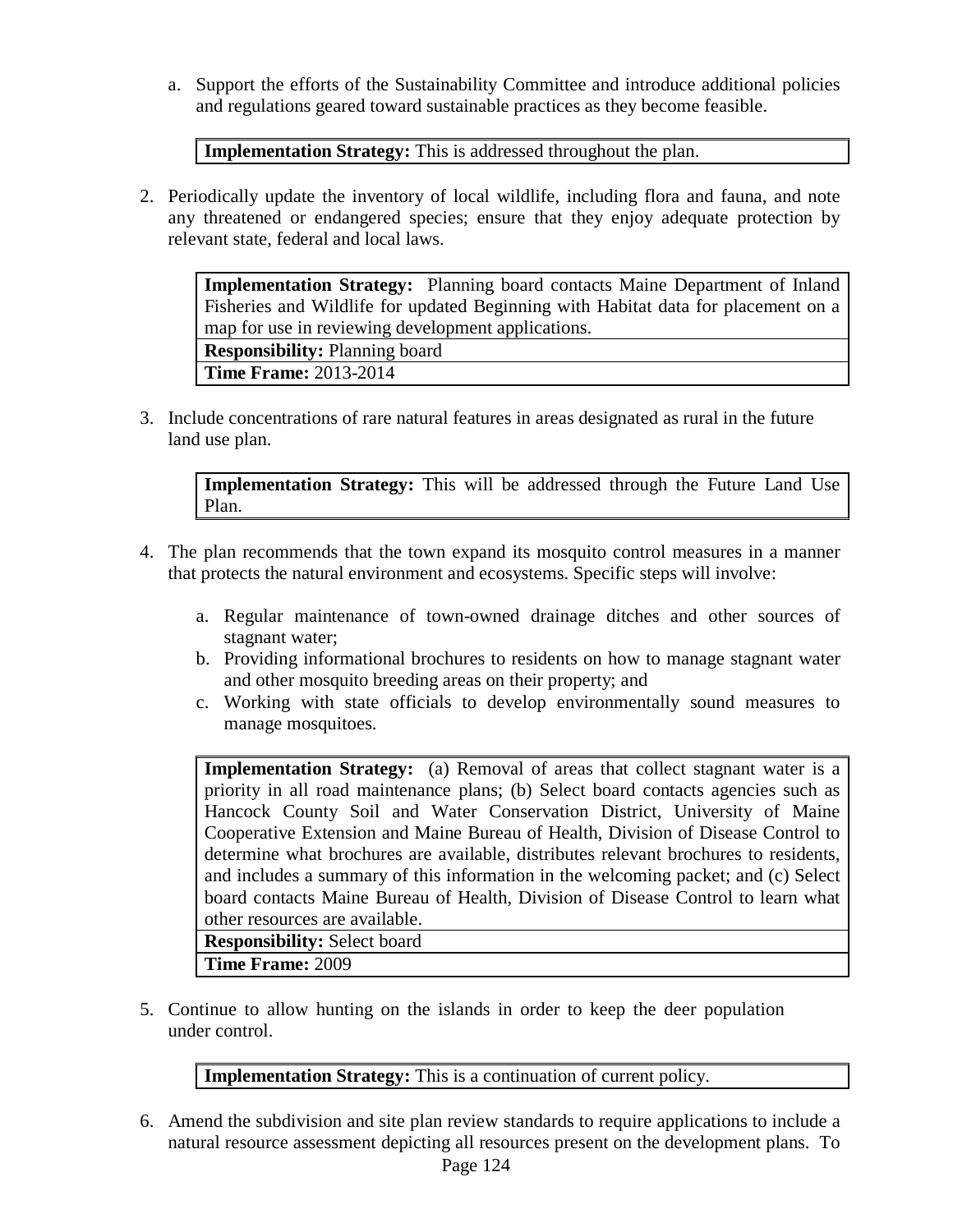assure that all natural resource features mapped by the Beginning with Habitat Program and/or subject to protection by the Natural Resources Protection Act, DEP shoreland zoning standards and related state laws are identified, the planning board would require that the assessment include the field-location and mapping of on-site resources by a qualified professional with a summary of applicable laws, any adverse impacts of development on these features, and suggested mitigation measures. These measures may include shifts in building foot prints, mitigating steps in earth disturbance, greater retention of natural vegetation, and changes in proposed road layout.

**Implementation Strategy:** This will be accomplished through the land use ordinance revisions. **Responsibility:** Planning board **Time Frame:** 2011-2012

## **J. Agricultural and Forest Resources**

*Summary of Goals:* In recognition of their importance as open space and a core feature of the town's rural character, the plan supports the preservation and enhancement of Cranberry Isles' limited forest resources. The plan also supports the development of farmers markets, farms, kitchen gardens and other resources that provide locally grown food. The plan recommends the following measures to preserve and protect the town's forested areas:

*Goals and Strategies:*

- 1. Encourage management practices that promote the health of island forests and reduce fire danger, such as removing dead growth and periodic thinning.
- 2. Encourage the use of fire breaks for fire management and view potential.

**Implementation Strategy:** (1 & 2) The fire department, with technical assistance from the Maine Forest Service, identifies potential forest fire hazards, informs the general public of the risk, and enforces their removal by responsible parties. This information is also addressed briefly in the welcoming packet. The town land use ordinances include standards to eliminate the accumulation of slash by instituting timber harvesting standards, and prohibiting accumulation of dry brush and wood. **Responsibility:** Fire department for educational efforts; planning board for land use ordinance drafting. **Time Frame:** 2010-2011

3. Work with state forestry officials to develop environmentally sound measures to control pests and disease that threaten trees.

**Implementation Strategy:** Select board contacts the Maine Forest Service for information on how to manage pests and determines if spraying or other measures are necessary.

**Responsibility:** Select board or designee **Time Frame:** 2010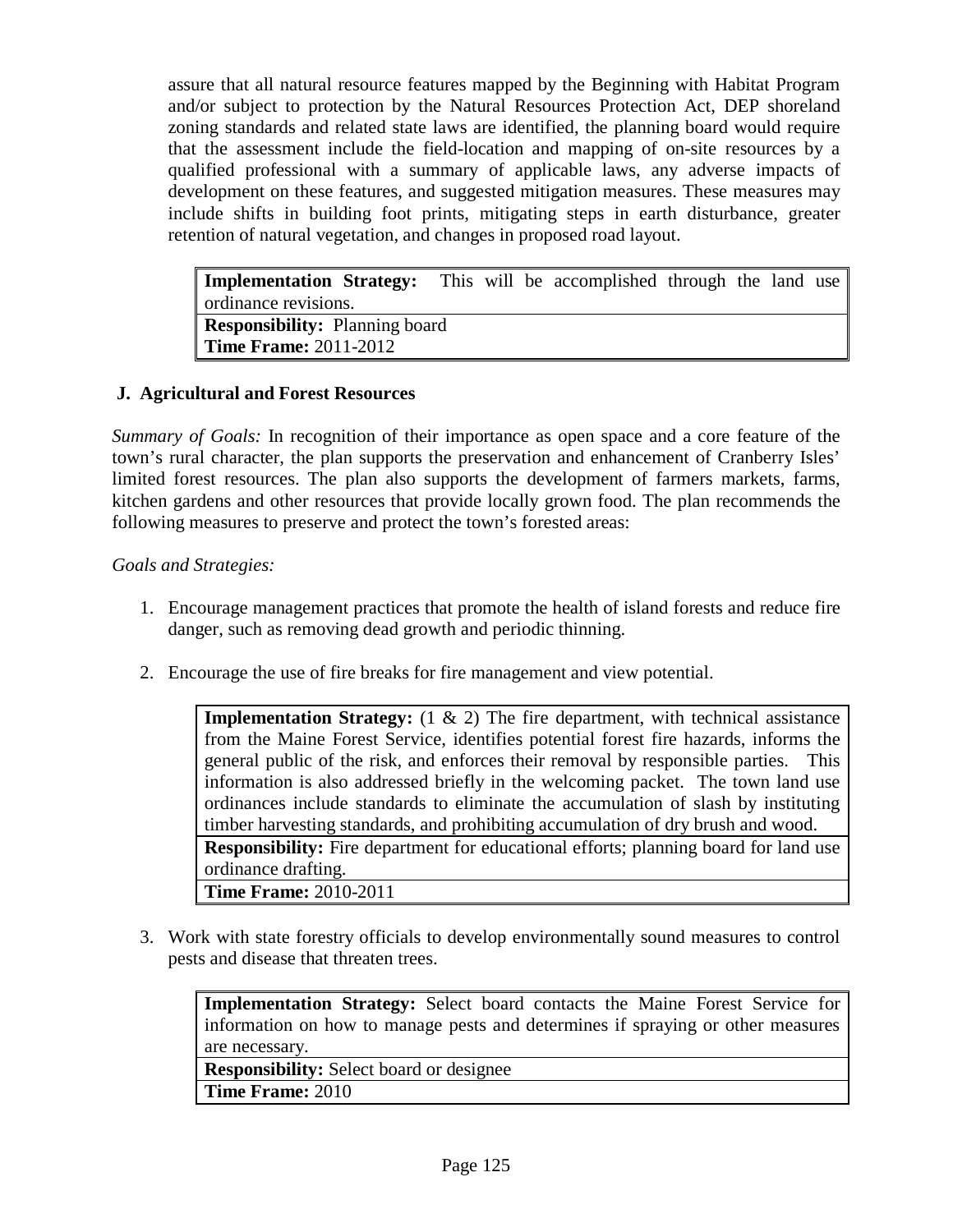4. Ensure that timber harvesting occurs in a manner that minimizes erosion and sedimentation.

**Implementation Strategy:** This will be addressed through the land use ordinance drafting process.

5. Ensure that some large (at least 10 acres) parcels of forested land are designated as rural areas in the Future Land Use Plan.

**Implementation Strategy:** The Future Land Use Plan will recommend that predominantly forested areas be designated as rural.

6. Ensure stability of shore areas and banks through consistent enforcement of regulations pertaining to the removal of trees.

**Implementation Strategy:** Select board assures that the CEO has adequate resources for enforcement. **Responsibility:** Select board and Code enforcement officer **Time Frame:** Ongoing

#### **K. Historic and Archaeological Resources**

*Summary of Goals:* In recognition of their importance to the town's historic character, Cranberry Isles seeks to protect and enhance its historic and archaeological resources. The plan recommends that this be accomplished through support of the following measures:

*Goals and Strategies:*

1. Protect the shell middens on Fish Point, Great Cranberry Island and at other locations throughout the town.

**Implementation Strategy:** This is addressed through land use ordinance revisions that would require identification of all potential sites and measures to minimize adverse impacts.

2. Protect the historic town cemeteries.

**Implementation Strategy:** Funds are included in the town budget to assure adequate maintenance **Responsibility:** Select board **Time Frame:** Ongoing

3. Encourage the historical societies to work with the Maine Historic Preservation Commission to conduct a comprehensive survey of historic resources in town to identify potential structures and sites that are eligible for listing on the National Register of Historic Places and working with interested property owners to have their properties voluntarily placed on the Register;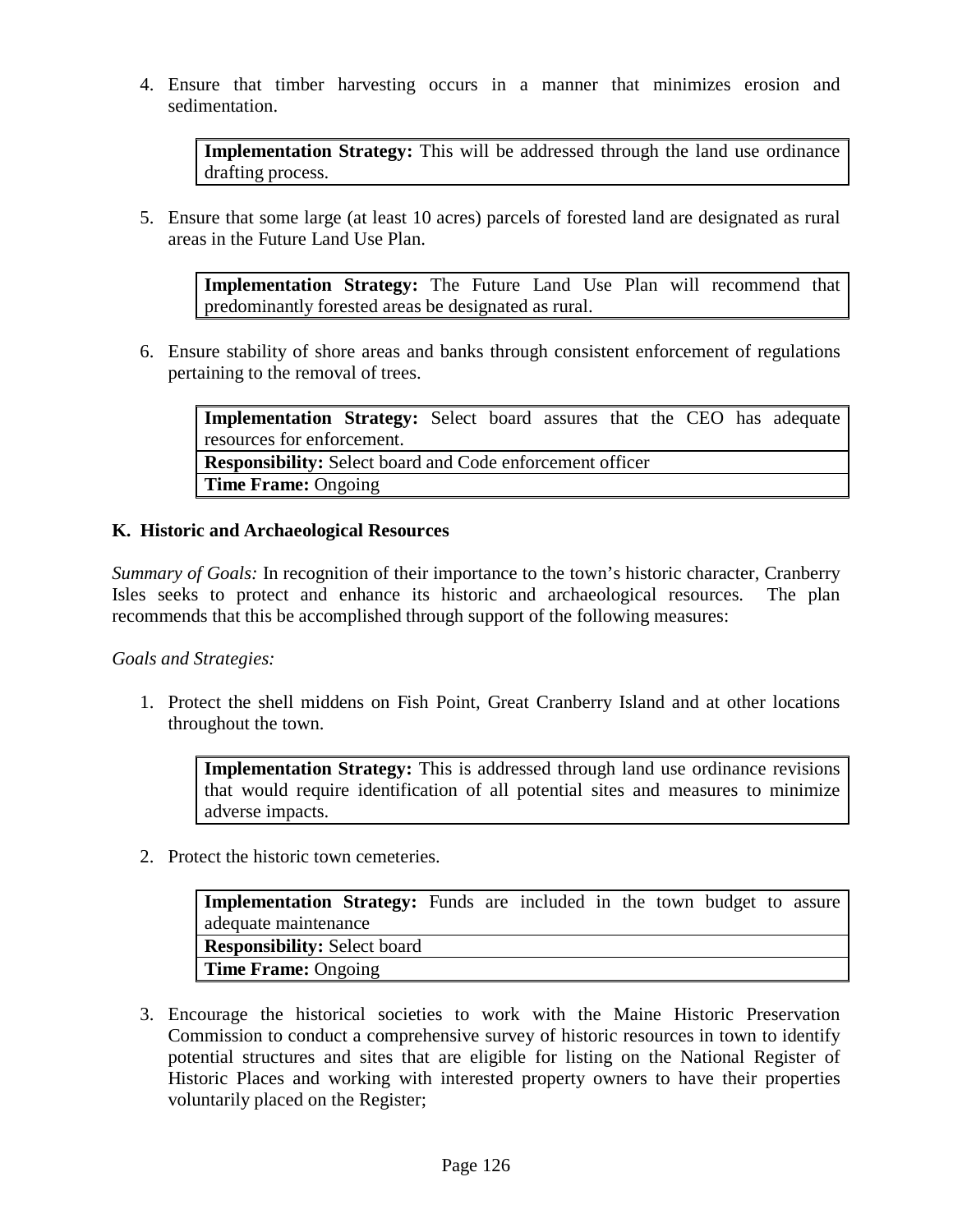**Implementation Strategy:** Historical societies contacts Maine Historic Preservation Commission to learn how it might best proceed.

**Responsibility:** Historic societies **Time Frame:** 2010-2012

4. After completion of the survey, prepare a map showing key historic and pre-historic sites. This map shall serve as reference material for the planning board as it reviews development proposals (such as subdivisions, site plan review applications and other uses subject to planning board permitting authority) to assure it is aware of all potential historical sites. This information will be used by the planning board in determining if changes are needed in site layout, building footprints and the timing of construction in order to allow a more thorough assessment of relevant features.

**Implementation Strategy:** Planning board hires a consultant to prepare a digital map. It also undertakes drafting of the necessary changes in the land use ordinances. **Responsibility:** Planning board **Time Frame:** 2010-2012

# **L. Land Use**

*Summary of Goals:* Cranberry Isles seeks to preserve its current land use pattern while allowing opportunity for future growth in a manner that respects the environmental carrying capacity of the islands that comprise the town. The plan seeks to direct future growth and development with consideration of recent state and other scientific forecasts about environmental changes that could significantly impact land characteristics. The plan further recommends that the town enact town-wide land use standards and revise its site plan review and subdivision standards accordingly.

# *Goals and Strategies:*

- 1. Designate Village (Growth) Areas: In order to ensure adequate opportunities for families to build homes in the town, the plan recommends that a portion of the town be designated as an area in which relatively higher densities would be allowed. Specifics on densities are discussed in the future land use plan.
- 2. Designate Rural Areas: The plan recommends that the remaining inland portions (i.e., not subject to shoreland zoning) of the town be designated as rural areas, primarily for lower density rural type uses as described in the future land use plan.
- 3. Enact Town-Wide Land Use Standards: The plan recommends that the town enact inland land use standards based on the proposal contained in the future land use plan. The proposed land use guidelines will:
	- a. Set standards to encourage limited commercial and multifamily development in designated areas of town. This development shall be compatible with the town's infrastructure, rural island character soils for wastewater disposal and availability of groundwater;
	- b. Address the need for limitations on height, lot coverage, use, set-backs and density;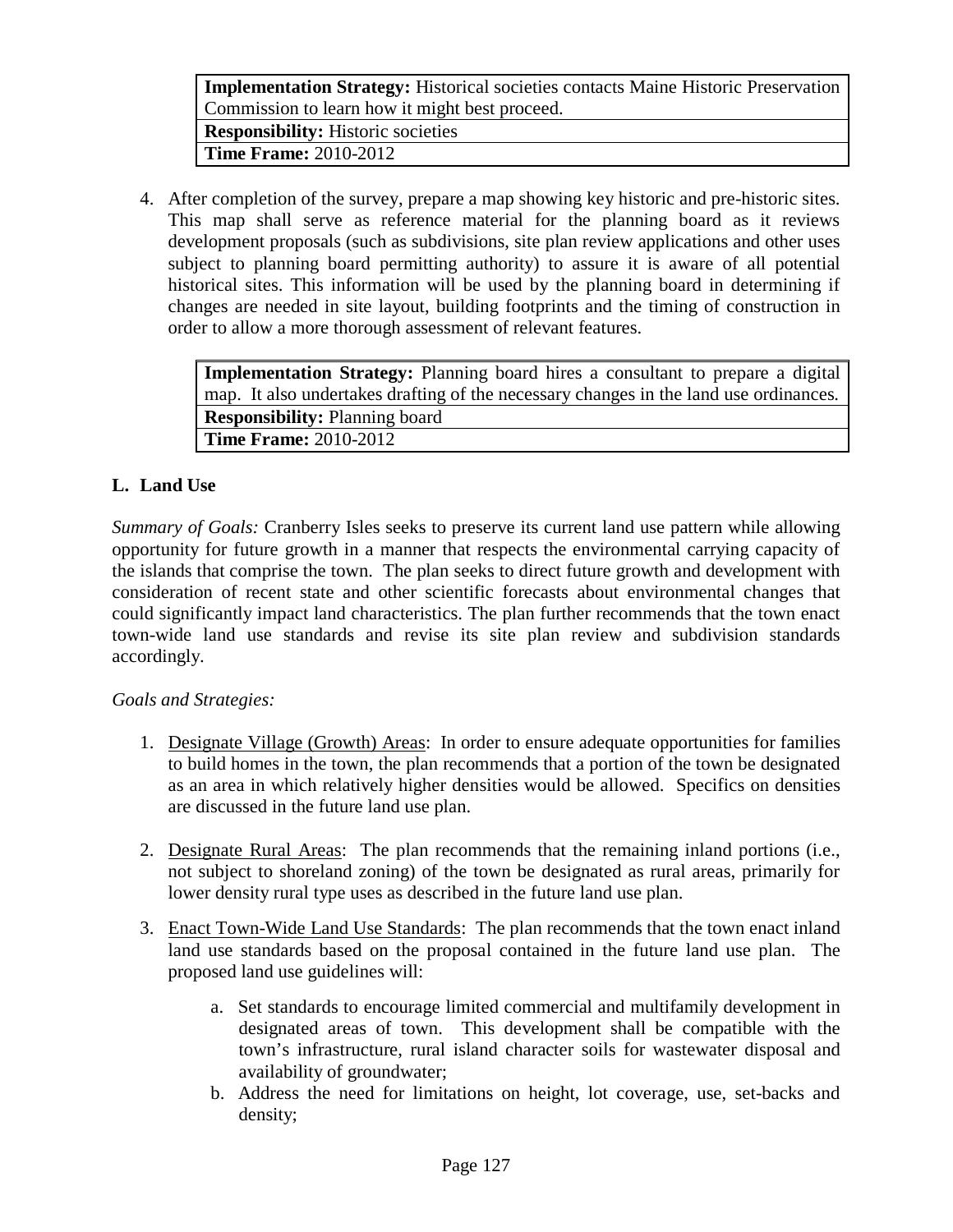- c. Discourage higher density development in areas that are environmentally fragile, have a concentration of natural resources or environmentally significant features, and/or where it would be costly to provide public services;
- d. Manufactured housing parks will be allowed in the non-shoreland zones of the growth areas provided that water supply arrangements and waste water disposal are met and adequate buffering from surrounding properties is provided.
- e. Set standards for small wind energy systems that follow State Planning Office model guidelines; and
- f. Set standards for telecommunication towers that are consistent with FCC guidelines.
- 4. Revise Shoreland Zoning Standards: The plan recommends that the town update its shoreland zoning standards to reflect the latest DEP guidelines, retain a mixture of land uses in the shoreland zone, ensure that water-dependent uses are protected from conversion to other uses, and reflect new proposed inland zoning provisions.
- 5. Revise site plan review and subdivision ordinance provisions to reflect new inland land use standards.

**Implementation Strategy:** (L1-L5) Planning board undertakes drafting of townwide land use ordinance standards.

**Responsibility:** Planning board or designee **Time Frame:** 2010-2012

6. Develop a capital investment policy to assure that 75 percent of growth-related municipal capital investments occur in the growth areas as designated in the Future Land Use Plan. Exceptions to this policy shall include emergency expenditures and those necessary to address public health, safety, and nuisances.

**Implementation Strategy:** This is addressed in the capital investment priorities articulated in the capital investment plan. **Responsibility:** MAC/budget committee/board of selectmen **Time Frame:** reviewed on a yearly basis

# **M. Fiscal Capacity**

*Summary of Goals:* Cranberry Isles seeks to promote fiscally sound development and policies that encourage long-term fiscal planning and the sharing of services with adjoining mainland towns whenever proven practical. Specific fiscal polices are divided into two categories: alternative funding sources and fiscal planning.

- 1. Alternative Funding Sources: In the interests of minimizing demands on the property tax base, the plan recommends that the town undertake or continue to undertake the following measures to develop and/or expand other funding sources:
	- a. Continue to seek grant funds for projects and maintain capital reserve accounts so that matching local sources of funds may be accumulated well before the grant application deadline;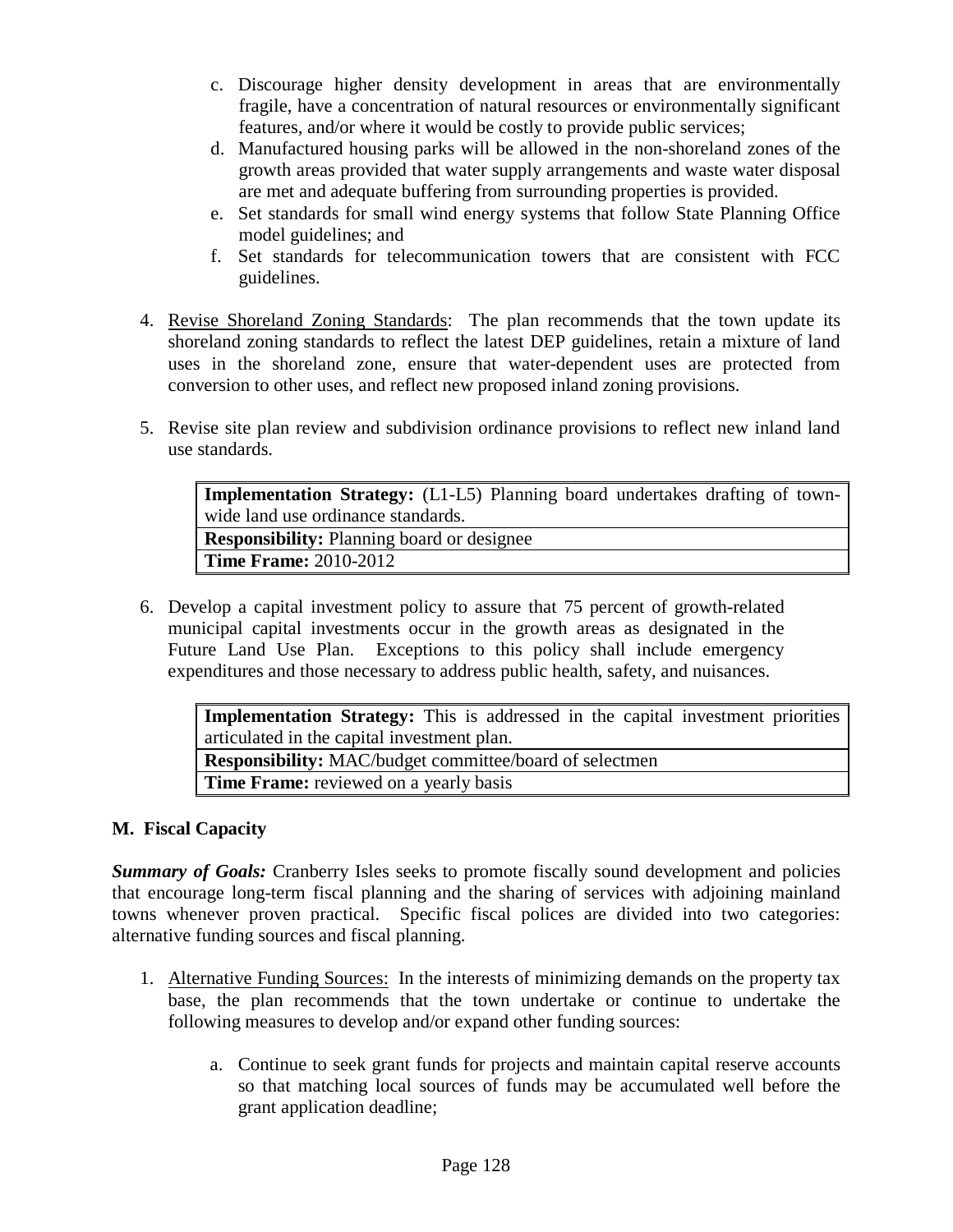- b. Give the select board the authority to enact building permit fees based on a sliding scale that is related to the value of construction; and
- c. Charge user fees for certain town services if proven equitable for all parties involved and deemed practical and cost-effective re: collection.

**Implementation Strategy:** (a) This is a continuation of current policy; (b) Town land use ordinances are revised to indicate that select board review fees on an annual basis to ensure that they cover the costs of development review; (c) Select board reviews current policies and determines if any additional user fees can be imposed. **Responsibility:** (a & c) Select board; (b) Planning board and select board **Time Frame:** (a & c) Ongoing; (b) 2010-2011

- 2. Fiscal Planning:The plan recommends the following measures to promote long term fiscal planning in the hopes of mitigating the rate of future property tax increases:
	- a. Implementing a capital improvement plan (CIP) that will be revised annually. The CIP is an advisory document that summarizes planned major capital expenditures in Cranberry Isles over a six to ten-year period. The final decision on all expenditures will remain with the voters at town meeting.

**Implementation Strategy:** See Public Services and Facilities goals; select board, facilities supervisor, MAC and its budget committee update the CIP on annual basis. **Responsibility:** See Public Services and Facilities goals. Select board, facilities supervisor, MAC and its budget committee.

**Time Frame:** Ongoing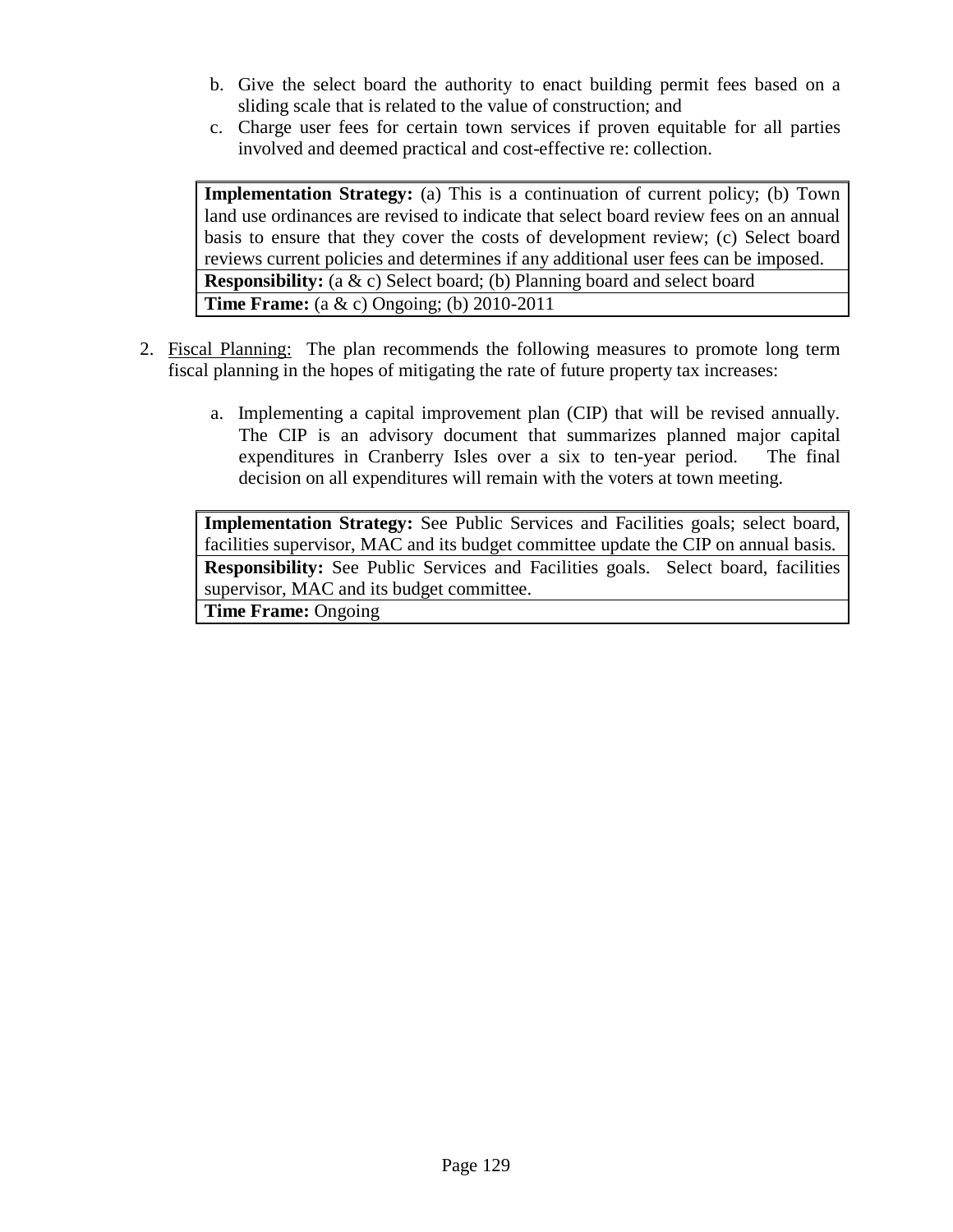# **N. CAPITAL INVESTMENT PLAN**

The capital investment plan (CInP) summarizes major capital expenditures that the town anticipates undertaking and is the first step in a capital improvement plan. Like the rest of the comprehensive plan, the CInP is advisory in nature. Final recommendations on funding each year are still made by the selectmen and budget committee and are subject to approval by town meeting vote. Capital expenses are defined as items with a useful life of at least five years that cost at least \$5,000. They are distinct from operational expenditures such as fuel, minor repairs to buildings and salaries.

Capital expenditures may be funded in several ways. One is with a single appropriation from a town meeting warrant article. Another is with contributions to various capital reserve funds. A third is borrowing through bonds or loans. A fourth is through grants, which usually require a local match. Other sources include Maine Department of Transportation Urban Rural Initiative Program, boat excise taxes, ramp fees and charitable contributions.

Anticipated capital expenditures as of March 2009 are shown on Table II.1. These include both recurring expenditures such as annual road repairs and one-time expenditures such as major renovations or expansions to harbor facilities. The order in which the items are presented is no reflection of priority. In the table, the "anticipated year" cited indicates the year the town anticipates making the commitment for the given expenditure. Depending on the anticipated method of financing, some of these commitments are likely to be paid for over several years while others will be paid for in full in the year cited. All expenditures are shown in 2009 dollars and are subject to inflation. The need for these expenditures is explained in the Inventory and Analysis section.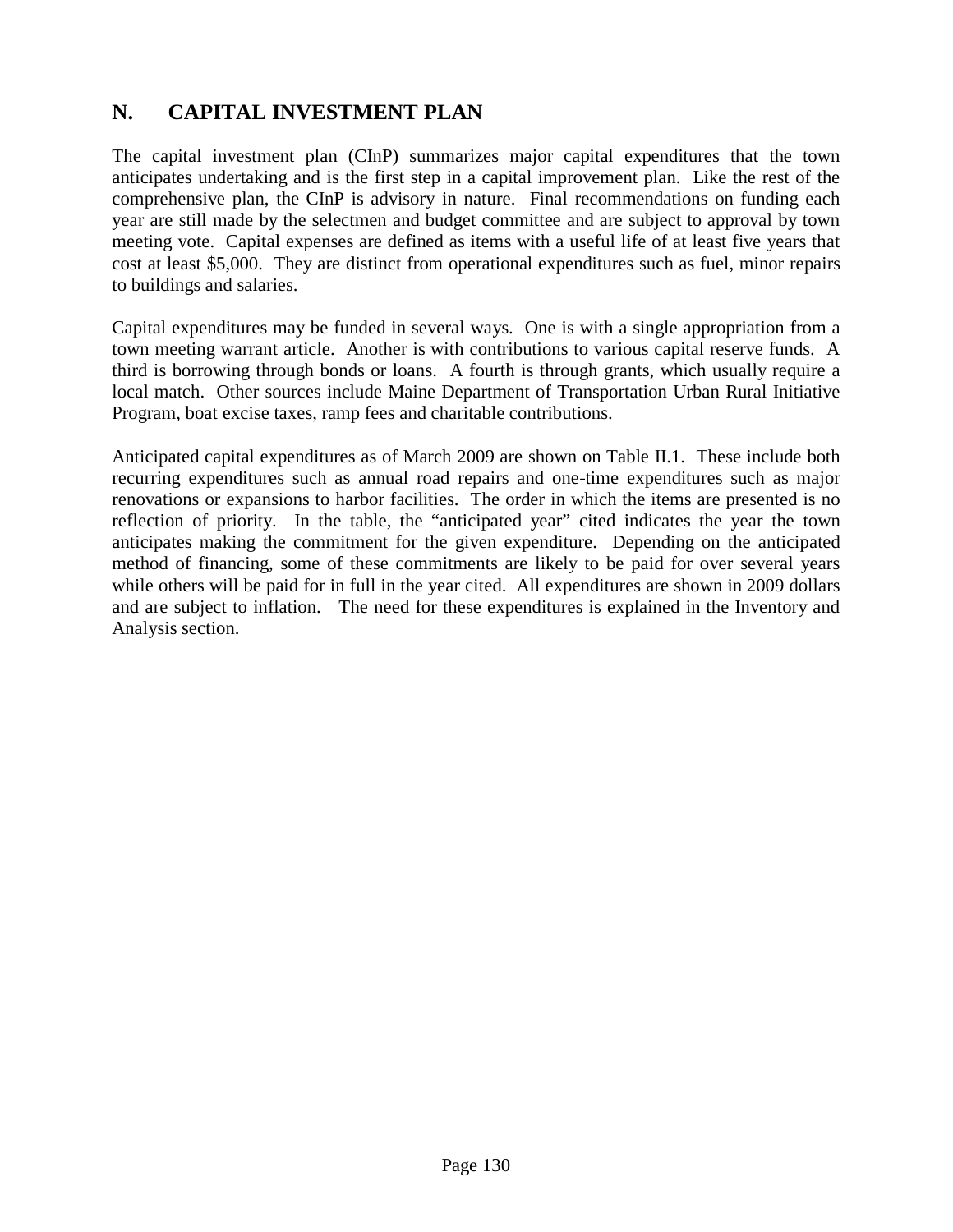| Table II.1<br>SUMMARY OF ANTICIPATED CAPITAL EXPENDITURES, 2009-2014                                |             |                                                          |
|-----------------------------------------------------------------------------------------------------|-------------|----------------------------------------------------------|
| <b>ITEM</b>                                                                                         | <b>COST</b> | <b>ANTICIPATED</b><br><b>YEAR/METHOD</b><br>OF FINANCING |
| <b>Town Office</b>                                                                                  | \$150,000   | 2012-2014 / 1,7                                          |
| <b>Fire Trucks/Rescue Vehicles</b>                                                                  | \$200,000   | 2009, 2010-2013 /                                        |
| (upgrades/replacements)                                                                             |             | 1,2,8                                                    |
| Fire House/Garage <sup>8</sup>                                                                      | \$5,000     | 2009/1                                                   |
| <b>Transfer station</b>                                                                             | \$45,000    | 2010-2012 / 1                                            |
| Road construction/reclamation                                                                       | \$490,000   | 2010-2011 / 1,2,4,7                                      |
| Road repair                                                                                         | \$353,000   | 2009-2014 / 1,2,4                                        |
| Parking facilities                                                                                  | \$40,000    | 2010, 2012, 2014 / 1                                     |
| (acquisition/upgrades/maintenance)                                                                  |             |                                                          |
| Public works equipment $\&$ storage facilities $\frac{9}{2}$                                        | \$30,000    | 2012/1                                                   |
| <b>Restroom facilities</b>                                                                          | \$30,000    | 2009, 2012 / 1                                           |
| School buildings & grounds                                                                          | \$333,000   | 2009-2014 / 1,7                                          |
| Wharves, floats and ramps                                                                           | \$406,400   | 2009-2014 / 1,3,5,6                                      |
| (upgrades/replacement/maintenance)                                                                  |             |                                                          |
| Recreation facilities <sup>1</sup>                                                                  |             |                                                          |
| Sustainability and economic development                                                             | \$80,000    | 2009-2014 / 1,2,8                                        |
| projects (includes affordable housing)                                                              |             |                                                          |
| Public access (includes open space                                                                  |             |                                                          |
| acquisition and trail development)                                                                  |             |                                                          |
|                                                                                                     |             |                                                          |
| <b>RESERVE FUNDS</b>                                                                                |             |                                                          |
| Ongoing: Unspent appropriations remain in these accounts as reserves for future use                 |             |                                                          |
| Fire departments                                                                                    |             |                                                          |
| Road construction/repair                                                                            |             |                                                          |
| School department: education and tuition                                                            |             |                                                          |
| Project: Existing reserves for a specific project                                                   |             |                                                          |
| <b>Manset facility</b>                                                                              |             |                                                          |
| Proposed new reserve accounts:                                                                      |             |                                                          |
| Sustainability & economic development                                                               |             |                                                          |
|                                                                                                     |             |                                                          |
| Key: 1. Direct appropriation; 2. Existing capital reserve funds dedicated to a specific purpose; 3. |             |                                                          |

Matching state grant; 4. State Highway Urban Rural Initiative Program; 5. Boat excise tax revenues; 6. Ramp fees; 7. Bonded debt or bank loan; 8. Charitable contributions; 9. Estimate of annual revenue from sale of tax-defaulted property.

**NOTE:** This information is current as of March 2009, changes may have occurred since that date.

 $\frac{8}{3}$  2008: \$295,000 invested in new fire truck garage & storage building

<span id="page-140-2"></span><span id="page-140-1"></span><span id="page-140-0"></span> $9$  2008: \$30,000 invested in new plow truck on LCI and \$60,000 invested in a sand & salt shed on LCI

<sup>&</sup>lt;sup>10</sup> 2008: \$185,000 invested in pier at GCI; 2009: \$311,400 investment funded through FTA grant <sup>11</sup> 2008: \$5,000 invested in Hadlock Field, LCI

<span id="page-140-3"></span>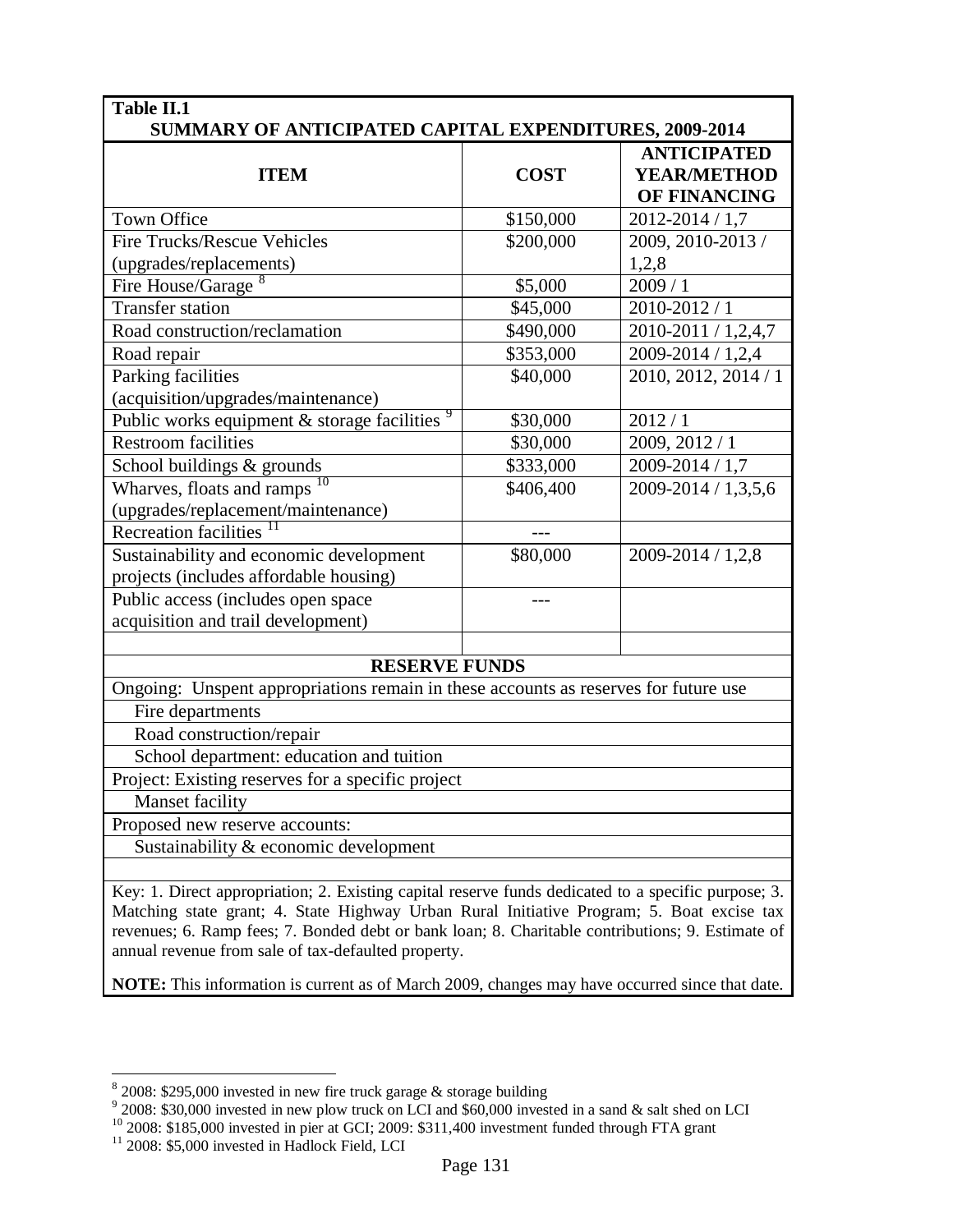# **O. REGIONAL COORDINATION GOAL**

Cranberry Isles promotes regional coordination whenever it is of mutual benefit to all parties. These regional measures are addressed throughout these goals and objectives and are summarized below. As an island community, regional cooperation may involve working with other island towns to address common issues.

| SUMMARY OF POLICIES<br><b>REGIONAL COORDINATION</b> | <b>REQUIRING</b>           |
|-----------------------------------------------------|----------------------------|
| <b>Topic</b>                                        | <b>Supporting Policies</b> |
| Population                                          | A.4                        |
| Economy                                             | B.2.d                      |
| Transportation                                      | D.2                        |
| Public Services and<br>Facilities                   | $E.2 \& E.3$               |

# **P. CONSISTENCY OF THE COMPREHENSIVE PLAN WITH STATE GOALS AND COASTAL POLICIES**

This section presents the ten state goals and nine coastal policies that are used in reviewing comprehensive plans. The "related policies" refer to the various goals and policies listed in the Goals and Objective section of this plan.

| <b>MAINE'S GROWTH MANAGEMENT GOALS</b>                                                                                                                                                                                |
|-----------------------------------------------------------------------------------------------------------------------------------------------------------------------------------------------------------------------|
| 1. To encourage orderly growth and development in appropriate areas of each<br>community, while protecting the State's rural character, making efficient use of<br>public services and preventing development sprawl. |
| <b>Related Policies: A, L</b>                                                                                                                                                                                         |
| 2. To plan for, finance and develop an efficient system of public facilities and<br>services to accommodate anticipated growth and economic development.                                                              |
| <b>Related Policies: B</b>                                                                                                                                                                                            |
| 3. To promote an economic climate that increases job opportunities and overall<br>economic well-being.                                                                                                                |
| <b>Related Policies: B</b>                                                                                                                                                                                            |
| 4. To encourage and promote affordable, decent housing opportunities for all<br>Maine citizens.                                                                                                                       |
| <b>Related Policies: C</b>                                                                                                                                                                                            |
| 5. To protect the quality and manage the quantity of the State's water resources,                                                                                                                                     |

including lakes, aquifers, great ponds, estuaries, rivers and coastal areas.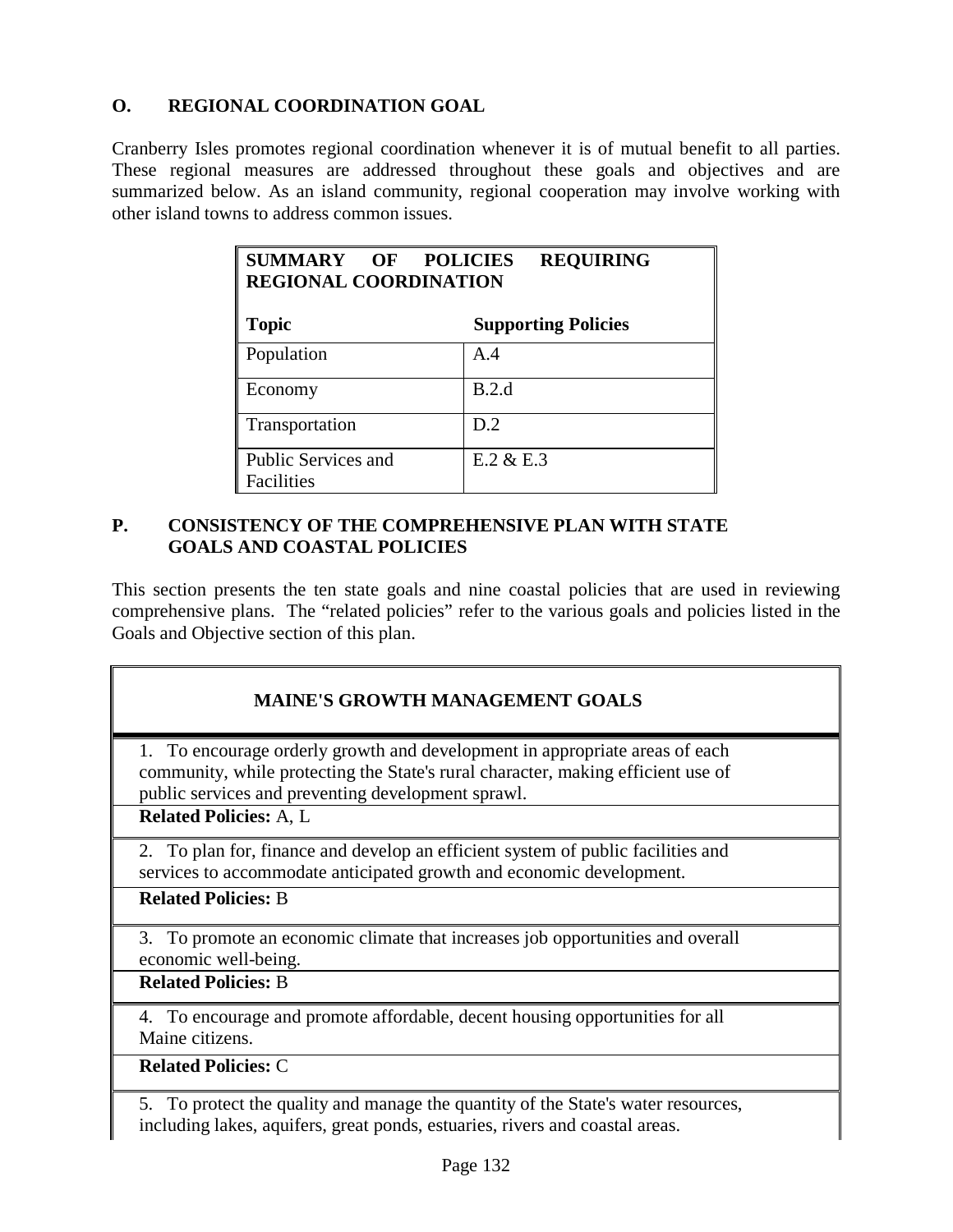**Related Policies:** G & H

6. To protect the State's other critical natural resources, including, without limitation, wetlands, wildlife and fisheries habitat, sand dunes, shore lands, scenic vistas, and unique natural areas.

**Related Policies:** F,1; G & I

7. To protect the State's marine resources industry, ports, and harbors from incompatible development, and to promote access to the shore for commercial fishermen and the public.

**Related Policies**: G

8. To safeguard the State's agricultural and forest resources from development which threatens those resources.

**Related Policies:** J

9. To preserve the State's historic and archeological resources.

**Related Policies:** K

10. To promote and protect the availability of outdoor recreation opportunities for all Maine citizens, including access to surface waters.

**Related Policies:** F

# **MAINE'S COASTAL POLICIES**

**1. Port and Harbor Development.** Promote the maintenance, development and revitalization of the State's ports and harbors for fishing, transportation and recreation.

**Related Policies:** G.2

**2. Marine Resource Management.** Manage the marine environment and its related resources to preserve and improve the ecological integrity and diversity of marine communities and habitats, to expand our understanding of the productivity of the Gulf of Maine and coastal waters, and to enhance the economic value of the State's renewable marine resources.

**Related Policies:** G..1

**3. Shoreline Management and Access.** Support shoreline management that gives preference to water dependent uses over other uses, that promotes public access to the shoreline, and that considers the cumulative effects of development on coastal resources.

**Related Policies:** F.2.

**4. Hazard Area Development.** Discourage growth and new development in coastal areas where, because of coastal storms, flooding, landslides or sea level rise, it is hazardous to human health and safety.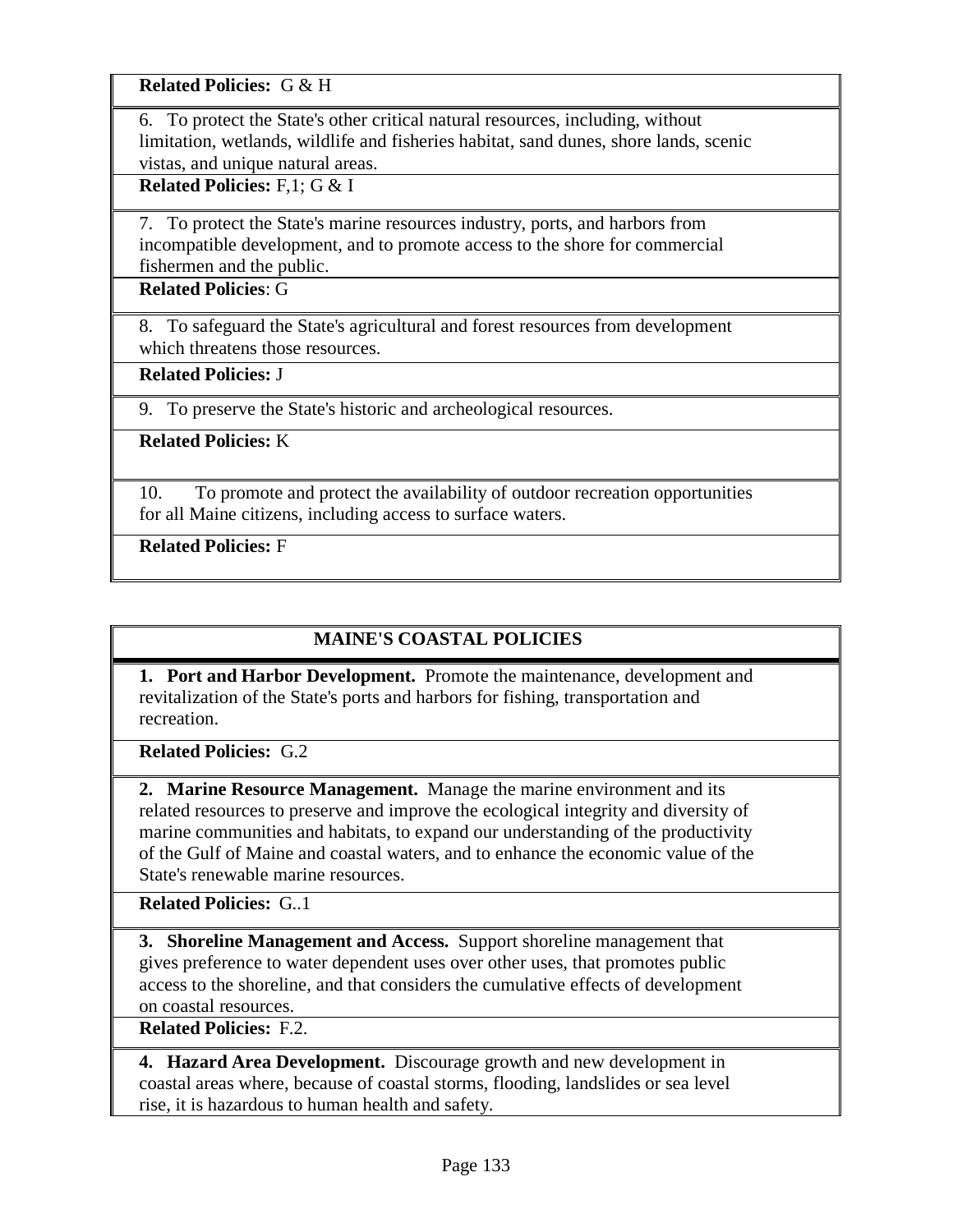**Related Policies:** (This is addressed through existing shoreland and floodplain ordinances)

**5. State and Local Cooperative Management.** Encourage and support cooperative state and municipal management of coastal resources.

**Related Policies:** G.2.e

**6. Scenic and Natural Areas Protection.** Protect and manage critical habitat and natural areas of state and national significance and maintain the scenic beauty and character of the coast even in areas where development occurs.

**Related Policies:** F.1 & I.2

**7. Recreation and Tourism.** Expand the opportunities for outdoor recreation and encourage appropriate coastal tourist activities and development.

**Related Policies:** B.2.e, F.3

**8. Water Quality.** Restore and maintain the quality of our fresh, marine and estuarine waters to allow for the broadest possible diversity of public and private uses.

**Related Policies:** D.4.d, G.1, H.1 – H.6

**9. Air Quality.** Restore and maintain coastal air quality to protect the health of citizens and visitors and to protect enjoyment of the natural beauty and maritime characteristics of the Maine coast.

**Related Policies:** D.2.e. D.3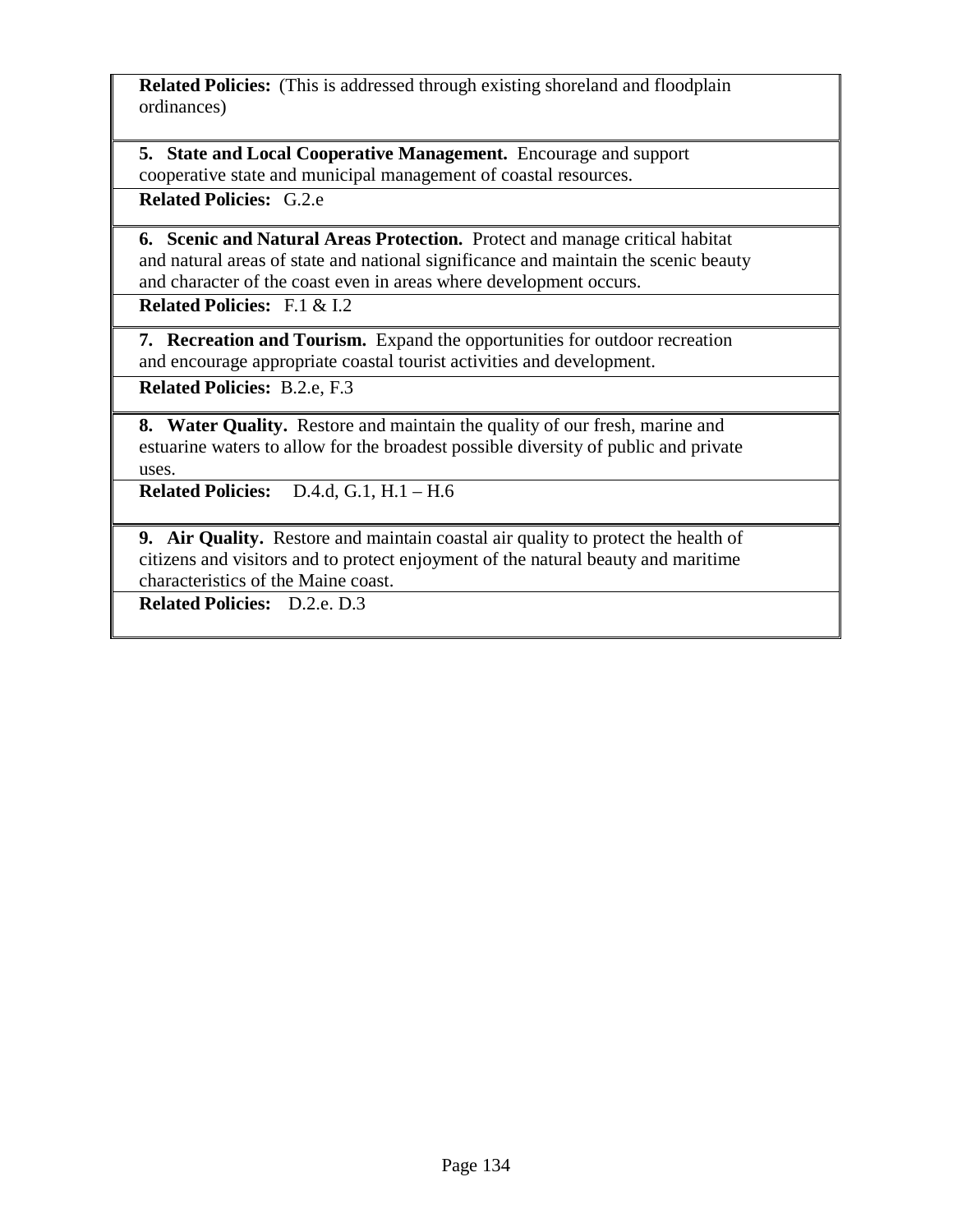## **III. CRANBERRY ISLES FUTURE LAND USE PLAN**

### **1. Introduction**

The purpose of the future land use plan is to support the town's goals and to advance the vision of what Cranberry Isles residents want their town to be in the future. It aims to achieve a balance between the wishes of residents to preserve the rural character and very fragile nature of the islands while also supporting opportunities for future growth and development. While this section makes many recommendations on changes to land use development policies, *any change to town land use regulations requires a separate vote of adoption at a town meeting* after the plan itself has been approved by voters.

Specifically, this section:

- a. estimates the amount of land needed for future development;
- b. proposes a future development scheme for Cranberry Isles; and
- c. recommends growth and rural areas.

## **2. Land Needed for Future Development**

It is important to base the future land use plan on an estimate of how much land will be needed for various uses. While there is no way to project precisely the acreage that will be developed, some general estimates can be made. These are based both on a review of development trends and observations by committee members and residents.

The *Inventory and Analysis* section of the plan concludes that the State Planning Office projections for a declining year-round population are not reliable. From 2005 to 2008, the town-wide year-round population reversed a declining trend and returned to 2000 levels. The plan anticipates modest growth of the year-round population to continue. Further seasonal home development is also likely. Expansion of existing dwellings and construction of new out-buildings are also expected to continue. The *Housing* section projected that the there could be a fifteen percent increase in the number of dwelling units between 2000 and 2020 (52 units). To allow for some unanticipated growth, a total of 60 new homes or three a year will be used for planning purposes here. This projection represents the highest growth scenario; a much slower rate is presently expected.

The above projection represents a low level of development when compared to most adjoining mainland towns. But in context of Cranberry Isles' total acreage available and suitable for development, it represents a significant change in land use. This plan seeks to support growth while preserving the town's overall rural character, maintaining a costeffective municipal infrastructure, and minimizing adverse impacts of future development on the town's fragile environment. The water table, soil conditions, wetlands, and fire and safety issues are all factors that must be considered in planning for growth and development.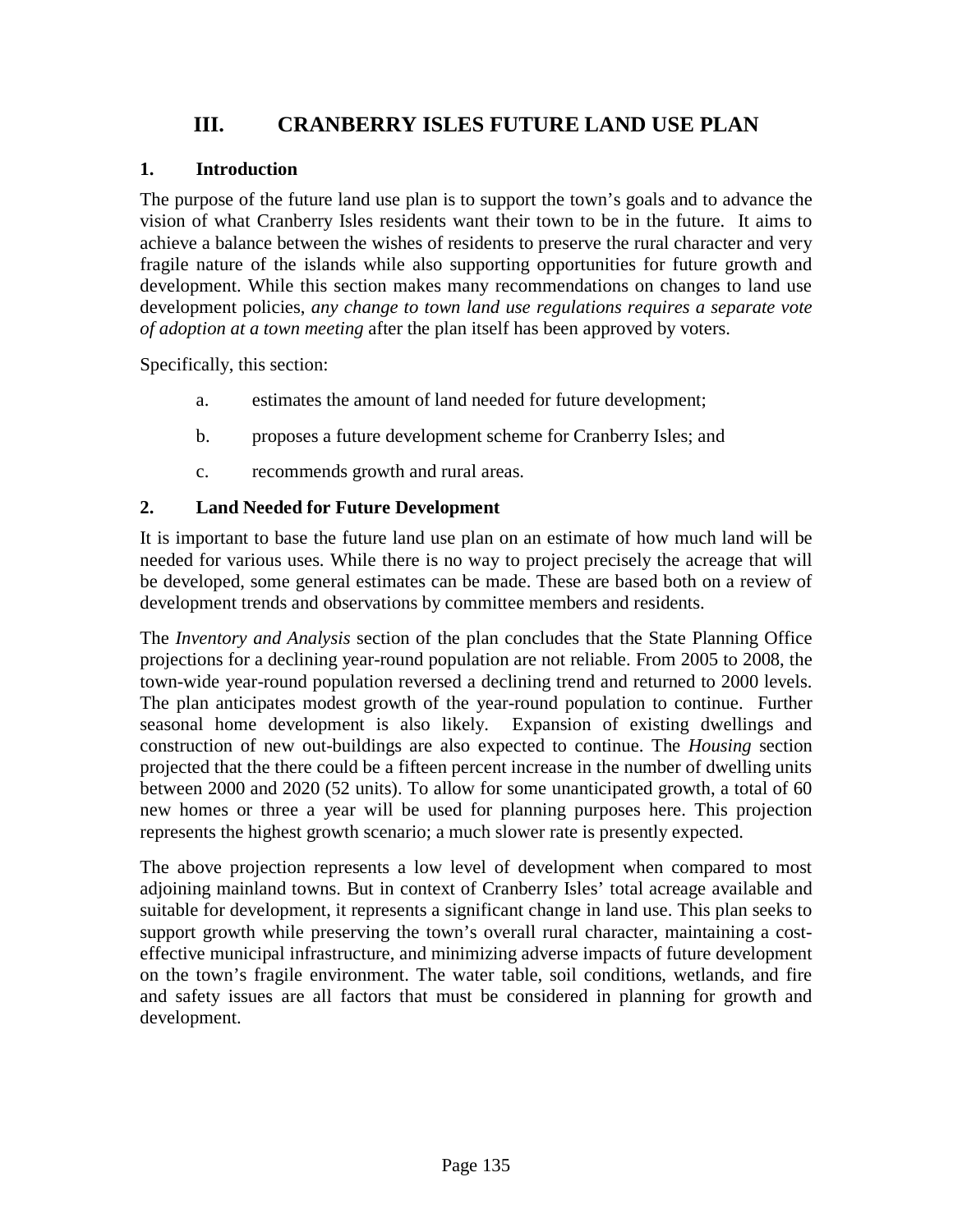## **3. A Future Development Scheme for Cranberry Isles**

### **a. Criteria for Growth and Rural Areas**

Under Maine's *Growth Management Act,* towns must normally designate growth and rural areas. In the case of a town such as the Cranberry Isles that has a very low growth rate and a limited ability to absorb further development, the more appropriate distinction might be between village and rural. Growth would be encouraged to occur primarily in the village areas and certain shoreland zones as specified below. There are a number of factors that should be considered in determining growth and rural areas. The most relevant factors are presented below.

#### (1.) soils

As mentioned in the *Existing Land Use* chapter, most soils in Cranberry Isles are poor. About 80 percent of the soils are rated as having a very low potential for low density development based on their potential to support a septic system. There are minor concentrations of good soils on both Great Cranberry and Islesford. All of the soils on Bear Island have a very low potential and those on Sutton and Baker Islands are either low or very low.

#### (2.) roads and infrastructure

Cranberry Isles has a limited road system and there is no public sewer or publicly owned water system. As mentioned in the *Public Services and Facilities* chapter, fire and rescue vehicles can have trouble in the winter and spring accessing homes on the narrow and winding roads. Scheduled boat service is another important part of the infrastructure. Service to Sutton Island is limited and there is no service to the smaller islands.

(3.) existing developed areas

There are concentrations of homes along the main roads on both major islands. In several cases these areas coincide with the areas of better soils. There are also concentrations of homes along the shore. Due to access and soil conditions the latter areas are less suitable for growth. However, demand for shorefront property is likely to remain high.

#### (4.) areas held in protective status

A significant portion of land is bound by deed restrictions or conservation easements. All of Baker and Bear is subject to National Park Service restrictions. Approximately 75 percent of Sutton's and 20 percent of Great Cranberry's acreage is held in conservation easements. Although not permanently binding, about 20 percent of the total acreage on Islesford is enrolled in the state's open space program.

#### (5.) areas of natural resource importance and environmental fragility

As mentioned above, the entire town constitutes a fragile environmental system. Bear, Sutton and Baker Islands due to their small size and soils are particularly vulnerable. There are also substantial portions of the two primary islands that have limited suitability for development, including the Heath on Great Cranberry and the Marsh on Islesford as well as other wetlands (*see maps and Existing Land Use chapter for specifics)*. There are also high-value habitats that have been identified by the Beginning with Habitat Program and the Maine Natural Areas Program.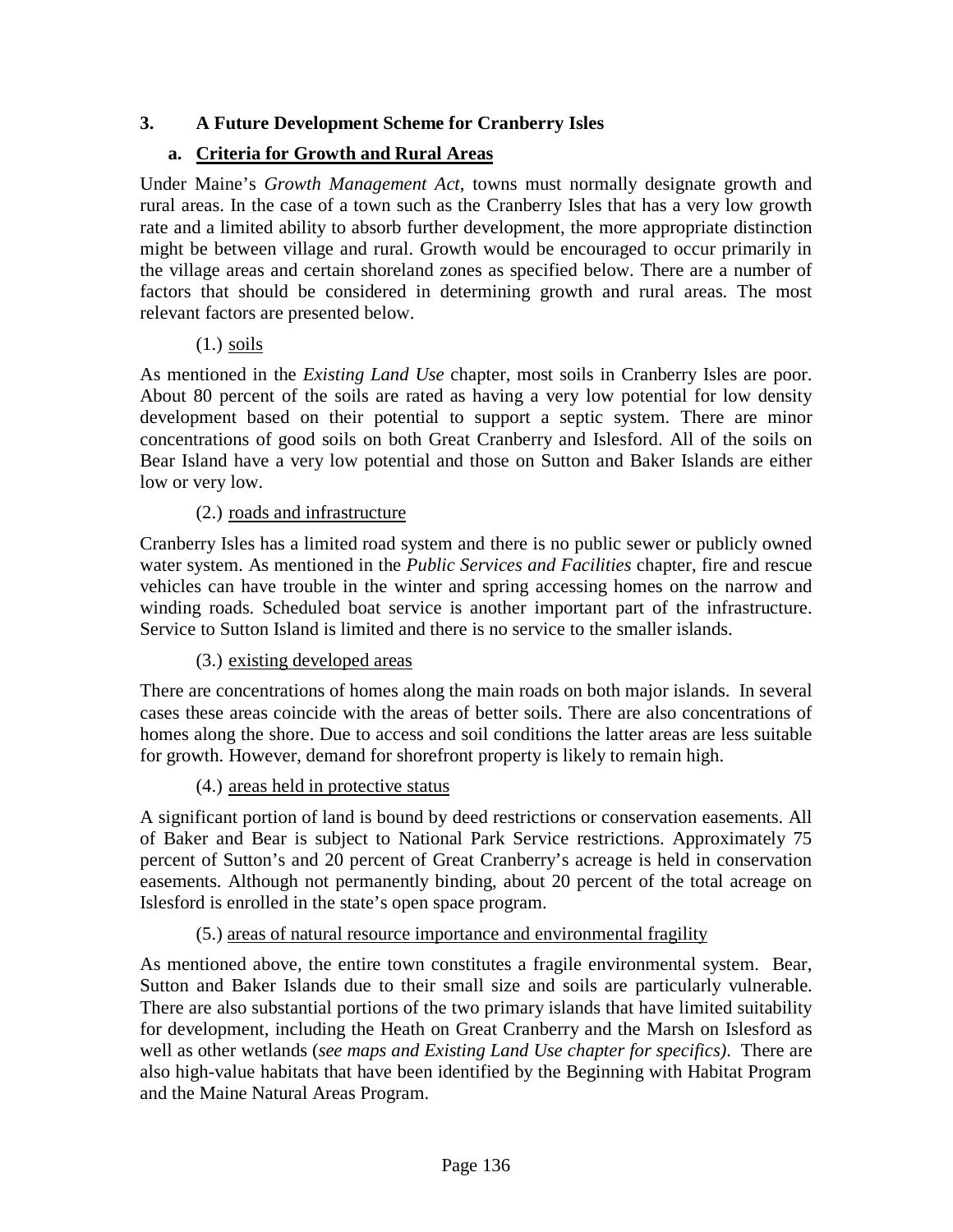### (6.) groundwater supply

The islands' carrying capacity in terms of groundwater supply is unclear. Until conclusive results from further study are available, the plan recommends that the total amount of impervious surface area be limited to 25 percent of an island's total land area to ensure no reduction in the groundwater recharge. Specific impervious surface ratios are recommended for the village and rural areas. For existing impervious surface area ratios for the shoreland zone, see table at the end of this section.

## **b. General Land Use Standards**

The following section proposes how the town can grow and prosper while also preserving its rural island character and minimizing restrictions on property rights. These are *recommended* standards that require a town meeting vote separate from the vote of adoption for the comprehensive plan in order to be enacted. *They apply to new or expanded uses only. All existing uses and lots would be grandfathered.* All uses would be subject to performance standards to ensure that neighboring properties are not adversely affected by uses.

The intended purpose of the following recommended standards is to advance community goals relating to natural resources and public safety. For instance, minimum lot sizes and maximum impervious surface areas are recommended to preserve an overall rural character, to protect natural resources, and to ensure a healthy water table. Setbacks and height restrictions are recommended to ensure public safety, support fire and rescue efforts, and promote cooperative neighbor relations. To ensure access by fire fighting equipment, the habitable portion of structures in all zones would have a height restriction of 35 feet. This height restriction does not apply to non-habitable structures, such as steeples and communication and wind generator towers.

## **c. The Villages (Growth Areas)**

The plan recommends that land use standards allow the current mixed uses to continue in the village areas on Great Cranberry and Islesford not subject to shoreland zoning. Allowed uses would include single family and two-family residential and small-scale commercial. Contingent upon the provision of adequate water supply and waste water disposal arrangements, there would be a minimum lot size of 20,000 square feet per unit for any new single family or commercial development. Duplexes (two residential units in one building) would also be subject to the 20,000 square feet minimum lot size. A larger lot size would be required when necessary to meet state waste water disposal requirements. There would be a 25-foot front-yard setback as measured from the center line of the road and a 75-foot road frontage requirement. Side and rear-yard set backs would be fifteen feet. The maximum impervious surface ratio would be 35 percent for single family and duplex dwellings and 50 percent for commercial uses. For mixed uses (such as single apartment attached to a store) the higher ratio (50 percent) would apply. However, home-based occupations would be subject to the single family/duplex residential impervious ratio.

Multifamily uses would be allowed up to four apartment units per building. A minimum lot size of one acre would be required for multifamily buildings. Setbacks would be the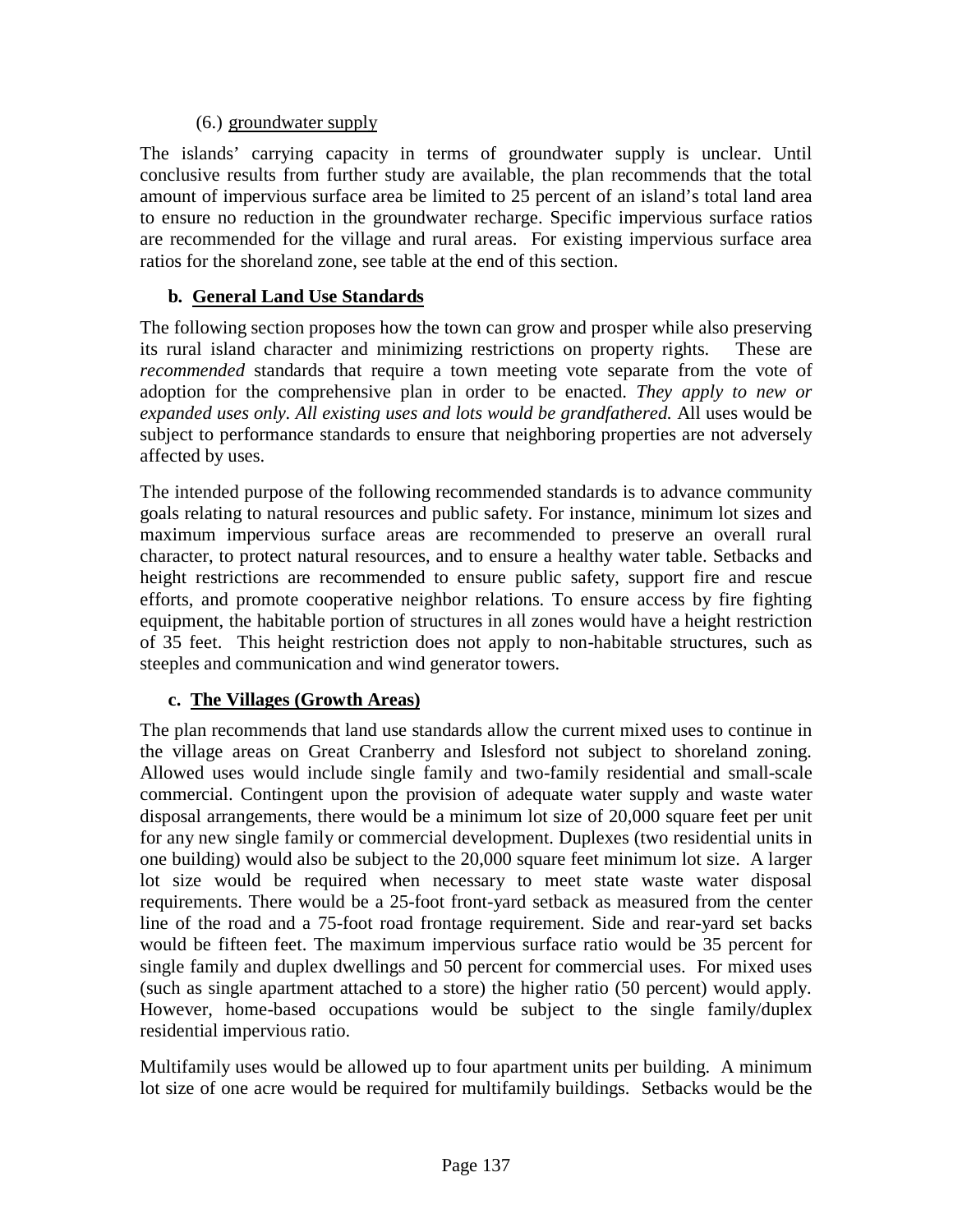same as for single family homes and duplexes; multifamily uses would be subject to a 100-foot road frontage requirement and a maximum 50 percent impervious surface ratio. The plan recommends that approval for multifamily developments be contingent upon deed restrictions requiring at least one of the units be rented or sold to persons demonstrated to have a need for affordable housing. These provisions would need to be reviewed periodically to ensure that they were consistent with the town's goals and objectives for affordable housing and are enforceable.

Manufactured housing parks would also be allowed in the village growth areas. These would be subject to state standards regarding buffering, setbacks and minimum lot size. Any park would be required to meet state water supply and waste water disposal requirements. These requirements are designed to ensure that there is no adverse impact on surrounding properties.

A good portion of the growth areas are adjacent to vulnerable natural resources such as coastal wetlands and shorebird, tidal wading bird, and waterfowl habitats. Given the small size of the islands and their many natural features, this adjacency is practically unavoidable. Therefore, in order to minimize environmental impacts, it is crucial that all the minimum setback, buffer, stormwater runoff and erosion control standards required under state mandated minimum shoreland zoning and/or recommended in this plan be strictly enforced. The plan recommends that all applications for subdivision and site plan review require the identification of all such natural resource features and that mitigation measures such as those outlined under the Natural Resource goals be deployed.

## **d. The Working Waterfront**

The plan recommends that the current Water Dependent Commercial/Residential District be continued and strengthened to ensure that it meets its intended purpose. Under this zoning, priority is given to water dependent uses. While single family uses are allowed subject to planning board permit, duplexes and multi-family uses are allowed only as part of a mixed use structure where the principal use is marine commercial in nature. The maximum impervious surface ratio is 70 percent of lot for water dependent and mixed uses and 20 percent of lot for residential uses. There have been cases where non-water dependent uses have been built due to apparent loopholes in the current standards. The plan recommends that these standards be periodically reviewed and revised.

## **e. Other Shorefront Areas**

The plan recommends that the other shoreland zones continue largely as they are today. These zones include the Resource Protection, Mixed Residential, Business, and Low Density Residential districts. The current provisions offer adequate protection of shoreland areas. It is important to assure that the shoreland standards continue to meet or exceed the latest DEP minimal guidelines.

## **f. Rural Areas**

The rest of the town would be designated rural. The minimum lot size for this area would be one acre. Allowed uses would be single family homes and accessory apartments. Agricultural and home-based occupations would also be allowed as would storage facilities such as barns and sheds. Other commercial uses would not be permitted unless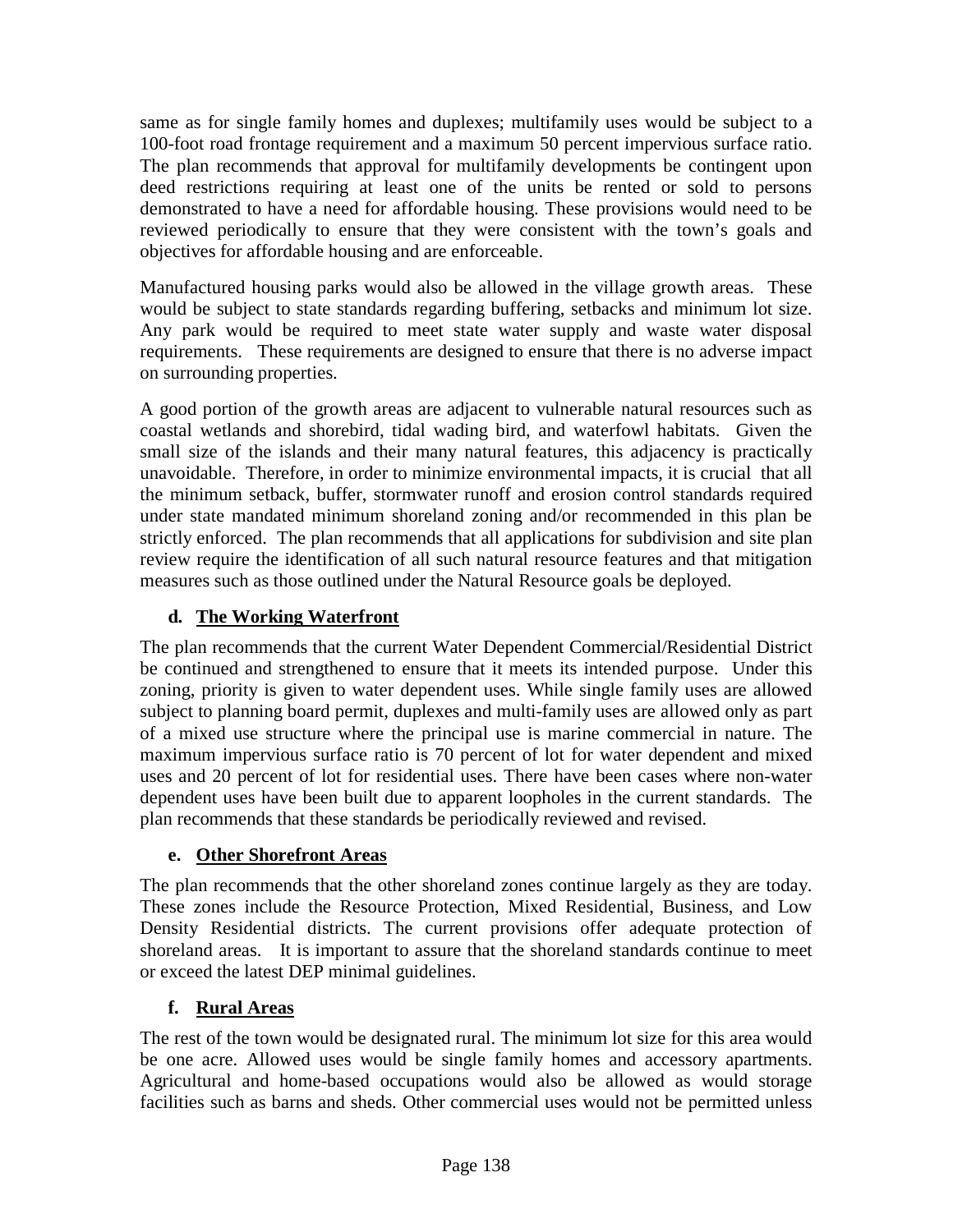they were natural resource-based such as, but not limited to, wood product operations, on-island grown food processing and state licensed composting operations. Vegetative buffers would be required for such operations to protect adjoining uses. Commercial uses would be subject to a 25 percent impervious surface ratio, 50-foot front yard setback and 35-foot side and rear yard setback. There would be a 150-foot road frontage requirement for commercial uses. These standards are to ensure adequate distance between commercial and other uses.

The plan recommends a 100-foot frontage requirement for residential uses. There would be a 50-foot front yard setback and a 25-foot side and rear yard setback for these uses. The maximum impervious surface lot coverage would be 25 percent. The same natural resource mitigation measures discussed in growth areas would also apply here.

## **4. Growth and Rural Areas**

The plan recommends that 70 percent of new residential and commercial growth occur in the village areas and 75 percent of municipal capital investment occur in the growth areas, which include the village areas and three specified shoreland areas (Business, Mixed Residential, and Water Dependent/Commercial Use). All shoreland areas except Resource Protection and Low Density Residential are considered part of the growth areas. All shoreland areas, including those in the growth areas, would remain subject to all current shoreland zoning standards and thereby be adequately protected from adverse impacts of permitted land uses.

## **5. Measures to Distinguish Village and Rural Areas**

The overall goal is to have 70 percent of new growth occur in the village areas. This would be accomplished in several ways. First, poor soils and fragile ecosystems constrain development in much of the rural parts of town as does the large amount of land held in protective status such as public ownership or conservation easements. Second, village areas (Great Cranberry and Islesford only) are focused around existing roads and the town landings. The rural areas are in the more remote areas of the two main islands and the smaller islands. Third, the village areas have a minimum lot size of 20,000 square feet compared to one acre for the rural areas. Fourth, manufactured housing parks are allowed only in the village areas. Fifth, the town will, through its capital investment plan, direct 75 percent of future growth-related municipal capital investment expenditures in the growth areas. Examples include improvements to the various docks and landing areas, roads and parking areas, and public service facilities.

## **6. Summary**

The plan recommends that growth trends be reviewed on an annual basis by mapping where new development takes place. Five years after adoption of the plan, the town will determine what percentage of total new residential units have been built in the village areas. If less than 70 percent of development has occurred in village areas, the plan recommends that these policies be reviewed.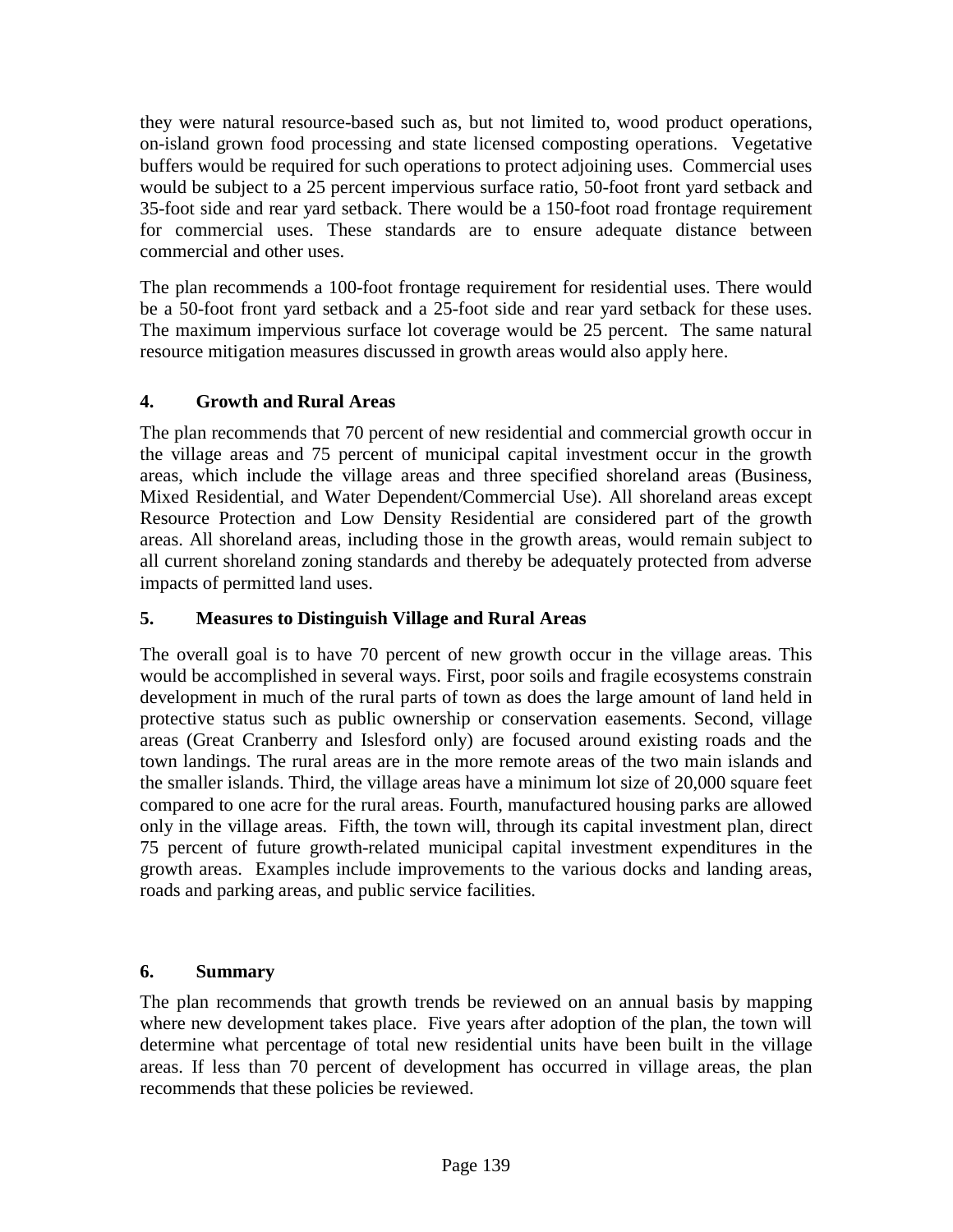| Recommended Lot Standards for Inland Areas (subject to separate town meeting vote) |                               |                             |                                 |                                  |                                                   |                                     |
|------------------------------------------------------------------------------------|-------------------------------|-----------------------------|---------------------------------|----------------------------------|---------------------------------------------------|-------------------------------------|
| <b>Village</b>                                                                     | <b>Min Lot</b><br><b>Size</b> | <b>Min Road</b><br>Frontage | Front<br>Yard<br><b>Setback</b> | Side &<br>Rear<br><b>Setback</b> | <b>Max</b><br><b>Impervious</b><br><b>Surface</b> | <b>Max</b><br><b>Bldg</b><br>Height |
|                                                                                    |                               |                             |                                 |                                  | <b>Ratio</b>                                      |                                     |
| Single Family                                                                      | 20,000                        | 75 ft                       | $25 \text{ ft}$                 | $15 \text{ ft}$                  | 35%                                               | $35 \text{ ft}$                     |
| Residential                                                                        | sq ft                         |                             |                                 |                                  |                                                   |                                     |
| Two Family                                                                         | 20,000                        | 75 ft                       | $25 \text{ ft}$                 | $15 \text{ ft}$                  | 35%                                               | $35 \text{ ft}$                     |
| Residential                                                                        | sq ft                         |                             |                                 |                                  |                                                   |                                     |
| Commercial                                                                         | 20,000                        | 75 ft                       | $25 \text{ ft}$                 | $15 \text{ ft}$                  | 50%                                               | $35 \text{ ft}$                     |
|                                                                                    | sq ft                         |                             |                                 |                                  |                                                   |                                     |
| Multi Family                                                                       | 1 acre                        | $100$ ft                    | $25 \text{ ft}$                 | $15 \text{ ft}$                  | 50%                                               | $35 \text{ ft}$                     |
| Residential                                                                        |                               |                             |                                 |                                  |                                                   |                                     |
| (up to 4 units)                                                                    |                               |                             |                                 |                                  |                                                   |                                     |
| <b>Rural</b>                                                                       |                               |                             |                                 |                                  |                                                   |                                     |
| Residential                                                                        | 1 acre                        | $100$ ft                    | $50$ ft                         | $25 \text{ ft}$                  | 25 %                                              | 35 ft                               |
| Commercial                                                                         | 1 acre                        | 150 ft                      | $50$ ft                         | 35 ft                            | 25%                                               | 35 ft                               |

#### **Existing standards for inland areas (for lots not subject to subdivision review)**:

20,000 sq ft minimum lot size\*; no frontage, setback, impervious surface area ratio or height restrictions apply.

\* This is the state minimum lot size standard for lots not subject to subdivision review. A larger size may apply if needed for state-approved septic system design.

| <b>Existing</b>                             | <b>Min Lot</b>  | <b>Shore</b> | <b>Shore</b>   | Road &                  | <b>Max</b>                                                                          | <b>Max</b>       |
|---------------------------------------------|-----------------|--------------|----------------|-------------------------|-------------------------------------------------------------------------------------|------------------|
| <b>Shoreland</b><br>Standards <sup>12</sup> | <b>Size</b>     | Frontage     | <b>Setback</b> | <b>Property</b><br>Line | <b>Impervious</b><br><b>Surface</b>                                                 | <b>Bldg</b>      |
|                                             |                 |              |                | <b>Setback</b>          | <b>Ratio</b>                                                                        | Height           |
| <b>Business</b>                             | 40,000<br>sq ft | $200$ ft     | 75 ft          | $20/10$ ft              | 70%                                                                                 | $40$ ft          |
| Low Density<br>Residential                  | 2 acres         | $250$ ft     | $75$ ft        | $25/25$ ft              | 20%                                                                                 | 35 <sub>ft</sub> |
| Mixed<br>Residential                        | 1 acre          | $200$ ft     | $75$ ft        | $25/25$ ft              | 20%                                                                                 | 35 <sub>ft</sub> |
| Resource<br>Protection                      | 2 acres         | $200$ ft     | $100$ ft       | $25$ ft                 | 15%                                                                                 | 35 <sub>ft</sub> |
| Water<br>Dependent/Com<br>mercial Use       | varies          | varies       | varies         | varies                  | 70% for water<br>dependent $\&$<br>mixed uses;<br>$20\%$ for<br>residential<br>uses | $40$ ft          |

1 acre =  $43,560$  square feet

<span id="page-149-0"></span><sup>&</sup>lt;sup>12</sup> NOTE: This is a summary of the shoreland zoning restrictions and does not include various exceptions to these general standards. For details, please refer to the most recent version of the shoreland zoning ordinance available at the town office.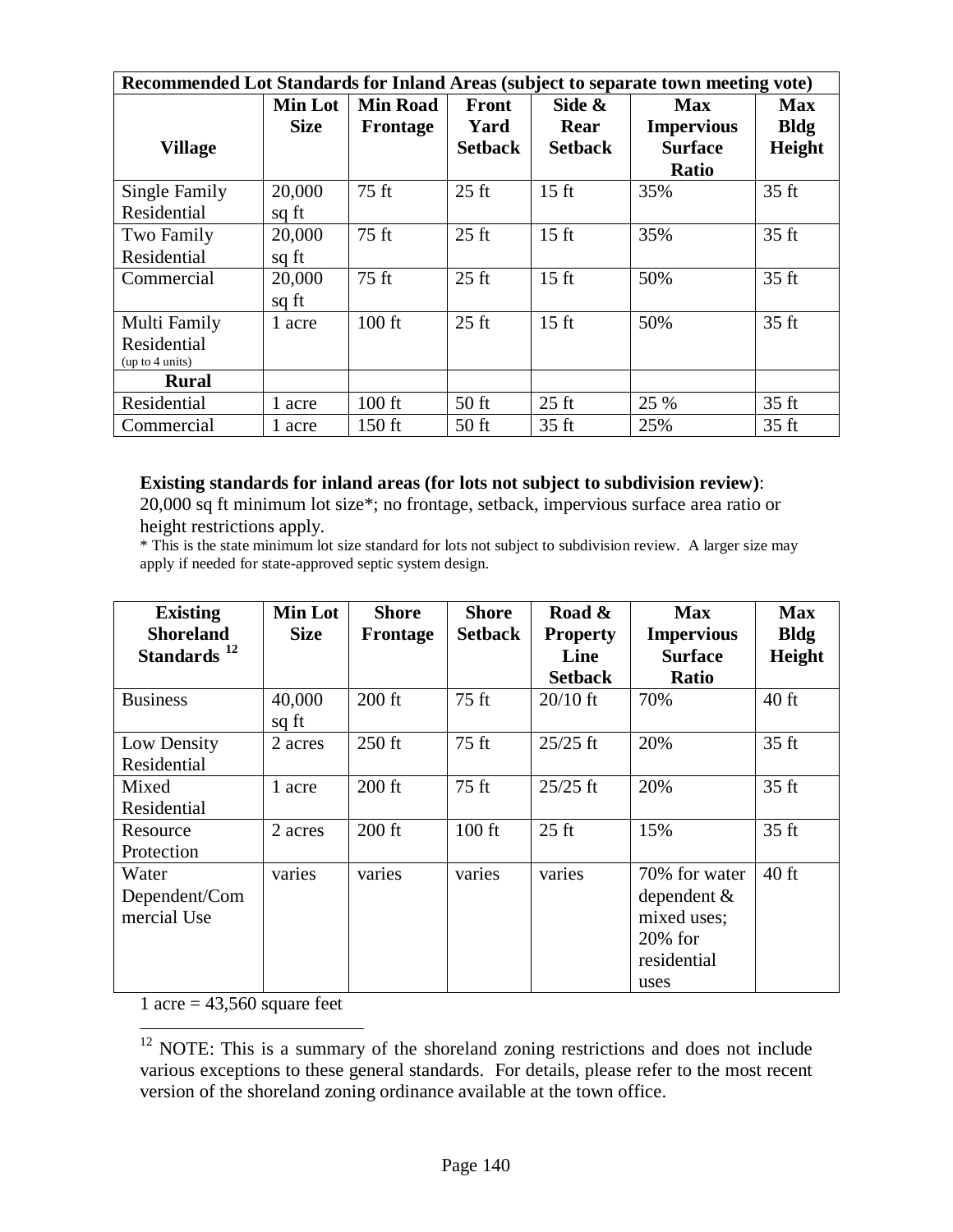# **APPENDIX 1:**

## **PUBLIC PARTICIPATION SUMMARY**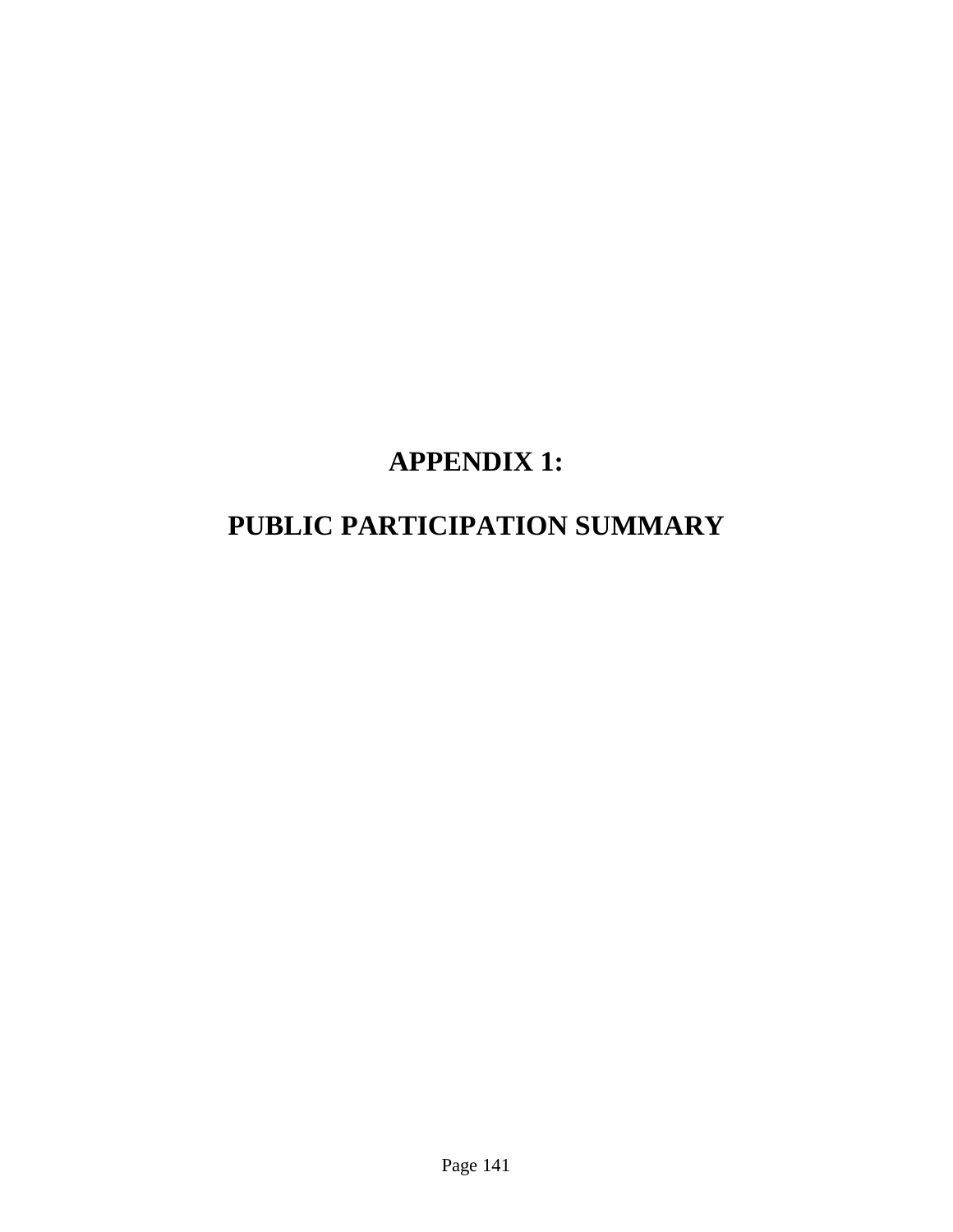## **PUBLIC PARTICIPATION SUMMARY**

The following is a summary of the public outreach that occurred to solicit input on the plan. The extensive outreach was used to identify the key issues identified in each chapter of the Inventory and Analysis. The meetings involved prolonged discussion about how Cranberry Isles can survive and prosper as a year-round community. There was repeated review of the draft vision statement, the goals and objectives and the future land use plan. The comprehensive plan committee made ongoing revisions to the entire plan to reflect public input.

#### **List of Meetings and Other Events:**

| Public information meeting explaining plan<br>process and benefits - Tom Martin, HCPC,                                                                                                                                                                     |  |
|------------------------------------------------------------------------------------------------------------------------------------------------------------------------------------------------------------------------------------------------------------|--|
| Survey results presented at harvest suppers<br>on two islands: Great Cranberry and<br>Islesford. Copies of survey results available                                                                                                                        |  |
| Appropriate community members and town<br>employees were sought out for content or<br>review of content in Inventory & Analysis<br>chapters. (Examples: school committee,<br>MAC, harbor master, transportation<br>committee, fire chief, CIRT, facilities |  |
| Comp Plan section added to town website:<br>draft documents posted; email address set up<br>for public comment; contact information for                                                                                                                    |  |
| Hard copies of completed draft documents,<br>committee list with contact information –<br>compiled into notebooks made available for<br>viewing at town office and libraries on Great                                                                      |  |
| Updates and revised drafts posted on<br>website, notebooks updated with most                                                                                                                                                                               |  |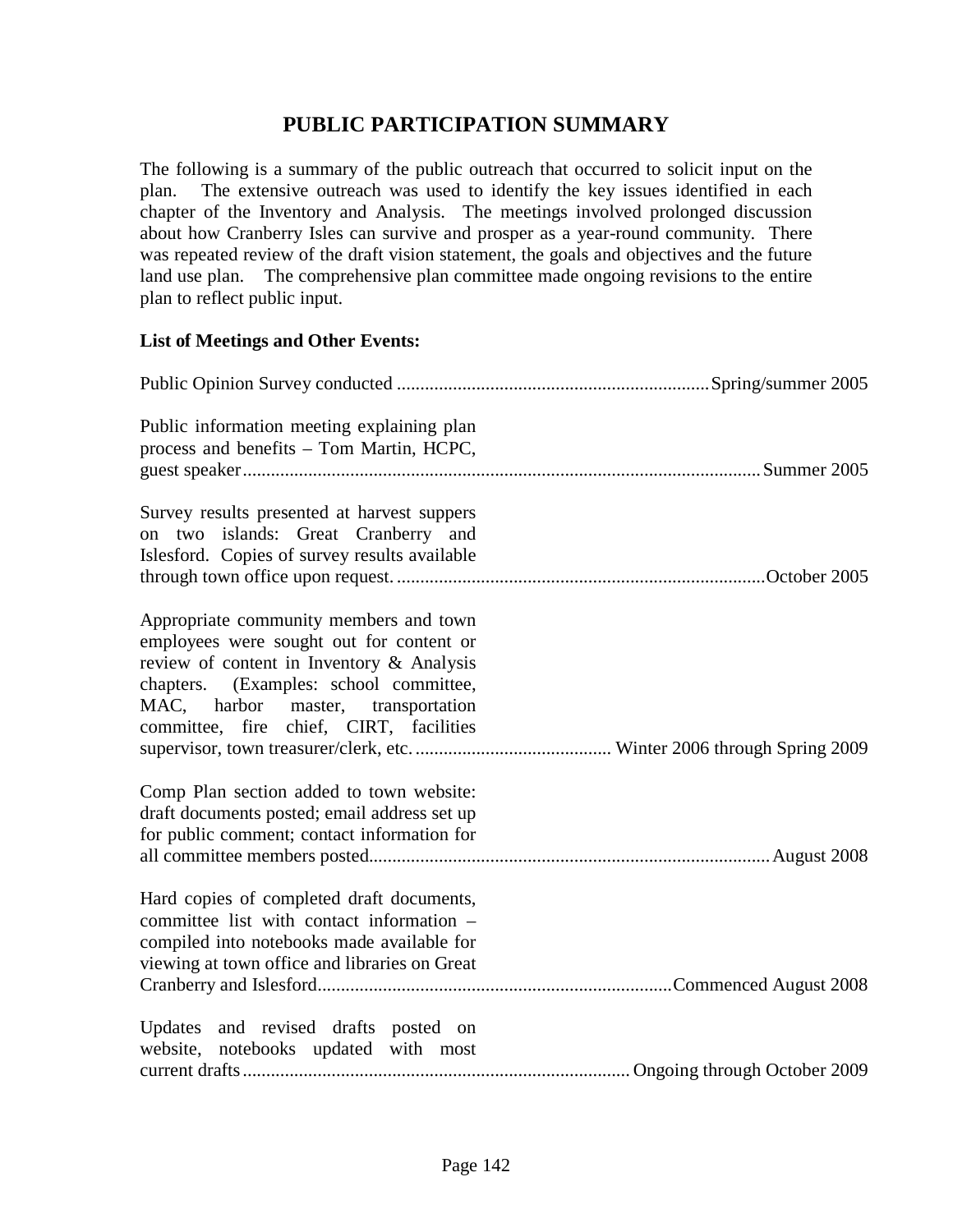| Mailing to all property owners of record:<br>Letter explaining process and benefits,                                                                                                                            |  |
|-----------------------------------------------------------------------------------------------------------------------------------------------------------------------------------------------------------------|--|
|                                                                                                                                                                                                                 |  |
| Public Review Workshop seeking<br>community feedback on committee drafts<br>of: 1) Vision for Town's Future; 2) Issues $\&$<br>Concerns by Topic (Inventory & Analysis<br>chapters). Two meetings: one on Great |  |
| Public Review Workshop seeking<br>community feedback on committee drafts of<br>Goals & Objectives. Two meetings: one on                                                                                         |  |
|                                                                                                                                                                                                                 |  |
| Committee workshop with Planning Board<br>and community members to discuss Future                                                                                                                               |  |
| Series of meetings with select board and<br>facilities supervisor to develop Capital                                                                                                                            |  |
| Notice inserted in property tax bills to all<br>property owners of record re: progress of<br>comp plan, where they can find materials,                                                                          |  |
| Public Review Workshop seeking<br>community feedback on committee drafts of<br>Future Land Use Plan, the Maps, and the<br>Capital Investment Plan. Two meetings:                                                |  |
|                                                                                                                                                                                                                 |  |

All committee meetings were posted with public encouraged to attend. Comments and opinions from community members outside committee were taken into account in both developing and revising the plans contents.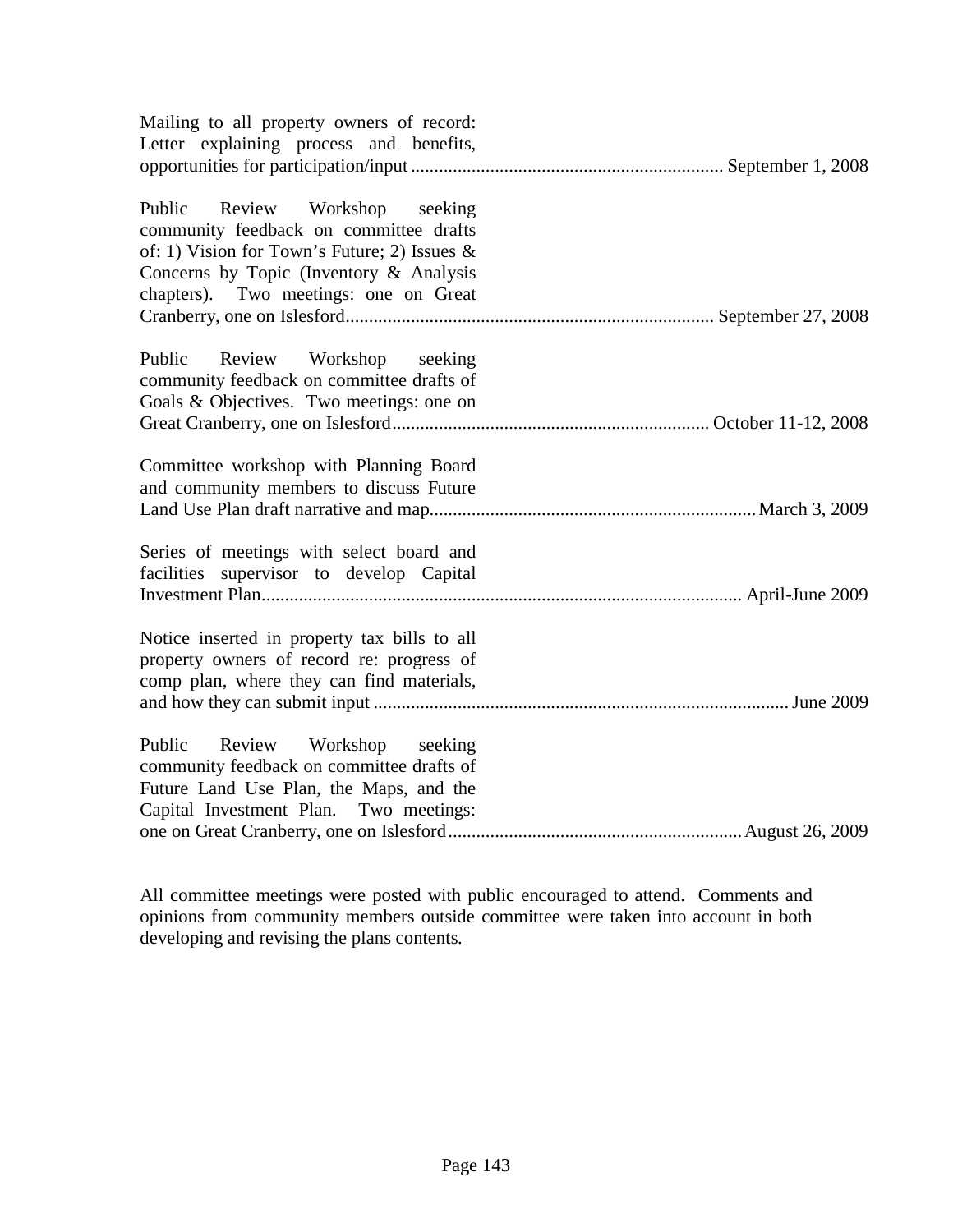## **APPENDIX II:**

## **PUBLIC OPINION SURVEY RESULTS**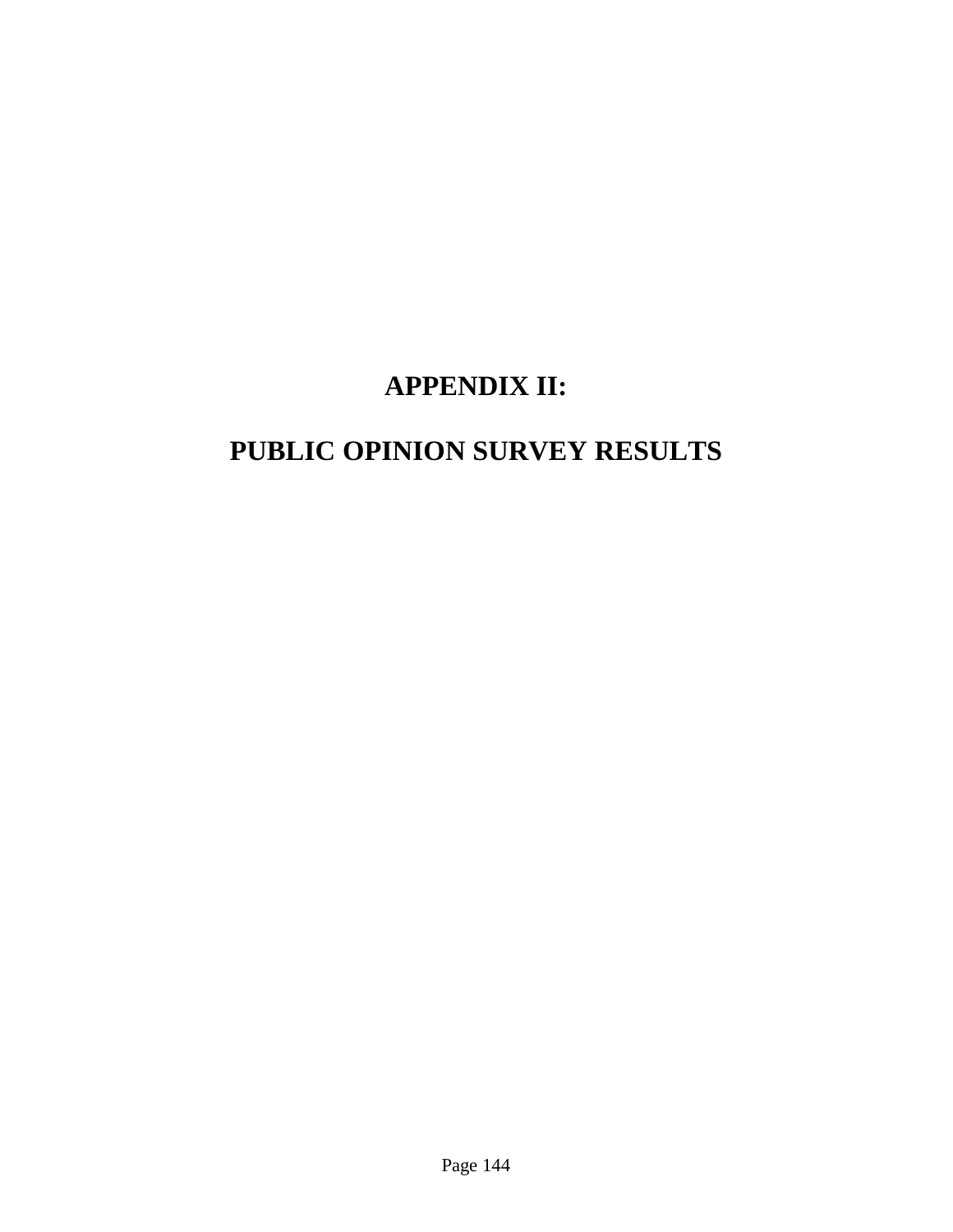#### **CRANBERRY ISLES COMPREHENSIVE PLAN SURVEY**

#### **There is an opportunity to further elaborate, explain, or comment on your responses on the last page of the survey.**

#### **197 Responses**

#### **A. GENERAL INFORMATION**

1. How long have you lived on or visited the Cranberry Isles?

| a. 2 less than one year $1\%$ |         | d. 30 10-20 years $15.2\%$           |
|-------------------------------|---------|--------------------------------------|
| b. $4 \t1-5 \text{ years}$    | $2\%$   | e. $148$ More than 20 years $75.1\%$ |
| c. $10\,6-10$ years           | $5.1\%$ | 1 More than 50 years $0.5\%$         |
|                               |         | 2 No Answer Given 1%                 |

2. How many days per year do you typically reside on Cranberry Isles?

|  | a. $17 \t14 days$ or less $8.6\%$ d. 30 60-90 days 12.7%                                        |  |  |  |
|--|-------------------------------------------------------------------------------------------------|--|--|--|
|  | b. 13 15-30 days $6.6\%$ e. 24 90-120 days $12.2\%$                                             |  |  |  |
|  | c. $35$ 30-60 days $17.8\%$ f. 13 120-180 days 6.6%                                             |  |  |  |
|  | g. $\underline{66}$ More than 180 days $\underline{33.5\%}$ 4 No Answer Given $\underline{2\%}$ |  |  |  |

- 3. Which island do you live on or visit?
- a. 1 Baker **0.5%**
- b. 0 Bear **0%**
- c. 84 Great Cranberry 42.6%
- d. 102 Islesford **51.8%**
- e. 9 Sutton **4.6%**
	- 4 **No Answer Given 2%**
- 4. In the next 10 years, the amount of time you spend in Cranberry Isles will
- a. 80 Increase **40.6%** b. 26 Decrease **13.2%** c. 90 Stay the same **45.7%** 1 **No Answer Given 0.5%**
- 5. Do you own or rent a residence on Cranberry Isles? a. 185 Own **93.9%** b. 8 Rent **4.1%** 4 **No Answer Given 2%**
- 6. If you own a house, how many days a year do you make it available to rent it to others?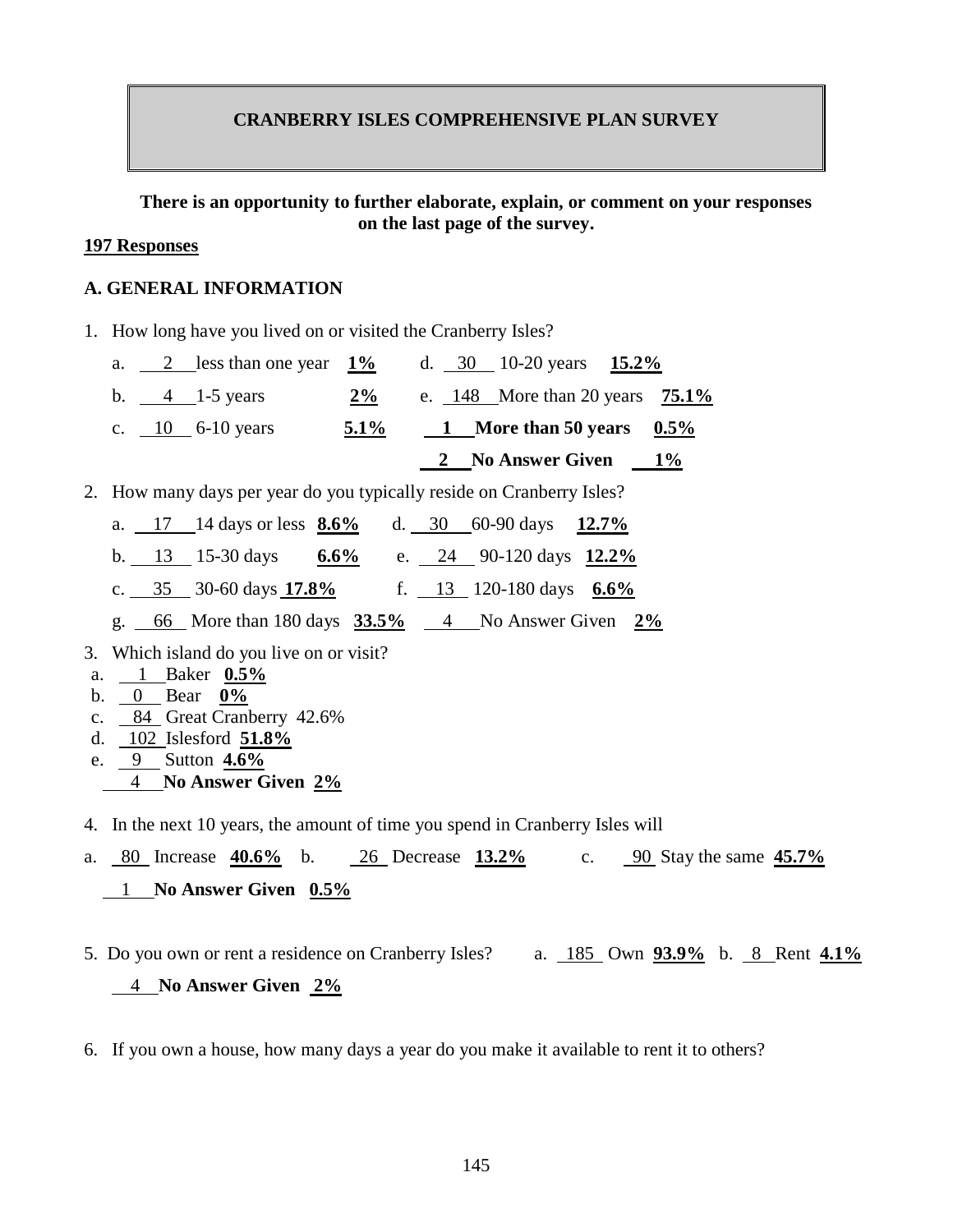- **a.** 143 0 days **72.6%** b. 16 1-30 days **8.1%** c. 17 30-90 days **8.6%** d. 8 90 days or more **4.1%** 12 No Answer Given **6.1%** 1 Not Applicable **0.5%**
- 7. If you own a house, is it winterized?
	- **a.** 119 Yes **60.4%**
	- b. 65 No **33%**
		- 12 No Answer Given 6.1%
		- 1 **Not Applicable 0.5%**

## *B. MUNICIPAL ISSUES*

1. Please provide your opinion of the following town services by checking the appropriate box.

Feel free to add written comments on the last page.

|                                              | Satisfactory   | Needs     | <b>Needs Future</b> | N <sub>0</sub> |
|----------------------------------------------|----------------|-----------|---------------------|----------------|
|                                              | $(\checkmark)$ | Immediate | Attention           | Response       |
|                                              |                | Attention | $(\checkmark)$      | $(\checkmark)$ |
|                                              | 83             | 65        | 33                  | 16             |
| a. Fire protection                           | 42.1%          | 33%       | 16.8%               | 8.1%           |
|                                              | 93             | 51        | 40                  | 16             |
| Emergency medical response<br>$\mathbf{b}$ . | 45.7%          | 25.9%     | 20.3%               | 8.1%           |
|                                              | 100            | 32        | 46                  | 19             |
| c. Police protection/public safety           | 50.8%          | $16.2\%$  | 23.4%               | $9.6\%$        |
|                                              | 113            | 29        | 36                  | 19             |
| d. Road maintenance                          | 57.4%          | 14.7%     | 18.3%               | $9.6\%$        |
|                                              | 88             | 60        | 30                  | 19             |
| e. Law/ordinance enforcement                 | 44.7%          | $30.5\%$  | $15.2\%$            | 9.6%           |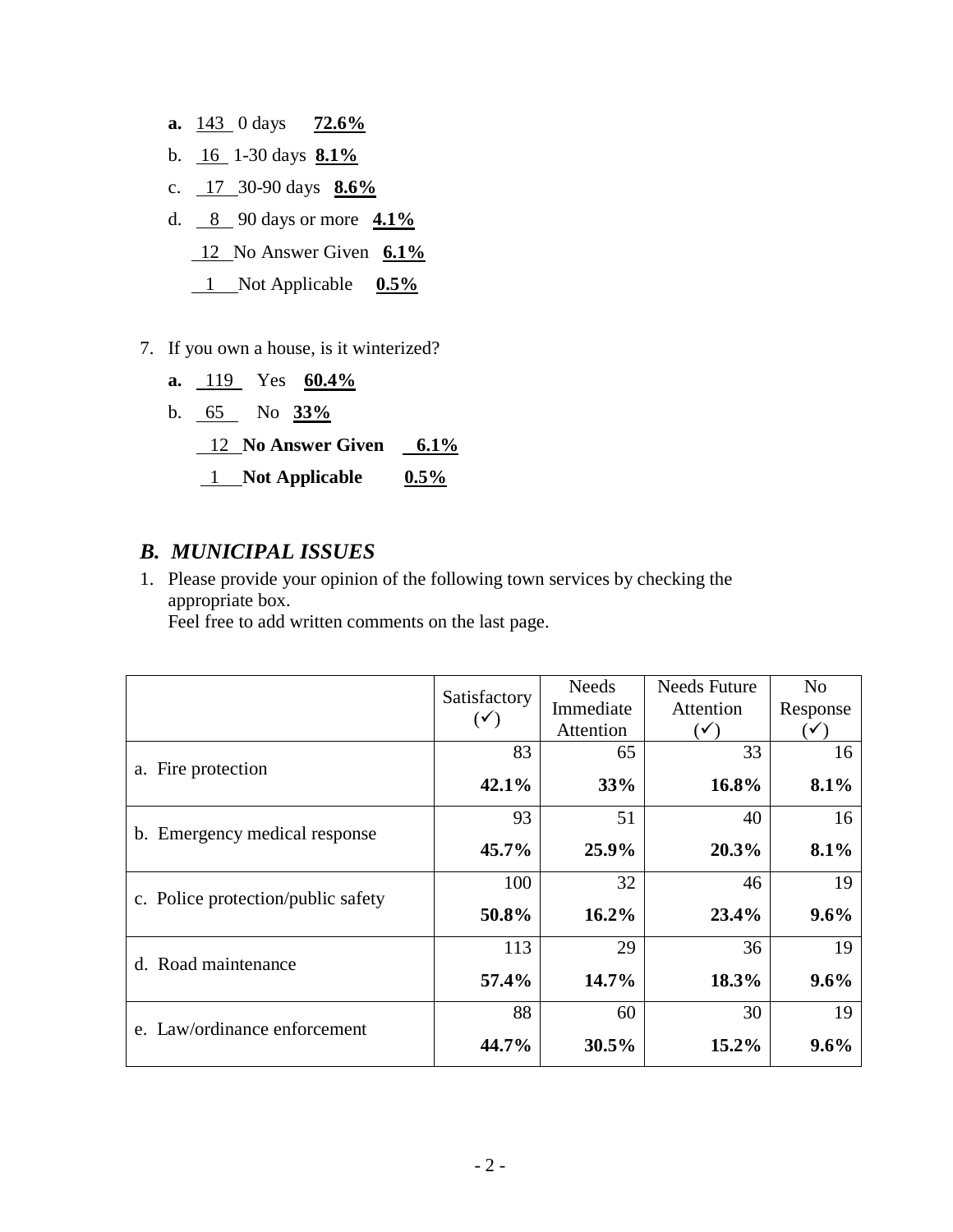| f. Public schools                     | 127   | 13    | 23    | 34    |
|---------------------------------------|-------|-------|-------|-------|
|                                       | 64.5% | 6.6%  | 11.7% | 17.2% |
|                                       | 111   | 25    | 34    | 27    |
| g. Building code enforcement          | 56.3% | 12.7% | 17.3% | 13.7% |
|                                       | 69    | 86    | 27    | 15    |
| h. Solid waste disposal               | 35%   | 43.7% | 13.7% | 7.6%  |
|                                       | 137   | 19    | 28    | 13    |
| i. Town docking facilities            | 69.5% | 9.6%  | 14.2% | 6.6%  |
| <i>i</i> . Public access to the shore | 139   | 15    | 24    | 19    |
|                                       | 70.6% | 7.6%  | 12.2% | 9.6%  |
|                                       | 118   | 45    | 25    | 9     |
| k. Ferry schedule                     | 59.9% | 22.8% | 12.7% | 6.4%  |
|                                       | 123   | 21    | 30    | 23    |
| 1. Harbor management                  | 62.4% | 10.7% | 15.2% | 11.7% |
|                                       | 128   | 23    | 33    | 13    |
| m. Town parking on mainland           | 65%   | 11.7% | 16.8% | 6.6%  |
| n. Employment opportunities           | 53    | 54    | 55    | 35    |
|                                       | 26.9% | 27.4% | 27.9% | 17.8% |
| o. Affordable housing                 | 54    | 50    | 63    | 30    |
|                                       | 27.4% | 25.4% | 32%   | 15.2% |
| p. Drinking water (supply, quality.)  | 124   | 13    | 41    | 19    |
|                                       | 62.9% | 6.6%  | 20.8% | 9.6%  |
| q. Number of motor vehicles           | 57    | 79    | 39    | 22    |
|                                       | 28.9% | 40.1% | 19.8% | 11.2% |
| r. Mosquito control                   | 73    | 73    | 31    | 20    |
|                                       | 37.1% | 37.1% | 15.7% | 10.1% |
| s. Development of inland land         | 83    | 25    | 47    | 42    |
|                                       | 42.1% | 12.7% | 23.9% | 21.3% |
| t. Utility services from mainland:    | 115   | 26    | 39    | 17    |
| (telephone, power, fuel)              | 58.4% | 13.2% | 19.8% | 8.6%  |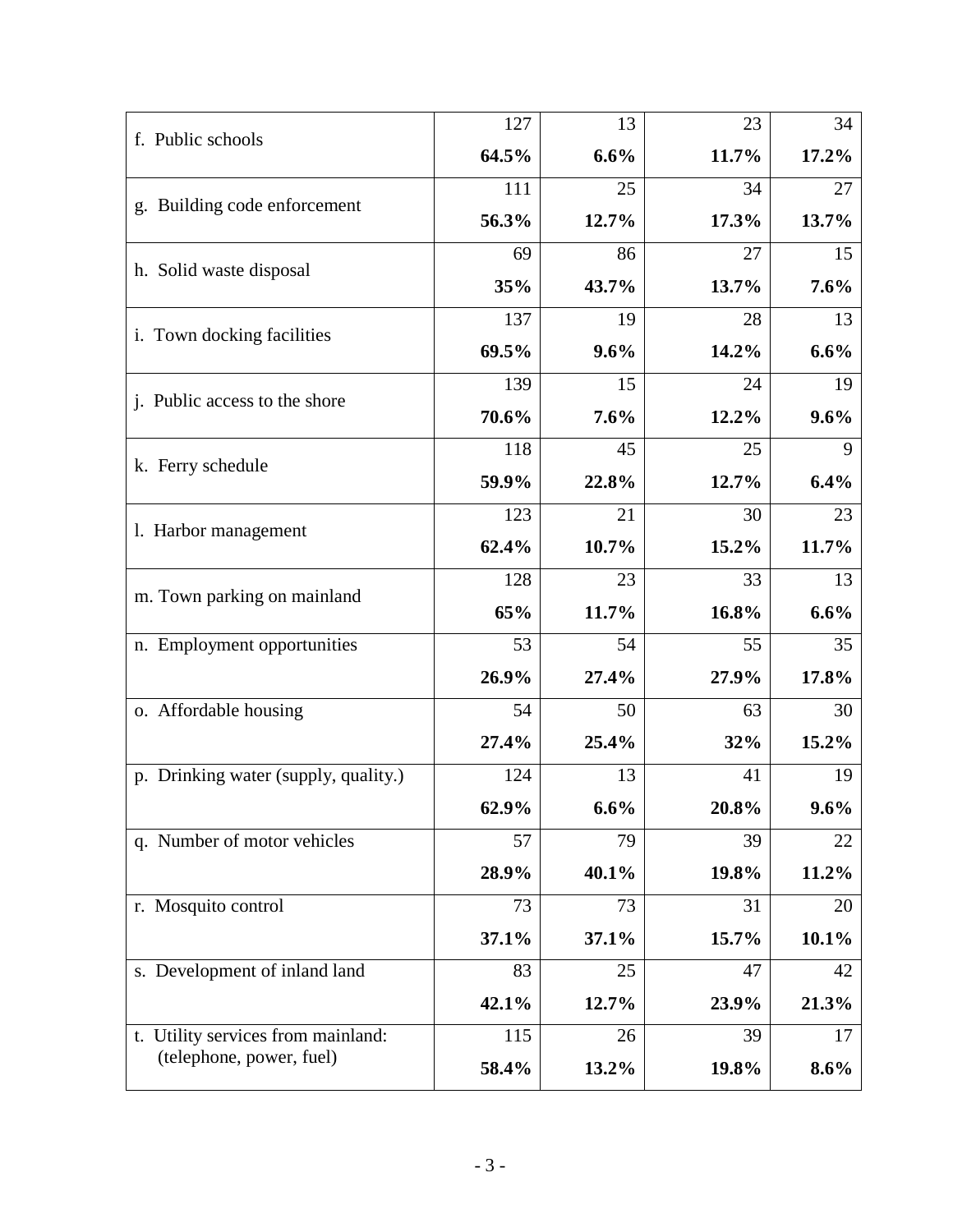| u. High-speed Internet access | 43    |         | 45      | 38    |
|-------------------------------|-------|---------|---------|-------|
|                               | 21.8% | 36%     | 22.8%   | 19.3% |
| v. Other (specify):           |       | 2       |         | 180   |
|                               | $2\%$ | $6.1\%$ | $0.5\%$ | 91.4% |

#### **C. For PRIMARY Residents Only:**

1. Are you currently employed?

- a. 35 Yes, full time **17.8%**
- b. 28 Yes, part time **14.2**%
- c. 34 No **17.3%**

100 **No Answer Given 50.8%**

2. Are you looking for a job?

a. 13 Yes **6.6%** b 80 No **40.6%** 104 **No Answer Given 52.8%**

3. If you are not currently employed and not seeking a job, are you a full-time student, a full-time parent or retired?

a. 11 full-time student **5.6%**

b. 7 full-time parent **3.6%**

c. 22 retired **11.2%**

d. 8 other **4.1%** (please specify) see below

149 **No Answer Given 75.6%**

4. If you are employed, where do you work?

a. 41 On home island **20.8%**

b. 2 Cranberry Isles, but not on the island where I live **1%**

c. 17 Not in Cranberry Isles **8.6%**

137 **No Answer Given 69.5%**

5. If you are employed somewhere other than the island where you live, how long is your one-way commute? 1 Minutes 4 people 2% 10 Minutes 1 person **0.5%**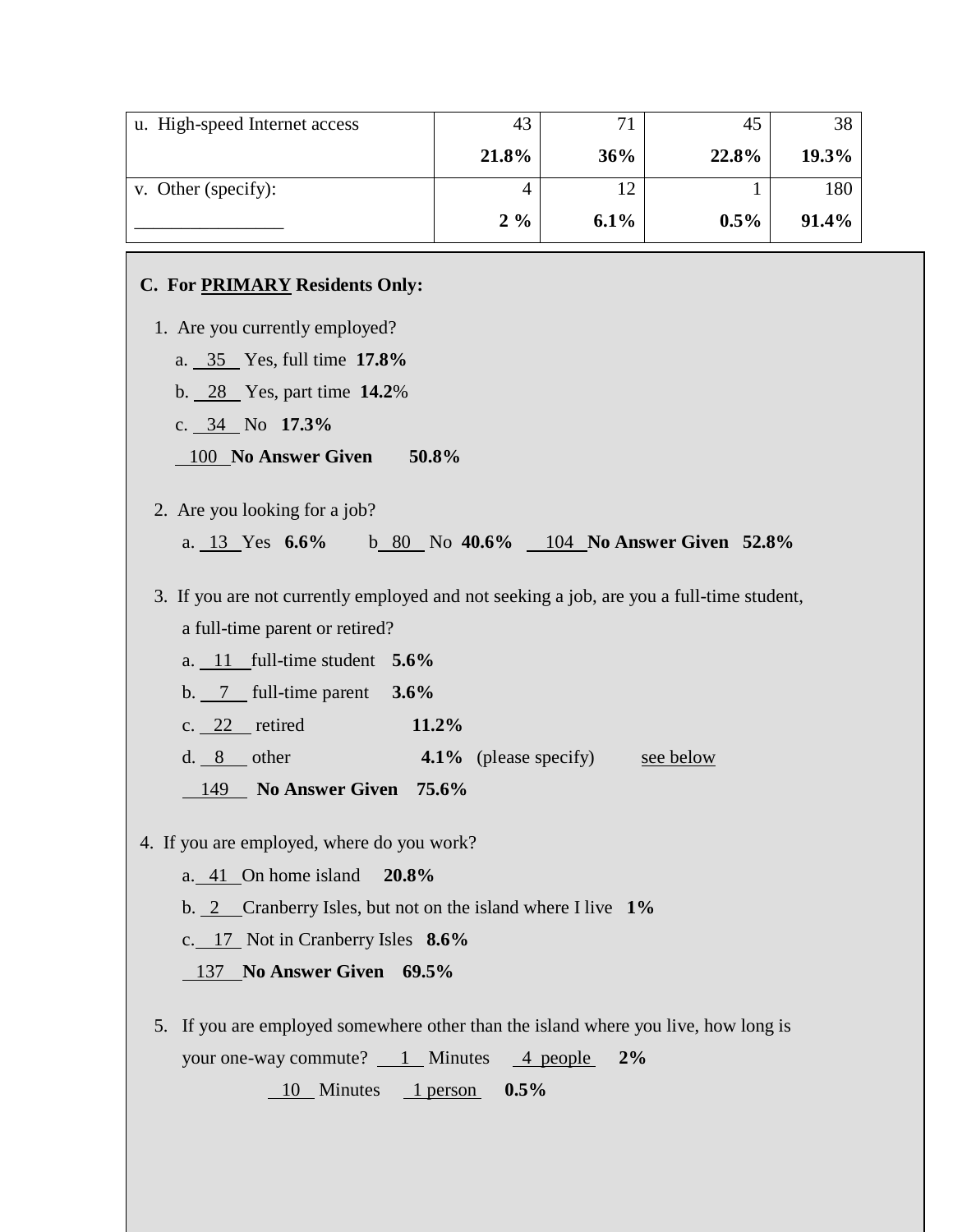|     | 15 Minutes 1 person 0.5%  |  |
|-----|---------------------------|--|
| 20  | Minutes 2 people $1\%$    |  |
| 30  | Minutes $\frac{4}{2\%}$   |  |
|     | 45 Minutes 2 people 1%    |  |
|     | 60 Minutes 2 people 1%    |  |
| 150 | Minutes 2 people $1\%$    |  |
|     | 179 No Answer Given 90.8% |  |

- 6. Are you self-employed?
- a. 41 Yes **20.8%**
- b. 34 No **17.3%**

#### 122 **No Answer Given 61.9%**

- 7. Do you depend on the Internet to connect to a job located off island?
	- a. 13 Yes **6.6%** b. 58 No **29.4%**

126 **No Answer Given 64%**

- 8. If you are employed, in what industry are you employed? *(Check all that apply)*
	- a. 15 Fishing **7.6% 182 No Answer**
	- b. 9 Education **4.6% 188 No Answer**
	- c. 6 Carpentry **3% 191 No Answer**
	- d. 5 Boats (building/maintenance/storage)

**2.5% 192 No Answer**

- e. 4 Landscape **2% 193 No Answer**
- f. 2 Municipal **1% 195 No Answer**
- g. 5 Housekeeping **2.5% 192 No Answer**
- h. 7 Caretaking **3.6% 190 No Answer**
- i. 35 Other: **17.8% 162 No Answer**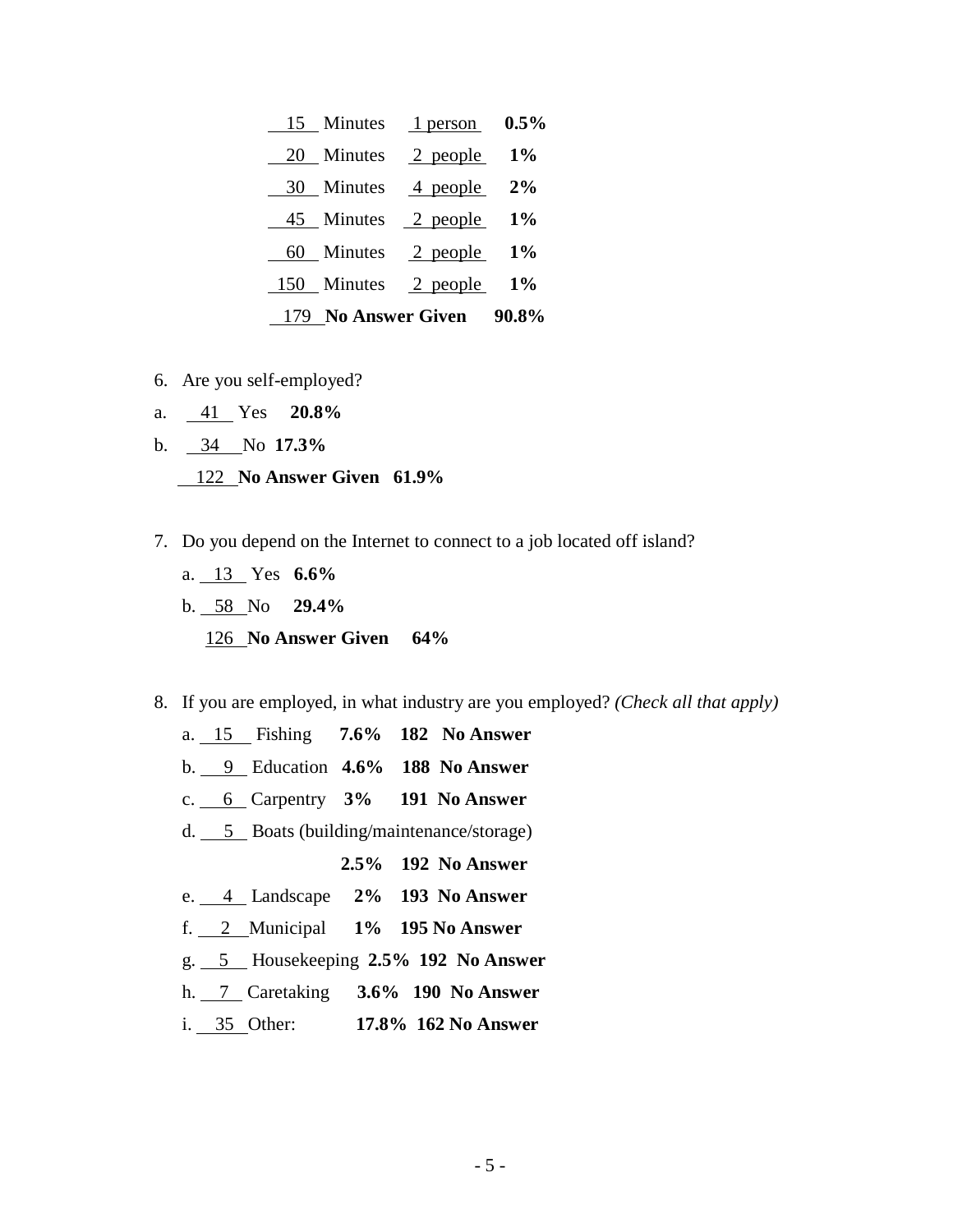#### **D. FUTURE DEVELOPMENT**

- 1. What year-round population count would you like to see in the year 2010?
- a. 30 100-150 **15.2%**
- b. 84 150-200 **42.6%**
- c. 46 More than 200 **23.4%**
- d. 23 No preference **11.7%**

14 **No Answer Given 7.1**%

2. Should the town consider adopting ordinances that encourage more, the same or less of the following?

|                           | More<br>$(\checkmark)$ | Same<br>$(\checkmark)$ | Less<br>$(\checkmark)$ | N <sub>o</sub><br>Response |
|---------------------------|------------------------|------------------------|------------------------|----------------------------|
| a. Year-round housing     | 133                    | 33                     |                        | 30                         |
|                           | $67.5\%$               | 16.8%                  | $0.5\%$                | 15.2%                      |
| b. Affordable housing     | 121                    | 40                     | 5                      | 31                         |
|                           | 61.4%                  | 20.3%                  | 2.5%                   | 15.7%                      |
| Single family units<br>c. | 72                     | 67                     | 7                      | 51                         |
|                           | 36.5%                  | 34%                    | 3.6%                   | 25.9%                      |
| d. Multi-family units     | 30                     | 67                     | 44                     | 56                         |
|                           | $15.2\%$               | 34%                    | 22.3%                  | 28.4%                      |
| e. Mobile homes           | $\overline{4}$         | 43                     | 103                    | 48                         |
|                           | 2%                     | 21.8%                  | 52.3%                  | 23.8%                      |
| f. Other (specify):       | 10                     | $\overline{2}$         | 1                      | 184                        |
|                           | 5.1%                   | $1\%$                  | 0.5%                   | 92.4%                      |

## 3. Should the town consider adopting ordinances and/or other measures to protect the following?

|                                          | Yes | Nο                   | No Answer      |
|------------------------------------------|-----|----------------------|----------------|
| a. Undeveloped land $129$ 65.5% 42 21.3% |     |                      | 13.2%<br>-26   |
| b. Wildlife habitat                      |     | $145$ 73.6% 29 14.7% | $11.7\%$<br>23 |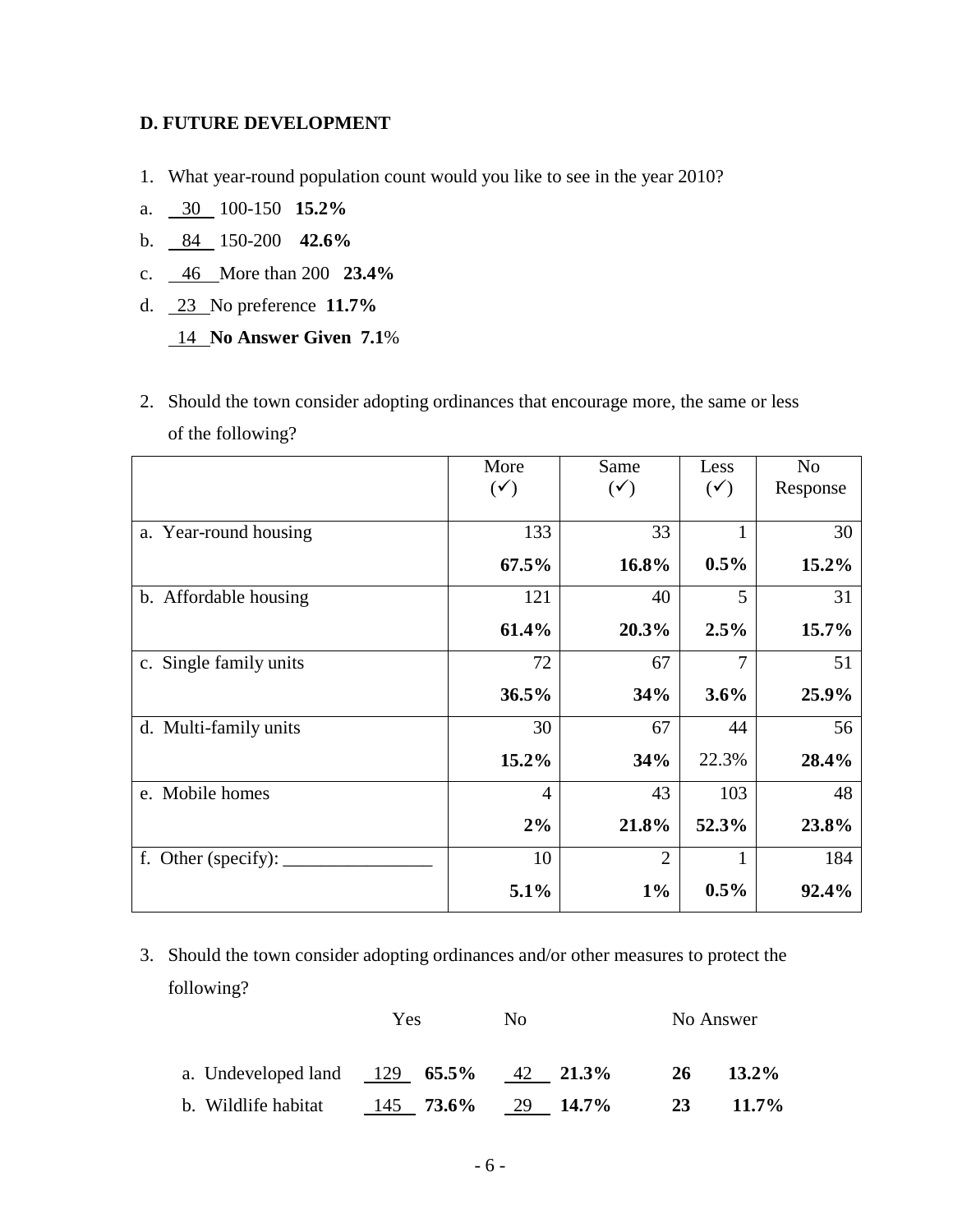| c. Aquifers                                        |     | 160 $81.2\%$ | 16 $8.1\%$       | 21 | $10.7\%$ |
|----------------------------------------------------|-----|--------------|------------------|----|----------|
| d. Wetlands                                        |     | $144$ 73.1%  | 26 13.2%         | 27 | $13.7\%$ |
| e. Scenic views                                    | 123 | 62.4%        | $34$ 17.3%       | 40 | $20.3\%$ |
| Shellfish area<br>Protection/restoration 162 82.2% |     |              | $10 \quad 5.1\%$ | 25 | $12.7\%$ |

4. Would you support policies that protect against converting commercial shorefront property to residential use?

a. 149 Yes **75.6%** b. 26 No **13.2%** 22 **No Answer Given 11.1%**

|                                          | More                       | Same           | Less           | N <sub>0</sub> |
|------------------------------------------|----------------------------|----------------|----------------|----------------|
|                                          | $\mathcal{L}(\mathcal{A})$ | $(\checkmark)$ | $(\checkmark)$ | Response       |
| a. Retail                                | 87                         | 81             | $\overline{2}$ | 27             |
|                                          | 44.2%                      | 41.1%          | $1\%$          | 13.7%          |
| b. Manufacturing                         | 70                         | 79             | 12             | 36             |
|                                          | 35.5%                      | 40.1%          | 6.1%           | 18.3%          |
| c. Tourism                               | 41                         | 99             | 38             | 19             |
|                                          | 20.8%                      | 50.3%          | 19.3%          | 9.6%           |
| d. Other commercial (specify such        | 105                        | 32             | $\mathcal{O}$  | 60             |
| as boatbuilding, lobster<br>cooperative) | 53.3%                      | 16.2%          | 0%             | 30.4%          |

5. Would you like to see more, the same or less of the following?

6. If the Cranberry Isles is not your primary residence now, do you plan to make

Cranberry Isles your primary residence in the future?

- a. 1 Probably, at some point this year **2.5%**
- b. 39 Probably, some point in the future **19.8%**
- c. 89 Probably not **45.2%**
- 65 **No Answer Given 33%**
- 7. Are there any changes that could be made on Cranberry Islands which would possibly change your answer to question 6 ? (please consider the list of municipal issues in section B and any other issues you may have.)